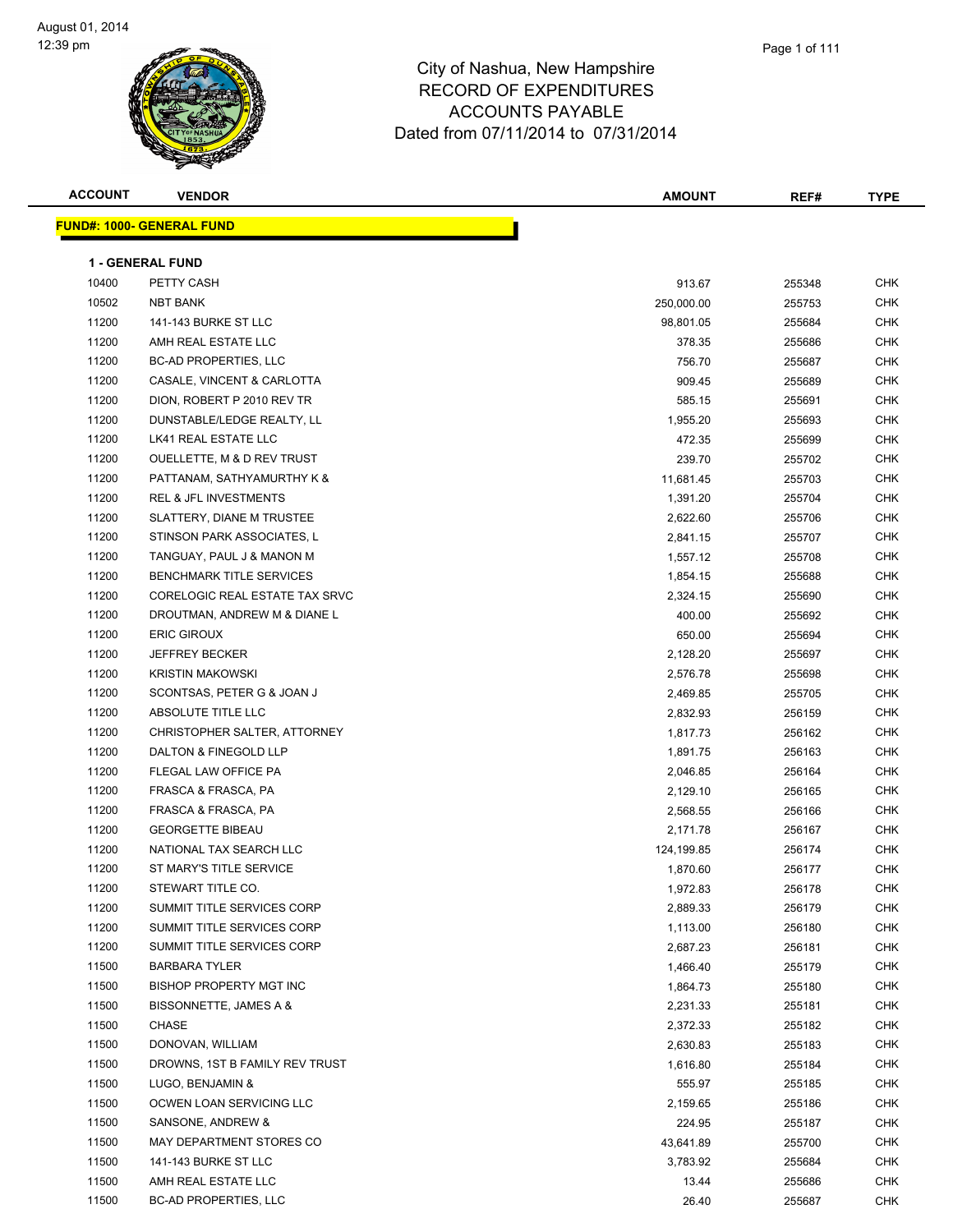

| <b>ACCOUNT</b> | <b>VENDOR</b>                     | <b>AMOUNT</b> | REF#   | <b>TYPE</b> |
|----------------|-----------------------------------|---------------|--------|-------------|
|                | <u> FUND#: 1000- GENERAL FUND</u> |               |        |             |
|                |                                   |               |        |             |
|                | <b>1 - GENERAL FUND</b>           |               |        |             |
| 11500          | CASALE, VINCENT & CARLOTTA        | 34.05         | 255689 | <b>CHK</b>  |
| 11500          | DION, ROBERT P 2010 REV TR        | 22.00         | 255691 | <b>CHK</b>  |
| 11500          | DUNSTABLE/LEDGE REALTY, LL        | 74.56         | 255693 | CHK         |
| 11500          | LK41 REAL ESTATE LLC              | 17.60         | 255699 | CHK         |
| 11500          | MAY DEPARTMENT STORES CO          | 4,244.64      | 255700 | <b>CHK</b>  |
| 11500          | OUELLETTE, M & D REV TRUST        | 9.32          | 255702 | <b>CHK</b>  |
| 11500          | PATTANAM, SATHYAMURTHY K &        | 422.40        | 255703 | <b>CHK</b>  |
| 11500          | <b>REL &amp; JFL INVESTMENTS</b>  | 55.66         | 255704 | <b>CHK</b>  |
| 11500          | SLATTERY, DIANE M TRUSTEE         | 105.35        | 255706 | <b>CHK</b>  |
| 11500          | STINSON PARK ASSOCIATES, L        | 106.22        | 255707 | <b>CHK</b>  |
| 11500          | TANGUAY, PAUL J & MANON M         | 59.28         | 255708 | <b>CHK</b>  |
| 11500          | <b>J CHET ROGERS LLC</b>          | 3,500.00      | 255480 | <b>CHK</b>  |
| 11500          | ANTHONY M AMBRIANO ESQ            | 1,971.76      | 255833 | <b>CHK</b>  |
| 14144          | <b>PURCHASE POWER</b>             | 3,000.00      | 254795 | <b>CHK</b>  |
| 20800          | PARK CONSTRUCTION CORP            | (23, 345.76)  | 254998 | CHK         |
| 20800          | PICHETTE BROS CONSTRUCTION INC    | 735.00        | 255527 | CHK         |
| 20800          | PICHETTE BROS CONSTRUCTION CO     | 340.00        | 255528 | CHK         |
| 20800          | ALBANESE D & S INC                | 52,008.74     | 255829 | CHK         |
| 20850          | PICHETTE BROS CONSTRUCTION INC    | 14.65         | 255527 | <b>CHK</b>  |
| 20850          | PICHETTE BROS CONSTRUCTION CO     | 6.89          | 255528 | <b>CHK</b>  |
| 20850          | ALBANESE D & S INC                | 68.32         | 255829 | CHK         |
| 21418          | NH RETIREMENT SYSTEM              | 1,522,612.79  | 15476  | <b>ACH</b>  |
| 21420          | NH RETIREMENT SYSTEM              | 371,851.30    | 15476  | <b>ACH</b>  |
| 21422          | NH RETIREMENT SYSTEM              | 421,225.07    | 15476  | ACH         |
| 21425          | NH RETIREMENT SYSTEM              | 395,617.50    | 15476  | ACH         |
| 21432          | <b>TSA CONSULTING GROUP</b>       | 41,280.59     | 15510  | ACH         |
| 21432          | <b>TSA CONSULTING GROUP</b>       | 801.18        | 15545  | ACH         |
| 21432          | <b>TSA CONSULTING GROUP</b>       | 40,800.79     | 15574  | ACH         |
| 21440          | HARTFORD LIFE IPD GROUP ANNUIT    | 35,931.72     | 15497  | ACH         |
| 21440          | HARTFORD LIFE IPD GROUP ANNUIT    | 26,769.33     | 15532  | ACH         |
| 21440          | HARTFORD LIFE IPD GROUP ANNUIT    | 36,129.75     | 15561  | <b>ACH</b>  |
| 21467          | <b>BENEFIT STRATEGIES (FLEX)</b>  | 19,760.71     | 15485  | <b>ACH</b>  |
| 21467          | <b>BENEFIT STRATEGIES (FLEX)</b>  | 38,236.42     | 15552  | <b>ACH</b>  |
| 21475          | <b>CITIZENS BANK</b>              | 3,149.48      | 254756 | <b>CHK</b>  |
| 21475          | <b>CITIZENS BANK</b>              | 2,195.96      | 255350 | <b>CHK</b>  |
| 21475          | <b>CITIZENS BANK</b>              | 3,163.19      | 255755 | <b>CHK</b>  |
| 21485          | AFSCME COUNCIL 93/LOCAL 365       | 2,007.00      | 15493  | ACH         |
| 21485          | FIREFIGHTERS LOCAL 789            | 4,080.72      | 15496  | ACH         |
| 21485          | IAFF LOCAL 789                    | 236.00        | 15498  | ACH         |
| 21485          | NASHUA POLICE COMM UNION          | 198.00        | 15501  | ACH         |
| 21485          | NASHUA POLICE PATROLMANS ASSOC    | 1,008.00      | 15502  | ACH         |
| 21485          | NASHUA POLICE RELIEF ASSOC        | 805.50        | 15503  | ACH         |
| 21485          | NASHUA POLICE SUPERVISORS ASSO    | 416.00        | 15504  | ACH         |
| 21485          | NPLE-LOCAL #4831                  | 244.98        | 15506  | ACH         |
| 21485          | TEAMSTERS UNION LOCAL #633        | 275.12        | 15508  | ACH         |
| 21485          | TREAS NASHUA TEACHERS UNION       | 15,999.24     | 15509  | ACH         |
| 21485          | UAW LOCAL 2232                    | 730.76        | 15511  | ACH         |
| 21485          | AFSCME COUNCIL 93/LOCAL 365       | 1,989.00      | 15529  | ACH         |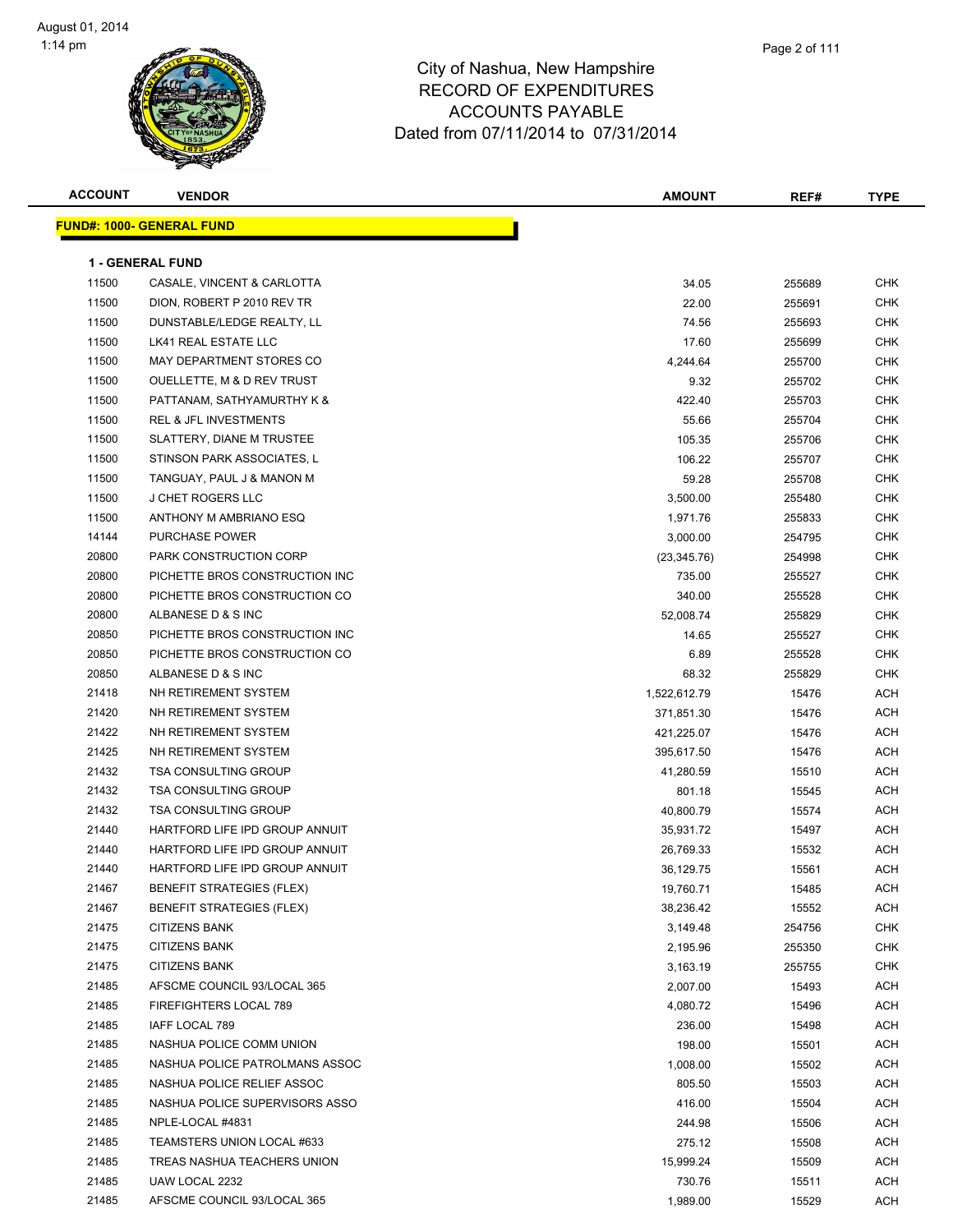| <b>ACCOUNT</b> | <b>VENDOR</b>                    | <b>AMOUNT</b> | REF#   | <b>TYPE</b> |
|----------------|----------------------------------|---------------|--------|-------------|
|                | <b>FUND#: 1000- GENERAL FUND</b> |               |        |             |
|                |                                  |               |        |             |
|                | <b>1 - GENERAL FUND</b>          |               |        |             |
| 21485          | FIREFIGHTERS LOCAL 789           | 4,056.43      | 15531  | ACH         |
| 21485          | IAFF LOCAL 789                   | 236.00        | 15533  | ACH         |
| 21485          | NASHUA POLICE COMM UNION         | 198.00        | 15536  | ACH         |
| 21485          | NASHUA POLICE PATROLMANS ASSOC   | 992.00        | 15537  | ACH         |
| 21485          | NASHUA POLICE RELIEF ASSOC       | 801.00        | 15538  | ACH         |
| 21485          | NASHUA POLICE SUPERVISORS ASSO   | 416.00        | 15539  | ACH         |
| 21485          | NPLE-LOCAL #4831                 | 236.99        | 15541  | ACH         |
| 21485          | TEAMSTERS UNION LOCAL #633       | 275.12        | 15543  | ACH         |
| 21485          | TREAS NASHUA TEACHERS UNION      | 860.72        | 15544  | ACH         |
| 21485          | UAW LOCAL 2232                   | 735.38        | 15546  | ACH         |
| 21485          | AFSCME COUNCIL 93/LOCAL 365      | 1,968.62      | 15557  | ACH         |
| 21485          | FIREFIGHTERS LOCAL 789           | 4,056.43      | 15560  | ACH         |
| 21485          | IAFF LOCAL 789                   | 234.00        | 15562  | ACH         |
| 21485          | NASHUA POLICE COMM UNION         | 198.00        | 15565  | ACH         |
| 21485          | NASHUA POLICE PATROLMANS ASSOC   | 1,008.00      | 15566  | ACH         |
| 21485          | NASHUA POLICE RELIEF ASSOC       | 828.00        | 15567  | ACH         |
| 21485          | NASHUA POLICE SUPERVISORS ASSO   | 416.00        | 15568  | ACH         |
| 21485          | NPLE-LOCAL #4831                 | 236.99        | 15570  | ACH         |
| 21485          | TEAMSTERS UNION LOCAL #633       | 295.88        | 15572  | ACH         |
| 21485          | TREAS NASHUA TEACHERS UNION      | 15,931.66     | 15573  | ACH         |
| 21485          | UAW LOCAL 2232                   | 760.83        | 15575  | ACH         |
| 21485          | AMERICAN FEDERATION OF TEACHER   | 92.50         | 254755 | CHK         |
| 21485          | AMERICAN FEDERATION OF TEACHER   | 2.00          | 255349 | CHK         |
| 21485          | AMERICAN FEDERATION OF TEACHER   | 92.50         | 255754 | CHK         |
| 21490          | UNITED WAY OF GREATER NASHUA     | 579.11        | 254770 | CHK         |
| 21490          | UNITED WAY OF GREATER NASHUA     | 219.30        | 255362 | CHK         |
| 21490          | UNITED WAY OF GREATER NASHUA     | 581.11        | 255768 | CHK         |
| 21495          | <b>WAGE ASSIGNMENT</b>           | 318.00        | 15494  | ACH         |
| 21495          | <b>WAGE ASSIGNMENT</b>           | 594.00        | 15495  | ACH         |
| 21495          | <b>WAGE ASSIGNMENT</b>           | 219.23        | 15499  | ACH         |
| 21495          | <b>WAGE ASSIGNMENT</b>           | 175.00        | 15500  | ACH         |
| 21495          | <b>WAGE ASSIGNMENT</b>           | 259.00        | 15507  | <b>ACH</b>  |
| 21495          | <b>WAGE ASSIGNMENT</b>           | 318.00        | 15530  | <b>ACH</b>  |
| 21495          | <b>WAGE ASSIGNMENT</b>           | 219.23        | 15534  | <b>ACH</b>  |
| 21495          | <b>WAGE ASSIGNMENT</b>           | 175.00        | 15535  | <b>ACH</b>  |
| 21495          | <b>WAGE ASSIGNMENT</b>           | 259.00        | 15542  | <b>ACH</b>  |
| 21495          | <b>WAGE ASSIGNMENT</b>           | 318.00        | 15558  | <b>ACH</b>  |
| 21495          | <b>WAGE ASSIGNMENT</b>           | 594.00        | 15559  | <b>ACH</b>  |
| 21495          | <b>WAGE ASSIGNMENT</b>           | 219.23        | 15563  | <b>ACH</b>  |
| 21495          | <b>WAGE ASSIGNMENT</b>           | 175.00        | 15564  | <b>ACH</b>  |
| 21495          | <b>WAGE ASSIGNMENT</b>           | 259.00        | 15571  | <b>ACH</b>  |
| 21495          | <b>WAGE ASSIGNMENT</b>           | 1,278.00      | 254757 | <b>CHK</b>  |
| 21495          | <b>WAGE ASSIGNMENT</b>           | 1.15          | 254758 | CHK         |
| 21495          | <b>WAGE ASSIGNMENT</b>           | 89.27         | 254759 | <b>CHK</b>  |
| 21495          | <b>WAGE ASSIGNMENT</b>           | 598.81        | 254760 | CHK         |
| 21495          | <b>WAGE ASSIGNMENT</b>           | 104.00        | 254761 | CHK         |
| 21495          | <b>WAGE ASSIGNMENT</b>           | 275.00        | 254762 | CHK         |
| 21495          | <b>WAGE ASSIGNMENT</b>           | 1,280.85      | 254763 | <b>CHK</b>  |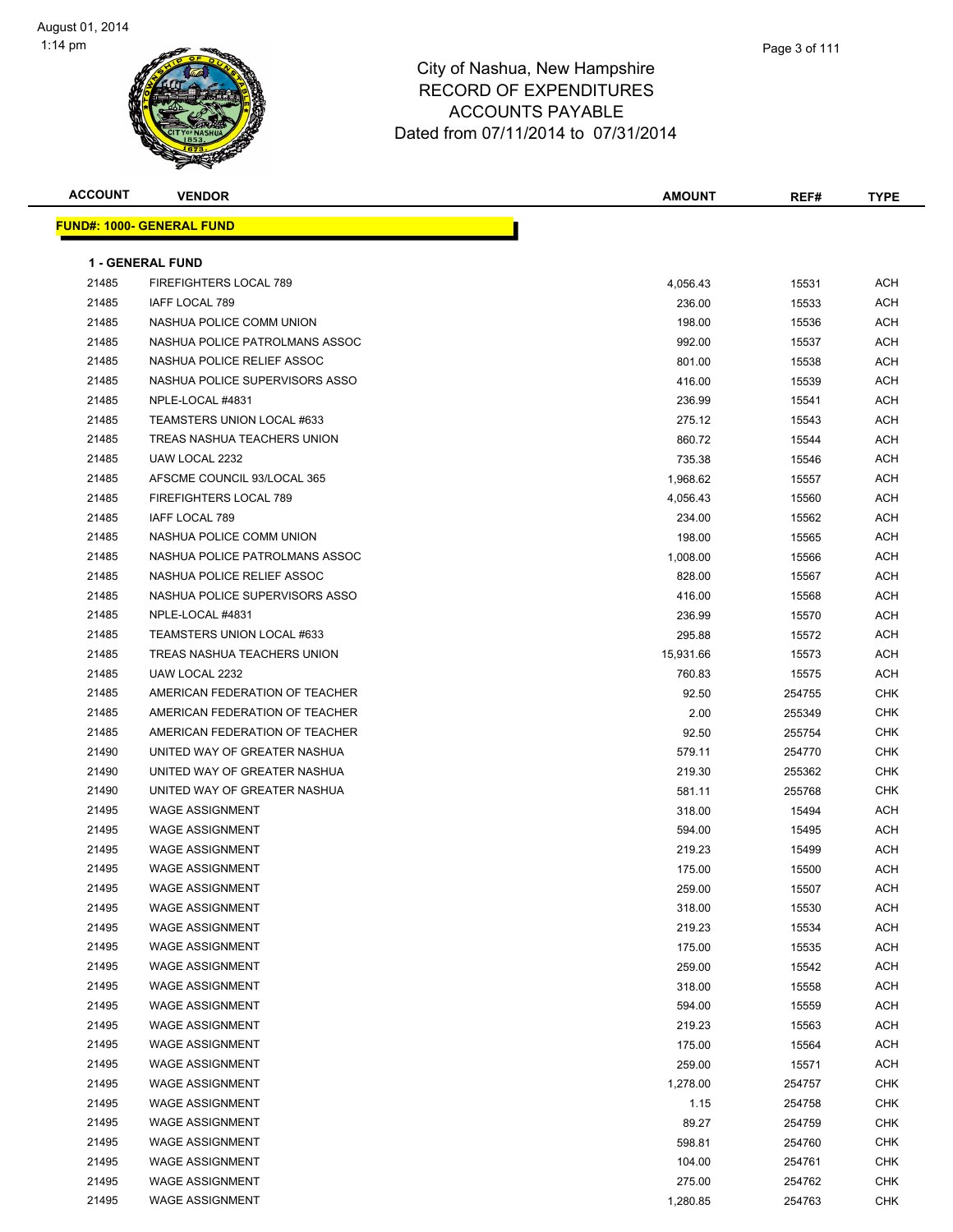

## City of Nashua, New Hampshire RECORD OF EXPENDITURES AC<sub>C</sub> Dated from

|                |                                  | <b>ACCOUNTS PAYABLE</b><br>Dated from 07/11/2014 to 07/31/2014 |               |        |               |
|----------------|----------------------------------|----------------------------------------------------------------|---------------|--------|---------------|
| <b>ACCOUNT</b> | <b>VENDOR</b>                    |                                                                | <b>AMOUNT</b> | REF#   | <b>TYPE</b>   |
|                | <u> IND#: 1000- GENERAL FUND</u> |                                                                |               |        |               |
|                | <b>1 - GENERAL FUND</b>          |                                                                |               |        |               |
| 21495          | <b>WAGE ASSIGNMENT</b>           |                                                                | 75.00         | 254764 | <b>CHK</b>    |
| 21495          | <b>WAGE ASSIGNMENT</b>           |                                                                | 11.54         | 254765 | <b>CHK</b>    |
| 21495          | <b>WAGE ASSIGNMENT</b>           |                                                                | 103.50        | 254766 | <b>CHK</b>    |
| 21495          | <b>WAGE ASSIGNMENT</b>           |                                                                | 382.09        | 254767 | CHK           |
| 21495          | <b>WAGE ASSIGNMENT</b>           |                                                                | 237.00        | 254768 | <b>CHK</b>    |
| 21495          | <b>WAGE ASSIGNMENT</b>           |                                                                | 197.69        | 254769 | <b>CHK</b>    |
| 21495          | <b>WAGE ASSIGNMENT</b>           |                                                                | 348.58        | 254771 | <b>CHK</b>    |
| 21495          | <b>WAGE ASSIGNMENT</b>           |                                                                | 53.35         | 254772 | <b>CHK</b>    |
| 21495          | <b>WAGE ASSIGNMENT</b>           |                                                                | 1,399.00      | 255351 | <b>CHK</b>    |
| 21495          | <b>WAGE ASSIGNMENT</b>           |                                                                | 1.15          | 255352 | <b>CHK</b>    |
| $\sim$         | $1111.05$ $101.01$               |                                                                |               |        | $\sim$ $\sim$ |

| JNTS PAYABLE          |  |
|-----------------------|--|
| 11/2014 to 07/31/2014 |  |

|       | <u> FUND#: 1000- GENERAL FUND</u> |           |        |            |
|-------|-----------------------------------|-----------|--------|------------|
|       | <b>1 - GENERAL FUND</b>           |           |        |            |
| 21495 | <b>WAGE ASSIGNMENT</b>            | 75.00     | 254764 | <b>CHK</b> |
| 21495 | <b>WAGE ASSIGNMENT</b>            | 11.54     | 254765 | <b>CHK</b> |
| 21495 | <b>WAGE ASSIGNMENT</b>            | 103.50    | 254766 | <b>CHK</b> |
| 21495 | <b>WAGE ASSIGNMENT</b>            | 382.09    | 254767 | <b>CHK</b> |
| 21495 | <b>WAGE ASSIGNMENT</b>            | 237.00    | 254768 | CHK        |
| 21495 | <b>WAGE ASSIGNMENT</b>            | 197.69    | 254769 | <b>CHK</b> |
| 21495 | <b>WAGE ASSIGNMENT</b>            | 348.58    | 254771 | <b>CHK</b> |
| 21495 | <b>WAGE ASSIGNMENT</b>            | 53.35     | 254772 | <b>CHK</b> |
| 21495 | <b>WAGE ASSIGNMENT</b>            | 1,399.00  | 255351 | <b>CHK</b> |
| 21495 | <b>WAGE ASSIGNMENT</b>            | 1.15      | 255352 | <b>CHK</b> |
| 21495 | <b>WAGE ASSIGNMENT</b>            | 89.27     | 255353 | <b>CHK</b> |
| 21495 | <b>WAGE ASSIGNMENT</b>            | 801.97    | 255354 | <b>CHK</b> |
| 21495 | <b>WAGE ASSIGNMENT</b>            | 104.00    | 255355 | <b>CHK</b> |
| 21495 | <b>WAGE ASSIGNMENT</b>            | 275.00    | 255356 | <b>CHK</b> |
| 21495 | <b>WAGE ASSIGNMENT</b>            | 1,280.85  | 255357 | <b>CHK</b> |
| 21495 | <b>WAGE ASSIGNMENT</b>            | 25.00     | 255358 | CHK        |
| 21495 | <b>WAGE ASSIGNMENT</b>            | 11.54     | 255359 | <b>CHK</b> |
| 21495 | <b>WAGE ASSIGNMENT</b>            | 103.50    | 255360 | <b>CHK</b> |
| 21495 | <b>WAGE ASSIGNMENT</b>            | 237.00    | 255361 | <b>CHK</b> |
| 21495 | <b>WAGE ASSIGNMENT</b>            | 123.15    | 255363 | <b>CHK</b> |
| 21495 | <b>WAGE ASSIGNMENT</b>            | 1,278.00  | 255756 | <b>CHK</b> |
| 21495 | <b>WAGE ASSIGNMENT</b>            | 1.15      | 255757 | <b>CHK</b> |
| 21495 | <b>WAGE ASSIGNMENT</b>            | 89.27     | 255758 | <b>CHK</b> |
| 21495 | <b>WAGE ASSIGNMENT</b>            | 985.28    | 255759 | <b>CHK</b> |
| 21495 | <b>WAGE ASSIGNMENT</b>            | 104.00    | 255760 | <b>CHK</b> |
| 21495 | <b>WAGE ASSIGNMENT</b>            | 275.00    | 255761 | <b>CHK</b> |
| 21495 | <b>WAGE ASSIGNMENT</b>            | 1,280.85  | 255762 | <b>CHK</b> |
| 21495 | <b>WAGE ASSIGNMENT</b>            | 75.00     | 255763 | <b>CHK</b> |
| 21495 | <b>WAGE ASSIGNMENT</b>            | 11.54     | 255764 | <b>CHK</b> |
| 21495 | <b>WAGE ASSIGNMENT</b>            | 103.50    | 255765 | <b>CHK</b> |
| 21495 | <b>WAGE ASSIGNMENT</b>            | 237.00    | 255766 | <b>CHK</b> |
| 21495 | <b>WAGE ASSIGNMENT</b>            | 197.69    | 255767 | <b>CHK</b> |
| 21495 | <b>WAGE ASSIGNMENT</b>            | 490.44    | 255769 | <b>CHK</b> |
| 21495 | <b>WAGE ASSIGNMENT</b>            | 101.36    | 255770 | <b>CHK</b> |
| 21538 | NASHUA TEACHERS UNION             | 2,537.21  | 15505  | <b>ACH</b> |
| 21538 | NASHUA TEACHERS UNION             | 84.56     | 15540  | ACH        |
| 21538 | NASHUA TEACHERS UNION             | 2,537.21  | 15569  | <b>ACH</b> |
| 21907 | ALL STATES TITLE SVC              | 13.00     | 256160 | <b>CHK</b> |
| 21907 | <b>CHRISTINE PATE</b>             | 98.20     | 256161 | <b>CHK</b> |
| 21907 | <b>GLEN PONCET</b>                | 167.20    | 256168 | <b>CHK</b> |
| 21907 | <b>JOSHUA LOCKE</b>               | 110.20    | 256169 | <b>CHK</b> |
| 21907 | <b>LEAH BEAN</b>                  | 9.00      | 256170 | <b>CHK</b> |
| 21907 | <b>MELISSA LEACH</b>              | 194.20    | 256172 | <b>CHK</b> |
| 21907 | <b>MOLLY WILD</b>                 | 120.20    | 256173 | <b>CHK</b> |
| 21907 | <b>TINA VERVILLE</b>              | 104.20    | 256182 | <b>CHK</b> |
| 21907 | <b>VINTEK INC</b>                 | 17.00     | 256183 | CHK        |
| 21921 | STATE OF NH-MV                    | 14,267.47 | 15474  | ACH        |
| 21921 | STATE OF NH -MV                   | 13,057.15 | 15475  | <b>ACH</b> |

-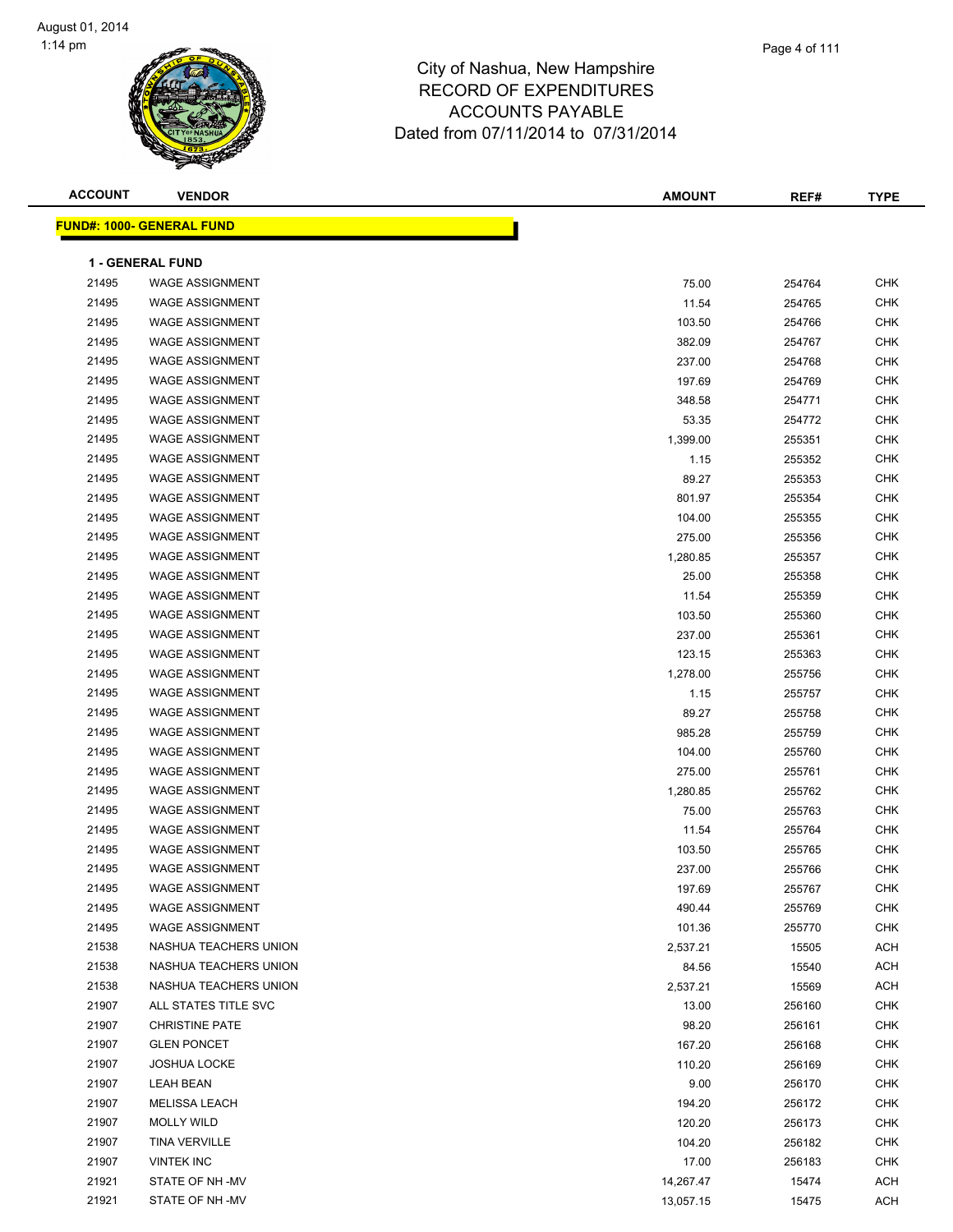

|                    | <b>VENDOR</b>                                          |                            | <b>AMOUNT</b>   | REF#                   |                                                                                                                                                               |
|--------------------|--------------------------------------------------------|----------------------------|-----------------|------------------------|---------------------------------------------------------------------------------------------------------------------------------------------------------------|
|                    | FUND#: 1000- GENERAL FUND                              |                            |                 |                        |                                                                                                                                                               |
|                    | <b>1 - GENERAL FUND</b>                                |                            |                 |                        |                                                                                                                                                               |
| 21921              | STATE OF NH-MV                                         |                            | 13,367.64       | 15480                  | <b>ACH</b>                                                                                                                                                    |
| 21921              | STATE OF NH-MV                                         |                            | 11,988.73       | 15492                  | <b>ACH</b>                                                                                                                                                    |
| 21921              | STATE OF NH-MV                                         |                            | 11,665.25       | 15512                  | <b>ACH</b>                                                                                                                                                    |
| 21921              | STATE OF NH-MV                                         |                            | 10,771.80       | 15513                  | ACH                                                                                                                                                           |
| 21921              | STATE OF NH-MV                                         |                            | 19,005.51       | 15517                  | ACH                                                                                                                                                           |
| 21921              | STATE OF NH-MV                                         |                            | 39,321.29       | 15523                  | <b>ACH</b>                                                                                                                                                    |
| 21921              | STATE OF NH-MV                                         |                            | 32,634.03       | 15524                  | ACH                                                                                                                                                           |
| 21921              | STATE OF NH-MV                                         |                            | 29,156.71       | 15547                  | ACH                                                                                                                                                           |
| 21921              | STATE OF NH-MV                                         |                            | 19,706.89       | 15548                  | ACH                                                                                                                                                           |
| 21921              | STATE OF NH-MV                                         |                            | 18,883.09       | 15549                  | <b>ACH</b>                                                                                                                                                    |
| 21921              | STATE OF NH-MV                                         |                            | 20,087.17       | 15550                  | <b>ACH</b>                                                                                                                                                    |
| 21921              | STATE OF NH-MV                                         |                            | 23,120.46       | 15555                  | ACH                                                                                                                                                           |
| 21921              | STATE OF NH-MV                                         |                            | 19,295.80       | 15576                  | ACH                                                                                                                                                           |
| 21922              | STATE OF NH DEPT OF SAFETY                             |                            | 16.50           | 254821                 | <b>CHK</b>                                                                                                                                                    |
| 21922              | STATE OF NH DEPT OF SAFETY                             |                            | 16.50           | 255820                 | <b>CHK</b>                                                                                                                                                    |
|                    |                                                        |                            |                 |                        |                                                                                                                                                               |
|                    | <b>TOTAL 1 - GENERAL FUND</b>                          |                            | \$3,988,737.00  |                        |                                                                                                                                                               |
| <b>101 - MAYOR</b> |                                                        |                            |                 |                        |                                                                                                                                                               |
| 54421              | CONWAY OFFICE SOLUTIONS                                |                            | 90.00           | 255865                 |                                                                                                                                                               |
| 54828              | US BANK EQUIPMENT FINANCE                              | Omni Hotel                 | 73.88           | 254828<br>920150302    |                                                                                                                                                               |
| 55400              | CITIZENS BANK CREDIT CARD                              |                            | 229.37          |                        |                                                                                                                                                               |
| 55400              | CITIZENS BANK CREDIT CARD                              | Omni Hotel                 | 229.37          | 920150302              |                                                                                                                                                               |
| 55400              | CITIZENS BANK CREDIT CARD                              | Omni Hotel                 | 229.37          | 920150302              |                                                                                                                                                               |
| 55400              | CITIZENS BANK CREDIT CARD                              | Omni Hotel                 | 229.37          | 920150302              |                                                                                                                                                               |
| 55400              | CITIZENS BANK CREDIT CARD                              | Omni Hotel                 | 122.72          | 920150302              |                                                                                                                                                               |
| 61100              | WB MASON CO INC                                        |                            | 35.07           | 255036                 |                                                                                                                                                               |
| 68300<br>68300     | CITIZENS BANK CREDIT CARD<br>CITIZENS BANK CREDIT CARD | Omni Hotel<br><b>WYNNE</b> | 106.65<br>80.00 | 920150302<br>920150302 |                                                                                                                                                               |
|                    | <b>TOTAL 101 - MAYOR</b>                               |                            | \$1,425.80      |                        |                                                                                                                                                               |
|                    |                                                        |                            |                 |                        |                                                                                                                                                               |
|                    | <b>102 - BOARD OF ALDERMEN</b>                         |                            |                 |                        |                                                                                                                                                               |
| 54421              | CONWAY OFFICE SOLUTIONS                                |                            | 154.00          | 255865                 |                                                                                                                                                               |
| 54828              | US BANK EQUIPMENT FINANCE                              |                            | 150.40          | 254830                 |                                                                                                                                                               |
| 61100              | WB MASON CO INC                                        |                            | 40.02           | 255036                 |                                                                                                                                                               |
| 61100              | ANCO SIGNS & STAMPS INC                                |                            | 11.30           | 255413                 | <b>CHK</b><br><b>CHK</b><br><b>ACH</b><br>ACH<br>ACH<br>ACH<br><b>ACH</b><br><b>CHK</b><br>ACH<br>ACH<br><b>CHK</b><br><b>CHK</b><br><b>CHK</b><br><b>CHK</b> |

| 54421 | CONWAY OFFICE SOLUTIONS   |                    | 90.00  | 255865    | <b>CHK</b> |
|-------|---------------------------|--------------------|--------|-----------|------------|
| 54828 | US BANK EQUIPMENT FINANCE |                    | 125.50 | 254831    | CHK        |
| 55421 | CITIZENS BANK CREDIT CARD | NH Bar Assoication | 50.00  | 920150302 | ACH        |
| 55421 | CITIZENS BANK CREDIT CARD | NH Bar Assoication | 50.00  | 920150302 | ACH        |
| 61100 | WB MASON CO INC           |                    | 187.99 | 255982    | <b>CHK</b> |
| 61807 | MATTHEW BENDER & CO       |                    | 461.02 | 254965    | CHK        |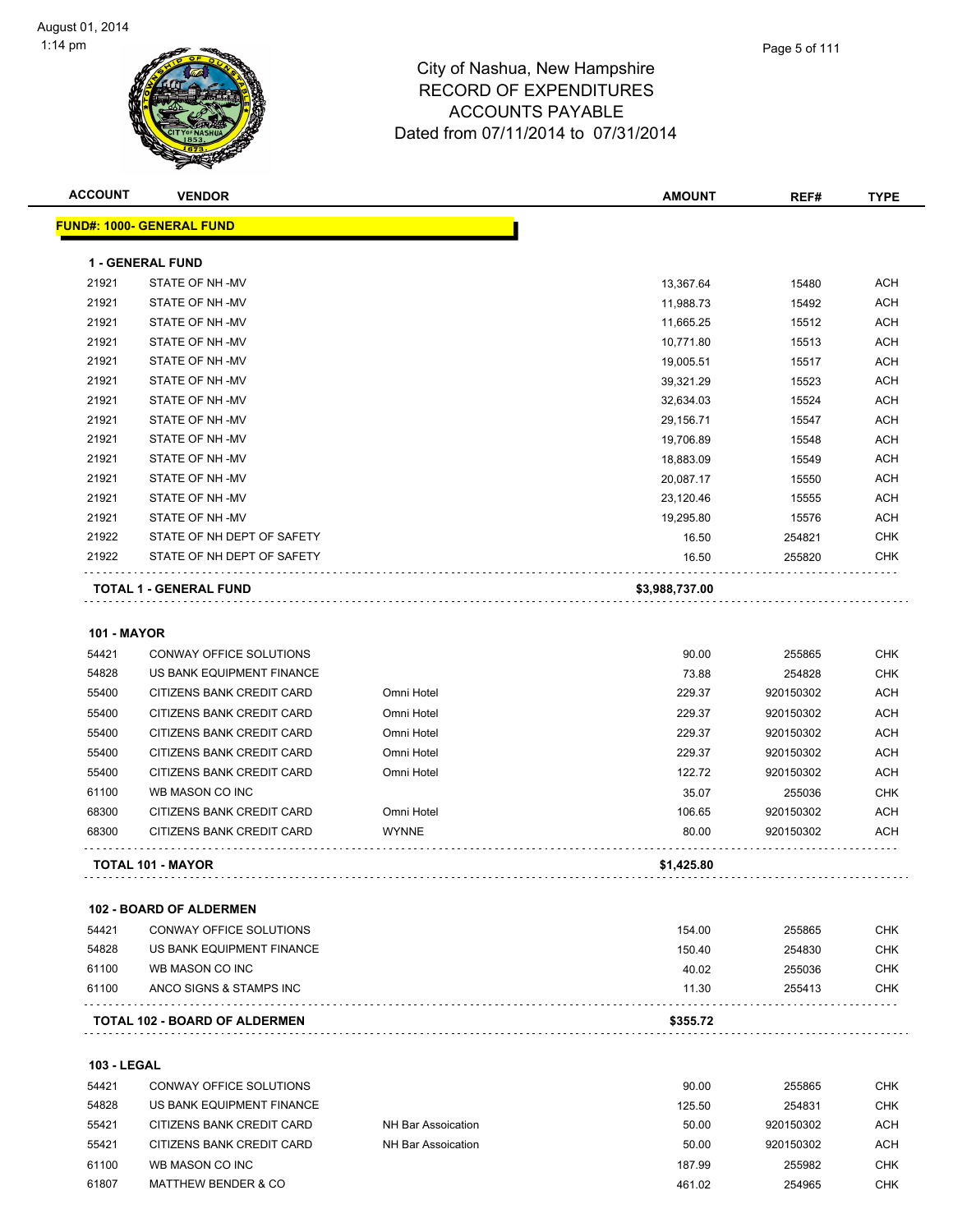|       | <b>VENDOR</b>                                       | <b>AMOUNT</b> | REF#   | <b>TYPE</b>                                                                                           |
|-------|-----------------------------------------------------|---------------|--------|-------------------------------------------------------------------------------------------------------|
|       | <u> FUND#: 1000- GENERAL FUND</u>                   |               |        |                                                                                                       |
|       | TOTAL 103 - LEGAL                                   | \$964.51      |        |                                                                                                       |
|       |                                                     |               |        |                                                                                                       |
|       | 107 - CITY CLERK                                    |               |        |                                                                                                       |
| 53435 | <b>INCLUSION SOLUTIONS LLC</b>                      | 1,565.55      | 255479 | <b>CHK</b>                                                                                            |
| 53435 | LHS ASSOC INC                                       | 2,000.00      | 255492 | <b>CHK</b>                                                                                            |
| 54421 | CONWAY OFFICE SOLUTIONS                             | 275.00        | 255865 | <b>CHK</b>                                                                                            |
| 55200 | THE ACADEMY OF CERTIFIED                            | 50.00         | 254844 | CHK                                                                                                   |
| 55607 | PETTY CASH                                          | 5.60          | 255371 | <b>CHK</b>                                                                                            |
| 55607 | INCLUSION SOLUTIONS LLC                             | 59.40         | 255479 | <b>CHK</b>                                                                                            |
| 55607 | OFFICE ALTERNATIVES LLC                             | 35.00         | 255520 | <b>CHK</b>                                                                                            |
| 55699 | LHS ASSOC INC                                       | 370.00        | 255492 | <b>CHK</b>                                                                                            |
| 61100 | OFFICE ALTERNATIVES LLC                             | 979.00        | 255520 | <b>CHK</b>                                                                                            |
| 61100 | WB MASON CO INC                                     | 199.95        | 255982 | CHK                                                                                                   |
|       | <b>TOTAL 107 - CITY CLERK</b>                       | \$5,539.50    |        |                                                                                                       |
|       | <b>109 - CIVIC &amp; COMMUNITY ACTIVITIES</b>       |               |        |                                                                                                       |
| 55207 | NH MUNICIPAL ASSOCIATION LLC                        | 25,000.00     | 255927 | CHK                                                                                                   |
| 56200 | <b>TRACY WAMPLER</b>                                | 300.00        | 255035 | <b>CHK</b>                                                                                            |
| 56207 | NASHUA AREA ARTISTS ASSOC                           | 2,293.00      | 255752 | CHK                                                                                                   |
|       | <b>TOTAL 109 - CIVIC &amp; COMMUNITY ACTIVITIES</b> | \$27,593.00   |        |                                                                                                       |
|       |                                                     |               |        |                                                                                                       |
|       | <b>111 - HUMAN RESOURCES</b>                        |               |        |                                                                                                       |
| 54421 | CONWAY OFFICE SOLUTIONS                             | 126.00        | 255865 | <b>CHK</b>                                                                                            |
|       | <b>IPMA-HR</b>                                      | 390.00        | 254808 | <b>CHK</b>                                                                                            |
| 55200 | <b>SCOTT LEARD</b>                                  |               |        |                                                                                                       |
| 55425 |                                                     | 40.00         | 254950 |                                                                                                       |
| 55425 | LAURA COLEBROOKE                                    | 25.00         | 255862 |                                                                                                       |
| 55425 | <b>KAYLA MCCORMACK</b>                              | 25.00         | 255916 |                                                                                                       |
| 55425 | <b>JOANNA PAROLIN</b>                               | 25.00         | 255931 |                                                                                                       |
| 55425 | <b>JESSICA ROOT</b>                                 | 25.00         | 255951 |                                                                                                       |
| 61100 | WB MASON CO INC                                     | 79.58         | 255036 |                                                                                                       |
| 61100 | WB MASON CO INC                                     | 40.66         | 255982 |                                                                                                       |
| 61807 | THE TELEGRAPH                                       | 120.00        | 254797 |                                                                                                       |
|       | <b>TOTAL 111 - HUMAN RESOURCES</b>                  | \$896.24      |        |                                                                                                       |
|       |                                                     |               |        |                                                                                                       |
| 59580 | 113 - BENEFITS<br>STATE OF NH UC                    | 1,614.98      | 255023 |                                                                                                       |
|       | <b>TOTAL 113 - BENEFITS</b>                         | \$1,614.98    |        |                                                                                                       |
|       |                                                     |               |        |                                                                                                       |
|       | 118 - OTHER GENERAL GOV'T                           |               |        |                                                                                                       |
| 45370 | NASHUA HYDROPOWER ASSOCIATES                        | 63.84         | 15518  | <b>CHK</b><br><b>CHK</b><br>CHK<br>CHK<br><b>CHK</b><br>CHK<br><b>CHK</b><br>CHK<br><b>CHK</b><br>ACH |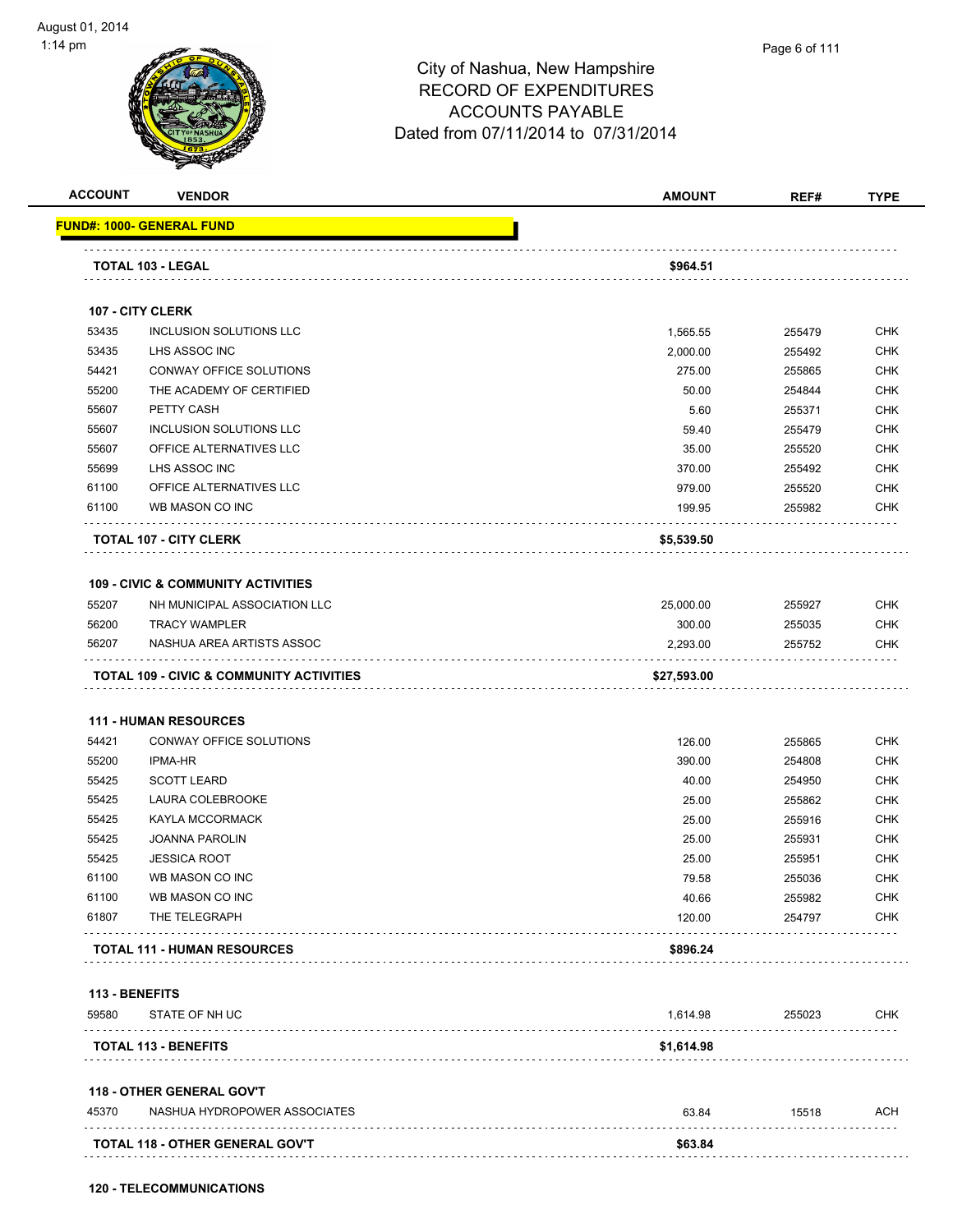| <b>ACCOUNT</b> | <b>VENDOR</b>                             |                              | <b>AMOUNT</b> | REF#      | <b>TYPE</b> |
|----------------|-------------------------------------------|------------------------------|---------------|-----------|-------------|
|                | <u> FUND#: 1000- GENERAL FUND</u>         |                              |               |           |             |
|                | <b>120 - TELECOMMUNICATIONS</b>           |                              |               |           |             |
| 55109          | <b>FAIRPOINT COMMUNICATIONS</b>           |                              | 810.95        | 254806    | <b>CHK</b>  |
| 55109          | LANGUAGE LINE SERVICES                    |                              | 416.93        | 254948    | CHK         |
| 55109          | <b>BAYRING COMMUNICATIONS</b>             |                              | 2,164.12      | 255384    | <b>CHK</b>  |
| 55109          | <b>SUSAN LOVERING</b>                     |                              | 33.00         | 255781    | CHK         |
| 55109          | <b>FAIRPOINT COMMUNICATIONS</b>           |                              | 2,453.18      | 255788    | <b>CHK</b>  |
| 55109          | PAETEC COMMUNICATIONS INC                 |                              | 2,042.77      | 255813    | <b>CHK</b>  |
| 55109          | PAETEC COMMUNICATIONS INC                 |                              | 689.33        | 255814    | CHK         |
|                | <b>TOTAL 120 - TELECOMMUNICATIONS</b>     |                              | \$8,610.28    |           |             |
|                | <b>122 - INFORMATION TECHNOLOGY</b>       |                              |               |           |             |
| 54407          | ASPEXSOLUTIONS INC                        |                              | 3,413.00      | 254858    | CHK         |
| 54407          | <b>CDW GOVERNMENT</b>                     |                              | 546.00        | 254881    | CHK         |
| 54407          | MHC SOFTWARE INC                          |                              | 14,028.30     | 254973    | <b>CHK</b>  |
| 54407          | <b>CDW GOVERNMENT</b>                     |                              | 938.00        | 255429    | CHK         |
| 54407          | <b>KRONOS INC</b>                         |                              | 54,003.44     | 255489    | <b>CHK</b>  |
| 54407          | NAMESCAPE CORP                            |                              | 328.00        | 255508    | <b>CHK</b>  |
| 54407          | <b>T2 SYSTEMS INC</b>                     |                              | 750.00        | 255551    | CHK         |
| 54407          | <b>CDW GOVERNMENT</b>                     |                              | 2,100.00      | 255854    | CHK         |
| 54407          | HARRIS COMPUTER SYSTEMS                   |                              | 18,300.00     | 255890    | CHK         |
| 54407          | CITIZENS BANK CREDIT CARD                 | <b>NLI SHAREFILE</b>         | 109.55        | 920150301 | ACH         |
| 54407          | CITIZENS BANK CREDIT CARD                 | NEOVATION.COM                | 20.00         | 920150301 | ACH         |
| 54407          | CITIZENS BANK CREDIT CARD                 | <b>FOREIGN EXCHANGE FEE</b>  | 1.50          | 920150301 | ACH         |
| 54407          | CITIZENS BANK CREDIT CARD                 | EVERNOTE.COM                 | 5.00          | 920150301 | <b>ACH</b>  |
| 54407          | CITIZENS BANK CREDIT CARD                 | EVERNOTE.COM                 | 5.00          | 920150302 | ACH         |
| 54407          | CITIZENS BANK CREDIT CARD                 | <b>CBI MALWAREBYTES CORP</b> | 24.95         | 920150302 | <b>ACH</b>  |
| 54407          | CITIZENS BANK CREDIT CARD                 | CTO CITRIX ONLIINE.COM       | 55.00         | 920150302 | ACH         |
| 54414          | SHI INTERNATIONAL CORP                    |                              | 4,444.29      | 255019    | CHK         |
| 54414          | <b>KRONOS INC</b>                         |                              | 10,192.68     | 255489    | CHK         |
| 54428          | AFFILIATED COMPUTER SERVICES              |                              | 18,035.82     | 254845    | <b>CHK</b>  |
| 54487          | J LAWRENCE HALL INC                       |                              | 258.69        | 255904    | <b>CHK</b>  |
| 55118          | AT & T MOBILITY                           |                              | 62.54         | 255382    | CHK         |
| 55118          | AT & T MOBILITY                           |                              | 105.18        | 255383    | <b>CHK</b>  |
| 61100          | CITIZENS BANK CREDIT CARD                 | EASYKEYSCOM INC              | 20.85         | 920150302 | ACH         |
| 61607          | <b>T2 SYSTEMS INC</b>                     |                              | 48.04         | 255969    | <b>CHK</b>  |
| 61615          | CONWAY OFFICE SOLUTIONS                   |                              | 10,167.00     | 254892    | <b>CHK</b>  |
| 61615          | CONWAY OFFICE SOLUTIONS                   |                              | 580.27        | 255438    | <b>CHK</b>  |
| 71221          | <b>AMAZON</b>                             |                              | 397.53        | 255381    | <b>CHK</b>  |
| 71221          | DELL MARKETING LP                         |                              | 665.49        | 255442    | CHK         |
| 71221          | <b>BRUCE CODAGNONE</b>                    |                              | 120.62        | 255775    | <b>CHK</b>  |
| 71221          | <b>T2 SYSTEMS INC</b>                     |                              | 4,168.24      | 255969    | <b>CHK</b>  |
|                | <b>TOTAL 122 - INFORMATION TECHNOLOGY</b> |                              | \$143,894.98  |           |             |
|                |                                           |                              |               |           |             |

#### **126 - FINANCIAL SERVICES**

| 45913 | PETTY CASH                | 7.00                                  | 255371      | CHK |
|-------|---------------------------|---------------------------------------|-------------|-----|
| 53467 | <b>MAILINGS UNLIMITED</b> | 847.25<br>$\sim$ $\sim$ $\sim$ $\sim$ | 255914<br>. | CHK |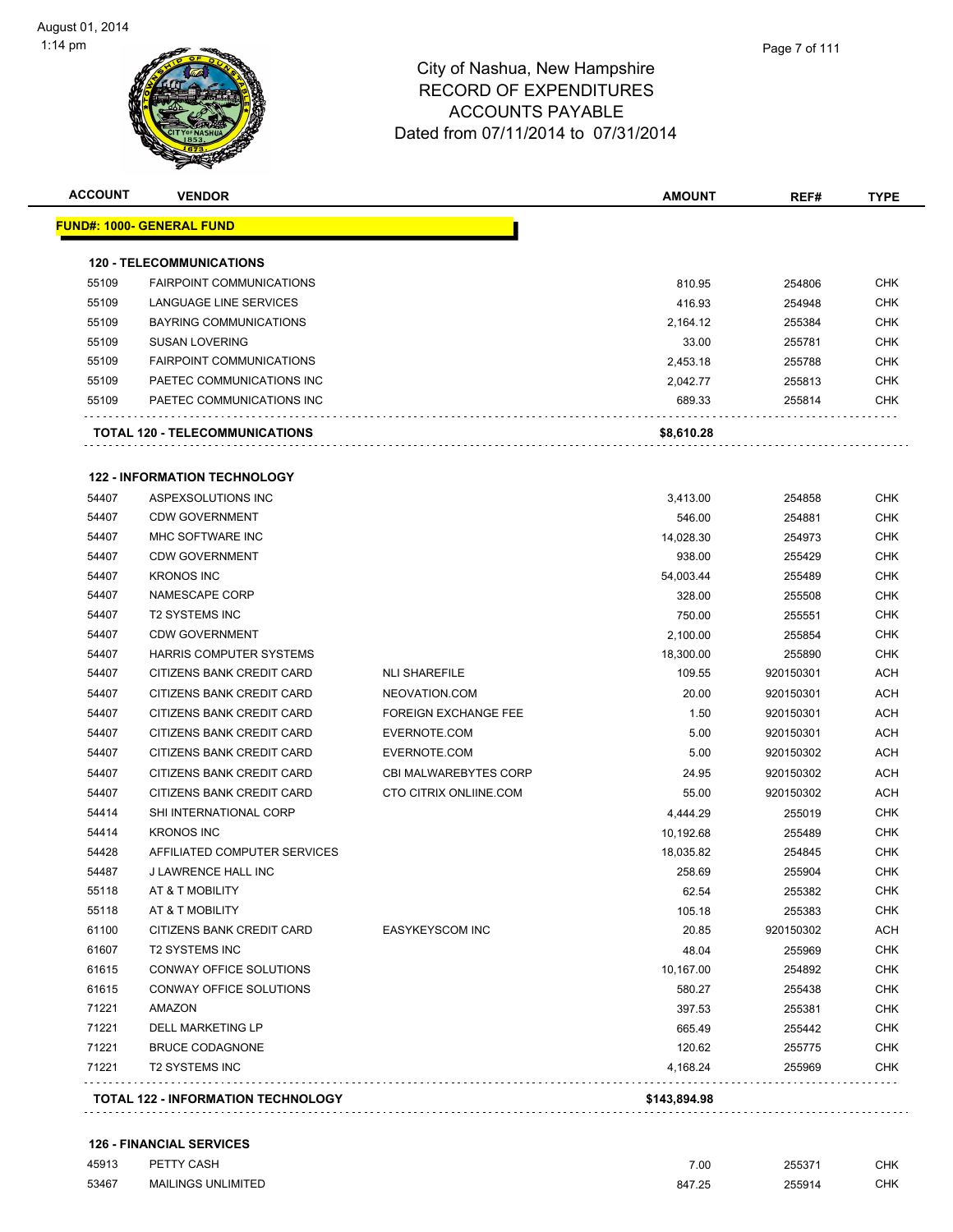| <b>ACCOUNT</b> | <b>VENDOR</b>                         | <b>AMOUNT</b>      | REF#             | <b>TYPE</b>  |
|----------------|---------------------------------------|--------------------|------------------|--------------|
|                | <u> FUND#: 1000- GENERAL FUND</u>     |                    |                  |              |
|                |                                       |                    |                  |              |
|                | <b>126 - FINANCIAL SERVICES</b>       |                    |                  |              |
| 54421          | CONWAY OFFICE SOLUTIONS               | (66.00)            | 255438           | <b>CHK</b>   |
| 54421          | CONWAY OFFICE SOLUTIONS               | 547.00             | 255865           | <b>CHK</b>   |
| 54828          | US BANK EQUIPMENT FINANCE             | 96.71              | 254834           | CHK          |
| 54828          | US BANK EQUIPMENT FINANCE             | 87.58              | 255403           | CHK          |
| 55607          | US POSTAL SERVICE                     | 342.00             | 255377           | CHK          |
| 55607          | <b>MAILINGS UNLIMITED</b>             | 181.07             | 255914           | CHK          |
| 61100          | WB MASON CO INC                       | 83.50              | 255036           | <b>CHK</b>   |
| 61100          | WB MASON CO INC                       | 264.05             | 255567           | CHK          |
| 61100          | <b>PRICE DIGESTS</b>                  | 165.00             | 255941           | CHK          |
| 61100          | WB MASON CO INC                       | 254.79             | 255982           | CHK          |
|                | <b>TOTAL 126 - FINANCIAL SERVICES</b> | \$2,809.95         |                  |              |
|                | <b>129 - CITY BUILDINGS</b>           |                    |                  |              |
| 54100          | PSNH-LARGE POWER                      | 5,932.93           | 255400           | CHK          |
| 54114          | <b>DIRECT ENERGY BUSINESS</b>         | 107.08             | 254903           | CHK          |
| 54114          | LIBERTY UTILITIES - NH                | 114.97             | 255388           | CHK          |
| 54141          | PENNICHUCK WATER WORKS INC            | 223.47             | 255397           | CHK          |
| 54141          | PENNICHUCK WATER WORKS INC            | 429.77             | 255815           | CHK          |
| 54236          | STANLEY CONVERGENT SECURITY           | 624.48             | 255963           | CHK          |
| 54243          | CONTROL TECHNOLOGIES INC              | 1,072.72           | 255437           | <b>CHK</b>   |
| 54243          | J LAWRENCE HALL INC                   | 400.53             | 255904           | CHK          |
| 54280          | <b>B &amp; S LOCKSMITHS INC</b>       | 247.70             | 254859           | CHK          |
| 54280          | HILLYARD/MANCHESTER                   | 2,498.00           | 254926           | CHK          |
| 54280          | HUFF & GAUTHIER INC                   | 60.00              | 254932           | CHK          |
| 54280          | PROTECTION ONE SECURITY               | 86.64              | 255008           | CHK          |
| 54280          | PETTY CASH                            | 21.90              | 255371           | CHK          |
| 54280          | <b>FAY ELECTRIC MOTORS</b>            | 453.82             | 255453           | CHK          |
| 54280          | PEABODY SUPPLY CO                     | 85.32              | 255524           | <b>CHK</b>   |
| 54280          | <b>BLUE TARP FINANCIAL</b>            | 42.47              | 255847           | CHK          |
| 55118          | AT & T MOBILITY                       | 126.69             | 255382           | <b>CHK</b>   |
| 61428          | NEW ENGLAND PAPER & SUPPLY            | 789.39             | 255514           | CHK          |
| 61499          | <b>CVS WHOLESALE FLAGS</b>            | 241.00             | 254896           | <b>CHK</b>   |
| 61499          | WB MASON CO INC                       | 357.92             | 255036           | CHK          |
|                | <b>TOTAL 129 - CITY BUILDINGS</b>     | \$13,916.80        |                  |              |
|                | 130 - PURCHASING                      |                    |                  |              |
| 54421          | CONWAY OFFICE SOLUTIONS               |                    |                  | <b>CHK</b>   |
| 54828          | US BANK EQUIPMENT FINANCE             | 2,299.00<br>376.75 | 255865<br>254832 | CHK          |
| 54828          | CONWAY OFFICE SOLUTIONS               | 5,848.00           | 255438           | CHK          |
| FFRO           | TUE TELEODADU                         |                    | $-100$           | $\sim$ $\mu$ |

| 54828 | CONWAY OFFICE SOLUTIONS   |          | 5.848.00 | 255438    | <b>CHK</b> |
|-------|---------------------------|----------|----------|-----------|------------|
| 55500 | THE TELEGRAPH             |          | 2.245.58 | 254822    | <b>CHK</b> |
| 55500 | UNION LEADER CORP --19828 |          | 675.41   | 254826    | <b>CHK</b> |
| 55500 | CITIZENS BANK CREDIT CARD | Dice.com | 395.00   | 920150302 | <b>ACH</b> |
| 61100 | LINDENMEYR MUNROE         |          | 350.65   | 254952    | <b>CHK</b> |
| 61100 | WB MASON CO INC           |          | 82.00    | 255036    | <b>CHK</b> |
| 61100 | WB MASON CO INC           |          | 6.45     | 255567    | <b>CHK</b> |
|       |                           |          |          |           |            |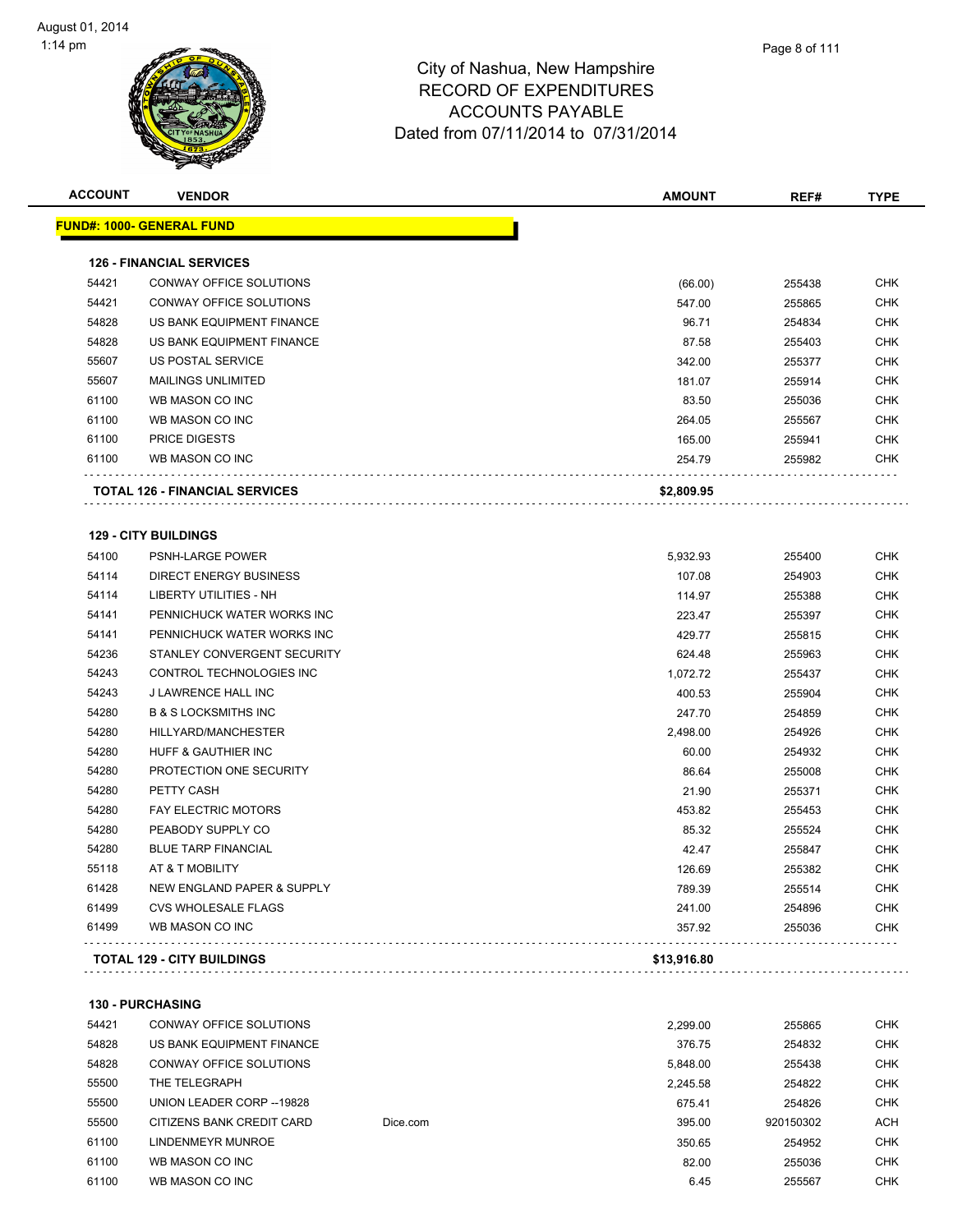



|                                                                               | <b>VENDOR</b>                                            | <b>AMOUNT</b> | REF#   | <b>TYPE</b>                                                                                                                       |
|-------------------------------------------------------------------------------|----------------------------------------------------------|---------------|--------|-----------------------------------------------------------------------------------------------------------------------------------|
|                                                                               | FUND#: 1000- GENERAL FUND                                |               |        |                                                                                                                                   |
|                                                                               | <b>TOTAL 130 - PURCHASING</b>                            | \$12,278.84   |        |                                                                                                                                   |
|                                                                               |                                                          |               |        |                                                                                                                                   |
|                                                                               | 132 - ASSESSING                                          |               |        |                                                                                                                                   |
| 54421                                                                         | CONWAY OFFICE SOLUTIONS                                  | 90.00         | 255865 | <b>CHK</b>                                                                                                                        |
| 54828                                                                         | US BANK EQUIPMENT FINANCE                                | 109.70        | 254836 | <b>CHK</b>                                                                                                                        |
| 55307                                                                         | PETTY CASH                                               | 25.54         | 255370 | <b>CHK</b>                                                                                                                        |
| 55307                                                                         | PETTY CASH                                               | 10.30         | 255371 | <b>CHK</b>                                                                                                                        |
| 55400                                                                         | PETTY CASH                                               | 53.88         | 255371 | <b>CHK</b>                                                                                                                        |
| 55400                                                                         | <b>M &amp; N SPORTS LLC</b>                              | 411.60        | 255497 | <b>CHK</b>                                                                                                                        |
| 55400                                                                         | ANGELO MARINO                                            | 347.53        | 255782 | <b>CHK</b>                                                                                                                        |
|                                                                               | <b>TOTAL 132 - ASSESSING</b>                             | \$1,048.55    |        |                                                                                                                                   |
| 134 - GIS                                                                     |                                                          |               |        |                                                                                                                                   |
| 54407                                                                         | <b>ESRI INC</b>                                          | 25,000.00     | 255450 | <b>CHK</b>                                                                                                                        |
| 55421                                                                         | PAMELA ANDRUSKEVICH                                      | 294.00        | 255771 | <b>CHK</b>                                                                                                                        |
| 61650                                                                         | WB MASON CO INC                                          | 160.33        | 255036 | <b>CHK</b>                                                                                                                        |
|                                                                               | TOTAL 134 - GIS                                          | \$25,454.33   |        |                                                                                                                                   |
| 54114                                                                         | <b>142 - WOODLAWN CEMETERY</b><br>LIBERTY UTILITIES - NH | 52.85         | 255796 | <b>CHK</b>                                                                                                                        |
| 54280                                                                         | HOME DEPOT CREDIT SERVICE 3065                           | 295.07        | 255476 | <b>CHK</b>                                                                                                                        |
| 54280                                                                         | NASHUA WALLPAPER & PAINT CO                              | 387.92        | 255513 | <b>CHK</b>                                                                                                                        |
| 54280                                                                         | <b>BLUE TARP FINANCIAL</b>                               | 21.21         | 255847 | <b>CHK</b>                                                                                                                        |
| 55109                                                                         | PAETEC COMMUNICATIONS INC                                | 16.30         | 255813 | <b>CHK</b>                                                                                                                        |
| 61300                                                                         | DENNIS K BURKE INC                                       | 833.32        | 255870 | <b>CHK</b>                                                                                                                        |
|                                                                               | PETTY CASH                                               |               |        |                                                                                                                                   |
|                                                                               |                                                          | 11.64         | 255371 |                                                                                                                                   |
|                                                                               | <b>MAYNARD &amp; LESIEUR INC</b>                         | 379.00        | 254967 |                                                                                                                                   |
| 61499<br>61705                                                                | .<br>TOTAL 142 - WOODLAWN CEMETERY                       | \$1,997.31    |        |                                                                                                                                   |
|                                                                               | <b>144 - EDGEWOOD CEMETERY</b>                           |               |        |                                                                                                                                   |
|                                                                               | PENNICHUCK WATER WORKS INC                               | 125.75        | 254817 |                                                                                                                                   |
|                                                                               | HOME DEPOT CREDIT SERVICE 3065                           | 58.54         | 254928 |                                                                                                                                   |
|                                                                               | PETTY CASH                                               | 55.00         | 255371 |                                                                                                                                   |
|                                                                               | HOME DEPOT CREDIT SERVICE 3065                           | 178.50        | 255476 |                                                                                                                                   |
|                                                                               | NASHUA WALLPAPER & PAINT CO                              | 34.99         | 255925 |                                                                                                                                   |
|                                                                               | MAFFEES GARAGE INC                                       | 198.88        | 255913 |                                                                                                                                   |
|                                                                               | DENNIS K BURKE INC                                       | 845.93        | 254900 |                                                                                                                                   |
|                                                                               | C J ROUSSEAU TRUCKING                                    | 525.00        | 254875 |                                                                                                                                   |
| 54141<br>54280<br>54280<br>54280<br>54280<br>54600<br>61300<br>61535<br>61705 | MAYNARD & LESIEUR, INC.                                  | 56.50         | 254969 | <b>CHK</b><br><b>CHK</b><br><b>CHK</b><br><b>CHK</b><br><b>CHK</b><br>CHK<br><b>CHK</b><br><b>CHK</b><br><b>CHK</b><br>CHK<br>CHK |

 NASHUA POLICE DEPARTMENT 39.99 254791 CHK FRANCIS SULLIVAN 607.50 254796 CHK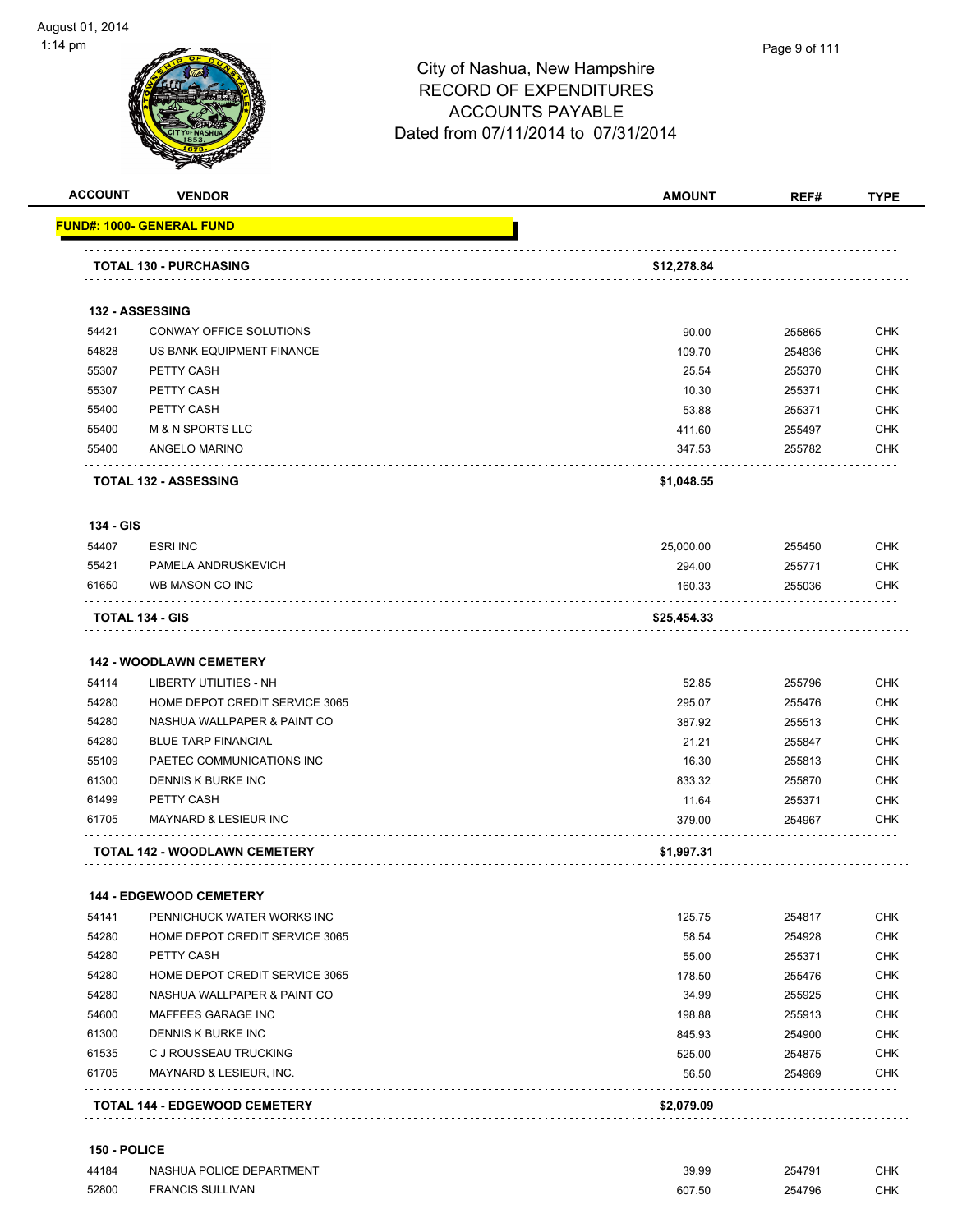

| <b>ACCOUNT</b> | <b>VENDOR</b>                    | AMOUNT   | REF#   | <b>TYPE</b> |
|----------------|----------------------------------|----------|--------|-------------|
|                | <b>FUND#: 1000- GENERAL FUND</b> |          |        |             |
|                |                                  |          |        |             |
| 150 - POLICE   |                                  |          |        |             |
| 52809          | <b>DAVID CARRIGAN</b>            | 120.00   | 254776 | <b>CHK</b>  |
| 52809          | <b>JOSEPH FAY</b>                | 199.00   | 255778 | <b>CHK</b>  |
| 53135          | WARREN D FITZGERALD PHD          | 1,890.00 | 255566 | <b>CHK</b>  |
| 54100          | <b>PSNH</b>                      | 289.82   | 254818 | <b>CHK</b>  |
| 54100          | <b>PSNH</b>                      | 434.68   | 255816 | <b>CHK</b>  |
| 54114          | <b>LIBERTY UTILITIES - NH</b>    | 657.22   | 255388 | <b>CHK</b>  |
| 54114          | LIBERTY UTILITIES - NH           | 39.65    | 255794 | <b>CHK</b>  |
| 54114          | LIBERTY UTILITIES - NH           | 44.18    | 255805 | <b>CHK</b>  |
| 54114          | <b>DIRECT ENERGY BUSINESS</b>    | 1,419.51 | 255873 | <b>CHK</b>  |
| 54141          | PENNICHUCK WATER WORKS INC       | 23.80    | 254817 | <b>CHK</b>  |
| 54243          | J LAWRENCE HALL INC              | 321.00   | 254936 | <b>CHK</b>  |
| 54243          | J LAWRENCE HALL INC              | 1,293.40 | 255481 | <b>CHK</b>  |
| 54243          | J LAWRENCE HALL INC              | 224.00   | 255904 | <b>CHK</b>  |
| 54280          | DEPENDABLE LOCK SERVICE INC      | 12.00    | 254901 | <b>CHK</b>  |
| 54280          | DUST-AWAY                        | 684.75   | 254906 | <b>CHK</b>  |
| 54280          | HOME DEPOT CREDIT SERVICE 3073   | 326.46   | 254929 | <b>CHK</b>  |
| 54280          | <b>KT ASSOCIATES</b>             | 3,871.00 | 254947 | <b>CHK</b>  |
| 54280          | TOTAL AIR SUPPLY INC             | 85.30    | 255031 | <b>CHK</b>  |
| 54280          | LOWE'S - 3502                    | 35.44    | 255495 | <b>CHK</b>  |
| 54280          | NORMAN E DAY INC                 | 3,103.92 | 255516 | <b>CHK</b>  |
| 54280          | <b>REXEL</b>                     | 83.47    | 255537 | <b>CHK</b>  |
| 54280          | CHEM DRY OF FOUR SEASONS         | 340.86   | 255858 | <b>CHK</b>  |
| 54280          | DEPENDABLE LOCK SERVICE INC      | 10.00    | 255871 | <b>CHK</b>  |
| 54280          | HOME DEPOT CREDIT SERVICE 3073   | 44.52    | 255895 | <b>CHK</b>  |
| 54280          | METRO GROUP INC                  | 221.00   | 255919 | <b>CHK</b>  |
| 54280          | <b>REXEL</b>                     | 32.82    | 255948 | <b>CHK</b>  |
| 54407          | <b>ESRI INC</b>                  | 700.00   | 255450 | <b>CHK</b>  |
| 54407          | LEXISNEXIS A DIV REED ELSEVIER   | 149.00   | 255491 | <b>CHK</b>  |
| 54414          | ELECTRONIC ENVIRONMENTS CORP     | 4,825.00 | 255446 | <b>CHK</b>  |
| 54421          | CONWAY OFFICE SOLUTIONS          | 1,462.00 | 255865 | <b>CHK</b>  |
| 54487          | ASAP FIRE & SAFETY CORP          | 2,129.25 | 254857 | <b>CHK</b>  |
| 54600          | MANCHESTER HARLEY-DAVIDSON       | 272.66   | 254961 | CHK         |
| 54600          | TMDE CALIBRATION LABS INC        | 62.50    | 255030 | <b>CHK</b>  |
| 54600          | <b>BEST FORD</b>                 | 50.00    | 255845 | CHK         |
| 54600          | <b>GRANITE STATE GLASS</b>       | 50.00    | 255886 | CHK         |
| 54828          | US BANK EQUIPMENT FINANCE        | 1,385.98 | 254833 | <b>CHK</b>  |
| 54849          | COMCAST CABLE COMMUNICATIONS I   | 232.85   | 254804 | <b>CHK</b>  |
| 54849          | <b>FAIRPOINT COMMUNICATIONS</b>  | 252.42   | 254806 | <b>CHK</b>  |
| 54849          | DIRECTV INC                      | 11.55    | 255386 | <b>CHK</b>  |
| 54849          | COMCAST CABLE COMMUNICATIONS I   | 127.85   | 255787 | CHK         |
| 54849          | <b>FAIRPOINT COMMUNICATIONS</b>  | 97.02    | 255788 | CHK         |
| 54849          | VERIZON WIRELESS-286546928       | 1,183.73 | 255823 | CHK         |
| 54899          | US POSTAL SERVICE                | 342.00   | 254838 | CHK         |
| 55109          | PAETEC COMMUNICATIONS INC        | 178.82   | 255814 | <b>CHK</b>  |
| 55118          | VERIZON WIRELESS-581499451       | 436.24   | 255406 | CHK         |
| 55200          | <b>NESPIN</b>                    | 250.00   | 255394 | CHK         |
| 55200          | <b>NTOA</b>                      | 150.00   | 255812 | CHK         |
| 55307          | ROBERT LACERDA                   | 44.80    | 254789 | CHK         |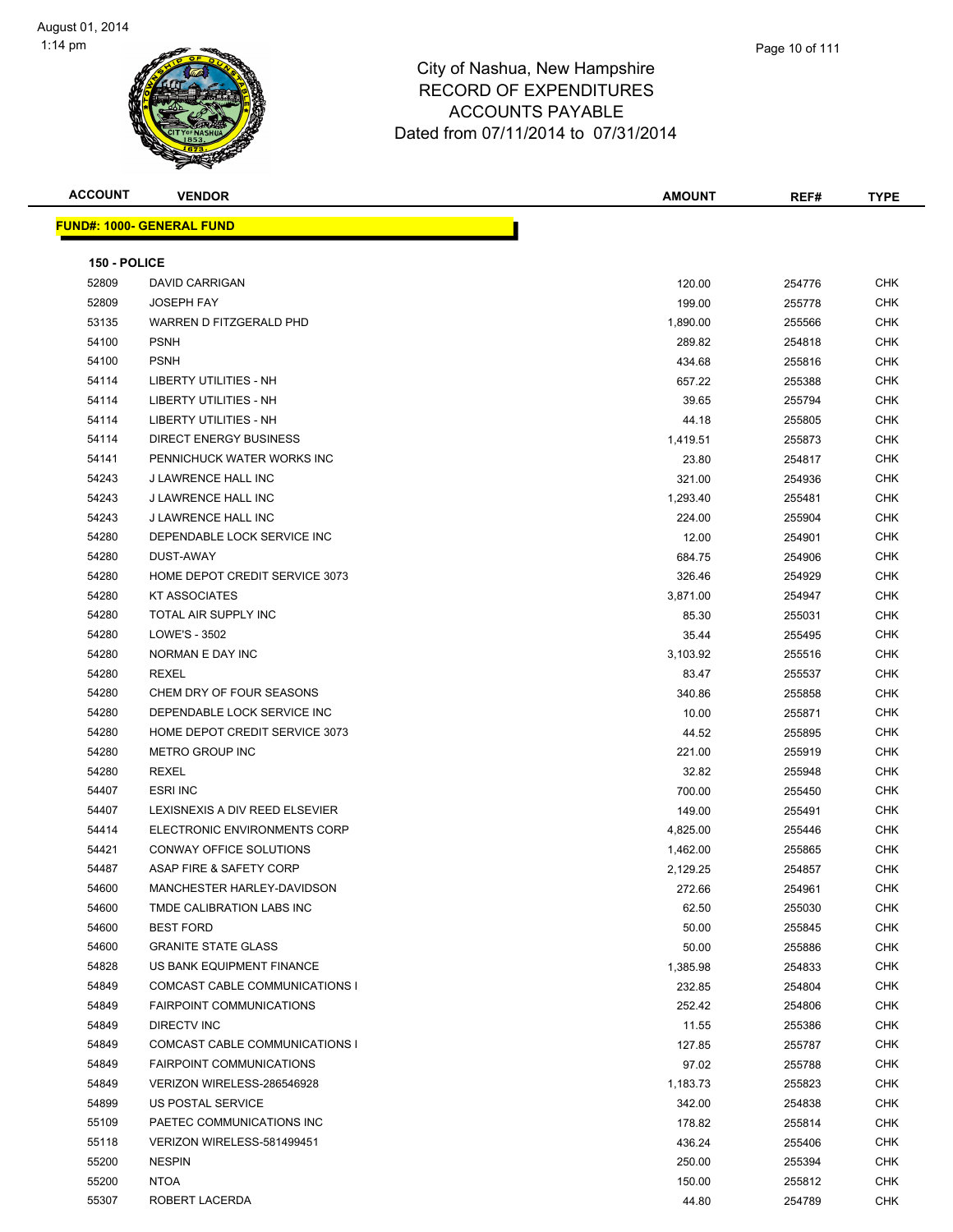

**ACCOUNT VENDOR AMOUNT REF# TYPE FUND#: 1000- GENERAL FUND 150 - POLICE** RICHARD SPRANKLE 44.80 255373 CHK PETTY CASH 28.15 254794 CHK PETER CINFO 210.00 255774 CHK 55400 CITIZENS BANK CREDIT CARD Holiday Inn & Suites 401.12 920150302 ACH USPS-CMRS-PB #14658595 1,000.00 15556 ACH UNITED PARCEL SERVICE 24.61 254827 CHK 55607 UNITED PARCEL SERVICE 15.28 255821 CHK LUTHERAN COMMUNITY SERVICE INC 90.00 254815 CHK KERRY FIRE PROTECTION INC 250.00 254945 CHK AMERICAN SECURITY & FIRE PROTE 185.00 255834 CHK GATE CITY FENCE CO INC 1,440.00 255881 CHK J P PEST SERVICES 34.30 255905 CHK WB MASON CO INC 1,571.36 255036 CHK 61100 HOME DEPOT CREDIT SERVICE 3073 67.94 67.94 255895 CHK WB MASON CO INC 2,247.22 255982 CHK BEN'S UNIFORMS 270.00 254865 CHK DICK AVARD'S HABERDASHERY 157.00 254902 CHK BEN'S UNIFORMS 288.87 255844 CHK DICK AVARD'S HABERDASHERY 118.50 255872 CHK 61110 RILEYS SPORT SHOP INC 255538 CHK EAGLE POINT GUN 15,170.00 254907 CHK LAW ENFORCEMENT TARGETS INC 486.54 254949 CHK RILEYS SPORT SHOP INC 1,911.25 255538 CHK eddie bound tree medical, LLC and the control of the control of the control of the control of the control of the control of the control of the control of the control of the control of the control of the control of the cont AIRGAS USA LLC 505.30 255410 CHK er and the state of the state of the state of the state of the state of the state of the state of the state of the state of the state of the state of the state of the state of the state of the state of the state of the sta PRENDO FORENSICS 48.18 255007 CHK RAY ALLEN MANUFACTURING CO INC 699.41 255009 CHK GLOBAL INDUSTRIAL EQUIPMENT 406.43 255462 CHK RAY ALLEN MANUFACTURING CO INC 259.98 255536 CHK WEX BANK 860.43 255037 CHK er and the Second CENTRAL PAPER PRODUCTS CO 368.78 368.78 254882 CHK THE DURKIN CO INC 431.69 255444 CHK F W WEBB CO 99.24 255451 CHK WB MASON CO INC 296.85 255036 CHK WB MASON CO INC 696.21 255982 CHK BEST FORD 152.69 254867 CHK CALEA 335.00 254877 CHK CARPARTS OF NASHUA 2.88 254878 CHK er 61799 MACMULKIN CHEVROLET INC No. 1999 September 2004 120 September 2004 121 April 254959 6640.41 MANCHESTER HARLEY-DAVIDSON 685.60 254961 CHK MHQ MUNICIPAL VEHICLES 787.13 254974 CHK BEST FORD 233.50 255421 CHK CARPARTS OF NASHUA 180.92 255427 CHK FISHER AUTO PARTS INC (143.84) 255455 CHK MANCHESTER HARLEY-DAVIDSON 102.92 255500 CHK MHQ MUNICIPAL VEHICLES 992.80 255506 CHK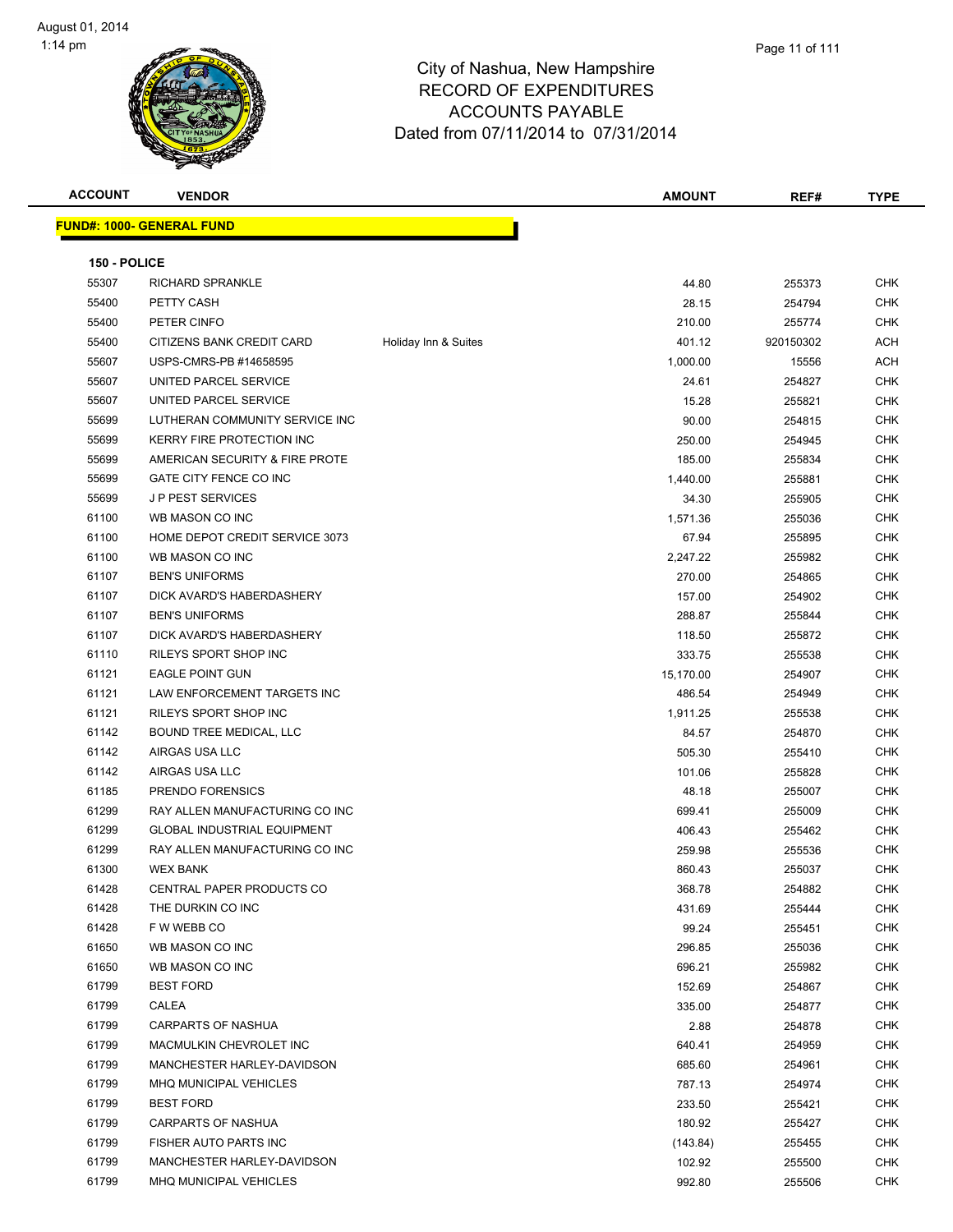| <b>ACCOUNT</b> | <b>VENDOR</b>                    |                               | <b>AMOUNT</b> | REF#      | <b>TYPE</b> |
|----------------|----------------------------------|-------------------------------|---------------|-----------|-------------|
|                | <b>FUND#: 1000- GENERAL FUND</b> |                               |               |           |             |
| 150 - POLICE   |                                  |                               |               |           |             |
| 61799          | NORTHERN FOREIGN CAR PARTS INC   |                               | 246.72        | 255517    | <b>CHK</b>  |
| 61799          | SAM'S CLUB DIRECT-0860           |                               | 110.10        | 255540    | <b>CHK</b>  |
| 61799          | <b>BEST FORD</b>                 |                               | 121.72        | 255845    | <b>CHK</b>  |
| 61799          | <b>CARPARTS OF NASHUA</b>        |                               | 1.95          | 255853    | <b>CHK</b>  |
| 61799          | <b>G H BERLIN OIL CO</b>         |                               | 82.50         | 255879    | <b>CHK</b>  |
| 61799          | <b>MHQ MUNICIPAL VEHICLES</b>    |                               | 101.00        | 255920    | <b>CHK</b>  |
| 61799          | <b>TOWERS MOTOR PARTS CORP</b>   |                               | 21.98         | 255973    | <b>CHK</b>  |
| 61799          | CITIZENS BANK CREDIT CARD        | <b>RPM Motorcycle Service</b> | 110.00        | 920150302 | <b>ACH</b>  |
| 61807          | <b>PDR</b>                       |                               | 155.80        | 255395    | <b>CHK</b>  |
| 71025          | <b>SNAP ON TOOLS</b>             |                               | 417.58        | 255959    | <b>CHK</b>  |
| 71221          | <b>DELL MARKETING LP</b>         |                               | 3,249.66      | 254898    | <b>CHK</b>  |
| 71221          | <b>TESSCO INC</b>                |                               | 494.51        | 255029    | <b>CHK</b>  |
| 71221          | AXIS BUSINESS SOLUTIONS          |                               | 12,124.00     | 255415    | <b>CHK</b>  |
| 71221          | <b>TESSCO INC</b>                |                               | 112.80        | 255556    | <b>CHK</b>  |
| 71400          | SCUBA.COM                        |                               | 3,361.40      | 255017    | <b>CHK</b>  |
| 71400          | LIFEGUARD SYSTEMS INC            |                               | 506.60        | 255494    | <b>CHK</b>  |
| 71407          | <b>RILEYS SPORT SHOP INC</b>     |                               | 896.00        | 255538    | <b>CHK</b>  |
|                | <b>TOTAL 150 - POLICE</b>        |                               | \$88,137.11   |           |             |

#### **152 - FIRE**

| 52800 | <b>CHRISTOPHER DIAS</b>        | 447.00   | 254884 | <b>CHK</b> |
|-------|--------------------------------|----------|--------|------------|
| 52800 | <b>KARL GERHARD</b>            | 911.25   | 254918 | <b>CHK</b> |
| 52800 | <b>JAMES W KIRK</b>            | 525.00   | 254946 | <b>CHK</b> |
| 54100 | <b>PSNH</b>                    | 452.73   | 254819 | <b>CHK</b> |
| 54114 | <b>LIBERTY UTILITIES - NH</b>  | 207.04   | 254812 | <b>CHK</b> |
| 54114 | <b>DIRECT ENERGY BUSINESS</b>  | 543.32   | 254903 | <b>CHK</b> |
| 54114 | <b>LIBERTY UTILITIES - NH</b>  | 42.58    | 255388 | <b>CHK</b> |
| 54114 | LIBERTY UTILITIES - NH         | 170.62   | 255791 | <b>CHK</b> |
| 54114 | <b>LIBERTY UTILITIES - NH</b>  | 139.08   | 255792 | <b>CHK</b> |
| 54114 | <b>LIBERTY UTILITIES - NH</b>  | 67.67    | 255793 | <b>CHK</b> |
| 54114 | <b>LIBERTY UTILITIES - NH</b>  | 56.34    | 255807 | <b>CHK</b> |
| 54114 | <b>LIBERTY UTILITIES - NH</b>  | 75.08    | 255808 | <b>CHK</b> |
| 54114 | <b>DIRECT ENERGY BUSINESS</b>  | 39.95    | 255873 | <b>CHK</b> |
| 54141 | PENNICHUCK WATER WORKS INC     | 330.42   | 254817 | <b>CHK</b> |
| 54141 | PENNICHUCK WATER WORKS INC     | 596.53   | 255397 | <b>CHK</b> |
| 54141 | PENNICHUCK WATER WORKS INC     | 839.26   | 255815 | <b>CHK</b> |
| 54228 | <b>JP PEST SERVICES</b>        | 89.00    | 254937 | <b>CHK</b> |
| 54243 | AE MECHANICAL INC              | 2,510.90 | 255408 | <b>CHK</b> |
| 54280 | CHICK BEAULIEU INC             | 385.00   | 254883 | <b>CHK</b> |
| 54280 | NEW ENGLAND BACKFLOW INC       | 1,690.00 | 254986 | <b>CHK</b> |
| 54280 | <b>BELLETETES INC</b>          | 3.41     | 255419 | <b>CHK</b> |
| 54280 | HOME DEPOT CREDIT SERVICE 3065 | 89.30    | 255476 | <b>CHK</b> |
| 54280 | <b>GRANITE STATE GLASS</b>     | 395.00   | 255886 | <b>CHK</b> |
| 54280 | NH SAFE & LOCK CO INC          | 772.50   | 255928 | <b>CHK</b> |
| 54280 | TATE BROS PAVING CO INC        | 2,800.00 | 255970 | <b>CHK</b> |
| 54414 | COMPUTER HUT dba IT INSIDERS   | 479.95   | 254890 | <b>CHK</b> |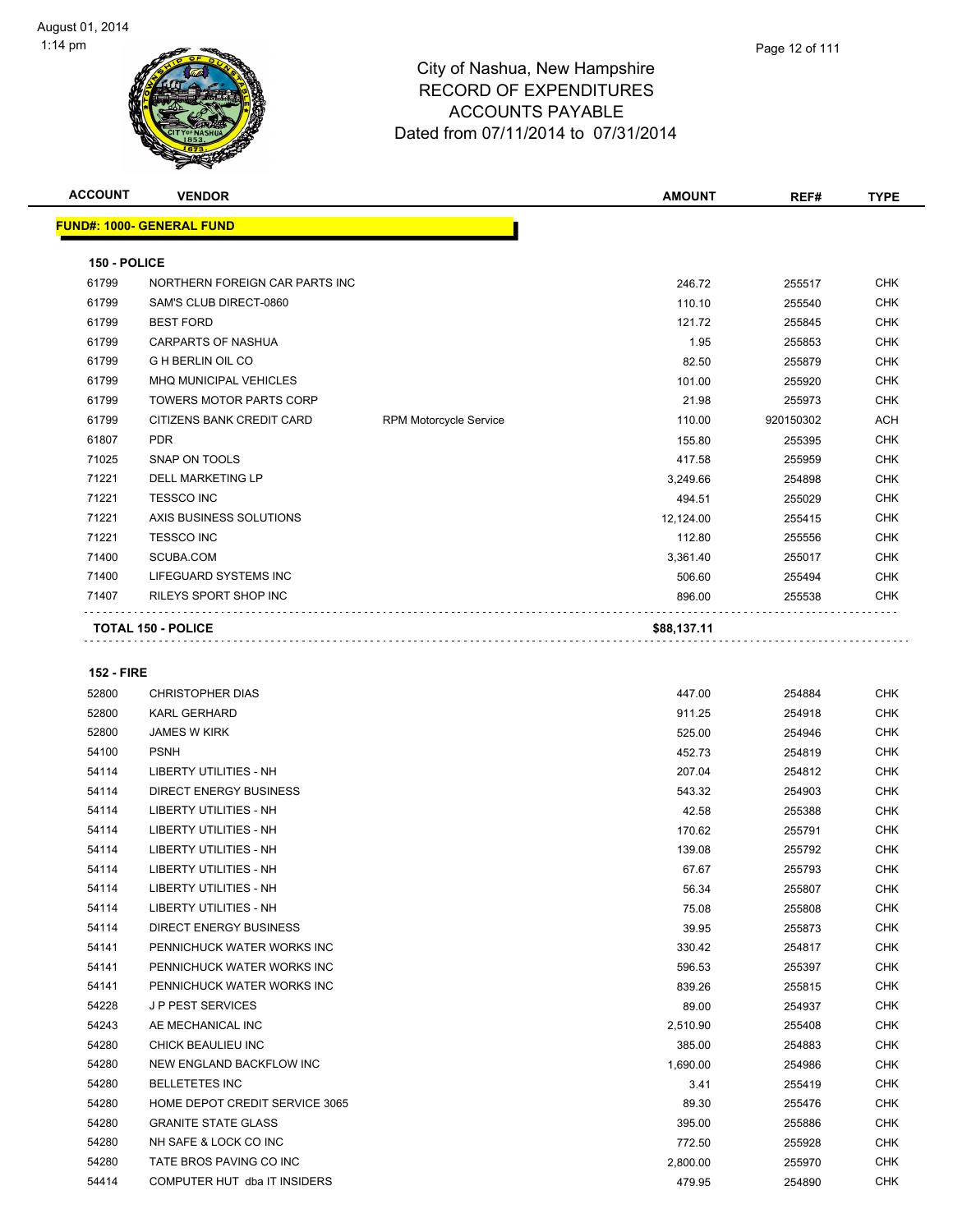

| <b>ACCOUNT</b>    | <b>VENDOR</b>                          |                           | <b>AMOUNT</b> | REF#      | <b>TYPE</b> |
|-------------------|----------------------------------------|---------------------------|---------------|-----------|-------------|
|                   | <b>FUND#: 1000- GENERAL FUND</b>       |                           |               |           |             |
| <b>152 - FIRE</b> |                                        |                           |               |           |             |
| 54421             | CONWAY OFFICE SOLUTIONS                |                           | 808.50        | 255865    | <b>CHK</b>  |
| 54828             | US BANK EQUIPMENT FINANCE              |                           | 223.26        | 254835    | CHK         |
| 55118             | AT & T MOBILITY                        |                           | 168.04        | 255382    | <b>CHK</b>  |
| 55118             | VERIZON WIRELESS-842015493             |                           | 80.06         | 255407    | <b>CHK</b>  |
| 55118             | PAETEC COMMUNICATIONS INC              |                           | 10.59         | 255813    | <b>CHK</b>  |
| 55400             | CITIZENS BANK CREDIT CARD              | <b>Delta Airlines</b>     | 946.00        | 920150301 | <b>ACH</b>  |
| 55421             | MINUTEMAN FIRE & RESCUE APPARA         |                           | 1,200.00      | 255390    | <b>CHK</b>  |
| 55699             | TRUE BLUE CLEANERS                     |                           | 82.94         | 255558    | <b>CHK</b>  |
| 55699             | TRUE BLUE CLEANERS                     |                           | 113.10        | 255975    | <b>CHK</b>  |
| 55699             | CITIZENS BANK CREDIT CARD              | Holiday Inn - Nashua      | 991.90        | 920150302 | ACH         |
| 55699             | CITIZENS BANK CREDIT CARD              | NH Bar Assoication        | (991.90)      | 920150302 | <b>ACH</b>  |
| 61100             | WB MASON CO INC                        |                           | 126.91        | 255982    | <b>CHK</b>  |
| 61107             | <b>HUNTRESS UNIFORMS</b>               |                           | 40.00         | 254933    | <b>CHK</b>  |
| 61107             | <b>HUNTRESS UNIFORMS</b>               |                           | 59.70         | 255899    | <b>CHK</b>  |
| 61110             | BERGERON PROTECTIVE CLOTHING           |                           | 237.45        | 254866    | <b>CHK</b>  |
| 61110             | BERGERON PROTECTIVE CLOTHING           |                           | 16,735.55     | 255420    | <b>CHK</b>  |
| 61299             | SANEL AUTO PARTS CO                    |                           | 19.47         | 255955    | <b>CHK</b>  |
| 61428             | NEW ENGLAND PAPER & SUPPLY             |                           | 89.28         | 255514    | <b>CHK</b>  |
| 61699             | <b>GRANITE CITY ELECTRIC SUPPLY</b>    |                           | 181.38        | 254920    | CHK         |
| 61699             | R B ALLEN CO INC                       |                           | 700.00        | 255946    | CHK         |
| 61699             | <b>VOICE SYSTEMS INC</b>               |                           | 134.00        | 255981    | <b>CHK</b>  |
| 61709             | <b>BELLETETES INC</b>                  |                           | 21.58         | 255419    | <b>CHK</b>  |
| 61799             | TST HYDRAULICS INC                     |                           | 48.00         | 255559    | <b>CHK</b>  |
| 61799             | SANEL AUTO PARTS CO                    |                           | 3.82          | 255955    | <b>CHK</b>  |
| 61807             | JONES & BARTLETT LEARNING              |                           | 617.50        | 255789    | <b>CHK</b>  |
| 61830             | <b>KEVIN KERRIGAN</b>                  |                           | 25.00         | 254787    | <b>CHK</b>  |
| 61830             | <b>BRIAN MORRISSEY</b>                 |                           | 25.00         | 254979    | <b>CHK</b>  |
| 68355             | CITIZENS BANK CREDIT CARD              | <b>NH Bar Assoication</b> | 991.90        | 920150302 | <b>ACH</b>  |
| 71432             | <b>INDUSTRIAL CHEM LABS</b>            |                           | 79.90         | 255901    | CHK         |
|                   | <b>TOTAL 152 - FIRE</b>                |                           | \$38,427.86   |           |             |
|                   |                                        |                           |               |           |             |
|                   | <b>153 - BUILDING INSPECTION</b>       |                           |               |           |             |
| 55118             | VERIZON WIRELESS-642044677             |                           | 80.02         | 255824    | <b>CHK</b>  |
| 55307             | PETTY CASH                             |                           | 26.28         | 255371    | <b>CHK</b>  |
| 55699             | <b>B &amp; S LOCKSMITHS INC</b>        |                           | 180.05        | 255838    | <b>CHK</b>  |
|                   | <b>TOTAL 153 - BUILDING INSPECTION</b> |                           | \$286.35      |           |             |
|                   | <b>155 - CODE ENFORCEMENT</b>          |                           |               |           |             |
| 55118             | AT & T MOBILITY                        |                           | 94.20         | 255382    | CHK         |
| <b>EE207</b>      | <b>IOU EMETOME</b>                     |                           | 224E2         | 255702    | <b>CHK</b>  |

|                | <b>TOTAL 155 - CODE ENFORCEMENT</b> | \$455.72 |        |     |
|----------------|-------------------------------------|----------|--------|-----|
|                |                                     |          |        |     |
| 61807          | PUBLIC AGENCY TRAINING COUNCIL      | 30.00    | 255818 | СНК |
| 55307          | KYLE METCALF                        | 331.52   | 255783 | СНК |
| <b>55 I IO</b> | AI & I MUDILII I                    | 94.ZU    | 200002 | ∪⊓N |

**156 - EMERGENCY MANAGEMENT**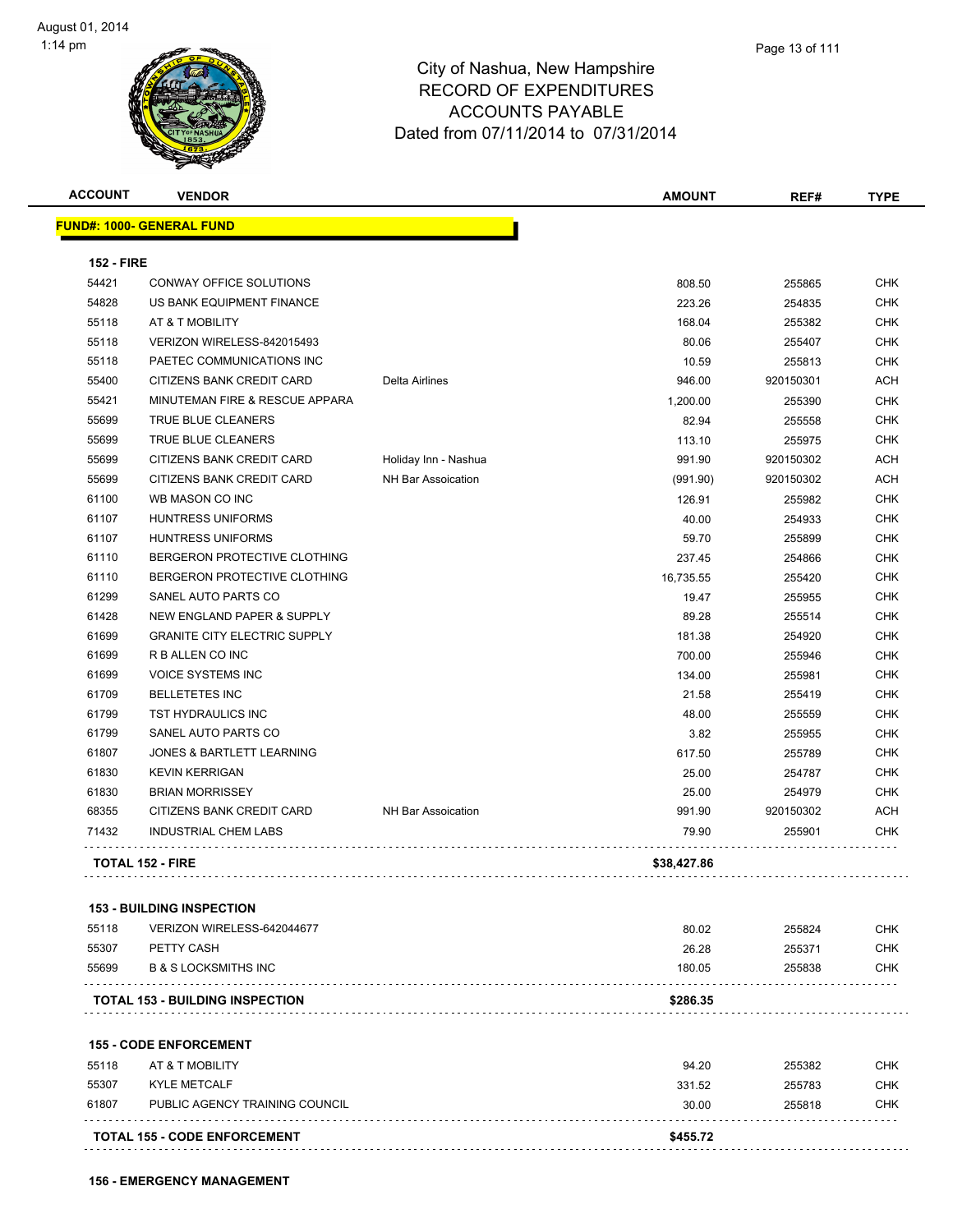| <b>ACCOUNT</b> | <b>VENDOR</b>                               |                    | <b>AMOUNT</b> | REF#      | <b>TYPE</b> |
|----------------|---------------------------------------------|--------------------|---------------|-----------|-------------|
|                | <u> FUND#: 1000- GENERAL FUND</u>           |                    |               |           |             |
|                | <b>156 - EMERGENCY MANAGEMENT</b>           |                    |               |           |             |
| 54407          | <b>EMERGENCY COMMUNICATIONS</b>             |                    | 36,000.00     | 255447    | <b>CHK</b>  |
| 68325          | AMAZON                                      |                    | 38.92         | 255750    | <b>CHK</b>  |
|                | TOTAL 156 - EMERGENCY MANAGEMENT            |                    | \$36,038.92   |           |             |
|                | <b>157 - CITYWIDE COMMUNICATIONS</b>        |                    |               |           |             |
| 54100          | <b>PSNH</b>                                 |                    | 598.81        | 254819    | <b>CHK</b>  |
| 54100          | <b>PSNH</b>                                 |                    | 838.15        | 255816    | <b>CHK</b>  |
| 54435          | DELL MARKETING LP                           |                    | 414.92        | 254898    | <b>CHK</b>  |
| 55118          | VERIZON WIRELESS-581499451                  |                    | 40.03         | 255406    | <b>CHK</b>  |
| 55421          | CITIZENS BANK CREDIT CARD                   | APCO International | 85.00         | 920150302 | <b>ACH</b>  |
| 55421          | CITIZENS BANK CREDIT CARD                   | APCO International | 55.00         | 920150302 | <b>ACH</b>  |
| 55421          | <b>CITIZENS BANK CREDIT CARD</b>            | Southwest          | 580.00        | 920150302 | <b>ACH</b>  |
| 55421          | CITIZENS BANK CREDIT CARD                   | Southwest          | 25.00         | 920150302 | <b>ACH</b>  |
| 55421          | CITIZENS BANK CREDIT CARD                   | Southwest          | 623.00        | 920150302 | <b>ACH</b>  |
| 55421          | CITIZENS BANK CREDIT CARD                   | Southwest          | 25.00         | 920150302 | <b>ACH</b>  |
| 55699          | PAGE STREET LEASING LLC                     |                    | 75.00         | 254997    | <b>CHK</b>  |
| 61299          | PETTY CASH                                  |                    | 4.97          | 254794    | <b>CHK</b>  |
| 61299          | <b>CDW GOVERNMENT</b>                       |                    | 250.47        | 254881    | <b>CHK</b>  |
| 61299          | MOTOROLA SOLUTIONS INC                      |                    | 1,442.00      | 255391    | <b>CHK</b>  |
| 61299          | <b>FISHER AUTO PARTS INC</b>                |                    | 149.29        | 255455    | <b>CHK</b>  |
| 71207          | <b>DELL MARKETING LP</b>                    |                    | 2,276.30      | 255442    | <b>CHK</b>  |
| 71207          | NORMAN E DAY INC                            |                    | 2,860.00      | 255516    | <b>CHK</b>  |
|                | TOTAL 157 - CITYWIDE COMMUNICATIONS         |                    | \$10,342.94   |           |             |
|                | <b>160 - PUBLIC WORKS-ADMIN/ENGINEERING</b> |                    |               |           |             |
| 54100          | <b>PSNH</b>                                 |                    | 920.50        | 255816    | <b>CHK</b>  |
| 54114          | LIBERTY UTILITIES - NH                      |                    | 17.39         | 255388    | <b>CHK</b>  |
| 54114          | <b>DIRECT ENERGY BUSINESS</b>               |                    | 7.79          | 255873    | <b>CHK</b>  |
| 54141          | PENNICHUCK WATER WORKS INC                  |                    | 61.15         | 255397    | CHK         |
| 54421          | CONWAY OFFICE SOLUTIONS                     |                    | 355.84        | 255865    | CHK         |
| 54828          | US BANK EQUIPMENT FINANCE                   |                    | 198.72        | 254830    | <b>CHK</b>  |
| 55109          | PAETEC COMMUNICATIONS INC                   |                    | 7.41          | 255813    | <b>CHK</b>  |
| 55118          | AT & T MOBILITY                             |                    | 202.45        | 255382    | <b>CHK</b>  |
| 55118          | AT & T MOBILITY                             |                    | 37.50         | 255383    | <b>CHK</b>  |
| 55307          | <b>WILLIAM KEATING</b>                      |                    | 24.64         | 254785    | <b>CHK</b>  |
| 55307          | <b>GIUSEPPE MENDOLA</b>                     |                    | 35.34         | 254790    | <b>CHK</b>  |
| 55307          | <b>WILLIAM TOOMEY</b>                       |                    | 304.08        | 255375    | <b>CHK</b>  |
| 55400          | NEW ENGLAND CHAPTER APWA                    |                    | 150.00        | 255810    | <b>CHK</b>  |
| 55699          | HW STAFFING SOLUTIONS                       |                    | 403.20        | 254934    | <b>CHK</b>  |
| 55699          | ASAP SPRINKLER LLC                          |                    | 1,250.00      | 255414    | <b>CHK</b>  |
| 55699          | HW STAFFING SOLUTIONS                       |                    | 459.90        | 255478    | <b>CHK</b>  |
| 55699          | JAN PRO CLEANING SYSTEMS NE                 |                    | 665.00        | 255482    | <b>CHK</b>  |
| 55699          | ASAP FIRE & SAFETY CORP                     |                    | 236.00        | 255835    | <b>CHK</b>  |
| 55699          | HW STAFFING SOLUTIONS                       |                    | 403.20        | 255900    | <b>CHK</b>  |
| 55699          | <b>JP PEST SERVICES</b>                     |                    | 92.46         | 255905    | <b>CHK</b>  |
|                |                                             |                    |               |           |             |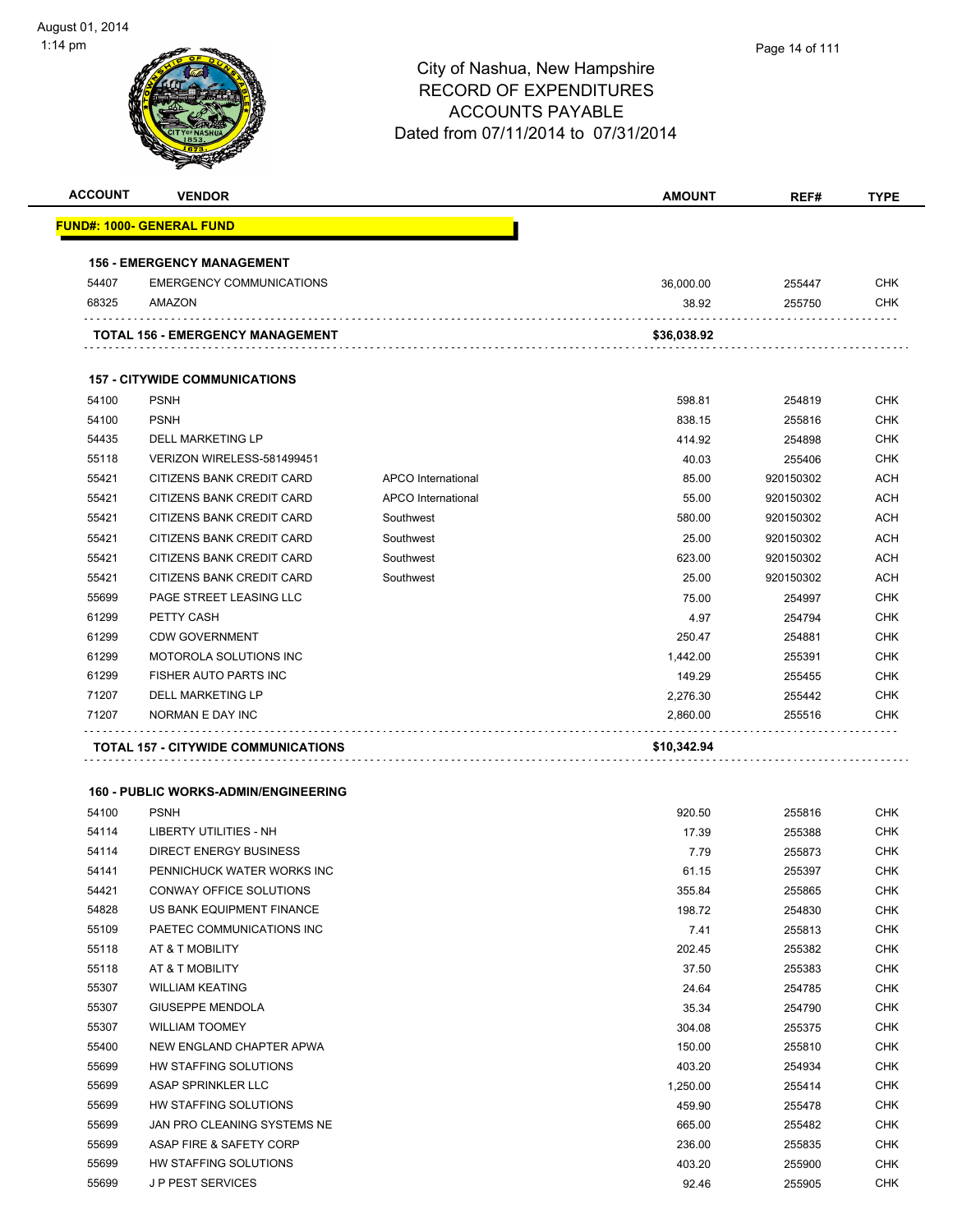| <b>ACCOUNT</b> | <b>VENDOR</b>                                     | <b>AMOUNT</b> | REF#   | <b>TYPE</b> |
|----------------|---------------------------------------------------|---------------|--------|-------------|
|                | <b>FUND#: 1000- GENERAL FUND</b>                  |               |        |             |
|                | <b>160 - PUBLIC WORKS-ADMIN/ENGINEERING</b>       |               |        |             |
| 61100          | WB MASON CO INC                                   | 469.56        | 255567 | <b>CHK</b>  |
| 61107          | ALECS SHOE STORE INC                              | 94.95         | 255411 | <b>CHK</b>  |
| 61107          | <b>GRAINGER</b>                                   | 86.02         | 255465 | <b>CHK</b>  |
| 61299          | WB MASON CO INC                                   | 32.32         | 255036 | <b>CHK</b>  |
| 61299          | AMAZON                                            | 163.20        | 255381 | <b>CHK</b>  |
| 61299          | MAINE TECHNICAL SOURCE                            | 527.09        | 255498 | <b>CHK</b>  |
| 61299          | NEW ENGLAND PAPER & SUPPLY                        | 169.63        | 255514 | <b>CHK</b>  |
| 61310          | ALTERNATIVE VEHICLE SERVICE GR                    | 360.74        | 255837 | <b>CHK</b>  |
|                | <b>TOTAL 160 - PUBLIC WORKS-ADMIN/ENGINEERING</b> | \$7,736.08    |        |             |

#### **161 - STREETS**

| 54100 | <b>PSNH</b>                       | 1,719.79  | 254819 | CHK        |
|-------|-----------------------------------|-----------|--------|------------|
| 54100 | <b>PSNH</b>                       | 124.06    | 255398 | <b>CHK</b> |
| 54100 | <b>PSNH</b>                       | 4,106.78  | 255816 | <b>CHK</b> |
| 54114 | <b>DIRECT ENERGY BUSINESS</b>     | (877.33)  | 255873 | <b>CHK</b> |
| 54275 | HI-WAY SAFETY SYSTEMS INC         | 15,111.58 | 254924 | CHK        |
| 54280 | UNIFIRST CORPORATION              | 28.76     | 255032 | CHK        |
| 54280 | UNIFIRST CORPORATION              | 57.52     | 255560 | <b>CHK</b> |
| 54421 | CONWAY OFFICE SOLUTIONS           | 214.00    | 255865 | <b>CHK</b> |
| 54600 | <b>BASS FIRST AID SERVICE</b>     | 627.45    | 254861 | <b>CHK</b> |
| 54600 | LIBERTY INTNL TRUCKS OF NH LLC    | 300.00    | 254951 | <b>CHK</b> |
| 54600 | <b>MAYNARD &amp; LESIEUR INC</b>  | 59.50     | 254966 | <b>CHK</b> |
| 54600 | NASHUA OUTDOOR POWER EQUIPMENT    | 108.93    | 254983 | <b>CHK</b> |
| 54600 | <b>FASTENAL CO</b>                | 70.00     | 255452 | <b>CHK</b> |
| 54600 | HOWARD P FAIRFIELD LLC            | 380.00    | 255477 | <b>CHK</b> |
| 54600 | <b>MB TRACTOR &amp; EQUIPMENT</b> | 152.22    | 255503 | <b>CHK</b> |
| 54600 | MCDEVITT TRUCKS INC               | 186.31    | 255504 | <b>CHK</b> |
| 54600 | NAPA AUTO PARTS                   | 177.29    | 255509 | <b>CHK</b> |
| 54600 | SANEL AUTO PARTS CO               | 169.67    | 255542 | <b>CHK</b> |
| 54600 | SANEL AUTO PARTS CO               | 22.28     | 255545 | <b>CHK</b> |
| 54600 | TENNANT SALES & SERVICE CO        | 219.95    | 255555 | <b>CHK</b> |
| 54600 | <b>CARPARTS OF NASHUA</b>         | 22.54     | 255853 | <b>CHK</b> |
| 54600 | CHAPPELL TRACTOR SALES INC        | 96.26     | 255856 | <b>CHK</b> |
| 54600 | FREIGHTLINER OF NH INC            | 255.14    | 255878 | <b>CHK</b> |
| 54600 | <b>HOWARD P FAIRFIELD LLC</b>     | 280.00    | 255896 | <b>CHK</b> |
| 54600 | NAPA AUTO PARTS                   | 62.07     | 255922 | <b>CHK</b> |
| 54600 | SANEL AUTO PARTS CO               | 403.75    | 255957 | <b>CHK</b> |
| 54600 | SOUTHWORTH-MILTON INC             | 101.74    | 255960 | <b>CHK</b> |
| 54828 | US BANK EQUIPMENT FINANCE         | 109.70    | 254837 | <b>CHK</b> |
| 55109 | PAETEC COMMUNICATIONS INC         | 21.18     | 255813 | <b>CHK</b> |
| 55118 | AT & T MOBILITY                   | 217.39    | 255382 | <b>CHK</b> |
| 55699 | <b>ACCUWELD</b>                   | 424.50    | 255827 | <b>CHK</b> |
| 61100 | WB MASON CO INC                   | 582.92    | 255567 | <b>CHK</b> |
| 61107 | ALECS SHOE STORE INC              | 319.95    | 254848 | <b>CHK</b> |
| 61107 | UNIFIRST CORPORATION              | 549.27    | 255032 | <b>CHK</b> |
| 61107 | ALECS SHOE STORE INC              | 309.90    | 255411 | <b>CHK</b> |
| 61107 | UNIFIRST CORPORATION              | 1,316.17  | 255560 | <b>CHK</b> |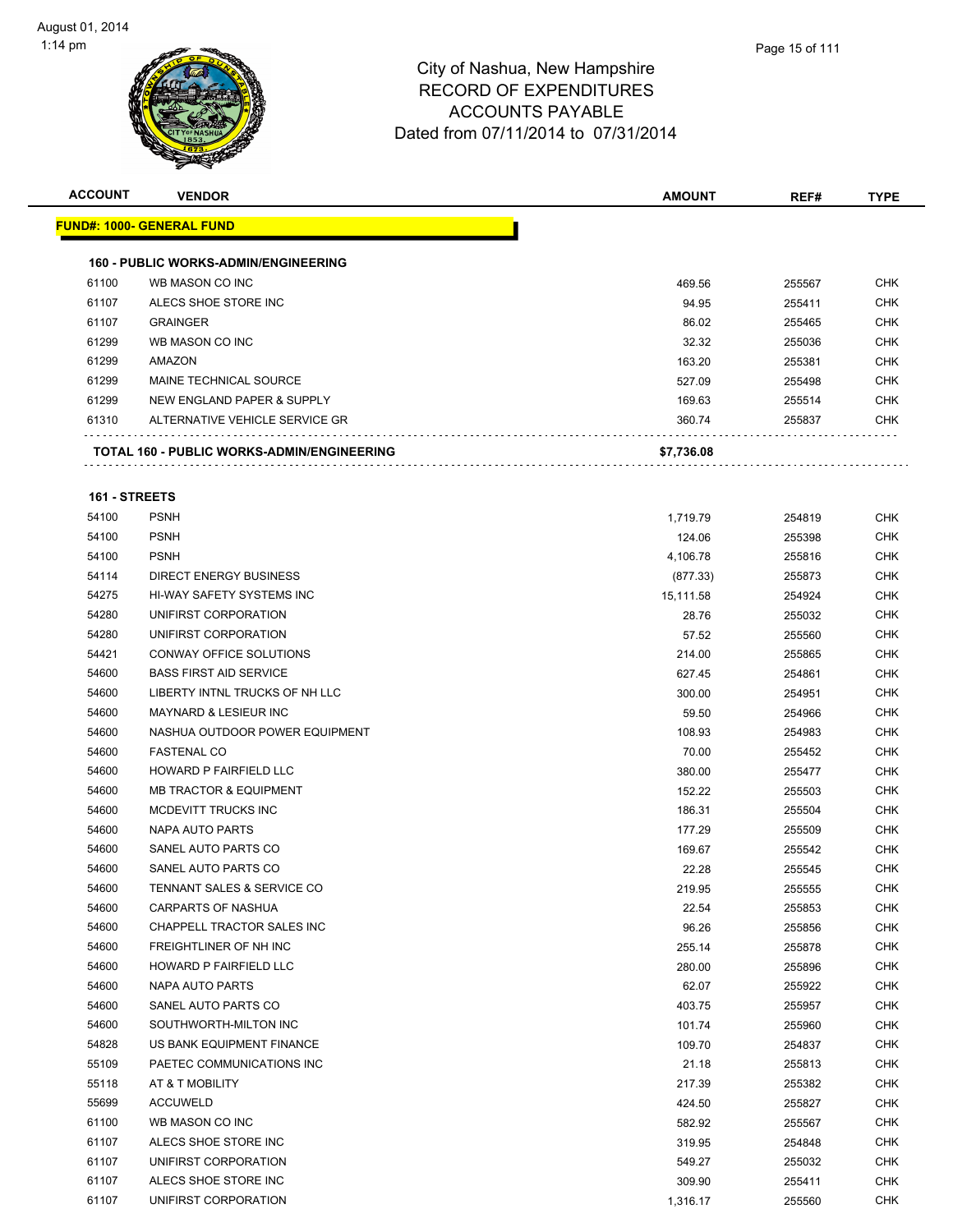

**ACCOUNT VENDOR AMOUNT REF# TYPE FUND#: 1000- GENERAL FUND 161 - STREETS** 61107 ALECS SHOE STORE INC 304.90 255830 CHK PHOENIX SCREEN PRINTING 2,818.90 255934 CHK AIRGAS USA LLC 73.85 254846 CHK BOT L GAS INC 127.00 254869 CHK AIRGAS USA LLC 252.68 255410 CHK BOT L GAS INC 127.00 255423 CHK UNITED PARCEL SERVICE 4.60 254827 CHK er basis of the service of the service of the service of the service of the service of the service of the service of the service of the service of the service of the service of the service of the service of the service of er blue tar and the set of the set of the set of the set of the set of the set of the set of the set of the set of the set of the set of the set of the set of the set of the set of the set of the set of the set of the set OMEGA INDUSTRIAL SUPPLY INC 802.65 255521 CHK R WHITE EQUIPMENT CENTER INC 16.00 255533 CHK er and the state of the state of the state of the state of the state of the state of the state of the state of the state of the state of the state of the state of the state of the state of the state of the state of the sta DENNIS K BURKE INC 20,381.76 254900 CHK DENNIS K BURKE INC 20,183.76 255870 CHK SHATTUCK MALONE OIL CO 18,216.27 255401 CHK SHATTUCK MALONE OIL CO 3,167.97 255819 CHK 61310 ALTERNATIVE VEHICLE SERVICE GR<br>
61310 1913.10 255837 CHK 61507 CONTINENTAL PAVING INC 61507 CONTINENTAL PAVING INC CONTINENTAL PAVING INC 537.63 255436 CHK CONTINENTAL PAVING INC 571.68 255864 CHK FL MERRILL CONSTRUCTION INC 1,805.21 254912 CHK BROX INDUSTRIES INC 310.26 254872 CHK BROX INDUSTRIES INC 291.00 255849 CHK PERMA LINE CORP OF NEW ENGLAND 223.40 255002 CHK PERMA LINE CORP OF NEW ENGLAND 1,027.15 255525 CHK OCEAN STATE SIGNAL CO 2,080.00 254992 CHK HIGHWAY TECH 2,564.00 255474 CHK 61560 CORRIVEAU ROUTHIER INC 254893 CHK BLUE TARP FINANCIAL 2,500.00 255847 CHK CARPARTS OF NASHUA 455.08 255853 CHK BELLETETES INC 10.23 254864 CHK CARPARTS OF NASHUA (8.23) 255427 CHK NAPA AUTO PARTS (5.57) 255509 CHK SANEL AUTO PARTS CO 3.06 255545 CHK BOT L GAS INC 19.00 255848 CHK F W WEBB CO 19.38 255876 CHK SANEL AUTO PARTS CO 12.67 255957 CHK LARSDUN LLC 25.99 255490 CHK VIBCO VIBRATORS 2,331.11 255563 CHK NAPA AUTO PARTS 12.18 255922 CHK MARLIN CONTROLS INC 2,549.14 254963 CHK NAPA AUTO PARTS 9.53 255509 CHK SANEL AUTO PARTS CO 32.28 255957 CHK

. . . . . . . . . . . . . . . . . .

**TOTAL 161 - STREETS \$115,173.45**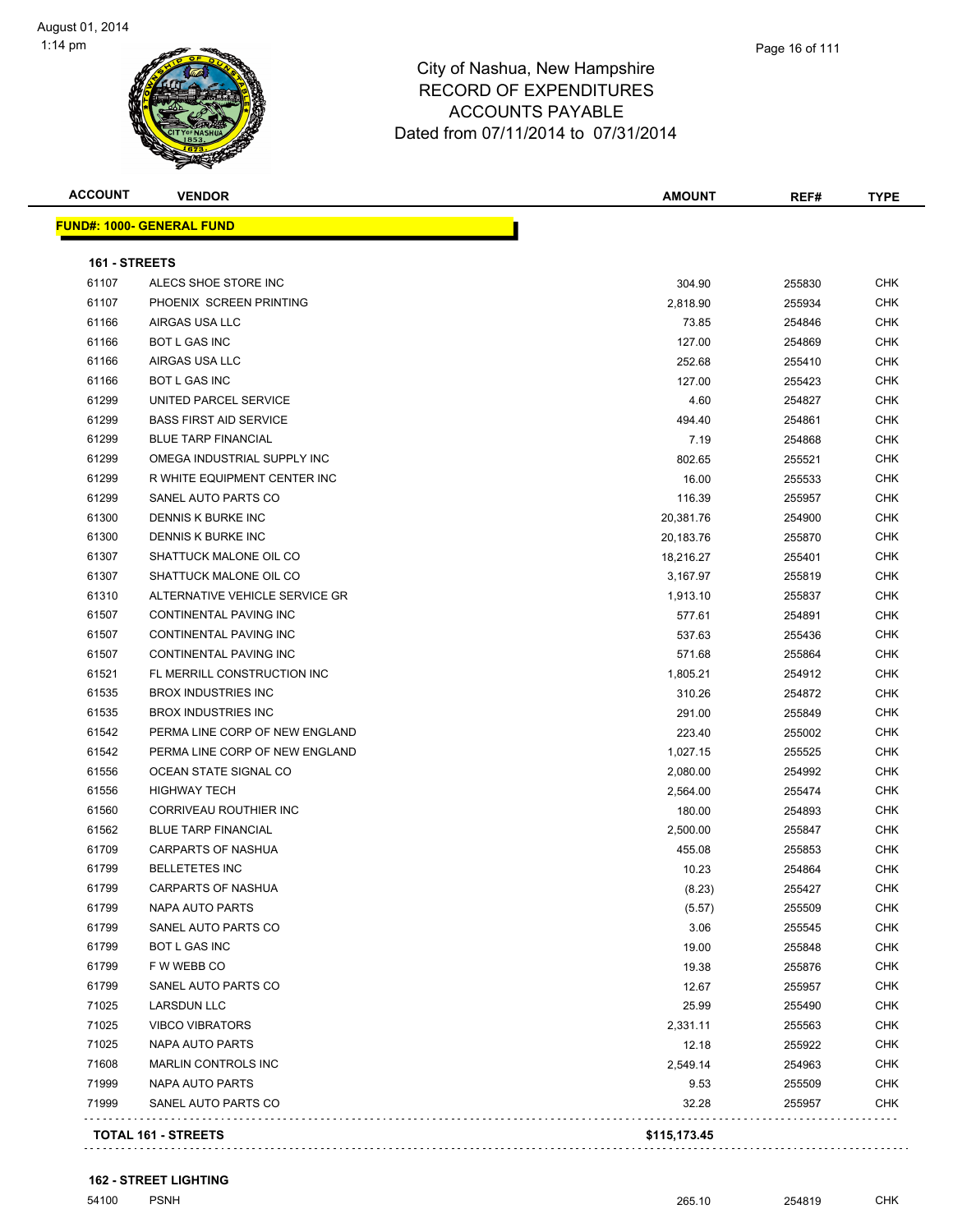

| <b>ACCOUNT</b> | <b>VENDOR</b>                         | <b>AMOUNT</b>  | REF#   | <b>TYPE</b>              |
|----------------|---------------------------------------|----------------|--------|--------------------------|
|                | <u> FUND#: 1000- GENERAL FUND</u>     |                |        |                          |
|                | <b>162 - STREET LIGHTING</b>          |                |        |                          |
| 54100          | <b>PSNH</b>                           | 530.23         | 255398 | CHK                      |
| 54100          | JOHNSONS ELECTRIC INC                 | 725.00         | 255486 | <b>CHK</b>               |
| 54276          | <b>PSNH</b>                           | 1,226.00       | 255399 | <b>CHK</b>               |
| 54276          | <b>PSNH</b>                           | 413.30         | 255817 | CHK                      |
|                | TOTAL 162 - STREET LIGHTING           | \$3,159.63     |        |                          |
|                | <b>166 - PARKING LOTS</b>             |                |        |                          |
| 44521          | <b>JILL GAGE</b>                      | 31.00          | 254940 | <b>CHK</b>               |
| 44521          | <b>NICK LUSTIG</b>                    | 17.00          | 254990 | <b>CHK</b>               |
| 45321          | DARTMOUTH-HITCHCOCK                   | 11,760.00      | 255441 | CHK                      |
| 54100          | <b>PSNH</b>                           | 1,341.89       | 255398 | CHK                      |
| 54100          | <b>PSNH</b>                           | 715.35         | 255816 | <b>CHK</b>               |
| 54141          | PENNICHUCK WATER WORKS INC            | 77.92          | 255815 | CHK                      |
| 54280          | <b>GAGNONS ELECTRICAL SERVICE INC</b> | 150.00         | 255459 | <b>CHK</b>               |
| 54280          | <b>GAGNONS ELECTRICAL SERVICE INC</b> | 125.00         | 255880 | <b>CHK</b>               |
| 55607          | UNITED PARCEL SERVICE                 | 10.18          | 254827 | CHK                      |
| 55699          | <b>LOOMIS</b>                         | 61.08          | 254954 | CHK                      |
| 55699          | UNITED SITE SERVICES NORTHEAST        | 54.97          | 255977 | <b>CHK</b>               |
| 61299          | HOME DEPOT CREDIT SERVICE 3065        | 156.87         | 255476 | CHK                      |
| 71999          | <b>GRAINGER</b>                       | 307.36         | 255464 | <b>CHK</b>               |
|                | TOTAL 166 - PARKING LOTS              | \$14,808.62    |        |                          |
|                | <b>171 - COMMUNITY SERVICES</b>       |                |        |                          |
| 54100          | <b>PSNH</b>                           | 1,183.08       | 255398 | <b>CHK</b>               |
| 54141          | PENNICHUCK WATER WORKS INC            | 186.93         | 255815 | <b>CHK</b>               |
| 54421          | CONWAY OFFICE SOLUTIONS               | 357.00         | 255865 | CHK                      |
| 54828          | US BANK EQUIPMENT FINANCE             | 339.00         | 255405 | <b>CHK</b>               |
| 55200          | <b>NACCHO</b>                         | 430.00         | 255392 | <b>CHK</b>               |
| 55200          | APHA PUBLICATION SALES                | 200.00         | 255786 | CHK                      |
| 55307          | ALLISON COTE                          | 14.73          | 254773 | <b>CHK</b>               |
| 55600          | <b>ALPHAGRAPHICS</b>                  | 105.00         | 254850 | <b>CHK</b>               |
| 61100          | WB MASON CO INC                       | 360.04         | 255982 | <b>CHK</b>               |
| 61299          | PETROCELLI MARKETING GROUP            | 238.03         | 255003 | <b>CHK</b>               |
|                | <b>TOTAL 171 - COMMUNITY SERVICES</b> | \$3,413.81     |        |                          |
|                | <b>172 - COMMUNITY HEALTH</b>         |                |        |                          |
| 55118          | AT & T MOBILITY                       |                |        |                          |
| 55307          | <b>APRIL TORHAN</b>                   | 50.43          | 255382 | <b>CHK</b>               |
|                | <b>BETTY WENDT</b>                    | 123.76         | 254799 | <b>CHK</b>               |
| 55307<br>55607 | <b>CHRISTINE M CARON</b>              | 25.64<br>30.00 | 254800 | <b>CHK</b><br><b>CHK</b> |
|                | NH MEDICAL DENTAL SUPPLY LLC          |                | 254775 | <b>CHK</b>               |
| 61142          |                                       | 260.00         | 255515 |                          |

**TOTAL 172 - COMMUNITY HEALTH \$489.83**

**173 - ENVIRONMENTAL HEALTH**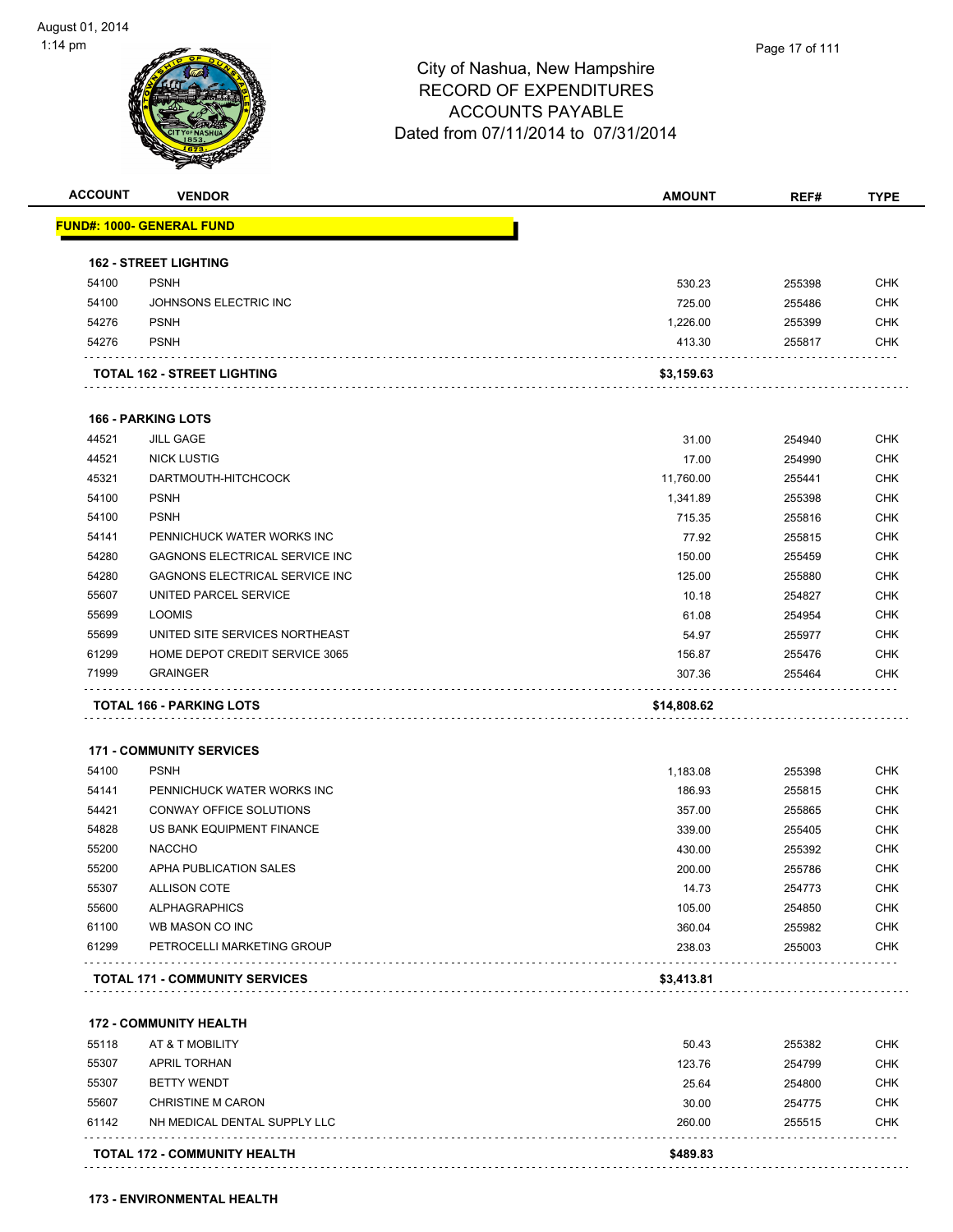

| <b>ACCOUNT</b> | <b>VENDOR</b>                      | <b>AMOUNT</b> | REF#   | <b>TYPE</b> |
|----------------|------------------------------------|---------------|--------|-------------|
|                | <b>FUND#: 1000- GENERAL FUND</b>   |               |        |             |
|                | <b>173 - ENVIRONMENTAL HEALTH</b>  |               |        |             |
| 54600          | D & R TOWING INC                   | 80.00         | 255869 | <b>CHK</b>  |
| 55118          | AT & T MOBILITY                    | 31.27         | 255382 | <b>CHK</b>  |
| 55400          | MEHA                               | 25.00         | 255389 | <b>CHK</b>  |
|                | TOTAL 173 - ENVIRONMENTAL HEALTH   | \$136.27      |        |             |
|                | <b>175 - WELFARE ASSISTANCE</b>    |               |        |             |
| 55810          | 188 CONCORD ST LLC                 | 322.00        | 255190 | <b>CHK</b>  |
| 55810          | 28-34 RAILROAD SQUARE LLC          | 700.00        | 255191 | <b>CHK</b>  |
| 55810          | 82 WEST HOLLIS ST LLC              | 600.00        | 255192 | <b>CHK</b>  |
| 55810          | ALI IQBAL AHMED                    | 587.35        | 255193 | <b>CHK</b>  |
| 55810          | <b>BCAD PROPERTIES</b>             | 675.00        | 255195 | <b>CHK</b>  |
| 55810          | <b>BOULDER PARK APARTMENTS LLC</b> | 501.17        | 255196 | <b>CHK</b>  |
| 55810          | <b>COUNTRY BARN MOTEL</b>          | 301.00        | 255197 | <b>CHK</b>  |
| 55810          | <b>ANIL D'SILVA</b>                | 186.87        | 255198 | <b>CHK</b>  |
| 55810          | RAYMOND L FORREST                  | 775.00        | 255200 | <b>CHK</b>  |
| 55810          | <b>CONSTANCE GAUTHIER</b>          | 420.00        | 255201 | <b>CHK</b>  |
| 55810          | <b>DIANNE FONG LEE</b>             | 330.00        | 255202 | <b>CHK</b>  |
| 55810          | <b>MARTIN C LEGAY</b>              | 700.00        | 255203 | <b>CHK</b>  |
| 55810          | LOUIS MICHAUD                      | 750.00        | 255204 | <b>CHK</b>  |
| 55810          | SAMUEL K MWANIKI                   | 850.00        | 255205 | <b>CHK</b>  |
| 55810          | NASHUA INVESTORS LTD               | 924.38        | 255206 | <b>CHK</b>  |
| 55810          | <b>GILLES QUIRION</b>              | 850.00        | 255207 | <b>CHK</b>  |
| 55810          | SOUTHERN NH SERV MNGT CORP         | 50.00         |        | <b>CHK</b>  |
| 55810          | ROBERT J STEBER                    |               | 255208 | <b>CHK</b>  |
|                |                                    | 277.00        | 255209 |             |
| 55810          | 18-24 ASH STREET LLC               | 700.00        | 255712 | <b>CHK</b>  |
| 55810          | 188 CONCORD ST LLC                 | 1,477.00      | 255713 | <b>CHK</b>  |
| 55810          | 28-34 RAILROAD SQUARE LLC          | 1,000.00      | 255714 | <b>CHK</b>  |
| 55810          | 32 B REAL ESTATE LLC               | 370.00        | 255715 | <b>CHK</b>  |
| 55810          | <b>CASIMIR PLACE LP</b>            | 850.00        | 255716 | <b>CHK</b>  |
| 55810          | <b>COUNTRY BARN MOTEL</b>          | 1,260.00      | 255717 | <b>CHK</b>  |
| 55810          | <b>TERRY DAKIN</b>                 | 205.00        | 255718 | CHK         |
| 55810          | <b>DIANE DUCHARME</b>              | 700.00        | 255719 | <b>CHK</b>  |
| 55810          | <b>AVERLIE INGRAM</b>              | 720.30        | 255720 | <b>CHK</b>  |
| 55810          | RONALD L'HEUREUX                   | 722.91        | 255721 | <b>CHK</b>  |
| 55810          | LAMERAND ENTERPRISES               | 800.00        | 255722 | <b>CHK</b>  |
| 55810          | MCCHANDLER LLC                     | 776.00        | 255724 | <b>CHK</b>  |
| 55810          | <b>SCOTT ROGERS</b>                | 950.00        | 255725 | <b>CHK</b>  |
| 55810          | DAVID RYALL                        | 525.00        | 255726 | <b>CHK</b>  |
| 55810          | SOLO PROPERTY GROUP LLC            | 675.00        | 255727 | <b>CHK</b>  |
| 55810          | THE FRONT DOOR AGENCY INC          | 650.00        | 255728 | <b>CHK</b>  |
| 55810          | PETER M TSOUKARIS                  | 800.00        | 255729 | <b>CHK</b>  |
| 55810          | 188 CONCORD ST LLC                 | 287.00        | 256186 | <b>CHK</b>  |
| 55810          | 23-25 TEMPLE ST REALTY LLC         | 476.27        | 256187 | <b>CHK</b>  |
| 55810          | KENNETH P BLANCHARD                | 530.32        | 256188 | <b>CHK</b>  |
| 55810          | <b>COUNTRY BARN MOTEL</b>          | 630.00        | 256189 | <b>CHK</b>  |
| 55810          | DONALD D DOBENS                    | 471.04        | 256190 | <b>CHK</b>  |
| 55810          | <b>BRENDA M JASTRAB</b>            | 500.00        | 256191 | <b>CHK</b>  |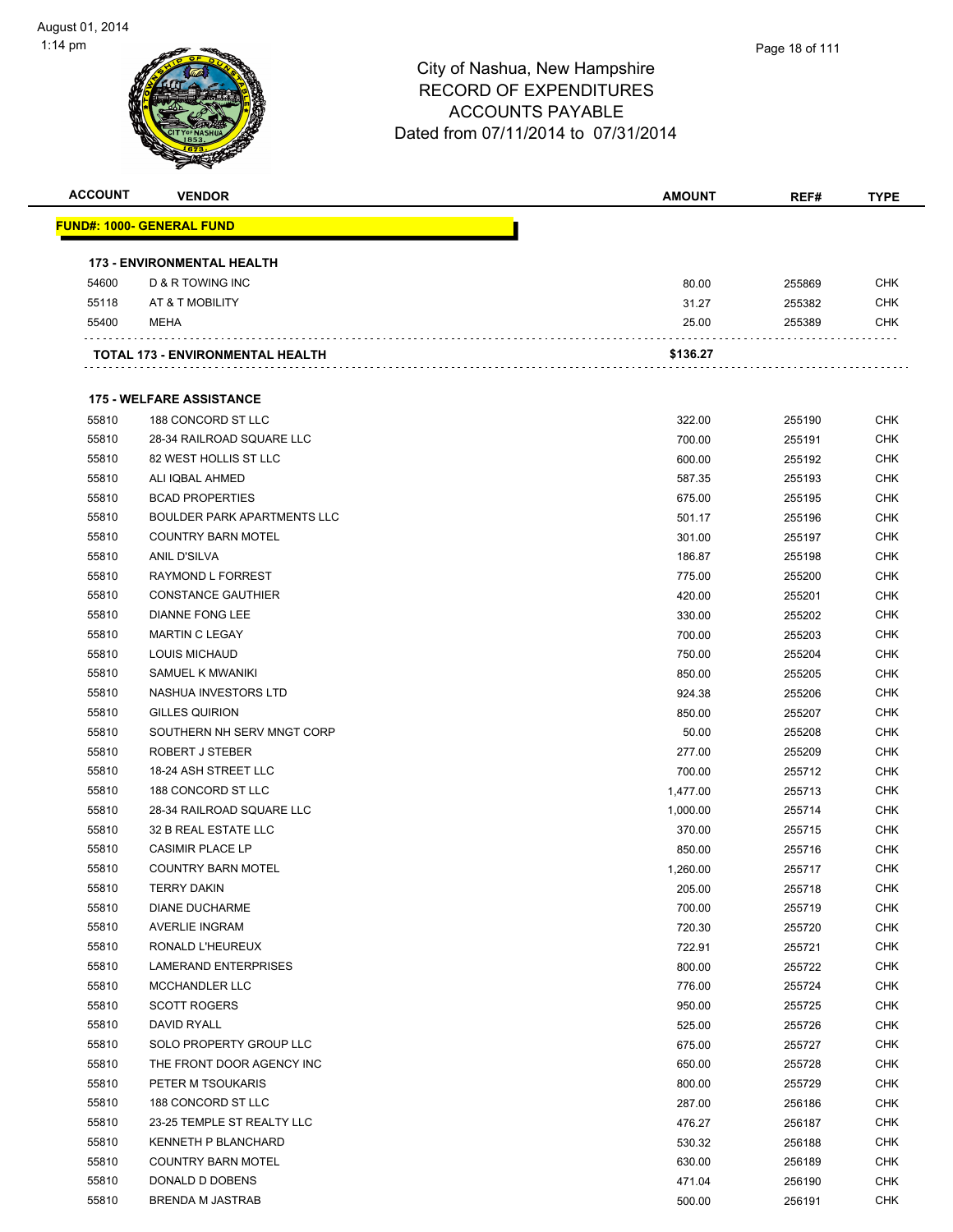

| <b>ACCOUNT</b> | <b>VENDOR</b>                         | <b>AMOUNT</b> | REF#   | <b>TYPE</b> |
|----------------|---------------------------------------|---------------|--------|-------------|
|                | <b>FUND#: 1000- GENERAL FUND</b>      |               |        |             |
|                | <b>175 - WELFARE ASSISTANCE</b>       |               |        |             |
| 55810          | K & M LU PROPERTIES LLC               | 76.48         | 256192 | <b>CHK</b>  |
| 55810          | RONALD L'HEUREUX                      | 785.00        | 256193 | <b>CHK</b>  |
| 55810          | MP HOUSING INC                        | 675.00        | 256194 | <b>CHK</b>  |
| 55810          | <b>DOUGLAS POIRIER</b>                | 710.80        | 256195 | <b>CHK</b>  |
| 55810          | RIVERVIEW GARDEN CO LLC               | 381.00        | 256196 | <b>CHK</b>  |
| 55810          | <b>SALVI ENTERPRISES LLC</b>          | 600.00        | 256197 | <b>CHK</b>  |
| 55810          | <b>BRIAN VITIELLO</b>                 | 1,176.21      | 256198 | <b>CHK</b>  |
| 55814          | <b>LIBERTY UTILITIES</b>              | 180.35        | 255188 | <b>CHK</b>  |
| 55814          | NORTHEAST UTILITIES                   | 209.15        | 255189 | <b>CHK</b>  |
| 55814          | <b>LIBERTY UTILITIES</b>              | 125.00        | 255709 | <b>CHK</b>  |
| 55814          | <b>LIBERTY UTILITIES</b>              | 488.68        | 255710 | <b>CHK</b>  |
| 55814          | NORTHEAST UTILITIES                   | 1,172.66      | 255711 | <b>CHK</b>  |
| 55814          | <b>LIBERTY UTILITIES</b>              | 2,224.38      | 256184 | <b>CHK</b>  |
| 55814          | NORTHEAST UTILITIES                   | 516.88        | 256185 | <b>CHK</b>  |
| 55816          | MARKET BASKET ACCT 2589096            | 908.75        | 255723 | <b>CHK</b>  |
| 55818          | MARKET BASKET ACCT 2589096            | 131.02        | 255723 | <b>CHK</b>  |
| 55820          | ANCTIL ROCHETTE FUNERAL HOME          | 750.00        | 255194 | <b>CHK</b>  |
| 55820          | FARWELL FUNERAL SERVICE INC           | 750.00        | 255199 | <b>CHK</b>  |
|                | <b>TOTAL 175 - WELFARE ASSISTANCE</b> | \$37,736.97   |        |             |

#### **177 - PARKS & RECREATION**

| 44549 | <b>TARA HAPPY</b>               | 40.00    | 255176 | <b>CHK</b> |
|-------|---------------------------------|----------|--------|------------|
| 54100 | <b>PSNH</b>                     | 6,661.74 | 254819 | <b>CHK</b> |
| 54100 | <b>PSNH</b>                     | 46.84    | 255398 | <b>CHK</b> |
| 54100 | <b>PSNH</b>                     | 14.71    | 255816 | <b>CHK</b> |
| 54114 | <b>LIBERTY UTILITIES - NH</b>   | 40.94    | 254811 | <b>CHK</b> |
| 54114 | <b>LIBERTY UTILITIES - NH</b>   | 89.19    | 254813 | <b>CHK</b> |
| 54114 | <b>DIRECT ENERGY BUSINESS</b>   | 125.48   | 254903 | <b>CHK</b> |
| 54114 | <b>LIBERTY UTILITIES - NH</b>   | 42.36    | 255797 | <b>CHK</b> |
| 54114 | <b>LIBERTY UTILITIES - NH</b>   | 50.83    | 255806 | <b>CHK</b> |
| 54114 | <b>DIRECT ENERGY BUSINESS</b>   | 16.90    | 255873 | <b>CHK</b> |
| 54141 | PENNICHUCK WATER WORKS INC      | 6,440.05 | 254817 | <b>CHK</b> |
| 54141 | PENNICHUCK WATER WORKS INC      | 4,963.94 | 255397 | <b>CHK</b> |
| 54141 | PENNICHUCK WATER WORKS INC      | 4,545.81 | 255815 | <b>CHK</b> |
| 54250 | <b>CORRIVEAU ROUTHIER INC</b>   | 193.75   | 254893 | <b>CHK</b> |
| 54250 | HOME DEPOT CREDIT SERVICE 3065  | 22.76    | 254928 | <b>CHK</b> |
| 54250 | HARRY W WELLS & SON INC         | 226.48   | 255471 | <b>CHK</b> |
| 54250 | ASAP FIRE & SAFETY CORP         | 728.90   | 255835 | <b>CHK</b> |
| 54253 | PIONEER TREE SERVICE LLC        | 900.00   | 255938 | <b>CHK</b> |
| 54280 | ASAP FIRE & SAFETY CORP         | 324.99   | 254857 | <b>CHK</b> |
| 54280 | <b>B &amp; S LOCKSMITHS INC</b> | 477.15   | 254859 | <b>CHK</b> |
| 54280 | BANNER SYSTEMS OF MASSACHUSETT  | 250.00   | 254860 | <b>CHK</b> |
| 54280 | BEARINGS SPECIALTY CO INC       | 136.30   | 254862 | <b>CHK</b> |
| 54280 | <b>GATE CITY FENCE CO INC</b>   | 135.00   | 254917 | <b>CHK</b> |
| 54280 | HOME DEPOT CREDIT SERVICE 3065  | 1,316.18 | 254928 | <b>CHK</b> |
| 54280 | JOHNSONS ELECTRIC INC           | 184.59   | 254944 | <b>CHK</b> |
| 54280 | LOWE'S - 3502                   | 240.35   | 254955 | <b>CHK</b> |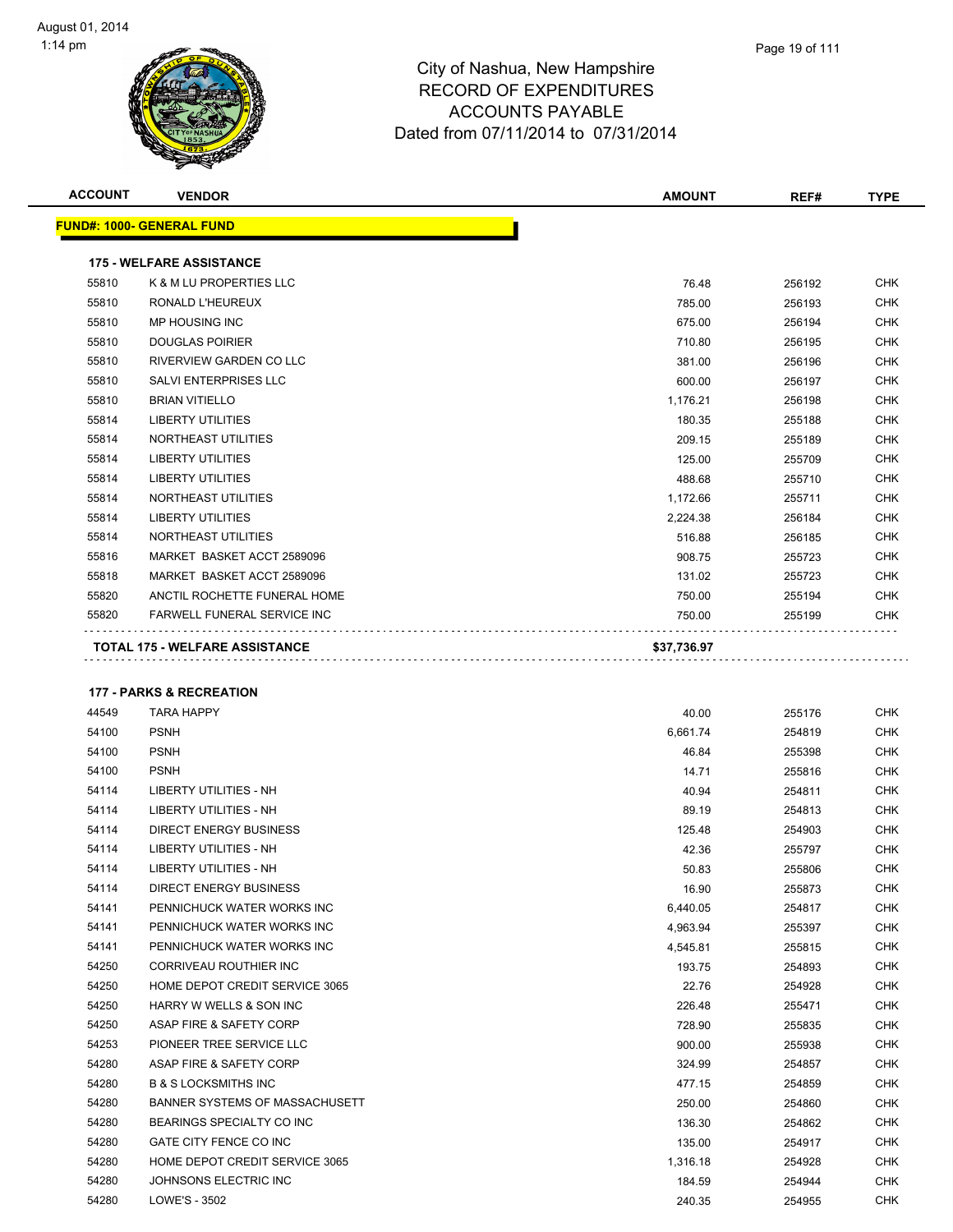| <b>ACCOUNT</b> | <b>VENDOR</b>                       | <b>AMOUNT</b> | REF#   | <b>TYPE</b> |
|----------------|-------------------------------------|---------------|--------|-------------|
|                | <u> FUND#: 1000- GENERAL FUND</u>   |               |        |             |
|                |                                     |               |        |             |
|                | <b>177 - PARKS &amp; RECREATION</b> |               |        |             |
| 54280          | M & M ELECTRICAL SUPPLY CO INC      | 166.03        | 254957 | <b>CHK</b>  |
| 54280          | NASHUA FARMERS EXCHANGE INC         | 49.75         | 254982 | <b>CHK</b>  |
| 54280          | NASHUA OUTDOOR POWER EQUIPMENT      | 160.61        | 254983 | CHK         |
| 54280          | NASHUA WALLPAPER & PAINT CO         | 777.84        | 254984 | CHK         |
| 54280          | SAM'S CLUB DIRECT-0860              | 128.20        | 255014 | CHK         |
| 54280          | <b>STATELINE IRRIGATION</b>         | 381.60        | 255024 | CHK         |
| 54280          | AFFILIATED HVAC SERVICES LLC        | 462.50        | 255409 | CHK         |
| 54280          | <b>B &amp; S LOCKSMITHS INC</b>     | 37.50         | 255416 | CHK         |
| 54280          | C J ROUSSEAU TRUCKING               | 525.00        | 255426 | CHK         |
| 54280          | F W WEBB CO                         | 22.39         | 255451 | <b>CHK</b>  |
| 54280          | <b>HAMPDEN ENGINEERING CORP</b>     | 2,027.48      | 255469 | CHK         |
| 54280          | HARRY W WELLS & SON INC             | 841.80        | 255471 | CHK         |
| 54280          | HOME DEPOT CREDIT SERVICE 3065      | 171.30        | 255476 | <b>CHK</b>  |
| 54280          | JOHN DEERE LANDSCAPES LLC           | 464.22        | 255485 | CHK         |
| 54280          | JOHNSONS ELECTRIC INC               | 1,745.42      | 255486 | CHK         |
| 54280          | MARSHALL SIGNS INC                  | 718.00        | 255501 | CHK         |
| 54280          | PEABODY SUPPLY CO                   | 791.02        | 255524 | CHK         |
| 54280          | PIONEER ATHLETICS                   | 95.70         | 255529 | CHK         |
| 54280          | TOWN OF MERRIMACK                   | 200.00        | 255557 | CHK         |
| 54280          | ASAP SPRINKLER LLC                  | 530.00        | 255836 | CHK         |
| 54280          | <b>B &amp; S LOCKSMITHS INC</b>     | 120.00        | 255838 | CHK         |
| 54280          | <b>BELLETETES INC</b>               | 107.88        | 255843 | CHK         |
| 54280          | <b>BROX INDUSTRIES INC</b>          | 244.87        | 255849 | CHK         |
| 54280          | F W WEBB CO                         | 38.72         | 255876 | CHK         |
| 54280          | GATE CITY FENCE CO INC              | 750.00        | 255881 | CHK         |
| 54280          | <b>GEMPLER'S</b>                    | 99.10         | 255882 | CHK         |
| 54280          | <b>GRAINGER</b>                     | 665.04        | 255884 | CHK         |
| 54280          | HAMPDEN ENGINEERING CORP            | 3,703.80      | 255889 | CHK         |
| 54280          | HARRY W WELLS & SON INC             | 104.00        | 255891 | CHK         |
| 54280          | JOHN DEERE LANDSCAPES LLC           | 1,346.16      | 255906 | CHK         |
| 54280          | JOHNSONS ELECTRIC INC               | 3,387.51      | 255907 | <b>CHK</b>  |
| 54280          | LOWE'S - 3502                       | 40.83         | 255909 | <b>CHK</b>  |
| 54280          | M & M ELECTRICAL SUPPLY CO INC      | 281.31        | 255911 | <b>CHK</b>  |
| 54280          | NASHUA WALLPAPER & PAINT CO         | 218.48        | 255925 | <b>CHK</b>  |
| 54280          | <b>STATELINE IRRIGATION</b>         | 23.18         | 255965 | <b>CHK</b>  |
| 54421          | CONWAY OFFICE SOLUTIONS             | 94.50         | 255865 | CHK         |
| 54487          | NASHUA OUTDOOR POWER EQUIPMENT      | 14.65         | 254983 | <b>CHK</b>  |
| 54600          | HUDSON SMALL ENGINE                 | 48.00         | 254930 | CHK         |
| 54828          | US BANK EQUIPMENT FINANCE           | 83.85         | 255404 | CHK         |
| 55109          | PAETEC COMMUNICATIONS INC           | 8.63          | 255813 | <b>CHK</b>  |
| 55118          | AT & T MOBILITY                     | 164.51        | 255382 | <b>CHK</b>  |
| 55118          | AT & T MOBILITY                     | 37.50         | 255383 | <b>CHK</b>  |
| 55200          | <b>NEIBLE INC</b>                   | 650.00        | 254985 | <b>CHK</b>  |
| 55400          | <b>NESTMA</b>                       | 310.00        | 255809 | <b>CHK</b>  |
| 55642          | JAMES A DAVALA                      | 145.00        | 255153 | <b>CHK</b>  |
| 55642          | <b>CHRISTIAN FERLAN</b>             | 45.00         | 255155 | <b>CHK</b>  |
| 55642          | <b>JASON FERLAN</b>                 | 45.00         | 255156 | <b>CHK</b>  |
| 55642          | <b>GERALD GADBOIS</b>               | 190.00        | 255157 | <b>CHK</b>  |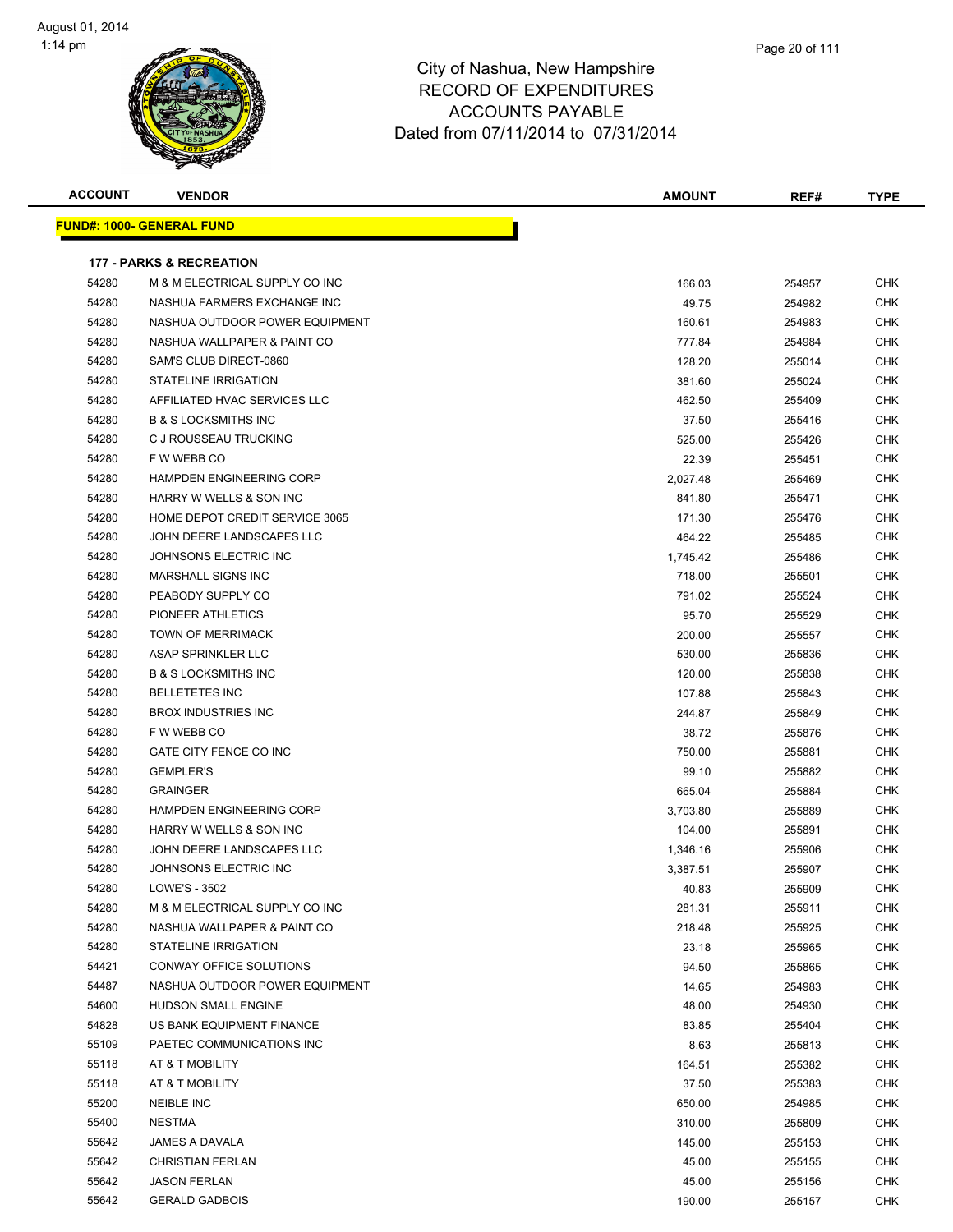

|   | Page 21 of 111 |  |
|---|----------------|--|
| € |                |  |
|   |                |  |

| <b>ACCOUNT</b> | <b>VENDOR</b>                       | <b>AMOUNT</b> | REF#   | <b>TYPE</b> |
|----------------|-------------------------------------|---------------|--------|-------------|
|                | <b>FUND#: 1000- GENERAL FUND</b>    |               |        |             |
|                | <b>177 - PARKS &amp; RECREATION</b> |               |        |             |
| 55642          | <b>SEAN-MICHAEL LANG</b>            | 168.00        | 255162 | <b>CHK</b>  |
| 55642          | MICHAEL J RINALDI                   | 45.00         | 255168 | <b>CHK</b>  |
| 55642          | DALE STEARNS                        | 240.00        | 255175 | <b>CHK</b>  |
| 55642          | <b>TAYLOR SACCO</b>                 | 405.00        | 255682 | <b>CHK</b>  |
| 55642          | <b>KEVIN COYLE</b>                  | 595.00        | 256118 | CHK         |
| 55642          | <b>JAMES A DAVALA</b>               | 55.00         | 256119 | <b>CHK</b>  |
| 55642          | <b>GERALD GADBOIS</b>               | 45.00         | 256127 | CHK         |
| 55654          | 60's INVASION                       | 800.00        | 254840 | CHK         |
| 55654          | AMERICAN LEGION BAND                | 600.00        | 254853 | CHK         |
| 55654          | DON H CAVEN                         | 625.00        | 254879 | <b>CHK</b>  |
| 55654          | <b>COMMUNITY EVENTS LLC</b>         | 1,000.00      | 254889 | <b>CHK</b>  |
| 55654          | <b>ALEX MARKOSKI</b>                | 500.00        | 254962 | <b>CHK</b>  |
| 55654          | RAYMOND STREET KLEZMER BAND         | 1,000.00      | 255010 | CHK         |
| 55654          | <b>SWANK MOTION PICTURES</b>        | 1,223.00      | 255549 | CHK         |
| 55654          | CHARLOTTE ANNE DORE                 | 350.00        | 255857 | CHK         |
| 55654          | <b>TERESA MOLER</b>                 | 150.00        | 255921 | CHK         |
| 55654          | <b>JUDITH PANCOAST</b>              | 300.00        | 255930 | CHK         |
| 55699          | AMERICAN RED CROSS                  | 105.00        | 254803 | <b>CHK</b>  |
| 61100          | WB MASON CO INC                     | 647.12        | 255567 | <b>CHK</b>  |
| 61107          | <b>M &amp; N SPORTS LLC</b>         | 878.95        | 254958 | CHK         |
| 61114          | SEASONAL SPECIALTY STORES           | 599.72        | 255018 | <b>CHK</b>  |
| 61114          | STREAMLINE AQUATICS LLC             | 515.43        | 255548 | <b>CHK</b>  |
| 61114          | JOHNSONS ELECTRIC INC               | 685.84        | 255907 | <b>CHK</b>  |
| 61114          | SEASONAL SPECIALTY STORES           | 137.87        | 255958 | CHK         |
| 61128          | <b>BSN SPORTS INC</b>               | 991.02        | 254873 | <b>CHK</b>  |
| 61128          | <b>HUDSON TROPHY CO</b>             | 1,340.00      | 254931 | <b>CHK</b>  |
| 61128          | <b>M &amp; N SPORTS LLC</b>         | 3,909.55      | 254958 | <b>CHK</b>  |
| 61128          | <b>M &amp; N SPORTS LLC</b>         | 27.50         | 255912 | CHK         |
| 61300          | DENNIS K BURKE INC                  | 2,674.22      | 255870 | <b>CHK</b>  |
| 61310          | ALTERNATIVE VEHICLE SERVICE GR      | 1,070.80      | 255837 | CHK         |
| 61542          | <b>MARSHALL SIGNS INC</b>           | 297.00        | 254964 | CHK         |
| 61799          | <b>BEST FORD</b>                    | 395.93        | 254867 | <b>CHK</b>  |
| 61799          | <b>CARPARTS OF NASHUA</b>           | 97.83         | 254878 | <b>CHK</b>  |
| 61799          | LIBERTY INTNL TRUCKS OF NH LLC      | (45.00)       | 254951 | <b>CHK</b>  |
| 61799          | MACMULKIN CHEVROLET INC             | 105.43        | 254959 | <b>CHK</b>  |
| 61799          | <b>NAPA AUTO PARTS</b>              | 232.62        | 254980 | <b>CHK</b>  |
| 61799          | <b>CARPARTS OF NASHUA</b>           | 20.20         | 255427 | <b>CHK</b>  |
| 61799          | SANEL AUTO PARTS CO                 | 258.77        | 255543 | <b>CHK</b>  |
| 61799          | SANEL AUTO PARTS CO                 | 476.39        | 255545 | <b>CHK</b>  |
| 61799          | <b>BEST FORD</b>                    | 527.49        | 255845 | <b>CHK</b>  |
| 61799          | CARPARTS OF NASHUA                  | 255.02        | 255853 | <b>CHK</b>  |
| 61799          | <b>MAYNARD &amp; LESIEUR INC</b>    | 18.80         | 255915 | <b>CHK</b>  |
| 61799          | NAPA AUTO PARTS                     | 41.70         | 255923 | <b>CHK</b>  |
| 61799          | SANEL AUTO PARTS CO                 | 31.40         | 255956 | <b>CHK</b>  |
| 71999          | <b>HUDSON SMALL ENGINE</b>          | 1,290.00      | 254930 | <b>CHK</b>  |
| 71999          | HUDSON SMALL ENGINE                 | 160.00        | 255897 | CHK         |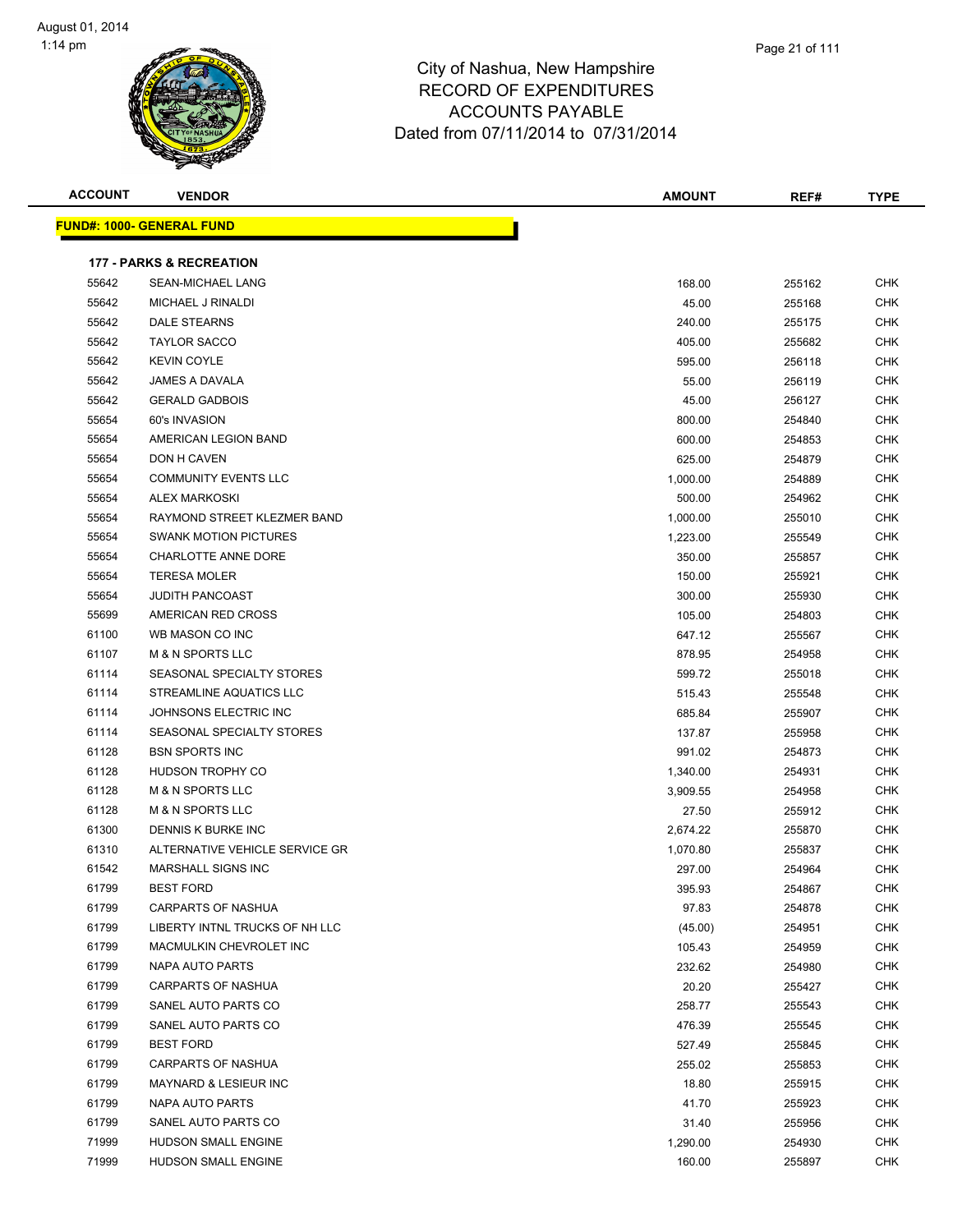| <b>ACCOUNT</b> | <b>VENDOR</b>                             | <b>AMOUNT</b> | REF#   | <b>TYPE</b> |
|----------------|-------------------------------------------|---------------|--------|-------------|
|                | <u> FUND#: 1000- GENERAL FUND</u>         |               |        |             |
|                | <b>TOTAL 177 - PARKS &amp; RECREATION</b> | \$77,326.72   |        |             |
| 179 - LIBRARY  |                                           |               |        |             |
| 54114          | <b>LIBERTY UTILITIES - NH</b>             | 252.74        | 254809 | CHK         |
| 54114          | <b>DIRECT ENERGY BUSINESS</b>             | 212.51        | 254903 | CHK         |
| 54114          | LIBERTY UTILITIES - NH                    | 128.26        | 255388 | CHK         |
| 54141          | PENNICHUCK WATER WORKS INC                | 317.59        | 255397 | CHK         |
| 54280          | <b>HUFF &amp; GAUTHIER INC</b>            | 90.00         | 254932 | CHK         |
| 54280          | <b>JP PEST SERVICES</b>                   | 114.00        | 254937 | <b>CHK</b>  |
| 54280          | HUFF & GAUTHIER INC                       | 148.68        | 255898 | CHK         |
| 54280          | PIANOARTS INC                             | 99.00         | 255935 | <b>CHK</b>  |
| 54414          | <b>SIRSIDYNIX</b>                         | 38,082.00     | 255547 | CHK         |
| 54421          | CONWAY OFFICE SOLUTIONS                   | 300.00        | 255865 | CHK         |
| 54428          | LIBRARYINSIGHT INC                        | 695.00        | 255493 | CHK         |
| 54428          | <b>SIRSIDYNIX</b>                         | 4,437.44      | 255547 | CHK         |
| 54428          | COMCAST CABLE COMMUNICATIONS I            | 102.90        | 255787 | CHK         |
| 54428          | PROQUEST INFO & LEARNING                  | 4,500.00      | 255942 | <b>CHK</b>  |
| 54487          | <b>CVS WHOLESALE FLAGS</b>                | 54.75         | 255868 | CHK         |
| 54487          | STANLEY CONVERGENT SECURITY               | 249.48        | 255963 | CHK         |
| 54828          | US BANK EQUIPMENT FINANCE                 | 133.06        | 254829 | <b>CHK</b>  |
| 55109          | AT & T MOBILITY                           | 32.31         | 255382 | CHK         |
| 55300          | LINDA TAGGART                             | 98.40         | 255027 | CHK         |
| 55307          | <b>NICOLE RHEAUME</b>                     | 8.29          | 254991 | CHK         |
| 55307          | SOPHIE SMITH                              | 20.66         | 255020 | CHK         |
| 61100          | ANCO SIGNS & STAMPS INC                   | 16.40         | 254855 | CHK         |
| 61100          | WB MASON CO INC                           | 192.29        | 255567 | CHK         |
| 61299          | PETTY CASH                                | 21.98         | 254793 | CHK         |
| 61299          | <b>GRESSCOLTD</b>                         | 2,635.00      | 255467 | CHK         |
| 61299          | WB MASON CO INC                           | 74.82         | 255982 | CHK         |
| 61428          | NEW ENGLAND PAPER & SUPPLY                | 490.72        | 254987 | CHK         |
| 61807          | <b>INGRAM LIBRARY SERVICES</b>            | 14.47         | 254935 | <b>CHK</b>  |
| 61807          | AMAZON                                    | 9.98          | 255381 | CHK         |
| 61807          | <b>INGRAM LIBRARY SERVICES</b>            | 45.80         | 255903 | <b>CHK</b>  |
| 61814          | <b>BAKER &amp; TAYLOR</b>                 | 411.71        | 255417 | <b>CHK</b>  |
| 61816          | PETTY CASH                                | 13.74         | 254793 | <b>CHK</b>  |
| 61816          | ORIENTAL TRADING CO INC                   | 40.00         | 254994 | <b>CHK</b>  |
| 61819          | PETTY CASH                                | 100.13        | 254793 | CHK         |
| 61819          | AC MOORE INC                              | 39.45         | 254843 | CHK         |
| 61819          | SOPHIE SMITH                              | 200.94        | 255020 | <b>CHK</b>  |
| 61819          | <b>COMICS WORKSHOP</b>                    | 298.00        | 255863 | CHK         |
| 61821          | THE NEW YORK TIMES                        | 878.80        | 255811 | CHK         |
| 61830          | <b>NEWSBANK</b>                           | 7,425.00      | 254989 | CHK         |
|                | TOTAL 179 - LIBRARY                       | \$62,986.30   |        |             |
|                |                                           |               |        |             |

#### **181 - COMMUNITY DEVELOPMENT**

| 54421 | CONWAY OFFICE SOLUTIONS | 517.00 | 255865 | СНК |
|-------|-------------------------|--------|--------|-----|
| 54421 | JOSEPH MERRITT & CO INC | 630.00 | 255908 | СНК |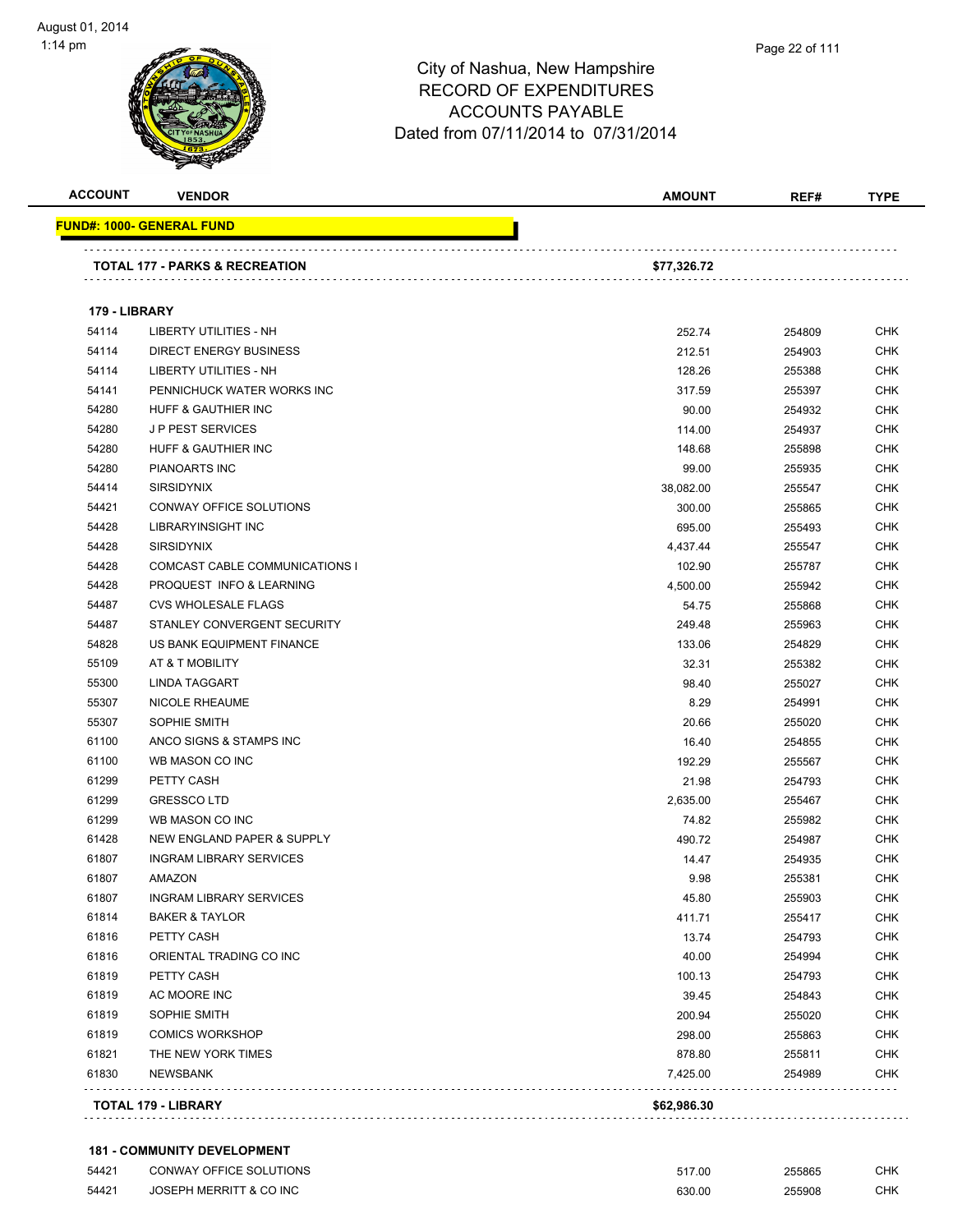|                     |                                                                   | <b>AMOUNT</b>             | REF#             | <b>TYPE</b>                                                                                                                                                                                                                                                                   |
|---------------------|-------------------------------------------------------------------|---------------------------|------------------|-------------------------------------------------------------------------------------------------------------------------------------------------------------------------------------------------------------------------------------------------------------------------------|
|                     | <u> FUND#: 1000- GENERAL FUND</u>                                 |                           |                  |                                                                                                                                                                                                                                                                               |
|                     | <b>181 - COMMUNITY DEVELOPMENT</b>                                |                           |                  |                                                                                                                                                                                                                                                                               |
| 54828               | US BANK EQUIPMENT FINANCE                                         | 364.19                    | 254830           | <b>CHK</b>                                                                                                                                                                                                                                                                    |
| 61100               | WB MASON CO INC                                                   | 139.70                    | 255036           | <b>CHK</b>                                                                                                                                                                                                                                                                    |
| 61100               | WB MASON CO INC                                                   | 67.50                     | 255982           | <b>CHK</b>                                                                                                                                                                                                                                                                    |
| 61299               | PRECISION GRANITE LLC                                             | 53.00                     | 255940           | <b>CHK</b>                                                                                                                                                                                                                                                                    |
| 61650               | CONWAY OFFICE SOLUTIONS                                           | 9.84                      | 254892           | <b>CHK</b>                                                                                                                                                                                                                                                                    |
|                     | <b>TOTAL 181 - COMMUNITY DEVELOPMENT</b>                          | \$1,781.23                |                  |                                                                                                                                                                                                                                                                               |
|                     | <b>182 - PLANNING &amp; ZONING</b>                                |                           |                  |                                                                                                                                                                                                                                                                               |
| 55307               | PETTY CASH                                                        | 48.72                     | 255370           | <b>CHK</b>                                                                                                                                                                                                                                                                    |
| 55307               | PETTY CASH                                                        | 252.00                    | 255371           | <b>CHK</b>                                                                                                                                                                                                                                                                    |
| 55421               | <b>LINDA PANNY</b>                                                | 557.90                    | 255369           | <b>CHK</b>                                                                                                                                                                                                                                                                    |
| 61807               | <b>PUTNEY PRESS</b>                                               | 32.45                     | 255944           | <b>CHK</b>                                                                                                                                                                                                                                                                    |
| 71900               | WB MASON CO INC                                                   | 519.90                    | 255567           | <b>CHK</b>                                                                                                                                                                                                                                                                    |
|                     | <b>TOTAL 182 - PLANNING &amp; ZONING</b>                          | \$1,410.97                |                  |                                                                                                                                                                                                                                                                               |
|                     | <b>183 - ECONOMIC DEVELOPMENT</b>                                 |                           |                  |                                                                                                                                                                                                                                                                               |
| 54421               | CONWAY OFFICE SOLUTIONS                                           | 90.00                     | 255865           | <b>CHK</b>                                                                                                                                                                                                                                                                    |
|                     |                                                                   |                           |                  | <b>CHK</b>                                                                                                                                                                                                                                                                    |
|                     |                                                                   |                           |                  |                                                                                                                                                                                                                                                                               |
| 54828               | US BANK EQUIPMENT FINANCE                                         | 73.87                     | 254828           |                                                                                                                                                                                                                                                                               |
| 55400<br>61100      | PETTY CASH<br>WB MASON CO INC<br>TOTAL 183 - ECONOMIC DEVELOPMENT | 5.00<br>19.99<br>\$188.86 | 255371<br>255036 |                                                                                                                                                                                                                                                                               |
|                     |                                                                   |                           |                  |                                                                                                                                                                                                                                                                               |
| <b>191 - SCHOOL</b> |                                                                   |                           |                  |                                                                                                                                                                                                                                                                               |
| 52300               | <b>GUARDIAN</b>                                                   | 3,111.10                  | 256037           |                                                                                                                                                                                                                                                                               |
| 52300               | UNUM LIFE INSURANCE                                               | 1,409.66                  | 256106           |                                                                                                                                                                                                                                                                               |
| 52800               | <b>SARAH BUCKEN</b>                                               | 1,328.00                  | 256009           |                                                                                                                                                                                                                                                                               |
| 52800               | <b>AMY CRAIG</b>                                                  | 1,200.00                  | 256016           |                                                                                                                                                                                                                                                                               |
| 52800               | <b>ISABEL GUNTHER</b>                                             | 1,084.80                  | 256038           |                                                                                                                                                                                                                                                                               |
| 52800               | MARISSA HALVATZES                                                 | 1,880.80                  | 256039           |                                                                                                                                                                                                                                                                               |
| 52800               | <b>KELLY HOLMES</b>                                               | 540.00                    | 256046           |                                                                                                                                                                                                                                                                               |
| 52800               | DANNO HYNES                                                       | 800.00                    | 256048           |                                                                                                                                                                                                                                                                               |
| 52800               | <b>KRISTEN PEREZ</b>                                              | 1,545.60                  | 256081           |                                                                                                                                                                                                                                                                               |
| 52800               | <b>CHRISTOPHER RITTER</b>                                         | 540.00                    | 256089           |                                                                                                                                                                                                                                                                               |
| 52800               | <b>KATHLEEN SAAD</b>                                              | 3,442.00                  | 256090           |                                                                                                                                                                                                                                                                               |
| 52800               | <b>JULIA SANDERS</b>                                              | 1,200.00                  | 256093           |                                                                                                                                                                                                                                                                               |
| 52800               | JOHANNA SEEBA                                                     | 1,080.00                  | 256098           |                                                                                                                                                                                                                                                                               |
| 53600               | <b>EDUCATION INC</b>                                              | 186.20                    | 255608           |                                                                                                                                                                                                                                                                               |
| 53614               | <b>CLARK ASSOC</b>                                                | 7,818.00                  | 256013           |                                                                                                                                                                                                                                                                               |
| 53614               | COUNSELING CENTER OF NASHUA                                       | 134.00                    | 256015           |                                                                                                                                                                                                                                                                               |
| 53614               | AMY MCCARTNEY                                                     | 4,762.05                  | 256062           |                                                                                                                                                                                                                                                                               |
| 53628               | STATE OF NH CRIMINAL RECORDS                                      | 1,258.00                  | 255050           |                                                                                                                                                                                                                                                                               |
| 53628               | AMERICAN SECURITY & FIRE PROTE                                    | 475.00                    | 255054           | <b>CHK</b><br>CHK<br><b>CHK</b>                                                                                                                                                                                                                                               |
| 53628<br>53628      | MICHELLE DEBYE<br><b>JAMES P QUINLAN III</b>                      | 170.00<br>500.00          | 255574<br>255649 | <b>CHK</b><br><b>CHK</b><br><b>CHK</b><br><b>CHK</b><br><b>CHK</b><br>CHK<br><b>CHK</b><br><b>CHK</b><br><b>CHK</b><br><b>CHK</b><br><b>CHK</b><br><b>CHK</b><br><b>CHK</b><br><b>CHK</b><br><b>CHK</b><br><b>CHK</b><br><b>CHK</b><br><b>CHK</b><br><b>CHK</b><br><b>CHK</b> |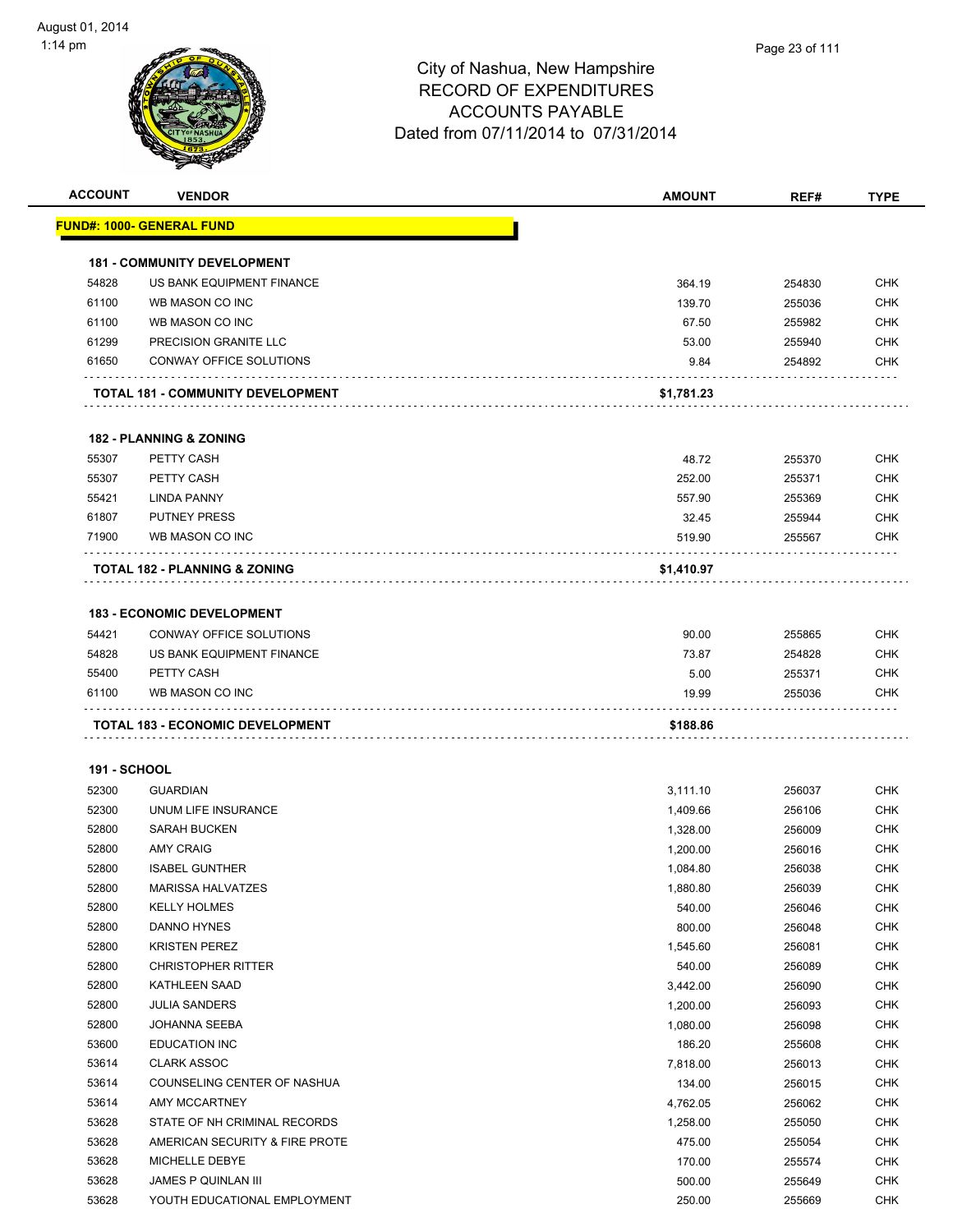| <b>ACCOUNT</b>      | <b>VENDOR</b>                     | <b>AMOUNT</b> | REF#   | <b>TYPE</b> |
|---------------------|-----------------------------------|---------------|--------|-------------|
|                     | <u> FUND#: 1000- GENERAL FUND</u> |               |        |             |
|                     |                                   |               |        |             |
| <b>191 - SCHOOL</b> |                                   |               |        |             |
| 53628               | STATE OF NH CRIMINAL RECORDS      | 694.50        | 255995 | CHK         |
| 53628               | <b>D &amp; M STRIPING</b>         | 988.06        | 256018 | <b>CHK</b>  |
| 54100               | <b>PSNH</b>                       | 8,704.72      | 255049 | CHK         |
| 54100               | PUBLIC SERVICE OF NH-LARGE POW    | 13,112.40     | 255128 | <b>CHK</b>  |
| 54100               | <b>PSNH</b>                       | 12,816.19     | 255571 | CHK         |
| 54100               | PUBLIC SERVICE OF NH-LARGE POW    | 52,609.29     | 255648 | CHK         |
| 54100               | PUBLIC SERVICE OF NH-LARGE POW    | 39,208.29     | 256085 | CHK         |
| 54114               | <b>LIBERTY UTILITIES</b>          | 1,006.83      | 255040 | CHK         |
| 54114               | <b>DIRECT ENERGY BUSINESS</b>     | 827.19        | 255042 | <b>CHK</b>  |
| 54114               | <b>LIBERTY UTILITIES</b>          | 2,366.62      | 255984 | <b>CHK</b>  |
| 54114               | <b>DIRECT ENERGY BUSINESS</b>     | 2,001.00      | 255986 | CHK         |
| 54141               | PENNICHUCK WATER WORKS INC        | 2,489.45      | 255041 | CHK         |
| 54141               | PENNICHUCK WATER WORKS INC        | 4,079.47      | 255570 | CHK         |
| 54141               | PENNICHUCK WATER WORKS INC        | 4,456.11      | 255985 | CHK         |
| 54243               | CONTROL TECHNOLOGIES INC          | 30,908.50     | 255073 | CHK         |
| 54280               | ALTERNATIVE COMMUNICATIONS SVC    | 300.00        | 255053 | CHK         |
| 54280               | <b>B &amp; S LOCKSMITHS INC</b>   | 71.30         | 255057 | CHK         |
| 54280               | <b>BSN SPORTS</b>                 | 7.20          | 255065 | CHK         |
| 54280               | MARVELL PLATE GLASS INC           | 90.75         | 255112 | <b>CHK</b>  |
| 54280               | MERRIMACK BUILDING SUPPLY INC     | 437.07        | 255116 | <b>CHK</b>  |
| 54280               | NASHUA WALLPAPER & PAINT CO       | 489.71        | 255119 | <b>CHK</b>  |
| 54280               | SECURADYNE SYSTEMS                | 724.00        | 255134 | <b>CHK</b>  |
| 54280               | <b>B &amp; S LOCKSMITHS INC</b>   | 198.54        | 255583 | <b>CHK</b>  |
| 54280               | NASHUA WALLPAPER & PAINT CO       | 54.24         | 255638 | <b>CHK</b>  |
| 54280               | <b>BLUE TARP FINANCIAL</b>        | 61.64         | 256005 | <b>CHK</b>  |
| 54280               | <b>D &amp; M STRIPING</b>         | 13,911.94     | 256018 | <b>CHK</b>  |
| 54280               | <b>JP PEST SERVICES</b>           | 100.00        | 256050 | <b>CHK</b>  |
| 54280               | MERRIMACK BUILDING SUPPLY INC     | 1,803.25      | 256064 | <b>CHK</b>  |
| 54280               | NASHUA WALLPAPER & PAINT CO       | 826.63        | 256069 | <b>CHK</b>  |
| 54280               | SECURADYNE SYSTEMS                | 238.00        | 256097 | <b>CHK</b>  |
| 54280               | SHIFFLER EQUIPMENT SALES INC      | 708.58        | 256099 | <b>CHK</b>  |
| 54450               | OFFTECH NEW ENGLAND               | 799.00        | 255645 | <b>CHK</b>  |
| 54450               | MAILFINANCE                       | 436.80        | 256061 | CHK         |
| 54487               | <b>CRAN BARRY INC</b>             | 1,039.06      | 255075 | CHK         |
| 54487               | HILLYARD/MANCHESTER               | 121.50        | 255096 | CHK         |
| 54487               | LEVESQUES SEW & VAC INC           | 499.98        | 255106 | CHK         |
| 54487               | <b>NELSON PIANO SERVICE</b>       | 395.00        | 255121 | CHK         |
| 54487               | <b>FOOD SERVICE WAREHOUSE</b>     | 6,796.00      | 255615 | CHK         |
| 54487               | HILLYARD/MANCHESTER               | 250.60        | 255621 | CHK         |
| 54487               | REHABILITATION EQUIPMENT ASSOC    | 24.20         | 255651 | CHK         |
| 54487               | HILLYARD/MANCHESTER               | 1,160.88      | 256045 | CHK         |
| 54487               | RIDDELL/ALL AMERICAN SPORTS CO    | 9,163.75      | 256087 | <b>CHK</b>  |
| 54600               | <b>MAYNARD &amp; LESIEUR INC</b>  | 30.80         | 255114 | CHK         |
| 54600               | SANEL AUTO PARTS CO               | 239.16        | 255653 | CHK         |
| 54600               | D & R TOWING INC                  | 610.50        | 256019 | CHK         |
| 54600               | <b>TOWERS MOTOR PARTS CORP</b>    | 12.58         | 256102 | CHK         |
| 55109               | <b>FAIRPOINT COMMUNICATIONS</b>   | 847.18        | 254806 | CHK         |
| 55109               | BAYRING COMMUNICATIONS            | 2,234.37      | 255043 | <b>CHK</b>  |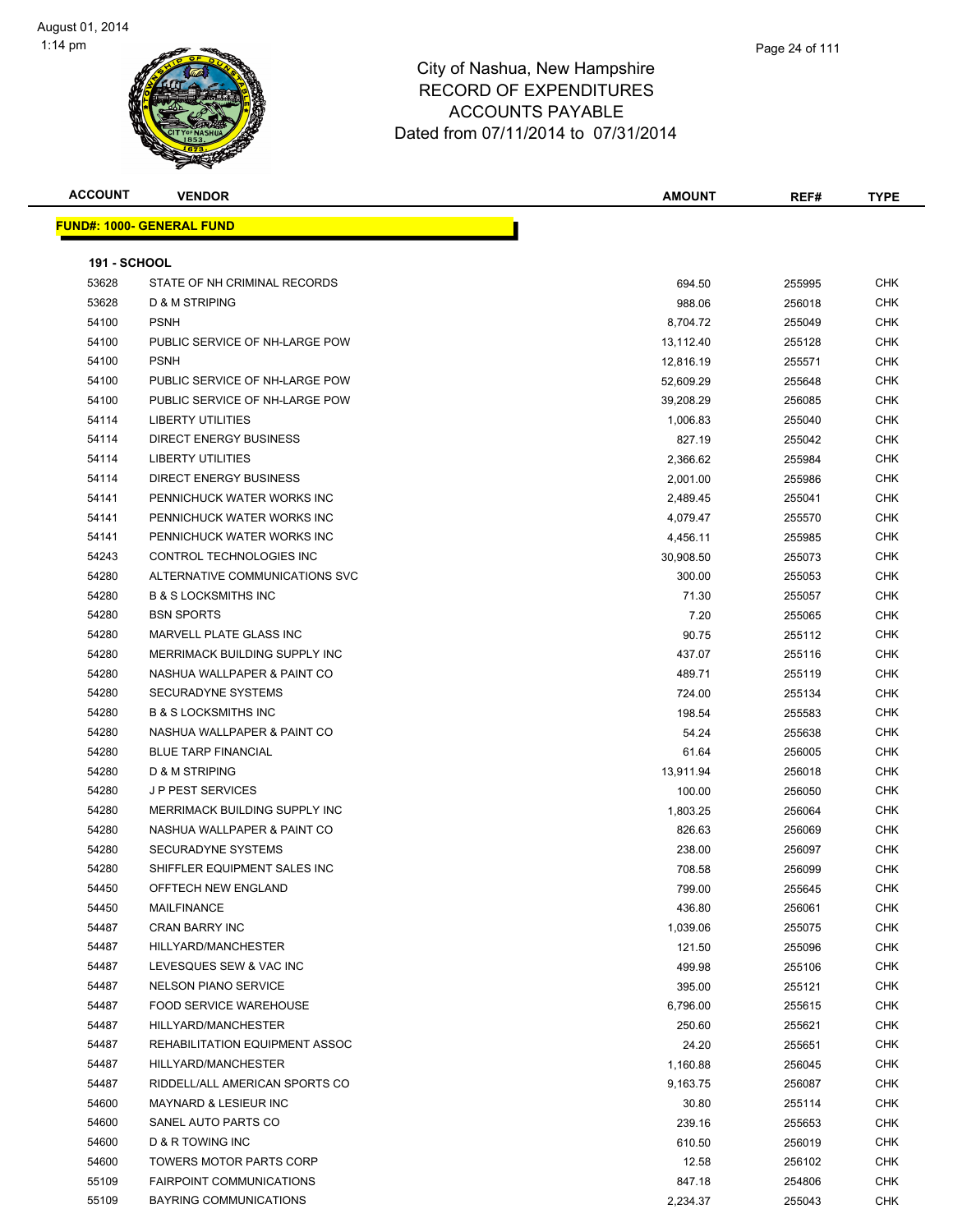

| Page 25 of 111 |  |
|----------------|--|
|                |  |

| <b>ACCOUNT</b>      | <b>VENDOR</b>                     |                           | <b>AMOUNT</b> | REF#      | <b>TYPE</b> |
|---------------------|-----------------------------------|---------------------------|---------------|-----------|-------------|
|                     | <u> FUND#: 1000- GENERAL FUND</u> |                           |               |           |             |
|                     |                                   |                           |               |           |             |
| <b>191 - SCHOOL</b> |                                   |                           |               |           |             |
| 55109               | <b>EARTHLINK BUSINESS</b>         |                           | 985.54        | 255044    | <b>CHK</b>  |
| 55109               | <b>EARTHLINK BUSINESS</b>         |                           | 219.12        | 255045    | <b>CHK</b>  |
| 55109               | <b>FAIRPOINT COMMUNICATIONS</b>   |                           | 101.33        | 255046    | <b>CHK</b>  |
| 55109               | <b>FAIRPOINT COMMUNICATIONS</b>   |                           | 34.90         | 255575    | <b>CHK</b>  |
| 55109               | VERIZON WIRELESS 742005979        |                           | 432.86        | 255579    | <b>CHK</b>  |
| 55109               | <b>FAIRPOINT COMMUNICATIONS</b>   |                           | 4,971.47      | 255988    | <b>CHK</b>  |
| 55200               | <b>ASCD</b>                       |                           | 178.00        | 255573    | <b>CHK</b>  |
| 55200               | <b>NHFHCA</b>                     |                           | 50.00         | 255642    | <b>CHK</b>  |
| 55200               | <b>NHSBA</b>                      |                           | 7,117.32      | 255644    | <b>CHK</b>  |
| 55200               | AASA                              |                           | 441.00        | 255987    | <b>CHK</b>  |
| 55200               | <b>NHIAA</b>                      |                           | 12,075.00     | 255992    | <b>CHK</b>  |
| 55200               | <b>NHSAA</b>                      |                           | 2,792.35      | 255993    | <b>CHK</b>  |
| 55200               | NH MUSIC EDUCATORS ASSOC          |                           | 200.00        | 256075    | <b>CHK</b>  |
| 55300               | <b>NHASEA</b>                     |                           | 250.00        | 255641    | <b>CHK</b>  |
| 55300               | <b>NHIAA</b>                      |                           | 40.00         | 255643    | <b>CHK</b>  |
| 55300               | <b>DAVID VARANO</b>               |                           | 630.00        | 255662    | CHK         |
| 55300               | CITIZENS BANK CREDIT CARD         | Squam Lakes               | 300.00        | 9201502   | <b>ACH</b>  |
| 55300               | CITIZENS BANK CREDIT CARD         | Waleska Soto              | 795.00        | 9201502   | ACH         |
| 55300               | CITIZENS BANK CREDIT CARD         | Waleska Soto              | 945.00        | 9201502   | <b>ACH</b>  |
| 55300               | CITIZENS BANK CREDIT CARD         | Ecotarium                 | 1,190.00      | 9201502   | ACH         |
| 55300               | CITIZENS BANK CREDIT CARD         | Ecotarium                 | 945.00        | 9201502   | ACH         |
| 55300               | CITIZENS BANK CREDIT CARD         | Mad Sciend of Southern NH | 1,400.00      | 9201502   | ACH         |
| 55300               | CITIZENS BANK CREDIT CARD         | <b>HEIFER FARM</b>        | 495.00        | 920150301 | <b>ACH</b>  |
| 55307               | KAREN CREBASE                     |                           | 69.34         | 255076    | CHK         |
| 55307               | LYNNE JOSEPH                      |                           | 18.20         | 255102    | <b>CHK</b>  |
| 55307               | <b>MARK LUCAS</b>                 |                           | 24.92         | 255108    | <b>CHK</b>  |
| 55307               | PAULA PAPANICOLAOU                |                           | 37.24         | 255123    | <b>CHK</b>  |
| 55307               | <b>HEATHER BOSLEY</b>             |                           | 14.42         | 256007    | CHK         |
| 55307               | DANIEL DONOVAN                    |                           | 10.42         | 256022    | CHK         |
| 55307               | <b>KELLIE GABRIEL</b>             |                           | 46.48         | 256032    | <b>CHK</b>  |
| 55307               | <b>ELAINE HATFIELD</b>            |                           | 7.56          | 256042    | <b>CHK</b>  |
| 55307               | MARGARET REYNOLDS                 |                           | 83.44         | 256086    | CHK         |
| 55400               | CITIZENS BANK CREDIT CARD         | US AIRWAY                 | 479.00        | 920150301 | ACH         |
| 55400               | CITIZENS BANK CREDIT CARD         | US AIRWAY                 | 479.00        | 920150301 | ACH         |
| 55500               | <b>CONCORD MONITOR</b>            |                           | 524.68        | 254805    | <b>CHK</b>  |
| 55500               | LOWELL PUBLISHING CO              |                           | 2,029.60      | 254814    | CHK         |
| 55500               | THE TELEGRAPH                     |                           | 904.05        | 254822    | <b>CHK</b>  |
| 55500               | UNION LEADER CORP -- 19828        |                           | 474.38        | 254826    | <b>CHK</b>  |
| 55600               | THE COPY SHOP                     |                           | 1,815.00      | 255074    | <b>CHK</b>  |
| 55600               | PREMIER AGENDAS INC               |                           | 2,180.00      | 255647    | <b>CHK</b>  |
| 55600               | <b>JOSTENS INC</b>                |                           | 16.22         | 256053    | CHK         |
| 55607               | <b>FEDEX</b>                      |                           | 46.21         | 255047    | <b>CHK</b>  |
| 55607               | FORMAX - DIV BESCORP INC          |                           | 199.00        | 255091    | <b>CHK</b>  |
| 55607               | PITNEY BOWES                      |                           | 214.16        | 255127    | CHK         |
| 55607               | RESERVE ACCOUNT                   |                           | 3,000.00      | 255577    | CHK         |
| 55607               | MT PLEASANT SCH PETTY CASH        |                           | 0.34          | 255991    | <b>CHK</b>  |
| 55642               | <b>MARTIN KAHLER</b>              |                           | 96.00         | 256054    | <b>CHK</b>  |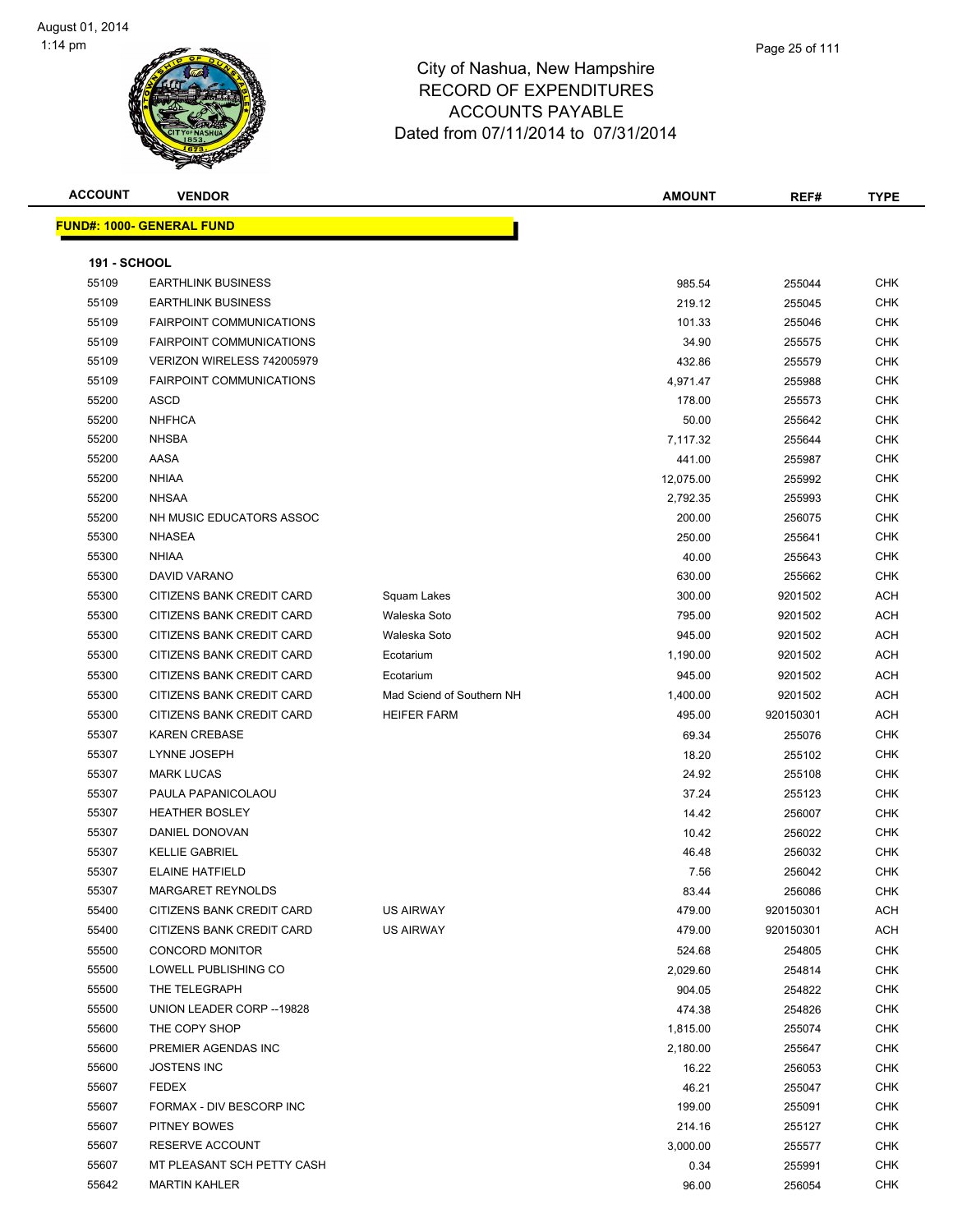

**ACCOUNT VENDOR AMOUNT REF# TYPE FUND#: 1000- GENERAL FUND 191 - SCHOOL** 55690 FIRST STUDENT INC **FIRST STUDENT INC** THE RESERVE TO A RESERVE THE RESERVE TO A RESERVE THE RESERVE THE RESERVE THE RESERVE THE RESERVE THE RESERVE THE RESERVE THE RESERVE THE RESERVE THE RESERVE THE RESERVE THE RESE TONY COUROUNIS 72.02 255600 CHK FIRST STUDENT INC 1,446.89 255614 CHK 55690 FIRST STUDENT INC **1,015.54 256030** CHK 55691 CARING HANDS TRANSPORTATION LL CHANNELL CHANNELL CHANNELL B,335.00 256010 CHK 55691 SALEM SCHOOL DISTRICT AND RELEASED AND RELEASED AT A SECOND METAL OF A SECOND ASSESSMENT OF A SECOND ASSESSMENT OF A SECOND ASSESSMENT OF A SECOND ASSESSMENT OF A SECOND ASSESSMENT OF A SECOND ASSESSMENT OF A SECOND MARLENE SWEARINGEN MORGAN 806.25 255139 CHK CEDARCREST INC 1,028.38 255592 CHK 55694 CROTCHED MOUNTAIN REHAB CTR 19,943.92 255601 CHK EASTER SEALS OF NEW HAMPSHIRE 2,416.55 255607 CHK INSTITUTE OF PROFESSIONAL PRAC 1,228.44 255624 CHK SPAULDING YOUTH CENTER 1,171.80 255659 CHK YOUTH EDUCATIONAL EMPLOYMENT 917.54 255669 CHK WB MASON CO INC 243.74 255144 CHK SUSAN WILBORG 20.88 255145 CHK VIRGINIA ESSON 16.99 255610 CHK WB MASON CO INC 563.65 255664 CHK SUSAN WILBORG 14.43 255665 CHK LYNNE JOSEPH 75.00 256052 CHK WB MASON CO INC 654.48 256108 CHK CANON SOLUTIONS AMERICA 365.00 255066 CHK CRYSTAL ROCK BOTTLED WATER 28.00 255077 CHK er and the SSENTRA SPECIALTY TAPES of the set of the set of the set of the set of the set of the set of the set of the set of the set of the set of the set of the set of the set of the set of the set of the set of the set 61135 HOUGHTON MIFFLIN HARCOURT PUB 196.05 196.05 255098 CHK MAINE OXY 59.91 255109 CHK CAITLIN MAYNARD 112.09 255115 CHK NASCO 70.30 255117 CHK NASHUA OUTDOOR POWER EQUIPMENT 496.59 255118 CHK SARGENT WELCH 185.39 255131 CHK SCHOOL SPECIALTY 619.35 255132 CHK SOCIAL STUDIES SCHOOL SERVICE 1,048.32 255136 CHK WARD'S SCIENCE 133.46 255143 CHK WB MASON CO INC 303.24 255144 CHK ARTOME 300.00 255572 CHK DAVID BAILEY 500.00 255584 CHK er 1135 CHARACTER DEVELOPMENT GROUP 100 100 100 100 100 107.60 255594 CHK HEATHER DUFFY 367.04 255606 CHK ELAN PUBLISHING CO INC 85.51 255609 CHK 61135 HEINEMANN CHK 1,427.25 255619 CHK 61135 HOUGHTON MIFFLIN HARCOURT PUB. 1,908.15 1,908.15 255622 CHK LEGO EDUCATION 457.82 255630 CHK MAINE OXY 59.91 255633 CHK NASCO 5.91 255636 CHK S & S WORLDWIDE INC 46.94 255652 CHK ALLAN SAULNIER 562.50 255654 CHK SUPER DUPER SCHOOL CO 72.45 255660 CHK WB MASON CO INC 322.13 255664 CHK ANN WINANS 80.08 255668 CHK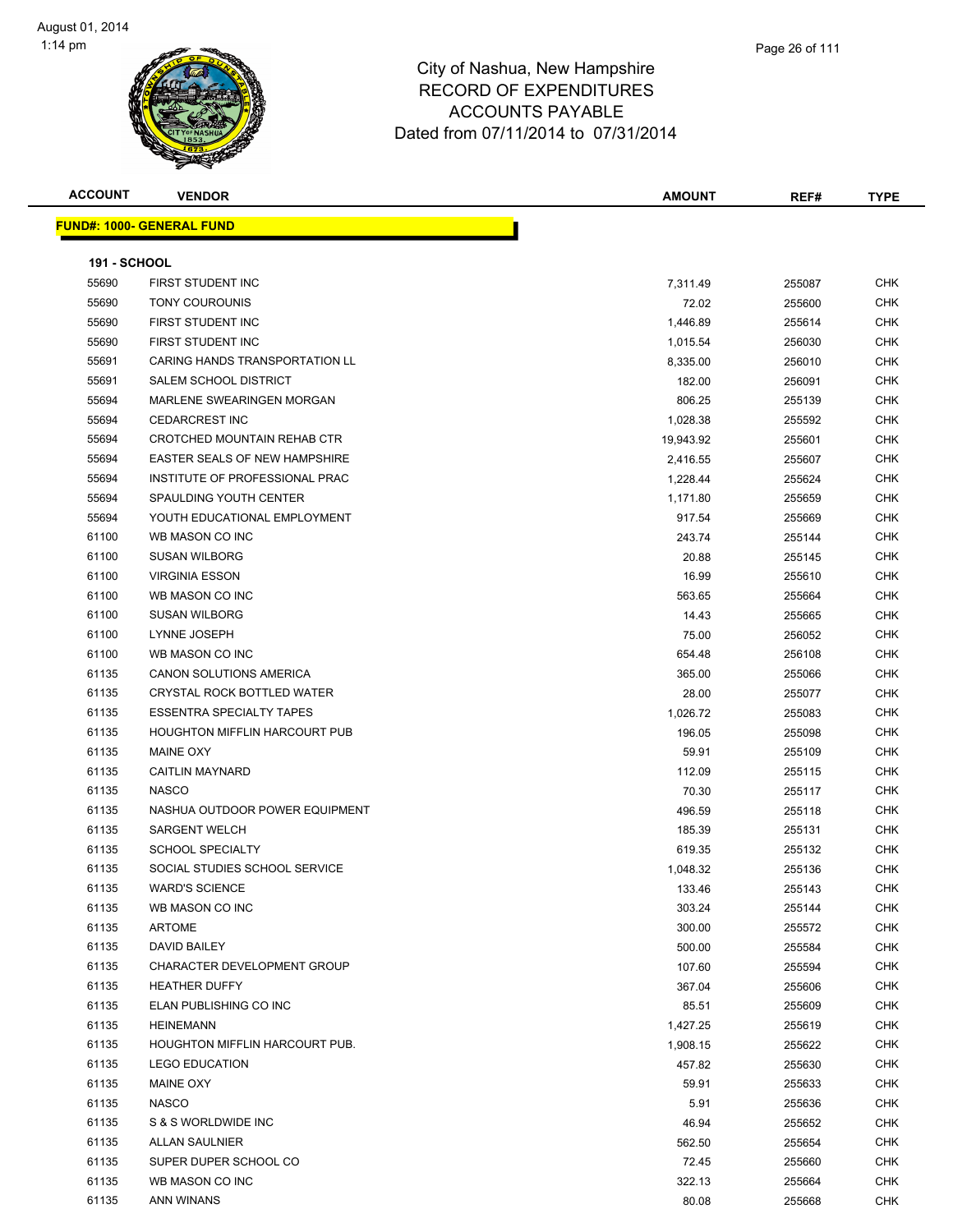

| <b>ACCOUNT</b>      | <b>VENDOR</b>                        | <b>AMOUNT</b> | REF#   | <b>TYPE</b> |
|---------------------|--------------------------------------|---------------|--------|-------------|
|                     | <b>FUND#: 1000- GENERAL FUND</b>     |               |        |             |
|                     |                                      |               |        |             |
| <b>191 - SCHOOL</b> |                                      |               |        |             |
| 61135               | MT PLEASANT SCH PETTY CASH           | 113.62        | 255991 | <b>CHK</b>  |
| 61135               | QUAVERMUSIC.COM LLC                  | 150.00        | 255994 | <b>CHK</b>  |
| 61135               | <b>BARNES &amp; NOBLE INC</b>        | 3,867.91      | 256002 | <b>CHK</b>  |
| 61135               | <b>BRODART CO</b>                    | 66.99         | 256008 | <b>CHK</b>  |
| 61135               | SHEILA CHOUINARD                     | 34.15         | 256012 | CHK         |
| 61135               | <b>CURRICULUM ASSOCIATES LLC</b>     | 192.02        | 256017 | <b>CHK</b>  |
| 61135               | <b>DELTA EDUCATION</b>               | 123.03        | 256020 | <b>CHK</b>  |
| 61135               | <b>EPS</b>                           | 331.65        | 256025 | <b>CHK</b>  |
| 61135               | EPS LITERACY AND INTERVENTION        | 148.50        | 256026 | CHK         |
| 61135               | <b>VIRGINIA ESSON</b>                | 15.00         | 256027 | CHK         |
| 61135               | <b>GARDNER INC</b>                   | 36.64         | 256033 | CHK         |
| 61135               | <b>HEINEMANN</b>                     | 412.50        | 256043 | CHK         |
| 61135               | INDUSTRIAL WEBBING CORPORATION       | 170.38        | 256049 | CHK         |
| 61135               | <b>LIBRARY STORE</b>                 | 98.80         | 256057 | <b>CHK</b>  |
| 61135               | LORENZ CORPORATION                   | 79.95         | 256058 | <b>CHK</b>  |
| 61135               | <b>MUSIC IN MOTION</b>               | 137.17        | 256067 | CHK         |
| 61135               | PERIPOLE INC                         | 44.15         | 256082 | <b>CHK</b>  |
| 61135               | <b>SCHOLASTIC INC</b>                | 2,856.61      | 256094 | <b>CHK</b>  |
| 61135               | SCHOOL NURSE SUPPLY INC              | 552.00        | 256095 | <b>CHK</b>  |
| 61135               | <b>SCHOOL SPECIALTY</b>              | 719.64        | 256096 | CHK         |
| 61135               | TREND ENTERPRISES INC                | 52.24         | 256104 | <b>CHK</b>  |
| 61135               | <b>WAL-MART</b>                      | 63.22         | 256107 | CHK         |
| 61135               | WB MASON CO INC                      | 3,764.61      | 256108 | CHK         |
| 61135               | <b>WEST MUSIC</b>                    | 114.95        | 256109 | <b>CHK</b>  |
| 61135               | <b>WIESER EDUCATIONAL</b>            | 134.17        | 256110 | CHK         |
| 61142               | WILLIAM V MACGILL & CO               | 355.81        | 255666 | <b>CHK</b>  |
| 61142               | <b>WILLIAM V MACGILL &amp; CO</b>    | 1,821.14      | 256111 | CHK         |
| 61249               | <b>HOUGHTON MIFFLIN HARCOURT PUB</b> | 371.85        | 255098 | <b>CHK</b>  |
| 61299               | TREASURER STATE OF NH                | 40.76         | 255051 | CHK         |
| 61299               | <b>AUBUCHON HARDWARE</b>             | 258.32        | 255056 | CHK         |
| 61299               | <b>BELLETETES INC</b>                | 282.14        | 255061 | CHK         |
| 61299               | <b>EMILY DUSTIN</b>                  | 135.42        | 255081 | <b>CHK</b>  |
| 61299               | <b>FASTENAL CO</b>                   | 7.02          | 255086 | <b>CHK</b>  |
| 61299               | HAMPSHIRE PEWTER COMPANY             | 785.95        | 255094 | CHK         |
| 61299               | HOME DEPOT CREDIT SERVICES           | 113.88        | 255097 | <b>CHK</b>  |
| 61299               | <b>HOUGHTON MIFFLIN HARCOURT PUB</b> | 300.00        | 255098 | CHK         |
| 61299               | LINEN & SHADE BIN INC                | 100.00        | 255107 | <b>CHK</b>  |
| 61299               | <b>JOTHAN MASSEY</b>                 | 17.28         | 255113 | <b>CHK</b>  |
| 61299               | DENNIS NORMAN APRIL                  | 90.00         | 255582 | CHK         |
| 61299               | <b>BLUE TARP FINANCIAL</b>           | 145.30        | 255587 | <b>CHK</b>  |
| 61299               | <b>WILL DELANOY</b>                  | 29.70         | 255604 | <b>CHK</b>  |
| 61299               | FASTENAL CO                          | 99.13         | 255613 | CHK         |
| 61299               | <b>CHELSEA HUCKINS</b>               | 154.41        | 255623 | <b>CHK</b>  |
| 61299               | <b>AMANDA MCGUIRE</b>                | 20.28         | 255635 | CHK         |
| 61299               | WAL-MART, STORE #1785                | 393.84        | 255663 | CHK         |
| 61299               | <b>BELLETETES INC</b>                | 71.58         | 256003 | <b>CHK</b>  |
| 61299               | <b>BLUE TARP FINANCIAL</b>           | 792.17        | 256005 | CHK         |
| 61299               | ELEMENT ADVENTURES LLC               | 500.00        | 256024 | CHK         |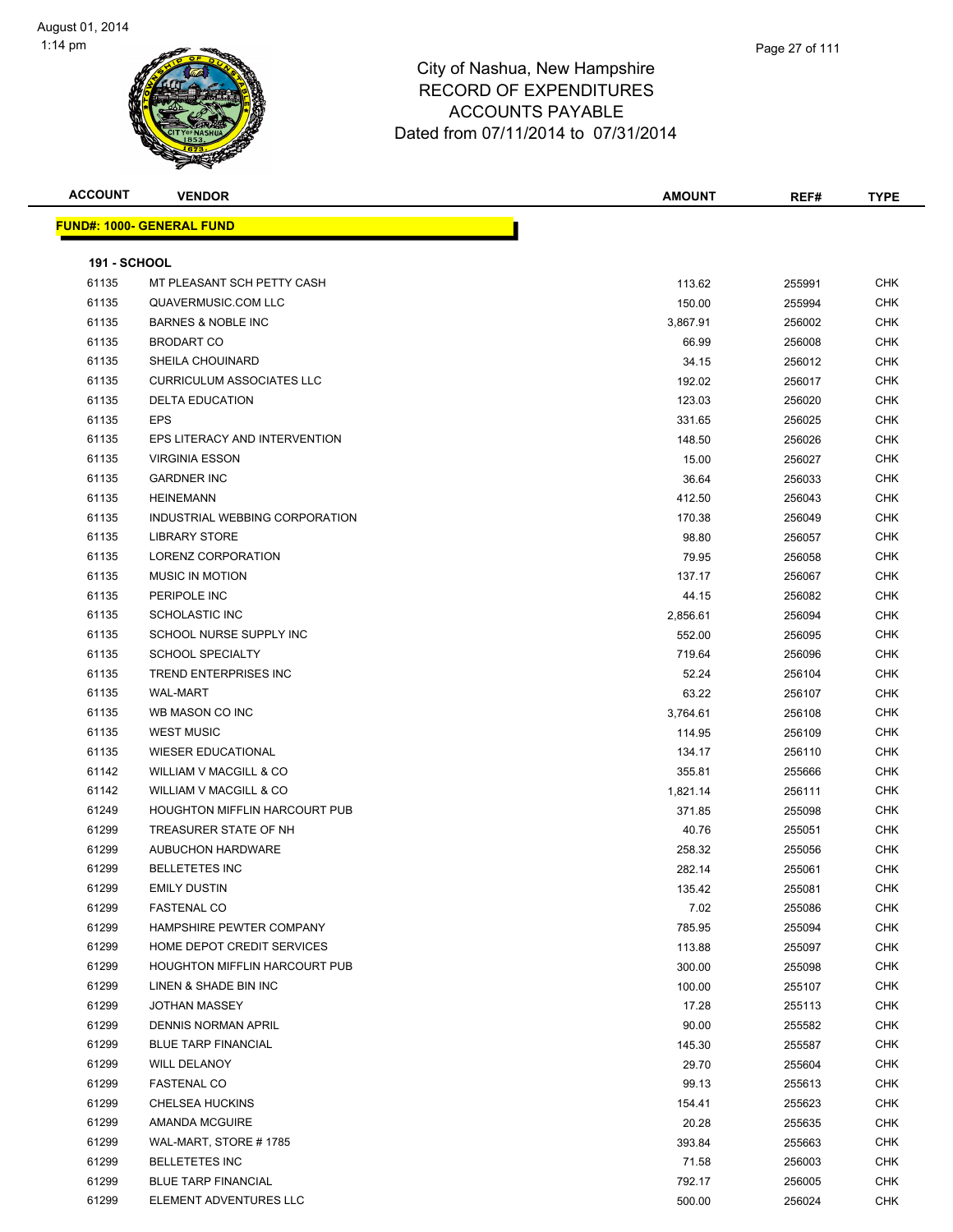

|             | Page 28 of 111 |
|-------------|----------------|
| npshire     |                |
| <b>URES</b> |                |
| . .         |                |

| <b>ACCOUNT</b>      | <b>VENDOR</b>                    | <b>AMOUNT</b> | REF#   | <b>TYPE</b> |
|---------------------|----------------------------------|---------------|--------|-------------|
|                     | <b>FUND#: 1000- GENERAL FUND</b> |               |        |             |
|                     |                                  |               |        |             |
| <b>191 - SCHOOL</b> |                                  |               |        |             |
| 61299               | <b>FASTENAL CO</b>               | 117.40        | 256029 | <b>CHK</b>  |
| 61299               | FIRST STUDENT INC                | 881.64        | 256030 | <b>CHK</b>  |
| 61299               | NASHUA WALLPAPER & PAINT CO      | 71.98         | 256069 | <b>CHK</b>  |
| 61299               | <b>KRISTINE TURCOTTE</b>         | 69.60         | 256105 | <b>CHK</b>  |
| 61299               | <b>WAL-MART</b>                  | 393.84        | 256107 | <b>CHK</b>  |
| 61407               | CED                              | 136.62        | 255070 | <b>CHK</b>  |
| 61407               | BATTERY SPECIALISTS OF NH LLC    | 1,874.28      | 255101 | <b>CHK</b>  |
| 61407               | WILLIAMS COMMUNICATIONS SERVIC   | 285.00        | 255146 | <b>CHK</b>  |
| 61407               | BATTERY SPECIALISTS OF NH LLC    | 371.74        | 255625 | <b>CHK</b>  |
| 61407               | M & M ELECTRICAL SUPPLY CO INC   | 663.99        | 255632 | <b>CHK</b>  |
| 61407               | WILLIAMS COMMUNICATIONS SERVIC   | 220.14        | 255667 | <b>CHK</b>  |
| 61407               | ALARMAX DISTRIBUTORS INC         | 324.40        | 255996 | <b>CHK</b>  |
| 61407               | AMERICAN TIME & SIGNAL CO        | 2,335.15      | 255997 | <b>CHK</b>  |
| 61407               | M & M ELECTRICAL SUPPLY CO INC   | 1,428.50      | 256059 | <b>CHK</b>  |
| 61407               | WILLIAMS COMMUNICATIONS SERVIC   | 140.97        | 256112 | <b>CHK</b>  |
| 61414               | F W WEBB CO                      | 1,448.58      | 255085 | <b>CHK</b>  |
| 61414               | PEABODY SUPPLY CO                | 102.72        | 255124 | <b>CHK</b>  |
| 61414               | TOTAL AIR SUPPLY INC             | 196.08        | 255141 | <b>CHK</b>  |
| 61414               | F W WEBB CO                      | 632.02        | 255611 | <b>CHK</b>  |
| 61414               | PEABODY SUPPLY CO                | 37.08         | 255646 | <b>CHK</b>  |
| 61414               | F W WEBB CO                      | 101.69        | 256028 | <b>CHK</b>  |
| 61414               | PEABODY SUPPLY CO                | 622.32        | 256080 | <b>CHK</b>  |
| 61421               | BEARINGS SPECIALTY CO INC        | 155.02        | 255060 | <b>CHK</b>  |
| 61421               | CAPP INC                         | 717.00        | 255067 | CHK         |
| 61421               | <b>GRAINGER</b>                  | 781.19        | 255092 | <b>CHK</b>  |
| 61421               | <b>GRAINGER</b>                  | 1,287.49      | 255618 | <b>CHK</b>  |
| 61421               | <b>GRAINGER</b>                  | 2,596.58      | 256035 | CHK         |
| 61421               | TRANE U.S. INC                   | 4,504.44      | 256103 | CHK         |
| 61428               | NATIONWIDE SALES & SERVICE       | 42.18         | 255120 | <b>CHK</b>  |
| 61428               | CENTRAL PAPER PRODUCTS CO        | 2,442.64      | 255593 | CHK         |
| 61428               | NATIONAL CHEMICAL LABS INC       | 25,881.84     | 255639 | <b>CHK</b>  |
| 61428               | NATIONAL CHEMICAL LABS           | 6,341.60      | 255640 | <b>CHK</b>  |
| 61428               | CENTRAL PAPER PRODUCTS CO        | 24,185.36     | 256011 | <b>CHK</b>  |
| 61428               | E. BUTTERWORTH & CO., INC.       | 1,989.50      | 256023 | <b>CHK</b>  |
| 61428               | NATIONAL CHEMICAL LABS           | 873.11        | 256070 | <b>CHK</b>  |
| 61428               | NATIONWIDE SALES & SERVICE       | 1,403.75      | 256071 | <b>CHK</b>  |
| 61599               | <b>BROX INDUSTRIES INC</b>       | 118.02        | 255589 | <b>CHK</b>  |
| 61599               | <b>BURTON OUTDOOR LIVING</b>     | 4,100.00      | 255591 | <b>CHK</b>  |
| 61599               | CORRIVEAU ROUTHIER INC           | 4.92          | 255599 | <b>CHK</b>  |
| 61599               | JOHN DEERE LANDSCAPES LLC        | 794.60        | 255627 | <b>CHK</b>  |
| 61599               | NASHUA OUTDOOR POWER EQUIPMENT   | 29.17         | 255637 | <b>CHK</b>  |
| 61599               | URBAN TREE SERVICE               | 250.00        | 255661 | <b>CHK</b>  |
| 61599               | NASHUA OUTDOOR POWER EQUIPMENT   | 4,384.80      | 256068 | <b>CHK</b>  |
| 61807               | <b>CURRICULUM ASSOCIATES LLC</b> | 334.41        | 255602 | <b>CHK</b>  |
| 61807               | <b>HEINEMANN</b>                 | 1,577.40      | 256043 | <b>CHK</b>  |
| 61814               | <b>CEREBELLUM CORP</b>           | 89.89         | 255071 | <b>CHK</b>  |
| 61814               | FOLLETT SCHOOL SOLUTIONS INC     | 385.62        | 255089 | <b>CHK</b>  |
| 61814               | FOLLETT SCHOOL SOLUTIONS INC     | 95.64         | 255090 | <b>CHK</b>  |
|                     |                                  |               |        |             |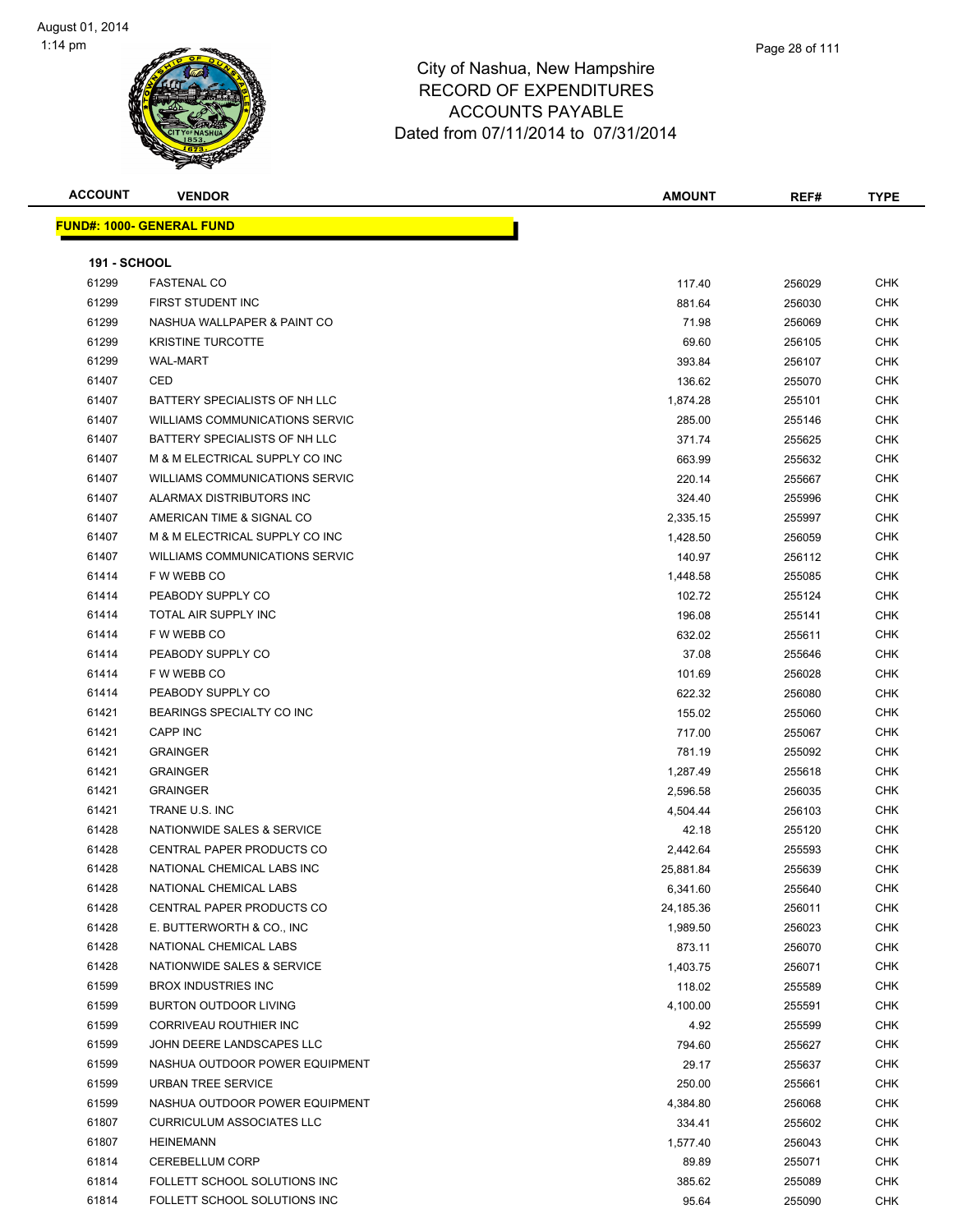

| <b>ACCOUNT</b> | <b>VENDOR</b>                         | <b>AMOUNT</b> | REF#   | <b>TYPE</b> |
|----------------|---------------------------------------|---------------|--------|-------------|
|                | <u> FUND#: 1000- GENERAL FUND</u>     |               |        |             |
| 191 - SCHOOL   |                                       |               |        |             |
| 61814          | KNOW BUDDY RESOURCES                  | 793.66        | 255105 | <b>CHK</b>  |
| 61814          | PERMA-BOUND                           | 269.17        | 256083 | <b>CHK</b>  |
| 61875          | <b>BARNES &amp; NOBLE INC</b>         | 9,401.88      | 255059 | <b>CHK</b>  |
| 61875          | <b>BARNES &amp; NOBLE INC</b>         | 869.04        | 255585 | <b>CHK</b>  |
| 61875          | <b>BARNES &amp; NOBLE INC</b>         | 4,077.72      | 256000 | <b>CHK</b>  |
| 61875          | <b>BARNES &amp; NOBLE INC</b>         | 1,108.20      | 256001 | <b>CHK</b>  |
| 61875          | FOLLETT SCHOOL SOLUTIONS INC          | 3.98          | 256031 | <b>CHK</b>  |
| 61875          | <b>HEINEMANN</b>                      | 356.95        | 256043 | <b>CHK</b>  |
| 61875          | MIKE HOLT ENT OF LEESBURG INC         | 2,485.05      | 256065 | <b>CHK</b>  |
| 61875          | <b>NSTA</b>                           | 38.85         | 256077 | <b>CHK</b>  |
| 71221          | COMPUTER HUT dba IT INSIDERS          | 1,399.90      | 255072 | <b>CHK</b>  |
| 71221          | HEWLETT PACKARD COMPANY               | 3,498.00      | 255095 | <b>CHK</b>  |
| 71221          | <b>APPLE INC</b>                      | 1,676.98      | 255581 | <b>CHK</b>  |
| 71221          | COMPUTER HUT dba IT INSIDERS          | 25,016.35     | 255598 | <b>CHK</b>  |
| 71221          | HEWLETT PACKARD COMPANY               | 52,204.00     | 255620 | <b>CHK</b>  |
| 71221          | COMPUTER HUT dba IT INSIDERS          | 1,161.75      | 256014 | <b>CHK</b>  |
| 71228          | ASPEXSOLUTIONS INC                    | 4,462.00      | 254858 | <b>CHK</b>  |
| 71228          | PROJECT LEAD THE WAY, INC             | 3,000.00      | 255048 | <b>CHK</b>  |
| 71228          | <b>ACTIVE DATA EXCHANGE</b>           | 3,599.00      | 255052 | <b>CHK</b>  |
| 71228          | ANDREW'S NETWORK ENTERPRISES          | 4,835.00      | 255055 | <b>CHK</b>  |
| 71228          | X2 DEVELOPMENT CORP                   | 142,827.53    | 255149 | CHK         |
| 71228          | <b>CODEWORK INC</b>                   | 5,720.00      | 255596 | <b>CHK</b>  |
| 71228          | <b>CUSTOM COMPUTER SPECIALIST INC</b> | 5,536.69      | 255603 | <b>CHK</b>  |
| 71228          | <b>FARONICS</b>                       | 2,400.00      | 255612 | <b>CHK</b>  |
| 71228          | <b>GOVCONNECTION INC</b>              | 62,401.92     | 255617 | <b>CHK</b>  |
| 71228          | LAYTON TECHNOLOGY, INC                | 2,775.00      | 256056 | <b>CHK</b>  |
| 71228          | NAVIANCE, INC                         | 1,083.34      | 256072 | <b>CHK</b>  |
| 71228          | SOFTMEDIA INC                         | 1,349.00      | 256101 | <b>CHK</b>  |
| 71800          | <b>SCHOOL SPECIALTY</b>               | 707.22        | 255132 | <b>CHK</b>  |
| 71800          | WB MASON CO INC                       | 1,355.76      | 255664 | <b>CHK</b>  |
| 71800          | <b>SCHOOL SPECIALTY</b>               | 10,069.29     | 256096 | <b>CHK</b>  |
| 71999          | SCHOOL SPECIALTY                      | (178.95)      | 255132 | CHK         |
| 71999          | <b>SCHOOL SPECIALTY</b>               | 5,954.24      | 255655 | CHK         |
| 71999          | <b>WORTHINGTON DIRECT INC</b>         | 2,922.52      | 256113 | <b>CHK</b>  |
| 75120          | NORWAY SAVINGS BANK                   | 76,157.51     | 256076 | <b>CHK</b>  |
| 75220          | NORWAY SAVINGS BANK                   | 5,128.47      | 256076 | <b>CHK</b>  |
|                |                                       |               |        |             |
|                | <b>TOTAL 191 - SCHOOL</b>             | \$928,894.10  |        |             |

**193 - DEBT SERVICE**

| 75100 | US BANK N.A. (091000022) | 405.777.77   | 15477 | ACH |
|-------|--------------------------|--------------|-------|-----|
| 75100 | US BANK N.A. (091000022) | 6,600,000.00 | 15478 | ACH |
| 75100 | US BANK N.A. (091000022) | 595.000.00   | 15578 | ACH |
| 75200 | US BANK N.A. (091000022) | 8.369.17     | 15477 | ACH |
| 75200 | US BANK N.A. (091000022) | 1.102.600.01 | 15478 | ACH |
| 75200 | US BANK N.A. (091000022) | 56.856.25    | 15578 | ACH |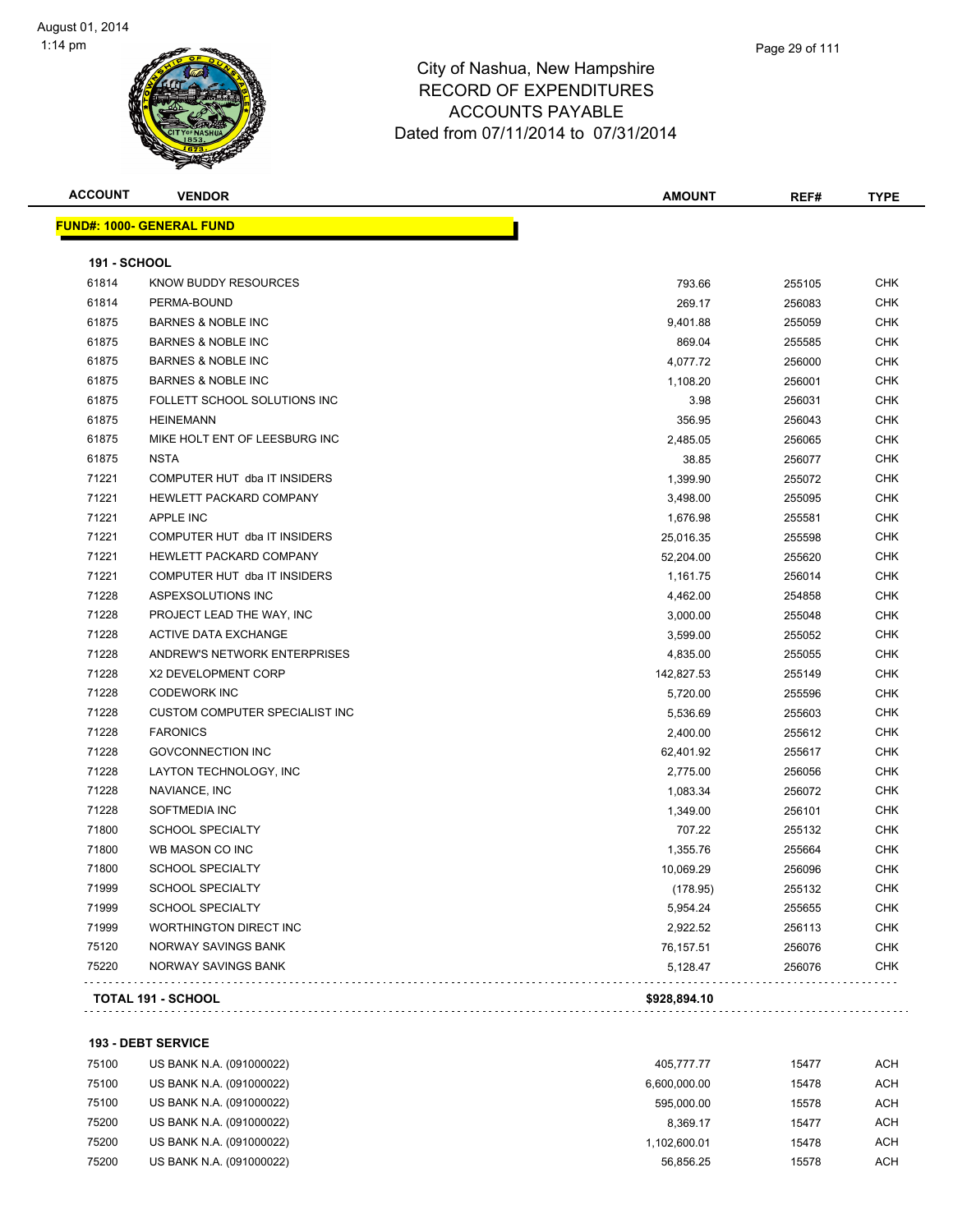| <b>ACCOUNT</b> | <b>VENDOR</b>                                | <b>AMOUNT</b>   | REF#   | <b>TYPE</b> |
|----------------|----------------------------------------------|-----------------|--------|-------------|
|                | <b>FUND#: 1000- GENERAL FUND</b>             |                 |        |             |
|                | TOTAL 193 - DEBT SERVICE                     | \$8,768,603.20  |        |             |
|                | <b>TOTAL FUND 1000 - GENERAL FUND</b>        | \$14,436,815.66 |        |             |
|                | <u> FUND#: 1001- GF-CAPITAL IMPROVEMENTS</u> |                 |        |             |
|                | <b>161 - STREETS-CAP IMP</b>                 |                 |        |             |
| 81100          | PICHETTE BROS CONSTRUCTION CO                | 334.00          | 255528 | <b>CHK</b>  |
| 81100          | <b>RC WELDING LLC</b>                        | 6,240.00        | 255011 | <b>CHK</b>  |
| 81100          | <b>BLUE TARP FINANCIAL</b>                   | 15.52           | 255422 | CHK         |
| 81100          | <b>BRANDON INDUSTRIES INC</b>                | 1,011.00        | 255424 | <b>CHK</b>  |
| 81100          | M & M ELECTRICAL SUPPLY CO INC               | 122.97          | 255496 | CHK         |
| 81100          | PERMA LINE CORP OF NEW ENGLAND               | 433.70          | 255525 | CHK         |
| 81100          | PERMA LINE CORP OF NEW ENGLAND               | 592.90          | 255933 | CHK         |
| 81100          | <b>BROX INDUSTRIES INC</b>                   | 287.82          | 254872 | CHK         |
| 81100          | HOME DEPOT CREDIT SERVICE 3065               | 183.20          | 254928 | <b>CHK</b>  |
| 81100          | M & M ELECTRICAL SUPPLY CO INC               | 139.50          | 254957 | <b>CHK</b>  |
| 81100          | TEAM EJP CONCORD NH                          | 1,646.30        | 255028 | CHK         |
| 81100          | CORRIVEAU ROUTHIER INC                       | 920.80          | 255439 | <b>CHK</b>  |
| 81100          | HOME DEPOT CREDIT SERVICE 3065               | 584.40          | 255476 | CHK         |
| 81100          | JOHN DEERE LANDSCAPES LLC                    | 64.34           | 255485 | <b>CHK</b>  |
| 81100          | JOHNSONS ELECTRIC INC                        | 175.00          | 255486 | <b>CHK</b>  |
| 81100          | KING LUMINAIRE CO INC                        | 5,394.00        | 255487 | CHK         |
| 81100          | M & M ELECTRICAL SUPPLY CO INC               | 126.34          | 255496 | CHK         |
| 81100          | PEABODY SUPPLY CO                            | 236.08          | 255524 | CHK         |
| 81100          | UNION METAL CORPORATION                      | 25,190.00       | 255561 | CHK         |
| 81100          | <b>BROX INDUSTRIES INC</b>                   | 870.72          | 255849 | CHK         |
| 81100          | CORRIVEAU ROUTHIER INC                       | 398.93          | 255867 | CHK         |
| 81100          | <b>GRAINGER</b>                              | 72.11           | 255884 | CHK         |
| 81100          | <b>GRANITE STATE CONCRETE CO INC.</b>        | 2,565.00        | 255885 | CHK         |
| 81100          | JOHN DEERE LANDSCAPES LLC                    | 162.47          | 255906 | CHK         |
| 81100          | JOHNSONS ELECTRIC INC                        | 9,720.00        | 255907 | <b>CHK</b>  |
| 81100          | M & M ELECTRICAL SUPPLY CO INC               | 3,318.01        | 255911 | <b>CHK</b>  |
| 81100          | JOHNSONS ELECTRIC INC                        | 1,335.42        | 255486 | <b>CHK</b>  |
| 81100          | KING LUMINAIRE CO INC                        | 8,091.00        | 255487 | <b>CHK</b>  |
| 81100          | M & M ELECTRICAL SUPPLY CO INC               | 268.65          | 255496 | <b>CHK</b>  |
| 81100          | UNION METAL CORPORATION                      | 16,362.00       | 255561 | <b>CHK</b>  |
| 81100          | <b>BELLETETES INC</b>                        | 229.43          | 255843 | <b>CHK</b>  |
| 81100          | JOHNSONS ELECTRIC INC                        | 949.20          | 255907 | <b>CHK</b>  |
| 81100          | M & M ELECTRICAL SUPPLY CO INC               | 37.15           | 255911 | CHK         |
|                | <b>TOTAL 161 - STREETS-CAP IMP</b>           | \$88,077.96     |        |             |

#### **166 - PARKING-CAP IMP**

| 81100 | <b>CALE AMERICA</b>                | 990.00   | 254876 | СНК |
|-------|------------------------------------|----------|--------|-----|
|       | <b>TOTAL 166 - PARKING-CAP IMP</b> | \$990.00 |        |     |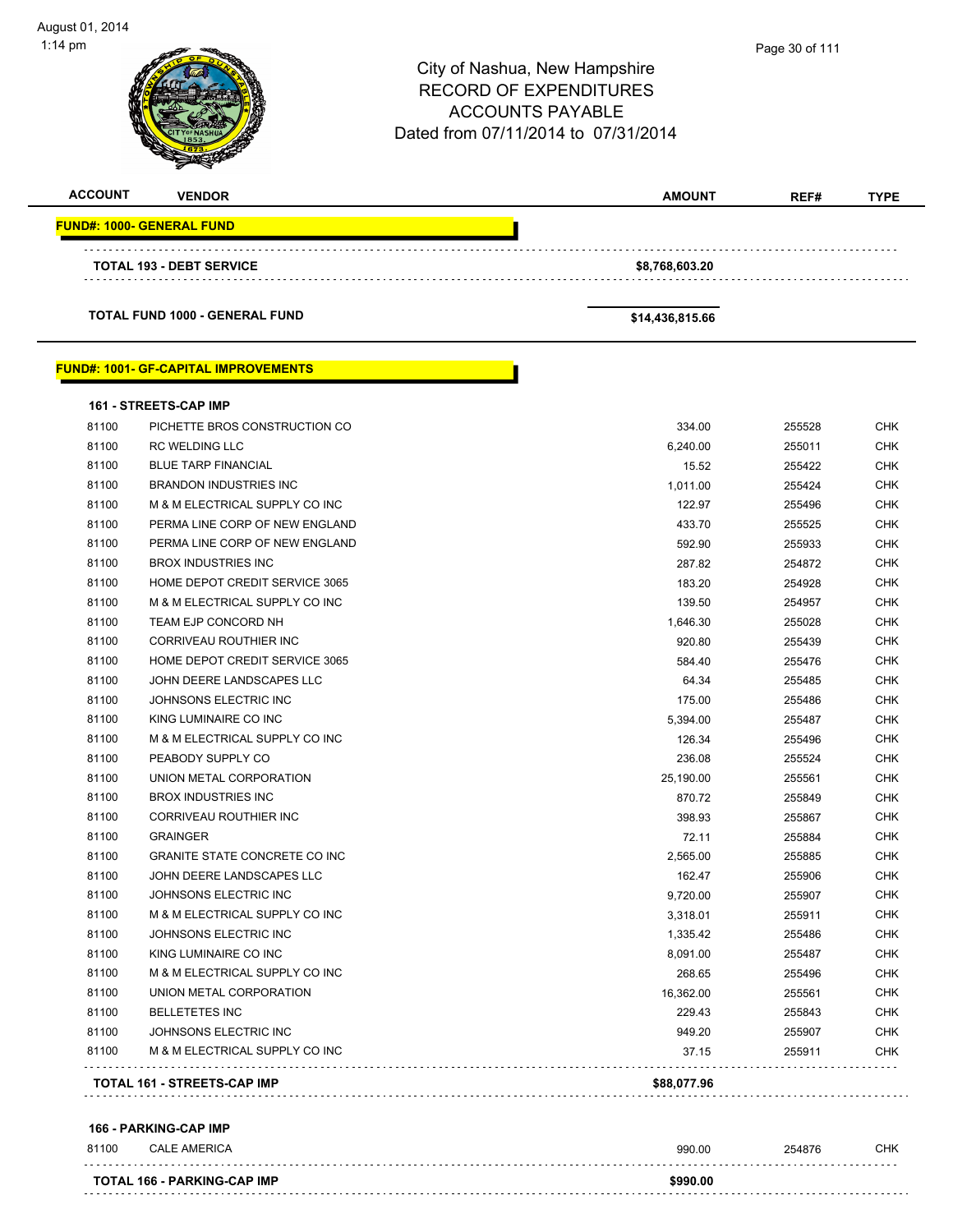| <b>ACCOUNT</b><br><b>VENDOR</b>                         | <b>AMOUNT</b> | REF#   | <b>TYPE</b> |
|---------------------------------------------------------|---------------|--------|-------------|
| <b>TOTAL FUND 1001 - GF-CAPITAL IMPROVEMENTS</b>        | \$89,067.96   |        |             |
| <b>FUND#: 1010- GF-PRIOR YEAR ESCROWS/EXPENSES</b>      |               |        |             |
| 134 - GIS-PRIOR YEAR                                    |               |        |             |
| 53142<br><b>CDM SMITH INC</b>                           | 3,002.55      | 254880 | <b>CHK</b>  |
| <b>TOTAL 134 - GIS-PRIOR YEAR</b>                       | \$3,002.55    |        |             |
| <b>161 - STREETS-PRIOR YEAR</b>                         |               |        |             |
| 81100<br>MICHIE CORP                                    | 1,560.00      | 254975 | <b>CHK</b>  |
| <b>TOTAL 161 - STREETS-PRIOR YEAR</b>                   | \$1,560.00    |        |             |
| <b>181 - COMMUNITY DEV-PRIOR YEAR</b>                   |               |        |             |
| 53107<br>VANASSE HANGEN BRUSTLIN INC                    | 10,320.24     | 255034 | <b>CHK</b>  |
| 53107<br>VANASSE HANGEN BRUSTLIN INC                    | 2,090.00      | 255979 | <b>CHK</b>  |
| <b>TOTAL 181 - COMMUNITY DEV-PRIOR YEAR</b>             | \$12,410.24   |        |             |
| <b>182 - PLANNING/ZONING-PRIOR YEAR</b>                 |               |        |             |
| P & L LANDSCAPING LLC<br>81650                          | 2,000.00      | 255929 | <b>CHK</b>  |
| <b>TOTAL 182 - PLANNING/ZONING-PRIOR YEAR</b>           | \$2,000.00    |        |             |
|                                                         |               |        |             |
| <b>TOTAL FUND 1010 - GF-PRIOR YEAR ESCROWS/EXPENSES</b> | \$18,972.79   |        |             |
| <b>FUND#: 2100- FOOD SERVICES FUND</b>                  |               |        |             |
| 61214<br>M SAUNDERS INC                                 | 235.05        | 256060 | <b>CHK</b>  |
| <b>TOTAL FUND 2100 - FOOD SERVICES FUND</b>             | \$235.05      |        |             |
| <b>FUND#: 2120- SUMMER FEEDING PROGRAM FUND</b>         |               |        |             |
| 61214<br><b>BIMBO FOODS BAKERIES INC</b>                | 873.35        | 256004 | <b>CHK</b>  |
| 61214<br><b>GARELICK FARMS LYNN</b>                     | 4,514.24      | 256034 | CHK         |
| 61214<br>M SAUNDERS INC                                 | 1,616.21      | 256060 | <b>CHK</b>  |
| <b>TOTAL FUND 2120 - SUMMER FEEDING PROGRAM FUND</b>    | \$7,003.80    |        |             |
| <b>FUND#: 2201- DRIVERS EDUCATION FUND</b>              |               |        |             |
| 55300<br><b>VERONICA BODDEN</b>                         | 25.00         | 255063 | <b>CHK</b>  |
| 61799<br>RIDE-AWAY CORP                                 | 105.00        | 255129 | <b>CHK</b>  |
| 61799<br>RIDE-AWAY CORP                                 | 105.00        | 256088 | <b>CHK</b>  |
| <b>TOTAL FUND 2201 - DRIVERS EDUCATION FUND</b>         | \$235.00      |        |             |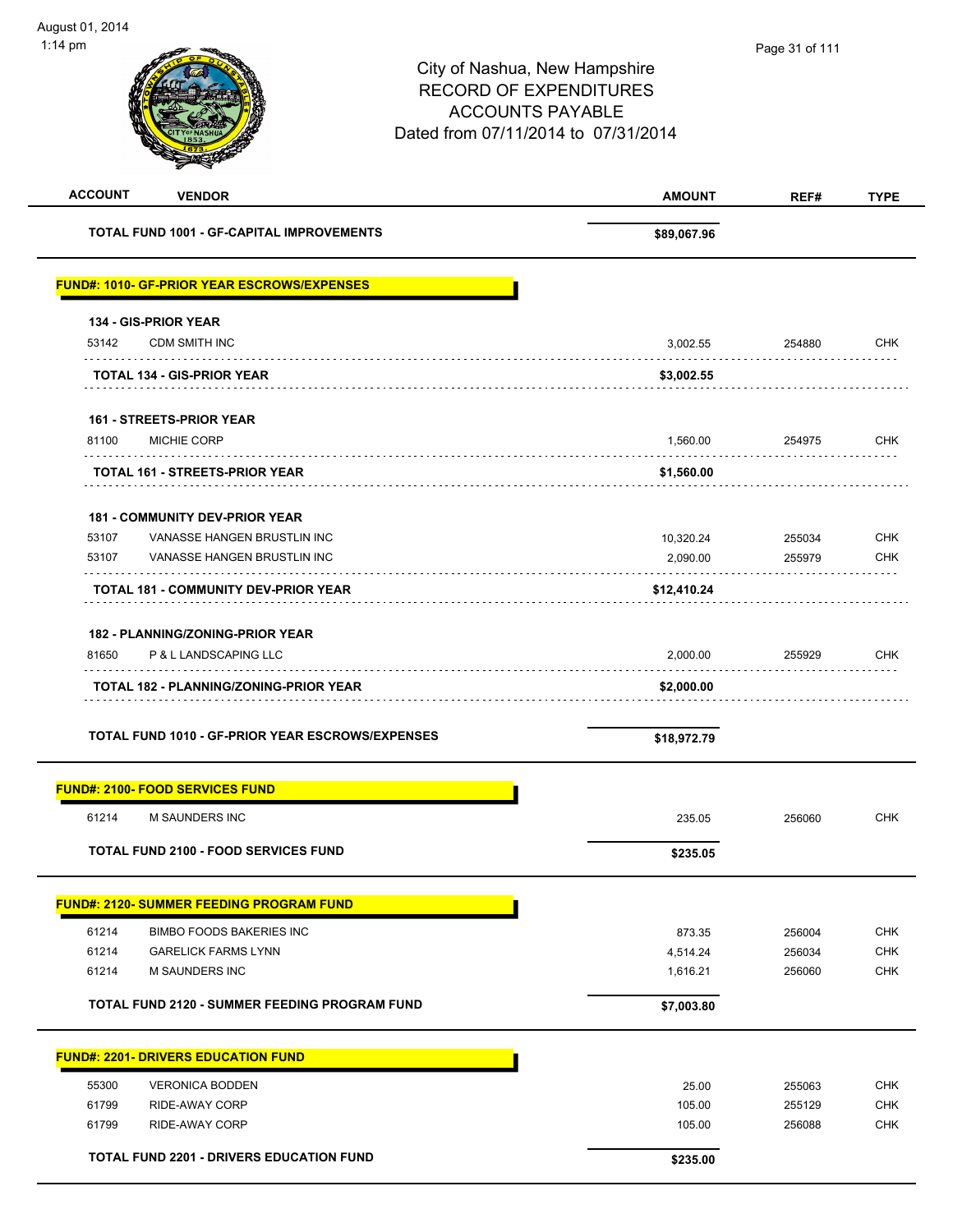

| <b>ACCOUNT</b> | <b>VENDOR</b>                                   | <b>AMOUNT</b> | REF#   | <b>TYPE</b> |
|----------------|-------------------------------------------------|---------------|--------|-------------|
|                | <b>FUND#: 2204- SUMMER SCHOOL</b>               |               |        |             |
|                |                                                 |               |        |             |
| 44600          | PETER CLAYMAN                                   | 320.00        | 255595 | <b>CHK</b>  |
| 61135          | WB MASON CO INC                                 | 295.61        | 255144 | <b>CHK</b>  |
|                | <b>TOTAL FUND 2204 - SUMMER SCHOOL</b>          | \$615.61      |        |             |
|                | <b>FUND#: 2207- ADULT ED/CONTINUING ED</b>      |               |        |             |
| 61135          | <b>JOSTENS INC</b>                              | 16.21         | 255103 | <b>CHK</b>  |
| 61135          | <b>JOSTENS INC</b>                              | 12.47         | 256053 | <b>CHK</b>  |
|                |                                                 |               |        |             |
|                | <b>TOTAL FUND 2207 - ADULT ED/CONTINUING ED</b> | \$28.68       |        |             |
|                | <b>FUND#: 2212- ATHLETICS REVENUE FUND</b>      |               |        |             |
| 61299          | WB MASON CO INC                                 | 177.64        | 256108 | <b>CHK</b>  |
|                | <b>TOTAL FUND 2212 - ATHLETICS REVENUE FUND</b> | \$177.64      |        |             |
|                |                                                 |               |        |             |
|                | <b>FUND#: 2222- AFTER SCHOOL PROGRAM</b>        |               |        |             |
| 44600          | ROSEMARIE DILLINGHAM                            | 175.00        | 256021 | <b>CHK</b>  |
| 55300          | INN & SPA AT MILL FALLS                         | 604.60        | 255989 | <b>CHK</b>  |
| 55300          | LACONIA SCHOOL DISTRICT                         | 980.00        | 255990 | <b>CHK</b>  |
| 61299          | MARKET BASKET ACCT 2589096                      | 15.86         | 255110 | <b>CHK</b>  |
| 61299          | AC MOORE INC                                    | 97.95         | 255580 | <b>CHK</b>  |
| 61299          | <b>GARELICK FARMS LYNN</b>                      | 269.12        | 256034 | <b>CHK</b>  |
| 61299          | <b>M SAUNDERS INC</b>                           | 278.70        | 256060 | <b>CHK</b>  |
| 61299          | SAMS CLUB/GECRB (21ST)                          | 575.03        | 256092 | <b>CHK</b>  |
|                | <b>TOTAL FUND 2222 - AFTER SCHOOL PROGRAM</b>   | \$2,996.26    |        |             |
|                |                                                 |               |        |             |
|                | <b>FUND#: 2257- SPECIAL ED LOCAL</b>            |               |        |             |
| 55694          | <b>VERMONT PERMANENCY INITIATIVE</b>            | 4,927.27      | 255586 | <b>CHK</b>  |
| 55694          | CROTCHED MOUNTAIN REHAB CTR                     | 52,360.97     | 255601 | CHK         |
| 55694          | EASTER SEALS OF NEW HAMPSHIRE                   | 171.72        | 255607 | <b>CHK</b>  |
| 55694          | INSTITUTE OF PROFESSIONAL PRAC                  | 984.48        | 255624 | <b>CHK</b>  |
| 55694          | LIGHTHOUSE SCHOOL INC                           | 2,982.40      | 255631 | <b>CHK</b>  |
| 55694          | <b>REGIONAL SERVICES &amp; EDUCATION</b>        | 157.50        | 255650 | <b>CHK</b>  |
| 55694          | <b>SERESC</b>                                   | 17,991.36     | 255656 | <b>CHK</b>  |
| 55694          | <b>SEVEN HILLS</b>                              | 7,548.60      | 255657 | <b>CHK</b>  |
| 55694          | SPAULDING YOUTH CENTER                          | 3,574.10      | 255659 | <b>CHK</b>  |
| 55694          | <b>BOOTHBY THERAPY SERVICES LLC</b>             | 124.06        | 256006 | <b>CHK</b>  |
| 55694          | MOUNT PROSPECT ACADEMY INC                      | 15,609.30     | 256066 | <b>CHK</b>  |
| 55694          | NEW BOSTON SCHOOL DISTRICT                      | 4,458.76      | 256073 | <b>CHK</b>  |
| 55694          | NFI NORTH INC                                   | 3,037.84      | 256074 | <b>CHK</b>  |
|                | TOTAL FUND 2257 - SPECIAL ED LOCAL              | \$113,928.36  |        |             |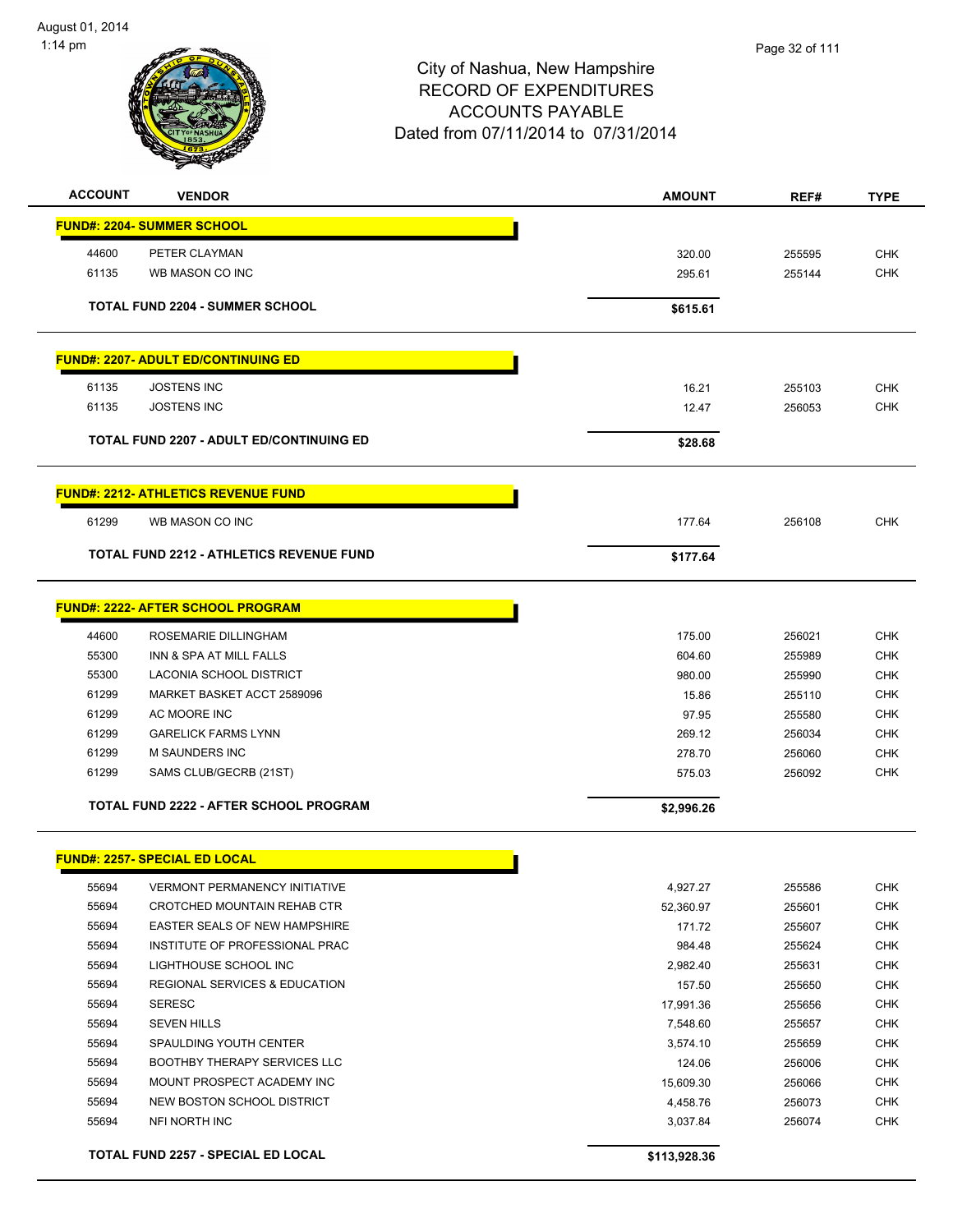| <b>ACCOUNT</b> | <b>VENDOR</b>                                           | <b>AMOUNT</b>  | REF#             | <b>TYPE</b>              |
|----------------|---------------------------------------------------------|----------------|------------------|--------------------------|
|                | <b>FUND#: 2501- PUBLIC HEALTH CLIENT FEES FUND</b>      |                |                  |                          |
| 55845          | TREASURER STATE OF NH                                   | 245.00         | 254825           | <b>CHK</b>               |
|                |                                                         |                |                  |                          |
|                | <b>TOTAL FUND 2501 - PUBLIC HEALTH CLIENT FEES FUND</b> | \$245.00       |                  |                          |
|                | <b>FUND#: 2503- PARKS &amp; REC PROGRAMS FUND</b>       |                |                  |                          |
|                |                                                         |                |                  |                          |
| 44549          | <b>ANDREW OTHAT</b>                                     | 130.00         | 255150           | <b>CHK</b>               |
| 44549<br>44549 | <b>BRYAN PASQUALE</b>                                   | 300.00         | 255151           | <b>CHK</b><br><b>CHK</b> |
| 44549          | <b>CHRIS DUPONT</b><br>DEB SCHULTZ                      | 85.00<br>85.00 | 255152<br>255154 | <b>CHK</b>               |
| 44549          | <b>JOE LESSARD</b>                                      | 85.00          | 255158           | <b>CHK</b>               |
| 44549          | <b>JORDAN DAVISON</b>                                   | 65.00          | 255159           | <b>CHK</b>               |
| 44549          | <b>KASEY SHELDON</b>                                    | 85.00          | 255160           | <b>CHK</b>               |
| 44549          | KASTURI RANGARAJAN                                      | 125.00         | 255161           | <b>CHK</b>               |
| 44549          | LINDY WALSH                                             | 32.00          | 255163           | <b>CHK</b>               |
| 44549          | <b>LISA SMITH</b>                                       | 390.00         | 255164           | <b>CHK</b>               |
| 44549          | <b>MATTHEW HARRINGTON</b>                               | 85.00          | 255165           | <b>CHK</b>               |
| 44549          | <b>PATRICK O'ROURKE</b>                                 | 85.00          | 255167           | <b>CHK</b>               |
| 44549          | <b>SHANE O'ROURKE</b>                                   | 85.00          | 255173           | <b>CHK</b>               |
| 44549          | <b>ZACH SCANLON</b>                                     | 85.00          | 255178           | <b>CHK</b>               |
| 44549          | DANIELLE CLARK                                          | 105.00         | 255670           | <b>CHK</b>               |
| 44549          | <b>DENISE RASHER</b>                                    | 52.50          | 255671           | <b>CHK</b>               |
| 44549          | LISA GOSSELIN                                           | 105.00         | 255676           | <b>CHK</b>               |
| 44549          | NATALIA KAGHASHVILLI                                    | 140.00         | 255680           | CHK                      |
| 44549          | SUBHASH SREENIVASAN                                     | 320.00         | 255683           | <b>CHK</b>               |
| 44549          | DAVID SULLIVAN                                          | 90.00          | 256120           | CHK                      |
| 44549          | <b>DEBBY DEFILIPPO</b>                                  | 22.00          | 256121           | <b>CHK</b>               |
| 44549          | <b>JORDAN DAVIDSON</b>                                  | 20.00          | 256132           | <b>CHK</b>               |
| 44549          | LINDY WALSH                                             | 100.00         | 256136           | <b>CHK</b>               |
| 44549          | <b>MANSSA ROACH</b>                                     | 90.00          | 256137           | <b>CHK</b>               |
| 44549          | <b>MARY TRINGALI</b>                                    | 150.00         | 256138           | CHK                      |
| 44549          | <b>MELISSA GAGNE</b>                                    | 90.00          | 256140           | <b>CHK</b>               |
| 44549          | ROBERTA LACY                                            | 70.00          | 256147           | <b>CHK</b>               |
| 44549          | SETHURAMAN MUTHUKARUPPAN                                | 90.00          | 256154           | <b>CHK</b>               |
| 44549          | <b>STEPHANIE MCBRIDE</b>                                | 210.00         | 256155           | <b>CHK</b>               |
| 51400          | <b>SCOTT MCDOUGALD</b>                                  | 1,140.00       | 255166           | <b>CHK</b>               |
| 51400          | <b>BRENNA K ROSE</b>                                    | 260.00         | 255169           | <b>CHK</b>               |
| 51400          | ETHAN R ROSE                                            | 260.00         | 255170           | <b>CHK</b>               |
| 51400          | <b>THOMAS RUSSO</b>                                     | 420.00         | 255171           | <b>CHK</b>               |
| 51400          | LAURA SERCEL                                            | 420.00         | 255172           | <b>CHK</b>               |
| 51400          | JISHNU SIDDABATHULA                                     | 300.00         | 255174           | <b>CHK</b>               |
| 51400          | LIAN Y TUMAS                                            | 260.00         | 255177           | <b>CHK</b>               |
| 51400          | BRITTANY RAE DESROCHE                                   | 450.00         | 255672           | <b>CHK</b>               |
| 51400          | DARREN FLEURY                                           | 600.00         | 255673           | <b>CHK</b>               |
| 51400          | <b>JENNIFER GAUDET</b>                                  | 450.00         | 255674           | <b>CHK</b>               |
| 51400          | <b>MARC LAVINE</b>                                      | 225.00         | 255675           | <b>CHK</b>               |
| 51400          | MALLORY MCCABE                                          | 300.00         | 255677           | <b>CHK</b>               |
| 51400          | <b>SCOTT MCDOUGALD</b>                                  | 60.00          | 255678           | <b>CHK</b>               |
| 51400          | ELIZABETH MEEHAN                                        | 450.00         | 255679           | <b>CHK</b>               |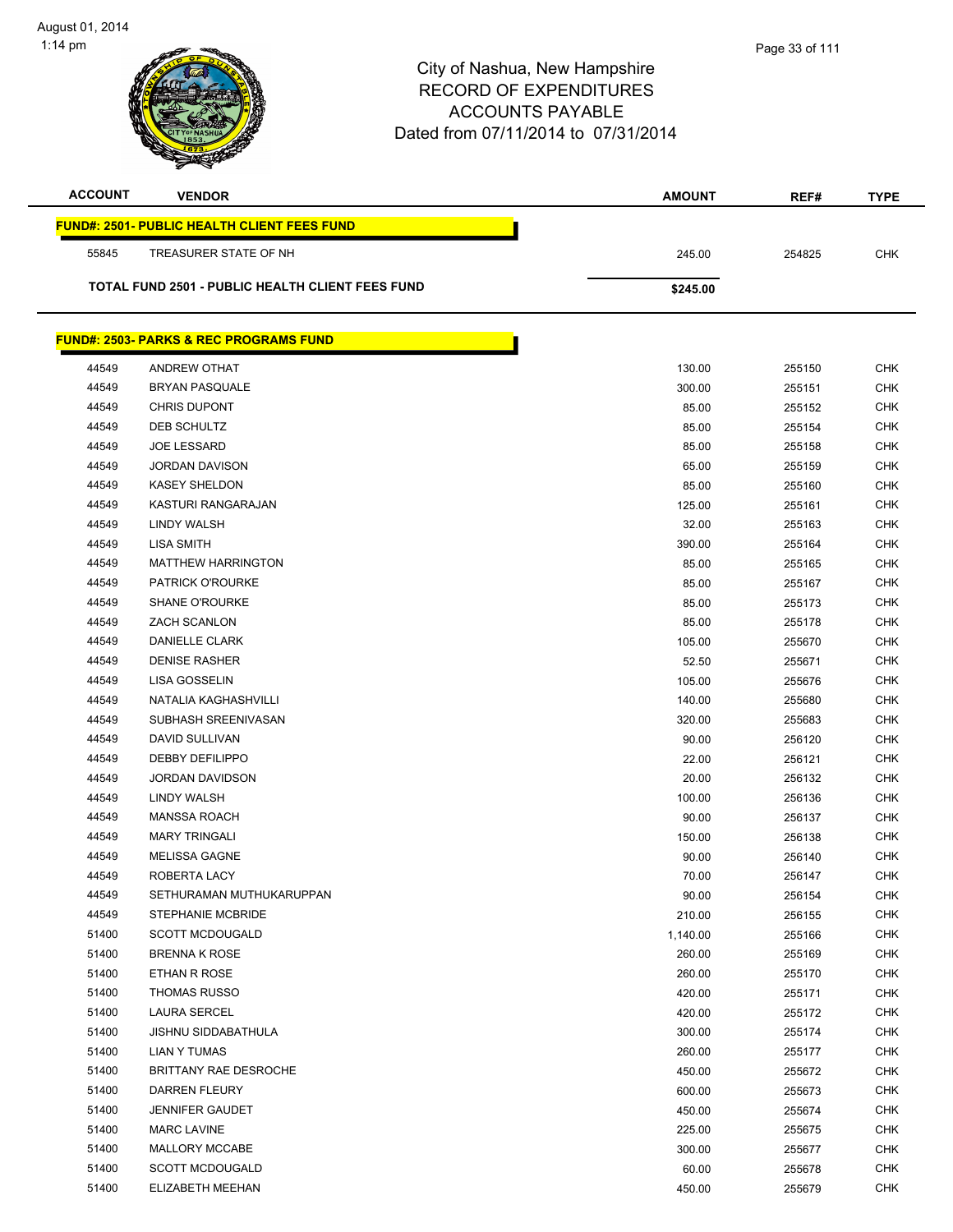

| <b>ACCOUNT</b> | <b>VENDOR</b>                                          | <b>AMOUNT</b> | REF#   | <b>TYPE</b> |
|----------------|--------------------------------------------------------|---------------|--------|-------------|
|                | <u> FUND#: 2503- PARKS &amp; REC PROGRAMS FUND</u>     |               |        |             |
| 51400          | <b>KATELYN ROESER</b>                                  | 450.00        | 255681 | <b>CHK</b>  |
| 51400          | <b>ZUZANA ARMSTRONG</b>                                | 450.00        | 256114 | <b>CHK</b>  |
| 51400          | ELIZABETH BRESETT                                      | 450.00        | 256115 | <b>CHK</b>  |
| 51400          | <b>AMY CARTIER</b>                                     | 325.00        | 256116 | <b>CHK</b>  |
| 51400          | <b>TAYLOR CHOATE</b>                                   | 300.00        | 256117 | <b>CHK</b>  |
| 51400          | BRITTANY RAE DESROCHE                                  | 225.00        | 256122 | <b>CHK</b>  |
| 51400          | <b>JULIE FIERLEY</b>                                   | 450.00        | 256123 | <b>CHK</b>  |
| 51400          | NICOLE FITZGIBBONS                                     | 300.00        | 256124 | <b>CHK</b>  |
| 51400          | <b>MIKAYLA FLESCH</b>                                  | 325.00        | 256125 | <b>CHK</b>  |
| 51400          | <b>DARREN FLEURY</b>                                   | 525.00        | 256126 | <b>CHK</b>  |
| 51400          | ZACKERY LUC GOULD                                      | 260.00        | 256128 | <b>CHK</b>  |
| 51400          | <b>WILLIAM J GOULDING</b>                              | 150.00        | 256129 | <b>CHK</b>  |
| 51400          | ABIGAIL HEARN-GORDY                                    | 150.00        | 256130 | <b>CHK</b>  |
| 51400          | ROBERT R HOLBROOK                                      | 150.00        | 256131 | <b>CHK</b>  |
| 51400          | <b>KAYLA E KING</b>                                    | 325.00        | 256133 | <b>CHK</b>  |
| 51400          | <b>MORGAN KOZYRA</b>                                   | 325.00        | 256134 | <b>CHK</b>  |
| 51400          | <b>JAMIE LAVOIE</b>                                    | 325.00        | 256135 | <b>CHK</b>  |
| 51400          | <b>SCOTT MCDOUGALD</b>                                 | 1,245.00      | 256139 | <b>CHK</b>  |
| 51400          | ABBEY PEYTON MILLER                                    | 450.00        | 256141 | <b>CHK</b>  |
| 51400          | ELIZABETH NOYES                                        | 450.00        | 256142 | <b>CHK</b>  |
| 51400          | REBECCA NOYES                                          | 450.00        | 256143 | <b>CHK</b>  |
| 51400          | <b>MELISSA PARDO</b>                                   | 450.00        | 256144 | <b>CHK</b>  |
| 51400          | KATHERINE M PRZYSTAC                                   | 450.00        | 256145 | <b>CHK</b>  |
| 51400          | <b>SUSAN RAFFERTY</b>                                  | 600.00        | 256146 | <b>CHK</b>  |
| 51400          | <b>KATELYN ROESER</b>                                  | 225.00        | 256148 | <b>CHK</b>  |
| 51400          | <b>BRENNA K ROSE</b>                                   | 260.00        | 256149 | <b>CHK</b>  |
| 51400          | ETHAN R ROSE                                           | 260.00        | 256150 | <b>CHK</b>  |
| 51400          | <b>KRISTEN ROY</b>                                     | 260.00        | 256151 | <b>CHK</b>  |
| 51400          | <b>THOMAS RUSSO</b>                                    | 465.00        | 256152 | <b>CHK</b>  |
| 51400          | <b>LAURA SERCEL</b>                                    | 480.00        | 256153 | <b>CHK</b>  |
| 51400          | RACHEL SZCZYGIELSKI                                    | 450.00        | 256156 | <b>CHK</b>  |
| 51400          | <b>LIAN Y TUMAS</b>                                    | 405.00        | 256157 | <b>CHK</b>  |
| 53600          | BECK'S ARTS EXPRESS LLC                                | 480.00        | 254863 | <b>CHK</b>  |
| 53600          | YOGAREDEFINED                                          | 600.00        | 255039 | <b>CHK</b>  |
| 53600          | BECK'S ARTS EXPRESS LLC                                | 720.00        | 255842 | <b>CHK</b>  |
| 55658          | THE COACH CO                                           | 945.00        | 254888 | <b>CHK</b>  |
|                | <b>TOTAL FUND 2503 - PARKS &amp; REC PROGRAMS FUND</b> | \$24,101.50   |        |             |

#### **FUND#: 2505- GOVT & EDUCATION CHANNELS FUND**

| 53470 | <b>JOHN COLLINS</b>    | 75.00  | 255435 | <b>CHK</b> |
|-------|------------------------|--------|--------|------------|
| 53470 | MIKE JEYNES            | 75.00  | 255484 | <b>CHK</b> |
| 53470 | <b>THOMAS KING</b>     | 75.00  | 255488 | <b>CHK</b> |
| 53470 | <b>PATRICK MALONE</b>  | 75.00  | 255499 | <b>CHK</b> |
| 53470 | <b>JIM MCLEAN</b>      | 325.00 | 255505 | <b>CHK</b> |
| 53470 | <b>TIM O'NEIL</b>      | 300.00 | 255519 | <b>CHK</b> |
| 53470 | <b>FRANK J WALLENT</b> | 575.00 | 255565 | <b>CHK</b> |
| 54100 | <b>PSNH</b>            | 255.70 | 255816 | <b>CHK</b> |
|       |                        |        |        |            |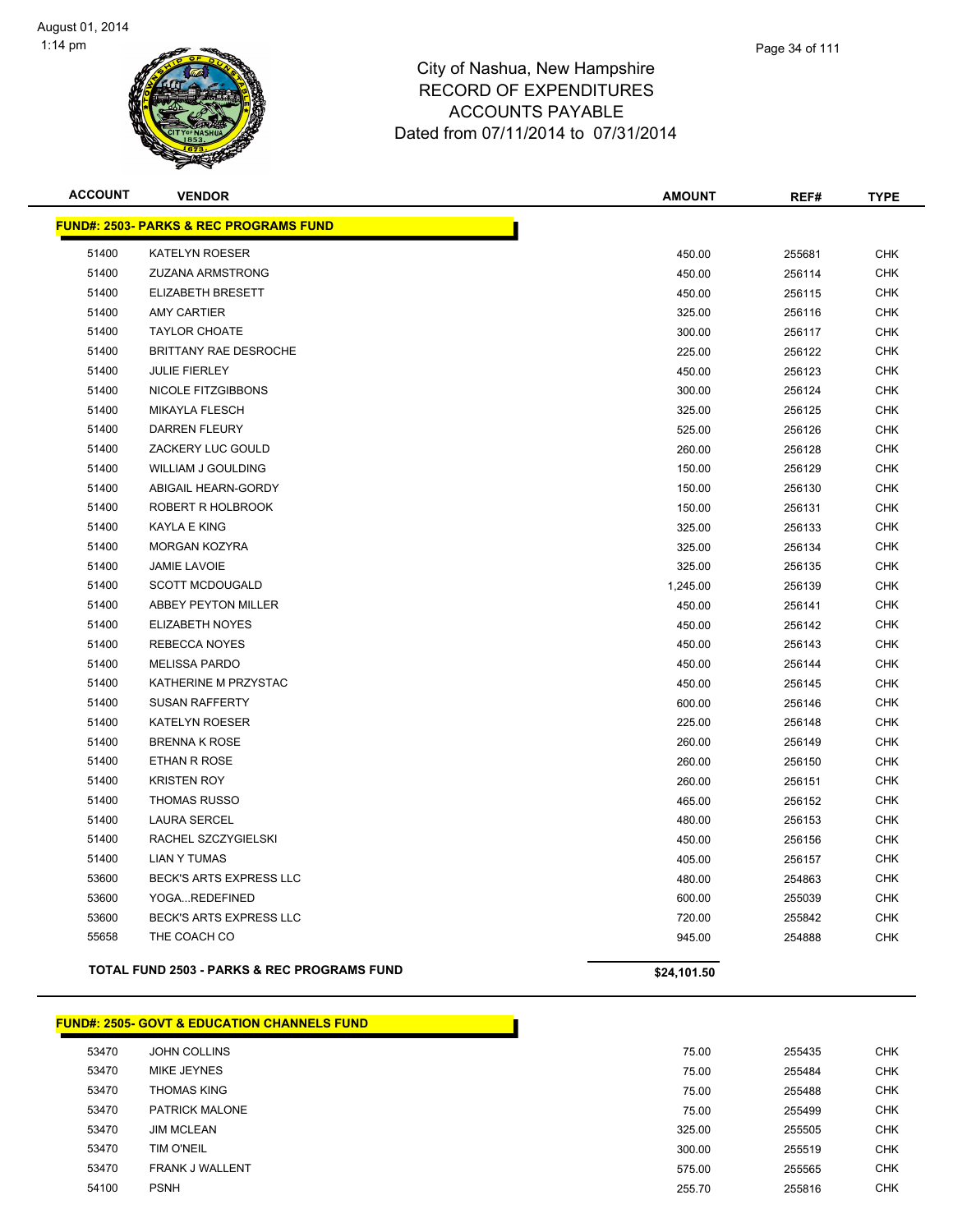

| <b>ACCOUNT</b> | <b>VENDOR</b>                                               | <b>AMOUNT</b>  | REF#   | <b>TYPE</b> |
|----------------|-------------------------------------------------------------|----------------|--------|-------------|
|                | <b>FUND#: 2505- GOVT &amp; EDUCATION CHANNELS FUND</b>      |                |        |             |
| 54114          | LIBERTY UTILITIES - NH                                      | 4.83           | 255388 | <b>CHK</b>  |
| 54114          | <b>DIRECT ENERGY BUSINESS</b>                               | 2.16           | 255873 | <b>CHK</b>  |
| 54141          | PENNICHUCK WATER WORKS INC                                  | 16.68          | 255397 | CHK         |
| 55699          | AARDVARK THE DEAN OF CLEAN                                  | 195.00         | 254842 | <b>CHK</b>  |
| 55699          | J P PEST SERVICES                                           | 74.24          | 255905 | <b>CHK</b>  |
| 71000          | COMCAST CABLE COMMUNICATIONS I                              | 10.40          | 255787 | <b>CHK</b>  |
| 81100          | <b>ACCESS AV</b>                                            | 3,487.00       | 255826 | <b>CHK</b>  |
|                | <b>TOTAL FUND 2505 - GOVT &amp; EDUCATION CHANNELS FUND</b> | \$5,546.01     |        |             |
|                | <b>FUND#: 2506- HUNT BLDG SPECIAL REVENUE FUND</b>          |                |        |             |
| 54114          | <b>LIBERTY UTILITIES - NH</b>                               | 40.94          | 254810 | <b>CHK</b>  |
| 54141          | PENNICHUCK WATER WORKS INC                                  | 333.38         | 255397 | <b>CHK</b>  |
| 54200          | ERICKSON CLEANING SERVICES LLC                              | 54.00          | 254910 | <b>CHK</b>  |
| 54200          | PROTECTION ONE SECURITY                                     | 54.00          | 255008 | <b>CHK</b>  |
| 54200          | ERICKSON CLEANING SERVICES LLC                              | 146.00         | 255449 | <b>CHK</b>  |
|                |                                                             |                |        |             |
|                | <b>TOTAL FUND 2506 - HUNT BLDG SPECIAL REVENUE FUND</b>     | \$628.32       |        |             |
|                | <b>FUND#: 2510- PENNICHUCK BOND FUND</b>                    |                |        |             |
|                |                                                             |                |        |             |
| 75200          | US BANK N.A. (091000022)                                    | 2,741,560.65   | 15479  | <b>ACH</b>  |
|                | <b>TOTAL FUND 2510 - PENNICHUCK BOND FUND</b>               | \$2,741,560.65 |        |             |
|                | <b>FUND#: 3050- POLICE GRANTS FUND</b>                      |                |        |             |
|                |                                                             |                |        |             |
| 55400          | SAFARILAND LLC                                              | 1,140.00       | 255013 | <b>CHK</b>  |
| 55400          | SAFARILAND LLC                                              | 605.00         | 255013 | <b>CHK</b>  |
| 61110          | <b>RILEYS SPORT SHOP INC</b>                                | 333.75         | 255538 | <b>CHK</b>  |
|                | <b>TOTAL FUND 3050 - POLICE GRANTS FUND</b>                 | \$2,078.75     |        |             |
|                | <b>FUND#: 3068- COMMUNITY SERVICES GRANTS FUND</b>          |                |        |             |
|                |                                                             |                |        |             |
| 53628          | <b>VICTOR RODRIGUEZ</b>                                     | 48.99          | 255012 | <b>CHK</b>  |
| 55100          | AT & T MOBILITY                                             | 75.00          | 255382 | <b>CHK</b>  |
| 55300          | AMY MOUTENOT                                                | 23.28          | 255368 | <b>CHK</b>  |
| 55300          | <b>ALLISON COTE</b>                                         | 23.18          | 254773 | <b>CHK</b>  |
| 55300          | PATRICIA CROOKER                                            | 59.36          | 255365 | <b>CHK</b>  |
| 55300          | LISA VASQUEZ                                                | 61.12          | 255379 | <b>CHK</b>  |
| 55300          | <b>MELISSA WHALEN</b>                                       | 54.88          | 255380 | <b>CHK</b>  |
| 55300          | LISA VASQUEZ                                                | 42.00          | 255379 | <b>CHK</b>  |
| 55421          |                                                             |                |        |             |
|                | <b>NHADACA</b>                                              | 45.00          | 254816 | <b>CHK</b>  |
| 55500          | POSITIVE PROMOTIONS INC                                     | 1,106.08       | 255005 | <b>CHK</b>  |
| 55600          | <b>ALPHAGRAPHICS</b>                                        | 275.97         | 255832 | <b>CHK</b>  |
| 55699          | SOUTHERN NH HIV AIDS TASK FORC                              | 6,328.00       | 255021 | CHK         |
| 55810          | <b>HARBOR HOMES INC</b>                                     | 41,681.00      | 255470 | <b>CHK</b>  |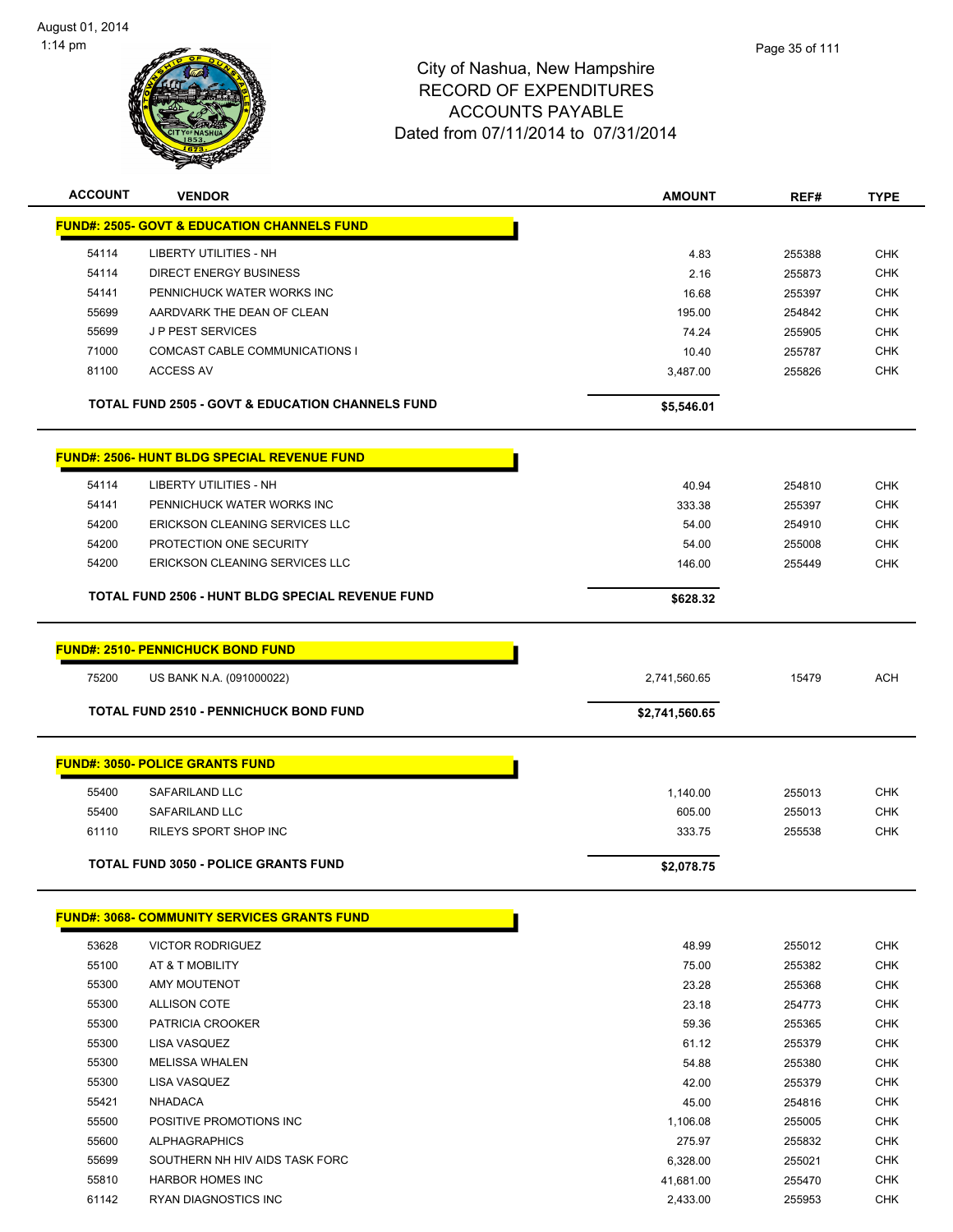

| <b>ACCOUNT</b>                                          | <b>VENDOR</b>                                         |            | <b>AMOUNT</b> | REF#      | <b>TYPE</b> |
|---------------------------------------------------------|-------------------------------------------------------|------------|---------------|-----------|-------------|
| <u> FUND#: 3068- COMMUNITY SERVICES GRANTS FUND</u>     |                                                       |            |               |           |             |
| 61299                                                   | <b>GAYLORD BROS INC</b>                               |            | 703.62        | 255460    | <b>CHK</b>  |
| 61830                                                   | CITIZENS BANK CREDIT CARD                             | AnyMeeting | 780.00        | 920150302 | ACH         |
| 68235                                                   | SOUTHERN NH HIV AIDS TASK FORC                        |            | 614.00        | 255021    | <b>CHK</b>  |
| 68235                                                   | <b>HARBOR HOMES INC</b>                               |            | 2,987.67      | 255470    | <b>CHK</b>  |
| 69025                                                   | SOUTHERN NH HIV AIDS TASK FORC                        |            | 2,440.00      | 255021    | <b>CHK</b>  |
| 69025                                                   | <b>HARBOR HOMES INC</b>                               |            | 1,000.00      | 255470    | <b>CHK</b>  |
| 71000                                                   | <b>RESAVUE INC</b>                                    |            | 4,303.65      | 255947    | <b>CHK</b>  |
| <b>TOTAL FUND 3068 - COMMUNITY SERVICES GRANTS FUND</b> |                                                       |            | \$65,085.80   |           |             |
|                                                         | <b>FUND#: 3070- COMMUNITY HEALTH GRANTS FUND</b>      |            |               |           |             |
| 54221                                                   | <b>STERICYCLE INC</b>                                 |            | 88.72         | 255967    | CHK         |
| 55699                                                   | ALEXANDER GRANOK MD                                   |            | 800.00        | 255466    | <b>CHK</b>  |
| 61100                                                   | WB MASON CO INC                                       |            | 113.16        | 255036    | <b>CHK</b>  |
| 61142                                                   | NH MEDICAL DENTAL SUPPLY LLC                          |            | 656.99        | 255515    | <b>CHK</b>  |
| 61250                                                   | YMCA OF GREATER NASHUA                                |            | 1,024.00      | 255983    | <b>CHK</b>  |
|                                                         | <b>TOTAL FUND 3070 - COMMUNITY HEALTH GRANTS FUND</b> |            | \$2,682.87    |           |             |
|                                                         |                                                       |            |               |           |             |
|                                                         | <b>FUND#: 3080- COMMUNITY DEVELOPMENT GRANTS</b>      |            |               |           |             |
| 53142                                                   | TREASURER STATE OF NH                                 |            | 25.00         | 255402    | <b>CHK</b>  |
| 68400                                                   | <b>JOHN P STABILE II</b>                              |            | 1,205.36      | 254784    | <b>CHK</b>  |
| 81700                                                   | PRECISION GRANITE LLC                                 |            | 57.00         | 255940    | <b>CHK</b>  |
|                                                         | <b>TOTAL FUND 3080 - COMMUNITY DEVELOPMENT GRANTS</b> |            | \$1,287.36    |           |             |
|                                                         | <b>FUND#: 3090- URBAN PROGRAM GRANTS FUND</b>         |            |               |           |             |
| 54210                                                   | STEVE TYMOWICZ AND IDEAL                              |            | 17,000.00     | 255376    | <b>CHK</b>  |
| 54210                                                   | WILFRED & ALICE BELANGER AND                          |            | 1,000.00      | 254774    | <b>CHK</b>  |
| 54210                                                   | JOHN AND SARAH FISHER & DAD'S                         |            | 7,500.00      | 254780    | CHK         |
| 54210                                                   | CONSTANCE GAUTHIER AND DADS                           |            | 30,000.00     | 254783    | <b>CHK</b>  |
| 54210                                                   | CONSTANCE GAUTHIER AND DADS                           |            | 12,500.00     | 254782    | CHK         |
| 54210                                                   | JOHN AND SARAH FISHER & DAD'S                         |            | 7,500.00      | 254780    | <b>CHK</b>  |
| 54210                                                   | CONSTANCE GAUTHIER AND DADS                           |            | 10,000.00     | 254783    | CHK         |
| 54210                                                   | CONSTANCE GAUTHIER AND DADS                           |            | 12,500.00     | 254782    | CHK         |
| 54225                                                   | ALCHEMY LEAD MANAGMENT                                |            | 1,785.00      | 254847    | <b>CHK</b>  |
| 55118                                                   | AT & T MOBILITY                                       |            | 31.27         | 255382    | <b>CHK</b>  |
| 55307                                                   | DAVID SULLIVAN                                        |            | 368.00        | 255374    | <b>CHK</b>  |
| 68345                                                   | <b>CATHLEEN GALLIEN</b>                               |            | 400.00        | 254781    | <b>CHK</b>  |
| 68345                                                   | <b>JEAN A KUCHINSKI</b>                               |            | 400.00        | 254788    | CHK         |
| 68345                                                   | APRIL PEAK                                            |            | 400.00        | 254792    | CHK         |
| 68345                                                   | <b>DEAN MARTIN</b>                                    |            | 400.00        | 255367    | <b>CHK</b>  |
| 68345                                                   | MICHAEL BURFORD                                       |            | 400.00        | 255773    | <b>CHK</b>  |
| 68345                                                   | JOHN J DUPAY                                          |            | 400.00        | 255777    | <b>CHK</b>  |
| 68345                                                   | ROBERT HOPKINS                                        |            | 400.00        | 255779    | <b>CHK</b>  |
| 68345                                                   | DAVID VASQUEZ LARKIN                                  |            | 400.00        | 255780    | <b>CHK</b>  |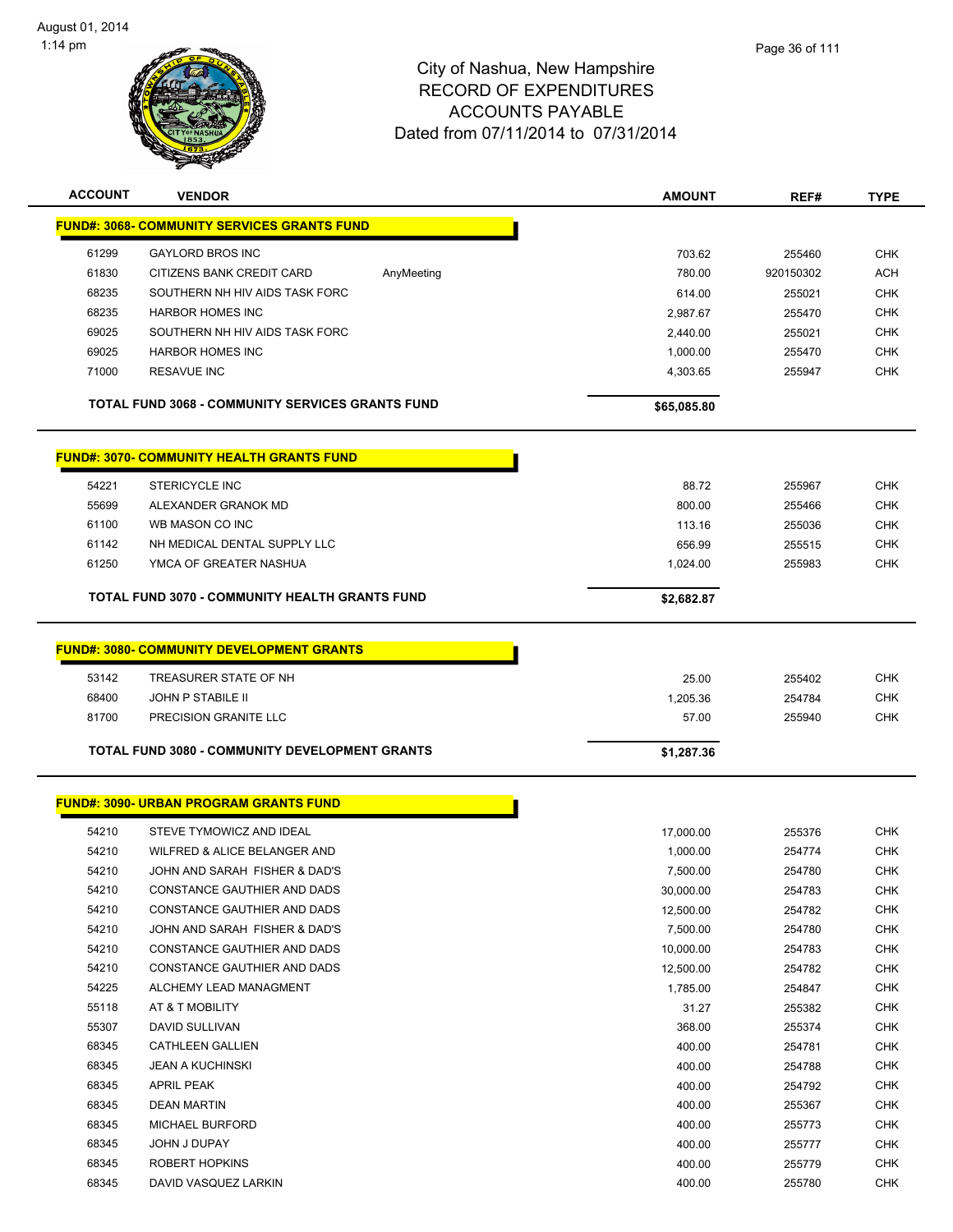

| <b>ACCOUNT</b> | <b>VENDOR</b>                                      | <b>AMOUNT</b> | REF#   | <b>TYPE</b> |
|----------------|----------------------------------------------------|---------------|--------|-------------|
|                | <b>FUND#: 3090- URBAN PROGRAM GRANTS FUND</b>      |               |        |             |
| 68345          | <b>HEATHER VARANESE</b>                            | 400.00        | 255784 | <b>CHK</b>  |
| 68345          | CASSANDRA ZINZOPOULOS                              | 400.00        | 255785 | <b>CHK</b>  |
| 69010          | TOLLES ST MISSION AND MUNOZ                        | 10.000.00     | 254798 | <b>CHK</b>  |
| 69010          | LYCO ENTERPRISES INC                               | 4.788.87      | 254956 | <b>CHK</b>  |
| 69025          | <b>GREATER NASHUA HABITAT</b>                      | 7.525.51      | 255887 | <b>CHK</b>  |
| 69075          | BRIDGES DOM & SEXUAL VIOLENCE                      | 2.754.49      | 254871 | <b>CHK</b>  |
| 69075          | BRIDGES DOM & SEXUAL VIOLENCE                      | 3.794.17      | 254871 | <b>CHK</b>  |
|                | <b>TOTAL FUND 3090 - URBAN PROGRAM GRANTS FUND</b> | \$133,047.31  |        |             |

### **FUND#: 3120- TRANSIT GRANTS FUND**

| 54100 | <b>PSNH</b>                     | 946.07    | 255816 | <b>CHK</b> |
|-------|---------------------------------|-----------|--------|------------|
| 54114 | <b>LIBERTY UTILITIES - NH</b>   | 17.87     | 255388 | <b>CHK</b> |
| 54114 | <b>DIRECT ENERGY BUSINESS</b>   | 8.01      | 255873 | <b>CHK</b> |
| 54114 | <b>DIRECT ENERGY BUSINESS</b>   | 1.94      | 254903 | <b>CHK</b> |
| 54114 | <b>LIBERTY UTILITIES - NH</b>   | 38.23     | 255790 | <b>CHK</b> |
| 54141 | PENNICHUCK WATER WORKS INC      | 61.16     | 255397 | <b>CHK</b> |
| 54141 | PENNICHUCK WATER WORKS INC      | 49.41     | 255815 | <b>CHK</b> |
| 54421 | CONWAY OFFICE SOLUTIONS         | 310.00    | 255865 | <b>CHK</b> |
| 54600 | NAPA AUTO PARTS                 | 1,974.95  | 255924 | <b>CHK</b> |
| 54600 | <b>D &amp; R TOWING INC</b>     | 165.00    | 254897 | <b>CHK</b> |
| 55109 | <b>FAIRPOINT COMMUNICATIONS</b> | 176.95    | 255387 | <b>CHK</b> |
| 55118 | AT & T MOBILITY                 | 203.87    | 255382 | <b>CHK</b> |
| 55699 | AMBI CIRCUIT BOARD ELECTRONICS  | 323.86    | 254851 | <b>CHK</b> |
| 55699 | <b>LOOMIS</b>                   | 144.59    | 254954 | <b>CHK</b> |
| 55699 | DEPENDABLE LOCK SERVICE INC     | 78.00     | 255443 | <b>CHK</b> |
| 55699 | GAGNON ELECTRICAL SERVICE INC   | 98.50     | 255458 | <b>CHK</b> |
| 55699 | <b>CINTAS UNIFORMS</b>          | 163.84    | 255860 | <b>CHK</b> |
| 55699 | <b>JP PEST SERVICES</b>         | 67.00     | 255905 | <b>CHK</b> |
| 61299 | DEPENDABLE LOCK SERVICE INC     | 54.00     | 255443 | CHK        |
| 61299 | CENTRAL PAPER PRODUCTS CO       | 305.07    | 255855 | <b>CHK</b> |
| 61299 | HOME DEPOT CREDIT SERVICE 3065  | 32.36     | 255894 | <b>CHK</b> |
| 61300 | CITY OF NASHUA/TAX COLLECTORS   | 111.66    | 254777 | <b>CHK</b> |
| 61307 | <b>EAST RIVER ENERGY INC</b>    | 8,312.32  | 254908 | <b>CHK</b> |
| 61307 | ALTERNATIVE VEHICLE SERVICE GR  | 180.32    | 255837 | <b>CHK</b> |
| 61307 | <b>EAST RIVER ENERGY INC</b>    | 32,363.00 | 254908 | <b>CHK</b> |
| 61799 | ALLIANCE BUS GROUP INC          | 488.16    | 254849 | <b>CHK</b> |
| 61799 | <b>CUMMINS NORTHEAST LLC</b>    | 64.00     | 254895 | <b>CHK</b> |
| 61799 | <b>NAPA AUTO PARTS</b>          | 17.36     | 254981 | <b>CHK</b> |
| 61799 | AMAZON                          | 147.06    | 255381 | <b>CHK</b> |
| 61799 | <b>GILLIG LLC</b>               | 238.10    | 255461 | <b>CHK</b> |
| 61799 | ALLIANCE BUS GROUP INC          | 348.65    | 254849 | <b>CHK</b> |
| 61799 | ALLIANCE BUS GROUP INC          | 170.60    | 254849 | <b>CHK</b> |
| 61799 | <b>NAPA AUTO PARTS</b>          | 7.90      | 254981 | <b>CHK</b> |
| 61799 | RYDER FLEET PRODUCTS COM INC    | 93.80     | 255539 | <b>CHK</b> |
| 61799 | <b>CAMEROTA TRUCK PARTS</b>     | 2,590.69  | 255851 | <b>CHK</b> |
| 61799 | <b>GILLIG LLC</b>               | 2,006.94  | 255883 | <b>CHK</b> |
| 61799 | <b>NAPA AUTO PARTS</b>          | (483.33)  | 255924 | <b>CHK</b> |
|       |                                 |           |        |            |

<u> 1999 - Jan Barat, politik po</u>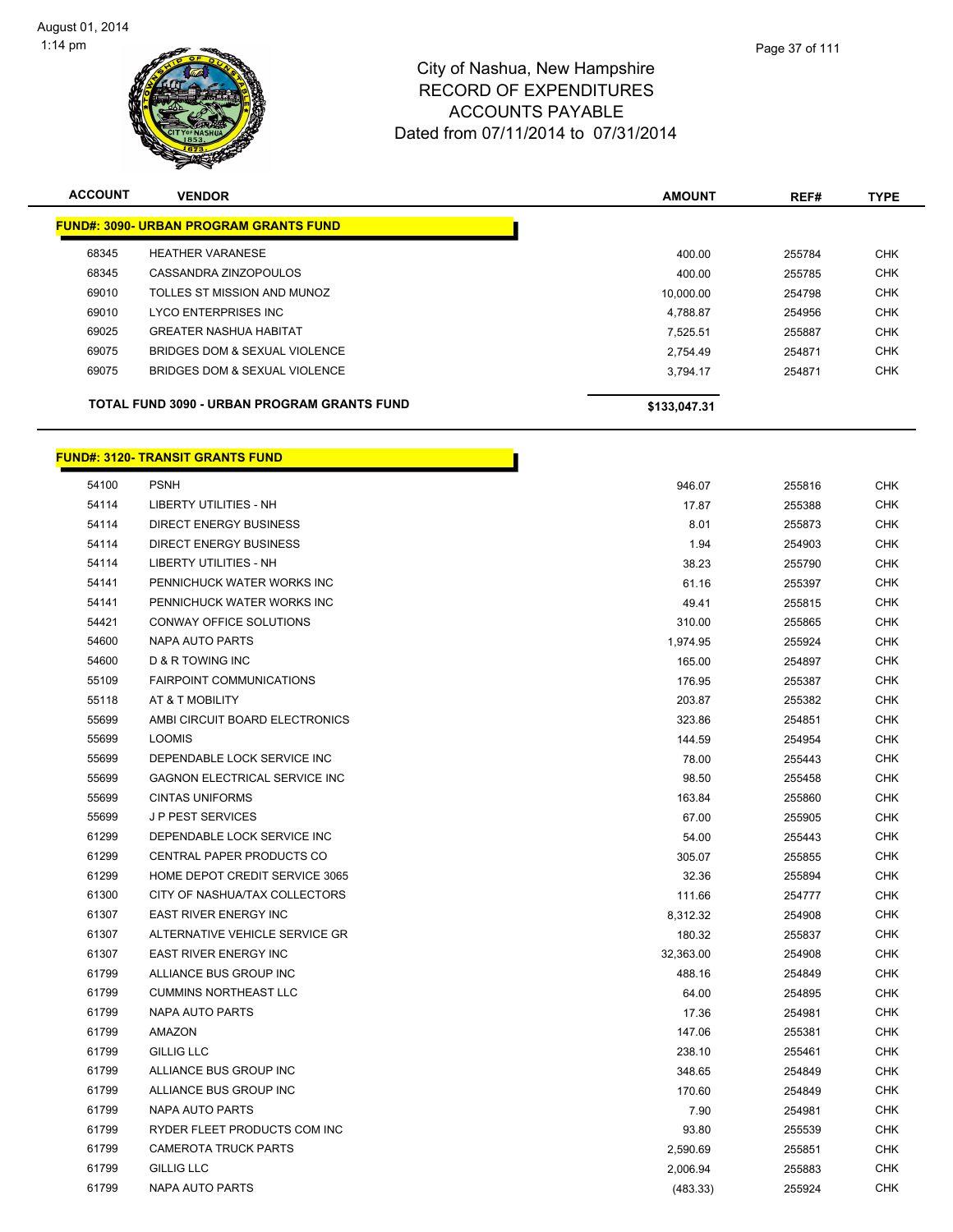

| <b>ACCOUNT</b> | <b>VENDOR</b>                                | <b>AMOUNT</b> | REF#   | <b>TYPE</b> |
|----------------|----------------------------------------------|---------------|--------|-------------|
|                | <b>FUND#: 3120- TRANSIT GRANTS FUND</b>      |               |        |             |
| 61799          | ALLIANCE BUS GROUP INC                       | 123.32        | 255412 | <b>CHK</b>  |
| 61799          | <b>NAPA AUTO PARTS</b>                       | 632.93        | 255511 | <b>CHK</b>  |
| 61799          | <b>NAPA AUTO PARTS</b>                       | (105.62)      | 255924 | <b>CHK</b>  |
| 61799          | QUIRK GM PARTS DEPOT                         | 14.75         | 255945 | <b>CHK</b>  |
| 61799          | <b>NAPA AUTO PARTS</b>                       | 94.98         | 255511 | <b>CHK</b>  |
| 61799          | <b>NAPA AUTO PARTS</b>                       | 29.78         | 255924 | <b>CHK</b>  |
| 61799          | RYDER FLEET PRODUCTS COM INC                 | 32.96         | 255954 | <b>CHK</b>  |
| 61799          | HOME DEPOT CREDIT SERVICE 3065               | 36.93         | 255476 | <b>CHK</b>  |
| 61799          | <b>NAPA AUTO PARTS</b>                       | 42.30         | 255511 | <b>CHK</b>  |
| 61799          | <b>FASTENAL CO</b>                           | 20.70         | 255877 | <b>CHK</b>  |
| 61799          | <b>NAPA AUTO PARTS</b>                       | 26.69         | 255924 | <b>CHK</b>  |
| 61799          | RYDER FLEET PRODUCTS COM INC                 | 76.50         | 255954 | <b>CHK</b>  |
| 61799          | <b>NAPA AUTO PARTS</b>                       | 286.92        | 255511 | <b>CHK</b>  |
| 61799          | <b>NAPA AUTO PARTS</b>                       | (75.00)       | 255924 | <b>CHK</b>  |
| 68240          | PURE WATERS OF NEW ENGLAND LLC               | 31.50         | 255943 | <b>CHK</b>  |
| 71999          | <b>AMAZON</b>                                | 307.99        | 255381 | <b>CHK</b>  |
| 71999          | NASHUA OUTDOOR POWER EQUIPMENT               | 3,421.09      | 255512 | <b>CHK</b>  |
| 71999          | PUGET SOUND INSTRUMENT                       | 6,551.75      | 255532 | <b>CHK</b>  |
| 71999          | SPORTWORKS NORTHWEST INC                     | 1,977.00      | 255961 | <b>CHK</b>  |
|                | <b>TOTAL FUND 3120 - TRANSIT GRANTS FUND</b> | \$65,405.38   |        |             |

## **FUND#: 3800- SCHOOL GRANTS FUND**

| 53607 | <b>GAYLE R ESTERLY</b>          | 2,107.52 | 255084 |  |
|-------|---------------------------------|----------|--------|--|
| 53614 | <b>BOYS &amp; GIRLS CLUB OF</b> | 1,000.00 | 255588 |  |
| 53628 | ELIZABETH CUNNINGHAM            | 1,000.00 | 255078 |  |
| 53628 | <b>MARJORIE M PETIT</b>         | 1,856.02 | 255126 |  |
| 53628 | INSTITUTE OF PROFESSIONAL PRAC  | 1,336.00 | 255099 |  |
| 53628 | PERKINS SCHOOL FOR THE BLIND    | 850.00   | 255125 |  |
| 53628 | INSTITUTE OF PROFESSIONAL PRAC  | 3,708.00 | 255624 |  |
| 53628 | <b>CAROL ANN MCGURK</b>         | 935.00   | 256063 |  |
| 53628 | <b>INTERIM HEALTH CARE</b>      | 390.00   | 255100 |  |
| 55109 | <b>FAIRPOINT COMMUNICATIONS</b> | 169.36   | 254806 |  |
| 55300 | <b>CORRINE KRYCKI</b>           | 1,928.11 | 256055 |  |
| 55300 | <b>LISA MARSHALL</b>            | 234.30   | 255111 |  |
| 55300 | <b>LISA DREW</b>                | 600.67   | 255605 |  |
| 55300 | <b>CHERRIE FULTON</b>           | 270.39   | 255616 |  |
| 55300 | <b>THERESA KEANE</b>            | 259.62   | 255628 |  |
| 55300 | <b>STACY BACHELDER-GILES</b>    | 115.59   | 255999 |  |
| 55300 | <b>GINA BERGSKAUG</b>           | 764.10   | 255062 |  |
| 55300 | <b>CHRISTINE BREEN</b>          | 554.54   | 255064 |  |
| 55300 | PHIL DEROSA                     | 602.26   | 255080 |  |
| 55300 | <b>SHARON WILSON</b>            | 140.00   | 255147 |  |
| 55300 | LYNNE JOSEPH                    | 552.99   | 256052 |  |
| 55300 | <b>TIFFANY HYATT</b>            | 1,126.91 | 256047 |  |
| 55300 | FIRST STUDENT INC               | 233.83   | 255614 |  |
| 55300 | <b>COLLEEN DELUDE</b>           | 39.76    | 255079 |  |
| 55300 | <b>MARIANNE DUSTIN</b>          | 331.14   | 255082 |  |

ħ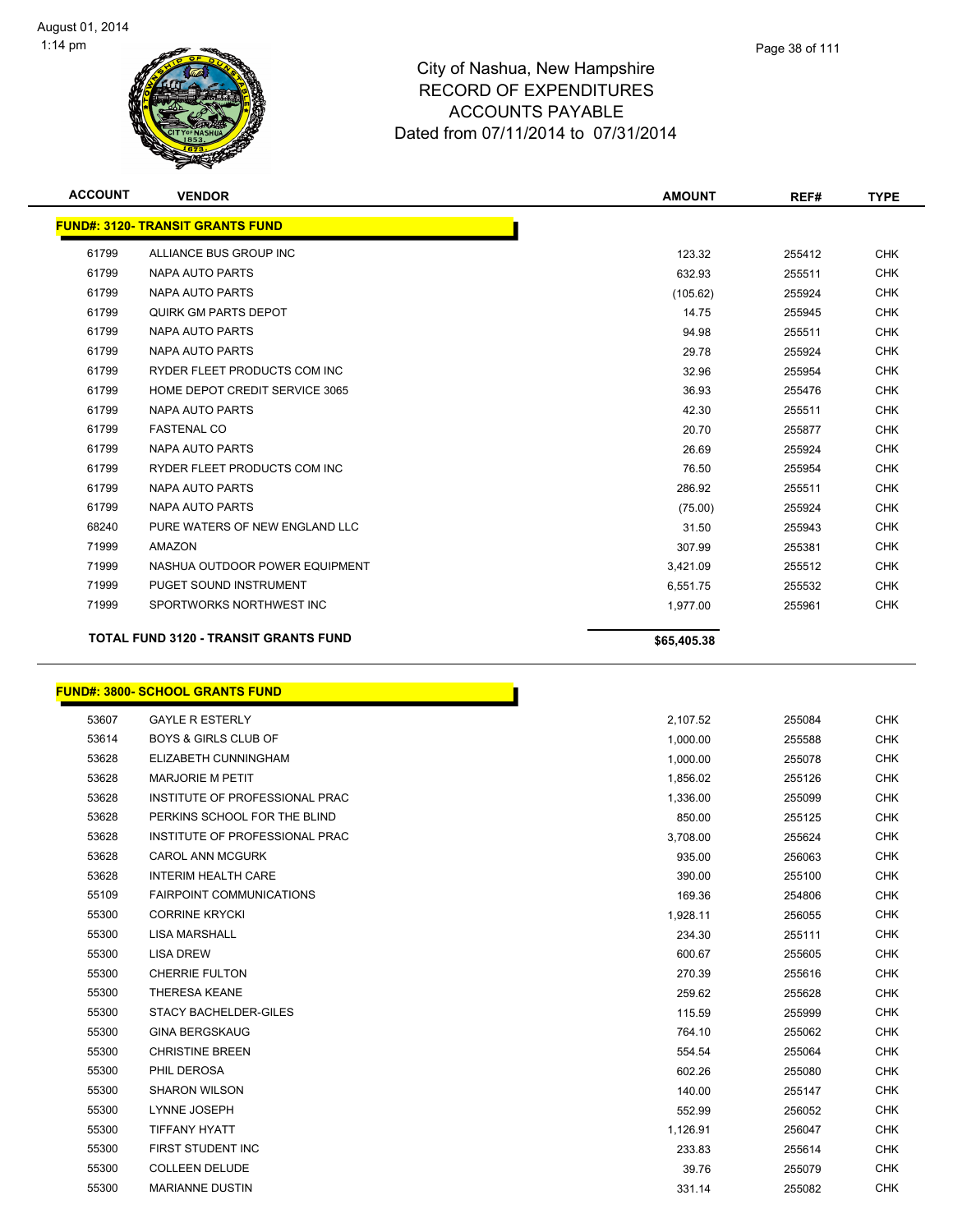

| <b>ACCOUNT</b> | <b>VENDOR</b>                          | <b>AMOUNT</b> | REF#   | <b>TYPE</b> |
|----------------|----------------------------------------|---------------|--------|-------------|
|                | <b>FUND#: 3800- SCHOOL GRANTS FUND</b> |               |        |             |
| 55300          | ANGELA SHORTALL                        | 695.83        | 255135 | <b>CHK</b>  |
| 55400          | <b>MARJORIE M PETIT</b>                | 3,500.00      | 255126 | <b>CHK</b>  |
| 55400          | <b>JANELLE BANKS SHIELDS</b>           | 117.60        | 255058 | <b>CHK</b>  |
| 55400          | <b>TIFFANY HYATT</b>                   | 495.00        | 256047 | <b>CHK</b>  |
| 55400          | <b>CHERRIE FULTON</b>                  | 1,632.41      | 255616 | <b>CHK</b>  |
| 55607          | TITLE ONE PETTY CASH                   | 105.50        | 255578 | CHK         |
| 55699          | <b>LIQUID PLANET WATERPARK</b>         | 896.00        | 255576 | CHK         |
| 55699          | <b>FIRST STUDENT INC</b>               | 306.47        | 255614 | CHK         |
| 61135          | <b>CORRINE KRYCKI</b>                  | 49.21         | 255629 | CHK         |
| 61135          | WB MASON CO INC                        | (41.99)       | 256108 | CHK         |
| 61135          | TITLE ONE PETTY CASH                   | 55.36         | 255578 | CHK         |
| 61135          | <b>WAL-MART</b>                        | 645.01        | 255142 | <b>CHK</b>  |
| 61299          | COMPUTER HUT dba IT INSIDERS           | 5,039.65      | 255072 | CHK         |
| 61299          | <b>TARA KINSELLA</b>                   | 30.96         | 255104 | <b>CHK</b>  |
| 61299          | TRACEY A CASSADY                       | 9.89          | 255069 | <b>CHK</b>  |
| 61299          | <b>ELIZABETH GREGOIRE</b>              | 35.63         | 255093 | <b>CHK</b>  |
| 61299          | <b>RACHEL PALERMO</b>                  | 19.52         | 255122 | <b>CHK</b>  |
| 61299          | AMY ST OURS                            | 16.45         | 255138 | CHK         |
| 61299          | WB MASON CO INC                        | 156.06        | 255144 | CHK         |
| 61299          | WB MASON CO INC                        | 19.54         | 256108 | CHK         |
| 61299          | AC MOORE INC                           | 171.54        | 255580 | <b>CHK</b>  |
| 61299          | <b>SHERRI BULLUCK</b>                  | 74.42         | 255590 | CHK         |
| 61299          | CATHERINE COGSWELL                     | 75.41         | 255597 | <b>CHK</b>  |
| 61299          | MARKET BASKET ACCT 2589096             | 104.72        | 255634 | CHK         |
| 61299          | <b>CHERYL CARTER</b>                   | 13.79         | 255068 | <b>CHK</b>  |
| 61299          | <b>WAL-MART</b>                        | 158.58        | 255142 | <b>CHK</b>  |
| 61299          | <b>SCOTT JAQUITH</b>                   | 61.90         | 255626 | <b>CHK</b>  |
| 61299          | <b>BARI SHERMAN</b>                    | 35.76         | 255658 | CHK         |
| 61299          | COMPUTER HUT dba IT INSIDERS           | 239.40        | 255072 | CHK         |
| 61299          | <b>FLAGHOUSE INC</b>                   | 18.42         | 255088 | CHK         |
| 61299          | <b>RIFTON EQUIPMENT</b>                | 136.50        | 255130 | CHK         |
| 61299          | <b>SCHOOL SPECIALTY</b>                | 158.12        | 255132 | CHK         |
| 61299          | SCHOOLHOUSE OUTFITTERS, LLC            | 587.71        | 255133 | CHK         |
| 61299          | THERAPRO INC                           | 4,047.02      | 255140 | <b>CHK</b>  |
| 61299          | <b>SCHOOL SPECIALTY</b>                | 124.56        | 255655 | <b>CHK</b>  |
| 61299          | <b>SCHOLASTIC INC</b>                  | 187.00        | 256094 | <b>CHK</b>  |
| 61875          | <b>BARNES &amp; NOBLE INC</b>          | 235.69        | 255059 | <b>CHK</b>  |
| 71221          | COMPUTER HUT dba IT INSIDERS           | 95.00         | 255072 | <b>CHK</b>  |
| 71221          | WORTHINGTON DIRECT INC                 | 7,896.73      | 255148 | CHK         |
| 71999          | PRO AV SYSTEMS INC                     | 1,487.00      | 256084 | CHK         |
| 71999          | <b>FLAGHOUSE INC</b>                   | 458.17        | 255088 | <b>CHK</b>  |
| 71999          | PATTERSON MEDICAL                      | 265.95        | 256079 | CHK         |
|                | TOTAL FUND 3800 - SCHOOL GRANTS FUND   | \$51,523.60   |        |             |

| 45400 | <b>CHRISTINE SEVEINS</b> | 20.00  | 255433 | <b>CHK</b> |
|-------|--------------------------|--------|--------|------------|
| 55607 | MAILINGS UNLIMITED       | 120.71 | 255914 | <b>CHK</b> |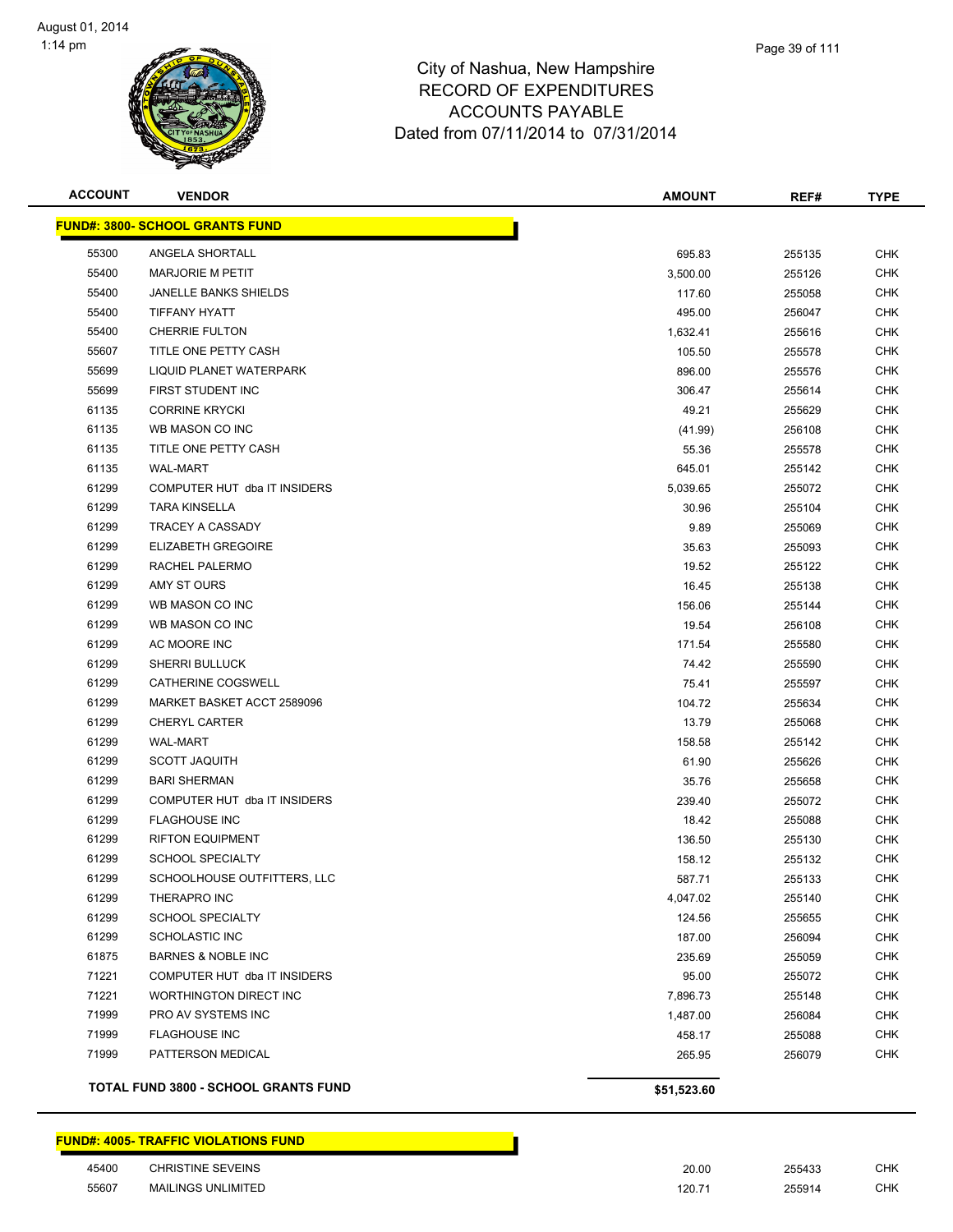

| <b>ACCOUNT</b> | <b>VENDOR</b>                                         | <b>AMOUNT</b> | REF#   | <b>TYPE</b> |
|----------------|-------------------------------------------------------|---------------|--------|-------------|
|                | <b>FUND#: 4005- TRAFFIC VIOLATIONS FUND</b>           |               |        |             |
| 55699          | VERIZON WIRELESS-742016226                            | 245.04        | 254754 | <b>CHK</b>  |
| 55699          | D & R TOWING INC                                      | 535.00        | 254897 | <b>CHK</b>  |
| 55699          | <b>1ST PRIORITY TOWING &amp; RECOVERY</b>             | 440.00        | 255825 | <b>CHK</b>  |
| 55699          | D & R TOWING INC                                      | 125.00        | 255869 | <b>CHK</b>  |
| 55699          | STATEWIDE COLLISION LLC                               | 785.00        | 255966 | <b>CHK</b>  |
| 61799          | <b>CARPARTS OF NASHUA</b>                             | 25.34         | 255853 | <b>CHK</b>  |
|                | <b>TOTAL FUND 4005 - TRAFFIC VIOLATIONS FUND</b>      | \$2,296.09    |        |             |
|                | <b>FUND#: 4010- MOTOR VEHICLE ADMIN FUND</b>          |               |        |             |
| 53467          | <b>MAILINGS UNLIMITED</b>                             | 149.52        | 255914 | <b>CHK</b>  |
| 55699          | <b>CINTAS DOCUMENT MANAGEMENT</b>                     | 43.28         | 254885 | <b>CHK</b>  |
|                | TOTAL FUND 4010 - MOTOR VEHICLE ADMIN FUND            | \$192.80      |        |             |
|                | <b>FUND#: 4020- POLICE DRUG ENFORCEMENT FUND</b>      |               |        |             |
| 55699          | <b>TRANSUNION RISK &amp; ALTERNATIVE</b>              | 113.00        | 255974 | <b>CHK</b>  |
|                | <b>TOTAL FUND 4020 - POLICE DRUG ENFORCEMENT FUND</b> | \$113.00      |        |             |
|                |                                                       |               |        |             |
|                | <b>FUND#: 4025- DOJ DRUG FORFEITURE FUND</b>          |               |        |             |
| 54100          | <b>PSNH</b>                                           | 291.82        | 254819 | <b>CHK</b>  |
| 54487          | DTC COMMUNICATIONS INC                                | 20.74         | 254905 | <b>CHK</b>  |
| 55118          | VERIZON WIRELESS-785728687                            | 201.56        | 255822 | <b>CHK</b>  |
| 56315          | HILLSBOROUGH COUNTY CHILD                             | 833.33        | 255475 | <b>CHK</b>  |
| 61799          | DEPENDABLE LOCK SERVICE INC                           | 15.00         | 254901 | <b>CHK</b>  |
| 61799          | NEW ENGLAND PARTS WAREHOUSE                           | 85.58         | 254988 | <b>CHK</b>  |
| 61799          | SULLIVAN TIRE COMPANY                                 | 42.00         | 255026 | <b>CHK</b>  |
| 61799          | <b>CARPARTS OF NASHUA</b>                             | 32.50         | 255427 | <b>CHK</b>  |
| 61799          | <b>QUIRK GM PARTS DEPOT</b>                           | 260.00        | 255945 | <b>CHK</b>  |
| 71000          | CROSSBREED HOLSTERS LLC                               | 55.50         | 254894 | <b>CHK</b>  |
| 71000          | CALLYO 2009 CORP                                      | 2,499.00      | 255850 | <b>CHK</b>  |
|                | TOTAL FUND 4025 - DOJ DRUG FORFEITURE FUND            | \$4,337.03    |        |             |
|                | <b>FUND#: 4030- POLICE SPECIAL DETAILS FUND</b>       |               |        |             |
| 44542          | NASHUA POLICE DEPARTMENT                              | 292.06        | 254791 | <b>CHK</b>  |
|                | TOTAL FUND 4030 - POLICE SPECIAL DETAILS FUND         | \$292.06      |        |             |
|                | <b>FUND#: 4053- FIRE REGIONAL HAZMAT FUND</b>         |               |        |             |
| 71000          | DRAEGER SAFETY INC                                    | 1,240.29      | 255874 | <b>CHK</b>  |
|                | TOTAL FUND 4053 - FIRE REGIONAL HAZMAT FUND           | \$1,240.29    |        |             |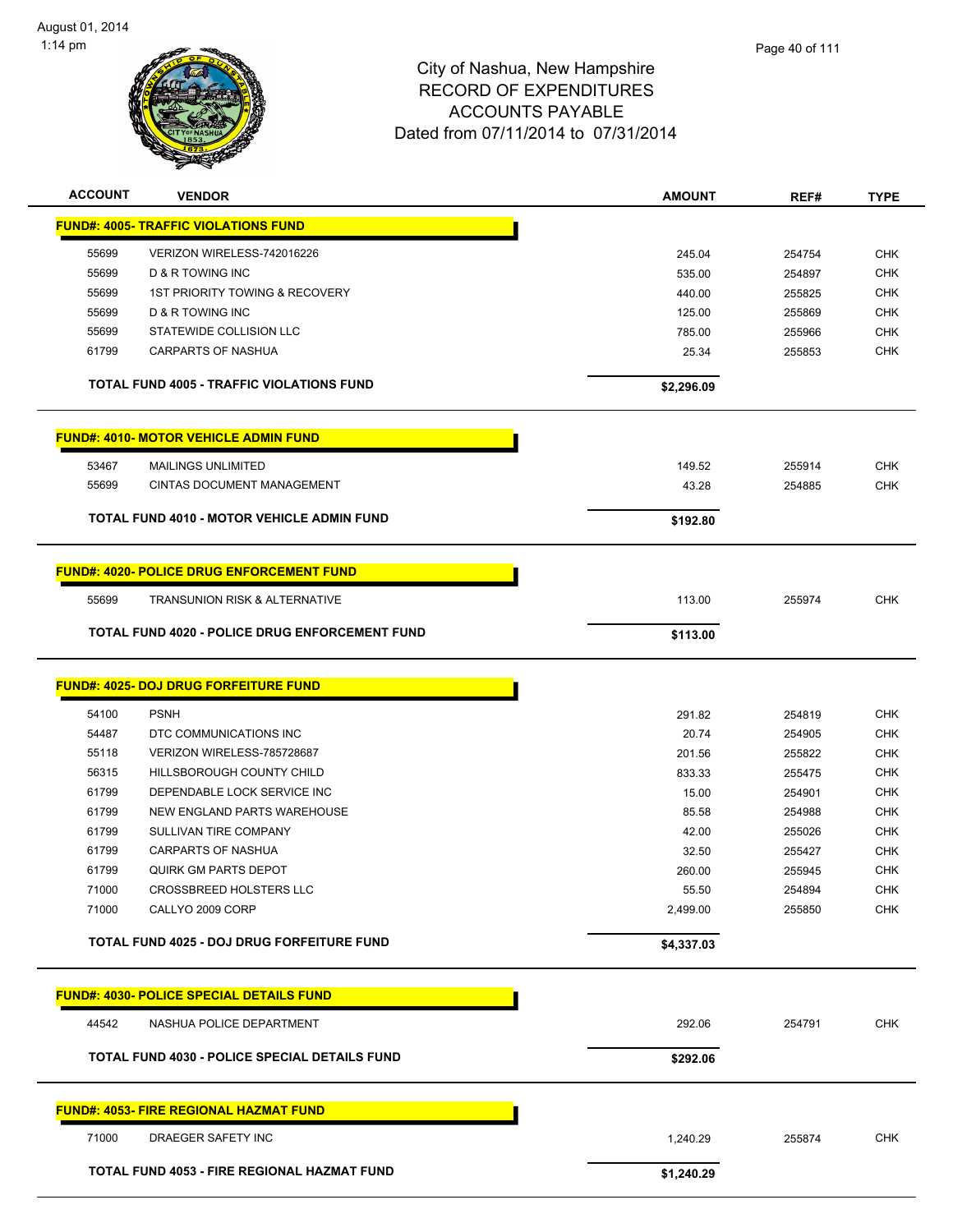

| <b>ACCOUNT</b> | <b>VENDOR</b>                                      | <b>AMOUNT</b> | REF#    | <b>TYPE</b> |
|----------------|----------------------------------------------------|---------------|---------|-------------|
|                | <b>FUND#: 4090- LIB-LOST/DAMAGED BOOK FINES</b>    |               |         |             |
| 45440          | TELEVEND SERVICES INC                              | 433.09        | 255972  | <b>CHK</b>  |
| 61299          | SCHOOLHOUSE OUTFITTERS, LLC                        | 7,450.86      | 255546  | <b>CHK</b>  |
| 61299          | <b>SSI TECHNOLOGIES</b>                            | 822.00        | 255962  | <b>CHK</b>  |
| 61807          | TELEVEND SERVICES INC                              | 114.65        | 255972  | <b>CHK</b>  |
| 61814          | MICRO MARKETING ASSOCIATES                         | 351.01        | 254976  | <b>CHK</b>  |
| 61814          | <b>MIDWEST TAPE</b>                                | 23.44         | 254977  | <b>CHK</b>  |
| 61875          | <b>INGRAM LIBRARY SERVICES</b>                     | 47.45         | 254935  | <b>CHK</b>  |
| 61875          | UNIQUE MANAGEMENT SERVICES INC                     | 196.90        | 255033  | <b>CHK</b>  |
| 61875          | <b>EAST KINGSTON PUBLIC LIBRARY</b>                | 16.99         | 255875  | <b>CHK</b>  |
| 61875          | <b>INGRAM LIBRARY SERVICES</b>                     | 7.14          | 255903  | <b>CHK</b>  |
|                | TOTAL FUND 4090 - LIB-LOST/DAMAGED BOOK FINES      | \$9,463.53    |         |             |
|                | <b>FUND#: 4602- HUD SECTION 108 LOAN FUND</b>      |               |         |             |
| 75200          | THE BANK OF NEW YORK MELLON                        | 2,741.59      | 9201501 | ACH         |
|                |                                                    |               |         |             |
|                | <b>TOTAL FUND 4602 - HUD SECTION 108 LOAN FUND</b> | \$2,741.59    |         |             |
|                | <b>FUND#: 5200- CAPITAL PROJECTS-STREETS</b>       |               |         |             |
|                |                                                    |               |         |             |
| 81700          | <b>CLD CONSULTING ENGINEERS INC</b>                | 3,341.65      | 254886  | <b>CHK</b>  |
| 81700          | JOHN TURNER CONSULTING INC                         | 4,500.00      | 254941  | <b>CHK</b>  |
| 81700          | <b>CLD CONSULTING ENGINEERS INC</b>                | 9,220.17      | 255434  | <b>CHK</b>  |
|                | TOTAL FUND 5200 - CAPITAL PROJECTS-STREETS         | \$17,061.82   |         |             |
|                | <b>FUND#: 5700- CAP PROJECTS-BROAD ST PKWY</b>     |               |         |             |
|                |                                                    |               |         |             |
| 81700          | HAYNER SWANSON INC                                 | 27.50         | 255892  | <b>CHK</b>  |
| 81700          | THE TELEGRAPH                                      | 183.50        | 254822  | <b>CHK</b>  |
| 81700          | UNION LEADER CORP -- 19828                         | 381.51        | 254826  | <b>CHK</b>  |
| 81700          | HAYNER SWANSON INC                                 | 18,655.80     | 255892  | <b>CHK</b>  |
| 81700          | PARSONS BRINKERHOFF INC                            | 25,087.14     | 254999  | <b>CHK</b>  |
| 81700          | HAYNER SWANSON INC                                 | 7,224.71      | 255892  | <b>CHK</b>  |
| 81700          | PARSONS BRINKERHOFF INC                            | 21,461.04     | 254999  | <b>CHK</b>  |
| 81700          | HAYNER SWANSON INC                                 | 48,077.78     | 255892  | <b>CHK</b>  |
| 81700          | HAYNER SWANSON INC                                 | 230.00        | 255892  | <b>CHK</b>  |
| 81700          | FAY SPOFFORD & THORNDIKE                           | 39,460.07     | 255454  | <b>CHK</b>  |
| 81700          | FAY SPOFFORD & THORNDIKE                           | 34,790.40     | 255454  | <b>CHK</b>  |
| 81700          | FAY SPOFFORD & THORNDIKE                           | 7,194.05      | 255454  | <b>CHK</b>  |
| 81700          | HARTGEN ARCHEOLOGICAL ASSOC                        | 3,221.84      | 254922  | <b>CHK</b>  |
| 81700          | HISTORIC DOCUMENTATION COMPANY                     | 1,116.86      | 254927  | <b>CHK</b>  |
| 81700          | FAY SPOFFORD & THORNDIKE                           | 12,909.06     | 255454  | <b>CHK</b>  |
| 81700          | HAYNER SWANSON INC                                 | 25,894.55     | 255892  | <b>CHK</b>  |
| 81700          | RPF ENVIRONMENTAL INC                              | 3,666.75      | 255952  | <b>CHK</b>  |
| 81700          | DONALD S WELINSKY MAI                              | 5,675.00      | 254904  | <b>CHK</b>  |
| 81700          | FREMEAU APPRAISAL INC                              | 2,300.00      | 254915  | <b>CHK</b>  |
| 81700          | FAY SPOFFORD & THORNDIKE                           | 6,793.00      | 255454  | <b>CHK</b>  |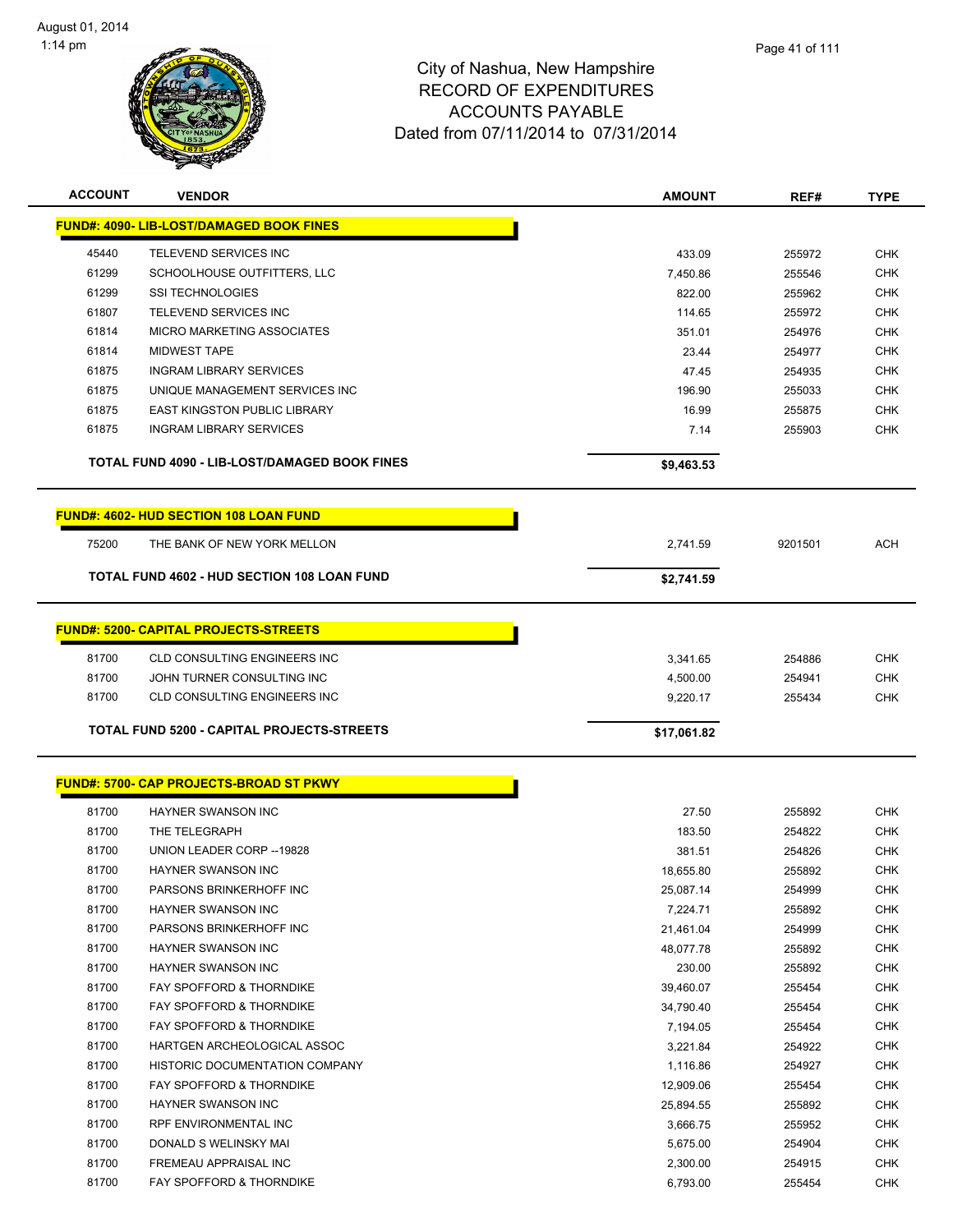# City of Nashua, New Hampshire RECORD OF EXPENDITURES ACCOUNTS PAYABLE Dated from 07/11/2014 to 07/31/2014 1:14 pm **ACCOUNT VENDOR AMOUNT REF# TYPE** TOTAL FUND 5700 - CAP PROJECTS-BROAD ST PKWY **\$264,350.56** \$264,350.56 Page 42 of 111

| <b>FUND#: 5800- SCHOOL CAPITAL PROJECTS FUND</b><br><b>HARRIMAN ASSOCIATES</b><br>5,506.11<br>HARVEY CONSTRUCTION CO<br>827,077.35<br>JOHN TURNER CONSULTING INC<br>500.00 |
|----------------------------------------------------------------------------------------------------------------------------------------------------------------------------|
| 81200                                                                                                                                                                      |
| 81200<br>81200                                                                                                                                                             |
|                                                                                                                                                                            |
|                                                                                                                                                                            |
| 81200<br>380.00<br>PAGE STREET LEASING LLC                                                                                                                                 |
| 81200<br>SMRT INC<br>120.60                                                                                                                                                |

|       | <b>FUND#: 6000- SOLID WASTE FUND</b> |           |        |
|-------|--------------------------------------|-----------|--------|
| 53107 | SANBORN HEAD & ASSOC INC             | 13,572.58 | 255541 |
| 53107 | STUART C IRBY CO                     | 1,620.62  | 255968 |
| 53114 | MELANSON HEATH & CO PC               | 6,000.00  | 255917 |
| 53999 | USDA, APHIS, GENERAL                 | 13,385.77 | 254839 |
| 53999 | JOHNNY APPLESEED TREE & LANDSC       | 8,000.00  | 254942 |
| 54100 | <b>PSNH</b>                          | 879.35    | 255816 |
| 54280 | AMERICAN SECURITY & FIRE PROTE       | 180.00    | 254854 |
| 54421 | <b>CONWAY OFFICE SOLUTIONS</b>       | 90.00     | 255865 |
| 54487 | <b>POWERPLAN</b>                     | 77.58     | 255939 |
| 54600 | <b>CARPARTS OF NASHUA</b>            | 486.92    | 254878 |
| 54600 | FREIGHTLINER OF NH INC               | 10.12     | 254914 |
| 54600 | LIBERTY INTNL TRUCKS OF NH LLC       | (67.50)   | 254951 |
| 54600 | MCNEILUS TRUCK & MANUFACTURING       | 7,114.83  | 254971 |
| 54600 | P/M SERVICES OF NH                   | 750.00    | 254996 |
| 54600 | <b>POWERPLAN</b>                     | 3,099.03  | 255006 |
| 54600 | SANEL AUTO PARTS CO                  | 6.35      | 255015 |
| 54600 | <b>CARPARTS OF NASHUA</b>            | 109.07    | 255427 |
| 54600 | <b>POWERPLAN</b>                     | 7,500.04  | 255530 |
| 54600 | <b>WILLARDS AUTO RADIATOR SHOP</b>   | 240.00    | 255568 |
| 54600 | <b>CARPARTS OF NASHUA</b>            | 54.30     | 255853 |
| 54600 | SANEL AUTO PARTS CO                  | 264.99    | 255957 |
| 54828 | US BANK EQUIPMENT FINANCE            | 98.40     | 254828 |
| 55109 | COMCAST CABLE COMMUNICATIONS I       | 97.30     | 255385 |
| 55109 | <b>FAIRPOINT COMMUNICATIONS</b>      | 32.66     | 255387 |
| 55109 | PAETEC COMMUNICATIONS INC            | 4.67      | 255813 |
| 55118 | AT & T MOBILITY                      | 37.50     | 255383 |
| 55200 | TREASURER STATE OF NH                | 50.00     | 254824 |
| 55400 | PETTY CASH                           | 16.00     | 255371 |
| 55699 | HW STAFFING SOLUTIONS                | 86.40     | 254934 |
| 55699 | <b>JP PEST SERVICES</b>              | 4,950.00  | 254937 |
| 55699 | HW STAFFING SOLUTIONS                | 98.55     | 255478 |
| 55699 | UNIVERSAL RECYCLING TECH             | 2,555.97  | 255562 |
| 55699 | CHEMSERVE ENVIRONMENTAL ANALYS       | 1,477.50  | 255859 |
| 55699 | HW STAFFING SOLUTIONS                | 86.40     | 255900 |
| 55699 | ROLLIES WELDING                      | 600.00    | 255950 |
| 55699 | UNIVERSAL RECYCLING TECH             | 2,670.63  | 255978 |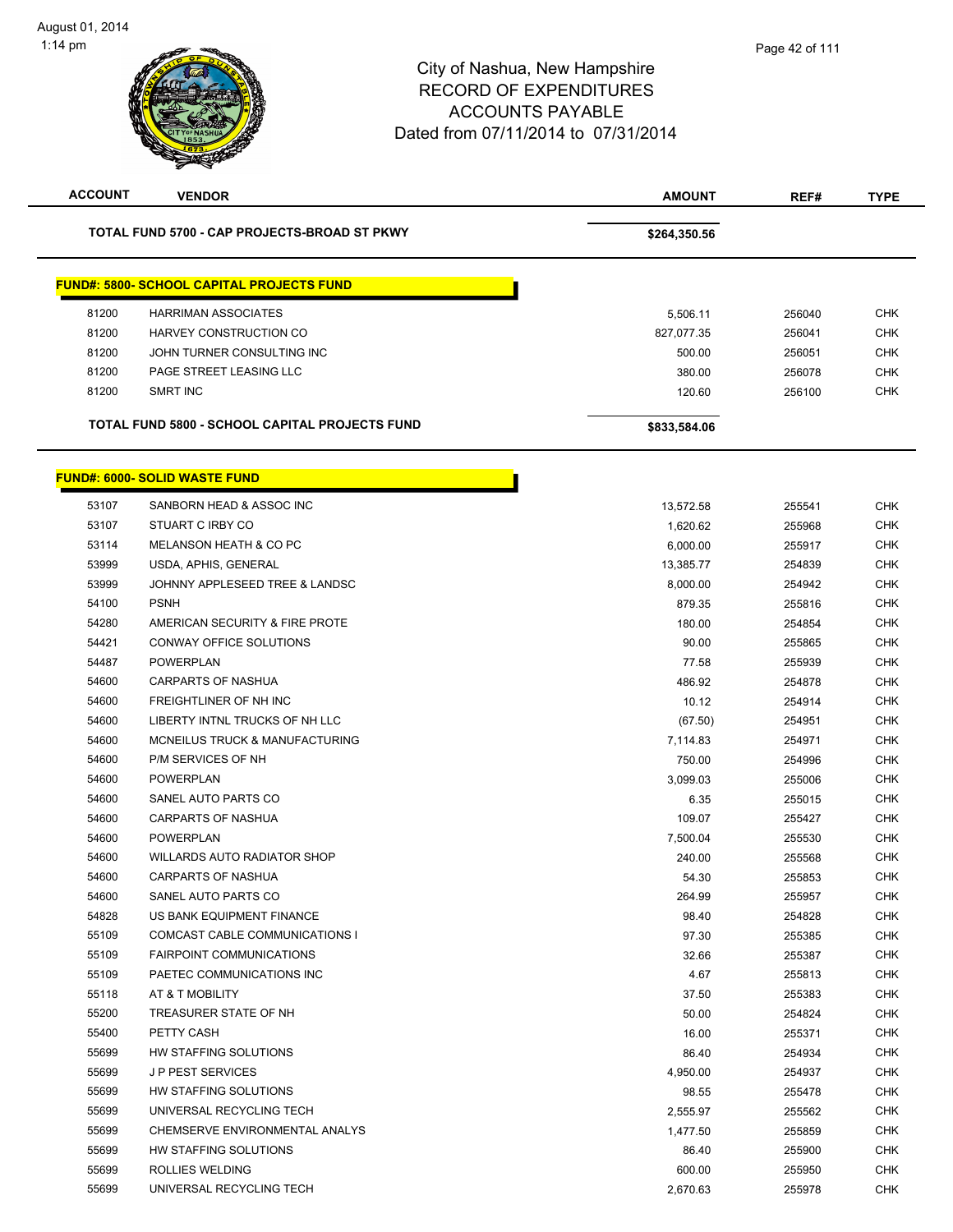

| <b>ACCOUNT</b> | <b>VENDOR</b>                             | <b>AMOUNT</b> | REF#   | <b>TYPE</b> |
|----------------|-------------------------------------------|---------------|--------|-------------|
|                | <b>FUND#: 6000- SOLID WASTE FUND</b>      |               |        |             |
| 61100          | WB MASON CO INC                           | 400.25        | 255036 | <b>CHK</b>  |
| 61107          | UNIFIRST CORPORATION                      | 344.15        | 255032 | <b>CHK</b>  |
| 61107          | ALECS SHOE STORE INC                      | 84.95         | 255411 | <b>CHK</b>  |
| 61107          | PIONEER ATHLETICS                         | 888.01        | 255937 | <b>CHK</b>  |
| 61107          | UNIFIRST CORPORATION                      | 492.45        | 255976 | <b>CHK</b>  |
| 61110          | ALECS SHOE STORE INC                      | 209.95        | 254848 | <b>CHK</b>  |
| 61142          | <b>GRAINGER</b>                           | 25.65         | 254919 | <b>CHK</b>  |
| 61192          | PHOENIX SCREEN PRINTING                   | 1,850.46      | 255526 | <b>CHK</b>  |
| 61192          | STANLEY CONVERGENT SECURITY               | 1,967.17      | 255963 | <b>CHK</b>  |
| 61307          | SHATTUCK MALONE OIL CO                    | 2,167.88      | 254820 | <b>CHK</b>  |
| 61307          | SHATTUCK MALONE OIL CO                    | 1,545.75      | 255401 | <b>CHK</b>  |
| 61307          | SHATTUCK MALONE OIL CO                    | 1,829.38      | 255819 | <b>CHK</b>  |
| 61310          | ALTERNATIVE VEHICLE SERVICE GR            | 13,622.68     | 255837 | <b>CHK</b>  |
| 61428          | <b>GRAINGER</b>                           | 128.00        | 254919 | <b>CHK</b>  |
| 61705          | <b>MAYNARD &amp; LESIEUR INC</b>          | 4,782.20      | 255502 | <b>CHK</b>  |
| 71000          | WB MASON CO INC                           | 179.00        | 255036 | <b>CHK</b>  |
| 71000          | <b>GRAINGER</b>                           | 52.56         | 255884 | <b>CHK</b>  |
| 75100          | US BANK N.A. (091000022)                  | 19,555.56     | 15477  | <b>ACH</b>  |
| 75200          | US BANK N.A. (091000022)                  | 403.33        | 15477  | <b>ACH</b>  |
|                | <b>TOTAL FUND 6000 - SOLID WASTE FUND</b> | \$126,765.41  |        |             |

### **FUND#: 6200- WASTEWATER FUND**

| 21775 | <b>ABBA TITLE</b>                   | 107.34    |
|-------|-------------------------------------|-----------|
| 21775 | <b>FLOYD GORVEATT</b>               | 21.56     |
| 21775 | <b>GEORGETTE L BIBEAU</b>           | 456.66    |
| 21775 | MICHAEL NEVEU                       | 15.27     |
| 21775 | 635 AMHERST ST LLC                  | 79.77     |
| 21775 | <b>LORI KING</b>                    | 50.00     |
| 21775 | <b>PNDS GROUP LLC</b>               | 74.32     |
| 21775 | <b>ROBERT BROUGHTON</b>             | 45.51     |
| 53107 | <b>EASTERN ANALYTICAL INC</b>       | 65.00     |
| 53107 | CHEMSERVE ENVIRONMENTAL ANALYS      | 649.90    |
| 53107 | <b>ENVIROSYSTEMS INC</b>            | 1,050.00  |
| 53107 | <b>FLOW ASSESSMENT SERVICES LLC</b> | 4,291.66  |
| 53107 | <b>HAZEN &amp; SAWYER PC</b>        | 4,607.40  |
| 53467 | MAILINGS UNLIMITED - NWS            | 6,600.00  |
| 53467 | <b>MAILINGS UNLIMITED</b>           | 972.33    |
| 53467 | <b>US POSTAL SERVICES</b>           | 342.00    |
| 53467 | PENNICHUCK WATER WORKS INC          | 9,059.77  |
| 54100 | <b>PSNH</b>                         | 1,776.47  |
| 54100 | PSNH-LARGE POWER                    | 45,300.25 |
| 54114 | <b>LIBERTY UTILITIES - NH</b>       | 44.13     |
| 54114 | LIBERTY UTILITIES - NH              | 118.92    |
| 54114 | <b>LIBERTY UTILITIES - NH</b>       | 123.36    |
| 54114 | LIBERTY UTILITIES - NH              | 484.29    |
| 54114 | <b>LIBERTY UTILITIES - NH</b>       | 122.33    |
| 54114 | <b>LIBERTY UTILITIES - NH</b>       | 39.64     |
|       |                                     |           |

h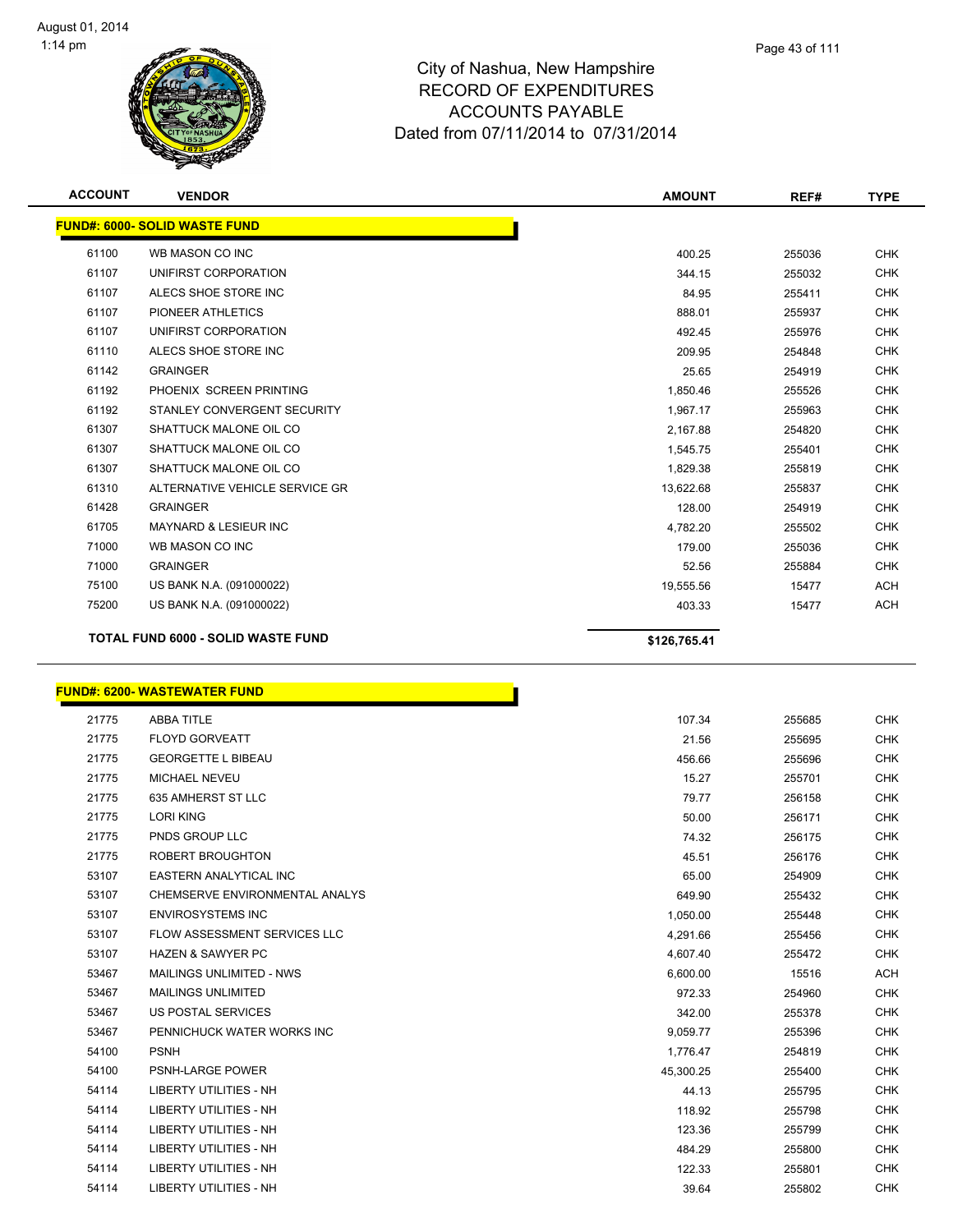

| <b>ACCOUNT</b> | <b>VENDOR</b>                            | AMOUNT    | REF#   | <b>TYPE</b> |
|----------------|------------------------------------------|-----------|--------|-------------|
|                | <u> FUND#: 6200- WASTEWATER FUND</u>     |           |        |             |
| 54114          | LIBERTY UTILITIES - NH                   | 41.83     | 255803 | <b>CHK</b>  |
| 54114          | LIBERTY UTILITIES - NH                   | 41.82     | 255804 | <b>CHK</b>  |
| 54114          | <b>DIRECT ENERGY BUSINESS</b>            | 2,018.89  | 255873 | <b>CHK</b>  |
| 54141          | PENNICHUCK WATER WORKS INC               | 148.78    | 254817 | <b>CHK</b>  |
| 54141          | PENNICHUCK WATER WORKS INC               | 47.48     | 255397 | <b>CHK</b>  |
| 54141          | PENNICHUCK WATER WORKS INC               | 41,080.91 | 255815 | <b>CHK</b>  |
| 54221          | <b>CLEAN VENTURE INC</b>                 | 679.00    | 254887 | <b>CHK</b>  |
| 54221          | CASELLA ORGANICS                         | 47,567.62 | 255428 | <b>CHK</b>  |
| 54280          | <b>GRAINGER</b>                          | 390.40    | 254919 | CHK         |
| 54280          | OMEGA INDUSTRIAL SUPPLY INC              | 555.26    | 254993 | <b>CHK</b>  |
| 54280          | PETTY CASH                               | 15.00     | 255371 | CHK         |
| 54280          | <b>CHEMSEARCHFE</b>                      | 396.92    | 255431 | CHK         |
| 54300          | <b>BROX INDUSTRIES INC</b>               | 549.00    | 254872 | <b>CHK</b>  |
| 54300          | CRISP CONTRACTING LLC                    | 4,100.00  | 255364 | <b>CHK</b>  |
| 54300          | <b>BROX INDUSTRIES INC</b>               | 949.83    | 255425 | <b>CHK</b>  |
| 54300          | CRITTER CONTROL OF NH                    | 556.00    | 255440 | <b>CHK</b>  |
| 54300          | TEAM EJP CONCORD NH                      | 2,316.06  | 255554 | <b>CHK</b>  |
| 54300          | <b>BROX INDUSTRIES INC</b>               | 665.00    | 255849 | <b>CHK</b>  |
| 54421          | CONWAY OFFICE SOLUTIONS                  | 90.00     | 255865 | <b>CHK</b>  |
| 54487          | AAA PUMP SERVICE INC                     | 2,245.35  | 254841 | <b>CHK</b>  |
| 54487          | <b>FASTENAL CO</b>                       | 40.82     | 254911 | <b>CHK</b>  |
| 54487          | FREDERICKSEAL INC                        | 172.30    | 254913 | <b>CHK</b>  |
| 54487          | <b>GRAINGER</b>                          | 1,071.90  | 254919 | <b>CHK</b>  |
| 54487          | <b>JOHNSON PACKINGS &amp; INDUSTRIAL</b> | 3,541.22  | 254943 | <b>CHK</b>  |
| 54487          | MCMASTER-CARR                            | 2,785.57  | 254970 | <b>CHK</b>  |
| 54487          | PEABODY SUPPLY CO                        | 69.74     | 255000 | <b>CHK</b>  |
| 54487          | SANEL AUTO PARTS CO                      | 42.80     | 255016 | <b>CHK</b>  |
| 54487          | CHASE ELECTRIC MOTORS LLC                | 5,295.00  | 255430 | <b>CHK</b>  |
| 54487          | ELECTRICAL INSTALLATIONS INC             | 3,834.10  | 255445 | <b>CHK</b>  |
| 54487          | <b>G H BERLIN OIL CO</b>                 | 945.50    | 255457 | CHK         |
| 54487          | M & M ELECTRICAL SUPPLY CO INC           | 313.04    | 255496 | CHK         |
| 54487          | OVIVO USA LLC                            | 806.28    | 255523 | CHK         |
| 54487          | PEABODY SUPPLY CO                        | 1,231.80  | 255524 | <b>CHK</b>  |
| 54487          | PROGRESSIVE ALARM SERVICES INC           | 1,067.90  | 255531 | <b>CHK</b>  |
| 54487          | RAVEN ENVIROMENTAL PRODUCTS              | 712.38    | 255535 | <b>CHK</b>  |
| 54487          | T BUCK CONSTRUCTION INC                  | 952.00    | 255550 | <b>CHK</b>  |
| 54487          | <b>BLAKE GROUP</b>                       | 993.50    | 255846 | <b>CHK</b>  |
| 54487          | <b>CLEAR EDGE FILTRATION</b>             | 1,653.52  | 255861 | <b>CHK</b>  |
| 54487          | F W WEBB CO                              | 594.59    | 255876 | <b>CHK</b>  |
| 54487          | <b>FASTENAL CO</b>                       | 154.96    | 255877 | <b>CHK</b>  |
| 54487          | <b>GRAINGER</b>                          | 68.22     | 255884 | <b>CHK</b>  |
| 54487          | HOME DEPOT CREDIT SERVICE 3065           | 8.91      | 255894 | CHK         |
| 54487          | <b>INGERSOLL RAND CO</b>                 | 480.00    | 255902 | <b>CHK</b>  |
| 54487          | M & B MACHINING AND WELDING              | 238.00    | 255910 | CHK         |
| 54487          | M & M ELECTRICAL SUPPLY CO INC           | 1,590.95  | 255911 | <b>CHK</b>  |
| 54600          | <b>MAYNARD &amp; LESIEUR INC</b>         | 871.40    | 254968 | <b>CHK</b>  |
| 54600          | <b>CARPARTS OF NASHUA</b>                | 10.23     | 255427 | <b>CHK</b>  |
| 54600          | NAPA AUTO PARTS                          | 11.07     | 255510 | CHK         |
| 54600          | SANEL AUTO PARTS CO                      | 93.05     | 255544 | <b>CHK</b>  |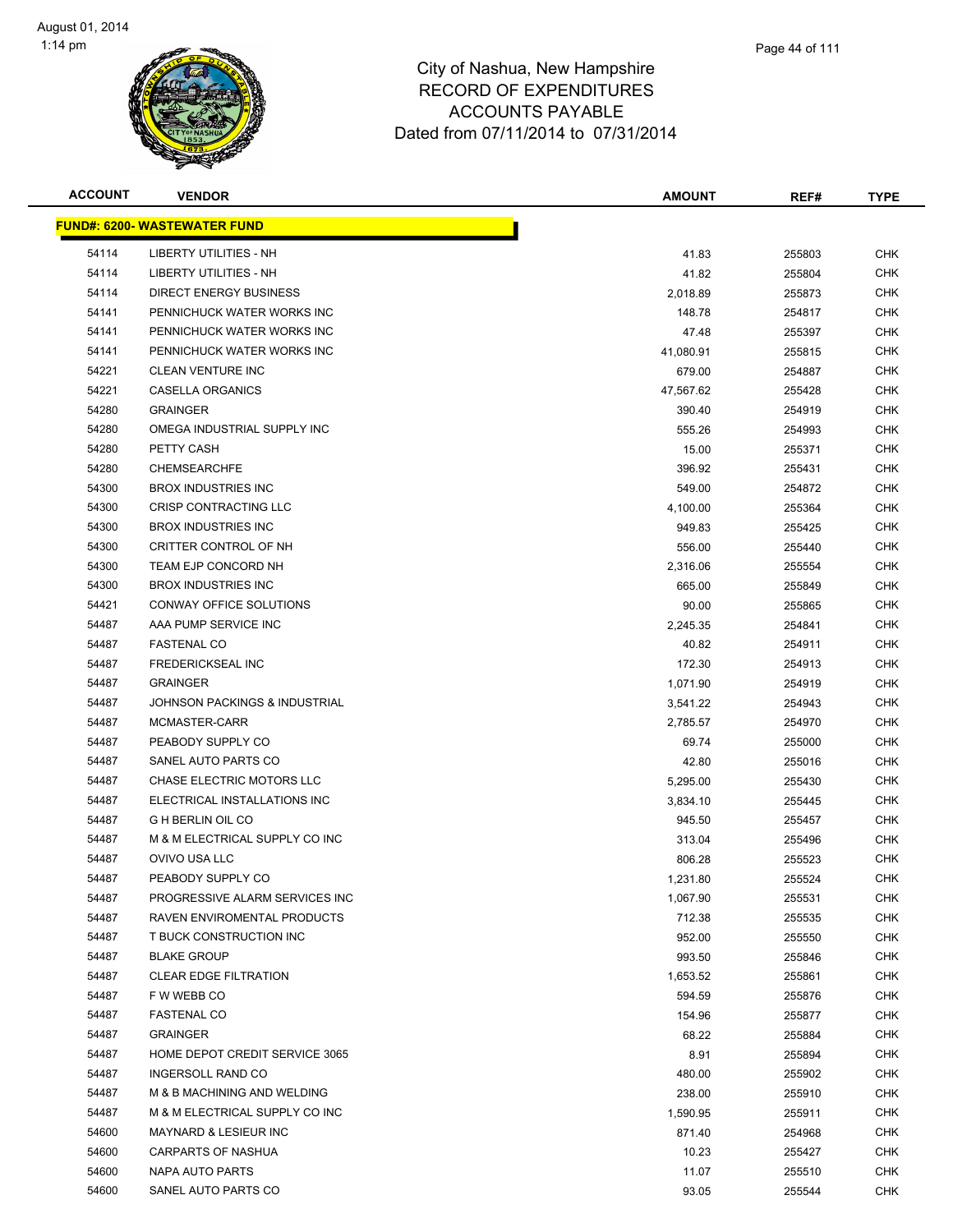| <b>ACCOUNT</b> | <b>VENDOR</b>                        | AMOUNT    | REF#   | <b>TYPE</b> |
|----------------|--------------------------------------|-----------|--------|-------------|
|                | <u> FUND#: 6200- WASTEWATER FUND</u> |           |        |             |
| 54828          | US BANK EQUIPMENT FINANCE            | 113.54    | 254831 | <b>CHK</b>  |
| 55109          | <b>FAIRPOINT COMMUNICATIONS</b>      | 732.79    | 254806 | <b>CHK</b>  |
| 55109          | <b>FAIRPOINT COMMUNICATIONS</b>      | 76.38     | 254807 | <b>CHK</b>  |
| 55109          | <b>BAYRING COMMUNICATIONS</b>        | 60.21     | 255384 | <b>CHK</b>  |
| 55109          | PAETEC COMMUNICATIONS INC            | 4.27      | 255813 | <b>CHK</b>  |
| 55118          | AT & T MOBILITY                      | 293.07    | 255382 | <b>CHK</b>  |
| 55118          | AT & T MOBILITY                      | 37.50     | 255383 | CHK         |
| 55607          | PETTY CASH                           | 43.14     | 255371 | <b>CHK</b>  |
| 55618          | <b>CITIZENS BANK</b>                 | 1,482.52  | 15514  | ACH         |
| 55618          | <b>CITIZENS BANK</b>                 | 654.29    | 15515  | ACH         |
| 55699          | ANSWERING SERVICES OF NH LLC         | 82.00     | 254856 | <b>CHK</b>  |
| 55699          | HW STAFFING SOLUTIONS                | 86.40     | 254934 | CHK         |
| 55699          | CRITTER CONTROL OF NH                | 899.00    | 255440 | <b>CHK</b>  |
| 55699          | HW STAFFING SOLUTIONS                | 98.55     | 255478 | <b>CHK</b>  |
| 55699          | HW STAFFING SOLUTIONS                | 86.40     | 255900 | <b>CHK</b>  |
| 61100          | WB MASON CO INC                      | 94.65     | 255982 | <b>CHK</b>  |
| 61107          | <b>GRAINGER</b>                      | 402.30    | 254919 | <b>CHK</b>  |
| 61107          | STELLAR APPAREL                      | 274.00    | 255025 | <b>CHK</b>  |
| 61107          | PHOENIX SCREEN PRINTING              | 2,648.25  | 255526 | <b>CHK</b>  |
| 61107          | UNIFIRST CORPORATION                 | 303.16    | 255560 | <b>CHK</b>  |
| 61149          | <b>HACH COMPANY</b>                  | 322.12    | 254921 | <b>CHK</b>  |
| 61149          | <b>HACH COMPANY</b>                  | 342.00    | 255468 | <b>CHK</b>  |
| 61149          | RANGER ENGINEERING INC               | 467.25    | 255534 | <b>CHK</b>  |
| 61149          | <b>VWR INTERNATIONAL</b>             | 2,319.30  | 255564 | <b>CHK</b>  |
| 61149          | <b>HACH COMPANY</b>                  | 171.00    | 255888 | <b>CHK</b>  |
| 61156          | <b>BASF CORP</b>                     | 13,204.79 | 255418 | <b>CHK</b>  |
| 61156          | JCI JONES CHEMICALS INC              | 6,538.08  | 255483 | <b>CHK</b>  |
| 61156          | <b>BASF CORP</b>                     | 4,739.04  | 255840 | <b>CHK</b>  |
| 61299          | <b>FASTENAL CO</b>                   | 141.50    | 254911 | <b>CHK</b>  |
| 61299          | MOORE MEDICAL LLC                    | 130.10    | 254978 | <b>CHK</b>  |
| 61299          | MOORE MEDICAL LLC                    | 25.18     | 255507 | CHK         |
| 61299          | PEABODY SUPPLY CO                    | 152.86    | 255524 | <b>CHK</b>  |
| 61299          | HOME DEPOT CREDIT SERVICE 3065       | 109.04    | 255894 | <b>CHK</b>  |
| 61299          | M & M ELECTRICAL SUPPLY CO INC       | 65.80     | 255911 | <b>CHK</b>  |
| 61299          | PINE MOTOR PARTS                     | 69.38     | 255936 | <b>CHK</b>  |
| 61310          | ALTERNATIVE VEHICLE SERVICE GR       | 677.17    | 255837 | <b>CHK</b>  |
| 61428          | CENTRAL PAPER PRODUCTS CO            | 293.33    | 254882 | <b>CHK</b>  |
| 61428          | <b>VWR INTERNATIONAL</b>             | 128.55    | 255564 | <b>CHK</b>  |
| 71000          | <b>FASTENAL CO</b>                   | 140.72    | 254911 | <b>CHK</b>  |
| 71000          | OVIVO USA LLC                        | 987.00    | 254995 | <b>CHK</b>  |
| 71000          | WB MASON CO INC                      | 403.31    | 255567 | <b>CHK</b>  |
| 71000          | HOME DEPOT CREDIT SERVICE 3065       | 275.38    | 255894 | CHK         |
| 71025          | <b>FASTENAL CO</b>                   | 174.66    | 254911 | <b>CHK</b>  |
| 71025          | <b>GRAINGER</b>                      | 320.54    | 254919 | <b>CHK</b>  |
| 71025          | PINE MOTOR PARTS                     | 146.63    | 255004 | <b>CHK</b>  |
| 71025          | <b>GRAINGER</b>                      | 1,463.40  | 255464 | CHK         |
| 75100          | US BANK N.A. (091000022)             | 14,666.67 | 15477  | ACH         |
| 75200          | US BANK N.A. (091000022)             | 302.50    | 15477  | ACH         |
| 81200          | <b>HIGHLAND POWER</b>                | 95,898.13 | 254925 | <b>CHK</b>  |
|                |                                      |           |        |             |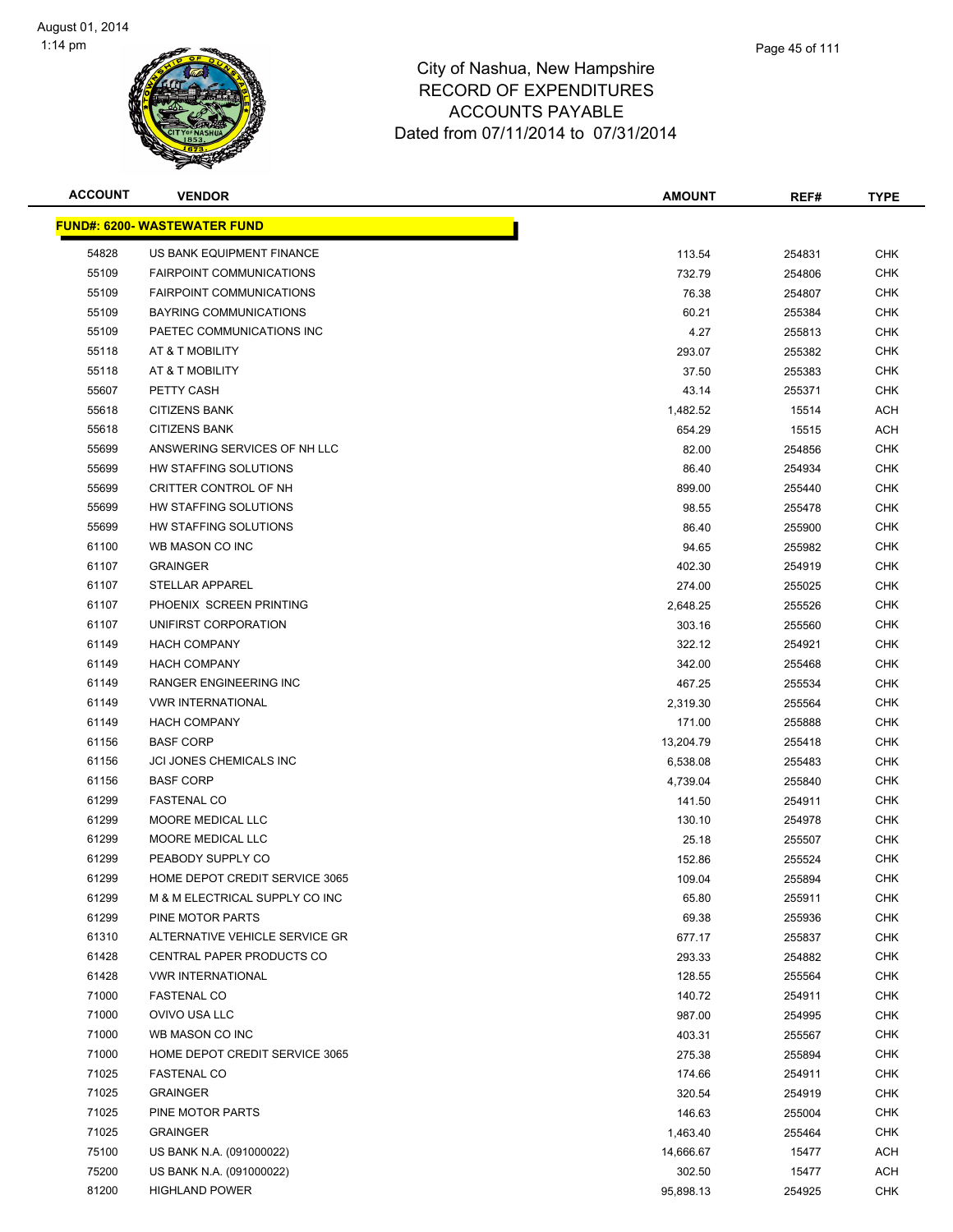

|       |                                          | <b>AMOUNT</b>  | REF#   | <b>TYPE</b> |
|-------|------------------------------------------|----------------|--------|-------------|
|       | <b>FUND#: 6200- WASTEWATER FUND</b>      |                |        |             |
| 81200 | <b>HAZEN &amp; SAWYER PC</b>             | 5,519.66       | 255472 | <b>CHK</b>  |
| 81200 | <b>HIGHLAND POWER</b>                    | 15,100.87      | 255473 | <b>CHK</b>  |
| 81200 | YEOMANS CHICAGO CORP                     | 6,157.27       | 255569 | <b>CHK</b>  |
| 81700 | TEAM EJP CONCORD NH                      | 15,608.66      | 255028 | <b>CHK</b>  |
| 81700 | TEAM EJP CONCORD NH                      | 5,380.56       | 255971 | <b>CHK</b>  |
| 81700 | DELOURY CONSTRUCTION                     | 19,193.39      | 254899 | <b>CHK</b>  |
| 81700 | <b>HAZEN &amp; SAWYER PC</b>             | 3,571.03       | 254923 | <b>CHK</b>  |
| 81700 | <b>HAZEN &amp; SAWYER PC</b>             | 2,806.49       | 255472 | <b>CHK</b>  |
| 81700 | <b>HAZEN &amp; SAWYER PC</b>             | 3,861.52       | 255893 | <b>CHK</b>  |
| 81700 | <b>FLOW ASSESSMENT SERVICES LLC</b>      | 230.00         | 255456 | <b>CHK</b>  |
| 81700 | PENTA CORP                               | 117,485.98     | 255001 | <b>CHK</b>  |
| 81700 | WOODARD & CURRAN INC                     | 13,596.10      | 255038 | <b>CHK</b>  |
| 81700 | PENTA CORP                               | 117,731.40     | 255932 | <b>CHK</b>  |
| 81700 | HAYNER SWANSON INC                       | 964.10         | 255892 | <b>CHK</b>  |
| 81700 | <b>HAZEN &amp; SAWYER PC</b>             | 61,032.72      | 254923 | <b>CHK</b>  |
| 81700 | METHUEN CONSTRUCTION CO                  | 535,689.98     | 254972 | <b>CHK</b>  |
| 81700 | <b>HAZEN &amp; SAWYER PC</b>             | 54,614.24      | 255472 | <b>CHK</b>  |
| 81700 | <b>HAZEN &amp; SAWYER PC</b>             | 56,001.21      | 255893 | <b>CHK</b>  |
| 81700 | METHUEN CONSTRUCTION CO                  | 319,850.00     | 255918 | <b>CHK</b>  |
| 81700 | TEAM EJP CONCORD NH                      | 1,322.16       | 255028 | <b>CHK</b>  |
| 81700 | PARK CONSTRUCTION CORP                   | 524,122.84     | 254998 | <b>CHK</b>  |
| 81700 | ALBANESE D & S INC                       | 35,993.00      | 255829 | <b>CHK</b>  |
|       | <b>TOTAL FUND 6200 - WASTEWATER FUND</b> | \$2,279,584.81 |        |             |

|       | <u> FUND#: 6500- PROPERTY &amp; CASUALTY FUND</u> |                     |            |
|-------|---------------------------------------------------|---------------------|------------|
| 54267 | TREASURER STATE OF NH                             |                     | 400.00     |
| 54267 | STANLEY ELEVATOR CO INC                           |                     | 118.66     |
| 54421 | <b>CONWAY OFFICE SOLUTIONS</b>                    |                     | 130.00     |
| 55118 | AT & T MOBILITY                                   |                     | 31.27      |
| 55307 | <b>ROSS DUGAS</b>                                 |                     | 22.96      |
| 55307 | <b>DAWN BURTON</b>                                |                     | 75.33      |
| 55400 | CITIZENS BANK CREDIT CARD                         | <b>Hyatt Hotels</b> | 1,373.88   |
| 55400 | CITIZENS BANK CREDIT CARD                         | <b>Hyatt Hotels</b> | 1,373.88   |
| 55421 | <b>DAWN BURTON</b>                                |                     | 40.00      |
| 59107 | HUB INT'L NEW ENGLAND LLC                         |                     | 99,468.00  |
| 59120 | HUB INT'L NEW ENGLAND LLC                         |                     | 10,413.00  |
| 59120 | HUB INT'L NEW ENGLAND LLC                         |                     | 436,615.00 |
| 59148 | HUB INT'L NEW ENGLAND LLC                         |                     | 72,968.75  |
| 59207 | ANESTHESIA CARE GROUP PC                          |                     | 1,725.00   |
| 59207 | APPLE NASHUA LLC                                  |                     | 870.00     |
| 59207 | APPLE THERAPY MANCHESTER                          |                     | 320.00     |
| 59207 | BEDFORD AMBULATORY SURG CTR                       |                     | 10,242.00  |
| 59207 | DARTMOUTH HITCHCOCK BEDFORD                       |                     | 268.00     |
| 59207 | DARTMOUTH HITCHCOCK CLINIC                        |                     | 1,021.00   |
| 59207 | DEVINE MILLIMET & BRANCH PA                       |                     | 879.86     |
| 59207 | <b>FOUR SEASONS ORTHOPEDIC CENTER</b>             |                     | 176.00     |
| 59207 | <b>INTEGRATED PAIN CARE</b>                       |                     | 224.00     |
|       |                                                   |                     |            |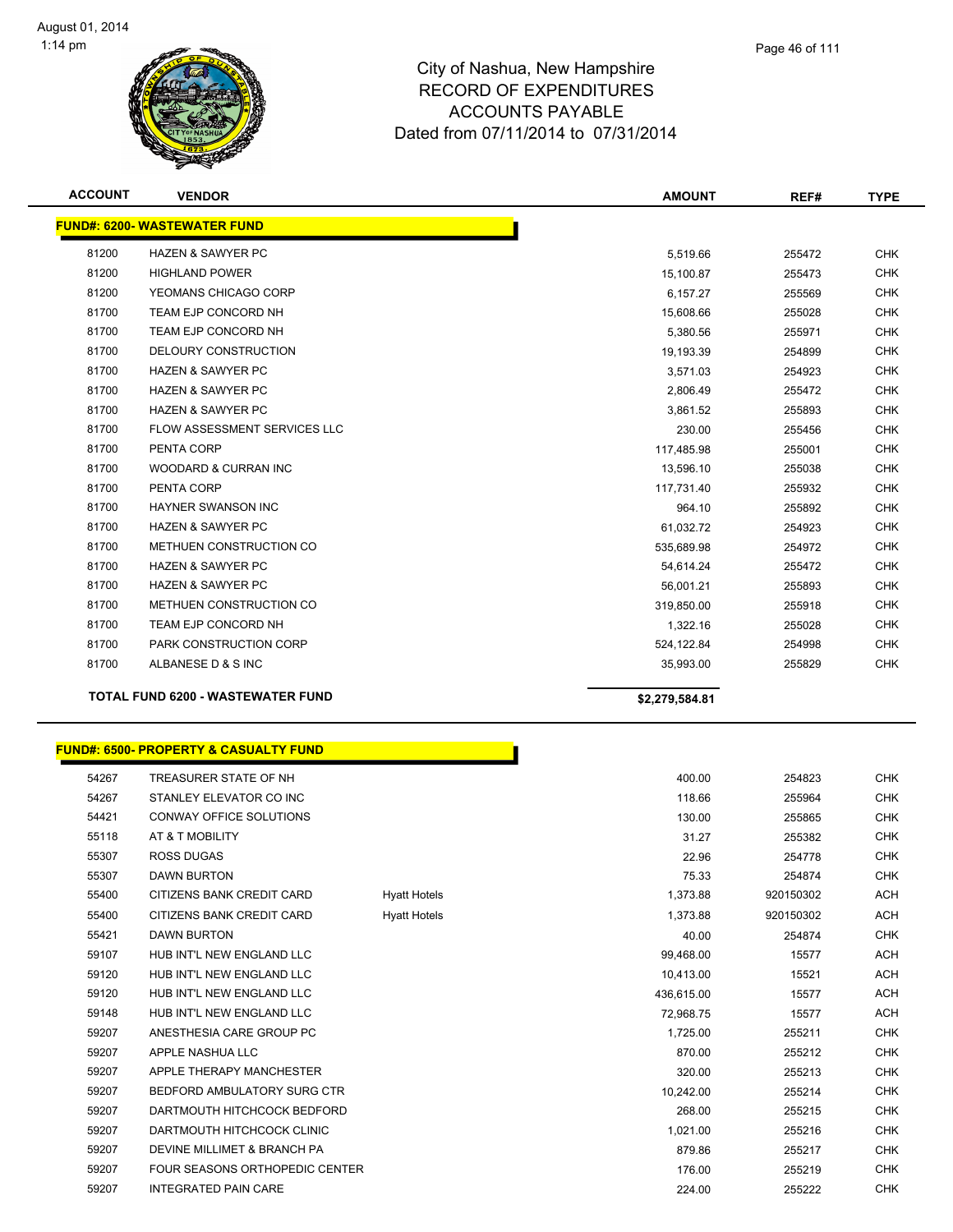

|    | Page 47 of 111 |
|----|----------------|
| €  |                |
| ×. |                |

| <b>ACCOUNT</b> | <b>VENDOR</b>                                    | <b>AMOUNT</b> | REF#   | <b>TYPE</b> |
|----------------|--------------------------------------------------|---------------|--------|-------------|
|                | <b>FUND#: 6500- PROPERTY &amp; CASUALTY FUND</b> |               |        |             |
| 59207          | NASHUA AMBULATORY SURGICAL CTR                   | 2,254.85      | 255224 | <b>CHK</b>  |
| 59207          | NEW ENGLAND BAPTIST MEDICAL                      | 233.00        | 255225 | <b>CHK</b>  |
| 59207          | OCCUPATIONAL HEALTH CTRS SOUTH                   | 478.69        | 255226 | <b>CHK</b>  |
| 59207          | PHIL FINOCCHIARO MD & ASSOC                      | 170.00        | 255227 | <b>CHK</b>  |
| 59207          | <b>SJ PHYSICIAN SERVICES</b>                     | 400.00        | 255229 | <b>CHK</b>  |
| 59207          | SO NH REGIONAL MEDICAL CENTER                    | 5,841.33      | 255230 | <b>CHK</b>  |
| 59207          | ST JOSEPHS HOSPITAL                              | 609.45        | 255231 | <b>CHK</b>  |
| 59207          | STONERIVER PHARMACY SOLUTIONS                    | 242.23        | 255232 | <b>CHK</b>  |
| 59207          | <b>THOMAS STEPNEY</b>                            | 39.72         | 255233 | <b>CHK</b>  |
| 59207          | APPLE NASHUA LLC                                 | 2,066.00      | 255730 | <b>CHK</b>  |
| 59207          | CAPE MEDICAL SUPPLY INC                          | 75.77         | 255731 | <b>CHK</b>  |
| 59207          | DARTMOUTH HITCHCOCK CLINIC                       | 5,421.00      | 255732 | <b>CHK</b>  |
| 59207          | DEVINE MILLIMET & BRANCH PA                      | 621.93        | 255733 | <b>CHK</b>  |
| 59207          | FLEISCHER SPINE PLLC                             | 462.03        | 255735 | <b>CHK</b>  |
| 59207          | FOUR SEASONS ORTHOPEDIC CENTER                   | 12,738.00     | 255736 | <b>CHK</b>  |
| 59207          | INJURED WORKERS PHARMACY LLC                     | 269.95        | 255737 | <b>CHK</b>  |
| 59207          | NASHUA PATHOLOGY PA                              | 50.00         | 255738 | <b>CHK</b>  |
| 59207          | NEB RADIOLOGY PC                                 | 41.00         | 255739 | <b>CHK</b>  |
| 59207          | OCCUPATIONAL HEALTH CTRS SOUTH                   | 321.92        | 255740 | <b>CHK</b>  |
| 59207          | ORTHOPEDIC CLINICAL ASSOC INC                    | 3,400.00      | 255741 | <b>CHK</b>  |
| 59207          | PERFORMANCE REHAB INC                            | 765.00        | 255742 | <b>CHK</b>  |
| 59207          | PRATT OPHTHALMOLOGY ASSOC                        | 137.00        | 255743 | <b>CHK</b>  |
| 59207          | <b>SCOTT J DIEHL MD</b>                          | 110.00        | 255744 | <b>CHK</b>  |
| 59207          | <b>SJ PHYSICIAN SERVICES</b>                     | 135.00        | 255745 | <b>CHK</b>  |
| 59207          | SO NH REGIONAL MEDICAL CENTER                    | 17,194.00     | 255746 | <b>CHK</b>  |
| 59207          | ST JOSEPH HOME & HOSPICE CARE                    | 720.00        | 255747 | <b>CHK</b>  |
| 59207          | ST JOSEPHS HOSPITAL                              | 4,814.40      | 255748 | <b>CHK</b>  |
| 59207          | STONERIVER PHARMACY SOLUTIONS                    | 3,010.28      | 255749 | <b>CHK</b>  |
| 59207          | ANESTHESIA CARE GROUP PC                         | 1,966.67      | 256199 | <b>CHK</b>  |
| 59207          | APPLE NASHUA LLC                                 | 933.00        | 256200 | <b>CHK</b>  |
| 59207          | <b>CPTE NASHUA</b>                               | 1,630.00      | 256201 | CHK         |
| 59207          | DARTMOUTH HITCHCOCK CLINIC                       | 2,713.00      | 256203 | CHK         |
| 59207          | <b>JODY STEWART</b>                              | 65.96         | 256205 | <b>CHK</b>  |
| 59207          | JACQUELINE LEVINE                                | 393.75        | 256206 | <b>CHK</b>  |
| 59207          | <b>MEDICINE WORLD INC</b>                        | 451.11        | 256207 | <b>CHK</b>  |
| 59207          | <b>MERIDIAN RESOURCE CO</b>                      | 235.88        | 256208 | <b>CHK</b>  |
| 59207          | NASHUA EYE ASSOC PA                              | 200.00        | 256209 | <b>CHK</b>  |
| 59207          | NASHUA RADIOLOGY PA                              | 87.00         | 256210 | <b>CHK</b>  |
| 59207          | ONE CALL MEDICAL INC                             | 1,918.00      | 256212 | <b>CHK</b>  |
| 59207          | ORTHOCARE MEDICAL EQUIPMENT LL                   | 162.20        | 256213 | <b>CHK</b>  |
| 59207          | PERFORMANCE REHAB INC                            | 820.00        | 256214 | <b>CHK</b>  |
| 59207          | KENNETH D POLIVY                                 | 735.00        | 256215 | <b>CHK</b>  |
| 59207          | SO NH REGIONAL MEDICAL CENTER                    | 1,180.64      | 256217 | <b>CHK</b>  |
| 59207          | ST JOSEPHS HOSPITAL                              | 20,003.48     | 256218 | <b>CHK</b>  |
| 59225          | <b>GEORGE CHAISSON</b>                           | 10,000.00     | 255210 | <b>CHK</b>  |
| 59225          | ROBERT JUNGKMAN                                  | 269.95        | 255223 | <b>CHK</b>  |
| 59225          | <b>CULLENCOLLIMORE PLLC</b>                      | 416.00        | 256202 | <b>CHK</b>  |
| 59250          | DWANE JALENGER                                   | 40.00         | 255734 | <b>CHK</b>  |
| 59250          | <b>HAYES PUMPS INC</b>                           | 17,928.00     | 256204 | <b>CHK</b>  |
|                |                                                  |               |        |             |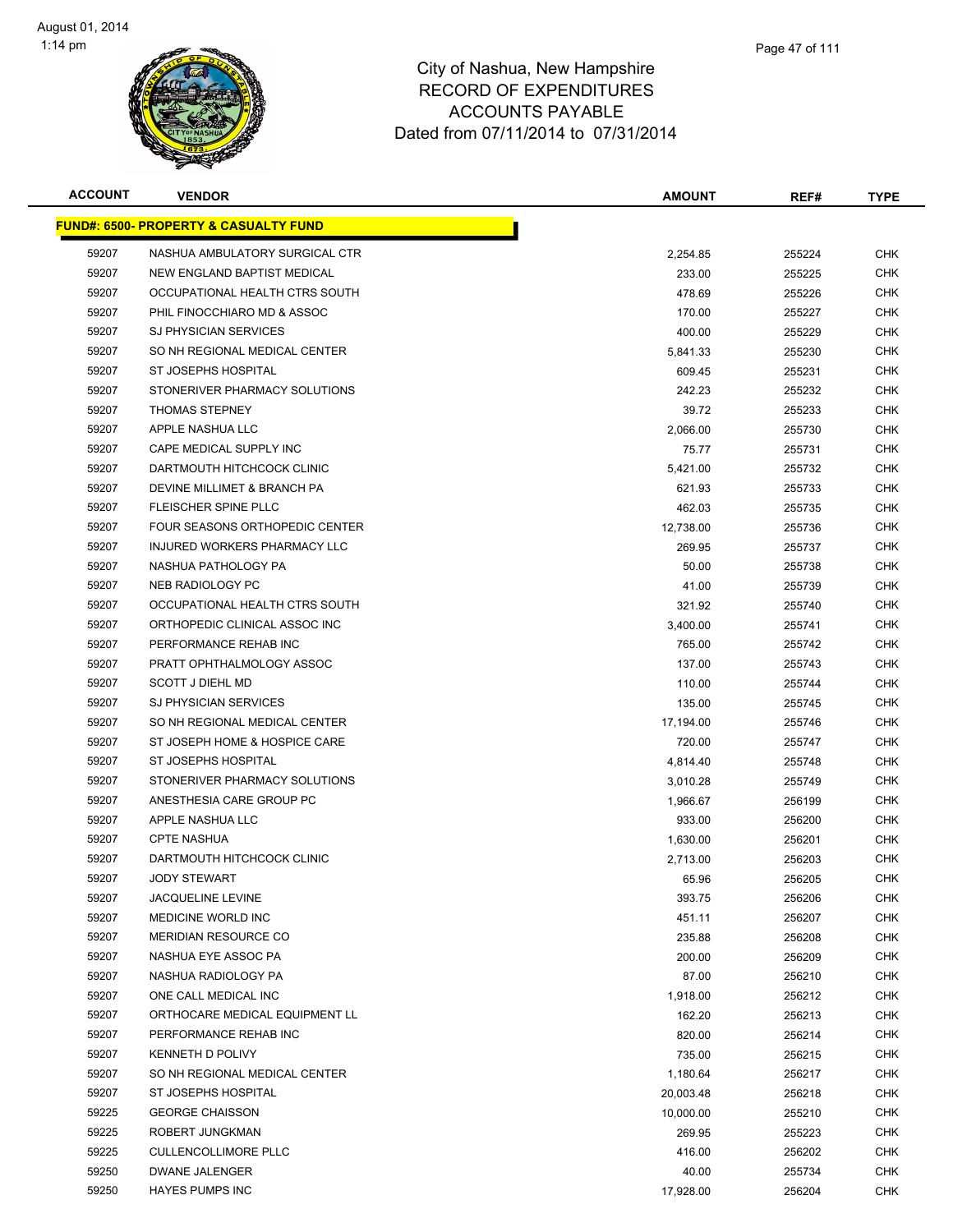

| <b>ACCOUNT</b> | <b>VENDOR</b>                                         | <b>AMOUNT</b> | REF#   | <b>TYPE</b> |
|----------------|-------------------------------------------------------|---------------|--------|-------------|
|                | <b>FUND#: 6500- PROPERTY &amp; CASUALTY FUND</b>      |               |        |             |
| 59250          | NORTHEAST SCALE CO INC                                | 1,485.44      | 256211 | <b>CHK</b>  |
| 59250          | SCHROEDER CONSTRUCTION MGMT IN                        | 20,006.00     | 256216 | <b>CHK</b>  |
| 59275          | ENTERPRISE HOLDINGS INC                               | 778.72        | 255218 | <b>CHK</b>  |
| 59275          | GATE CITY FENCE CO INC                                | 525.00        | 255220 | <b>CHK</b>  |
| 59275          | <b>ILLG AUTOMOTIVE CORP</b>                           | 3,605.62      | 255221 | <b>CHK</b>  |
| 59275          | ROMEO MONGEAU                                         | 209.00        | 255228 | <b>CHK</b>  |
| 59275          | DEVINE MILLIMET & BRANCH PA                           | 213.21        | 255733 | <b>CHK</b>  |
| 59275          | CULLENCOLLIMORE PLLC                                  | 665.00        | 256202 | <b>CHK</b>  |
| 61100          | WB MASON CO INC                                       | 584.90        | 255567 | <b>CHK</b>  |
|                | <b>TOTAL FUND 6500 - PROPERTY &amp; CASUALTY FUND</b> | \$791,601.67  |        |             |

h

# **FUND#: 6600- BENEFITS SELF INSURANCE FUND**

| <b>ITT HARTFORD</b>               |                              | 36,209.57  | 15488     | ACH        |
|-----------------------------------|------------------------------|------------|-----------|------------|
| PROTECTIVE LIFE INSURANCE CO      |                              | 47.08      | 15491     | <b>ACH</b> |
| BOSTON MUTUAL LIFE INSURANCE      |                              | 8,817.62   | 15486     | <b>ACH</b> |
| NORTHERN NEW ENGLAND BENEFIT      |                              | 39,930.36  | 15490     | <b>ACH</b> |
| ANTHEM BLUE CROSS /BLUE SHIELD    |                              | 331,458.62 | 15483     | <b>ACH</b> |
| ANTHEM BLUE CROSS /BLUE SHIELD    |                              | 336,544.38 | 15526     | <b>ACH</b> |
| NORTHEAST DELTA DENTAL            |                              | 161,112.15 | 15489     | <b>ACH</b> |
| <b>BRIAN SORAGHAN</b>             |                              | 67.90      | 255772    | <b>CHK</b> |
| <b>DENNIS SALMI</b>               |                              | 71.36      | 255776    | <b>CHK</b> |
| ALEXANDER GURSKIS                 |                              | 221.40     | 255831    | <b>CHK</b> |
| CITIZENS BANK CREDIT CARD         | <b>Dick's Sporting Goods</b> | 39.99      | 920150302 | <b>ACH</b> |
| CITIZENS BANK CREDIT CARD         | <b>Dick's Sporting Goods</b> | 29.99      | 920150302 | <b>ACH</b> |
| CITIZENS BANK CREDIT CARD         | Dick's Sporting Goods        | 349.99     | 920150302 | <b>ACH</b> |
| CITIZENS BANK CREDIT CARD         | <b>Dick's Sporting Goods</b> | 249.98     | 920150302 | <b>ACH</b> |
| CITIZENS BANK CREDIT CARD         | <b>Dick's Sporting Goods</b> | 100.00     | 920150302 | <b>ACH</b> |
| CITIZENS BANK CREDIT CARD         | <b>Edible Arrangements</b>   | 54.50      | 920150302 | ACH        |
| <b>CITIZENS BANK CREDIT CARD</b>  | Shaw's                       | 105.95     | 920150302 | <b>ACH</b> |
| <b>ANTHEM - EAP</b>               |                              | 14,094.00  | 15481     | ACH        |
| ST JOSEPHS BUSINESS & HEALTH      |                              | 8,237.80   | 255022    | <b>CHK</b> |
| <b>BENEFIT STRATEGIES (ADMIN)</b> |                              | 3,590.55   | 15484     | <b>ACH</b> |
| NORTHEAST DELTA DENTAL            |                              | 11,777.84  | 15489     | <b>ACH</b> |
| ANTHEM BCBS OF NE                 |                              | 88,636.56  | 15525     | <b>ACH</b> |
| HARVARD PILGRIM HEALTH CARE       |                              | 22,762.60  | 15527     | <b>ACH</b> |
| ANTHEM BCBS OF NE                 |                              | 27.07      | 15525     | <b>ACH</b> |
| ANTHEM BCBS OF NE                 |                              | 502,850.35 | 15482     | <b>ACH</b> |
| ANTHEM BCBS OF NE                 |                              | 414,788.97 | 15519     | <b>ACH</b> |
| ANTHEM BCBS OF NE                 |                              | 493,076.60 | 15525     | ACH        |
| ANTHEM BCBS OF NE                 |                              | 424,929.93 | 15551     | ACH        |
| ANTHEM BCBS OF NE                 |                              | 35,223.97  | 15482     | <b>ACH</b> |
| ANTHEM BCBS OF NE                 |                              | 51,240.13  | 15519     | <b>ACH</b> |
| ANTHEM BCBS OF NE                 |                              | 42,976.32  | 15525     | <b>ACH</b> |
| ANTHEM BCBS OF NE                 |                              | 42,824.03  | 15551     | <b>ACH</b> |
| ANTHEM BCBS OF NE                 |                              | 23,607.70  | 15482     | <b>ACH</b> |
| HARVARD PILGRIM HEALTH CARE       |                              | 100,450.71 | 15487     | <b>ACH</b> |
| ANTHEM BCBS OF NE                 |                              | 31,220.30  | 15519     | <b>ACH</b> |
|                                   |                              |            |           |            |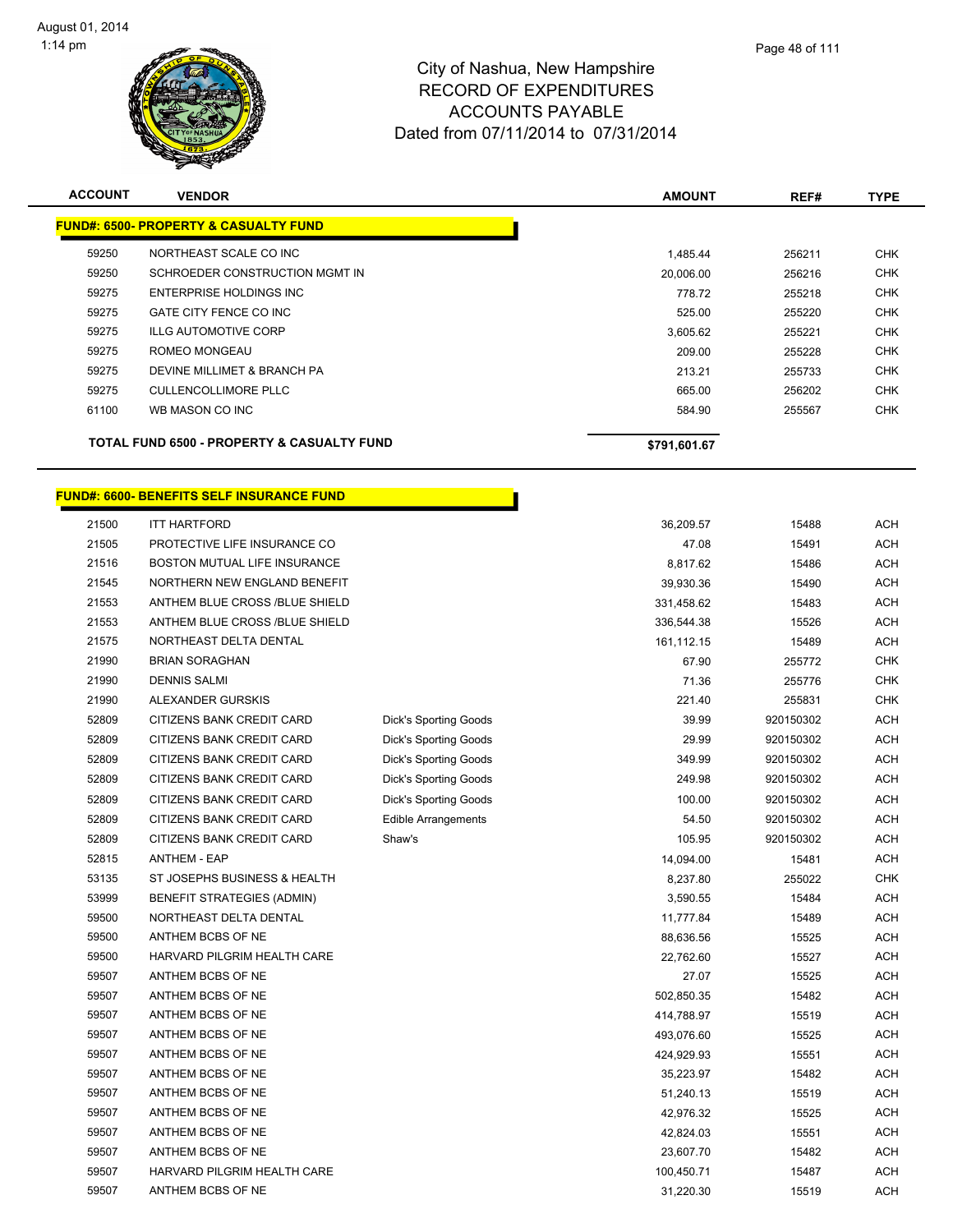

| <b>ACCOUNT</b> | <b>VENDOR</b>                                       | <b>AMOUNT</b>  | REF#   | <b>TYPE</b> |
|----------------|-----------------------------------------------------|----------------|--------|-------------|
|                | <b>FUND#: 6600- BENEFITS SELF INSURANCE FUND</b>    |                |        |             |
| 59507          | HARVARD PILGRIM HEALTH CARE                         | 79,100.65      | 15520  | ACH         |
| 59507          | ANTHEM BCBS OF NE                                   | 43,137.07      | 15525  | <b>ACH</b>  |
| 59507          | HARVARD PILGRIM HEALTH CARE                         | 98,289.72      | 15527  | <b>ACH</b>  |
| 59507          | ANTHEM BCBS OF NE                                   | 9,517.84       | 15551  | <b>ACH</b>  |
| 59507          | HARVARD PILGRIM HEALTH CARE                         | 77,020.23      | 15553  | <b>ACH</b>  |
| 59525          | NORTHEAST DELTA DENTAL                              | 24,096.65      | 15489  | ACH         |
| 59525          | NORTHEAST DELTA DENTAL                              | 41,876.03      | 15522  | ACH         |
| 59525          | NORTHEAST DELTA DENTAL                              | 33,921.34      | 15528  | ACH         |
| 59525          | NORTHEAST DELTA DENTAL                              | 37,386.35      | 15554  | ACH         |
|                | TOTAL FUND 6600 - BENEFITS SELF INSURANCE FUND      | \$3,672,072.15 |        |             |
|                | <b>FUND#: 7020- UAW EDUCATIONAL ASSISTANCE</b>      |                |        |             |
| 51607          | <b>LINDA PANNY</b>                                  | 60.00          | 255366 | <b>CHK</b>  |
|                |                                                     |                |        |             |
|                | <b>TOTAL FUND 7020 - UAW EDUCATIONAL ASSISTANCE</b> | \$60.00        |        |             |
|                | <b>FUND#: 7026- CAPITAL EQUIPMENT RESERVE FUND</b>  |                |        |             |
| 81300          | NORTRAX INC                                         | 48,000.00      | 255518 | <b>CHK</b>  |
| 81500          | <b>GRAPPONE FORD</b>                                | 52,446.00      | 256036 | <b>CHK</b>  |
|                |                                                     |                |        |             |
|                | TOTAL FUND 7026 - CAPITAL EQUIPMENT RESERVE FUND    | \$100,446.00   |        |             |
|                |                                                     |                |        |             |
|                | <b>FUND#: 7052- MINE FALLS PARK ETF</b>             |                |        |             |
| 54280          | PENNICHUCK WATER WORKS INC                          | 648.87         | 254817 | <b>CHK</b>  |
| 54280          | <b>BELLETETES INC</b>                               | 53.94          | 254864 | <b>CHK</b>  |
| 54280          | HOME DEPOT CREDIT SERVICE 3065                      | 22.97          | 254928 | <b>CHK</b>  |
| 54280          | JOHNSONS ELECTRIC INC                               | 4,149.90       | 254944 | <b>CHK</b>  |
| 54280          | F W WEBB CO                                         | 17.40          | 255451 | <b>CHK</b>  |
| 54280          | PENNICHUCK WATER WORKS INC                          | 802.55         | 255815 | <b>CHK</b>  |
| 54280          | BELLETETES INC                                      | 150.09         | 255843 | <b>CHK</b>  |
| 54280          | JOHN DEERE LANDSCAPES LLC                           | 1,119.44       | 255906 | <b>CHK</b>  |
| 54280          | P & L LANDSCAPING LLC                               | 975.00         | 255929 | <b>CHK</b>  |
|                | <b>TOTAL FUND 7052 - MINE FALLS PARK ETF</b>        | \$7,940.16     |        |             |
|                |                                                     |                |        |             |
|                | <b>FUND#: 7076- REG VOC ED CAPITAL RESERVE</b>      |                |        |             |
| 71000          | COMPUTER HUT dba IT INSIDERS                        | 1,559.95       | 255598 | <b>CHK</b>  |
| 71000          | <b>APPLE INC</b>                                    | 58,522.00      | 255998 | <b>CHK</b>  |
| 71000          | HEWLETT PACKARD GOV/ED SALES                        | 64,855.00      | 256044 | <b>CHK</b>  |
|                | TOTAL FUND 7076 - REG VOC ED CAPITAL RESERVE        | \$124,936.95   |        |             |
|                | <b>FUND#: 7506- ETF CONTRIB-WOODLAWN CEMETERY</b>   |                |        |             |
| 45121          | VINCENT & JUDITH FIGLIOLI JR                        | 600.00         | 255980 | <b>CHK</b>  |
|                |                                                     |                |        |             |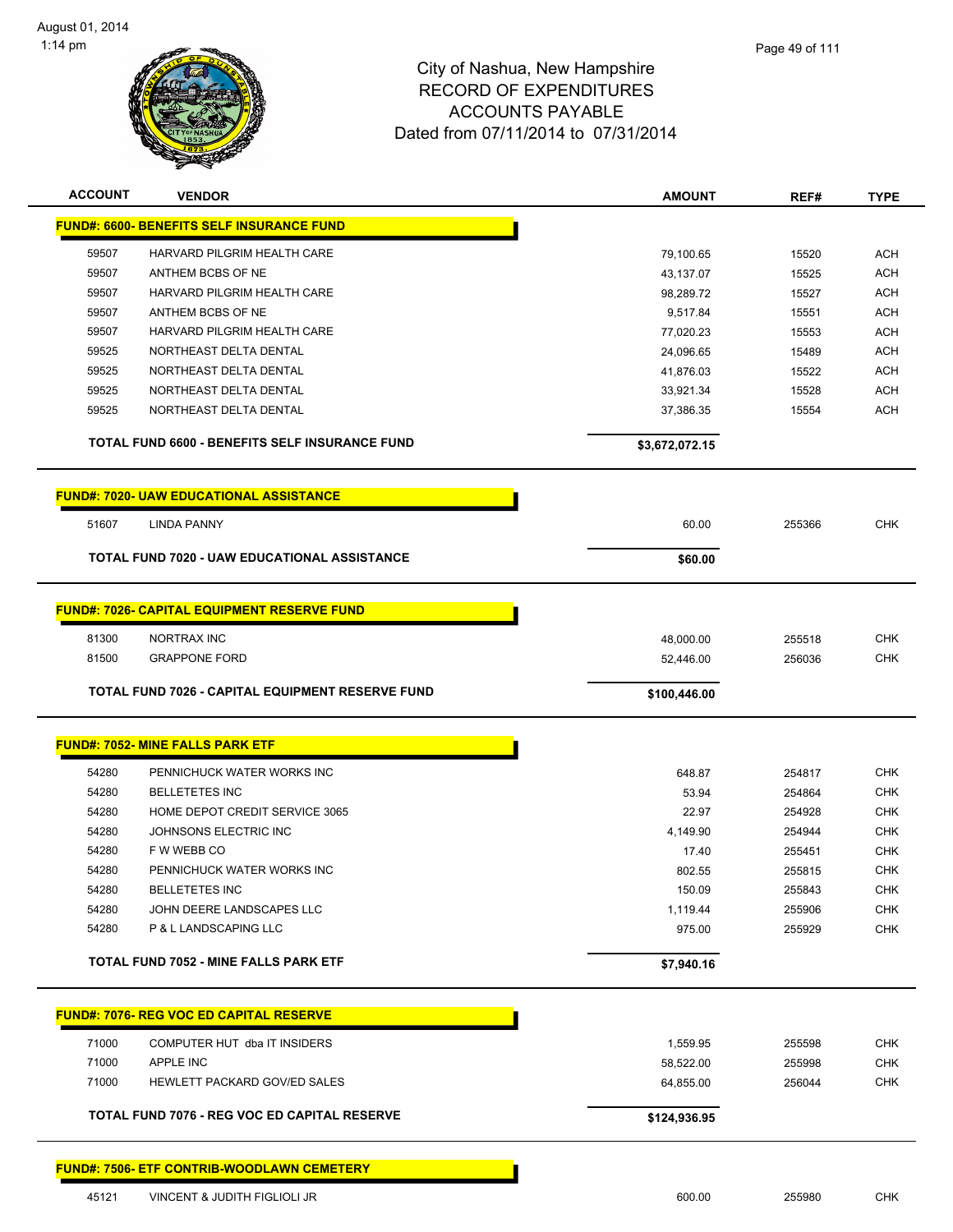

| <b>ACCOUNT</b> | <b>VENDOR</b>                                        | <b>AMOUNT</b> | REF#   | <b>TYPE</b> |
|----------------|------------------------------------------------------|---------------|--------|-------------|
|                | <b>FUND#: 7506- ETF CONTRIB-WOODLAWN CEMETERY</b>    |               |        |             |
|                |                                                      |               |        |             |
| 71999          | AMERICAN CEMETERY SUPPLIES INC                       | 1,608.13      | 254852 | <b>CHK</b>  |
| 81500          | MHQ MUNICIPAL VEHICLES                               | 25,589.60     | 255506 | <b>CHK</b>  |
|                | TOTAL FUND 7506 - ETF CONTRIB-WOODLAWN CEMETERY      | \$27,797.73   |        |             |
|                |                                                      |               |        |             |
|                | <b>FUND#: 7536- LIBRARY-DANIEL HUSSEY</b>            |               |        |             |
| 55654          | <b>FREDERIC SIMMONS</b>                              | 700.00        | 255372 | <b>CHK</b>  |
| 55654          | <b>LYNNE GOUMAS</b>                                  | 650.00        | 255463 | <b>CHK</b>  |
| 55654          | <b>ALLISON BEAUDRY</b>                               | 500.00        | 255841 | <b>CHK</b>  |
|                |                                                      |               |        |             |
|                | TOTAL FUND 7536 - LIBRARY-DANIEL HUSSEY              | \$1,850.00    |        |             |
|                | <b>FUND#: 7551- P&amp;R-SUMMERFUN</b>                |               |        |             |
|                |                                                      |               |        |             |
| 54899          | NH BOUNCE HOUSE RENTALS                              | 600.00        | 255926 | <b>CHK</b>  |
| 55650          | ORIENTAL TRADING CO INC                              | 365.20        | 255522 | <b>CHK</b>  |
| 55650          | <b>BALLOONLAND</b>                                   | 300.00        | 255839 | <b>CHK</b>  |
| 55650          | ANNA RIBAUDO                                         | 150.00        | 255949 | <b>CHK</b>  |
| 55654          | <b>JOAN CORNETT</b>                                  | 550.00        | 255866 | <b>CHK</b>  |
| 61299          | <b>JEANNOTTE'S MARKET LLC</b>                        | 55.65         | 254939 | <b>CHK</b>  |
| 61900          | <b>THOMAS DWANE</b>                                  | 99.11         | 254779 | <b>CHK</b>  |
| 61900          | JEANNOTTE'S MARKET LLC                               | 65.96         | 254939 | <b>CHK</b>  |
|                | <b>TOTAL FUND 7551 - P&amp;R-SUMMERFUN</b>           | \$2,185.92    |        |             |
|                |                                                      |               |        |             |
|                | <b>FUND#: 7565- SCHOOL RELATED PROGRAMS-ETF</b>      |               |        |             |
| 61299          | WB MASON CO INC                                      | 158.49        | 256108 | <b>CHK</b>  |
|                | TOTAL FUND 7565 - SCHOOL RELATED PROGRAMS-ETF        | \$158.49      |        |             |
|                |                                                      |               |        |             |
|                | <b>FUND#: 8001- PINEWOOD CEMETERY PERP-CARE</b>      |               |        |             |
| 10684          | NATIONAL FINANCIAL SERVICE LLC                       | 2,208.00      | 255393 | <b>CHK</b>  |
|                | TOTAL FUND 8001 - PINEWOOD CEMETERY PERP-CARE        | \$2,208.00    |        |             |
|                |                                                      |               |        |             |
|                | <b>FUND#: 8007- EDGEWOOD CEMETERY PERP-CARE</b>      |               |        |             |
| 10640          | TD BANK ACCT#664854015                               | 15,600.00     | 255552 | <b>CHK</b>  |
|                | <b>TOTAL FUND 8007 - EDGEWOOD CEMETERY PERP-CARE</b> | \$15,600.00   |        |             |
|                |                                                      |               |        |             |
|                | <b>FUND#: 8010- EDGEWOOD CEMETERY FLOWER FUND</b>    |               |        |             |
| 10644          | TD BANK ACCT#664855012                               | 600.00        | 255553 | <b>CHK</b>  |
|                | TOTAL FUND 8010 - EDGEWOOD CEMETERY FLOWER FUND      | \$600.00      |        |             |
|                |                                                      |               |        |             |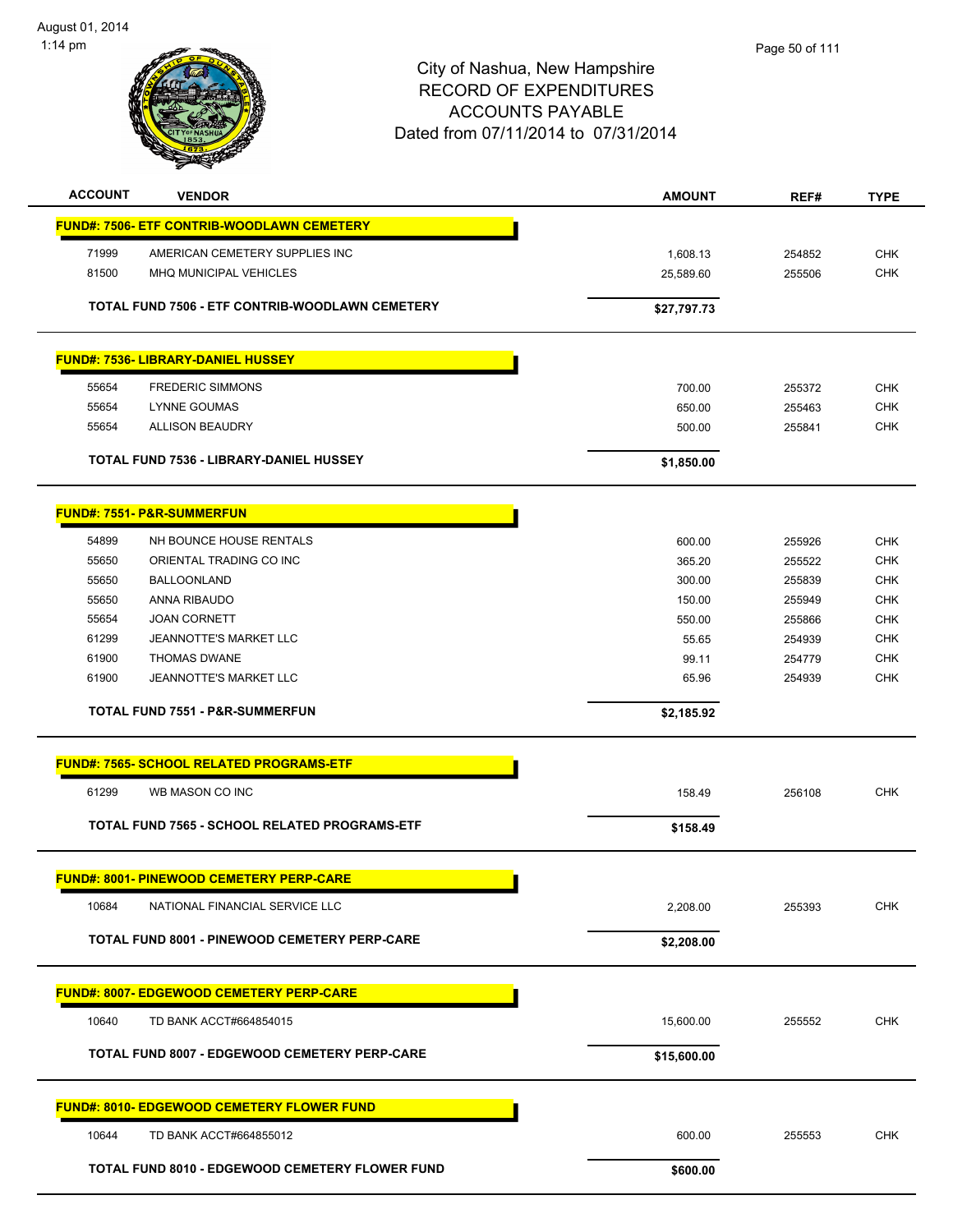

| <b>ACCOUNT</b><br><b>VENDOR</b>                      | <b>AMOUNT</b> | REF#   | <b>TYPE</b> |
|------------------------------------------------------|---------------|--------|-------------|
| <b>FUND#: 8028- WOODLAWN CEMETERY PERP-CARE</b>      |               |        |             |
| 44338<br>VINCENT & JUDITH FIGLIOLI JR                | 600.00        | 255980 | <b>CHK</b>  |
| 45128<br><b>CARL &amp; ELAINE NEVEU</b>              | 900.00        | 255852 | <b>CHK</b>  |
| CARL & ELAINE NEVEU<br>45814                         | 300.00        | 255852 | <b>CHK</b>  |
| TOTAL FUND 8028 - WOODLAWN CEMETERY PERP-CARE        | \$1,800.00    |        |             |
| <b>FUND#: 8063- LIBRARY-HENRY STEARNS FUND</b>       |               |        |             |
| 61807<br><b>GALE/CENGAGE LEARNING</b>                | 9,500.00      | 254916 | <b>CHK</b>  |
| TOTAL FUND 8063 - LIBRARY-HENRY STEARNS FUND         | \$9,500.00    |        |             |
| <b>FUND#: 8065- RAYMOND J &amp; ALMA H AVARD MEM</b> |               |        |             |
| 61807<br>ACGS MEMBERSHIP SECRETARY                   | 50.00         | 254801 | <b>CHK</b>  |
| 61807<br><b>ACGS TREASURER</b>                       | 111.00        | 254802 | <b>CHK</b>  |
| TOTAL FUND 8065 - RAYMOND J & ALMA H AVARD MEM       |               |        |             |
|                                                      | \$161.00      |        |             |
| <b>FUND#: 8400- AGENCY-DEVELOPER ESCROWS</b>         |               |        |             |
| 21730<br><b>JAMES KEENAN</b>                         | 13,615.00     | 254786 | <b>CHK</b>  |
| <b>TOTAL FUND 8400 - AGENCY-DEVELOPER ESCROWS</b>    | \$13,615.00   |        |             |
| <b>FUND#: 8600- WILLIS T DODGE AWARD</b>             |               |        |             |
| 68370<br>SARAH KING AND                              | 230.00        | 255333 | <b>CHK</b>  |
| <b>TOTAL FUND 8600 - WILLIS T DODGE AWARD</b>        | \$230.00      |        |             |
| <b>FUND#: 8601- NOYES PRIZE</b>                      |               |        |             |
| 68370<br>SARAH BENAMARA AND                          | 90.00         | 255331 | <b>CHK</b>  |
| <b>TOTAL FUND 8601 - NOYES PRIZE</b>                 | \$90.00       |        |             |
|                                                      |               |        |             |
| FUND#: 8602- CLASS OF 1924 EVELYN F LAMOND           |               |        |             |
| 68370<br>MARLE DUARTE-CANELA AND                     | 475.00        | 255308 | <b>CHK</b>  |
| 68370<br>MARLENE DUARTE-CANELA AND                   | 475.00        | 255310 | <b>CHK</b>  |
| TOTAL FUND 8602 - CLASS OF 1924 EVELYN F LAMOND      | \$950.00      |        |             |
|                                                      |               |        |             |
| FUND#: 8603- RALPH J & ALICE F BURNS                 |               |        |             |
| 68370<br><b>GABRIELLE WHITMAN AND</b>                | 475.00        | 255261 | <b>CHK</b>  |
| 68370<br><b>IGOR LEKNOTSEV AND</b>                   | 475.00        | 255268 | <b>CHK</b>  |
| 68370<br>KAYLA FARREN AND                            | 475.00        | 255293 | <b>CHK</b>  |
| 68370<br><b>KRISTEN MUNGAI AND</b>                   | 475.00        | 255297 | <b>CHK</b>  |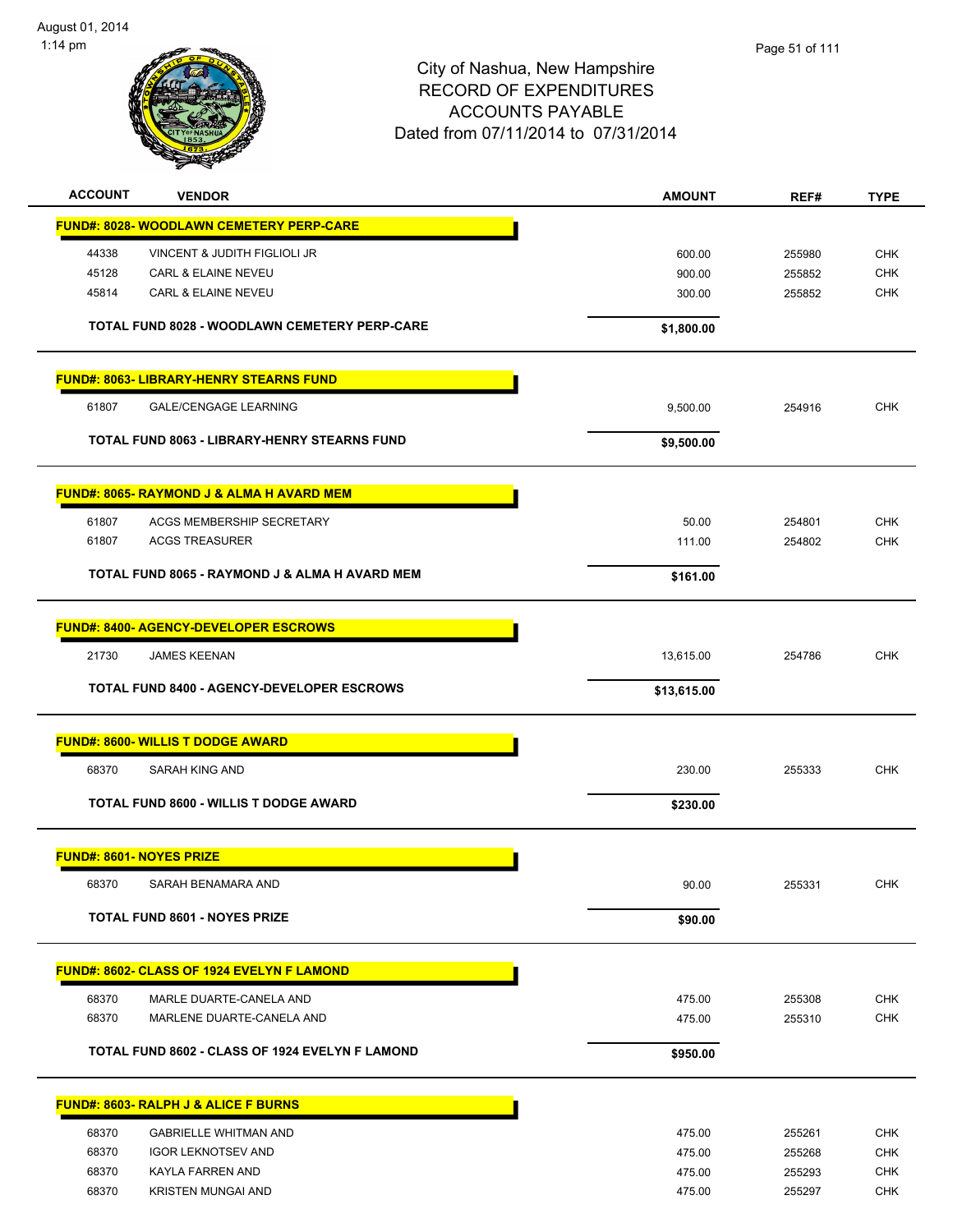

| <b>ACCOUNT</b> | <b>VENDOR</b>                                        | <b>AMOUNT</b> | REF#   | <b>TYPE</b> |
|----------------|------------------------------------------------------|---------------|--------|-------------|
|                | <b>FUND#: 8603- RALPH J &amp; ALICE F BURNS</b>      |               |        |             |
| 68370          | LAURA FORREST AND                                    | 475.00        | 255300 | <b>CHK</b>  |
| 68370          | <b>MADDISON LEDOUX AND</b>                           | 150.00        | 255303 | <b>CHK</b>  |
| 68370          | MARISSA PEARSON AND                                  | 475.00        | 255306 | <b>CHK</b>  |
| 68370          | MELISSA BRENNAN AND                                  | 475.00        | 255314 | CHK         |
| 68370          | SARAH EATON AND                                      | 475.00        | 255332 | CHK         |
| 68370          | ZACHARIAH FAHSI AND                                  | 475.00        | 255346 | <b>CHK</b>  |
| 68370          | MARLA FRANCA AND                                     | 475.00        | 255751 | CHK         |
|                | <b>TOTAL FUND 8603 - RALPH J &amp; ALICE F BURNS</b> | \$4,900.00    |        |             |
|                | <b>FUND#: 8604- THELMA F DOE</b>                     |               |        |             |
| 68370          | <b>MARISSA PEARSON AND</b>                           | 450.00        | 255307 | CHK         |
|                | <b>TOTAL FUND 8604 - THELMA F DOE</b>                | \$450.00      |        |             |
|                | <b>FUND#: 8605- MATSIS MATH ACH AWARD</b>            |               |        |             |
| 68370          | MICHAEL PAPPAS AND                                   | 440.00        | 255317 | <b>CHK</b>  |
|                | <b>TOTAL FUND 8605 - MATSIS MATH ACH AWARD</b>       | \$440.00      |        |             |
|                | <b>FUND#: 8606- LEO &amp; OLIVE FERRYALL</b>         |               |        |             |
| 68370          | KAYLA FARREN AND                                     | 640.00        | 255294 | <b>CHK</b>  |
|                | <b>TOTAL FUND 8606 - LEO &amp; OLIVE FERRYALL</b>    | \$640.00      |        |             |
|                | <b>FUND#: 8608- WALTER &amp; EVELYN NESMITH</b>      |               |        |             |
| 68370          | MICHAEL PAPPAS AND                                   | 340.00        | 255318 | <b>CHK</b>  |
|                | TOTAL FUND 8608 - WALTER & EVELYN NESMITH            | \$340.00      |        |             |
|                | <b>FUND#: 8609- ARTHUR J NAKOS</b>                   |               |        |             |
| 68370          | ERIK BLECHARCZYK AND                                 | 475.00        | 255258 | <b>CHK</b>  |
| 68370          | JACOB SHAH AND                                       | 475.00        | 255270 | <b>CHK</b>  |
| 68370          | <b>MADDISON LEDOUX AND</b>                           | 325.00        | 255304 | <b>CHK</b>  |
| 68370          | <b>MEGAN HEIN AND</b>                                | 125.00        | 255313 | <b>CHK</b>  |
|                |                                                      |               |        |             |
|                | TOTAL FUND 8609 - ARTHUR J NAKOS                     | \$1,400.00    |        |             |
|                | FUND#: 8610- NHS CLASS OF 1939 MEM                   |               |        |             |
| 68370          | APEKSHHA THAPA AND                                   | 575.00        | 255246 | <b>CHK</b>  |
|                | TOTAL FUND 8610 - NHS CLASS OF 1939 MEM              | \$575.00      |        |             |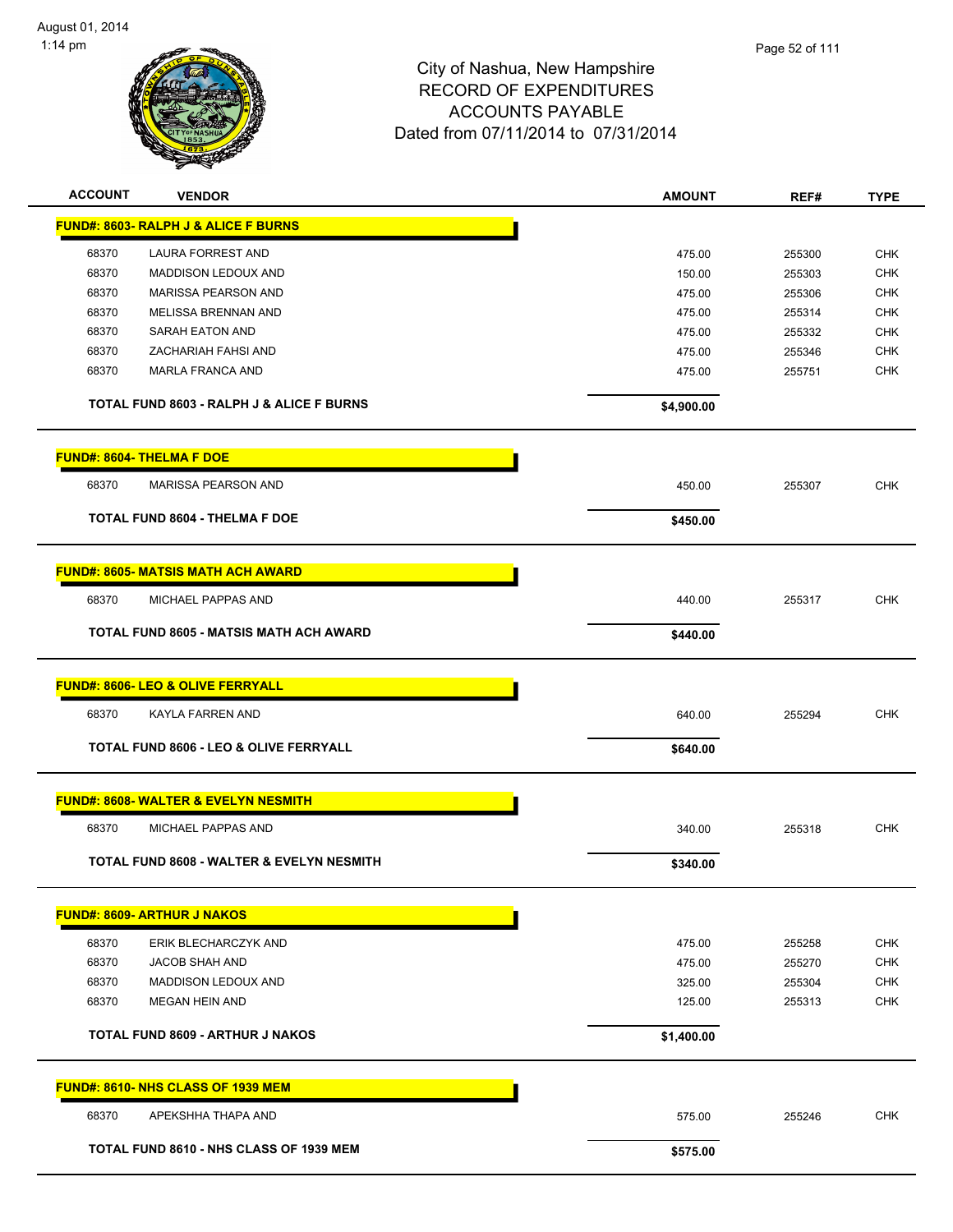| <b>ACCOUNT</b> | <b>VENDOR</b>                                      | <b>AMOUNT</b>      | REF#             | <b>TYPE</b>              |
|----------------|----------------------------------------------------|--------------------|------------------|--------------------------|
|                | <b>FUND#: 8611- RAYMOND N CHANTAL MEM</b>          |                    |                  |                          |
| 68370          | SARAH BENAMARA AND                                 | 300.00             | 255330           | <b>CHK</b>               |
|                | <b>TOTAL FUND 8611 - RAYMOND N CHANTAL MEM</b>     |                    |                  |                          |
|                |                                                    | \$300.00           |                  |                          |
|                | <b>FUND#: 8612- FRANK &amp; EMMA CLANCY</b>        |                    |                  |                          |
|                |                                                    |                    |                  |                          |
| 68370<br>68370 | AMBER LEBLANC AND<br>CASSANDRA CLANCY AND          | 475.00<br>475.00   | 255241<br>255252 | <b>CHK</b><br><b>CHK</b> |
| 68370          | <b>HAYLEY NAKOS AND</b>                            |                    |                  | <b>CHK</b>               |
| 68370          | HELENE FORNEY AND                                  | 1,000.00           | 255264<br>255265 | <b>CHK</b>               |
| 68370          | <b>KARA UPTON AND</b>                              | 1,000.00           | 255287           | <b>CHK</b>               |
| 68370          | <b>MEGAN HEIN AND</b>                              | 1,000.00<br>350.00 | 255312           | <b>CHK</b>               |
|                |                                                    |                    |                  |                          |
|                | <b>TOTAL FUND 8612 - FRANK &amp; EMMA CLANCY</b>   | \$4,300.00         |                  |                          |
|                |                                                    |                    |                  |                          |
|                | <b>FUND#: 8613- WILLIAM H &amp; EDITH E KEENAN</b> |                    |                  |                          |
| 68370          | ABIGAIL LANE AND                                   | 400.00             | 255235           | <b>CHK</b>               |
| 68370          | ALEC FREEMAN AND                                   | 200.00             | 255236           | <b>CHK</b>               |
| 68370          | ALEXANDER BENDER AND                               | 400.00             | 255237           | <b>CHK</b>               |
| 68370          | ALEXANDER VENTRESCA AND                            | 400.00             | 255238           | <b>CHK</b>               |
| 68370          | AMANDA DEANE AND                                   | 500.00             | 255239           | <b>CHK</b>               |
| 68370          | AMANDA MYERS AND                                   | 400.00             | 255240           | <b>CHK</b>               |
| 68370          | ANNA MERKURYEV AND                                 | 400.00             | 255244           | <b>CHK</b>               |
| 68370          | <b>BRUNA SOARES AND</b>                            | 500.00             | 255248           | <b>CHK</b>               |
| 68370          | CHAHITI ASARPOTA AND                               | 400.00             | 255253           | <b>CHK</b>               |
| 68370          | <b>COLLEEN MORRISSEY AND</b>                       | 400.00             | 255255           | <b>CHK</b>               |
| 68370          | ERICA VENDITUOLI AND                               | 1,000.00           | 255257           | <b>CHK</b>               |
| 68370          | EVAN MANNS AND                                     | 1,000.00           | 255260           | <b>CHK</b>               |
| 68370          | <b>JACOB LERUDE AND</b>                            | 400.00             | 255269           | <b>CHK</b>               |
| 68370          | JACQUELINE SICILIANO AND                           | 1,000.00           | 255272           | <b>CHK</b>               |
| 68370          | <b>JESSICA GOFF AND</b>                            | 1,000.00           | 255275           | <b>CHK</b>               |
| 68370          | JOHN ZHANG AND                                     | 400.00             | 255277           | <b>CHK</b>               |
| 68370          | JORDAN LAVOIE AND                                  | 400.00             | 255281           | <b>CHK</b>               |
| 68370          | <b>JOSEPH SORDILLO AND</b>                         | 400.00             | 255282           | <b>CHK</b>               |
| 68370          | <b>JULIA LARSEN AND</b>                            | 400.00             | 255285           | <b>CHK</b>               |
| 68370          | KATHERINE SWALLOW AND                              | 1,000.00           | 255291           | <b>CHK</b>               |
| 68370          | KATRINA DESROSIERS AND                             | 500.00             | 255292           | <b>CHK</b>               |
| 68370          | KENNETH TREMBLAY AND                               | 400.00             | 255295           | <b>CHK</b>               |
| 68370          | LIAM QUINN AND                                     | 500.00             | 255301           | <b>CHK</b>               |
| 68370          | MARLE DUARTE-CANELA AND                            | 500.00             | 255309           | <b>CHK</b>               |
| 68370          | MELISSA GIVENS AND                                 | 1,000.00           | 255315           | <b>CHK</b>               |
| 68370          | MICHAEL PAPPAS AND                                 | 1,000.00           | 255316           | <b>CHK</b>               |
| 68370          | PARTHIV PATEL AND                                  | 200.00             | 255319           | <b>CHK</b>               |
| 68370          | RACHEL D'ONFRO AND                                 | 400.00             | 255323           | <b>CHK</b>               |
| 68370          | REBECCA ZANZERKIA AND                              | 400.00             | 255324           | <b>CHK</b>               |
| 68370          | RUCHA GOR AND                                      | 400.00             | 255325           | <b>CHK</b>               |
| 68370          | SAMANTHA GOY AND                                   | 400.00             | 255327           | <b>CHK</b>               |

SAMANTHA JANOSIK AND 400.00 255328 CHK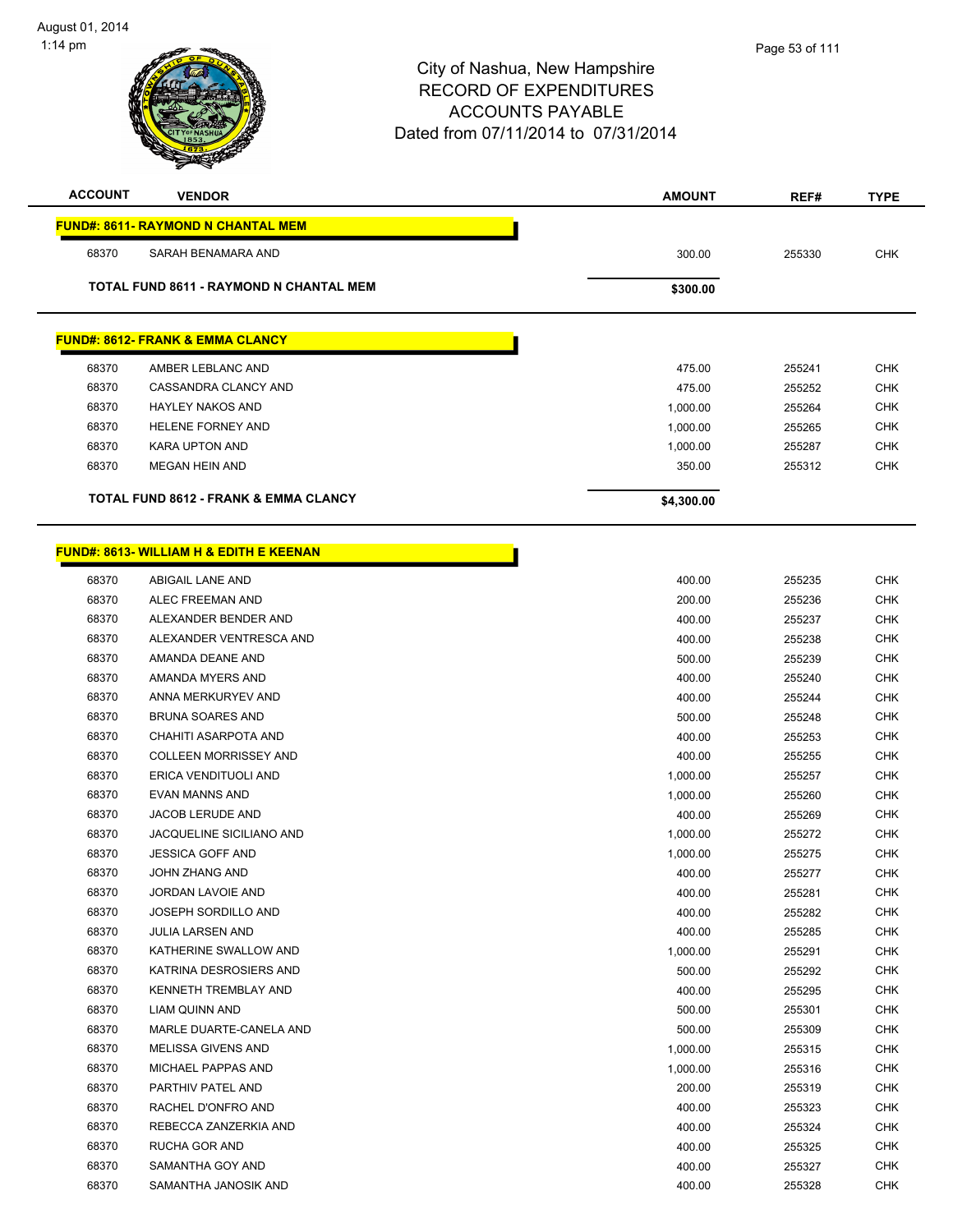| <b>ACCOUNT</b> | <b>VENDOR</b>                                      | <b>AMOUNT</b> | REF#   | <b>TYPE</b> |
|----------------|----------------------------------------------------|---------------|--------|-------------|
|                | <b>FUND#: 8613- WILLIAM H &amp; EDITH E KEENAN</b> |               |        |             |
| 68370          | SAMANTHA RICARD AND                                | 400.00        | 255329 | <b>CHK</b>  |
| 68370          | SARAH SWALLOW AND                                  | 1,000.00      | 255334 | <b>CHK</b>  |
| 68370          | SAVANNAH SCRIBNER AND                              | 500.00        | 255335 | <b>CHK</b>  |
| 68370          | SHANNON ULMEN AND                                  | 400.00        | 255337 | <b>CHK</b>  |
| 68370          | SHANTELLE RICHARDS AND                             | 400.00        | 255338 | <b>CHK</b>  |
| 68370          | SIAMARA NIVEN AND                                  | 400.00        | 255339 | <b>CHK</b>  |
| 68370          | UPASANA IYENGAR AND                                | 400.00        | 255343 | <b>CHK</b>  |
| 68370          | ZACHARY PETERSON AND                               | 400.00        | 255347 | <b>CHK</b>  |
|                | TOTAL FUND 8613 - WILLIAM H & EDITH E KEENAN       | \$21,000.00   |        |             |

#### **FUND#: 8614- CHARLES H AUSTIN**

|       | <b>TOTAL FUND 8614 - CHARLES H AUSTIN</b> | \$41,795.00 |                  |                          |
|-------|-------------------------------------------|-------------|------------------|--------------------------|
| 68370 | <b>ZACHARIAH FAHSI AND</b>                | 2,985.00    | 255345           | <b>CHK</b>               |
| 68370 | <b>TYLER DOVENO AND</b>                   | 3,000.00    | 255342           | <b>CHK</b>               |
| 68370 | SURAJ SHROFF AND                          | 900.00      | 255341           | <b>CHK</b>               |
| 68370 | STEPHEN FRECHETTE AND                     | 3,000.00    | 255340           | <b>CHK</b>               |
|       |                                           | 1,000.00    | 255326           | <b>CHK</b>               |
| 68370 | <b>RYAN PORTER AND</b>                    | 2,985.00    | 255302           |                          |
| 68370 | <b>MADDISON LEDOUX AND</b>                | 1,000.00    | 255299           | <b>CHK</b><br><b>CHK</b> |
| 68370 | <b>KUNAL SHAH AND</b>                     | 2,985.00    | 255296           |                          |
| 68370 | KIEFER SAVOIE AND                         | 1,000.00    |                  | <b>CHK</b>               |
| 68370 | KATELYN GRISWOLD AND                      | 2,985.00    | 255286<br>255289 | <b>CHK</b>               |
| 68370 | <b>KARA UPTON AND</b>                     |             |                  | <b>CHK</b>               |
| 68370 | <b>JOSHUA NORMAN AND</b>                  | 2,000.00    | 255283           | <b>CHK</b>               |
| 68370 | <b>JONATHAN WILSON AND</b>                | 2,985.00    | 255279           | <b>CHK</b>               |
| 68370 | <b>JONATHAN MARDEN AND</b>                | 1,000.00    | 255278           | <b>CHK</b>               |
| 68370 | <b>IAN DECHENE AND</b>                    | 2,000.00    | 255267           | <b>CHK</b>               |
| 68370 | DANIEL ALFRED AND                         | 1,000.00    | 255256           | <b>CHK</b>               |
| 68370 | CHRISTINE YU AND                          | 1,000.00    | 255254           | <b>CHK</b>               |
| 68370 | CASSANDRA CLANCY AND                      | 2,985.00    | 255251           | <b>CHK</b>               |
| 68370 | <b>CAITLYN BARRETT AND</b>                | 3,000.00    | 255249           | <b>CHK</b>               |
| 68370 | <b>ANTHONY GARUTI AND</b>                 | 2,985.00    | 255245           | <b>CHK</b>               |
| 68370 | AASHKA KAMDAR AND                         | 1,000.00    | 255234           | <b>CHK</b>               |

|       | <b>FUND#: 8615- LANTZAS/ERICKSON SCHOL</b>      |           |        |            |
|-------|-------------------------------------------------|-----------|--------|------------|
| 68370 | SHANIA PINO AND                                 | 800.00    | 255336 | <b>CHK</b> |
|       | <b>TOTAL FUND 8615 - LANTZAS/ERICKSON SCHOL</b> | \$800.00  |        |            |
|       |                                                 |           |        |            |
|       | <b>FUND#: 8616- RUTH MILAN SCHOL</b>            |           |        |            |
| 68370 | CAROLINE MCKENZIE AND                           | 10,000.00 | 255250 | <b>CHK</b> |
| 68370 | <b>JACQUELINE EKINS AND</b>                     | 10,000.00 | 255271 | <b>CHK</b> |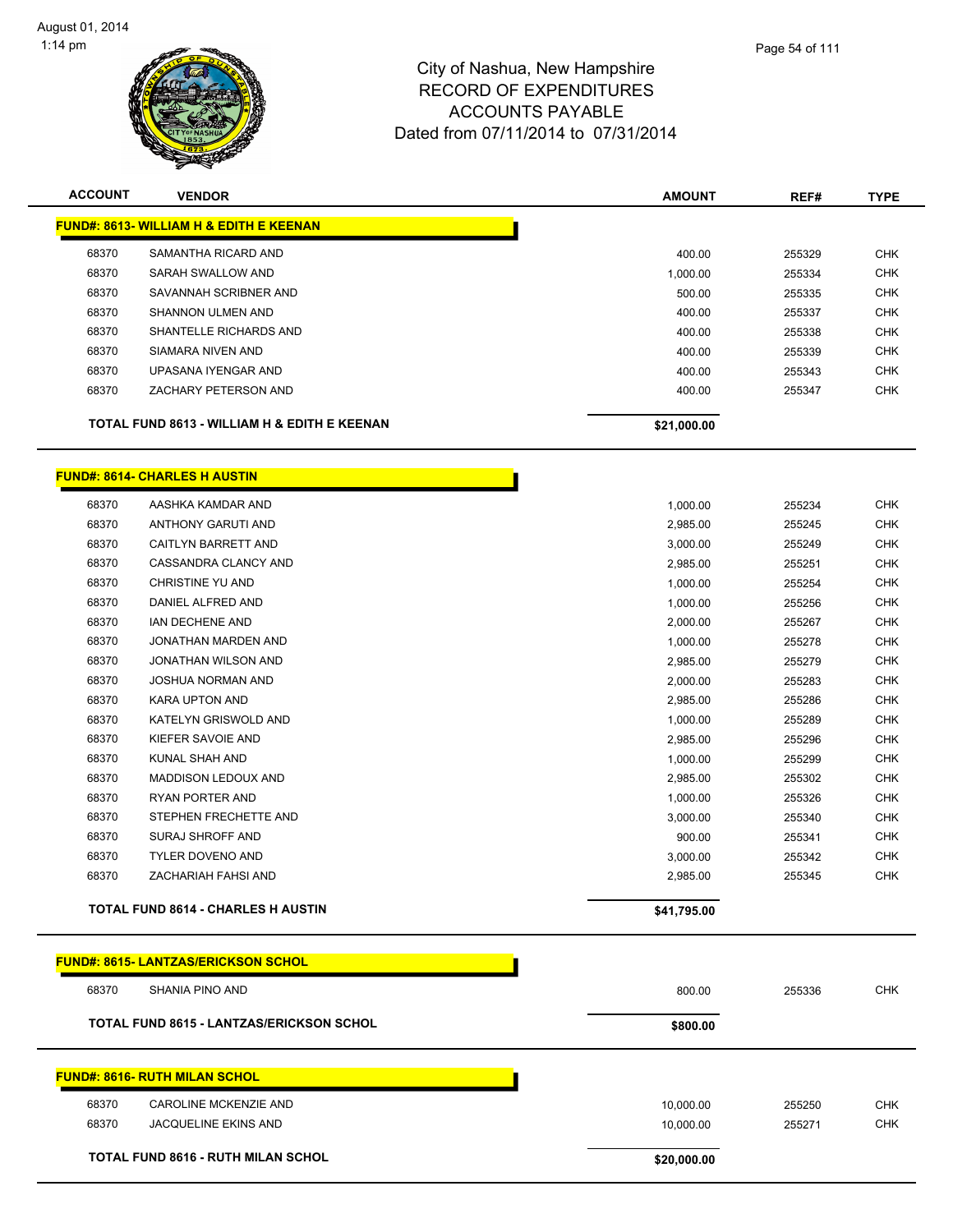

| <b>ACCOUNT</b>                            | <b>VENDOR</b>                                    | <b>AMOUNT</b>    | REF#             | <b>TYPE</b>              |
|-------------------------------------------|--------------------------------------------------|------------------|------------------|--------------------------|
| <b>FUND#: 8617- SCHEER SCIENCE AWARD</b>  |                                                  |                  |                  |                          |
| 68370                                     | PETER DANIELS AND                                | 500.00           | 255322           | <b>CHK</b>               |
|                                           | <b>TOTAL FUND 8617 - SCHEER SCIENCE AWARD</b>    | \$500.00         |                  |                          |
|                                           | <b>FUND#: 8624- ALAN H RUDMAN MEM AWARD</b>      |                  |                  |                          |
| 68370                                     | JONATHAN ZALMAN AND                              | 2,000.00         | 255280           | <b>CHK</b>               |
|                                           | TOTAL FUND 8624 - ALAN H RUDMAN MEM AWARD        | \$2,000.00       |                  |                          |
|                                           | <b>FUND#: 8626- LINDA HAYTAYAN LAX FUND</b>      |                  |                  |                          |
| 68370                                     | <b>GEORGE LANDRY AND</b>                         | 500.00           | 255263           | <b>CHK</b>               |
| 68370                                     | <b>KARA UPTON AND</b>                            | 500.00           | 255288           | <b>CHK</b>               |
|                                           | TOTAL FUND 8626 - LINDA HAYTAYAN LAX FUND        | \$1,000.00       |                  |                          |
| <b>FUND#: 8627- SHAWN ECKERT MEM FUND</b> |                                                  |                  |                  |                          |
| 68370                                     | KATELYN GRISWOLD AND                             | 1,000.00         | 255290           | <b>CHK</b>               |
|                                           | <b>TOTAL FUND 8627 - SHAWN ECKERT MEM FUND</b>   | \$1,000.00       |                  |                          |
|                                           | <b>FUND#: 8628- STANFORD MARK LARSEN MEM</b>     |                  |                  |                          |
| 68370                                     | PATRICIA MAHONEY AND                             | 500.00           | 255321           | <b>CHK</b>               |
|                                           | TOTAL FUND 8628 - STANFORD MARK LARSEN MEM       | \$500.00         |                  |                          |
| <b>FUND#: 8629- NHS SOUTH GEN SCHOL</b>   |                                                  |                  |                  |                          |
| 68370                                     | AMBER SNIDER AND                                 | 500.00           | 255242           | <b>CHK</b>               |
| 68370                                     | ANGELA BENNETT AND                               | 562.50           | 255243           | <b>CHK</b>               |
| 68370                                     | <b>BINH PHAM AND</b>                             | 562.50           | 255247           | CHK                      |
| 68370                                     | JACQUELINE SICILIANO AND                         | 1,000.00         | 255273           | <b>CHK</b>               |
| 68370<br>68370                            | JENNIFER WALSH AND<br><b>MARTHA CONNOLLY AND</b> | 562.50<br>500.00 | 255274<br>255311 | <b>CHK</b><br><b>CHK</b> |
| 68370                                     | VALERIE JEWELL AND                               | 562.50           | 255344           | <b>CHK</b>               |
|                                           | <b>TOTAL FUND 8629 - NHS SOUTH GEN SCHOL</b>     | \$4,250.00       |                  |                          |
| <b>FUND#: 8631- MICHELLE TRODDYN MEM</b>  |                                                  |                  |                  |                          |
| 68370                                     | <b>JULIA LARSEN</b>                              | 350.00           | 255284           | <b>CHK</b>               |
|                                           | <b>TOTAL FUND 8631 - MICHELLE TRODDYN MEM</b>    | \$350.00         |                  |                          |
| <b>FUND#: 8632- MARTIN J CORONIS ED</b>   |                                                  |                  |                  |                          |
| 68370                                     | KRISTINE DANCHENKO AND                           | 500.00           | 255298           | <b>CHK</b>               |
|                                           |                                                  |                  |                  |                          |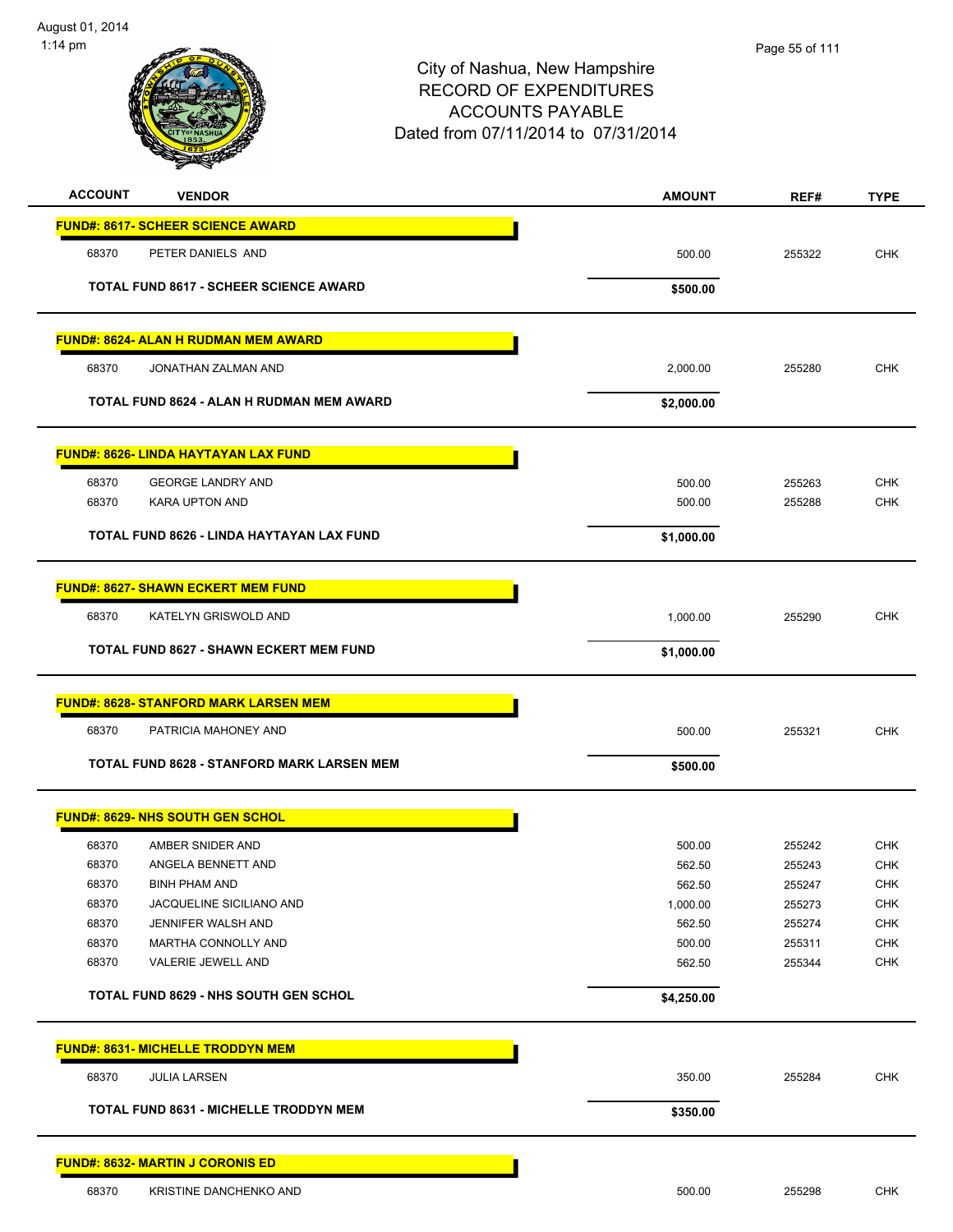| $1:14$ pm      |                                                        | City of Nashua, New Hampshire<br><b>RECORD OF EXPENDITURES</b><br><b>ACCOUNTS PAYABLE</b><br>Dated from 07/11/2014 to 07/31/2014 |               | Page 56 of 111 |             |
|----------------|--------------------------------------------------------|----------------------------------------------------------------------------------------------------------------------------------|---------------|----------------|-------------|
| <b>ACCOUNT</b> | <b>VENDOR</b>                                          |                                                                                                                                  | <b>AMOUNT</b> | REF#           | <b>TYPE</b> |
|                | <b>TOTAL FUND 8632 - MARTIN J CORONIS ED</b>           |                                                                                                                                  | \$500.00      |                |             |
|                | <b>FUND#: 8634- NHS NORTH GEN SCHOL</b>                |                                                                                                                                  |               |                |             |
| 68370          | ERIK BLECHARCZYK AND                                   |                                                                                                                                  | 500.00        | 255259         | <b>CHK</b>  |
|                | TOTAL FUND 8634 - NHS NORTH GEN SCHOL                  |                                                                                                                                  | \$500.00      |                |             |
|                | <b>FUND#: 8636- EILEEN MCDEVITT FUCILE</b>             |                                                                                                                                  |               |                |             |
| 68370          | <b>JESSICA GOFF AND</b>                                |                                                                                                                                  | 2,300.00      | 255276         | <b>CHK</b>  |
|                | <b>TOTAL FUND 8636 - EILEEN MCDEVITT FUCILE</b>        |                                                                                                                                  | \$2,300.00    |                |             |
|                | <b>FUND#: 8637- REBECCA ROSE TABAT MEMOR</b>           |                                                                                                                                  |               |                |             |
| 68370          | <b>GABRIELLE WHITMAN AND</b>                           |                                                                                                                                  | 1,000.00      | 255262         | <b>CHK</b>  |
|                | TOTAL FUND 8637 - REBECCA ROSE TABAT MEMOR             |                                                                                                                                  | \$1,000.00    |                |             |
|                | <b>FUND#: 8642- WALTER HEINHOLD SCHOLARSHIP</b>        |                                                                                                                                  |               |                |             |
| 68370          | PATRICIA MAHONEY AND                                   |                                                                                                                                  | 2,000.00      | 255320         | <b>CHK</b>  |
|                | <b>TOTAL FUND 8642 - WALTER HEINHOLD SCHOLARSHIP</b>   |                                                                                                                                  | \$2,000.00    |                |             |
|                | <u> FUND#: 8643- KAUSHIK KORRAPATY SCHOLARSHIP</u>     |                                                                                                                                  |               |                |             |
| 68370          | HELENE FORNEY AND                                      |                                                                                                                                  | 1,000.00      | 255266         | <b>CHK</b>  |
|                | <b>TOTAL FUND 8643 - KAUSHIK KORRAPATY SCHOLARSHIP</b> |                                                                                                                                  | \$1,000.00    |                |             |

**Grand Total:**

**\$26,192,935.48**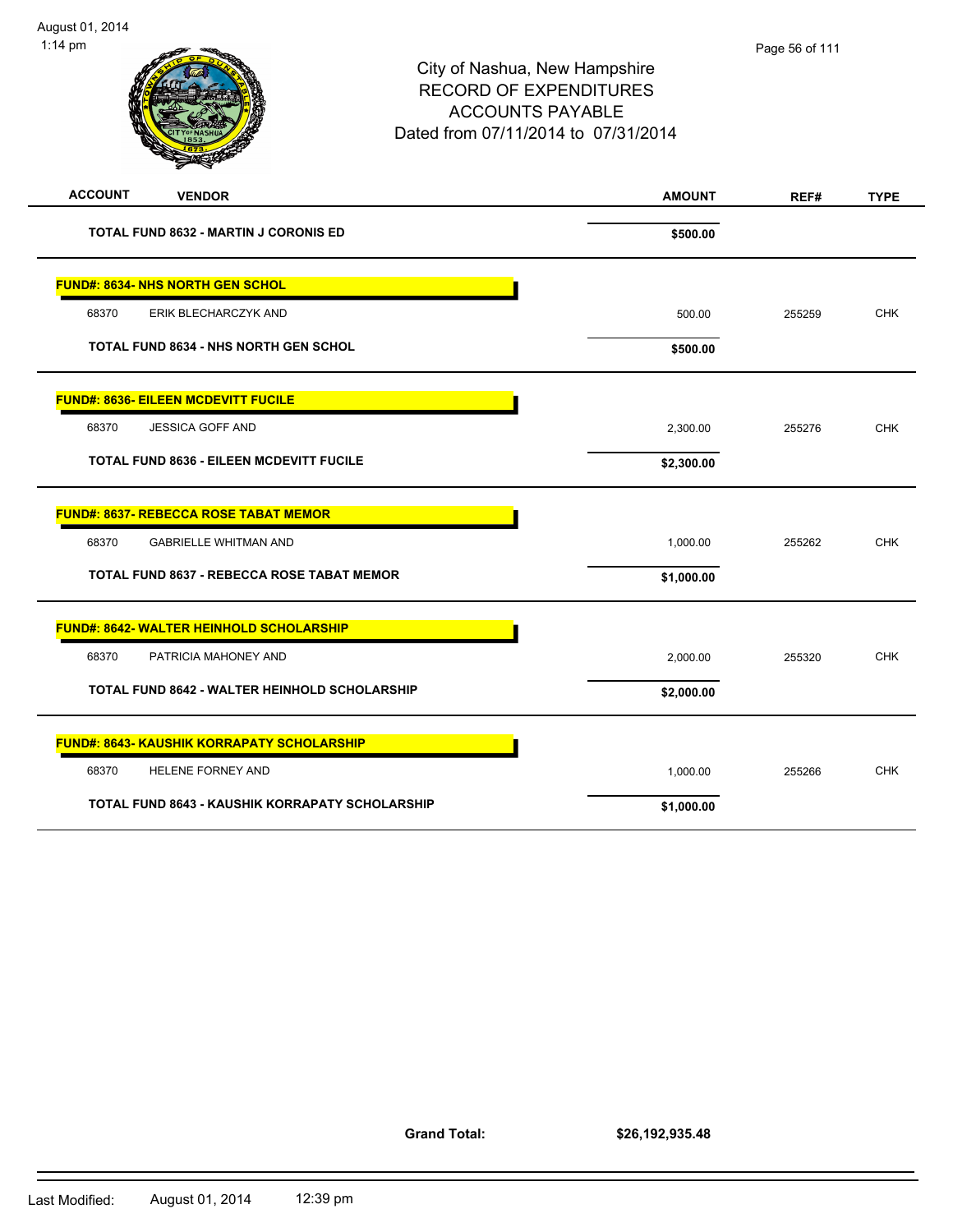

| <b>MERRY</b> |                                      |                |                                        |                      |
|--------------|--------------------------------------|----------------|----------------------------------------|----------------------|
|              | <b>PAY DATE</b>                      | <b>ACCOUNT</b> | <b>DESCRIPTION</b>                     | <b>AMOUNT</b>        |
|              | <b>FUND#: 1000 - GENERAL FUND</b>    |                |                                        |                      |
|              |                                      |                |                                        |                      |
| 101          | <b>MAYOR</b>                         |                |                                        |                      |
|              | 7/17/14                              | 51100          | CITIZEN SERVICES DIRECTOR              | 1,115.77             |
|              | 7/17/14                              | 51100          | COMM TECH ALL DESIGNATIONS             | 585.00               |
|              | 7/24/14                              | 51100          | COMM TECH ALL DESIGNATIONS             | 585.00               |
|              | 7/17/14                              | 51100          | <b>COMMUNICATIONS DIRECTOR</b>         | 852.15               |
|              | 7/24/14                              | 51100          | <b>COMMUNICATIONS DIRECTOR</b>         | 852.15               |
|              | 7/31/14                              | 51100          | <b>COMMUNICATIONS DIRECTOR</b>         | 852.15               |
|              | 7/17/14                              | 51100          | EXECUTIVE SECRETARY AA                 | 903.15               |
|              | 7/24/14                              | 51100          | EXECUTIVE SECRETARY AA                 | 903.15               |
|              | 7/31/14                              | 51100          | EXECUTIVE SECRETARY AA                 | 903.15               |
|              | 7/17/14                              | 51300          | OVERTIME-REGULAR                       | 21.93                |
|              | 7/17/14                              | 51500          | <b>MAYOR</b>                           | 2,115.95             |
|              | 7/24/14                              | 51500          | <b>MAYOR</b>                           | 2,115.95             |
|              | 7/31/14                              | 51500          | <b>MAYOR</b>                           | 2,115.95             |
|              | 7/17/14                              | 51750          | <b>RETIREMENT &amp; SEPARATION PAY</b> | 2,389.62             |
|              | 7/31/14                              | 55118          | TELEPHONE-CELLULAR                     | 50.00                |
|              | TOTAL 101 - MAYOR                    |                |                                        | \$16,361.07          |
| 102          | <b>BOARD OF ALDERMEN</b>             |                |                                        |                      |
|              | 7/17/14                              | 51100          | ALDERMANIC LEGISLATION MANAGER         | 1,446.40             |
|              | 7/24/14                              | 51100          | ALDERMANIC LEGISLATION MANAGER         | 1,446.40             |
|              | 7/31/14                              | 51100          | ALDERMANIC LEGISLATION MANAGER         | 1,446.40             |
|              | 7/17/14                              | 51200          | LEGISLATIVE TRANSCRIPTION SPEC         | 589.20               |
|              | 7/24/14                              | 51200          | LEGISLATIVE TRANSCRIPTION SPEC         | 433.49               |
|              | 7/31/14                              | 51200          | LEGISLATIVE TRANSCRIPTION SPEC         | 399.82               |
|              | <b>TOTAL 102 - BOARD OF ALDERMEN</b> |                |                                        | \$5,761.71           |
| 103          | <b>LEGAL</b>                         |                |                                        |                      |
|              | 7/17/14                              | 51100          | ASSISTANT CORP COUNSEL                 | 1,364.20             |
|              | 7/24/14                              | 51100          | ASSISTANT CORP COUNSEL                 | 1,364.20             |
|              | 7/31/14                              | 51100          | ASSISTANT CORP COUNSEL                 | 1,364.20             |
|              | 7/17/14                              | 51100          | CORPORATION COUNSEL                    | 2,229.60             |
|              | 7/24/14                              | 51100          | <b>CORPORATION COUNSEL</b>             | 2,229.60             |
|              | 7/31/14                              | 51100          | <b>CORPORATION COUNSEL</b>             | 2,229.60             |
|              | 7/17/14                              | 51100          | DEPUTY CORPORATION COUNSEL             | 2,028.40             |
|              | 7/24/14                              | 51100          | DEPUTY CORPORATION COUNSEL             | 2,028.40             |
|              | 7/31/14                              | 51100          | DEPUTY CORPORATION COUNSEL             | 2,028.40             |
|              | 7/17/14                              | 51100          | <b>LEGAL ASSISTANT</b>                 | 1,901.05             |
|              | 7/24/14                              | 51100          | <b>LEGAL ASSISTANT</b>                 | 1,901.05             |
|              |                                      | 51100          | <b>LEGAL ASSISTANT</b>                 | 1,901.05             |
|              |                                      |                |                                        |                      |
|              | 7/31/14<br>7/31/14                   | 55118          | TELEPHONE-CELLULAR                     | 100.00               |
|              | <b>TOTAL 103 - LEGAL</b>             |                |                                        | \$22,669.75          |
|              |                                      |                |                                        |                      |
| 107          | <b>CITY CLERK</b>                    |                |                                        |                      |
|              | 7/17/14<br>7/24/14                   | 51100<br>51100 | <b>CITY CLERK</b><br><b>CITY CLERK</b> | 1,823.90<br>1,823.90 |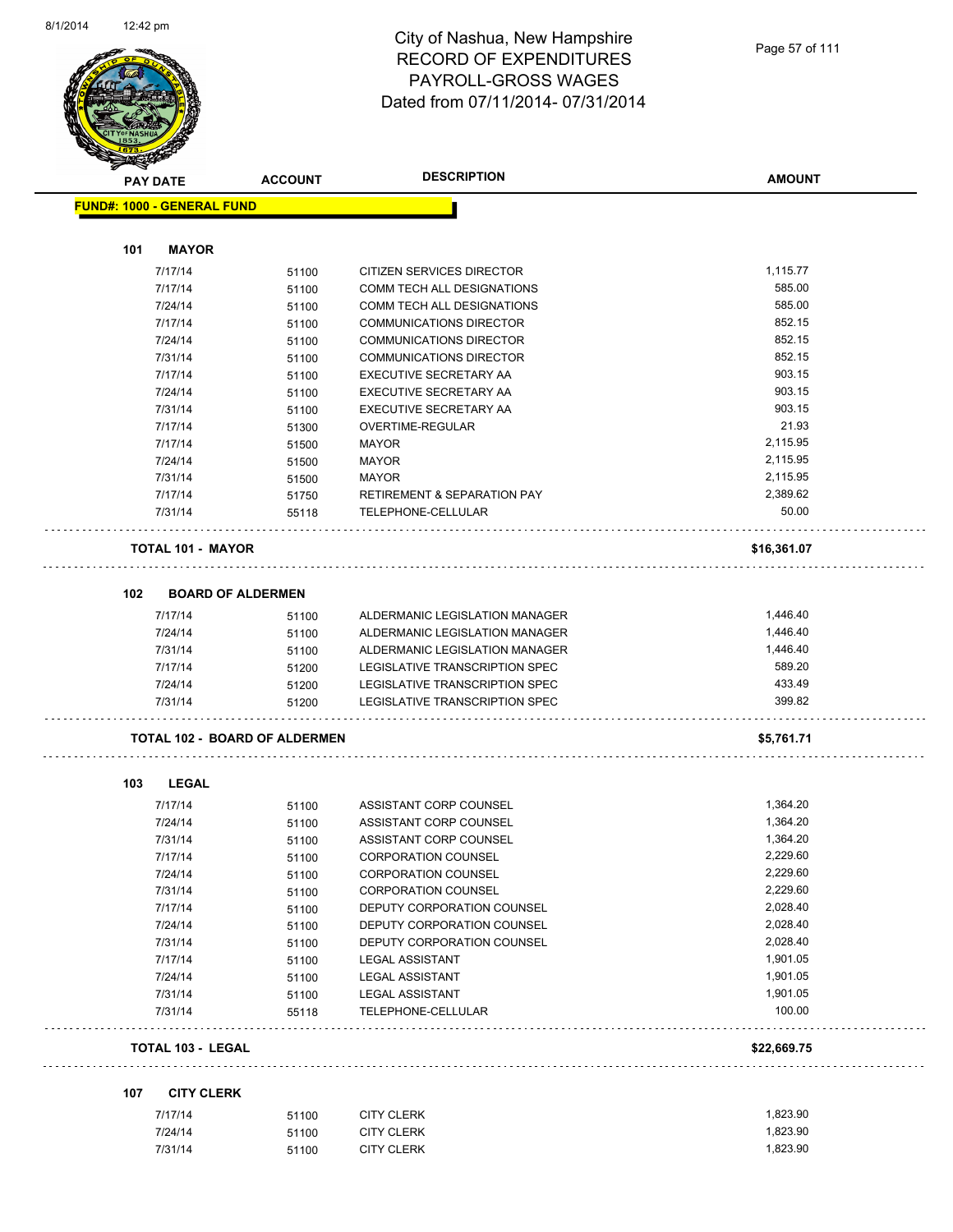$\overline{\phantom{a}}$ 



#### City of Nashua, New Hampshire RECORD OF EXPENDITURES PAYROLL-GROSS WAGES Dated from 07/11/2014- 07/31/2014

| <b>PAY DATE</b>                   | <b>ACCOUNT</b>                       | <b>DESCRIPTION</b>                               | <b>AMOUNT</b>   |
|-----------------------------------|--------------------------------------|--------------------------------------------------|-----------------|
| <b>FUND#: 1000 - GENERAL FUND</b> |                                      |                                                  |                 |
|                                   |                                      |                                                  |                 |
| 107<br><b>CITY CLERK</b>          |                                      |                                                  |                 |
| 7/17/14                           | 51100                                | <b>CLERK VITAL RECORDS II</b>                    | 666.35          |
| 7/24/14                           | 51100                                | <b>CLERK VITAL RECORDS II</b>                    | 1,463.25        |
| 7/31/14                           | 51100                                | <b>CLERK VITAL RECORDS II</b>                    | 1,463.25        |
| 7/17/14                           | 51100                                | DEPARTMENT COORDINATOR, CC                       | 791.45          |
| 7/24/14                           | 51100                                | DEPARTMENT COORDINATOR, CC                       | 791.45          |
| 7/31/14                           | 51100                                | DEPARTMENT COORDINATOR, CC                       | 791.44          |
| 7/17/14                           | 51100                                | <b>DEPUTY CITY CLERK</b>                         | 1,411.70        |
| 7/24/14                           | 51100                                | DEPUTY CITY CLERK                                | 1,411.70        |
| 7/31/14                           | 51100                                | DEPUTY CITY CLERK                                | 1,411.70        |
| 7/31/14                           | 51300                                | OVERTIME-REGULAR                                 | 7.42            |
| <b>TOTAL 107 - CITY CLERK</b>     |                                      |                                                  | \$15,681.41     |
| 111                               | <b>HUMAN RESOURCES</b>               |                                                  |                 |
| 7/17/14                           | 51100                                | <b>HR ANALYST</b>                                | 1,044.70        |
| 7/24/14                           | 51100                                | <b>HR ANALYST</b>                                | 1,044.70        |
| 7/31/14                           |                                      | HR ANALYST                                       | 1,044.70        |
| 7/17/14                           | 51100                                | HR SPEC                                          | 858.45          |
| 7/24/14                           | 51100                                |                                                  | 858.45          |
|                                   | 51100                                | HR SPEC                                          | 858.45          |
| 7/31/14                           | 51100                                | HR SPEC                                          |                 |
| 7/17/14                           | 51100                                | HUMAN RESOURCES DIRECTOR                         | 1,592.50        |
| 7/24/14                           | 51100                                | HUMAN RESOURCES DIRECTOR                         | 1,592.49        |
| 7/31/14                           | 51100                                | HUMAN RESOURCES DIRECTOR                         | 1,592.50        |
| 7/17/14                           | 51200                                | ADMINISTRATIVE ASSISTANT I                       | 276.82          |
| 7/24/14                           | 51200                                | ADMINISTRATIVE ASSISTANT I                       | 280.24          |
| 7/31/14<br>7/31/14                | 51200<br>55118                       | ADMINISTRATIVE ASSISTANT I<br>TELEPHONE-CELLULAR | 273.40<br>50.00 |
|                                   |                                      |                                                  |                 |
|                                   | <b>TOTAL 111 - HUMAN RESOURCES</b>   |                                                  | \$11,367.40     |
| 115                               | <b>CITYWIDE PENSIONS</b>             |                                                  |                 |
| 7/31/14                           | 52120                                | PENSION DISTRIBUTIONS                            | 50.00           |
|                                   | <b>TOTAL 115 - CITYWIDE PENSIONS</b> |                                                  | \$50.00         |
| 122                               | <b>INFORMATION TECHNOLOGY</b>        |                                                  |                 |
| 7/17/14                           | 51100                                | ADMIN ASSISTANT II                               | 665.60          |
| 7/24/14                           | 51100                                | ADMIN ASSISTANT II                               | 665.60          |
| 7/31/14                           | 51100                                | ADMIN ASSISTANT II                               | 665.60          |
| 7/17/14                           | 51100                                | ERP SYSTEM ADMIN DBA                             | 1,670.35        |
| 7/24/14                           | 51100                                | ERP SYSTEM ADMIN DBA                             | 1,670.35        |
| 7/31/14                           |                                      | ERP SYSTEM ADMIN DBA                             | 1,670.35        |
| 7/17/14                           | 51100                                | INTER INTRA APPL DEV PROJ LDR                    | 1,626.11        |
|                                   | 51100                                |                                                  | 1,626.11        |
| 7/24/14                           | 51100                                | INTER INTRA APPL DEV PROJ LDR                    | 1,626.11        |
| 7/31/14                           | 51100                                | INTER INTRA APPL DEV PROJ LDR                    | 1,143.65        |
| 7/17/14                           | 51100                                | IT APPLICATIONS ANALYST                          |                 |
| 7/24/14                           | 51100                                | IT APPLICATIONS ANALYST                          | 1,143.65        |
| 7/31/14                           | 51100                                | IT APPLICATIONS ANALYST                          | 1,143.65        |

7/31/14 51100 IT APPLICATIONS ANALYST 1,143.65

7/17/14 51100 IT DIVISION DIRECTOR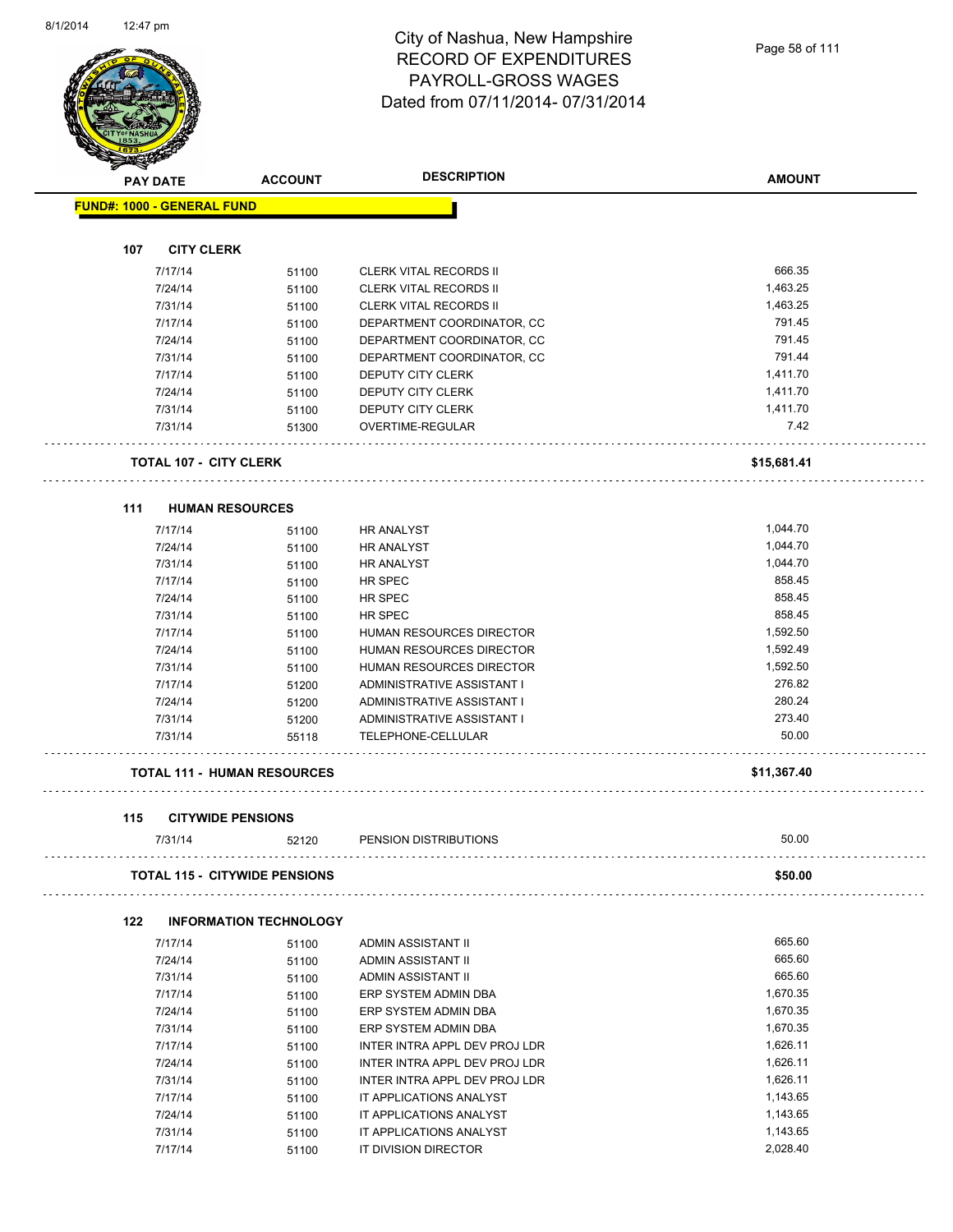|                                   |                                                    | <b>DESCRIPTION</b>                                               |                       |  |  |
|-----------------------------------|----------------------------------------------------|------------------------------------------------------------------|-----------------------|--|--|
| PAY DATE                          | <b>ACCOUNT</b>                                     |                                                                  | <b>AMOUNT</b>         |  |  |
| <b>FUND#: 1000 - GENERAL FUND</b> |                                                    |                                                                  |                       |  |  |
| 122                               | <b>INFORMATION TECHNOLOGY</b>                      |                                                                  |                       |  |  |
| 7/24/14                           | 51100                                              | IT DIVISION DIRECTOR                                             | 2,028.40              |  |  |
| 7/31/14                           | 51100                                              | IT DIVISION DIRECTOR                                             | 2,028.40              |  |  |
| 7/17/14                           | 51100                                              | IT INFRASTRUCTURE ANALYST                                        | 1,194.35              |  |  |
| 7/24/14                           | 51100                                              | IT INFRASTRUCTURE ANALYST                                        | 1,194.36              |  |  |
| 7/31/14                           | 51100                                              | IT INFRASTRUCTURE ANALYST                                        | 1,194.35              |  |  |
| 7/17/14                           | 51100                                              | IT INFRASTRUCTURE TEAM LEADER                                    | 1,823.90              |  |  |
| 7/24/14                           | 51100                                              | IT INFRASTRUCTURE TEAM LEADER                                    | 1,823.90              |  |  |
| 7/31/14                           | 51100                                              | IT INFRASTRUCTURE TEAM LEADER                                    | 1,823.90              |  |  |
| 7/17/14                           | 51100                                              | SYSTEMS ADM DATABASE ADM                                         | 1,611.15              |  |  |
| 7/24/14                           | 51100                                              | SYSTEMS ADM DATABASE ADM                                         | 1,611.15              |  |  |
| 7/31/14                           | 51100                                              | SYSTEMS ADM DATABASE ADM                                         | 1,611.15              |  |  |
| 7/17/14                           | 51100                                              | TECHNICAL SPEC II NET SUPPORT                                    | 1,086.15              |  |  |
| 7/24/14                           | 51100                                              | TECHNICAL SPEC II NET SUPPORT                                    | 1,086.15              |  |  |
| 7/31/14                           | 51100                                              | TECHNICAL SPEC II NET SUPPORT                                    | 1,086.15              |  |  |
| 7/17/14                           | 51100                                              | <b>TECHNICAL SPEC III</b>                                        | 1,474.45              |  |  |
| 7/24/14                           | 51100                                              | <b>TECHNICAL SPEC III</b>                                        | 1,474.45              |  |  |
| 7/31/14                           | 51100                                              | <b>TECHNICAL SPEC III</b>                                        | 1,474.45              |  |  |
| 7/17/14                           | 51100                                              | <b>WEB DESIGNER</b>                                              | 633.45                |  |  |
| 7/24/14                           | 51100                                              | <b>WEB DESIGNER</b>                                              | 633.45                |  |  |
| 7/31/14                           | 51100                                              | <b>WEB DESIGNER</b>                                              | 633.45                |  |  |
|                                   |                                                    |                                                                  |                       |  |  |
| 7/31/14                           | 55118<br><b>TOTAL 122 - INFORMATION TECHNOLOGY</b> | TELEPHONE-CELLULAR                                               | 267.00<br>\$45,139.69 |  |  |
|                                   |                                                    |                                                                  |                       |  |  |
| 126<br>7/17/14                    | <b>FINANCIAL SERVICES</b>                          | ACCOUNTING COMPLIANCE MGR                                        | 1,105.45              |  |  |
|                                   | 51100                                              |                                                                  |                       |  |  |
| 7/24/14                           | 51100                                              | ACCOUNTING COMPLIANCE MGR                                        | 1,105.45              |  |  |
| 7/31/14                           | 51100                                              | ACCOUNTING COMPLIANCE MGR<br><b>ACCOUNTS PAYABLE COORDINATOR</b> | 1,105.45<br>2,192.90  |  |  |
| 7/17/14<br>7/24/14                | 51100                                              | <b>ACCOUNTS PAYABLE COORDINATOR</b>                              | 2,192.89              |  |  |
| 7/31/14                           | 51100                                              |                                                                  | 2,192.90              |  |  |
| 7/17/14                           | 51100<br>51100                                     | ACCOUNTS PAYABLE COORDINATOR<br>ACCOUNTS PAYABLE SUPV            | 957.30                |  |  |
| 7/24/14                           | 51100                                              | ACCOUNTS PAYABLE SUPV                                            | 957.30                |  |  |
| 7/31/14                           | 51100                                              | ACCOUNTS PAYABLE SUPV                                            | 957.30                |  |  |
| 7/17/14                           | 51100                                              | ADMINISTRATIVE ASSISTANT I                                       | 646.80                |  |  |
| 7/24/14                           | 51100                                              | ADMINISTRATIVE ASSISTANT I                                       | 722.48                |  |  |
| 7/31/14                           | 51100                                              | ADMINISTRATIVE ASSISTANT I                                       | 760.32                |  |  |
| 7/17/14                           | 51100                                              | CFO COMPTROLLER                                                  | 2,059.25              |  |  |
| 7/24/14                           | 51100                                              | CFO COMPTROLLER                                                  | 2,059.25              |  |  |
| 7/31/14                           | 51100                                              | CFO COMPTROLLER                                                  | 2,059.25              |  |  |
| 7/17/14                           | 51100                                              | <b>COMPENSATION MANAGER</b>                                      | 1,579.20              |  |  |
| 7/24/14                           | 51100                                              | <b>COMPENSATION MANAGER</b>                                      | 1,579.20              |  |  |
| 7/31/14                           | 51100                                              | <b>COMPENSATION MANAGER</b>                                      | 1,579.20              |  |  |
| 7/17/14                           | 51100                                              | DEP TREASURER TAX COLLECTOR                                      | 1,098.80              |  |  |
| 7/24/14                           | 51100                                              | DEP TREASURER TAX COLLECTOR                                      | 1,098.80              |  |  |
| 7/31/14                           | 51100                                              | DEP TREASURER TAX COLLECTOR                                      | 1,098.80              |  |  |
| 7/17/14                           | 51100                                              | FINANCE AND ADMIN MANAGER                                        | 766.80                |  |  |
| 7/24/14                           | 51100                                              | FINANCE AND ADMIN MANAGER                                        | 766.80                |  |  |
| 7/31/14                           | 51100                                              | FINANCE AND ADMIN MANAGER                                        | 766.80                |  |  |
| 7/17/14                           | 51100                                              | FINANCIAL MANAGER GENERAL GOVT                                   | 1,408.20              |  |  |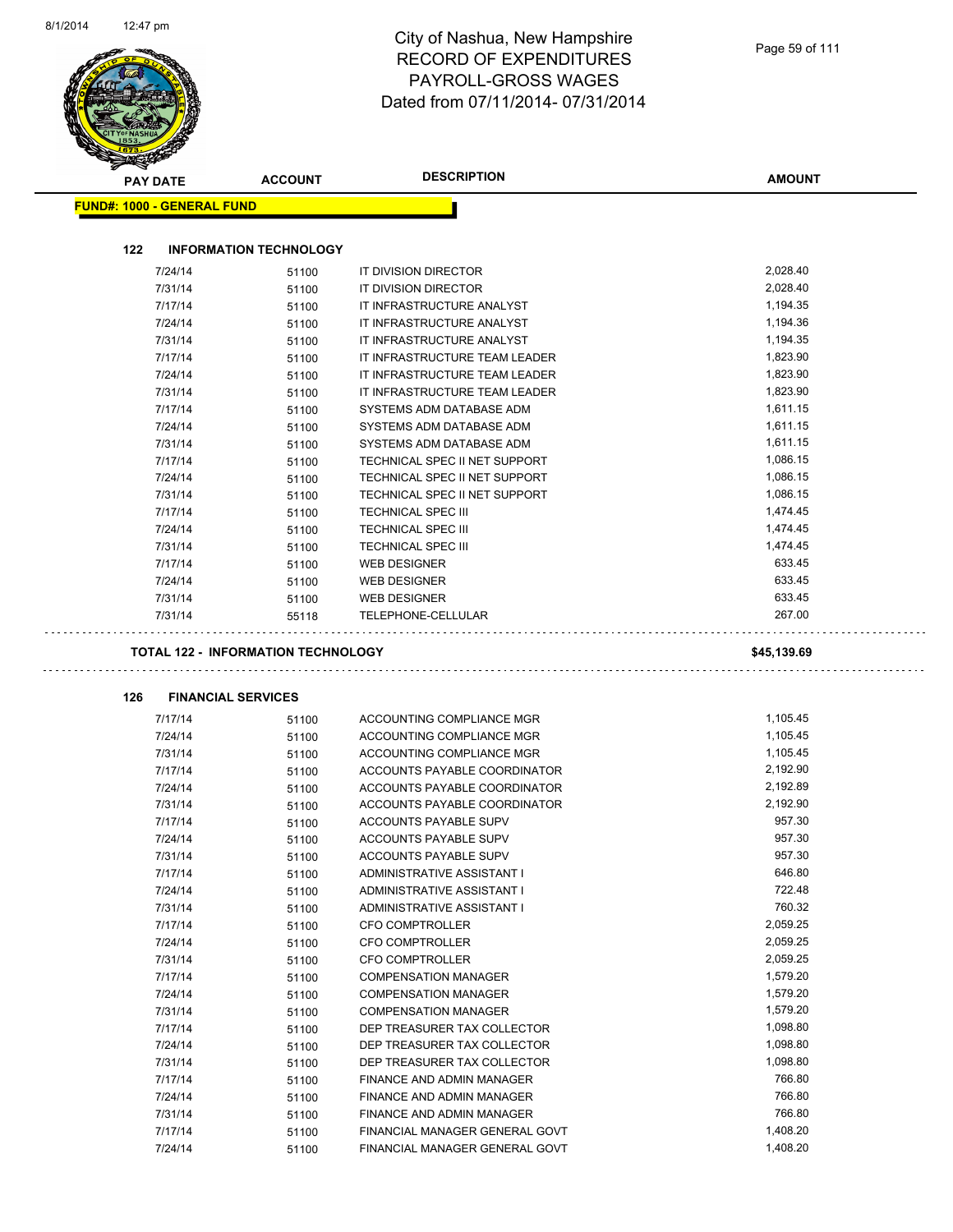

| <b>PAY DATE</b>                   | <b>ACCOUNT</b>                        | <b>DESCRIPTION</b>                     | <b>AMOUNT</b> |
|-----------------------------------|---------------------------------------|----------------------------------------|---------------|
| <b>FUND#: 1000 - GENERAL FUND</b> |                                       |                                        |               |
| 126                               | <b>FINANCIAL SERVICES</b>             |                                        |               |
| 7/31/14                           | 51100                                 | FINANCIAL MANAGER GENERAL GOVT         | 1,408.19      |
| 7/17/14                           | 51100                                 | FINANCIAL SERVICES COORDINATOR         | 964.35        |
| 7/24/14                           | 51100                                 | FINANCIAL SERVICES COORDINATOR         | 964.36        |
| 7/31/14                           | 51100                                 | <b>FINANCIAL SERVICES COORDINATOR</b>  | 964.35        |
| 7/17/14                           | 51100                                 | MOTOR VEHICLE COORDINATOR              | 646.80        |
| 7/24/14                           | 51100                                 | MOTOR VEHICLE COORDINATOR              | 646.80        |
| 7/31/14                           | 51100                                 | MOTOR VEHICLE COORDINATOR              | 646.80        |
| 7/17/14                           | 51100                                 | MV CLERK II REGISTRATION               | 638.80        |
| 7/24/14                           | 51100                                 | MV CLERK II REGISTRATION               | 638.80        |
| 7/31/14                           | 51100                                 | MV CLERK II REGISTRATION               | 638.80        |
| 7/17/14                           | 51100                                 | OPERATIONS ANALYST                     | 716.25        |
| 7/24/14                           | 51100                                 | <b>OPERATIONS ANALYST</b>              | 716.25        |
| 7/31/14                           | 51100                                 | <b>OPERATIONS ANALYST</b>              | 716.25        |
| 7/17/14                           | 51100                                 | PAYROLL ANALYST                        | 1,625.40      |
| 7/24/14                           | 51100                                 | PAYROLL ANALYST                        | 1,044.25      |
| 7/31/14                           | 51100                                 | PAYROLL ANALYST                        | 1,044.25      |
| 7/17/14                           | 51100                                 | <b>RESOURCE COORDINATOR</b>            | 468.00        |
| 7/24/14                           | 51100                                 | <b>RESOURCE COORDINATOR</b>            | 468.00        |
| 7/31/14                           | 51100                                 | <b>RESOURCE COORDINATOR</b>            | 468.00        |
| 7/17/14                           | 51100                                 | REVENUE COORDINATOR                    | 961.60        |
| 7/24/14                           | 51100                                 | REVENUE COORDINATOR                    | 961.60        |
| 7/31/14                           | 51100                                 | REVENUE COORDINATOR                    | 961.60        |
| 7/17/14                           | 51100                                 | <b>SENIOR ACCOUNTANT</b>               | 898.10        |
| 7/24/14                           | 51100                                 | SENIOR ACCOUNTANT                      | 898.10        |
| 7/31/14                           | 51100                                 | SENIOR ACCOUNTANT                      | 1,338.37      |
| 7/17/14                           | 51100                                 | SENIOR FINANCIAL ANALYST               | 1,100.45      |
| 7/24/14                           | 51100                                 | SENIOR FINANCIAL ANALYST               | 1,100.45      |
| 7/31/14                           | 51100                                 | SENIOR FINANCIAL ANALYST               | 1,100.45      |
| 7/17/14                           | 51100                                 | <b>SUPV VEHICLE REGISTRATION</b>       | 1,075.60      |
| 7/24/14                           | 51100                                 | <b>SUPV VEHICLE REGISTRATION</b>       | 1,075.60      |
| 7/31/14                           | 51100                                 | SUPV VEHICLE REGISTRATION              | 1,075.60      |
| 7/17/14                           | 51100                                 | TREASURER TAX COLLECTOR                | 1,823.90      |
| 7/24/14                           | 51100                                 | TREASURER TAX COLLECTOR                | 1,823.90      |
| 7/31/14                           | 51100                                 | <b>TREASURER TAX COLLECTOR</b>         | 1,823.90      |
| 7/17/14                           | 51100                                 | <b>VEHICLE REGISTRATION CLERK</b>      | 1,657.83      |
| 7/24/14                           | 51100                                 | <b>VEHICLE REGISTRATION CLERK</b>      | 1,657.83      |
| 7/31/14                           | 51100                                 | <b>VEHICLE REGISTRATION CLERK</b>      | 1,629.95      |
| 7/17/14                           | 51200                                 | TRUST ACCOUNTANT PT                    | 670.88        |
| 7/24/14                           | 51200                                 | TRUST ACCOUNTANT PT                    | 670.88        |
| 7/31/14                           | 51200                                 | TRUST ACCOUNTANT PT                    | 670.88        |
| 7/17/14                           | 51300                                 | OVERTIME-REGULAR                       | 127.01        |
| 7/24/14                           | 51300                                 | OVERTIME-REGULAR                       | 181.42        |
| 7/31/14                           | 51300                                 | OVERTIME-REGULAR                       | 306.97        |
| 7/17/14                           | 51750                                 | <b>RETIREMENT &amp; SEPARATION PAY</b> | 3,825.46      |
| 7/31/14                           | 55118                                 | TELEPHONE-CELLULAR                     | 50.00         |
|                                   | <b>TOTAL 126 - FINANCIAL SERVICES</b> |                                        | \$79,118.12   |

| 7/17/14 | 51100 | <b>BUILDING MANAGER</b> | 811.80 |
|---------|-------|-------------------------|--------|
| 7/24/14 | 51100 | BUILDING MANAGER        | 811.80 |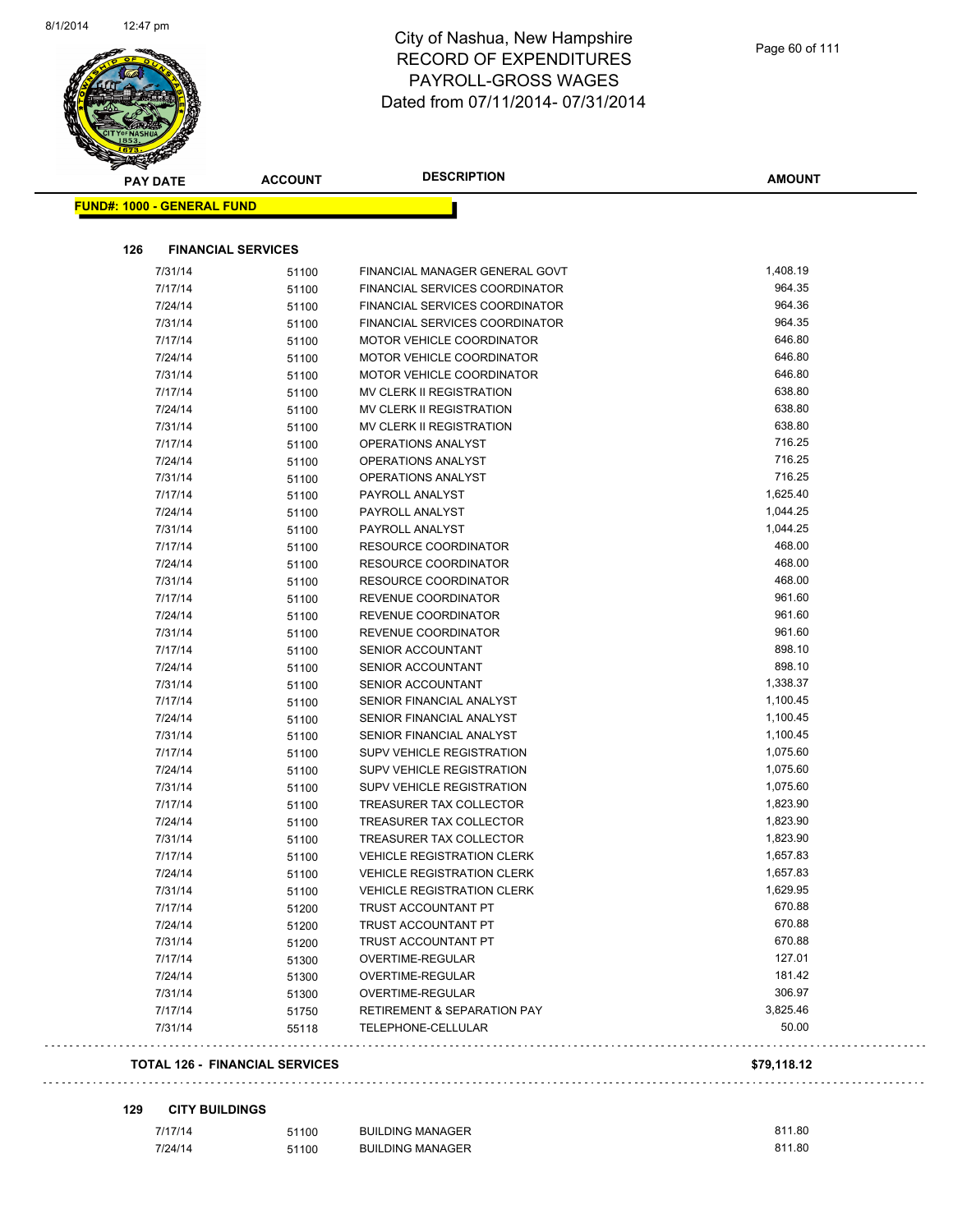| <b>PAY DATE</b>                   | <b>ACCOUNT</b> | <b>DESCRIPTION</b>          | <b>AMOUNT</b> |
|-----------------------------------|----------------|-----------------------------|---------------|
| <b>FUND#: 1000 - GENERAL FUND</b> |                |                             |               |
|                                   |                |                             |               |
| 129<br><b>CITY BUILDINGS</b>      |                |                             |               |
| 7/31/14                           | 51100          | <b>BUILDING MANAGER</b>     | 811.80        |
| 7/17/14                           | 51100          | <b>CUSTODIAN I</b>          | 1,166.85      |
| 7/24/14                           | 51100          | <b>CUSTODIAN I</b>          | 1,166.85      |
| 7/31/14                           | 51100          | <b>CUSTODIAN I</b>          | 1,166.85      |
| 7/17/14                           | 51100          | <b>MAINTENANCE SPEC</b>     | 663.85        |
| 7/24/14                           | 51100          | MAINTENANCE SPEC            | 663.85        |
| 7/31/14                           | 51100          | <b>MAINTENANCE SPEC</b>     | 663.85        |
| 7/17/14                           | 51200          | <b>CUSTODIAN I</b>          | 306.75        |
| 7/24/14                           | 51200          | <b>CUSTODIAN I</b>          | 306.75        |
| 7/31/14                           | 51200          | <b>CUSTODIAN I</b>          | 306.75        |
| 7/17/14                           | 51300          | OVERTIME-REGULAR            | 68.50         |
| 7/31/14                           | 51300          | OVERTIME-REGULAR            | 6.34          |
| <b>TOTAL 129 - CITY BUILDINGS</b> |                |                             | \$8,922.59    |
| 130<br><b>PURCHASING</b>          |                |                             |               |
| 7/17/14                           | 51100          | PRINTING TECH MAIL DIST     | 972.30        |
| 7/24/14                           | 51100          | PRINTING TECH MAIL DIST     | 972.31        |
| 7/31/14                           | 51100          | PRINTING TECH MAIL DIST     | 972.30        |
| 7/17/14                           | 51100          | PURCHASING AGENT I          | 661.95        |
| 7/24/14                           | 51100          | PURCHASING AGENT I          | 661.94        |
| 7/31/14                           | 51100          | PURCHASING AGENT I          | 661.95        |
| 7/17/14                           | 51100          | PURCHASING AGENT II         | 1,020.45      |
| 7/24/14                           | 51100          | PURCHASING AGENT II         | 1,020.45      |
| 7/31/14                           | 51100          | PURCHASING AGENT II         | 1,020.45      |
| 7/24/14                           | 51300          | OVERTIME-REGULAR            | 6.21          |
| <b>TOTAL 130 - PURCHASING</b>     |                |                             | \$7,970.31    |
| <b>HUNT BUILDING</b><br>131       |                |                             |               |
| 7/17/14                           | 51200          | HUNT BUILDING ADMINISTRATOR | 330.76        |
| 7/24/14                           | 51200          | HUNT BUILDING ADMINISTRATOR | 330.76        |
| 7/31/14                           | 51200          | HUNT BUILDING ADMINISTRATOR | 330.75        |
| <b>TOTAL 131 - HUNT BUILDING</b>  |                |                             | \$992.27      |
| <b>ASSESSING</b><br>132           |                |                             |               |
| 7/17/14                           | 51100          | <b>APPRAISER I</b>          | 853.70        |
| 7/24/14                           | 51100          | <b>APPRAISER I</b>          | 853.70        |
| 7/31/14                           | 51100          | <b>APPRAISER I</b>          | 853.70        |
| 7/17/14                           | 51100          | <b>APPRAISER II</b>         | 1,020.45      |
| 7/24/14                           | 51100          | <b>APPRAISER II</b>         | 1,020.45      |
| 7/31/14                           | 51100          | <b>APPRAISER II</b>         | 1,020.45      |
| 7/17/14                           | 51100          | <b>APPRAISER III</b>        | 1,162.45      |
|                                   | 51100          | <b>APPRAISER III</b>        | 1,162.45      |
| 7/24/14                           |                |                             |               |
| 7/31/14                           | 51100          | <b>APPRAISER III</b>        | 1,162.44      |
| 7/17/14                           | 51100          | ASSESSING ADMIN SPEC I CSR  | 603.40        |
| 7/24/14                           | 51100          | ASSESSING ADMIN SPEC I CSR  | 603.40        |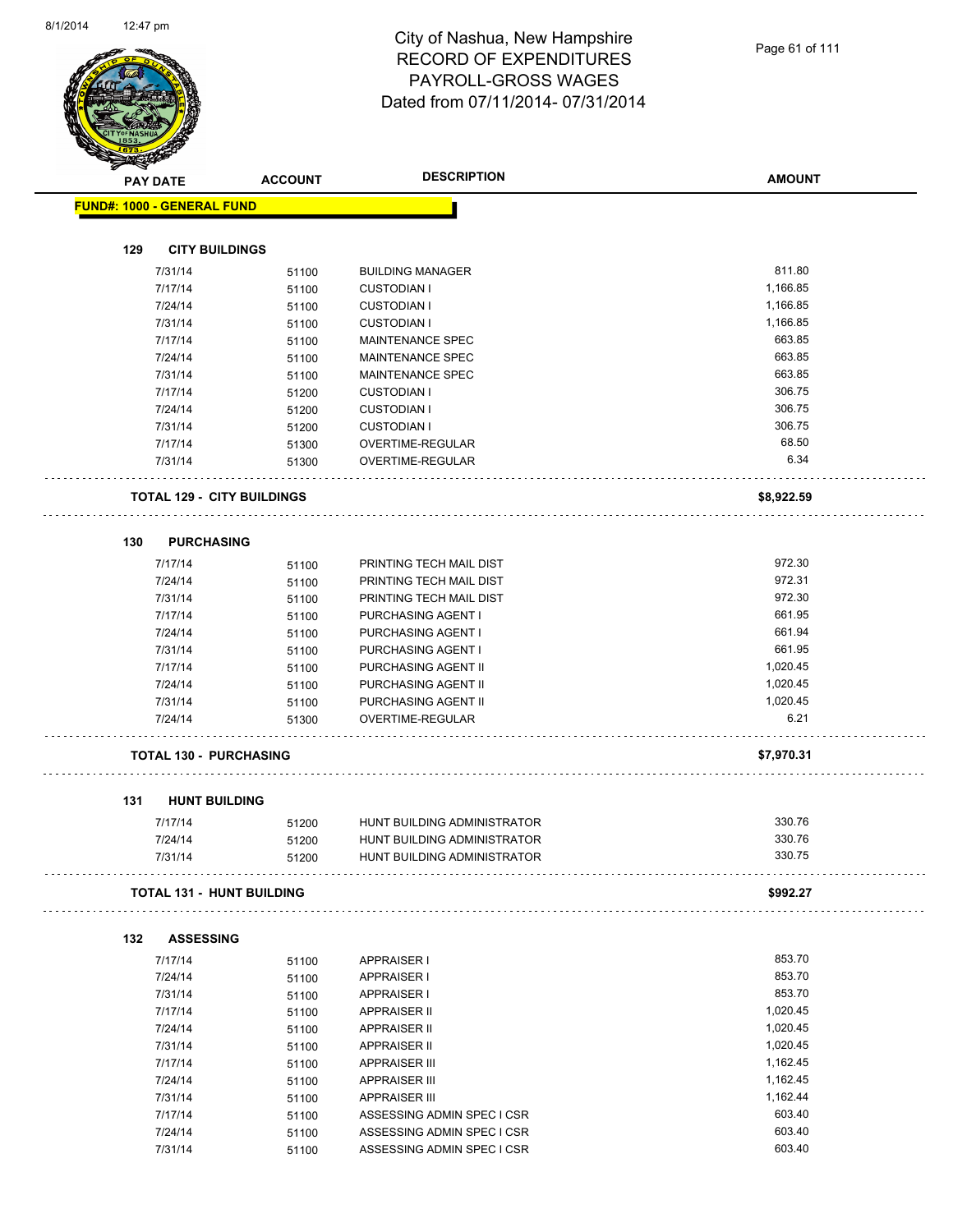

| <b>PAY DATE</b>                   | <b>ACCOUNT</b>                       | <b>DESCRIPTION</b>                                   | <b>AMOUNT</b>        |
|-----------------------------------|--------------------------------------|------------------------------------------------------|----------------------|
| <b>FUND#: 1000 - GENERAL FUND</b> |                                      |                                                      |                      |
| 132<br><b>ASSESSING</b>           |                                      |                                                      |                      |
| 7/17/14                           | 51100                                | ASSESSING ADMIN SPEC II CSR                          | 699.35               |
| 7/24/14                           | 51100                                | ASSESSING ADMIN SPEC II CSR                          | 699.36               |
| 7/31/14                           | 51100                                | ASSESSING ADMIN SPEC II CSR                          | 699.35               |
| 7/17/14                           | 51100                                | ASSESSING ADMIN SPEC III CSR                         | 888.75               |
| 7/24/14                           | 51100                                | ASSESSING ADMIN SPEC III CSR                         | 888.75               |
| 7/31/14                           | 51100                                | ASSESSING ADMIN SPEC III CSR                         | 888.75               |
| 7/17/14                           | 51100                                | CHIEF ASSESSOR GIS MANAGER                           | 2,120.90             |
| 7/24/14                           | 51100                                | CHIEF ASSESSOR GIS MANAGER                           | 2,120.90             |
| 7/31/14                           | 51100                                | CHIEF ASSESSOR GIS MANAGER                           | 2,120.90             |
| 7/17/14                           | 51100                                | DEPARTMENT COORDINATOR                               | 844.05               |
| 7/24/14                           | 51100                                | DEPARTMENT COORDINATOR                               | 844.05               |
| 7/31/14                           | 51100                                | DEPARTMENT COORDINATOR                               | 844.04               |
| 7/17/14                           | 51100                                | DEPUTY MANAGER APPRAISER IV                          | 1,493.05             |
| 7/24/14                           | 51100                                | DEPUTY MANAGER APPRAISER IV                          | 1,493.05             |
| 7/31/14                           | 51100                                | DEPUTY MANAGER APPRAISER IV                          | 1,493.06             |
| 7/31/14                           | 51512                                | <b>WAGES APPOINTED OFFICIALS</b>                     | 375.00               |
| <b>TOTAL 132 - ASSESSING</b>      |                                      |                                                      | \$29,433.30          |
| 134<br><b>GIS</b>                 |                                      |                                                      |                      |
|                                   |                                      |                                                      |                      |
| 7/17/14                           | 51100                                | <b>GIS TECHNICIAN II</b>                             | 1,042.60<br>1,042.60 |
| 7/24/14<br>7/31/14                | 51100<br>51100                       | <b>GIS TECHNICIAN II</b><br><b>GIS TECHNICIAN II</b> | 1,042.60             |
| <b>TOTAL 134 - GIS</b>            |                                      |                                                      | \$3,127.80           |
|                                   |                                      |                                                      |                      |
| 140<br>7/31/14                    | <b>PINEWOOD CEMETERY</b><br>55314    | FIXED RATE MILEAGE ALLOWANCE                         | 100.00               |
|                                   |                                      |                                                      |                      |
|                                   | <b>TOTAL 140 - PINEWOOD CEMETERY</b> |                                                      | \$100.00             |
| 142                               | <b>WOODLAWN CEMETERY</b>             |                                                      |                      |
| 7/17/14                           | 51100                                | <b>GROUNDSKEEPER CEMETERY</b>                        | 1,301.50             |
| 7/24/14                           | 51100                                | <b>GROUNDSKEEPER CEMETERY</b>                        | 1,301.50             |
| 7/31/14                           | 51100                                | <b>GROUNDSKEEPER CEMETERY</b>                        | 1,301.50             |
| 7/17/14                           | 51100                                | SUBFOREMAN CEMETERY                                  | 744.15               |
| 7/24/14                           | 51100                                | SUBFOREMAN CEMETERY                                  | 744.15               |
| 7/31/14                           | 51100                                | SUBFOREMAN CEMETERY                                  | 744.15               |
| 7/17/14                           | 51100                                | SUPERINTENDENT CEMETERY I                            | 1,044.70             |
| 7/24/14                           | 51100                                | SUPERINTENDENT CEMETERY I                            | 1,044.70             |
| 7/31/14                           | 51100                                | SUPERINTENDENT CEMETERY I                            | 1,044.70             |
| 7/17/14                           | 51300                                | OVERTIME-REGULAR                                     | 79.31                |
| 7/24/14                           | 51300                                | OVERTIME-REGULAR                                     | 31.90                |
| 7/17/14                           | 51400                                | WAGES TEMP-SEASONAL                                  | 1,485.00             |
| 7/24/14                           | 51400                                | WAGES TEMP-SEASONAL                                  | 1,452.50             |
| 7/31/14                           | 51400                                | <b>WAGES TEMP-SEASONAL</b>                           | 1,485.00             |
|                                   | TOTAL 142 - WOODLAWN CEMETERY        |                                                      | \$13,804.76          |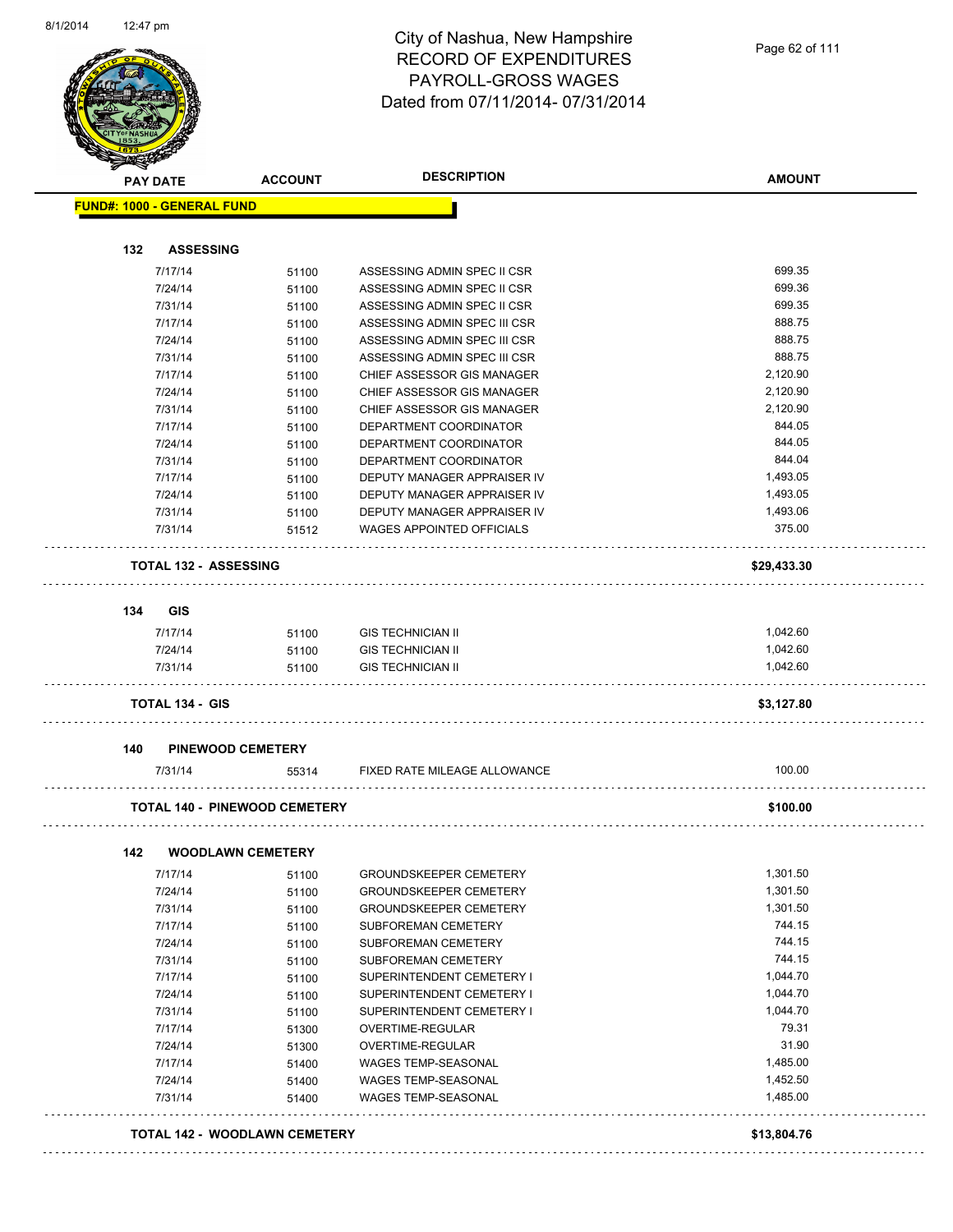| <b>PAY DATE</b>                   | <b>ACCOUNT</b>                       | <b>DESCRIPTION</b>                                       | <b>AMOUNT</b>      |
|-----------------------------------|--------------------------------------|----------------------------------------------------------|--------------------|
| <b>FUND#: 1000 - GENERAL FUND</b> |                                      |                                                          |                    |
|                                   |                                      |                                                          |                    |
| 144                               | <b>EDGEWOOD CEMETERY</b>             |                                                          |                    |
| 7/17/14                           | 51100                                | <b>GROUNDSKEEPER CEMETERY</b>                            | 1,113.46           |
| 7/24/14                           | 51100                                | <b>GROUNDSKEEPER CEMETERY</b>                            | 1,123.73           |
| 7/31/14                           | 51100                                | <b>GROUNDSKEEPER CEMETERY</b>                            | 1,127.15           |
| 7/17/14                           | 51100                                | SUBFOREMAN CEMETERY                                      | 811.80<br>811.80   |
| 7/24/14<br>7/31/14                | 51100                                | SUBFOREMAN CEMETERY                                      | 811.80             |
| 7/17/14                           | 51100                                | SUBFOREMAN CEMETERY                                      | 1,148.25           |
| 7/24/14                           | 51100                                | SUPERINTENDENT CEMETERY II<br>SUPERINTENDENT CEMETERY II | 1,148.25           |
| 7/31/14                           | 51100<br>51100                       | SUPERINTENDENT CEMETERY II                               | 1,148.25           |
| 7/17/14                           | 51400                                | WAGES TEMP-SEASONAL                                      | 1,970.00           |
| 7/24/14                           | 51400                                | <b>WAGES TEMP-SEASONAL</b>                               | 1,835.00           |
| 7/31/14                           | 51400                                | WAGES TEMP-SEASONAL                                      | 1,617.50           |
| 7/31/14                           | 55314                                | <b>FIXED RATE MILEAGE ALLOWANCE</b>                      | 100.00             |
|                                   | <b>TOTAL 144 - EDGEWOOD CEMETERY</b> |                                                          | \$14,766.99        |
|                                   |                                      |                                                          |                    |
| 150<br><b>POLICE</b>              |                                      |                                                          |                    |
| 7/17/14                           | 51100                                | <b>1ST YEAR OFFICERS</b>                                 | 5,719.20           |
| 7/24/14                           | 51100                                | <b>1ST YEAR OFFICERS</b>                                 | 5,719.20           |
| 7/31/14                           | 51100                                | <b>1ST YEAR OFFICERS</b>                                 | 5,719.20           |
| 7/17/14                           | 51100                                | <b>ACCOUNT CLERK III</b>                                 | 2,090.86           |
| 7/24/14                           | 51100                                | <b>ACCOUNT CLERK III</b>                                 | 2,090.86           |
| 7/31/14                           | 51100                                | <b>ACCOUNT CLERK III</b>                                 | 2,090.86           |
| 7/17/14                           | 51100                                | ADMINISTRATIVE PROJECT SPEC                              | 1,248.00           |
| 7/24/14                           | 51100                                | ADMINISTRATIVE PROJECT SPEC                              | 1,248.00           |
| 7/31/14                           | 51100                                | ADMINISTRATIVE PROJECT SPEC                              | 1,248.00           |
| 7/17/14                           | 51100                                | ANIMAL CONTROL OFFICER                                   | 927.40             |
| 7/24/14                           | 51100                                | ANIMAL CONTROL OFFICER                                   | 927.40             |
| 7/31/14                           | 51100                                | ANIMAL CONTROL OFFICER                                   | 927.40<br>1,550.60 |
| 7/17/14<br>7/24/14                | 51100<br>51100                       | AUTO MECHANIC 1ST CLASS<br>AUTO MECHANIC 1ST CLASS       | 1,550.60           |
| 7/31/14                           |                                      | AUTO MECHANIC 1ST CLASS                                  | 1,550.60           |
| 7/17/14                           | 51100<br>51100                       | <b>BUILDING MAINTENANCE SUPV</b>                         | 962.00             |
| 7/24/14                           | 51100                                | <b>BUILDING MAINTENANCE SUPV</b>                         | 962.00             |
| 7/31/14                           | 51100                                | <b>BUILDING MAINTENANCE SUPV</b>                         | 962.00             |
| 7/17/14                           | 51100                                | <b>CAPTAIN</b>                                           | 14,341.25          |
| 7/24/14                           | 51100                                | <b>CAPTAIN</b>                                           | 14,341.25          |
| 7/31/14                           | 51100                                | <b>CAPTAIN</b>                                           | 14,341.25          |
| 7/17/14                           | 51100                                | CHIEF OF POLICE                                          | 2,524.30           |
| 7/24/14                           | 51100                                | CHIEF OF POLICE                                          | 2,524.30           |
| 7/31/14                           | 51100                                | CHIEF OF POLICE                                          | 2,524.30           |
| 7/17/14                           | 51100                                | COMM TECH ALL DESIGNATIONS                               | 7,919.03           |
| 7/24/14                           | 51100                                | COMM TECH ALL DESIGNATIONS                               | 7,919.03           |
| 7/31/14                           | 51100                                | COMM TECH ALL DESIGNATIONS                               | 8,615.21           |
| 7/17/14                           | 51100                                | COMMUNITY POLICE COORD CEMD                              | 1,266.80           |
| 7/24/14                           | 51100                                | COMMUNITY POLICE COORD CEMD                              | 1,266.80           |
| 7/31/14                           | 51100                                | COMMUNITY POLICE COORD CEMD                              | 1,266.80           |
| 7/17/14                           | 51100                                | <b>CRIME ANALYST</b>                                     | 1,199.75           |
| 7/24/14                           | 51100                                | <b>CRIME ANALYST</b>                                     | 1,199.75           |
| 7/31/14                           | 51100                                | <b>CRIME ANALYST</b>                                     | 1,199.75           |
| 7/17/14                           | 51100                                | <b>CUSTODIAN II</b>                                      | 723.40             |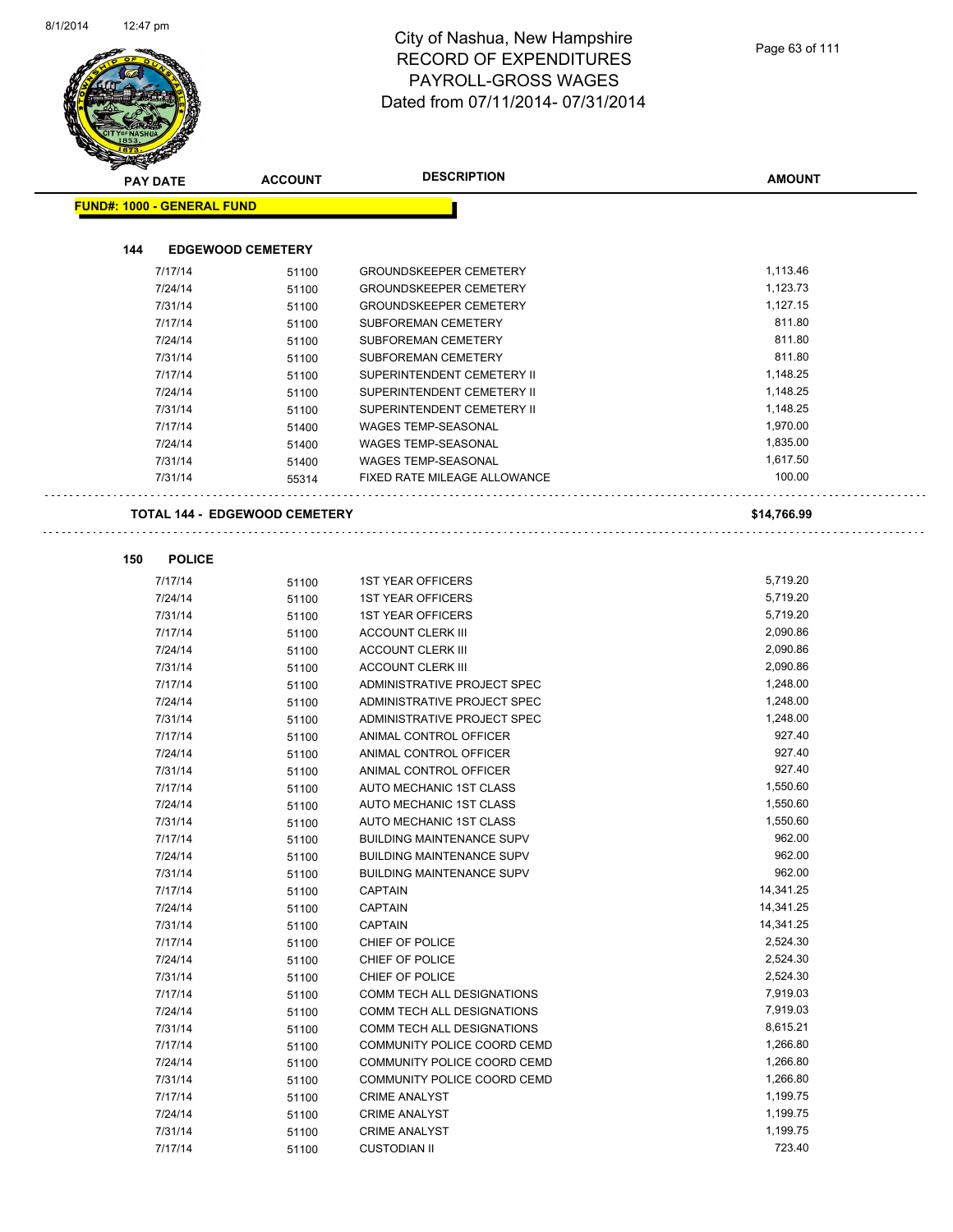

| <b>PAY DATE</b>                   | <b>ACCOUNT</b> | <b>DESCRIPTION</b>             | <b>AMOUNT</b> |
|-----------------------------------|----------------|--------------------------------|---------------|
| <b>FUND#: 1000 - GENERAL FUND</b> |                |                                |               |
|                                   |                |                                |               |
|                                   |                |                                |               |
| 150<br><b>POLICE</b>              |                |                                |               |
| 7/24/14                           | 51100          | <b>CUSTODIAN II</b>            | 723.40        |
| 7/31/14                           | 51100          | <b>CUSTODIAN II</b>            | 723.40        |
| 7/17/14                           | 51100          | <b>CUSTODIAN III</b>           | 1,414.00      |
| 7/24/14                           | 51100          | <b>CUSTODIAN III</b>           | 1,414.00      |
| 7/31/14                           | 51100          | <b>CUSTODIAN III</b>           | 1,414.00      |
| 7/17/14                           | 51100          | DEPUTY CHIEF OF POLICE         | 4,575.00      |
| 7/24/14                           | 51100          | DEPUTY CHIEF OF POLICE         | 4,575.00      |
| 7/31/14                           | 51100          | DEPUTY CHIEF OF POLICE         | 4,575.00      |
| 7/17/14                           | 51100          | DETENTION SPEC                 | 817.20        |
| 7/24/14                           | 51100          | DETENTION SPEC                 | 817.20        |
| 7/31/14                           | 51100          | DETENTION SPEC                 | 817.20        |
| 7/17/14                           | 51100          | DISPATCHERS ALL DESIGNATIONS   | 6,901.31      |
| 7/24/14                           | 51100          | DISPATCHERS ALL DESIGNATIONS   | 6,901.32      |
| 7/31/14                           | 51100          | DISPATCHERS ALL DESIGNATIONS   | 6,901.31      |
| 7/17/14                           | 51100          | FLEET MAINTENANCE ASST SUPV    | 900.80        |
| 7/24/14                           | 51100          | FLEET MAINTENANCE ASST SUPV    | 900.80        |
| 7/31/14                           | 51100          | FLEET MAINTENANCE ASST SUPV    | 900.80        |
| 7/17/14                           | 51100          | IT MANAGER/SOFTWARE SPECIALIST | 1,616.40      |
| 7/24/14                           | 51100          | IT MANAGER/SOFTWARE SPECIALIST | 1,616.40      |
| 7/31/14                           | 51100          | IT MANAGER/SOFTWARE SPECIALIST | 1,616.40      |
| 7/17/14                           | 51100          | <b>LEGAL SECRETARY</b>         | 661.85        |
| 7/24/14                           | 51100          | <b>LEGAL SECRETARY</b>         | 661.85        |
| 7/31/14                           | 51100          | <b>LEGAL SECRETARY</b>         | 661.85        |
| 7/17/14                           | 51100          | LIEUTENANT                     | 15,632.55     |
| 7/24/14                           | 51100          | LIEUTENANT                     | 15,632.55     |
| 7/31/14                           | 51100          | LIEUTENANT                     | 15,632.55     |
| 7/17/14                           | 51100          | NPD BUSINESS COORDINATOR       | 962.00        |
| 7/24/14                           | 51100          | NPD BUSINESS COORDINATOR       | 962.00        |
| 7/31/14                           | 51100          | NPD BUSINESS COORDINATOR       | 962.00        |
| 7/17/14                           | 51100          | NPD BUSINESS MANAGER           | 1,709.65      |
| 7/24/14                           | 51100          | NPD BUSINESS MANAGER           | 1,709.65      |
| 7/31/14                           | 51100          | NPD BUSINESS MANAGER           | 1,709.65      |
| 7/17/14                           | 51100          | NPD NETWORK ADMINISTRATOR      | 1,256.11      |
| 7/24/14                           | 51100          | NPD NETWORK ADMINISTRATOR      | 1,294.92      |
| 7/31/14                           | 51100          | NPD NETWORK ADMINISTRATOR      | 1,288.45      |
| 7/17/14                           | 51100          | PARALEGAL                      | 925.55        |
| 7/24/14                           | 51100          | PARALEGAL                      | 925.55        |
| 7/31/14                           | 51100          | PARALEGAL                      | 925.55        |
| 7/17/14                           | 51100          | PATROLMAN ALL RANKS            | 151,898.27    |
| 7/24/14                           | 51100          | PATROLMAN ALL RANKS            | 151,155.09    |
| 7/31/14                           | 51100          | PATROLMAN ALL RANKS            | 151,519.90    |
| 7/17/14                           | 51100          | POLICE ATTORNEY                | 1,561.60      |
| 7/24/14                           | 51100          | POLICE ATTORNEY                | 1,561.60      |
| 7/31/14                           | 51100          | POLICE ATTORNEY                | 1,561.60      |
| 7/17/14                           | 51100          | <b>RECORDS MANAGER</b>         | 1,230.00      |
| 7/24/14                           | 51100          | <b>RECORDS MANAGER</b>         | 1,230.00      |
| 7/31/14                           | 51100          | <b>RECORDS MANAGER</b>         | 1,230.00      |
| 7/17/14                           | 51100          | <b>RECORDS TECHNICIAN I</b>    | 1,853.95      |
| 7/24/14                           | 51100          | <b>RECORDS TECHNICIAN I</b>    | 1,853.95      |
| 7/31/14                           | 51100          | <b>RECORDS TECHNICIAN I</b>    | 1,853.95      |
| 7/17/14                           | 51100          | <b>RECORDS TECHNICIAN II</b>   | 1,608.00      |
| 7/24/14                           | 51100          | RECORDS TECHNICIAN II          | 1,608.00      |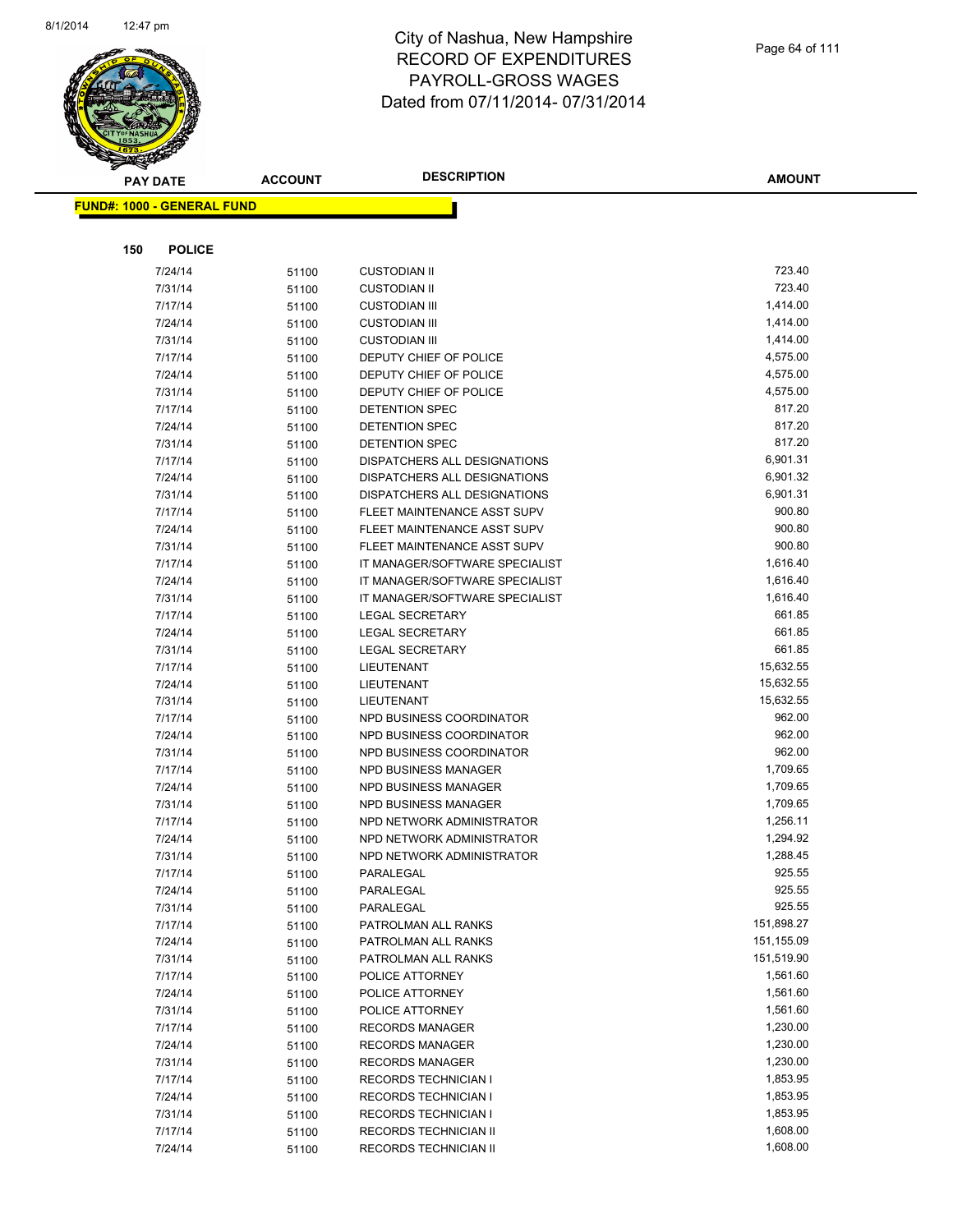

|     | <b>PAY DATE</b>                    | <b>ACCOUNT</b> | <b>DESCRIPTION</b>                                           | <b>AMOUNT</b>        |
|-----|------------------------------------|----------------|--------------------------------------------------------------|----------------------|
|     | <u> FUND#: 1000 - GENERAL FUND</u> |                |                                                              |                      |
|     |                                    |                |                                                              |                      |
|     |                                    |                |                                                              |                      |
| 150 | <b>POLICE</b>                      |                |                                                              |                      |
|     | 7/31/14                            | 51100          | RECORDS TECHNICIAN II                                        | 1,608.00             |
|     | 7/17/14                            | 51100          | SEC DOMESTIC VIOLENCE UNIT                                   | 683.95               |
|     | 7/24/14                            | 51100          | SEC DOMESTIC VIOLENCE UNIT                                   | 683.95               |
|     | 7/31/14                            | 51100          | SEC DOMESTIC VIOLENCE UNIT                                   | 683.95               |
|     | 7/17/14                            | 51100          | SECRETARIAL SUPV DET BUREAU                                  | 882.80               |
|     | 7/24/14                            | 51100          | SECRETARIAL SUPV DET BUREAU                                  | 882.80               |
|     | 7/31/14                            | 51100          | SECRETARIAL SUPV DET BUREAU                                  | 882.80               |
|     | 7/17/14                            | 51100          | <b>SECRETARY III</b>                                         | 2,662.40             |
|     | 7/24/14                            | 51100          | <b>SECRETARY III</b>                                         | 2,662.40             |
|     | 7/31/14                            | 51100          | <b>SECRETARY III</b>                                         | 2,662.40             |
|     | 7/17/14                            | 51100          | <b>SECRETARY V</b>                                           | 3,159.20             |
|     | 7/24/14                            | 51100          | <b>SECRETARY V</b>                                           | 3,159.19             |
|     | 7/31/14                            | 51100          | <b>SECRETARY V</b>                                           | 3,159.20             |
|     | 7/17/14                            | 51100          | <b>SERGEANT</b>                                              | 36,533.10            |
|     | 7/24/14                            | 51100          | <b>SERGEANT</b>                                              | 36,533.11            |
|     | 7/31/14                            | 51100          | <b>SERGEANT</b>                                              | 36,533.12            |
|     | 7/17/14                            | 51100          | <b>SUPV POLICE FLEET</b>                                     | 1,222.00             |
|     | 7/24/14                            | 51100          | <b>SUPV POLICE FLEET</b>                                     | 1,222.00             |
|     | 7/31/14                            | 51100          | <b>SUPV POLICE FLEET</b>                                     | 1,222.00             |
|     | 7/17/14                            | 51200          | <b>ACCREDITATION MANAGER</b><br><b>ACCREDITATION MANAGER</b> | 1,017.76<br>1,017.76 |
|     | 7/24/14                            | 51200          |                                                              | 1,017.76             |
|     | 7/31/14<br>7/17/14                 | 51200          | <b>ACCREDITATION MANAGER</b><br>DETENTION SPEC               | 699.17               |
|     | 7/24/14                            | 51200          | DETENTION SPEC                                               | 699.16               |
|     | 7/31/14                            | 51200          | DETENTION SPEC                                               | 699.16               |
|     | 7/17/14                            | 51200          | POLICE ATTORNEY PT                                           | 1,208.96             |
|     | 7/24/14                            | 51200          | POLICE ATTORNEY PT                                           | 1,208.96             |
|     | 7/31/14                            | 51200<br>51200 | POLICE ATTORNEY PT                                           | 1,208.96             |
|     | 7/17/14                            | 51200          | PRISONER TRANSPORT OFFICER                                   | 726.00               |
|     | 7/24/14                            | 51200          | PRISONER TRANSPORT OFFICER                                   | 726.00               |
|     | 7/31/14                            | 51200          | PRISONER TRANSPORT OFFICER                                   | 726.00               |
|     | 7/17/14                            | 51300          | OVERTIME-REGULAR                                             | 2,268.76             |
|     | 7/24/14                            | 51300          | OVERTIME-REGULAR                                             | 3,394.70             |
|     | 7/31/14                            | 51300          | OVERTIME-REGULAR                                             | 3,996.00             |
|     | 7/24/14                            | 51309          | OVERTIME-TRAINING                                            | 972.66               |
|     | 7/17/14                            | 51315          | <b>OVERTIME-WITNESS</b>                                      | 3,372.74             |
|     | 7/24/14                            | 51315          | <b>OVERTIME-WITNESS</b>                                      | 3,858.09             |
|     | 7/31/14                            | 51315          | <b>OVERTIME-WITNESS</b>                                      | 4,517.15             |
|     | 7/17/14                            | 51322          | OVERTIME-INVESTIGATIVE                                       | 5,856.67             |
|     | 7/24/14                            | 51322          | OVERTIME-INVESTIGATIVE                                       | 1,858.93             |
|     | 7/31/14                            | 51322          | OVERTIME-INVESTIGATIVE                                       | 3,768.72             |
|     | 7/17/14                            | 51330          | OVERTIME-COVERAGE                                            | 16,751.13            |
|     | 7/24/14                            | 51330          | OVERTIME-COVERAGE                                            | 10,111.67            |
|     | 7/31/14                            | 51330          | OVERTIME-COVERAGE                                            | 11,116.32            |
|     | 7/17/14                            | 51412          | WAGES PER DIEM                                               | 1,280.00             |
|     | 7/24/14                            | 51412          | <b>WAGES PER DIEM</b>                                        | 1,170.00             |
|     | 7/31/14                            | 51412          | <b>WAGES PER DIEM</b>                                        | 1,280.00             |
|     | 7/17/14                            | 51600          | <b>LONGEVITY</b>                                             | 1,600.00             |
|     | 7/24/14                            | 51600          | <b>LONGEVITY</b>                                             | 800.00               |
|     | 7/31/14                            | 51600          | <b>LONGEVITY</b>                                             | 3,600.00             |
|     | 7/31/14                            | 55118          | TELEPHONE-CELLULAR                                           | 117.00               |
|     | 7/17/14                            | 61107          | <b>CLOTHING &amp; UNIFORMS</b>                               | 668.72               |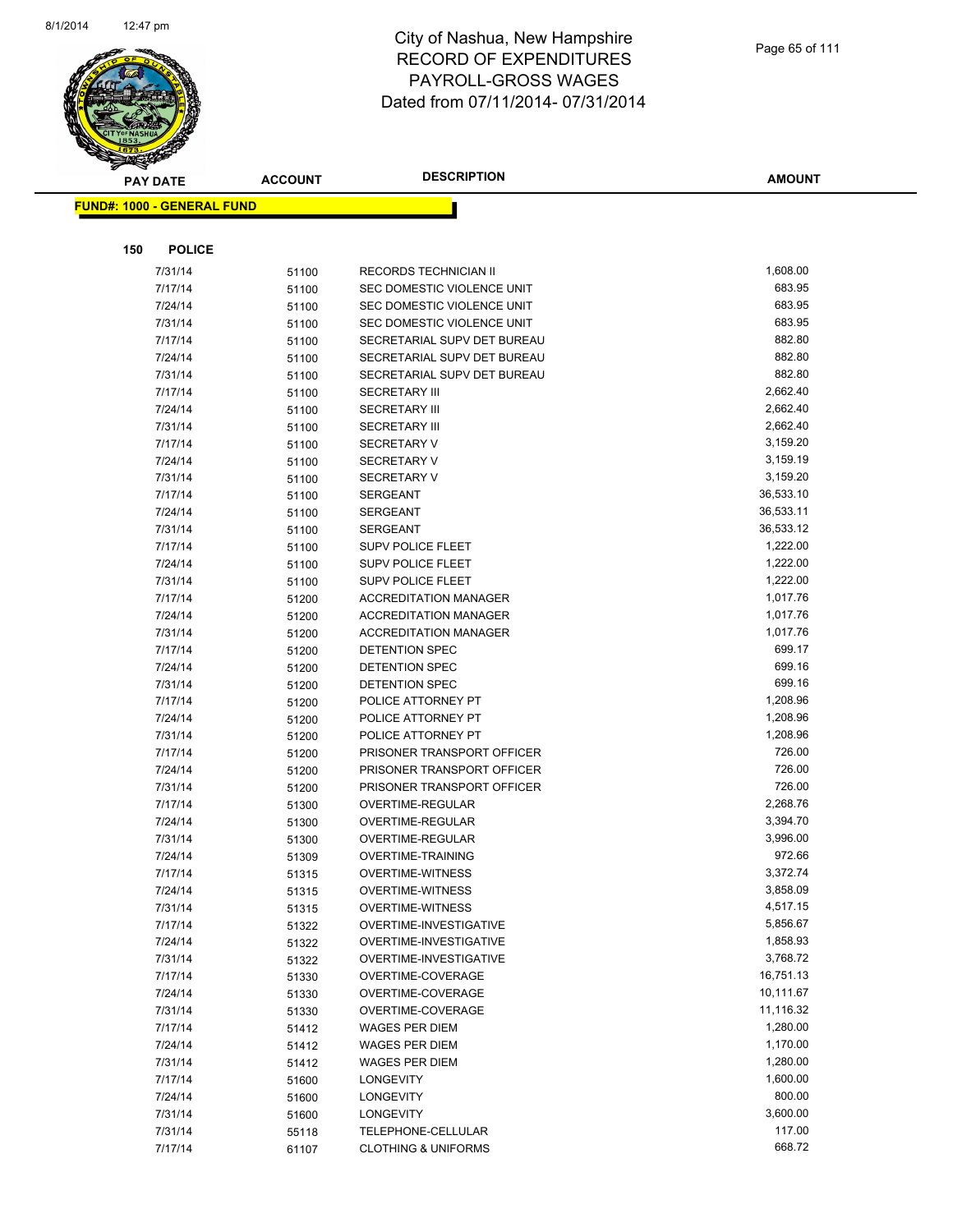|                 |                                   |                | City of Nashua, New Hampshire                                  |                      |
|-----------------|-----------------------------------|----------------|----------------------------------------------------------------|----------------------|
|                 |                                   |                | <b>RECORD OF EXPENDITURES</b>                                  | Page 66 of 111       |
|                 |                                   |                | <b>PAYROLL-GROSS WAGES</b>                                     |                      |
|                 |                                   |                | Dated from 07/11/2014-07/31/2014                               |                      |
|                 |                                   |                |                                                                |                      |
|                 |                                   |                |                                                                |                      |
|                 |                                   |                |                                                                |                      |
| <b>PAY DATE</b> |                                   | <b>ACCOUNT</b> | <b>DESCRIPTION</b>                                             | <b>AMOUNT</b>        |
|                 | <b>FUND#: 1000 - GENERAL FUND</b> |                |                                                                |                      |
|                 |                                   |                |                                                                |                      |
| 150             | <b>POLICE</b>                     |                |                                                                |                      |
|                 | 7/31/14                           | 61107          | <b>CLOTHING &amp; UNIFORMS</b>                                 | 1,177.84             |
|                 |                                   |                |                                                                |                      |
|                 | <b>TOTAL 150 - POLICE</b>         |                |                                                                | \$937,559.40         |
|                 |                                   |                |                                                                |                      |
| 152             | <b>FIRE</b>                       |                |                                                                |                      |
|                 | 7/17/14                           | 51100          | ADMINISTRATIVE ASSISTANT II                                    | 2,206.25             |
|                 | 7/24/14                           | 51100          | ADMINISTRATIVE ASSISTANT II                                    | 2,206.25             |
|                 | 7/31/14                           | 51100          | ADMINISTRATIVE ASSISTANT II                                    | 2,206.25             |
|                 | 7/17/14                           | 51100          | <b>ASST FIRE CHIEF</b>                                         | 2,075.08             |
|                 | 7/24/14                           | 51100          | <b>ASST FIRE CHIEF</b>                                         | 2,075.08             |
|                 | 7/31/14                           | 51100          | <b>ASST FIRE CHIEF</b>                                         | 2,075.08             |
|                 | 7/17/14                           | 51100          | ASST SUPERINTENDENT FIRE ALARM                                 | 1,981.65             |
|                 | 7/24/14                           | 51100          | ASST SUPERINTENDENT FIRE ALARM                                 | 1,605.36             |
|                 | 7/31/14                           | 51100          | ASST SUPERINTENDENT FIRE ALARM                                 | 1,605.36             |
|                 | 7/17/14                           | 51100          | ASST SUPERINTENDENT FIRE FLEET                                 | 905.06               |
|                 | 7/31/14                           | 51100          | ASST SUPERINTENDENT FIRE FLEET                                 | 861.22               |
|                 | 7/17/14                           | 51100          | ASST SUPERINTENDENT PREVENTION                                 | 3,175.63             |
|                 | 7/24/14                           | 51100          | ASST SUPERINTENDENT PREVENTION                                 | 3,010.52             |
|                 | 7/31/14                           | 51100          | ASST SUPERINTENDENT PREVENTION                                 | 3,010.52             |
|                 | 7/17/14                           | 51100          | <b>CAPTAIN</b>                                                 | 12,179.16            |
|                 | 7/24/14                           | 51100          | <b>CAPTAIN</b>                                                 | 12,179.18            |
|                 | 7/31/14                           | 51100          | <b>CAPTAIN</b>                                                 | 12,179.17            |
|                 | 7/17/14                           | 51100          | CAPTAIN FIRE TRAINING SAFETY                                   | 1,704.12             |
|                 | 7/24/14                           | 51100          | CAPTAIN FIRE TRAINING SAFETY                                   | 1,704.12             |
|                 | 7/31/14                           | 51100          | CAPTAIN FIRE TRAINING SAFETY                                   | 1,704.12             |
|                 | 7/17/14                           | 51100          | DEPUTY FIRE CHIEF                                              | 7,506.72             |
|                 | 7/24/14                           | 51100          | DEPUTY FIRE CHIEF                                              | 7,506.71             |
|                 | 7/31/14                           | 51100          | DEPUTY FIRE CHIEF                                              | 7,506.71             |
|                 | 7/17/14                           | 51100          | <b>EXEC ASST BUSINESS COORD</b>                                | 1,041.35             |
|                 | 7/24/14                           | 51100          | EXEC ASST BUSINESS COORD                                       | 1,041.35             |
|                 | 7/31/14                           | 51100          | EXEC ASST BUSINESS COORD                                       | 1,041.35             |
|                 | 7/17/14                           | 51100          | FIRE ALARM LINEMAN                                             | 1,392.60             |
|                 | 7/24/14                           | 51100          | FIRE ALARM LINEMAN                                             | 1,327.88             |
|                 | 7/31/14                           |                | FIRE ALARM LINEMAN                                             | 1,327.88             |
|                 | 7/17/14                           | 51100          | <b>FIRE CHIEF</b>                                              | 2,380.24             |
|                 | 7/24/14                           | 51100          | <b>FIRE CHIEF</b>                                              | 2,380.24             |
|                 | 7/31/14                           | 51100          | <b>FIRE CHIEF</b>                                              | 2,380.24             |
|                 | 7/17/14                           | 51100          | FIRE DISPATCH ALL RANKS                                        | 6,967.65             |
|                 |                                   | 51100          |                                                                | 6,832.37             |
|                 | 7/24/14                           | 51100          | FIRE DISPATCH ALL RANKS<br>FIRE DISPATCH ALL RANKS             | 6,936.39             |
|                 | 7/31/14<br>7/17/14                | 51100          |                                                                | 1,531.02             |
|                 |                                   | 51100          | FIRE DISPATCHER CLERK TRAINER                                  |                      |
|                 | 7/24/14<br>7/31/14                | 51100          | FIRE DISPATCHER CLERK TRAINER<br>FIRE DISPATCHER CLERK TRAINER | 1,531.02<br>1,531.02 |
|                 |                                   | 51100          |                                                                | 37,489.29            |
|                 | 7/17/14                           | 51100          | FIRE LIEUTENANT                                                |                      |
|                 | 7/24/14                           | 51100          | FIRE LIEUTENANT                                                | 36,953.90            |
|                 | 7/31/14                           | 51100          | FIRE LIEUTENANT                                                | 37,634.30            |
|                 | 7/17/14                           | 51100          | <b>FIRE MECHANIC</b>                                           | 1,938.31             |
|                 | 7/24/14                           | 51100          | <b>FIRE MECHANIC</b>                                           | 1,341.20             |
|                 | 7/31/14                           | 51100          | <b>FIRE MECHANIC</b>                                           | 1,341.20             |
|                 | 7/17/14                           | 51100          | FIRE TRAINING OFFICER                                          | 1,573.29             |
|                 | 7/24/14                           | 51100          | FIRE TRAINING OFFICER                                          | 1,605.36             |

8/1/2014 12:47 pm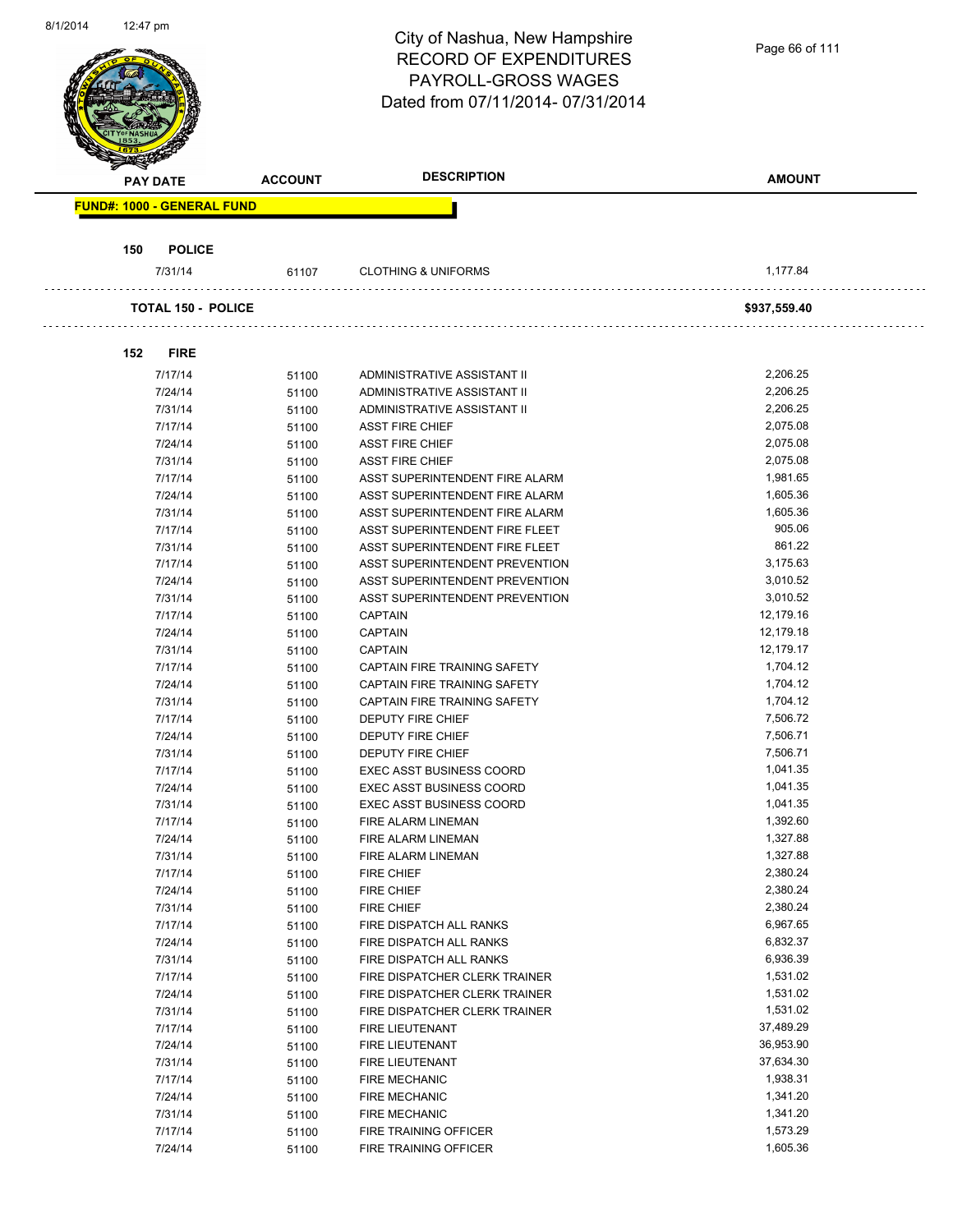

| <b>PAY DATE</b>                   | <b>ACCOUNT</b> | <b>DESCRIPTION</b>                     | <b>AMOUNT</b> |
|-----------------------------------|----------------|----------------------------------------|---------------|
| <b>FUND#: 1000 - GENERAL FUND</b> |                |                                        |               |
|                                   |                |                                        |               |
| 152<br><b>FIRE</b>                |                |                                        |               |
| 7/31/14                           | 51100          | FIRE TRAINING OFFICER                  | 1,605.36      |
| 7/17/14                           | 51100          | <b>FIREFIGHTERS ALL RANKS</b>          | 116,716.70    |
| 7/24/14                           | 51100          | <b>FIREFIGHTERS ALL RANKS</b>          | 118,421.92    |
| 7/31/14                           | 51100          | FIREFIGHTERS ALL RANKS                 | 115,961.88    |
| 7/17/14                           | 51100          | SUPERINTENDENT FIRE ALARM              | 960.56        |
| 7/17/14                           | 51100          | SUPERINTENDENT FIRE FLEET              | 500.26        |
| 7/24/14                           | 51100          | SUPERINTENDENT FIRE FLEET              | 1,503.37      |
| 7/31/14                           | 51100          | SUPERINTENDENT FIRE FLEET              | 1,088.52      |
| 7/17/14                           | 51100          | SUPERINTENDENT FIRE PREVENTION         | 1,629.80      |
| 7/24/14                           | 51100          | SUPERINTENDENT FIRE PREVENTION         | 1,629.80      |
| 7/31/14                           | 51100          | SUPERINTENDENT FIRE PREVENTION         | 1,629.80      |
| 7/17/14                           | 51300          | OVERTIME-REGULAR                       | 633.29        |
| 7/24/14                           | 51300          | <b>OVERTIME-REGULAR</b>                | 3,826.30      |
| 7/31/14                           | 51300          | OVERTIME-REGULAR                       | 1,014.32      |
| 7/17/14                           | 51330          | OVERTIME-COVERAGE                      | 12,884.81     |
| 7/24/14                           | 51330          | OVERTIME-COVERAGE                      | 15,308.39     |
| 7/31/14                           | 51330          | OVERTIME-COVERAGE                      | 15,786.10     |
| 7/18/14                           | 51628          | <b>EXTRA HOLIDAY</b>                   | 41.58         |
| 7/17/14                           | 51650          | ADDITIONAL HOURS                       | 37,321.40     |
| 7/24/14                           | 51650          | ADDITIONAL HOURS                       | 36,199.01     |
| 7/31/14                           | 51650          | ADDITIONAL HOURS                       | 36,611.35     |
| 7/17/14                           | 51700          | <b>STIPENDS</b>                        | 4,509.22      |
| 7/24/14                           | 51700          | <b>STIPENDS</b>                        | 4,503.70      |
| 7/31/14                           | 51700          | <b>STIPENDS</b>                        | 4,475.90      |
| 7/24/14                           | 51750          | <b>RETIREMENT &amp; SEPARATION PAY</b> | 9,022.69      |
| 7/31/14                           | 55118          | TELEPHONE-CELLULAR                     | 352.00        |
| 7/31/14                           | 61107          | <b>CLOTHING &amp; UNIFORMS</b>         | 96,000.00     |
| <b>TOTAL 152 - FIRE</b>           |                |                                        | \$892,826.80  |

| 153 | <b>BUILDING INSPECTION</b> |       |                                       |          |
|-----|----------------------------|-------|---------------------------------------|----------|
|     | 7/17/14                    | 51100 | <b>BUILDING AND UTILITIES INSPCTR</b> | 3,224.40 |
|     | 7/24/14                    | 51100 | <b>BUILDING AND UTILITIES INSPCTR</b> | 3,224.41 |
|     | 7/31/14                    | 51100 | <b>BUILDING AND UTILITIES INSPCTR</b> | 3,224.43 |
|     | 7/17/14                    | 51100 | <b>BUILDING DEPARTMENT MANAGER</b>    | 1,408.20 |
|     | 7/24/14                    | 51100 | <b>BUILDING DEPARTMENT MANAGER</b>    | 1,408.20 |
|     | 7/31/14                    | 51100 | <b>BUILDING DEPARTMENT MANAGER</b>    | 1,408.20 |
|     | 7/17/14                    | 51100 | PERMIT TECHNICIAN I                   | 601.55   |
|     | 7/24/14                    | 51100 | PERMIT TECHNICIAN I                   | 601.55   |
|     | 7/31/14                    | 51100 | PERMIT TECHNICIAN I                   | 601.55   |
|     | 7/17/14                    | 51100 | PERMIT TECHNICIAN III                 | 734.80   |
|     | 7/24/14                    | 51100 | PERMIT TECHNICIAN III                 | 734.80   |
|     | 7/31/14                    | 51100 | PERMIT TECHNICIAN III                 | 734.80   |
|     | 7/17/14                    | 51100 | <b>PLANS EXAMINER</b>                 | 1,131.50 |
|     | 7/24/14                    | 51100 | <b>PLANS EXAMINER</b>                 | 1,131.50 |
|     | 7/31/14                    | 51100 | <b>PLANS EXAMINER</b>                 | 1,131.50 |
|     | 7/17/14                    | 51200 | <b>BUILDING AND UTILITIES INSPCTR</b> | 768.60   |
|     | 7/24/14                    | 51200 | <b>BUILDING AND UTILITIES INSPCTR</b> | 768.60   |
|     | 7/31/14                    | 51200 | <b>BUILDING AND UTILITIES INSPCTR</b> | 768.60   |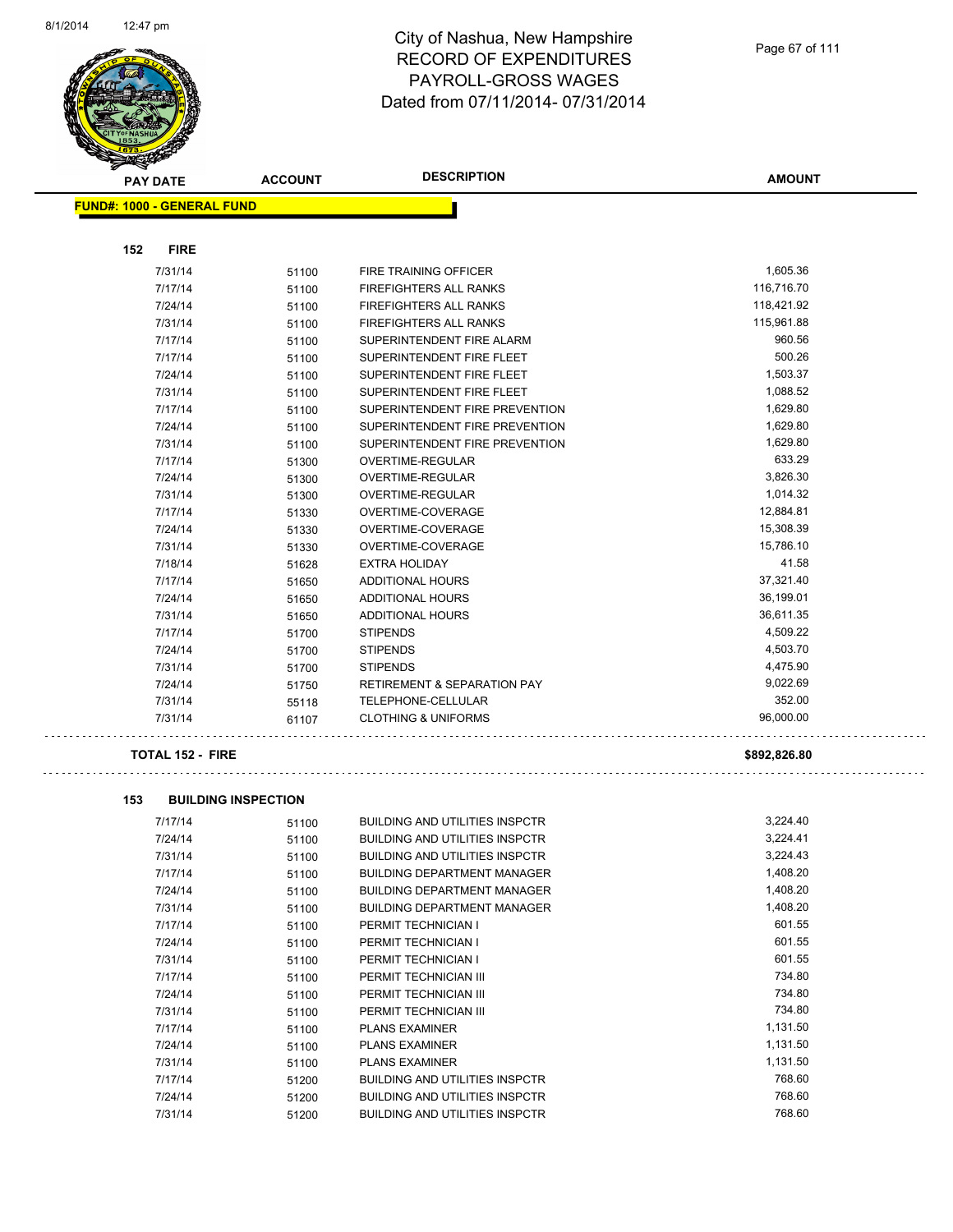| 8/1/2014 | 12:47 pm                          |         |                                            | City of Nashua, New Hampshire<br><b>RECORD OF EXPENDITURES</b><br><b>PAYROLL-GROSS WAGES</b><br>Dated from 07/11/2014-07/31/2014 | Page 68 of 111 |
|----------|-----------------------------------|---------|--------------------------------------------|----------------------------------------------------------------------------------------------------------------------------------|----------------|
|          | <b>PAY DATE</b>                   |         | <b>ACCOUNT</b>                             | <b>DESCRIPTION</b>                                                                                                               | <b>AMOUNT</b>  |
|          | <b>FUND#: 1000 - GENERAL FUND</b> |         |                                            |                                                                                                                                  |                |
|          |                                   |         | <b>TOTAL 153 - BUILDING INSPECTION</b>     |                                                                                                                                  | \$23,607.19    |
|          | 155                               |         | <b>CODE ENFORCEMENT</b>                    |                                                                                                                                  |                |
|          |                                   | 7/17/14 | 51100                                      | <b>CODE ENFORCEMENT OFFICER II</b>                                                                                               | 2,026.65       |
|          |                                   | 7/24/14 | 51100                                      | CODE ENFORCEMENT OFFICER II                                                                                                      | 2,026.65       |
|          |                                   | 7/31/14 | 51100                                      | <b>CODE ENFORCEMENT OFFICER II</b>                                                                                               | 2,026.65       |
|          |                                   | 7/17/14 | 51100                                      | MGR CODE ENFORCEMENT DEPT                                                                                                        | 1,328.20       |
|          |                                   | 7/24/14 |                                            | MGR CODE ENFORCEMENT DEPT                                                                                                        | 1,328.20       |
|          |                                   |         | 51100                                      |                                                                                                                                  | 1,328.19       |
|          |                                   | 7/31/14 | 51100                                      | MGR CODE ENFORCEMENT DEPT                                                                                                        |                |
|          |                                   |         | <b>TOTAL 155 - CODE ENFORCEMENT</b>        |                                                                                                                                  | \$10,064.54    |
|          | 156                               |         | <b>EMERGENCY MANAGEMENT</b>                |                                                                                                                                  |                |
|          |                                   |         |                                            |                                                                                                                                  |                |
|          |                                   | 7/17/14 | 51100                                      | EMERGENCY MANAGEMENT DIRECTOR                                                                                                    | 1,485.70       |
|          |                                   | 7/24/14 | 51100                                      | EMERGENCY MANAGEMENT DIRECTOR                                                                                                    | 1,485.70       |
|          |                                   | 7/31/14 | 51100                                      | EMERGENCY MANAGEMENT DIRECTOR                                                                                                    | 1,485.70       |
|          |                                   | 7/31/14 | 55118                                      | TELEPHONE-CELLULAR                                                                                                               | 50.00          |
|          |                                   |         | <b>TOTAL 156 - EMERGENCY MANAGEMENT</b>    |                                                                                                                                  | \$4,507.10     |
|          | 157                               |         | <b>CITYWIDE COMMUNICATIONS</b>             |                                                                                                                                  |                |
|          |                                   |         |                                            |                                                                                                                                  |                |
|          |                                   | 7/17/14 | 51100                                      | <b>COMM SYS ENGR TECH</b>                                                                                                        | 1,512.40       |
|          |                                   | 7/24/14 | 51100                                      | <b>COMM SYS ENGR TECH</b>                                                                                                        | 1,512.40       |
|          |                                   | 7/31/14 | 51100                                      | <b>COMM SYS ENGR TECH</b>                                                                                                        | 1,512.40       |
|          |                                   | 7/17/14 | 51200                                      | RADIO SYSTEMS MANAGER                                                                                                            | 1,283.52       |
|          |                                   | 7/24/14 | 51200                                      | <b>RADIO SYSTEMS MANAGER</b>                                                                                                     | 1,283.52       |
|          |                                   | 7/31/14 | 51200                                      | RADIO SYSTEMS MANAGER                                                                                                            | 1,283.52       |
|          |                                   | 7/31/14 | 55118                                      | TELEPHONE-CELLULAR                                                                                                               | 100.00         |
|          |                                   |         | <b>TOTAL 157 - CITYWIDE COMMUNICATIONS</b> |                                                                                                                                  | \$8,487.76     |
|          | 160                               |         | <b>PUBLIC WORKS-ADMIN/ENGINEERING</b>      |                                                                                                                                  |                |
|          |                                   |         |                                            |                                                                                                                                  | 665.60         |
|          |                                   | 7/17/14 | 51100                                      | ADMINISTRATIVE ASSISTANT II                                                                                                      |                |
|          |                                   | 7/24/14 | 51100                                      | ADMINISTRATIVE ASSISTANT II                                                                                                      | 665.60         |
|          |                                   | 7/31/14 | 51100                                      | ADMINISTRATIVE ASSISTANT II                                                                                                      | 665.60         |
|          |                                   | 7/17/14 | 51100                                      | CITIZEN SERVICES COORDINATOR                                                                                                     | 721.90         |
|          |                                   | 7/24/14 | 51100                                      | CITIZEN SERVICES COORDINATOR                                                                                                     | 721.90         |
|          |                                   | 7/31/14 | 51100                                      | CITIZEN SERVICES COORDINATOR                                                                                                     | 721.90         |
|          |                                   | 7/17/14 | 51100                                      | <b>CITY ENGINEER</b>                                                                                                             | 1,014.20       |
|          |                                   | 7/24/14 | 51100                                      | <b>CITY ENGINEER</b>                                                                                                             | 1,014.20       |
|          |                                   | 7/31/14 | 51100                                      | <b>CITY ENGINEER</b>                                                                                                             | 1,014.20       |
|          |                                   | 7/17/14 | 51100                                      | DEPUTY MANAGER OF ENGINEERING                                                                                                    | 690.10         |
|          |                                   | 7/24/14 | 51100                                      | DEPUTY MANAGER OF ENGINEERING                                                                                                    | 690.10         |
|          |                                   | 7/31/14 | 51100                                      | DEPUTY MANAGER OF ENGINEERING                                                                                                    | 690.11         |
|          |                                   | 7/17/14 | 51100                                      | DIRECTOR PUBLIC WORKS                                                                                                            | 1,484.40       |
|          |                                   | 7/24/14 | 51100                                      | <b>DIRECTOR PUBLIC WORKS</b>                                                                                                     | 1,484.40       |
|          |                                   | 7/31/14 | 51100                                      | <b>DIRECTOR PUBLIC WORKS</b>                                                                                                     | 1,484.40       |
|          |                                   | 7/17/14 | 51100                                      | DIVISION OPERATIONS MANAGER                                                                                                      | 1,413.40       |
|          |                                   | 7/24/14 |                                            | DIVISION OPERATIONS MANAGER                                                                                                      | 1,413.40       |
|          |                                   |         | 51100                                      |                                                                                                                                  |                |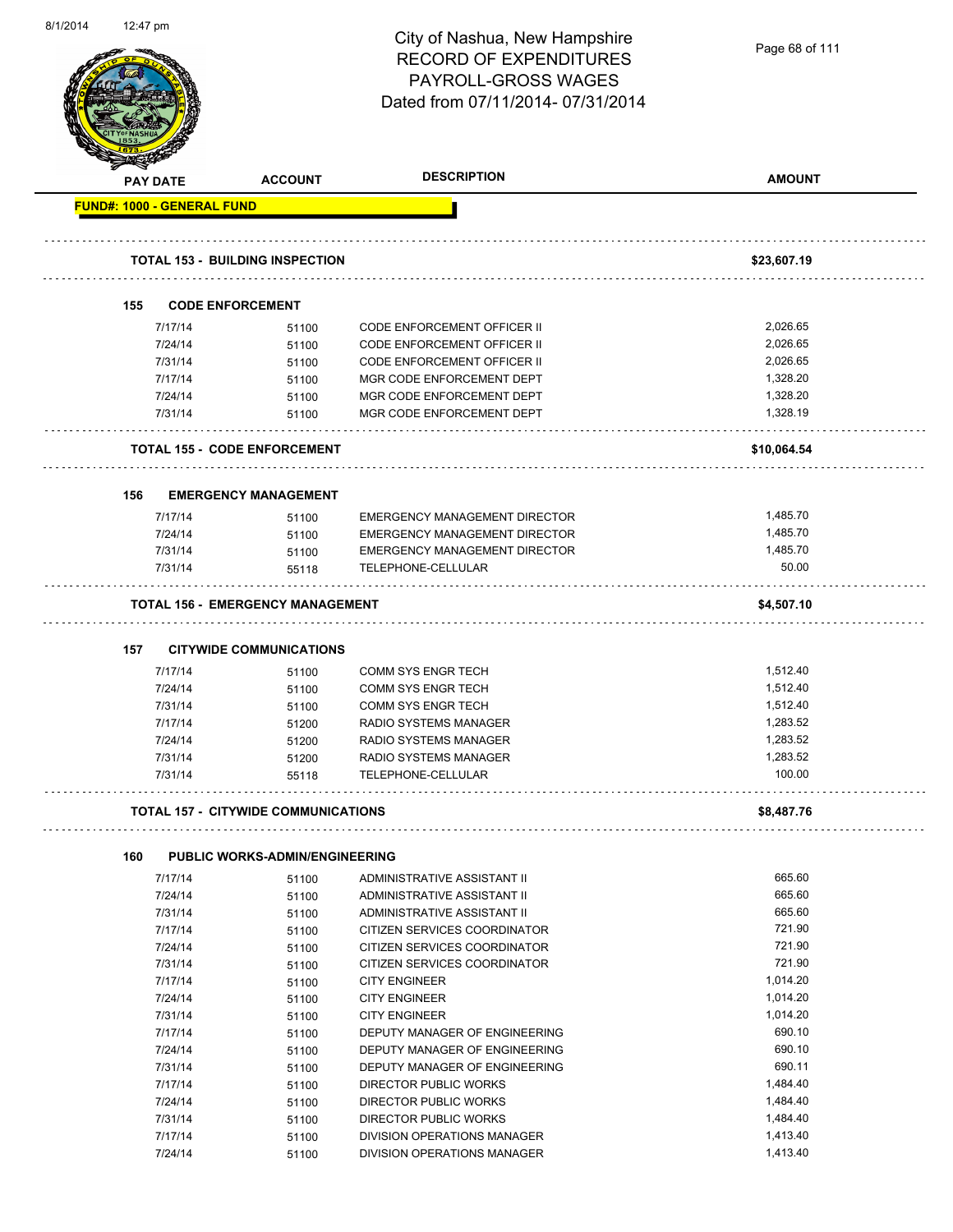| <b>DESCRIPTION</b><br><b>AMOUNT</b><br><b>ACCOUNT</b><br><b>PAY DATE</b><br><b>FUND#: 1000 - GENERAL FUND</b><br>160<br><b>PUBLIC WORKS-ADMIN/ENGINEERING</b><br>1,413.40<br>7/31/14<br>DIVISION OPERATIONS MANAGER<br>51100<br>7/17/14<br>324.85<br>DPW CONTRACT ADMINISTRATOR<br>51100<br>324.85<br>7/24/14<br>51100<br>DPW CONTRACT ADMINISTRATOR<br>324.85<br>7/31/14<br>DPW CONTRACT ADMINISTRATOR<br>51100<br>1,805.20<br>7/17/14<br><b>ENGINEERING INSPECTORS</b><br>51100<br>1,805.20<br>7/24/14<br><b>ENGINEERING INSPECTORS</b><br>51100<br>1,805.20<br>7/31/14<br><b>ENGINEERING INSPECTORS</b><br>51100<br>1,285.00<br>7/17/14<br><b>SENIOR FOREMAN</b><br>51100<br>1,285.00<br><b>SENIOR FOREMAN</b><br>7/24/14<br>51100<br>1,285.00<br>7/31/14<br><b>SENIOR FOREMAN</b><br>51100<br>2,475.55<br>7/17/14<br><b>SENIOR STAFF ENGINEER</b><br>51100<br>2,475.55<br>7/24/14<br><b>SENIOR STAFF ENGINEER</b><br>51100<br>2,475.55<br>7/31/14<br><b>SENIOR STAFF ENGINEER</b><br>51100<br>1,579.20<br>7/17/14<br>SENIOR TRAFFIC ENGINEER<br>51100 |
|-----------------------------------------------------------------------------------------------------------------------------------------------------------------------------------------------------------------------------------------------------------------------------------------------------------------------------------------------------------------------------------------------------------------------------------------------------------------------------------------------------------------------------------------------------------------------------------------------------------------------------------------------------------------------------------------------------------------------------------------------------------------------------------------------------------------------------------------------------------------------------------------------------------------------------------------------------------------------------------------------------------------------------------------------------------|
|                                                                                                                                                                                                                                                                                                                                                                                                                                                                                                                                                                                                                                                                                                                                                                                                                                                                                                                                                                                                                                                           |
|                                                                                                                                                                                                                                                                                                                                                                                                                                                                                                                                                                                                                                                                                                                                                                                                                                                                                                                                                                                                                                                           |
|                                                                                                                                                                                                                                                                                                                                                                                                                                                                                                                                                                                                                                                                                                                                                                                                                                                                                                                                                                                                                                                           |
|                                                                                                                                                                                                                                                                                                                                                                                                                                                                                                                                                                                                                                                                                                                                                                                                                                                                                                                                                                                                                                                           |
|                                                                                                                                                                                                                                                                                                                                                                                                                                                                                                                                                                                                                                                                                                                                                                                                                                                                                                                                                                                                                                                           |
|                                                                                                                                                                                                                                                                                                                                                                                                                                                                                                                                                                                                                                                                                                                                                                                                                                                                                                                                                                                                                                                           |
|                                                                                                                                                                                                                                                                                                                                                                                                                                                                                                                                                                                                                                                                                                                                                                                                                                                                                                                                                                                                                                                           |
|                                                                                                                                                                                                                                                                                                                                                                                                                                                                                                                                                                                                                                                                                                                                                                                                                                                                                                                                                                                                                                                           |
|                                                                                                                                                                                                                                                                                                                                                                                                                                                                                                                                                                                                                                                                                                                                                                                                                                                                                                                                                                                                                                                           |
|                                                                                                                                                                                                                                                                                                                                                                                                                                                                                                                                                                                                                                                                                                                                                                                                                                                                                                                                                                                                                                                           |
|                                                                                                                                                                                                                                                                                                                                                                                                                                                                                                                                                                                                                                                                                                                                                                                                                                                                                                                                                                                                                                                           |
|                                                                                                                                                                                                                                                                                                                                                                                                                                                                                                                                                                                                                                                                                                                                                                                                                                                                                                                                                                                                                                                           |
|                                                                                                                                                                                                                                                                                                                                                                                                                                                                                                                                                                                                                                                                                                                                                                                                                                                                                                                                                                                                                                                           |
|                                                                                                                                                                                                                                                                                                                                                                                                                                                                                                                                                                                                                                                                                                                                                                                                                                                                                                                                                                                                                                                           |
|                                                                                                                                                                                                                                                                                                                                                                                                                                                                                                                                                                                                                                                                                                                                                                                                                                                                                                                                                                                                                                                           |
|                                                                                                                                                                                                                                                                                                                                                                                                                                                                                                                                                                                                                                                                                                                                                                                                                                                                                                                                                                                                                                                           |
|                                                                                                                                                                                                                                                                                                                                                                                                                                                                                                                                                                                                                                                                                                                                                                                                                                                                                                                                                                                                                                                           |
|                                                                                                                                                                                                                                                                                                                                                                                                                                                                                                                                                                                                                                                                                                                                                                                                                                                                                                                                                                                                                                                           |
| 1,579.20<br>7/24/14<br>SENIOR TRAFFIC ENGINEER<br>51100                                                                                                                                                                                                                                                                                                                                                                                                                                                                                                                                                                                                                                                                                                                                                                                                                                                                                                                                                                                                   |
| 1,579.20<br>7/31/14<br><b>SENIOR TRAFFIC ENGINEER</b><br>51100                                                                                                                                                                                                                                                                                                                                                                                                                                                                                                                                                                                                                                                                                                                                                                                                                                                                                                                                                                                            |
| 7/17/14<br>STREET CONSTRUCTION ENGINEER<br>1,312.00<br>51100                                                                                                                                                                                                                                                                                                                                                                                                                                                                                                                                                                                                                                                                                                                                                                                                                                                                                                                                                                                              |
| 1,312.00<br>7/24/14<br>STREET CONSTRUCTION ENGINEER<br>51100                                                                                                                                                                                                                                                                                                                                                                                                                                                                                                                                                                                                                                                                                                                                                                                                                                                                                                                                                                                              |
| 7/31/14<br>STREET CONSTRUCTION ENGINEER<br>1,312.00<br>51100                                                                                                                                                                                                                                                                                                                                                                                                                                                                                                                                                                                                                                                                                                                                                                                                                                                                                                                                                                                              |
| 1,096.65<br>7/17/14<br><b>SURVEY TECHNICIAN</b><br>51100                                                                                                                                                                                                                                                                                                                                                                                                                                                                                                                                                                                                                                                                                                                                                                                                                                                                                                                                                                                                  |
| 1,096.65<br>7/24/14<br><b>SURVEY TECHNICIAN</b><br>51100                                                                                                                                                                                                                                                                                                                                                                                                                                                                                                                                                                                                                                                                                                                                                                                                                                                                                                                                                                                                  |
| 1,096.65<br>7/31/14<br>51100<br><b>SURVEY TECHNICIAN</b>                                                                                                                                                                                                                                                                                                                                                                                                                                                                                                                                                                                                                                                                                                                                                                                                                                                                                                                                                                                                  |
| 605.79<br>7/31/14<br><b>RETIREMENT &amp; SEPARATION PAY</b><br>51750                                                                                                                                                                                                                                                                                                                                                                                                                                                                                                                                                                                                                                                                                                                                                                                                                                                                                                                                                                                      |
| 234.00<br>7/31/14<br>TELEPHONE-CELLULAR<br>55118                                                                                                                                                                                                                                                                                                                                                                                                                                                                                                                                                                                                                                                                                                                                                                                                                                                                                                                                                                                                          |
| \$48,443.95<br><b>TOTAL 160 - PUBLIC WORKS-ADMIN/ENGINEERING</b>                                                                                                                                                                                                                                                                                                                                                                                                                                                                                                                                                                                                                                                                                                                                                                                                                                                                                                                                                                                          |
| 161<br><b>STREETS</b>                                                                                                                                                                                                                                                                                                                                                                                                                                                                                                                                                                                                                                                                                                                                                                                                                                                                                                                                                                                                                                     |
| 953.25<br>7/17/14<br>ADMINISTRATIVE ASSISTANT III<br>51100                                                                                                                                                                                                                                                                                                                                                                                                                                                                                                                                                                                                                                                                                                                                                                                                                                                                                                                                                                                                |
| 953.25<br>7/24/14<br>ADMINISTRATIVE ASSISTANT III<br>51100                                                                                                                                                                                                                                                                                                                                                                                                                                                                                                                                                                                                                                                                                                                                                                                                                                                                                                                                                                                                |
| 953.25<br>7/31/14<br>ADMINISTRATIVE ASSISTANT III<br>51100                                                                                                                                                                                                                                                                                                                                                                                                                                                                                                                                                                                                                                                                                                                                                                                                                                                                                                                                                                                                |
| 7/17/14<br>3,031.20<br>AUTO MECH 1ST CLASS NIGHTS<br>51100                                                                                                                                                                                                                                                                                                                                                                                                                                                                                                                                                                                                                                                                                                                                                                                                                                                                                                                                                                                                |
| 3,021.60<br>7/24/14<br>51100<br>AUTO MECH 1ST CLASS NIGHTS                                                                                                                                                                                                                                                                                                                                                                                                                                                                                                                                                                                                                                                                                                                                                                                                                                                                                                                                                                                                |
| 3,021.60<br>7/31/14<br>AUTO MECH 1ST CLASS NIGHTS<br>51100                                                                                                                                                                                                                                                                                                                                                                                                                                                                                                                                                                                                                                                                                                                                                                                                                                                                                                                                                                                                |
| 1,818.40<br>7/17/14<br>AUTO MECH 2ND CLASS<br>51100                                                                                                                                                                                                                                                                                                                                                                                                                                                                                                                                                                                                                                                                                                                                                                                                                                                                                                                                                                                                       |
| 1,818.40<br>7/24/14<br>AUTO MECH 2ND CLASS<br>51100                                                                                                                                                                                                                                                                                                                                                                                                                                                                                                                                                                                                                                                                                                                                                                                                                                                                                                                                                                                                       |
| 1,818.40<br>7/31/14<br>51100<br>AUTO MECH 2ND CLASS                                                                                                                                                                                                                                                                                                                                                                                                                                                                                                                                                                                                                                                                                                                                                                                                                                                                                                                                                                                                       |
|                                                                                                                                                                                                                                                                                                                                                                                                                                                                                                                                                                                                                                                                                                                                                                                                                                                                                                                                                                                                                                                           |
| 921.20<br>7/17/14<br>AUTO MECH 2ND CLASS NIGHTS                                                                                                                                                                                                                                                                                                                                                                                                                                                                                                                                                                                                                                                                                                                                                                                                                                                                                                                                                                                                           |
| 51100<br>921.20<br>7/24/14<br>AUTO MECH 2ND CLASS NIGHTS                                                                                                                                                                                                                                                                                                                                                                                                                                                                                                                                                                                                                                                                                                                                                                                                                                                                                                                                                                                                  |
| 51100<br>921.20<br>7/31/14<br>AUTO MECH 2ND CLASS NIGHTS<br>51100                                                                                                                                                                                                                                                                                                                                                                                                                                                                                                                                                                                                                                                                                                                                                                                                                                                                                                                                                                                         |
| 1,994.40<br>7/17/14<br>AUTO MECHANIC 1ST CLASS<br>51100                                                                                                                                                                                                                                                                                                                                                                                                                                                                                                                                                                                                                                                                                                                                                                                                                                                                                                                                                                                                   |
| 2,993.61<br>7/24/14<br>AUTO MECHANIC 1ST CLASS<br>51100                                                                                                                                                                                                                                                                                                                                                                                                                                                                                                                                                                                                                                                                                                                                                                                                                                                                                                                                                                                                   |
| 2,993.61<br>7/31/14<br>AUTO MECHANIC 1ST CLASS<br>51100                                                                                                                                                                                                                                                                                                                                                                                                                                                                                                                                                                                                                                                                                                                                                                                                                                                                                                                                                                                                   |
| 7,381.27<br>7/17/14<br>EQUIP OPR STREET REPAIR                                                                                                                                                                                                                                                                                                                                                                                                                                                                                                                                                                                                                                                                                                                                                                                                                                                                                                                                                                                                            |
| 51100<br>7,453.05<br>7/24/14<br>EQUIP OPR STREET REPAIR                                                                                                                                                                                                                                                                                                                                                                                                                                                                                                                                                                                                                                                                                                                                                                                                                                                                                                                                                                                                   |
| 51100<br>7,273.61<br>7/31/14<br>EQUIP OPR STREET REPAIR                                                                                                                                                                                                                                                                                                                                                                                                                                                                                                                                                                                                                                                                                                                                                                                                                                                                                                                                                                                                   |
| 51100<br>1,096.65<br>7/17/14<br>FLEET MAINTENANCE FOREMAN                                                                                                                                                                                                                                                                                                                                                                                                                                                                                                                                                                                                                                                                                                                                                                                                                                                                                                                                                                                                 |
| 51100<br>1,096.65<br>7/24/14<br>FLEET MAINTENANCE FOREMAN<br>51100                                                                                                                                                                                                                                                                                                                                                                                                                                                                                                                                                                                                                                                                                                                                                                                                                                                                                                                                                                                        |
| 1,096.65<br>7/31/14<br>FLEET MAINTENANCE FOREMAN<br>51100                                                                                                                                                                                                                                                                                                                                                                                                                                                                                                                                                                                                                                                                                                                                                                                                                                                                                                                                                                                                 |
| 1,087.50<br>7/17/14<br>FLEET MANAGER STREET DEPT<br>51100                                                                                                                                                                                                                                                                                                                                                                                                                                                                                                                                                                                                                                                                                                                                                                                                                                                                                                                                                                                                 |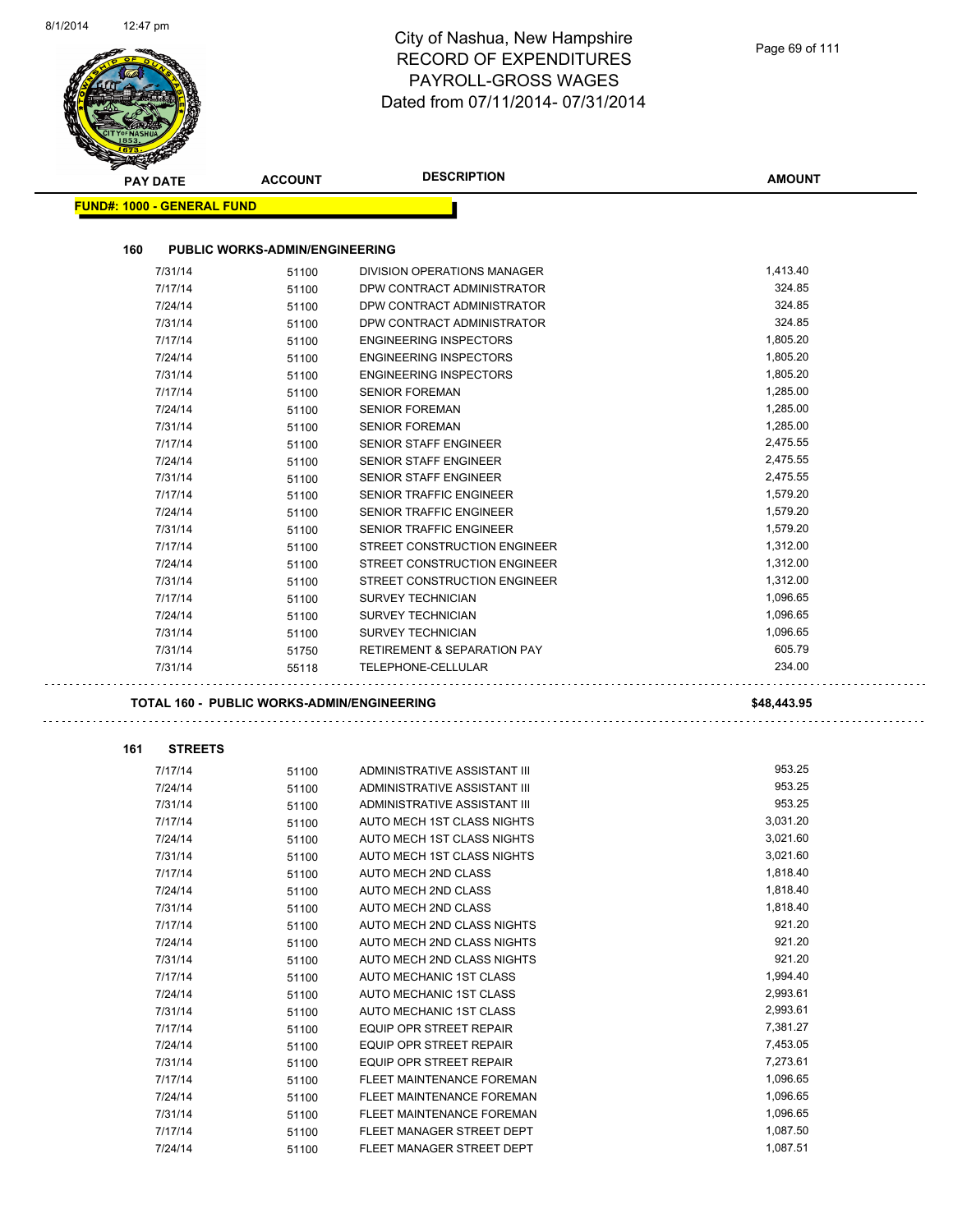

| <b>PAY DATE</b>                   | <b>ACCOUNT</b> | <b>DESCRIPTION</b>                     | <b>AMOUNT</b> |
|-----------------------------------|----------------|----------------------------------------|---------------|
| <b>FUND#: 1000 - GENERAL FUND</b> |                |                                        |               |
|                                   |                |                                        |               |
|                                   |                |                                        |               |
| 161<br><b>STREETS</b>             |                |                                        |               |
| 7/31/14                           | 51100          | FLEET MANAGER STREET DEPT              | 1,087.50      |
| 7/17/14                           | 51100          | <b>MASON PIPELAYER</b>                 | 2,630.73      |
| 7/24/14                           | 51100          | <b>MASON PIPELAYER</b>                 | 2,608.81      |
| 7/31/14                           | 51100          | <b>MASON PIPELAYER</b>                 | 1,739.20      |
| 7/17/14                           | 51100          | OPERATIONS COORDINATOR                 | 788.05        |
| 7/24/14                           | 51100          | OPERATIONS COORDINATOR                 | 807.75        |
| 7/31/14                           | 51100          | OPERATIONS COORDINATOR                 | 788.05        |
| 7/17/14                           | 51100          | <b>RETIREE DPW</b>                     | 1,706.88      |
| 7/24/14                           | 51100          | <b>RETIREE DPW</b>                     | 1,537.60      |
| 7/17/14                           | 51100          | <b>SIGN MAINTENANCE</b>                | 865.60        |
| 7/24/14                           | 51100          | <b>SIGN MAINTENANCE</b>                | 865.60        |
| 7/31/14                           | 51100          | <b>SIGN MAINTENANCE</b>                | 865.60        |
| 7/17/14                           | 51100          | SIGN MAINTENANCE ASSISTANT             | 807.20        |
| 7/24/14                           | 51100          | SIGN MAINTENANCE ASSISTANT             | 807.20        |
| 7/31/14                           | 51100          | SIGN MAINTENANCE ASSISTANT             | 807.20        |
| 7/17/14                           | 51100          | STOREKEEPER PWD                        | 895.66        |
| 7/24/14                           | 51100          | STOREKEEPER PWD                        | 895.66        |
| 7/31/14                           | 51100          | STOREKEEPER PWD                        | 895.65        |
| 7/17/14                           | 51100          | STR CONSTR RPR AND PERMT COORD         | 1,075.15      |
| 7/24/14                           | 51100          | STR CONSTR RPR AND PERMT COORD         | 1,075.15      |
| 7/31/14                           | 51100          | STR CONSTR RPR AND PERMT COORD         | 1,075.15      |
| 7/17/14                           | 51100          | STREET FOREMAN                         | 3,462.44      |
| 7/24/14                           | 51100          | <b>STREET FOREMAN</b>                  | 3,462.45      |
| 7/31/14                           | 51100          | <b>STREET FOREMAN</b>                  | 5,770.74      |
| 7/17/14                           | 51100          | SUPERINTENDENT OF STREETS              | 1,771.20      |
| 7/24/14                           | 51100          | SUPERINTENDENT OF STREETS              | 1,771.20      |
| 7/31/14                           | 51100          | SUPERINTENDENT OF STREETS              | 1,771.20      |
| 7/17/14                           | 51100          | TRAFFIC MAINTENANCE ASSISTANT          | 860.80        |
| 7/24/14                           | 51100          | TRAFFIC MAINTENANCE ASSISTANT          | 860.80        |
| 7/31/14                           | 51100          | TRAFFIC MAINTENANCE ASSISTANT          | 860.80        |
| 7/17/14                           | 51100          | <b>TRAFFIC MANAGER</b>                 | 1,371.00      |
| 7/24/14                           | 51100          | <b>TRAFFIC MANAGER</b>                 | 1,371.00      |
| 7/31/14                           | 51100          | <b>TRAFFIC MANAGER</b>                 | 1,371.00      |
| 7/17/14                           | 51100          | <b>TRAFFIC TECHNICIAN I</b>            | 2,071.20      |
| 7/24/14                           | 51100          | <b>TRAFFIC TECHNICIAN I</b>            | 2,071.20      |
| 7/31/14                           | 51100          | TRAFFIC TECHNICIAN I                   | 2,071.20      |
| 7/17/14                           | 51100          | TRUCK DRIVER STREET REPAIR             | 15,157.94     |
| 7/24/14                           | 51100          | TRUCK DRIVER STREET REPAIR             | 16,133.19     |
| 7/31/14                           | 51100          | TRUCK DRIVER STREET REPAIR             | 16,003.76     |
| 7/17/14                           | 51100          | <b>WELDER FIRST CLASS</b>              | 984.40        |
| 7/24/14                           | 51100          | <b>WELDER FIRST CLASS</b>              | 984.40        |
| 7/31/14                           | 51100          | <b>WELDER FIRST CLASS</b>              | 984.40        |
| 7/10/14                           | 51300          | OVERTIME-REGULAR                       | (0.59)        |
| 7/17/14                           | 51300          | <b>OVERTIME-REGULAR</b>                | 935.50        |
| 7/24/14                           | 51300          | OVERTIME-REGULAR                       | 958.60        |
| 7/31/14                           | 51300          | <b>OVERTIME-REGULAR</b>                | 1,581.07      |
| 7/24/14                           | 51600          | <b>LONGEVITY</b>                       | 1,200.00      |
| 7/24/14                           | 51750          | RETIREMENT & SEPARATION PAY            | 40,292.31     |
| 7/31/14                           | 51750          | <b>RETIREMENT &amp; SEPARATION PAY</b> | 491.33        |
| 7/31/14                           | 55118          | TELEPHONE-CELLULAR                     | 67.00         |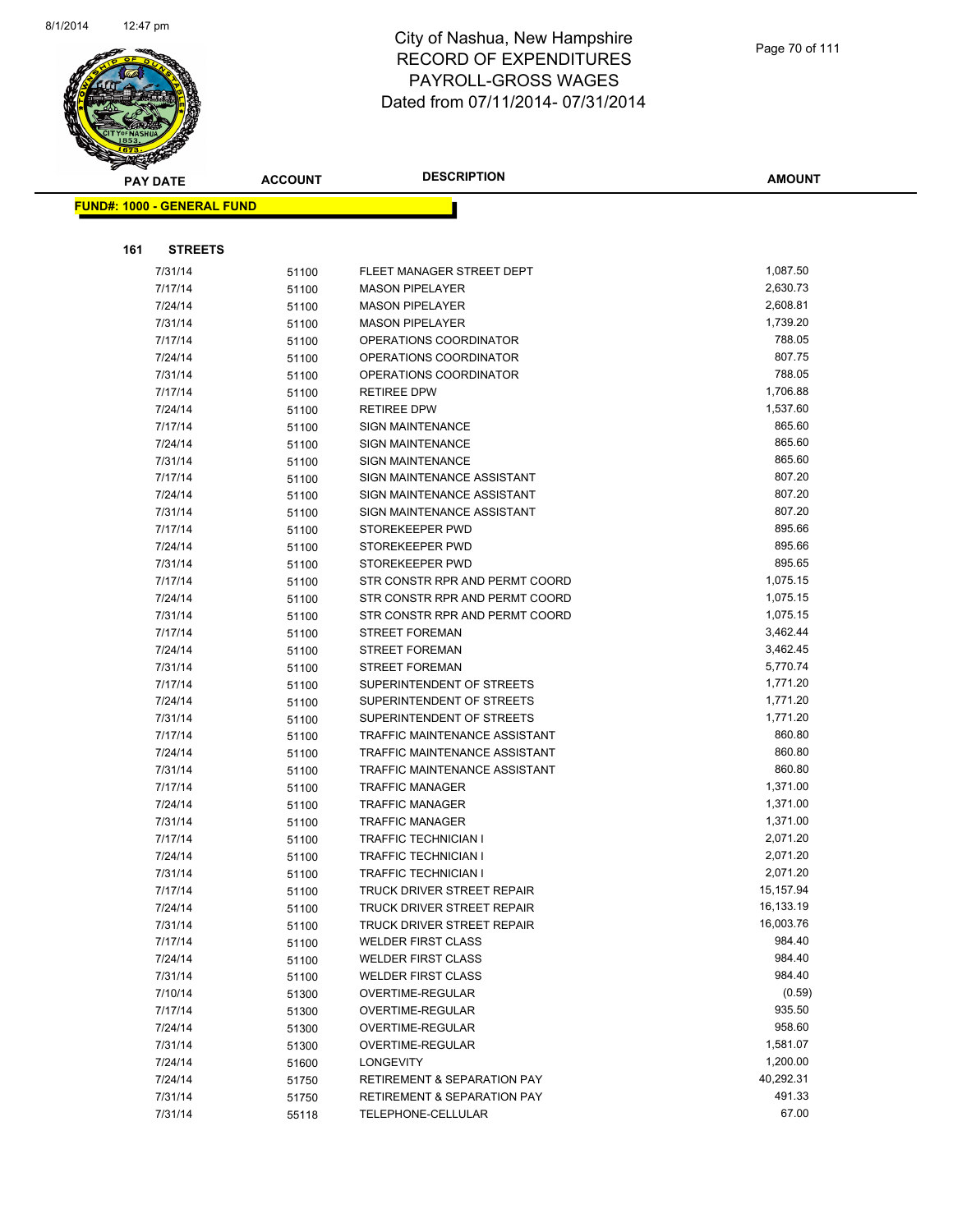Page 71 of 111

|     | <b>PAY DATE</b>                   | <b>ACCOUNT</b>                        | <b>DESCRIPTION</b>           | <b>AMOUNT</b> |
|-----|-----------------------------------|---------------------------------------|------------------------------|---------------|
|     | <b>FUND#: 1000 - GENERAL FUND</b> |                                       |                              |               |
|     | <b>TOTAL 161 - STREETS</b>        |                                       |                              | \$207,024.39  |
|     |                                   |                                       |                              |               |
| 166 | <b>PARKING LOTS</b>               |                                       |                              |               |
|     | 7/17/14                           | 51100                                 | ADMINISTRATIVE ASSISTANT II  | 665.60        |
|     | 7/24/14                           | 51100                                 | ADMINISTRATIVE ASSISTANT II  | 665.60        |
|     | 7/31/14                           | 51100                                 | ADMINISTRATIVE ASSISTANT II  | 665.60        |
|     | 7/17/14                           | 51100                                 | PARKING MAINTENANCE          | 1,315.20      |
|     | 7/24/14                           | 51100                                 | PARKING MAINTENANCE          | 1,315.20      |
|     | 7/31/14                           | 51100                                 | PARKING MAINTENANCE          | 1,315.20      |
|     | 7/24/14                           | 51100                                 | <b>TRANSIT MECHANICS</b>     | 32.37         |
|     | 7/17/14                           | 51300                                 | <b>OVERTIME-REGULAR</b>      | 161.88        |
|     | 7/24/14                           | 51300                                 | OVERTIME-REGULAR             | 241.36        |
|     | 7/31/14                           | 51300                                 | OVERTIME-REGULAR             | 259.47        |
|     | 7/31/14                           | 55118                                 | TELEPHONE-CELLULAR           | 51.00         |
|     | <b>TOTAL 166 - PARKING LOTS</b>   |                                       |                              | \$6,688.48    |
| 171 |                                   | <b>COMMUNITY SERVICES</b>             |                              |               |
|     | 7/17/14                           | 51100                                 | ADMINISTRATIVE ASSISTANT II  | 717.24        |
|     | 7/24/14                           | 51100                                 | ADMINISTRATIVE ASSISTANT II  | 717.25        |
|     | 7/31/14                           | 51100                                 | ADMINISTRATIVE ASSISTANT II  | 717.24        |
|     | 7/17/14                           | 51100                                 | DIRECTOR HEALTH AND COMM SVS | 1,726.91      |
|     | 7/24/14                           | 51100                                 | DIRECTOR HEALTH AND COMM SVS | 1,726.90      |
|     | 7/31/14                           | 51100                                 | DIRECTOR HEALTH AND COMM SVS | 1,726.90      |
|     | 7/17/14                           | 51100                                 | PROGRAM ASSISTANT            | 435.30        |
|     | 7/24/14                           | 51100                                 | PROGRAM ASSISTANT            | 435.30        |
|     | 7/31/14                           | 51100                                 | PROGRAM ASSISTANT            | 435.30        |
|     | 7/17/14                           | 51100                                 | PROGRAM COORDINATOR          | 929.80        |
|     | 7/24/14                           | 51100                                 | PROGRAM COORDINATOR          | 929.80        |
|     | 7/31/14                           | 51100                                 | PROGRAM COORDINATOR          | 929.80        |
|     | 7/17/14                           | 51412                                 | <b>WAGES PER DIEM</b>        | 121.21        |
|     | 7/24/14                           | 51412                                 | WAGES PER DIEM               | 68.18         |
|     | 7/31/14                           | 55118                                 | TELEPHONE-CELLULAR           | 150.00        |
|     |                                   | <b>TOTAL 171 - COMMUNITY SERVICES</b> |                              | \$11,767.13   |
| 172 |                                   | <b>COMMUNITY HEALTH</b>               |                              |               |
|     | 7/17/14                           | 51100                                 | ADMINISTRATIVE ASSISTANT II  | 717.24        |
|     | 7/24/14                           | 51100                                 | ADMINISTRATIVE ASSISTANT II  | 717.25        |
|     | 7/31/14                           | 51100                                 | ADMINISTRATIVE ASSISTANT II  | 717.24        |
|     | 7/17/14                           | 51100                                 | BILINGUAL OUTREACH WORKER    | 764.30        |
|     | 7/24/14                           | 51100                                 | BILINGUAL OUTREACH WORKER    | 764.30        |
|     | 7/31/14                           | 51100                                 | BILINGUAL OUTREACH WORKER    | 764.30        |
|     | 7/17/14                           | 51100                                 | MANAGER COMMUNITY HEALTH     | 1,364.20      |
|     | 7/24/14                           | 51100                                 | MANAGER COMMUNITY HEALTH     | 1,364.20      |
|     | 7/17/14                           | 51100                                 | PUB HEALTH NURSE             | 3,441.51      |
|     | 7/24/14                           | 51100                                 | PUB HEALTH NURSE             | 3,289.99      |
|     | 7/31/14                           | 51100                                 | PUB HEALTH NURSE             | 3,441.50      |
|     | 7/24/14                           | 51400                                 | WAGES TEMP-SEASONAL          | 90.90         |
|     |                                   |                                       |                              | 393.88        |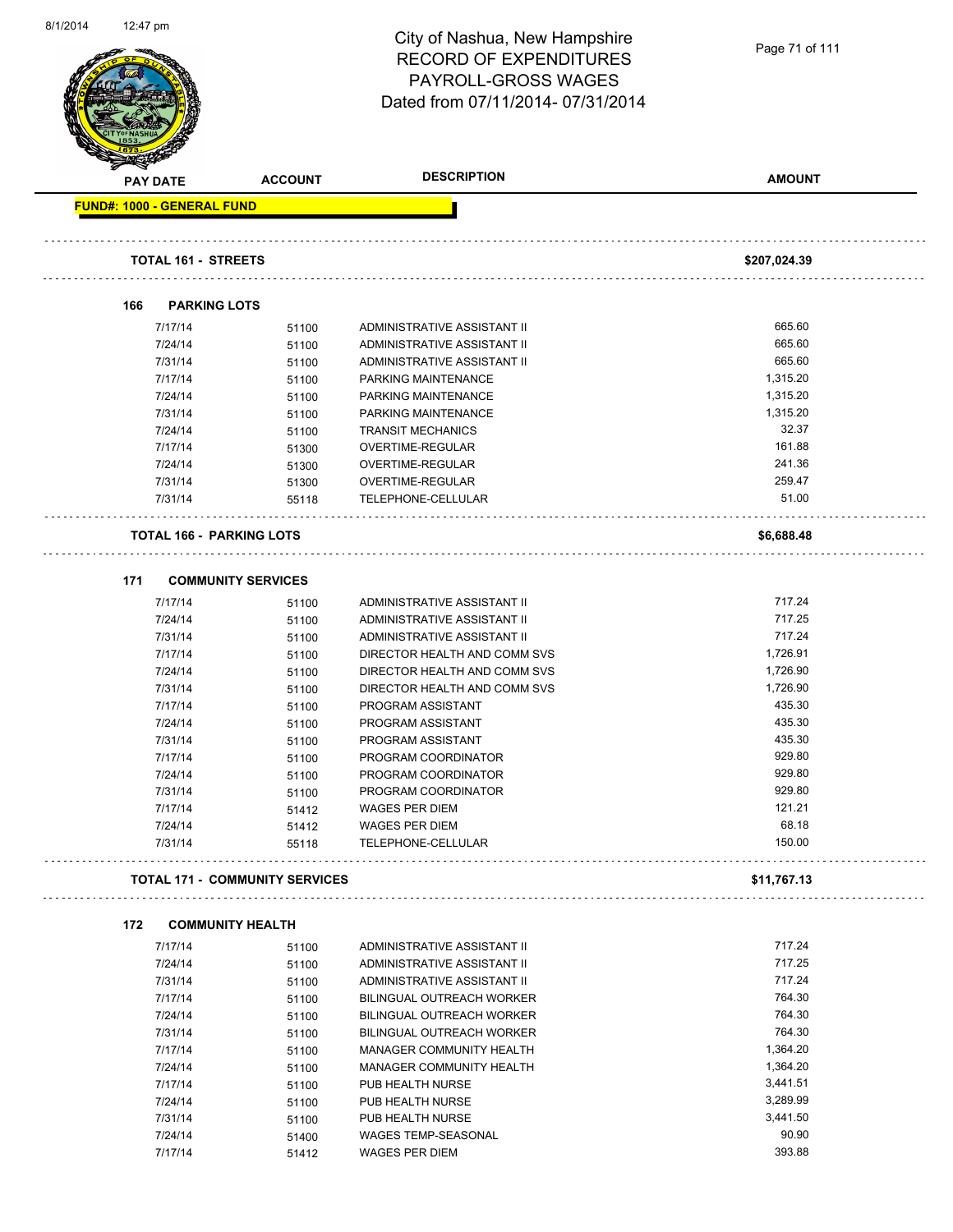| 01 1120 14 | 12.47 pm |                    |                                           | City of Nashua, New Hampshire                                                    | Page 72 of 111       |
|------------|----------|--------------------|-------------------------------------------|----------------------------------------------------------------------------------|----------------------|
|            |          |                    |                                           | <b>RECORD OF EXPENDITURES</b>                                                    |                      |
|            |          |                    |                                           | PAYROLL-GROSS WAGES                                                              |                      |
|            |          |                    |                                           | Dated from 07/11/2014-07/31/2014                                                 |                      |
|            |          |                    |                                           |                                                                                  |                      |
|            |          |                    |                                           |                                                                                  |                      |
|            |          |                    |                                           |                                                                                  |                      |
|            |          | <b>PAY DATE</b>    | <b>ACCOUNT</b>                            | <b>DESCRIPTION</b>                                                               | <b>AMOUNT</b>        |
|            |          |                    | <b>FUND#: 1000 - GENERAL FUND</b>         |                                                                                  |                      |
|            | 172      |                    | <b>COMMUNITY HEALTH</b>                   |                                                                                  |                      |
|            |          |                    |                                           |                                                                                  |                      |
|            |          | 7/24/14            | 51412                                     | <b>WAGES PER DIEM</b>                                                            | 60.60                |
|            |          | 7/31/14            | 51412                                     | <b>WAGES PER DIEM</b>                                                            | 469.66               |
|            |          | 7/24/14<br>7/31/14 | 51750                                     | <b>RETIREMENT &amp; SEPARATION PAY</b><br><b>RETIREMENT &amp; SEPARATION PAY</b> | 518.40<br>7,338.09   |
|            |          |                    | 51750                                     |                                                                                  |                      |
|            |          |                    | <b>TOTAL 172 - COMMUNITY HEALTH</b>       |                                                                                  | \$26,217.56          |
|            |          |                    |                                           |                                                                                  |                      |
|            | 173      |                    | <b>ENVIRONMENTAL HEALTH</b>               |                                                                                  | 1,645.24             |
|            |          | 7/17/14<br>7/24/14 | 51100                                     | ENVIRONMENTAL HEALTH SPEC I                                                      | 1,645.25             |
|            |          | 7/31/14            | 51100<br>51100                            | ENVIRONMENTAL HEALTH SPEC I<br><b>ENVIRONMENTAL HEALTH SPEC I</b>                | 1,645.25             |
|            |          | 7/17/14            | 51100                                     | <b>ENVIRONMENTAL HEALTH SPEC II</b>                                              | 1,075.15             |
|            |          | 7/24/14            | 51100                                     | ENVIRONMENTAL HEALTH SPEC II                                                     | 1,075.15             |
|            |          | 7/31/14            | 51100                                     | ENVIRONMENTAL HEALTH SPEC II                                                     | 1,075.15             |
|            |          | 7/17/14            | 51100                                     | ENVIRONMENTAL TECH OFFICE MGR                                                    | 992.85               |
|            |          | 7/24/14            | 51100                                     | ENVIRONMENTAL TECH OFFICE MGR                                                    | 992.86               |
|            |          | 7/31/14            | 51100                                     | ENVIRONMENTAL TECH OFFICE MGR                                                    | 992.85               |
|            |          | 7/17/14            | 51100                                     | LABORATORY DIRECTOR                                                              | 988.20               |
|            |          | 7/24/14            | 51100                                     | LABORATORY DIRECTOR                                                              | 988.20               |
|            |          | 7/31/14            | 51100                                     | LABORATORY DIRECTOR                                                              | 988.20               |
|            |          | 7/17/14            | 51100                                     | MANAGER ENVIRONMENTAL HEALTH                                                     | 1,446.40             |
|            |          | 7/24/14            | 51100                                     | MANAGER ENVIRONMENTAL HEALTH                                                     | 1,446.40             |
|            |          | 7/31/14            | 51100                                     | MANAGER ENVIRONMENTAL HEALTH                                                     | 1,446.40             |
|            |          | 7/31/14            | 55118                                     | TELEPHONE-CELLULAR                                                               | 84.00                |
|            |          |                    | TOTAL 173 - ENVIRONMENTAL HEALTH          |                                                                                  | \$18,527.55          |
|            |          |                    |                                           |                                                                                  |                      |
|            | 174      |                    | <b>WELFARE ADMINISTRATION</b>             |                                                                                  |                      |
|            |          | 7/17/14            | 51100                                     | ADMINISTRATIVE ASSISTANT I                                                       | 829.30               |
|            |          | 7/24/14            | 51100                                     | ADMINISTRATIVE ASSISTANT I                                                       | 829.30               |
|            |          | 7/31/14            | 51100                                     | ADMINISTRATIVE ASSISTANT I                                                       | 829.30               |
|            |          | 7/17/14            | 51100                                     | CASE TECHNICIAN WELFARE                                                          | 2,384.95<br>2,384.95 |
|            |          | 7/24/14<br>7/31/14 | 51100                                     | CASE TECHNICIAN WELFARE<br>CASE TECHNICIAN WELFARE                               | 2,384.96             |
|            |          | 7/17/14            | 51100                                     |                                                                                  | 936.70               |
|            |          | 7/24/14            | 51100<br>51100                            | INTAKE WORKER ACCOUNTANT<br>INTAKE WORKER ACCOUNTANT                             | 936.70               |
|            |          | 7/31/14            | 51100                                     | <b>INTAKE WORKER ACCOUNTANT</b>                                                  | 936.70               |
|            |          | 7/17/14            | 51100                                     | SENIOR CASE TECHNICIAN                                                           | 957.30               |
|            |          | 7/24/14            | 51100                                     | SENIOR CASE TECHNICIAN                                                           | 957.30               |
|            |          | 7/31/14            | 51100                                     | SENIOR CASE TECHNICIAN                                                           | 957.30               |
|            |          | 7/17/14            | 51100                                     | <b>WELFARE OFFICER</b>                                                           | 1,450.00             |
|            |          | 7/24/14            | 51100                                     | <b>WELFARE OFFICER</b>                                                           | 1,450.00             |
|            |          | 7/31/14            | 51100                                     | <b>WELFARE OFFICER</b>                                                           | 1,450.00             |
|            |          | 7/31/14            | 55118                                     | TELEPHONE-CELLULAR                                                               | 50.00                |
|            |          |                    | <b>TOTAL 174 - WELFARE ADMINISTRATION</b> |                                                                                  | \$19,724.76          |
|            |          |                    |                                           |                                                                                  |                      |
|            | 177      |                    | <b>PARKS &amp; RECREATION</b>             |                                                                                  |                      |
|            |          | 7/17/14            | 51100                                     | ADMINISTRATIVE ASSISTANT II                                                      | 734.81               |

8/1/2014 12:47 pm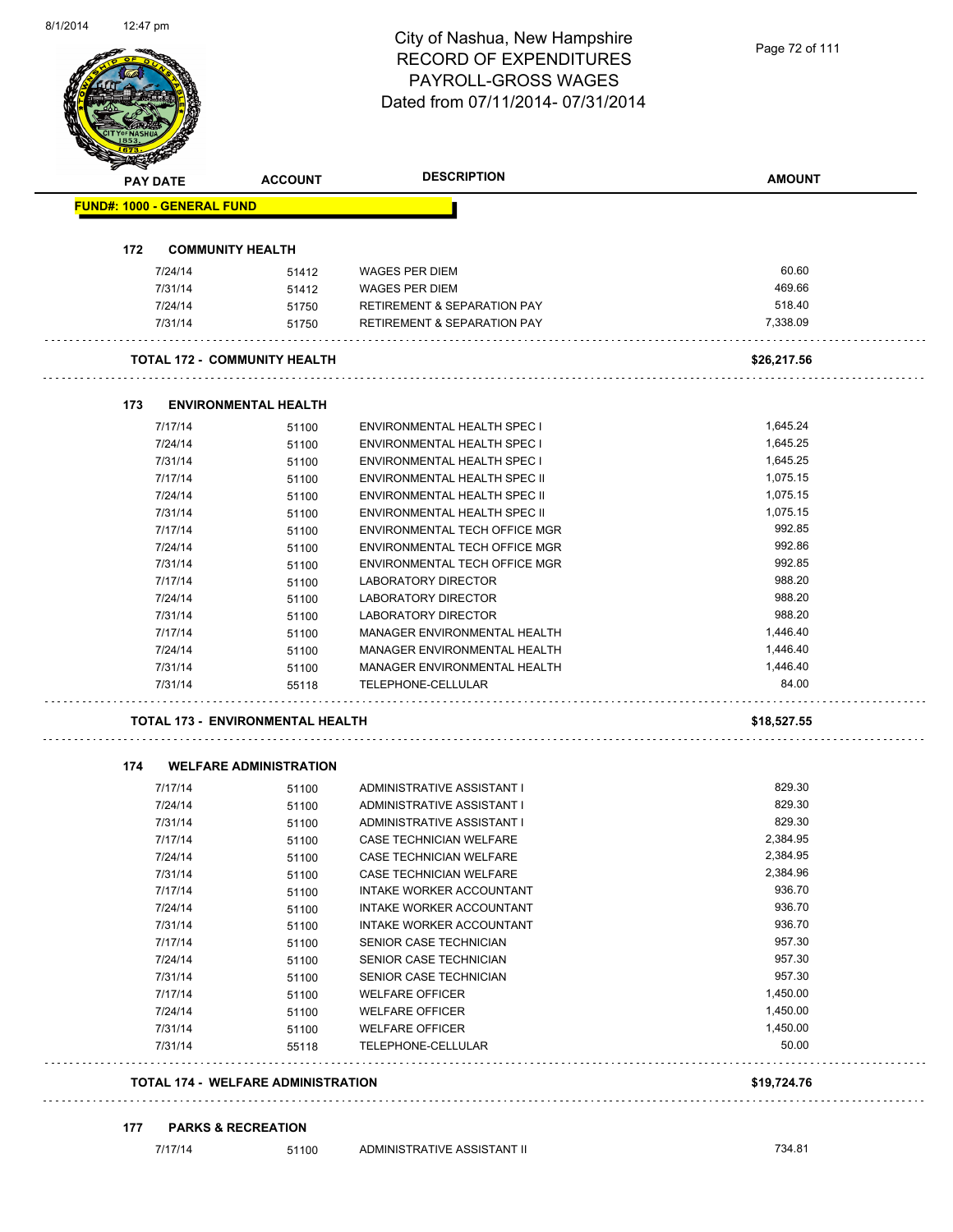

| <b>PAY DATE</b>                   | <b>ACCOUNT</b>                | <b>DESCRIPTION</b>                                     | <b>AMOUNT</b>      |
|-----------------------------------|-------------------------------|--------------------------------------------------------|--------------------|
| <b>FUND#: 1000 - GENERAL FUND</b> |                               |                                                        |                    |
|                                   |                               |                                                        |                    |
| 177                               | <b>PARKS &amp; RECREATION</b> |                                                        |                    |
| 7/24/14                           | 51100                         | ADMINISTRATIVE ASSISTANT II                            | 734.80             |
| 7/31/14                           | 51100                         | ADMINISTRATIVE ASSISTANT II                            | 734.80             |
| 7/17/14                           | 51100                         | EQUIPMENT OPERATOR, PARKS                              | 909.20             |
| 7/24/14                           | 51100                         | EQUIPMENT OPERATOR, PARKS                              | 909.20             |
| 7/31/14                           | 51100                         | <b>EQUIPMENT OPERATOR, PARKS</b>                       | 909.20             |
| 7/17/14                           | 51100                         | <b>FOREMAN LABOR PARK</b>                              | 3,289.93           |
| 7/24/14                           | 51100                         | FOREMAN LABOR PARK                                     | 3,289.95           |
| 7/31/14                           | 51100                         | FOREMAN LABOR PARK                                     | 3,289.95           |
| 7/17/14                           | 51100                         | <b>GROUNDS KEEPER PARK MAINT</b>                       | 6,663.23           |
| 7/24/14                           | 51100                         | <b>GROUNDS KEEPER PARK MAINT</b>                       | 6,713.08           |
| 7/31/14                           | 51100                         | <b>GROUNDS KEEPER PARK MAINT</b>                       | 6,663.22           |
| 7/17/14                           | 51100                         | <b>GROUNDSMAN I PARKS</b>                              | 1,562.15           |
| 7/24/14                           | 51100                         | <b>GROUNDSMAN I PARKS</b>                              | 3,118.40           |
| 7/31/14                           | 51100                         | <b>GROUNDSMAN I PARKS</b>                              | 1,562.14           |
| 7/17/14                           | 51100                         | <b>GROUNDSMAN II PARKS</b>                             | 818.80             |
| 7/24/14                           | 51100                         | <b>GROUNDSMAN II PARKS</b>                             | 818.80             |
| 7/31/14                           | 51100                         | <b>GROUNDSMAN II PARKS</b>                             | 818.80             |
| 7/17/14                           | 51100                         | <b>LEAD GROUNDSMAN</b>                                 | 2,770.80           |
| 7/24/14                           | 51100                         | <b>LEAD GROUNDSMAN</b>                                 | 2,805.72           |
| 7/31/14                           | 51100                         | <b>LEAD GROUNDSMAN</b>                                 | 2,770.80           |
| 7/17/14                           | 51100                         | NURSERY WORKER PARKS                                   | 865.60             |
| 7/24/14                           | 51100                         | NURSERY WORKER PARKS                                   | 865.60             |
| 7/31/14                           | 51100                         | NURSERY WORKER PARKS                                   | 865.60             |
| 7/17/14                           | 51100                         | PROGRAM COORDINATOR                                    | 347.85             |
| 7/24/14                           | 51100                         | PROGRAM COORDINATOR                                    | 347.85             |
| 7/31/14                           | 51100                         | PROGRAM COORDINATOR                                    | 347.85             |
| 7/17/14                           | 51100                         | RECREATION PROGRAM MANAGER                             | 1,278.20           |
| 7/24/14                           | 51100                         | RECREATION PROGRAM MANAGER                             | 1,098.20           |
| 7/31/14                           | 51100                         | RECREATION PROGRAM MANAGER                             | 1,098.20<br>590.98 |
| 7/17/14                           | 51100                         | STELLOS STADIUM ATTENDANT                              | 590.98             |
| 7/24/14<br>7/31/14                | 51100                         | STELLOS STADIUM ATTENDANT<br>STELLOS STADIUM ATTENDANT | 590.98             |
| 7/17/14                           | 51100<br>51100                | SUPERINTENDENT OF PARKS RECR                           | 1,720.00           |
| 7/24/14                           | 51100                         | SUPERINTENDENT OF PARKS RECR                           | 1,720.00           |
| 7/31/14                           | 51100                         | SUPERINTENDENT OF PARKS RECR                           | 1,720.00           |
| 7/17/14                           | 51100                         | TRUCK DRIVER PARKS RECR                                | 847.20             |
| 7/24/14                           | 51100                         | TRUCK DRIVER PARKS RECR                                | 848.00             |
| 7/31/14                           | 51100                         | TRUCK DRIVER PARKS RECR                                | 838.00             |
| 7/24/14                           | 51100                         | TRUCK DRIVER STREET REPAIR                             | 32.64              |
| 7/31/14                           | 51100                         | TRUCK DRIVER STREET REPAIR                             | 32.64              |
| 7/17/14                           | 51300                         | OVERTIME-REGULAR                                       | 5,519.75           |
| 7/24/14                           | 51300                         | OVERTIME-REGULAR                                       | 6,809.94           |
| 7/31/14                           | 51300                         | OVERTIME-REGULAR                                       | 6,346.09           |
| 7/17/14                           | 51400                         | <b>WAGES TEMP-SEASONAL</b>                             | 17,161.50          |
| 7/24/14                           | 51400                         | <b>WAGES TEMP-SEASONAL</b>                             | 15,237.75          |
| 7/31/14                           | 51400                         | WAGES TEMP-SEASONAL                                    | 14,644.75          |
| 7/31/14                           | 55118                         | TELEPHONE-CELLULAR                                     | 67.00              |
| 7/24/14                           | 55642                         | <b>GAME OFFICIALS</b>                                  | 1,287.50           |
| 7/31/14                           | 55642                         | <b>GAME OFFICIALS</b>                                  | 205.00             |
| 7/31/14                           | 61107                         | <b>CLOTHING &amp; UNIFORMS</b>                         | 120.36             |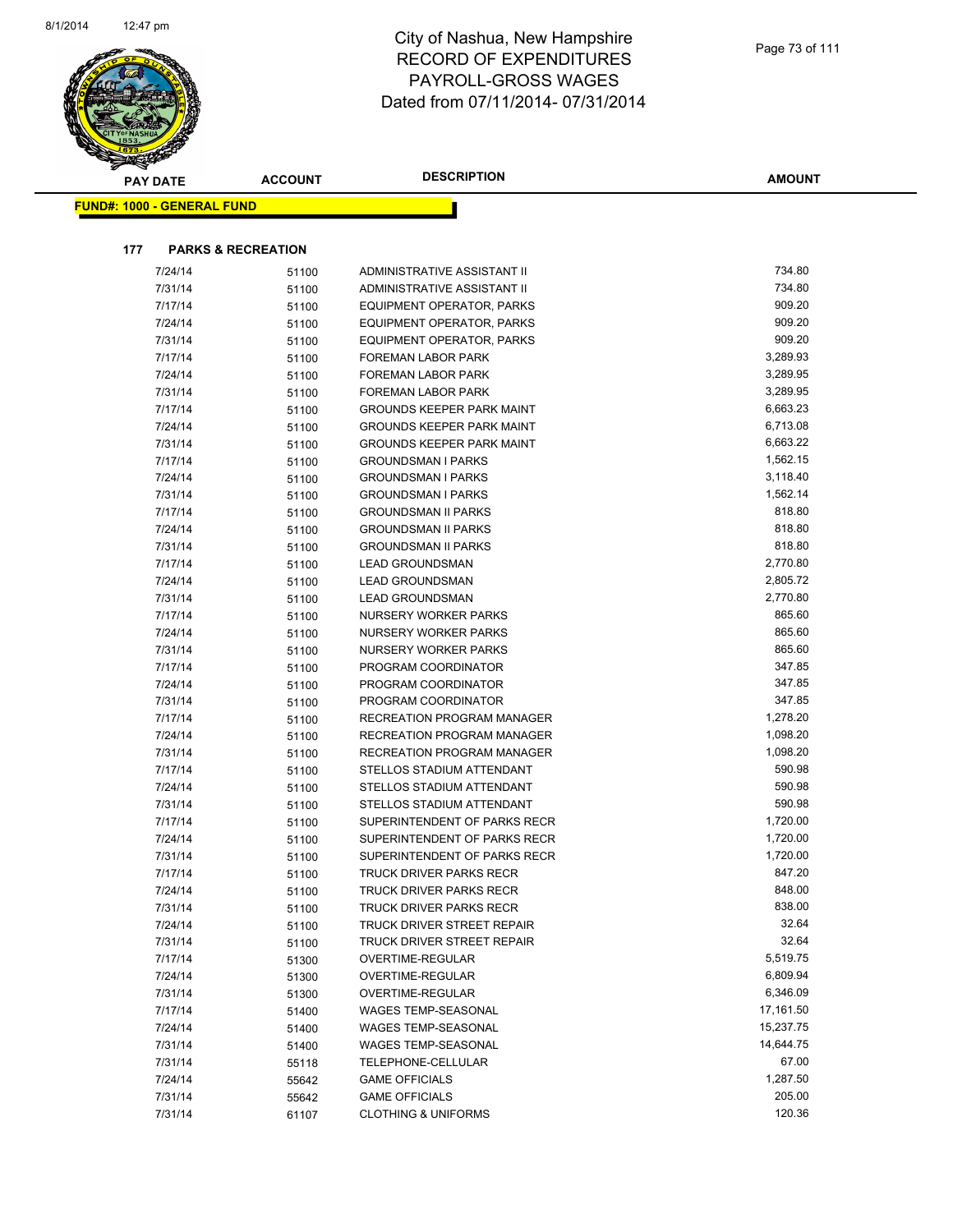| <b>RECORD OF EXPENDITURES</b><br>PAYROLL-GROSS WAGES<br>Dated from 07/11/2014-07/31/2014<br><b>DESCRIPTION</b><br><b>AMOUNT</b><br><b>ACCOUNT</b><br><b>PAY DATE</b><br><b>FUND#: 1000 - GENERAL FUND</b><br><b>TOTAL 177 - PARKS &amp; RECREATION</b><br>\$135,933.79<br>179<br><b>LIBRARY</b><br>805.44<br>7/17/14<br>ADMIN ASST COST ACCOUNTANT<br>51100<br>805.45<br>7/24/14<br>51100<br>ADMIN ASST COST ACCOUNTANT<br>805.45<br>7/31/14<br>ADMIN ASST COST ACCOUNTANT<br>51100<br>1,293.10<br>7/17/14<br>51100<br>ASSISTANT DIRECTOR LIBRARY<br>1,293.10<br>7/24/14<br>ASSISTANT DIRECTOR LIBRARY<br>51100<br>7/31/14<br>1,293.10<br>ASSISTANT DIRECTOR LIBRARY<br>51100<br>973.40<br>7/17/14<br>ASSISTANT LIBRARIAN CIRCULATIO<br>51100<br>973.40<br>7/24/14<br>ASSISTANT LIBRARIAN CIRCULATIO<br>51100<br>973.39<br>7/31/14<br>ASSISTANT LIBRARIAN CIRCULATIO<br>51100<br>793.91<br>7/17/14<br>ASSISTANT LIBRARIAN MEDIA SERV<br>51100<br>813.76<br>7/24/14<br>51100<br>ASSISTANT LIBRARIAN MEDIA SERV<br>818.72<br>7/31/14<br>ASSISTANT LIBRARIAN MEDIA SERV<br>51100<br>1,004.70<br>7/17/14<br>51100<br>ASSISTANT LIBRARIAN TECH SVS<br>7/24/14<br>1,004.70<br>ASSISTANT LIBRARIAN TECH SVS<br>51100<br>1,004.70<br>7/31/14<br>51100<br>ASSISTANT LIBRARIAN TECH SVS<br>780.10<br>7/17/14<br>ASSISTANT LIBRARIAN YOUTH SERV<br>51100<br>780.10<br>7/24/14<br>ASSISTANT LIBRARIAN YOUTH SERV<br>51100<br>780.10<br>7/31/14<br>ASSISTANT LIBRARIAN YOUTH SERV<br>51100<br>1,885.70<br>7/17/14<br>51100<br><b>DIRECTOR LIBRARY</b><br>1,885.70<br>7/24/14<br><b>DIRECTOR LIBRARY</b><br>51100<br>1,885.70<br>7/31/14<br><b>DIRECTOR LIBRARY</b><br>51100<br>858.45<br>7/17/14<br>EXECUTIVE ASST OFFICE MANAGER<br>51100<br>858.44<br>EXECUTIVE ASST OFFICE MANAGER<br>7/24/14<br>51100<br>858.44<br>7/31/14<br>51100<br>EXECUTIVE ASST OFFICE MANAGER<br>493.57<br>7/17/14<br><b>JANITOR</b><br>51100<br>490.50<br>7/24/14<br>51100<br><b>JANITOR</b><br>493.57<br>7/31/14<br><b>JANITOR</b><br>51100<br>962.61<br>7/17/14<br>51100<br>LIBRARIAN ADULT SERVICES<br>962.61<br>7/24/14<br><b>LIBRARIAN ADULT SERVICES</b><br>51100<br>962.60<br>7/31/14<br>51100<br>LIBRARIAN ADULT SERVICES<br>1,009.47<br>7/17/14<br><b>LIBRARIAN CIRCULATION</b><br>51100<br>1,003.20<br>7/24/14<br>51100<br>LIBRARIAN CIRCULATION<br>1,003.20<br>7/31/14<br>LIBRARIAN CIRCULATION<br>51100<br>999.18<br>7/17/14<br>51100<br>LIBRARIAN OUTREACH SVS<br>999.18<br>7/24/14<br>LIBRARIAN OUTREACH SVS<br>51100<br>999.19<br>7/31/14<br>LIBRARIAN OUTREACH SVS<br>51100<br>1,908.54<br>7/17/14<br><b>LIBRARIAN TECH SERVICES</b><br>51100<br>1,024.18<br>7/24/14<br><b>LIBRARIAN TECH SERVICES</b><br>51100<br>1,037.15<br>7/31/14<br>51100<br><b>LIBRARIAN TECH SERVICES</b><br>2,283.21<br>7/17/14<br>LIBRARIAN YOUTH SERVICES<br>51100<br>2,283.20<br>7/24/14<br>51100<br>LIBRARIAN YOUTH SERVICES<br>7/31/14<br>2,283.21<br>LIBRARIAN YOUTH SERVICES<br>51100<br>664.80<br>7/17/14<br>51100<br>LIBRARY ASSISTANT ADULT SERVIC<br>664.80<br>7/24/14<br>LIBRARY ASSISTANT ADULT SERVIC<br>51100<br>664.80<br>7/31/14<br>51100<br>LIBRARY ASSISTANT ADULT SERVIC<br>3,352.80<br>7/17/14<br>LIBRARY ASSISTANT CIRCULATION<br>51100<br>3,352.80<br>7/24/14<br>51100<br>LIBRARY ASSISTANT CIRCULATION<br>3,352.80<br>7/31/14<br>LIBRARY ASSISTANT CIRCULATION<br>51100<br>2,050.25<br>7/17/14<br>51100<br>LIBRARY ASSISTANT MEDIA SERVIC | 8/1/2014 | 12.47 pm | City of Nashua, New Hampshire |                |
|---------------------------------------------------------------------------------------------------------------------------------------------------------------------------------------------------------------------------------------------------------------------------------------------------------------------------------------------------------------------------------------------------------------------------------------------------------------------------------------------------------------------------------------------------------------------------------------------------------------------------------------------------------------------------------------------------------------------------------------------------------------------------------------------------------------------------------------------------------------------------------------------------------------------------------------------------------------------------------------------------------------------------------------------------------------------------------------------------------------------------------------------------------------------------------------------------------------------------------------------------------------------------------------------------------------------------------------------------------------------------------------------------------------------------------------------------------------------------------------------------------------------------------------------------------------------------------------------------------------------------------------------------------------------------------------------------------------------------------------------------------------------------------------------------------------------------------------------------------------------------------------------------------------------------------------------------------------------------------------------------------------------------------------------------------------------------------------------------------------------------------------------------------------------------------------------------------------------------------------------------------------------------------------------------------------------------------------------------------------------------------------------------------------------------------------------------------------------------------------------------------------------------------------------------------------------------------------------------------------------------------------------------------------------------------------------------------------------------------------------------------------------------------------------------------------------------------------------------------------------------------------------------------------------------------------------------------------------------------------------------------------------------------------------------------------------------------------------------------------------------------------------------------------------------------------------------------------------------------------------------------------------------------------------------------------------------------------------------------------------------------------------------------------------------|----------|----------|-------------------------------|----------------|
|                                                                                                                                                                                                                                                                                                                                                                                                                                                                                                                                                                                                                                                                                                                                                                                                                                                                                                                                                                                                                                                                                                                                                                                                                                                                                                                                                                                                                                                                                                                                                                                                                                                                                                                                                                                                                                                                                                                                                                                                                                                                                                                                                                                                                                                                                                                                                                                                                                                                                                                                                                                                                                                                                                                                                                                                                                                                                                                                                                                                                                                                                                                                                                                                                                                                                                                                                                                                                           |          |          |                               | Page 74 of 111 |
|                                                                                                                                                                                                                                                                                                                                                                                                                                                                                                                                                                                                                                                                                                                                                                                                                                                                                                                                                                                                                                                                                                                                                                                                                                                                                                                                                                                                                                                                                                                                                                                                                                                                                                                                                                                                                                                                                                                                                                                                                                                                                                                                                                                                                                                                                                                                                                                                                                                                                                                                                                                                                                                                                                                                                                                                                                                                                                                                                                                                                                                                                                                                                                                                                                                                                                                                                                                                                           |          |          |                               |                |
|                                                                                                                                                                                                                                                                                                                                                                                                                                                                                                                                                                                                                                                                                                                                                                                                                                                                                                                                                                                                                                                                                                                                                                                                                                                                                                                                                                                                                                                                                                                                                                                                                                                                                                                                                                                                                                                                                                                                                                                                                                                                                                                                                                                                                                                                                                                                                                                                                                                                                                                                                                                                                                                                                                                                                                                                                                                                                                                                                                                                                                                                                                                                                                                                                                                                                                                                                                                                                           |          |          |                               |                |
|                                                                                                                                                                                                                                                                                                                                                                                                                                                                                                                                                                                                                                                                                                                                                                                                                                                                                                                                                                                                                                                                                                                                                                                                                                                                                                                                                                                                                                                                                                                                                                                                                                                                                                                                                                                                                                                                                                                                                                                                                                                                                                                                                                                                                                                                                                                                                                                                                                                                                                                                                                                                                                                                                                                                                                                                                                                                                                                                                                                                                                                                                                                                                                                                                                                                                                                                                                                                                           |          |          |                               |                |
|                                                                                                                                                                                                                                                                                                                                                                                                                                                                                                                                                                                                                                                                                                                                                                                                                                                                                                                                                                                                                                                                                                                                                                                                                                                                                                                                                                                                                                                                                                                                                                                                                                                                                                                                                                                                                                                                                                                                                                                                                                                                                                                                                                                                                                                                                                                                                                                                                                                                                                                                                                                                                                                                                                                                                                                                                                                                                                                                                                                                                                                                                                                                                                                                                                                                                                                                                                                                                           |          |          |                               |                |
|                                                                                                                                                                                                                                                                                                                                                                                                                                                                                                                                                                                                                                                                                                                                                                                                                                                                                                                                                                                                                                                                                                                                                                                                                                                                                                                                                                                                                                                                                                                                                                                                                                                                                                                                                                                                                                                                                                                                                                                                                                                                                                                                                                                                                                                                                                                                                                                                                                                                                                                                                                                                                                                                                                                                                                                                                                                                                                                                                                                                                                                                                                                                                                                                                                                                                                                                                                                                                           |          |          |                               |                |
|                                                                                                                                                                                                                                                                                                                                                                                                                                                                                                                                                                                                                                                                                                                                                                                                                                                                                                                                                                                                                                                                                                                                                                                                                                                                                                                                                                                                                                                                                                                                                                                                                                                                                                                                                                                                                                                                                                                                                                                                                                                                                                                                                                                                                                                                                                                                                                                                                                                                                                                                                                                                                                                                                                                                                                                                                                                                                                                                                                                                                                                                                                                                                                                                                                                                                                                                                                                                                           |          |          |                               |                |
|                                                                                                                                                                                                                                                                                                                                                                                                                                                                                                                                                                                                                                                                                                                                                                                                                                                                                                                                                                                                                                                                                                                                                                                                                                                                                                                                                                                                                                                                                                                                                                                                                                                                                                                                                                                                                                                                                                                                                                                                                                                                                                                                                                                                                                                                                                                                                                                                                                                                                                                                                                                                                                                                                                                                                                                                                                                                                                                                                                                                                                                                                                                                                                                                                                                                                                                                                                                                                           |          |          |                               |                |
|                                                                                                                                                                                                                                                                                                                                                                                                                                                                                                                                                                                                                                                                                                                                                                                                                                                                                                                                                                                                                                                                                                                                                                                                                                                                                                                                                                                                                                                                                                                                                                                                                                                                                                                                                                                                                                                                                                                                                                                                                                                                                                                                                                                                                                                                                                                                                                                                                                                                                                                                                                                                                                                                                                                                                                                                                                                                                                                                                                                                                                                                                                                                                                                                                                                                                                                                                                                                                           |          |          |                               |                |
|                                                                                                                                                                                                                                                                                                                                                                                                                                                                                                                                                                                                                                                                                                                                                                                                                                                                                                                                                                                                                                                                                                                                                                                                                                                                                                                                                                                                                                                                                                                                                                                                                                                                                                                                                                                                                                                                                                                                                                                                                                                                                                                                                                                                                                                                                                                                                                                                                                                                                                                                                                                                                                                                                                                                                                                                                                                                                                                                                                                                                                                                                                                                                                                                                                                                                                                                                                                                                           |          |          |                               |                |
|                                                                                                                                                                                                                                                                                                                                                                                                                                                                                                                                                                                                                                                                                                                                                                                                                                                                                                                                                                                                                                                                                                                                                                                                                                                                                                                                                                                                                                                                                                                                                                                                                                                                                                                                                                                                                                                                                                                                                                                                                                                                                                                                                                                                                                                                                                                                                                                                                                                                                                                                                                                                                                                                                                                                                                                                                                                                                                                                                                                                                                                                                                                                                                                                                                                                                                                                                                                                                           |          |          |                               |                |
|                                                                                                                                                                                                                                                                                                                                                                                                                                                                                                                                                                                                                                                                                                                                                                                                                                                                                                                                                                                                                                                                                                                                                                                                                                                                                                                                                                                                                                                                                                                                                                                                                                                                                                                                                                                                                                                                                                                                                                                                                                                                                                                                                                                                                                                                                                                                                                                                                                                                                                                                                                                                                                                                                                                                                                                                                                                                                                                                                                                                                                                                                                                                                                                                                                                                                                                                                                                                                           |          |          |                               |                |
|                                                                                                                                                                                                                                                                                                                                                                                                                                                                                                                                                                                                                                                                                                                                                                                                                                                                                                                                                                                                                                                                                                                                                                                                                                                                                                                                                                                                                                                                                                                                                                                                                                                                                                                                                                                                                                                                                                                                                                                                                                                                                                                                                                                                                                                                                                                                                                                                                                                                                                                                                                                                                                                                                                                                                                                                                                                                                                                                                                                                                                                                                                                                                                                                                                                                                                                                                                                                                           |          |          |                               |                |
|                                                                                                                                                                                                                                                                                                                                                                                                                                                                                                                                                                                                                                                                                                                                                                                                                                                                                                                                                                                                                                                                                                                                                                                                                                                                                                                                                                                                                                                                                                                                                                                                                                                                                                                                                                                                                                                                                                                                                                                                                                                                                                                                                                                                                                                                                                                                                                                                                                                                                                                                                                                                                                                                                                                                                                                                                                                                                                                                                                                                                                                                                                                                                                                                                                                                                                                                                                                                                           |          |          |                               |                |
|                                                                                                                                                                                                                                                                                                                                                                                                                                                                                                                                                                                                                                                                                                                                                                                                                                                                                                                                                                                                                                                                                                                                                                                                                                                                                                                                                                                                                                                                                                                                                                                                                                                                                                                                                                                                                                                                                                                                                                                                                                                                                                                                                                                                                                                                                                                                                                                                                                                                                                                                                                                                                                                                                                                                                                                                                                                                                                                                                                                                                                                                                                                                                                                                                                                                                                                                                                                                                           |          |          |                               |                |
|                                                                                                                                                                                                                                                                                                                                                                                                                                                                                                                                                                                                                                                                                                                                                                                                                                                                                                                                                                                                                                                                                                                                                                                                                                                                                                                                                                                                                                                                                                                                                                                                                                                                                                                                                                                                                                                                                                                                                                                                                                                                                                                                                                                                                                                                                                                                                                                                                                                                                                                                                                                                                                                                                                                                                                                                                                                                                                                                                                                                                                                                                                                                                                                                                                                                                                                                                                                                                           |          |          |                               |                |
|                                                                                                                                                                                                                                                                                                                                                                                                                                                                                                                                                                                                                                                                                                                                                                                                                                                                                                                                                                                                                                                                                                                                                                                                                                                                                                                                                                                                                                                                                                                                                                                                                                                                                                                                                                                                                                                                                                                                                                                                                                                                                                                                                                                                                                                                                                                                                                                                                                                                                                                                                                                                                                                                                                                                                                                                                                                                                                                                                                                                                                                                                                                                                                                                                                                                                                                                                                                                                           |          |          |                               |                |
|                                                                                                                                                                                                                                                                                                                                                                                                                                                                                                                                                                                                                                                                                                                                                                                                                                                                                                                                                                                                                                                                                                                                                                                                                                                                                                                                                                                                                                                                                                                                                                                                                                                                                                                                                                                                                                                                                                                                                                                                                                                                                                                                                                                                                                                                                                                                                                                                                                                                                                                                                                                                                                                                                                                                                                                                                                                                                                                                                                                                                                                                                                                                                                                                                                                                                                                                                                                                                           |          |          |                               |                |
|                                                                                                                                                                                                                                                                                                                                                                                                                                                                                                                                                                                                                                                                                                                                                                                                                                                                                                                                                                                                                                                                                                                                                                                                                                                                                                                                                                                                                                                                                                                                                                                                                                                                                                                                                                                                                                                                                                                                                                                                                                                                                                                                                                                                                                                                                                                                                                                                                                                                                                                                                                                                                                                                                                                                                                                                                                                                                                                                                                                                                                                                                                                                                                                                                                                                                                                                                                                                                           |          |          |                               |                |
|                                                                                                                                                                                                                                                                                                                                                                                                                                                                                                                                                                                                                                                                                                                                                                                                                                                                                                                                                                                                                                                                                                                                                                                                                                                                                                                                                                                                                                                                                                                                                                                                                                                                                                                                                                                                                                                                                                                                                                                                                                                                                                                                                                                                                                                                                                                                                                                                                                                                                                                                                                                                                                                                                                                                                                                                                                                                                                                                                                                                                                                                                                                                                                                                                                                                                                                                                                                                                           |          |          |                               |                |
|                                                                                                                                                                                                                                                                                                                                                                                                                                                                                                                                                                                                                                                                                                                                                                                                                                                                                                                                                                                                                                                                                                                                                                                                                                                                                                                                                                                                                                                                                                                                                                                                                                                                                                                                                                                                                                                                                                                                                                                                                                                                                                                                                                                                                                                                                                                                                                                                                                                                                                                                                                                                                                                                                                                                                                                                                                                                                                                                                                                                                                                                                                                                                                                                                                                                                                                                                                                                                           |          |          |                               |                |
|                                                                                                                                                                                                                                                                                                                                                                                                                                                                                                                                                                                                                                                                                                                                                                                                                                                                                                                                                                                                                                                                                                                                                                                                                                                                                                                                                                                                                                                                                                                                                                                                                                                                                                                                                                                                                                                                                                                                                                                                                                                                                                                                                                                                                                                                                                                                                                                                                                                                                                                                                                                                                                                                                                                                                                                                                                                                                                                                                                                                                                                                                                                                                                                                                                                                                                                                                                                                                           |          |          |                               |                |
|                                                                                                                                                                                                                                                                                                                                                                                                                                                                                                                                                                                                                                                                                                                                                                                                                                                                                                                                                                                                                                                                                                                                                                                                                                                                                                                                                                                                                                                                                                                                                                                                                                                                                                                                                                                                                                                                                                                                                                                                                                                                                                                                                                                                                                                                                                                                                                                                                                                                                                                                                                                                                                                                                                                                                                                                                                                                                                                                                                                                                                                                                                                                                                                                                                                                                                                                                                                                                           |          |          |                               |                |
|                                                                                                                                                                                                                                                                                                                                                                                                                                                                                                                                                                                                                                                                                                                                                                                                                                                                                                                                                                                                                                                                                                                                                                                                                                                                                                                                                                                                                                                                                                                                                                                                                                                                                                                                                                                                                                                                                                                                                                                                                                                                                                                                                                                                                                                                                                                                                                                                                                                                                                                                                                                                                                                                                                                                                                                                                                                                                                                                                                                                                                                                                                                                                                                                                                                                                                                                                                                                                           |          |          |                               |                |
|                                                                                                                                                                                                                                                                                                                                                                                                                                                                                                                                                                                                                                                                                                                                                                                                                                                                                                                                                                                                                                                                                                                                                                                                                                                                                                                                                                                                                                                                                                                                                                                                                                                                                                                                                                                                                                                                                                                                                                                                                                                                                                                                                                                                                                                                                                                                                                                                                                                                                                                                                                                                                                                                                                                                                                                                                                                                                                                                                                                                                                                                                                                                                                                                                                                                                                                                                                                                                           |          |          |                               |                |
|                                                                                                                                                                                                                                                                                                                                                                                                                                                                                                                                                                                                                                                                                                                                                                                                                                                                                                                                                                                                                                                                                                                                                                                                                                                                                                                                                                                                                                                                                                                                                                                                                                                                                                                                                                                                                                                                                                                                                                                                                                                                                                                                                                                                                                                                                                                                                                                                                                                                                                                                                                                                                                                                                                                                                                                                                                                                                                                                                                                                                                                                                                                                                                                                                                                                                                                                                                                                                           |          |          |                               |                |
|                                                                                                                                                                                                                                                                                                                                                                                                                                                                                                                                                                                                                                                                                                                                                                                                                                                                                                                                                                                                                                                                                                                                                                                                                                                                                                                                                                                                                                                                                                                                                                                                                                                                                                                                                                                                                                                                                                                                                                                                                                                                                                                                                                                                                                                                                                                                                                                                                                                                                                                                                                                                                                                                                                                                                                                                                                                                                                                                                                                                                                                                                                                                                                                                                                                                                                                                                                                                                           |          |          |                               |                |
|                                                                                                                                                                                                                                                                                                                                                                                                                                                                                                                                                                                                                                                                                                                                                                                                                                                                                                                                                                                                                                                                                                                                                                                                                                                                                                                                                                                                                                                                                                                                                                                                                                                                                                                                                                                                                                                                                                                                                                                                                                                                                                                                                                                                                                                                                                                                                                                                                                                                                                                                                                                                                                                                                                                                                                                                                                                                                                                                                                                                                                                                                                                                                                                                                                                                                                                                                                                                                           |          |          |                               |                |
|                                                                                                                                                                                                                                                                                                                                                                                                                                                                                                                                                                                                                                                                                                                                                                                                                                                                                                                                                                                                                                                                                                                                                                                                                                                                                                                                                                                                                                                                                                                                                                                                                                                                                                                                                                                                                                                                                                                                                                                                                                                                                                                                                                                                                                                                                                                                                                                                                                                                                                                                                                                                                                                                                                                                                                                                                                                                                                                                                                                                                                                                                                                                                                                                                                                                                                                                                                                                                           |          |          |                               |                |
|                                                                                                                                                                                                                                                                                                                                                                                                                                                                                                                                                                                                                                                                                                                                                                                                                                                                                                                                                                                                                                                                                                                                                                                                                                                                                                                                                                                                                                                                                                                                                                                                                                                                                                                                                                                                                                                                                                                                                                                                                                                                                                                                                                                                                                                                                                                                                                                                                                                                                                                                                                                                                                                                                                                                                                                                                                                                                                                                                                                                                                                                                                                                                                                                                                                                                                                                                                                                                           |          |          |                               |                |
|                                                                                                                                                                                                                                                                                                                                                                                                                                                                                                                                                                                                                                                                                                                                                                                                                                                                                                                                                                                                                                                                                                                                                                                                                                                                                                                                                                                                                                                                                                                                                                                                                                                                                                                                                                                                                                                                                                                                                                                                                                                                                                                                                                                                                                                                                                                                                                                                                                                                                                                                                                                                                                                                                                                                                                                                                                                                                                                                                                                                                                                                                                                                                                                                                                                                                                                                                                                                                           |          |          |                               |                |
|                                                                                                                                                                                                                                                                                                                                                                                                                                                                                                                                                                                                                                                                                                                                                                                                                                                                                                                                                                                                                                                                                                                                                                                                                                                                                                                                                                                                                                                                                                                                                                                                                                                                                                                                                                                                                                                                                                                                                                                                                                                                                                                                                                                                                                                                                                                                                                                                                                                                                                                                                                                                                                                                                                                                                                                                                                                                                                                                                                                                                                                                                                                                                                                                                                                                                                                                                                                                                           |          |          |                               |                |
|                                                                                                                                                                                                                                                                                                                                                                                                                                                                                                                                                                                                                                                                                                                                                                                                                                                                                                                                                                                                                                                                                                                                                                                                                                                                                                                                                                                                                                                                                                                                                                                                                                                                                                                                                                                                                                                                                                                                                                                                                                                                                                                                                                                                                                                                                                                                                                                                                                                                                                                                                                                                                                                                                                                                                                                                                                                                                                                                                                                                                                                                                                                                                                                                                                                                                                                                                                                                                           |          |          |                               |                |
|                                                                                                                                                                                                                                                                                                                                                                                                                                                                                                                                                                                                                                                                                                                                                                                                                                                                                                                                                                                                                                                                                                                                                                                                                                                                                                                                                                                                                                                                                                                                                                                                                                                                                                                                                                                                                                                                                                                                                                                                                                                                                                                                                                                                                                                                                                                                                                                                                                                                                                                                                                                                                                                                                                                                                                                                                                                                                                                                                                                                                                                                                                                                                                                                                                                                                                                                                                                                                           |          |          |                               |                |
|                                                                                                                                                                                                                                                                                                                                                                                                                                                                                                                                                                                                                                                                                                                                                                                                                                                                                                                                                                                                                                                                                                                                                                                                                                                                                                                                                                                                                                                                                                                                                                                                                                                                                                                                                                                                                                                                                                                                                                                                                                                                                                                                                                                                                                                                                                                                                                                                                                                                                                                                                                                                                                                                                                                                                                                                                                                                                                                                                                                                                                                                                                                                                                                                                                                                                                                                                                                                                           |          |          |                               |                |
|                                                                                                                                                                                                                                                                                                                                                                                                                                                                                                                                                                                                                                                                                                                                                                                                                                                                                                                                                                                                                                                                                                                                                                                                                                                                                                                                                                                                                                                                                                                                                                                                                                                                                                                                                                                                                                                                                                                                                                                                                                                                                                                                                                                                                                                                                                                                                                                                                                                                                                                                                                                                                                                                                                                                                                                                                                                                                                                                                                                                                                                                                                                                                                                                                                                                                                                                                                                                                           |          |          |                               |                |
|                                                                                                                                                                                                                                                                                                                                                                                                                                                                                                                                                                                                                                                                                                                                                                                                                                                                                                                                                                                                                                                                                                                                                                                                                                                                                                                                                                                                                                                                                                                                                                                                                                                                                                                                                                                                                                                                                                                                                                                                                                                                                                                                                                                                                                                                                                                                                                                                                                                                                                                                                                                                                                                                                                                                                                                                                                                                                                                                                                                                                                                                                                                                                                                                                                                                                                                                                                                                                           |          |          |                               |                |
|                                                                                                                                                                                                                                                                                                                                                                                                                                                                                                                                                                                                                                                                                                                                                                                                                                                                                                                                                                                                                                                                                                                                                                                                                                                                                                                                                                                                                                                                                                                                                                                                                                                                                                                                                                                                                                                                                                                                                                                                                                                                                                                                                                                                                                                                                                                                                                                                                                                                                                                                                                                                                                                                                                                                                                                                                                                                                                                                                                                                                                                                                                                                                                                                                                                                                                                                                                                                                           |          |          |                               |                |
|                                                                                                                                                                                                                                                                                                                                                                                                                                                                                                                                                                                                                                                                                                                                                                                                                                                                                                                                                                                                                                                                                                                                                                                                                                                                                                                                                                                                                                                                                                                                                                                                                                                                                                                                                                                                                                                                                                                                                                                                                                                                                                                                                                                                                                                                                                                                                                                                                                                                                                                                                                                                                                                                                                                                                                                                                                                                                                                                                                                                                                                                                                                                                                                                                                                                                                                                                                                                                           |          |          |                               |                |
|                                                                                                                                                                                                                                                                                                                                                                                                                                                                                                                                                                                                                                                                                                                                                                                                                                                                                                                                                                                                                                                                                                                                                                                                                                                                                                                                                                                                                                                                                                                                                                                                                                                                                                                                                                                                                                                                                                                                                                                                                                                                                                                                                                                                                                                                                                                                                                                                                                                                                                                                                                                                                                                                                                                                                                                                                                                                                                                                                                                                                                                                                                                                                                                                                                                                                                                                                                                                                           |          |          |                               |                |
|                                                                                                                                                                                                                                                                                                                                                                                                                                                                                                                                                                                                                                                                                                                                                                                                                                                                                                                                                                                                                                                                                                                                                                                                                                                                                                                                                                                                                                                                                                                                                                                                                                                                                                                                                                                                                                                                                                                                                                                                                                                                                                                                                                                                                                                                                                                                                                                                                                                                                                                                                                                                                                                                                                                                                                                                                                                                                                                                                                                                                                                                                                                                                                                                                                                                                                                                                                                                                           |          |          |                               |                |
|                                                                                                                                                                                                                                                                                                                                                                                                                                                                                                                                                                                                                                                                                                                                                                                                                                                                                                                                                                                                                                                                                                                                                                                                                                                                                                                                                                                                                                                                                                                                                                                                                                                                                                                                                                                                                                                                                                                                                                                                                                                                                                                                                                                                                                                                                                                                                                                                                                                                                                                                                                                                                                                                                                                                                                                                                                                                                                                                                                                                                                                                                                                                                                                                                                                                                                                                                                                                                           |          |          |                               |                |
|                                                                                                                                                                                                                                                                                                                                                                                                                                                                                                                                                                                                                                                                                                                                                                                                                                                                                                                                                                                                                                                                                                                                                                                                                                                                                                                                                                                                                                                                                                                                                                                                                                                                                                                                                                                                                                                                                                                                                                                                                                                                                                                                                                                                                                                                                                                                                                                                                                                                                                                                                                                                                                                                                                                                                                                                                                                                                                                                                                                                                                                                                                                                                                                                                                                                                                                                                                                                                           |          |          |                               |                |
|                                                                                                                                                                                                                                                                                                                                                                                                                                                                                                                                                                                                                                                                                                                                                                                                                                                                                                                                                                                                                                                                                                                                                                                                                                                                                                                                                                                                                                                                                                                                                                                                                                                                                                                                                                                                                                                                                                                                                                                                                                                                                                                                                                                                                                                                                                                                                                                                                                                                                                                                                                                                                                                                                                                                                                                                                                                                                                                                                                                                                                                                                                                                                                                                                                                                                                                                                                                                                           |          |          |                               |                |
|                                                                                                                                                                                                                                                                                                                                                                                                                                                                                                                                                                                                                                                                                                                                                                                                                                                                                                                                                                                                                                                                                                                                                                                                                                                                                                                                                                                                                                                                                                                                                                                                                                                                                                                                                                                                                                                                                                                                                                                                                                                                                                                                                                                                                                                                                                                                                                                                                                                                                                                                                                                                                                                                                                                                                                                                                                                                                                                                                                                                                                                                                                                                                                                                                                                                                                                                                                                                                           |          |          |                               |                |
|                                                                                                                                                                                                                                                                                                                                                                                                                                                                                                                                                                                                                                                                                                                                                                                                                                                                                                                                                                                                                                                                                                                                                                                                                                                                                                                                                                                                                                                                                                                                                                                                                                                                                                                                                                                                                                                                                                                                                                                                                                                                                                                                                                                                                                                                                                                                                                                                                                                                                                                                                                                                                                                                                                                                                                                                                                                                                                                                                                                                                                                                                                                                                                                                                                                                                                                                                                                                                           |          |          |                               |                |
|                                                                                                                                                                                                                                                                                                                                                                                                                                                                                                                                                                                                                                                                                                                                                                                                                                                                                                                                                                                                                                                                                                                                                                                                                                                                                                                                                                                                                                                                                                                                                                                                                                                                                                                                                                                                                                                                                                                                                                                                                                                                                                                                                                                                                                                                                                                                                                                                                                                                                                                                                                                                                                                                                                                                                                                                                                                                                                                                                                                                                                                                                                                                                                                                                                                                                                                                                                                                                           |          |          |                               |                |
|                                                                                                                                                                                                                                                                                                                                                                                                                                                                                                                                                                                                                                                                                                                                                                                                                                                                                                                                                                                                                                                                                                                                                                                                                                                                                                                                                                                                                                                                                                                                                                                                                                                                                                                                                                                                                                                                                                                                                                                                                                                                                                                                                                                                                                                                                                                                                                                                                                                                                                                                                                                                                                                                                                                                                                                                                                                                                                                                                                                                                                                                                                                                                                                                                                                                                                                                                                                                                           |          |          |                               |                |
|                                                                                                                                                                                                                                                                                                                                                                                                                                                                                                                                                                                                                                                                                                                                                                                                                                                                                                                                                                                                                                                                                                                                                                                                                                                                                                                                                                                                                                                                                                                                                                                                                                                                                                                                                                                                                                                                                                                                                                                                                                                                                                                                                                                                                                                                                                                                                                                                                                                                                                                                                                                                                                                                                                                                                                                                                                                                                                                                                                                                                                                                                                                                                                                                                                                                                                                                                                                                                           |          |          |                               |                |
|                                                                                                                                                                                                                                                                                                                                                                                                                                                                                                                                                                                                                                                                                                                                                                                                                                                                                                                                                                                                                                                                                                                                                                                                                                                                                                                                                                                                                                                                                                                                                                                                                                                                                                                                                                                                                                                                                                                                                                                                                                                                                                                                                                                                                                                                                                                                                                                                                                                                                                                                                                                                                                                                                                                                                                                                                                                                                                                                                                                                                                                                                                                                                                                                                                                                                                                                                                                                                           |          |          |                               |                |
|                                                                                                                                                                                                                                                                                                                                                                                                                                                                                                                                                                                                                                                                                                                                                                                                                                                                                                                                                                                                                                                                                                                                                                                                                                                                                                                                                                                                                                                                                                                                                                                                                                                                                                                                                                                                                                                                                                                                                                                                                                                                                                                                                                                                                                                                                                                                                                                                                                                                                                                                                                                                                                                                                                                                                                                                                                                                                                                                                                                                                                                                                                                                                                                                                                                                                                                                                                                                                           |          |          |                               |                |
|                                                                                                                                                                                                                                                                                                                                                                                                                                                                                                                                                                                                                                                                                                                                                                                                                                                                                                                                                                                                                                                                                                                                                                                                                                                                                                                                                                                                                                                                                                                                                                                                                                                                                                                                                                                                                                                                                                                                                                                                                                                                                                                                                                                                                                                                                                                                                                                                                                                                                                                                                                                                                                                                                                                                                                                                                                                                                                                                                                                                                                                                                                                                                                                                                                                                                                                                                                                                                           |          |          |                               |                |
|                                                                                                                                                                                                                                                                                                                                                                                                                                                                                                                                                                                                                                                                                                                                                                                                                                                                                                                                                                                                                                                                                                                                                                                                                                                                                                                                                                                                                                                                                                                                                                                                                                                                                                                                                                                                                                                                                                                                                                                                                                                                                                                                                                                                                                                                                                                                                                                                                                                                                                                                                                                                                                                                                                                                                                                                                                                                                                                                                                                                                                                                                                                                                                                                                                                                                                                                                                                                                           |          |          |                               |                |
|                                                                                                                                                                                                                                                                                                                                                                                                                                                                                                                                                                                                                                                                                                                                                                                                                                                                                                                                                                                                                                                                                                                                                                                                                                                                                                                                                                                                                                                                                                                                                                                                                                                                                                                                                                                                                                                                                                                                                                                                                                                                                                                                                                                                                                                                                                                                                                                                                                                                                                                                                                                                                                                                                                                                                                                                                                                                                                                                                                                                                                                                                                                                                                                                                                                                                                                                                                                                                           |          |          |                               |                |
|                                                                                                                                                                                                                                                                                                                                                                                                                                                                                                                                                                                                                                                                                                                                                                                                                                                                                                                                                                                                                                                                                                                                                                                                                                                                                                                                                                                                                                                                                                                                                                                                                                                                                                                                                                                                                                                                                                                                                                                                                                                                                                                                                                                                                                                                                                                                                                                                                                                                                                                                                                                                                                                                                                                                                                                                                                                                                                                                                                                                                                                                                                                                                                                                                                                                                                                                                                                                                           |          |          |                               |                |
|                                                                                                                                                                                                                                                                                                                                                                                                                                                                                                                                                                                                                                                                                                                                                                                                                                                                                                                                                                                                                                                                                                                                                                                                                                                                                                                                                                                                                                                                                                                                                                                                                                                                                                                                                                                                                                                                                                                                                                                                                                                                                                                                                                                                                                                                                                                                                                                                                                                                                                                                                                                                                                                                                                                                                                                                                                                                                                                                                                                                                                                                                                                                                                                                                                                                                                                                                                                                                           |          |          |                               |                |
|                                                                                                                                                                                                                                                                                                                                                                                                                                                                                                                                                                                                                                                                                                                                                                                                                                                                                                                                                                                                                                                                                                                                                                                                                                                                                                                                                                                                                                                                                                                                                                                                                                                                                                                                                                                                                                                                                                                                                                                                                                                                                                                                                                                                                                                                                                                                                                                                                                                                                                                                                                                                                                                                                                                                                                                                                                                                                                                                                                                                                                                                                                                                                                                                                                                                                                                                                                                                                           |          |          |                               |                |
|                                                                                                                                                                                                                                                                                                                                                                                                                                                                                                                                                                                                                                                                                                                                                                                                                                                                                                                                                                                                                                                                                                                                                                                                                                                                                                                                                                                                                                                                                                                                                                                                                                                                                                                                                                                                                                                                                                                                                                                                                                                                                                                                                                                                                                                                                                                                                                                                                                                                                                                                                                                                                                                                                                                                                                                                                                                                                                                                                                                                                                                                                                                                                                                                                                                                                                                                                                                                                           |          |          |                               |                |
|                                                                                                                                                                                                                                                                                                                                                                                                                                                                                                                                                                                                                                                                                                                                                                                                                                                                                                                                                                                                                                                                                                                                                                                                                                                                                                                                                                                                                                                                                                                                                                                                                                                                                                                                                                                                                                                                                                                                                                                                                                                                                                                                                                                                                                                                                                                                                                                                                                                                                                                                                                                                                                                                                                                                                                                                                                                                                                                                                                                                                                                                                                                                                                                                                                                                                                                                                                                                                           |          |          |                               |                |
|                                                                                                                                                                                                                                                                                                                                                                                                                                                                                                                                                                                                                                                                                                                                                                                                                                                                                                                                                                                                                                                                                                                                                                                                                                                                                                                                                                                                                                                                                                                                                                                                                                                                                                                                                                                                                                                                                                                                                                                                                                                                                                                                                                                                                                                                                                                                                                                                                                                                                                                                                                                                                                                                                                                                                                                                                                                                                                                                                                                                                                                                                                                                                                                                                                                                                                                                                                                                                           |          |          |                               |                |
|                                                                                                                                                                                                                                                                                                                                                                                                                                                                                                                                                                                                                                                                                                                                                                                                                                                                                                                                                                                                                                                                                                                                                                                                                                                                                                                                                                                                                                                                                                                                                                                                                                                                                                                                                                                                                                                                                                                                                                                                                                                                                                                                                                                                                                                                                                                                                                                                                                                                                                                                                                                                                                                                                                                                                                                                                                                                                                                                                                                                                                                                                                                                                                                                                                                                                                                                                                                                                           |          |          |                               |                |

8/1/2014 12:47 pm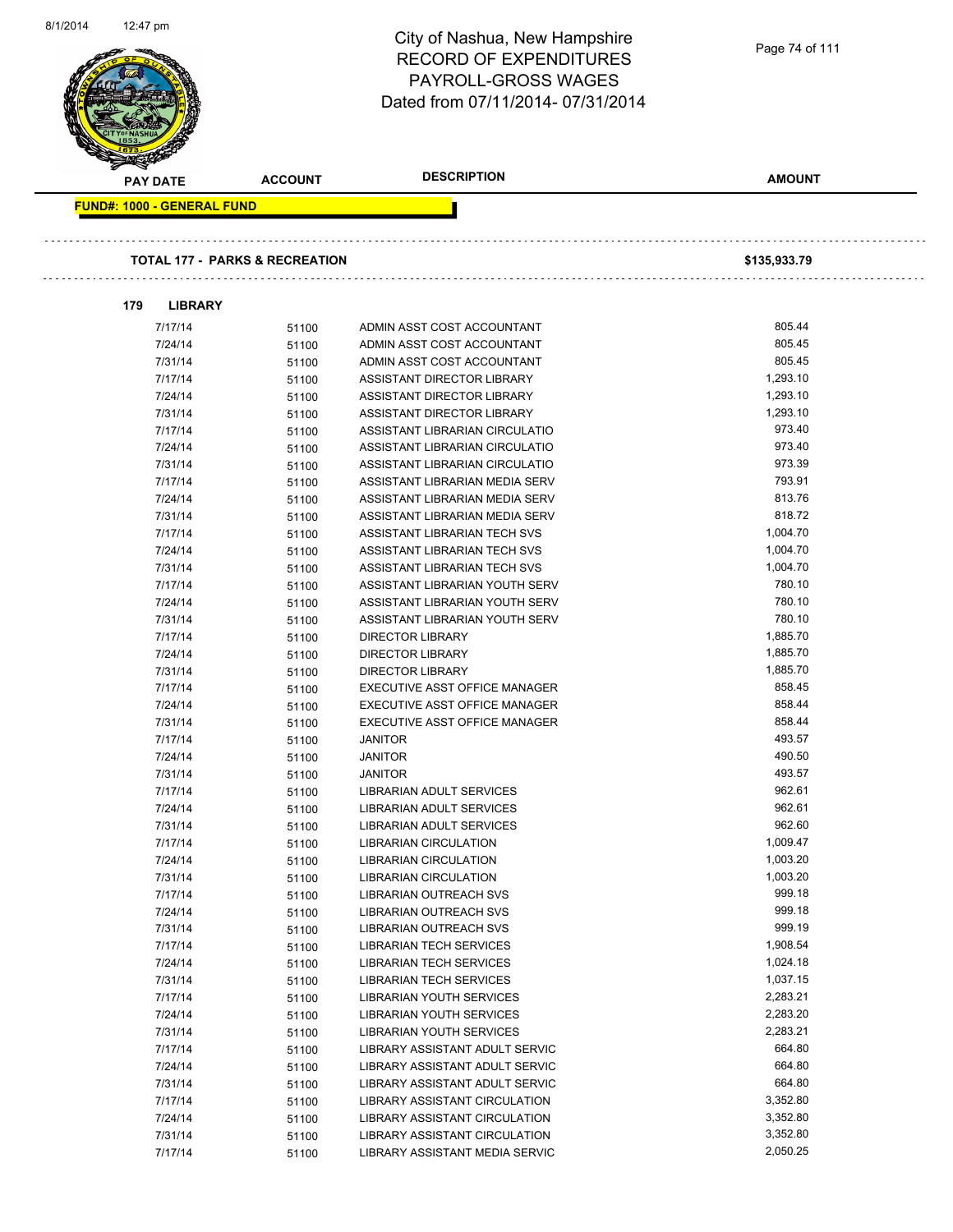

| <b>PAY DATE</b>                   | <b>ACCOUNT</b> | <b>DESCRIPTION</b>                    | <b>AMOUNT</b> |
|-----------------------------------|----------------|---------------------------------------|---------------|
| <b>FUND#: 1000 - GENERAL FUND</b> |                |                                       |               |
| 179                               | <b>LIBRARY</b> |                                       |               |
| 7/24/14                           | 51100          | LIBRARY ASSISTANT MEDIA SERVIC        | 2,050.24      |
| 7/31/14                           | 51100          | LIBRARY ASSISTANT MEDIA SERVIC        | 2,050.25      |
| 7/17/14                           | 51100          | <b>LIBRARY ASSISTANT TECH SVS</b>     | 706.89        |
| 7/24/14                           | 51100          | LIBRARY ASSISTANT TECH SVS            | 706.90        |
| 7/31/14                           | 51100          | <b>LIBRARY ASSISTANT TECH SVS</b>     | 706.90        |
| 7/17/14                           | 51100          | LIBRARY ASSISTANT YOUTH SERVIC        | 1,725.89      |
| 7/24/14                           | 51100          | <b>LIBRARY ASSISTANT YOUTH SERVIC</b> | 1,733.81      |
| 7/31/14                           | 51100          | LIBRARY ASSISTANT YOUTH SERVIC        | 1,458.03      |
| 7/17/14                           | 51100          | MAINTENANCE SUPV                      | 852.55        |
| 7/24/14                           | 51100          | MAINTENANCE SUPV                      | 852.55        |
| 7/31/14                           | 51100          | MAINTENANCE SUPV                      | 852.55        |
| 7/17/14                           | 51100          | <b>MEDIA SERVICES COORDINATOR</b>     | 1,205.04      |
| 7/24/14                           | 51100          | MEDIA SERVICES COORDINATOR            | 1,205.05      |
| 7/31/14                           | 51100          | MEDIA SERVICES COORDINATOR            | 1,205.05      |
| 7/17/14                           | 51100          | REFERENCE LIBRARIAN ADULT SERV        | 3,018.00      |
| 7/24/14                           | 51100          | REFERENCE LIBRARIAN ADULT SERV        | 3,057.26      |
| 7/31/14                           | 51100          | REFERENCE LIBRARIAN ADULT SERV        | 3,057.27      |
| 7/17/14                           | 51100          | REFERENCE LIBRARIAN TECH SVS          | 756.45        |
| 7/24/14                           | 51100          | REFERENCE LIBRARIAN TECH SVS          | 756.45        |
| 7/31/14                           | 51100          | REFERENCE LIBRARIAN TECH SVS          | 756.45        |
| 7/17/14                           | 51100          | <b>SECURITY LIBRARY</b>               | 614.03        |
| 7/24/14                           | 51100          | <b>SECURITY LIBRARY</b>               | 579.49        |
| 7/31/14                           | 51100          | <b>SECURITY LIBRARY</b>               | 591.00        |
| 7/17/14                           | 51200          | <b>LIBRARY ASSISTANT TECH SVS</b>     | 415.49        |
| 7/24/14                           | 51200          | <b>LIBRARY ASSISTANT TECH SVS</b>     | 415.50        |
| 7/31/14                           | 51200          | <b>LIBRARY ASSISTANT TECH SVS</b>     | 415.50        |
| 7/17/14                           | 51200          | <b>LIBRARY PAGE YOUTH SERVICES</b>    | 366.80        |
| 7/24/14                           | 51200          | <b>LIBRARY PAGE YOUTH SERVICES</b>    | 229.25        |
| 7/31/14                           | 51200          | LIBRARY PAGE YOUTH SERVICES           | 183.40        |
| 7/17/14                           | 51200          | <b>LIBRARY PAGES CIRCULATION</b>      | 742.63        |
| 7/24/14                           | 51200          | <b>LIBRARY PAGES CIRCULATION</b>      | 743.44        |
| 7/31/14                           | 51200          | <b>LIBRARY PAGES CIRCULATION</b>      | 832.31        |
| 7/17/14                           | 51200          | <b>LIBRARY PAGES MEDIA SERVICES</b>   | 587.42        |
| 7/24/14                           | 51200          | LIBRARY PAGES MEDIA SERVICES          | 525.12        |
| 7/31/14                           | 51200          | <b>LIBRARY PAGES MEDIA SERVICES</b>   | 482.83        |
| 7/17/14                           | 51200          | <b>SECURITY LIBRARY</b>               | 223.52        |
| 7/24/14                           | 51200          | <b>SECURITY LIBRARY</b>               | 346.09        |
| 7/31/14                           | 51200          | <b>SECURITY LIBRARY</b>               | 335.28        |
| 7/17/14                           | 51300          | OVERTIME-REGULAR                      | 49.42         |
| 7/24/14                           | 51300          | OVERTIME-REGULAR                      | 309.58        |
| 7/31/14                           | 51300          | OVERTIME-REGULAR                      | 240.39        |

#### **TOTAL 179 - LIBRARY \$98,472.54**

 $\mathbb{Z}^2$  .  $\mathbb{Z}^2$ 

ilana a

#### **181 COMMUNITY DEVELOPMENT**

| 7/17/14 | 51100 | ADMINISTRATIVE ASSISTANT II    | 665.60   |
|---------|-------|--------------------------------|----------|
| 7/24/14 | 51100 | ADMINISTRATIVE ASSISTANT II    | 665.60   |
| 7/31/14 | 51100 | ADMINISTRATIVE ASSISTANT II    | 665.60   |
| 7/17/14 | 51100 | DIRECTOR COMMUNITY DEVELOPMENT | 1.715.70 |
| 7/24/14 | 51100 | DIRECTOR COMMUNITY DEVELOPMENT | 1.715.70 |
| 7/31/14 | 51100 | DIRECTOR COMMUNITY DEVELOPMENT | 1.715.70 |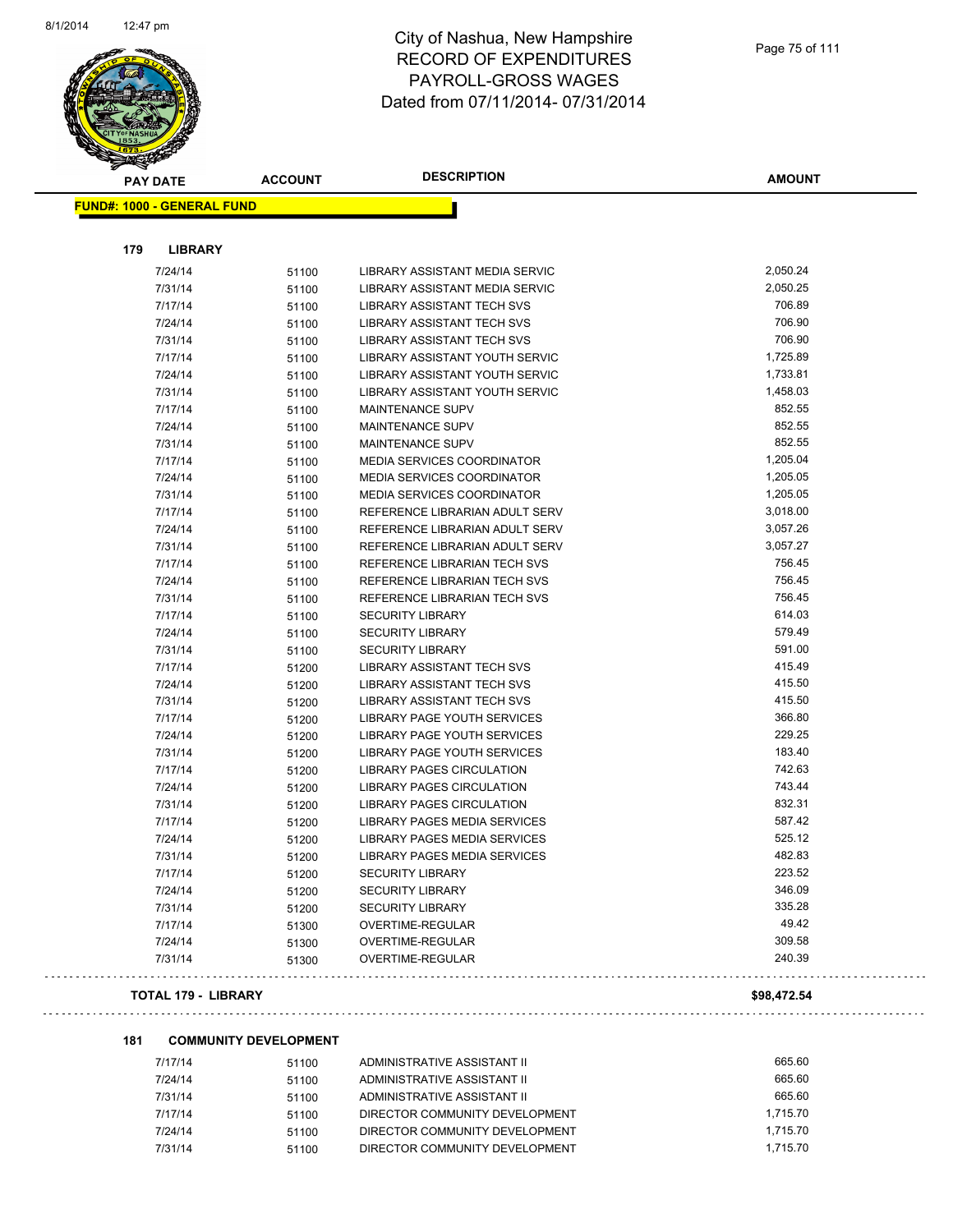# City of Nashua, New Hampshire RECORD OF EXPENDITURES PAYROLL-GROSS WAGES

|                                   |                                          | RECORD OF EXPENDITURES<br>PAYROLL-GROSS WAGES | 1 ayo 70 01 11 1 |
|-----------------------------------|------------------------------------------|-----------------------------------------------|------------------|
|                                   |                                          | Dated from 07/11/2014-07/31/2014              |                  |
|                                   |                                          |                                               |                  |
| PAY DATE                          | <b>ACCOUNT</b>                           | <b>DESCRIPTION</b>                            | <b>AMOUNT</b>    |
| <b>FUND#: 1000 - GENERAL FUND</b> |                                          |                                               |                  |
| 181                               | <b>COMMUNITY DEVELOPMENT</b>             |                                               |                  |
| 7/17/14                           | 51200                                    | <b>CLERK TYPIST II PT</b>                     | 348.19           |
| 7/24/14                           | 51200                                    | <b>CLERK TYPIST II PT</b>                     | 323.32           |
| 7/31/14                           | 51200                                    | <b>CLERK TYPIST II PT</b>                     | 331.60           |
| 7/17/14                           | 51400                                    | WAGES TEMP-SEASONAL                           | 697.50           |
| 7/24/14                           | 51400                                    | WAGES TEMP-SEASONAL                           | 831.00           |
| 7/31/14                           | 51400                                    | <b>WAGES TEMP-SEASONAL</b>                    | 1,075.00         |
| 7/31/14                           | 55118                                    | TELEPHONE-CELLULAR                            | 50.00            |
|                                   | <b>TOTAL 181 - COMMUNITY DEVELOPMENT</b> |                                               | \$10,800.51      |
| 182                               | <b>PLANNING &amp; ZONING</b>             |                                               |                  |
| 7/17/14                           | 51100                                    | DEPARTMENT COORDINATOR                        | 913.60           |
| 7/24/14                           | 51100                                    | DEPARTMENT COORDINATOR                        | 913.60           |
| 7/31/14                           | 51100                                    | DEPARTMENT COORDINATOR                        | 913.60           |
| 7/17/14                           | 51100                                    | DEPUTY PLANNING MANAGER                       | 2,589.60         |
| 7/24/14                           | 51100                                    | DEPUTY PLANNING MANAGER                       | 2,589.61         |
| 7/31/14                           | 51100                                    | DEPUTY PLANNING MANAGER                       | 2,589.60         |
| 7/17/14                           | 51100                                    | MANAGER PLANNING DEPT                         | 1,905.00         |
| 7/24/14                           | 51100                                    | MANAGER PLANNING DEPT                         | 1,905.00         |
| 7/31/14                           | 51100                                    | MANAGER PLANNING DEPT                         | 1,905.00         |
| 7/17/14                           | 51100                                    | <b>PLANNER I</b>                              | 1,675.35         |
| 7/24/14                           | 51100                                    | PLANNER I                                     | 1,675.35         |
| 7/31/14                           | 51100                                    | PLANNER I                                     | 1,675.36         |
| 7/17/14                           | 51100                                    | <b>PLANNER II</b>                             | 1,095.40         |
| 7/24/14                           | 51100                                    | PLANNER II                                    | 1,095.40         |
| 7/31/14                           | 51100                                    | PLANNER II                                    | 1,095.40         |
| 7/17/14                           | 51100                                    | ZONING COORDINATOR                            | 682.30           |
| 7/24/14                           | 51100                                    | ZONING COORDINATOR                            | 682.29           |
| 7/31/14                           | 51100                                    | ZONING COORDINATOR                            | 682.30           |
| 7/24/14                           | 53428                                    | STENOGRAPHIC SERVICES                         | 500.00           |
| 7/31/14                           | 55118                                    | TELEPHONE-CELLULAR<br>.                       | 17.00            |
|                                   | <b>TOTAL 182 - PLANNING &amp; ZONING</b> |                                               | \$27,100.76      |
| 183                               | <b>ECONOMIC DEVELOPMENT</b>              |                                               |                  |
| 7/17/14                           | 51100                                    | ECONOMIC DEV DIRECTOR                         | 1,873.50         |
| 7/24/14                           | 51100                                    | ECONOMIC DEV DIRECTOR                         | 1,873.50         |
| 7/31/14                           | 51100                                    | ECONOMIC DEV DIRECTOR                         | 1,873.50         |
| 7/17/14                           | 51100                                    | OED PROGRAM COORDINATOR                       | 558.80           |
| 7/24/14                           | 51100                                    | OED PROGRAM COORDINATOR                       | 558.80           |
| 7/31/14                           | 51100                                    | OED PROGRAM COORDINATOR                       | 558.80           |
| 7/31/14                           | 51750                                    | <b>RETIREMENT &amp; SEPARATION PAY</b>        | 286.39           |
| 7/31/14                           | 55118                                    | TELEPHONE-CELLULAR                            | 50.00            |
|                                   | TOTAL 183 - ECONOMIC DEVELOPMENT         |                                               | \$7,633.29       |
| 184                               | <b>URBAN PROGRAMS</b>                    |                                               |                  |
| 7/31/14                           | 55118                                    | TELEPHONE-CELLULAR                            | 34.00            |
|                                   |                                          |                                               |                  |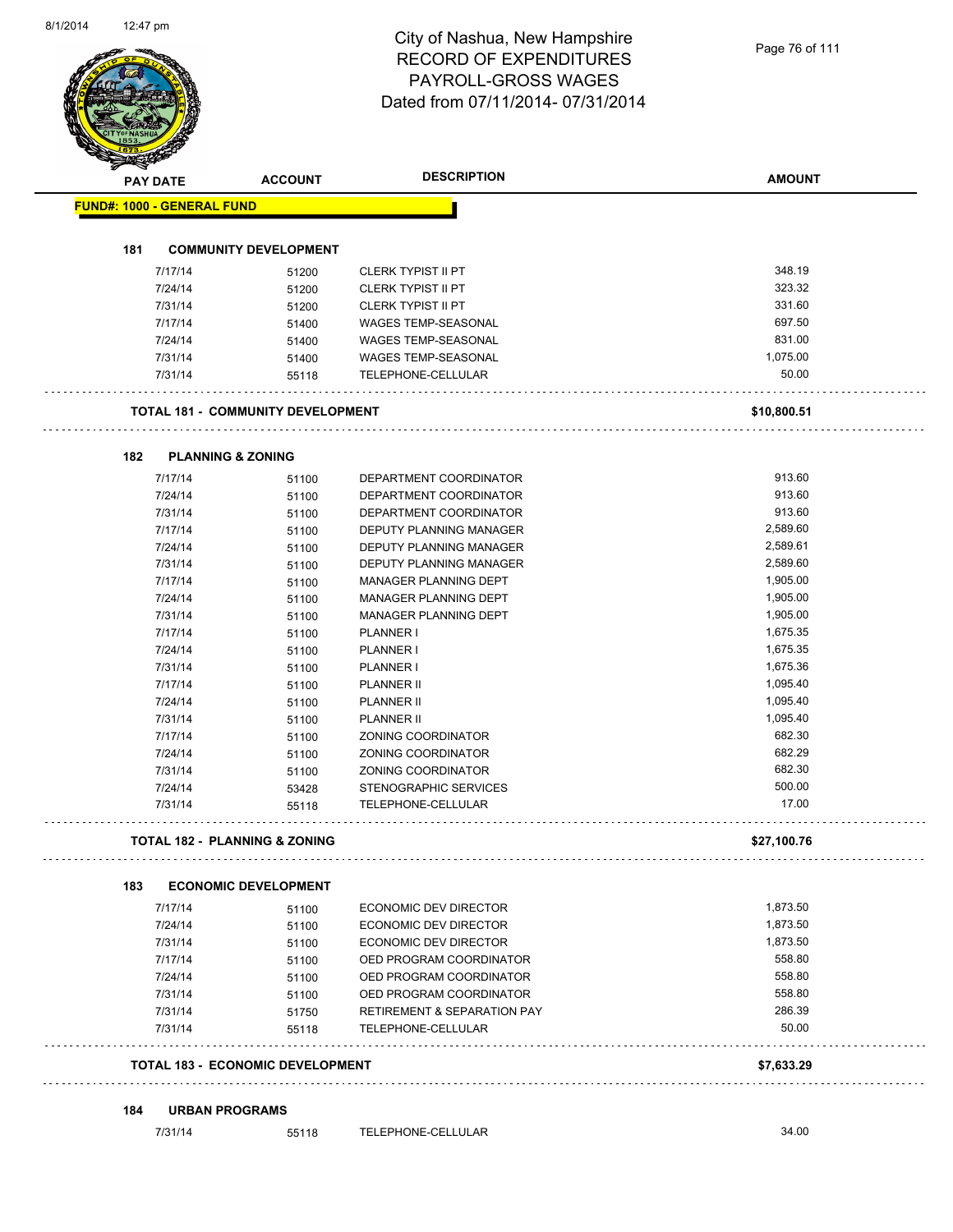|                                   |                                   | City of Nashua, New Hampshire    | Page 77 of 111 |
|-----------------------------------|-----------------------------------|----------------------------------|----------------|
|                                   |                                   | <b>RECORD OF EXPENDITURES</b>    |                |
|                                   |                                   | PAYROLL-GROSS WAGES              |                |
|                                   |                                   | Dated from 07/11/2014-07/31/2014 |                |
|                                   |                                   |                                  |                |
|                                   |                                   |                                  |                |
|                                   |                                   | <b>DESCRIPTION</b>               | <b>AMOUNT</b>  |
| <b>PAY DATE</b>                   | <b>ACCOUNT</b>                    |                                  |                |
| <b>FUND#: 1000 - GENERAL FUND</b> |                                   |                                  |                |
|                                   |                                   |                                  |                |
|                                   | <b>TOTAL 184 - URBAN PROGRAMS</b> |                                  | \$34.00        |
|                                   |                                   |                                  |                |
| <b>SCHOOL</b><br>191              |                                   |                                  |                |
| 7/17/14                           | 51100                             | ASSISTANT DIRECTOR BUSINESS      | 2,893.00       |
| 7/31/14                           | 51100                             | ASSISTANT DIRECTOR BUSINESS      | 2,893.00       |
| 7/17/14                           | 51100                             | ASSISTANT PRINCIPAL AMH          | 1,406.16       |
| 7/31/14                           | 51100                             | ASSISTANT PRINCIPAL AMH          | 1,406.17       |
| 7/17/14                           | 51100                             | ASSISTANT PRINCIPAL BIC          | 2,925.69       |
| 7/31/14                           | 51100                             | ASSISTANT PRINCIPAL BIC          | 2,925.69       |
| 7/17/14                           | 51100                             | ASSISTANT PRINCIPAL BRO          | 1,403.84       |
| 7/31/14                           | 51100                             | ASSISTANT PRINCIPAL BRO          | 1,403.84       |
| 7/17/14                           | 51100                             | ASSISTANT PRINCIPAL CHARL        | 2,967.52       |
| 7/31/14                           | 51100                             | ASSISTANT PRINCIPAL CHARL        | 3,967.52       |
| 7/17/14                           |                                   | ASSISTANT PRINCIPAL ELM          | 6,549.40       |
| 7/31/14                           | 51100                             |                                  | 6,549.40       |
|                                   | 51100                             | ASSISTANT PRINCIPAL ELM          | 2,967.52       |
| 7/17/14                           | 51100                             | ASSISTANT PRINCIPAL FES          |                |
| 7/31/14                           | 51100                             | ASSISTANT PRINCIPAL FES          | 2,967.52       |
| 7/17/14                           | 51100                             | ASSISTANT PRINCIPAL FMS          | 3,472.50       |
| 7/31/14                           | 51100                             | ASSISTANT PRINCIPAL FMS          | 3,472.50       |
| 7/17/14                           | 51100                             | ASSISTANT PRINCIPAL LEDGE        | 2,812.34       |
| 7/31/14                           | 51100                             | ASSISTANT PRINCIPAL LEDGE        | 2,812.34       |
| 7/17/14                           | 51100                             | ASSISTANT PRINCIPAL MDE          | 1,406.16       |
| 7/31/14                           | 51100                             | ASSISTANT PRINCIPAL MDE          | 1,406.17       |
| 7/17/14                           | 51100                             | ASSISTANT PRINCIPAL MTP          | 2,892.53       |
| 7/31/14                           | 51100                             | ASSISTANT PRINCIPAL MTP          | 2,892.54       |
| 7/17/14                           | 51100                             | ASSISTANT PRINCIPAL NHN          | 13,012.80      |
| 7/31/14                           | 51100                             | ASSISTANT PRINCIPAL NHN          | 13,012.80      |
| 7/17/14                           | 51100                             | ASSISTANT PRINCIPAL NHS          | 12,580.82      |
| 7/31/14                           | 51100                             | ASSISTANT PRINCIPAL NHS          | 12,580.81      |
| 7/17/14                           | 51100                             | ASSISTANT PRINCIPAL PMS          | 3,272.60       |
| 7/31/14                           | 51100                             | ASSISTANT PRINCIPAL PMS          | 3,272.60       |
| 7/17/14                           | 51100                             | ASSISTANT PRINCIPAL SHE          | 2,807.69       |
| 7/31/14                           | 51100                             | ASSISTANT PRINCIPAL SHE          | 2,807.69       |
| 7/17/14                           | 51100                             | ASSISTANT SUPERINTENDENT         | 8,261.40       |
| 7/31/14                           | 51100                             | ASSISTANT SUPERINTENDENT         | 8,261.40       |
| 7/17/14                           | 51100                             | ASST DIRECTOR PLANT OPS          | 4,353.40       |
| 7/31/14                           | 51100                             | ASST DIRECTOR PLANT OPS          | 4,353.40       |
| 7/17/14                           | 51100                             | <b>ASST DIRECTOR SPED</b>        | 6,079.50       |
| 7/31/14                           | 51100                             | <b>ASST DIRECTOR SPED</b>        | 6,079.50       |
| 7/17/14                           |                                   | ASST SYSTEMS ADMIN FULL YEAR     | 13,135.43      |
| 7/24/14                           | 51100                             | ASST SYSTEMS ADMIN FULL YEAR     | 705.66         |
| 7/31/14                           | 51100                             |                                  | 13,118.47      |
|                                   | 51100                             | ASST SYSTEMS ADMIN FULL YEAR     |                |
| 7/17/14                           | 51100                             | CAREER CENTER COORD NHN          | 1,478.38       |
| 7/31/14                           | 51100                             | CAREER CENTER COORD NHN          | 1,478.38       |
| 7/17/14                           | 51100                             | CHIEF OPERATING OFFICER          | 3,937.70       |
| 7/31/14                           | 51100                             | CHIEF OPERATING OFFICER          | 3,937.70       |
| 7/17/14                           | 51100                             | CLERICAL ACADEMY NHN             | 1,586.61       |
| 7/24/14                           | 51100                             | CLERICAL ACADEMY NHN             | 1,600.68       |
| 7/31/14                           | 51100                             | CLERICAL ACADEMY NHN             | 1,702.42       |
| 7/17/14                           | 51100                             | CLERICAL ACADEMY NHS             | 1,693.15       |
| 7/24/14                           | 51100                             | CLERICAL ACADEMY NHS             | 1,310.87       |
| 7/31/14                           | 51100                             | CLERICAL ACADEMY NHS             | 1,694.90       |

8/1/2014 12:47 pm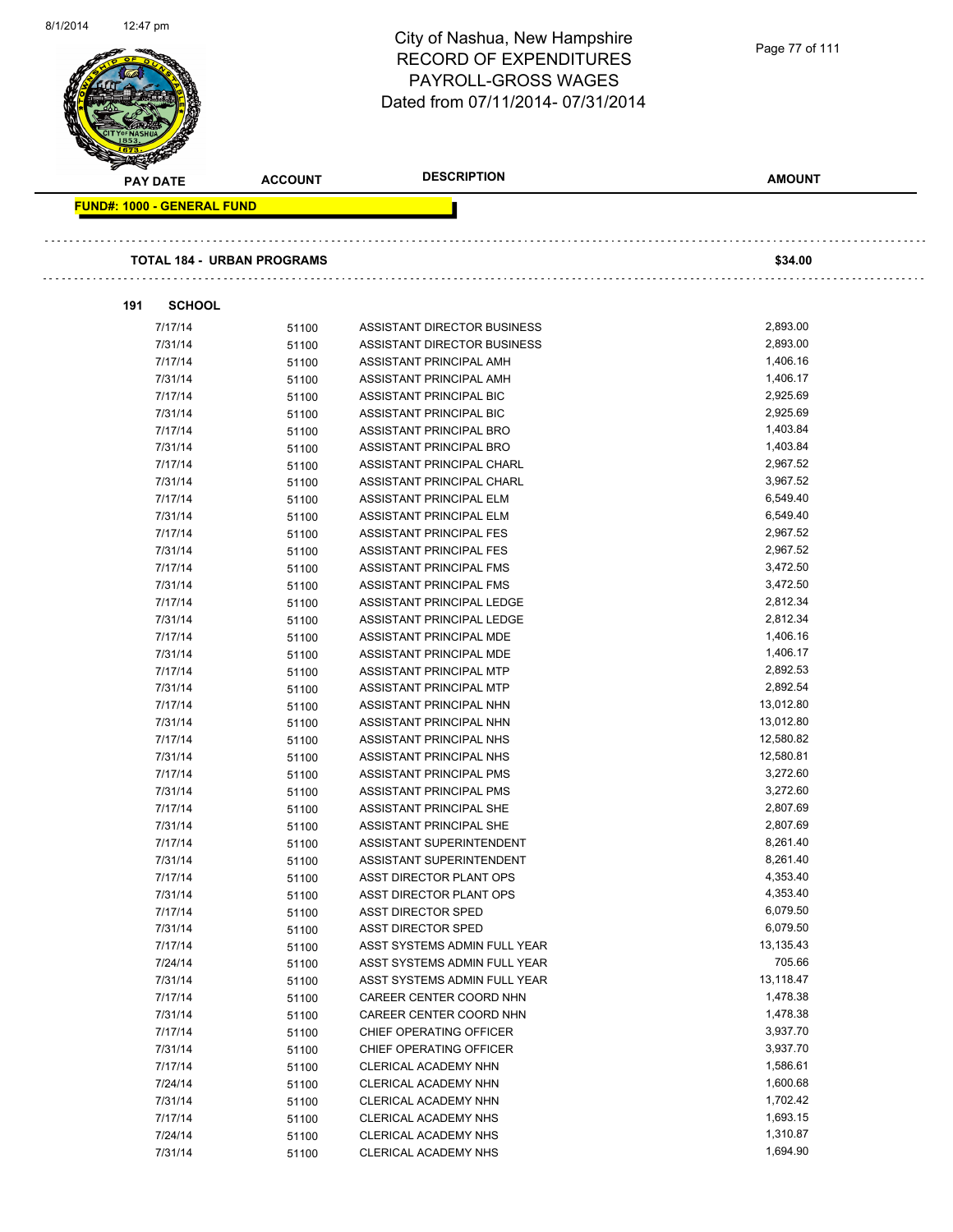

|     | <b>PAY DATE</b>                   | <b>ACCOUNT</b> | <b>DESCRIPTION</b>                                               | <b>AMOUNT</b>      |
|-----|-----------------------------------|----------------|------------------------------------------------------------------|--------------------|
|     | <b>FUND#: 1000 - GENERAL FUND</b> |                |                                                                  |                    |
|     |                                   |                |                                                                  |                    |
| 191 | <b>SCHOOL</b>                     |                |                                                                  |                    |
|     |                                   |                |                                                                  |                    |
|     | 7/17/14                           | 51100          | CLERICAL ADULT ED NHN                                            | 727.13<br>727.15   |
|     | 7/24/14                           | 51100          | CLERICAL ADULT ED NHN                                            | 727.14             |
|     | 7/31/14<br>7/17/14                | 51100          | CLERICAL ADULT ED NHN<br><b>CLERICAL ASST SUPER SUP</b>          | 2,007.94           |
|     |                                   | 51100          |                                                                  | 2,003.17           |
|     | 7/24/14<br>7/31/14                | 51100          | <b>CLERICAL ASST SUPER SUP</b><br><b>CLERICAL ASST SUPER SUP</b> | 2,012.76           |
|     | 7/17/14                           | 51100<br>51100 | <b>CLERICAL ATHLETIC NHN</b>                                     | 610.05             |
|     | 7/24/14                           | 51100          | CLERICAL ATHLETIC NHN                                            | 610.05             |
|     | 7/31/14                           | 51100          | <b>CLERICAL ATHLETIC NHN</b>                                     | 375.40             |
|     | 7/17/14                           | 51100          | <b>CLERICAL ATHLETIC NHS</b>                                     | 630.20             |
|     | 7/24/14                           | 51100          | <b>CLERICAL ATHLETIC NHS</b>                                     | 402.35             |
|     | 7/31/14                           | 51100          | <b>CLERICAL ATHLETIC NHS</b>                                     | 630.20             |
|     | 7/17/14                           | 51100          | CLERICAL BOARD OF ED SUP                                         | 351.22             |
|     | 7/24/14                           | 51100          | CLERICAL BOARD OF ED SUP                                         | 387.38             |
|     | 7/31/14                           | 51100          | CLERICAL BOARD OF ED SUP                                         | 397.71             |
|     | 7/17/14                           | 51100          | <b>CLERICAL BUSINESS</b>                                         | 3,558.80           |
|     | 7/24/14                           | 51100          | <b>CLERICAL BUSINESS</b>                                         | 3,558.80           |
|     | 7/31/14                           | 51100          | <b>CLERICAL BUSINESS</b>                                         | 3,558.80           |
|     | 7/17/14                           | 51100          | CLERICAL CHIEF OP OFFICER SUP                                    | 794.64             |
|     | 7/24/14                           | 51100          | CLERICAL CHIEF OP OFFICER SUP                                    | 794.64             |
|     | 7/31/14                           | 51100          | CLERICAL CHIEF OP OFFICER SUP                                    | 794.65             |
|     | 7/17/14                           | 51100          | <b>CLERICAL CTE NHN</b>                                          | 738.40             |
|     | 7/24/14                           | 51100          | <b>CLERICAL CTE NHN</b>                                          | 349.51             |
|     | 7/17/14                           | 51100          | <b>CLERICAL CTE NHS</b>                                          | 457.80             |
|     | 7/24/14                           | 51100          | <b>CLERICAL CTE NHS</b>                                          | 590.72             |
|     | 7/31/14                           | 51100          | <b>CLERICAL CTE NHS</b>                                          | 566.10             |
|     | 7/17/14                           | 51100          | <b>CLERICAL GUIDANCE ELM</b>                                     | 639.95             |
|     | 7/24/14                           | 51100          | <b>CLERICAL GUIDANCE ELM</b>                                     | 639.95             |
|     | 7/31/14                           | 51100          | CLERICAL GUIDANCE ELM                                            | 393.80             |
|     | 7/17/14                           | 51100          | CLERICAL GUIDANCE NHN                                            | 1,141.79           |
|     | 7/24/14                           | 51100          | <b>CLERICAL GUIDANCE NHN</b>                                     | 965.44             |
|     | 7/31/14                           | 51100          | CLERICAL GUIDANCE NHN                                            | 1,069.39           |
|     | 7/17/14                           | 51100          | <b>CLERICAL GUIDANCE NHS</b>                                     | 1,649.30           |
|     | 7/24/14                           | 51100          | <b>CLERICAL GUIDANCE NHS</b>                                     | 1,643.90           |
|     | 7/31/14                           | 51100          | <b>CLERICAL GUIDANCE NHS</b>                                     | 1,437.13           |
|     | 7/17/14                           | 51100          | <b>CLERICAL HUMAN RESOURCES</b>                                  | 2,040.94           |
|     | 7/24/14                           | 51100          | <b>CLERICAL HUMAN RESOURCES</b>                                  | 2,091.64           |
|     | 7/31/14                           | 51100          | <b>CLERICAL HUMAN RESOURCES</b>                                  | 2,091.64<br>660.75 |
|     | 7/17/14                           | 51100          | CLERICAL PAYROLL SUP                                             | 660.75             |
|     | 7/24/14<br>7/31/14                | 51100          | <b>CLERICAL PAYROLL SUP</b><br><b>CLERICAL PAYROLL SUP</b>       | 660.75             |
|     | 7/17/14                           | 51100          | <b>CLERICAL PLANT OPS</b>                                        | 738.40             |
|     | 7/24/14                           | 51100          | <b>CLERICAL PLANT OPS</b>                                        | 738.40             |
|     | 7/31/14                           | 51100<br>51100 | <b>CLERICAL PLANT OPS</b>                                        | 738.40             |
|     | 7/17/14                           | 51100          | CLERICAL PRINCIPAL AMH                                           | 804.01             |
|     | 7/24/14                           | 51100          | <b>CLERICAL PRINCIPAL AMH</b>                                    | 670.01             |
|     | 7/31/14                           | 51100          | <b>CLERICAL PRINCIPAL AMH</b>                                    | 988.28             |
|     | 7/17/14                           | 51100          | <b>CLERICAL PRINCIPAL BIC</b>                                    | 1,173.23           |
|     | 7/24/14                           | 51100          | <b>CLERICAL PRINCIPAL BIC</b>                                    | 1,154.45           |
|     | 7/31/14                           | 51100          | CLERICAL PRINCIPAL BIC                                           | 986.93             |
|     | 7/17/14                           | 51100          | <b>CLERICAL PRINCIPAL BIR</b>                                    | 985.45             |
|     | 7/24/14                           | 51100          | <b>CLERICAL PRINCIPAL BIR</b>                                    | 1,220.10           |
|     |                                   |                |                                                                  |                    |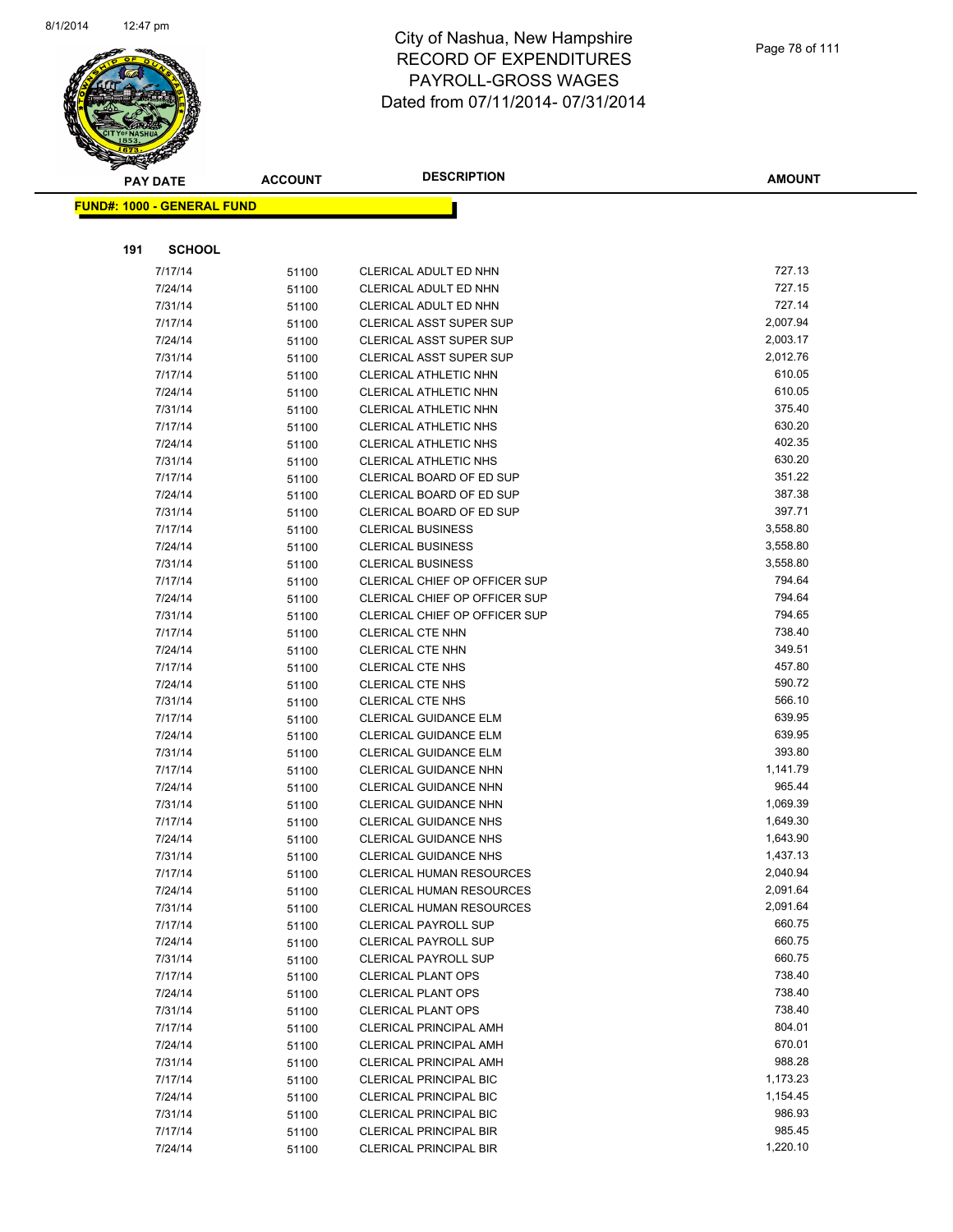

|     | <b>PAY DATE</b>                    | <b>ACCOUNT</b> | <b>DESCRIPTION</b>                                             | <b>AMOUNT</b>      |
|-----|------------------------------------|----------------|----------------------------------------------------------------|--------------------|
|     | <u> FUND#: 1000 - GENERAL FUND</u> |                |                                                                |                    |
|     |                                    |                |                                                                |                    |
|     |                                    |                |                                                                |                    |
| 191 | <b>SCHOOL</b>                      |                |                                                                |                    |
|     | 7/31/14                            | 51100          | <b>CLERICAL PRINCIPAL BIR</b>                                  | 985.45             |
|     | 7/17/14                            | 51100          | <b>CLERICAL PRINCIPAL BRO</b>                                  | 940.21             |
|     | 7/24/14                            | 51100          | <b>CLERICAL PRINCIPAL BRO</b>                                  | 886.06             |
|     | 7/31/14                            | 51100          | <b>CLERICAL PRINCIPAL BRO</b>                                  | 1,132.21           |
|     | 7/17/14                            | 51100          | <b>CLERICAL PRINCIPAL CHA</b>                                  | 704.80             |
|     | 7/24/14                            | 51100          | CLERICAL PRINCIPAL CHA                                         | 704.81             |
|     | 7/31/14                            | 51100          | CLERICAL PRINCIPAL CHA                                         | 925.05             |
|     | 7/17/14                            | 51100          | CLERICAL PRINCIPAL DRC                                         | 967.27             |
|     | 7/24/14                            | 51100          | <b>CLERICAL PRINCIPAL DRC</b>                                  | 1,071.64           |
|     | 7/31/14                            | 51100          | <b>CLERICAL PRINCIPAL DRC</b>                                  | 1,172.95           |
|     | 7/17/14                            | 51100          | <b>CLERICAL PRINCIPAL ELM</b>                                  | 1,366.28           |
|     | 7/24/14                            | 51100          | <b>CLERICAL PRINCIPAL ELM</b>                                  | 1,216.36           |
|     | 7/31/14                            | 51100          | <b>CLERICAL PRINCIPAL ELM</b>                                  | 1,260.42<br>992.49 |
|     | 7/17/14                            | 51100          | <b>CLERICAL PRINCIPAL FES</b>                                  | 902.26             |
|     | 7/24/14                            | 51100          | <b>CLERICAL PRINCIPAL FES</b><br><b>CLERICAL PRINCIPAL FES</b> | 1,002.10           |
|     | 7/31/14<br>7/17/14                 | 51100          | <b>CLERICAL PRINCIPAL FMS</b>                                  | 1,615.33           |
|     | 7/24/14                            | 51100          | <b>CLERICAL PRINCIPAL FMS</b>                                  | 1,624.67           |
|     | 7/31/14                            | 51100          | <b>CLERICAL PRINCIPAL FMS</b>                                  | 1,486.73           |
|     | 7/17/14                            | 51100          | <b>CLERICAL PRINCIPAL LDG</b>                                  | 942.05             |
|     | 7/24/14                            | 51100<br>51100 | <b>CLERICAL PRINCIPAL LDG</b>                                  | 721.80             |
|     | 7/31/14                            | 51100          | CLERICAL PRINCIPAL LDG                                         | 721.80             |
|     | 7/17/14                            | 51100          | CLERICAL PRINCIPAL MDE                                         | 1,240.25           |
|     | 7/24/14                            | 51100          | <b>CLERICAL PRINCIPAL MDE</b>                                  | 1,055.53           |
|     | 7/31/14                            | 51100          | CLERICAL PRINCIPAL MDE                                         | 907.84             |
|     | 7/17/14                            | 51100          | <b>CLERICAL PRINCIPAL MTP</b>                                  | 732.21             |
|     | 7/24/14                            | 51100          | <b>CLERICAL PRINCIPAL MTP</b>                                  | 966.86             |
|     | 7/31/14                            | 51100          | <b>CLERICAL PRINCIPAL MTP</b>                                  | 727.80             |
|     | 7/17/14                            | 51100          | CLERICAL PRINCIPAL NHN                                         | 1,288.91           |
|     | 7/24/14                            | 51100          | CLERICAL PRINCIPAL NHN                                         | 1,288.90           |
|     | 7/31/14                            | 51100          | CLERICAL PRINCIPAL NHN                                         | 1,288.90           |
|     | 7/17/14                            | 51100          | <b>CLERICAL PRINCIPAL NHS</b>                                  | 1,412.09           |
|     | 7/24/14                            | 51100          | <b>CLERICAL PRINCIPAL NHS</b>                                  | 1,365.37           |
|     | 7/31/14                            | 51100          | <b>CLERICAL PRINCIPAL NHS</b>                                  | 1,400.09           |
|     | 7/17/14                            | 51100          | <b>CLERICAL PRINCIPAL NSE</b>                                  | 1,041.62           |
|     | 7/24/14                            | 51100          | CLERICAL PRINCIPAL NSE                                         | 976.27             |
|     | 7/31/14                            | 51100          | <b>CLERICAL PRINCIPAL NSE</b>                                  | 932.71             |
|     | 7/17/14                            | 51100          | <b>CLERICAL PRINCIPAL PMS</b>                                  | 1,335.95           |
|     | 7/24/14                            | 51100          | <b>CLERICAL PRINCIPAL PMS</b>                                  | 1,335.95           |
|     | 7/31/14                            | 51100          | <b>CLERICAL PRINCIPAL PMS</b>                                  | 898.12             |
|     | 7/17/14                            | 51100          | <b>CLERICAL PRINCIPAL SHE</b>                                  | 1,008.77           |
|     | 7/24/14                            | 51100          | <b>CLERICAL PRINCIPAL SHE</b>                                  | 821.05             |
|     | 7/31/14                            | 51100          | <b>CLERICAL PRINCIPAL SHE</b>                                  | 914.91             |
|     | 7/17/14                            | 51100          | <b>CLERICAL RECEPTIONIST NHN</b>                               | 639.95             |
|     | 7/24/14                            | 51100          | CLERICAL RECEPTIONIST NHN                                      | 639.95             |
|     | 7/31/14                            | 51100          | CLERICAL RECEPTIONIST NHN                                      | 492.26             |
|     | 7/17/14                            | 51100          | CLERICAL SPECIAL ED NHN                                        | 375.40             |
|     | 7/24/14                            | 51100          | CLERICAL SPECIAL ED NHN                                        | 610.05             |
|     | 7/31/14                            | 51100          | CLERICAL SPECIAL ED NHN                                        | 516.19             |
|     | 7/17/14                            | 51100          | CLERICAL SPECIAL ED NHS                                        | 403.64             |
|     | 7/24/14                            | 51100          | CLERICAL SPECIAL ED NHS                                        | 561.18             |
|     | 7/31/14                            | 51100          | CLERICAL SPECIAL ED NHS                                        | 403.64             |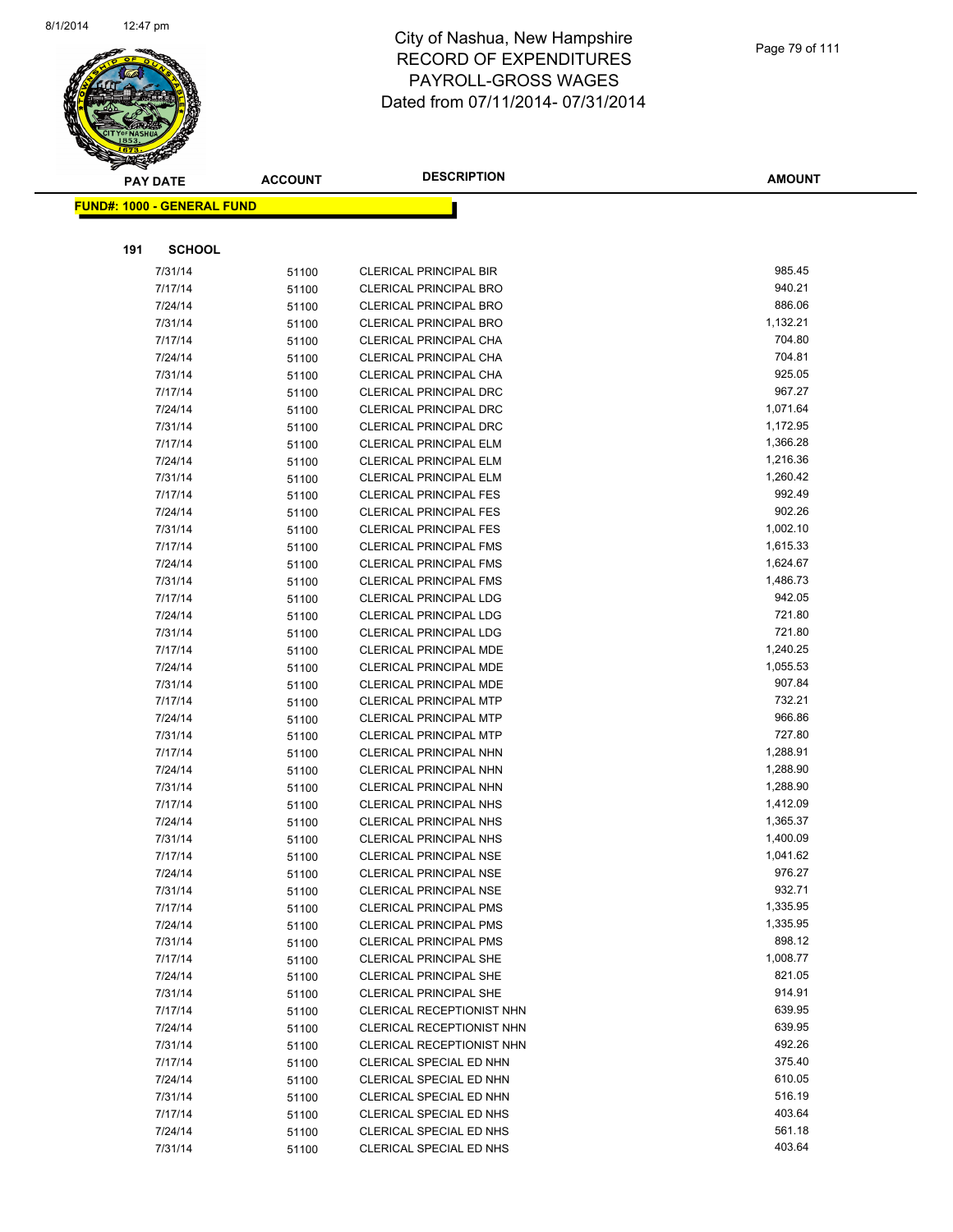

|     | <b>PAY DATE</b>                   | <b>ACCOUNT</b> | <b>DESCRIPTION</b>                                         | <b>AMOUNT</b>    |
|-----|-----------------------------------|----------------|------------------------------------------------------------|------------------|
|     | <b>FUND#: 1000 - GENERAL FUND</b> |                |                                                            |                  |
|     |                                   |                |                                                            |                  |
|     |                                   |                |                                                            |                  |
| 191 | <b>SCHOOL</b>                     |                |                                                            |                  |
|     | 7/17/14                           | 51100          | CLERICAL SPECIAL ED SUP                                    | 1,476.79         |
|     | 7/24/14                           | 51100          | CLERICAL SPECIAL ED SUP                                    | 1,476.80         |
|     | 7/31/14                           | 51100          | CLERICAL SPECIAL ED SUP                                    | 1,476.79         |
|     | 7/17/14                           | 51100          | <b>CLERICAL STUDENT SERV SUP</b>                           | 784.15           |
|     | 7/24/14                           | 51100          | CLERICAL STUDENT SERV SUP                                  | 784.15           |
|     | 7/31/14                           | 51100          | <b>CLERICAL STUDENT SERV SUP</b>                           | 784.14           |
|     | 7/17/14                           | 51100          | CLERICAL SUPERINTENDANT SUP                                | 925.90<br>925.90 |
|     | 7/24/14                           | 51100          | CLERICAL SUPERINTENDANT SUP<br>CLERICAL SUPERINTENDANT SUP | 925.90           |
|     | 7/31/14<br>7/17/14                | 51100          | CLERICAL TRANSPORTATION SUP                                | 623.96           |
|     | 7/24/14                           | 51100          | <b>CLERICAL TRANSPORTATION SUP</b>                         | 628.15           |
|     | 7/31/14                           | 51100          | <b>CLERICAL TRANSPORTATION SUP</b>                         | 628.15           |
|     | 7/17/14                           | 51100<br>51100 | <b>CURRICULUM SUPERVISOR</b>                               | 2,812.30         |
|     | 7/31/14                           | 51100          | <b>CURRICULUM SUPERVISOR</b>                               | 2,812.34         |
|     | 7/17/14                           | 51100          | <b>CUSTODIAN AMH</b>                                       | 1,933.52         |
|     | 7/24/14                           | 51100          | <b>CUSTODIAN AMH</b>                                       | 1,941.60         |
|     | 7/31/14                           | 51100          | <b>CUSTODIAN AMH</b>                                       | 1,937.56         |
|     | 7/17/14                           | 51100          | <b>CUSTODIAN ASST HEAD ELM</b>                             | 736.80           |
|     | 7/24/14                           | 51100          | <b>CUSTODIAN ASST HEAD ELM</b>                             | 736.80           |
|     | 7/31/14                           | 51100          | <b>CUSTODIAN ASST HEAD ELM</b>                             | 736.80           |
|     | 7/17/14                           | 51100          | <b>CUSTODIAN ASST HEAD FMS</b>                             | 736.80           |
|     | 7/31/14                           | 51100          | <b>CUSTODIAN ASST HEAD FMS</b>                             | 598.68           |
|     | 7/17/14                           | 51100          | <b>CUSTODIAN ASST HEAD NHN</b>                             | 1,623.52         |
|     | 7/24/14                           | 51100          | <b>CUSTODIAN ASST HEAD NHN</b>                             | 1,618.02         |
|     | 7/31/14                           | 51100          | <b>CUSTODIAN ASST HEAD NHN</b>                             | 1,618.01         |
|     | 7/17/14                           | 51100          | <b>CUSTODIAN ASST HEAD NHS</b>                             | 1,204.95         |
|     | 7/24/14                           | 51100          | <b>CUSTODIAN ASST HEAD NHS</b>                             | 2,036.57         |
|     | 7/31/14                           | 51100          | <b>CUSTODIAN ASST HEAD NHS</b>                             | 1,618.01         |
|     | 7/17/14                           | 51100          | <b>CUSTODIAN ASST HEAD PMS</b>                             | 736.80           |
|     | 7/24/14                           | 51100          | <b>CUSTODIAN ASST HEAD PMS</b>                             | 736.80           |
|     | 7/31/14                           | 51100          | <b>CUSTODIAN ASST HEAD PMS</b>                             | 736.80           |
|     | 7/17/14                           | 51100          | <b>CUSTODIAN BIC</b>                                       | 1,941.60         |
|     | 7/24/14                           | 51100          | <b>CUSTODIAN BIC</b>                                       | 1,941.60         |
|     | 7/31/14                           | 51100          | <b>CUSTODIAN BIC</b>                                       | 1,941.60         |
|     | 7/17/14                           | 51100          | <b>CUSTODIAN BIR</b>                                       | 1,557.35         |
|     | 7/24/14                           | 51100          | <b>CUSTODIAN BIR</b>                                       | 1,937.56         |
|     | 7/31/14                           | 51100          | <b>CUSTODIAN BIR</b>                                       | 1,941.60         |
|     | 7/17/14                           | 51100          | <b>CUSTODIAN BRO</b>                                       | 1,294.41         |
|     | 7/24/14                           | 51100          | <b>CUSTODIAN BRO</b>                                       | 1,294.40         |
|     | 7/31/14                           | 51100          | <b>CUSTODIAN BRO</b>                                       | 1,294.40         |
|     | 7/17/14                           | 51100          | <b>CUSTODIAN CHA</b>                                       | 1,294.40         |
|     | 7/24/14                           | 51100          | <b>CUSTODIAN CHA</b>                                       | 1,294.40         |
|     | 7/31/14                           | 51100          | <b>CUSTODIAN CHA</b>                                       | 1,294.40         |
|     | 7/17/14                           | 51100          | <b>CUSTODIAN DRC</b>                                       | 1,294.40         |
|     | 7/24/14                           | 51100          | <b>CUSTODIAN DRC</b>                                       | 1,156.87         |
|     | 7/31/14                           | 51100          | <b>CUSTODIAN DRC</b>                                       | 1,431.93         |
|     | 7/17/14                           | 51100          | <b>CUSTODIAN ELM</b>                                       | 4,969.57         |
|     | 7/24/14                           | 51100          | <b>CUSTODIAN ELM</b>                                       | 5,256.77         |
|     | 7/31/14                           | 51100          | <b>CUSTODIAN ELM</b>                                       | 5,127.32         |
|     | 7/17/14                           | 51100          | <b>CUSTODIAN FES</b>                                       | 1,294.40         |
|     | 7/24/14                           | 51100          | <b>CUSTODIAN FES</b>                                       | 1,294.40         |
|     | 7/31/14                           | 51100          | <b>CUSTODIAN FES</b>                                       | 1,294.40         |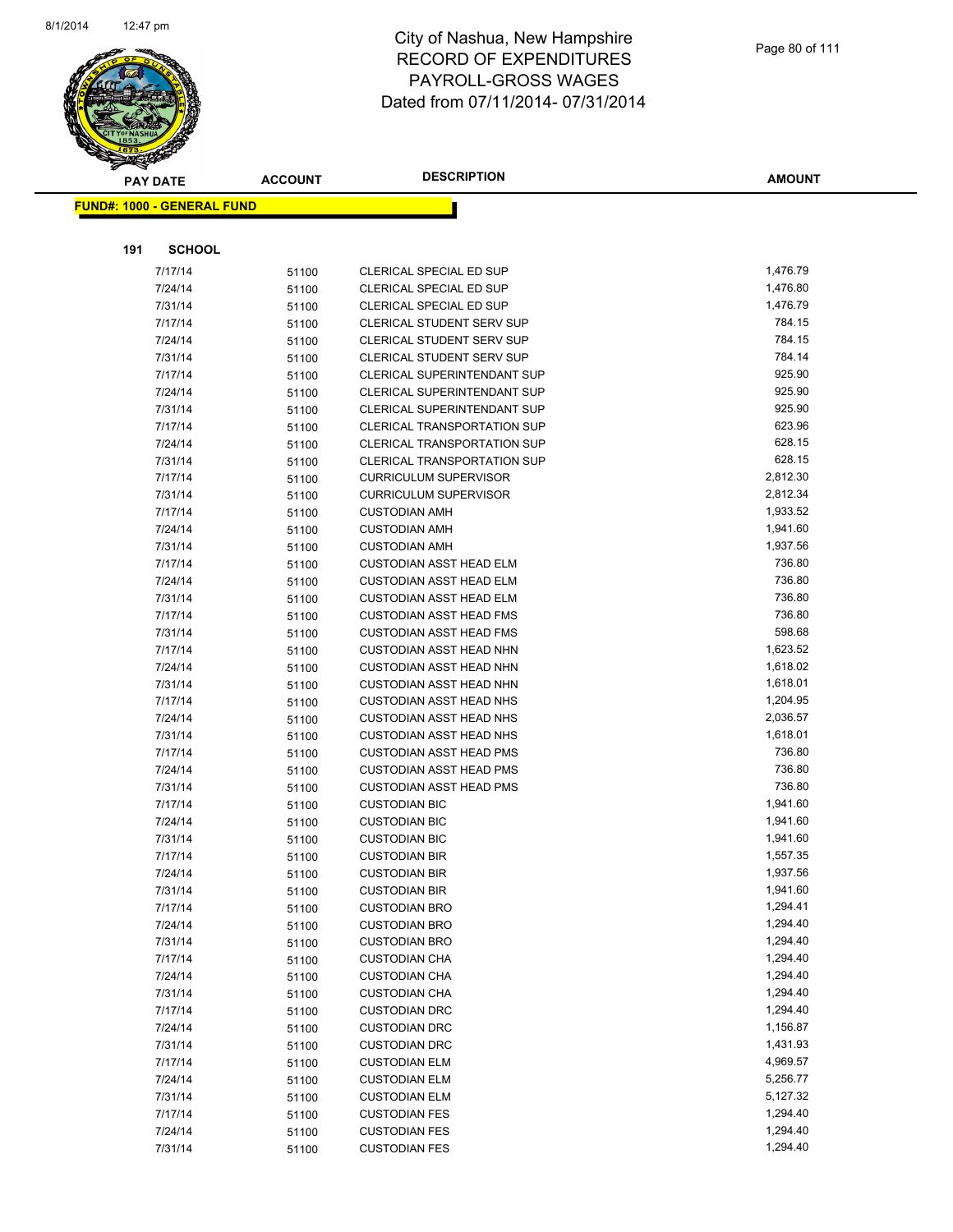

|     | <b>PAY DATE</b>                   | <b>ACCOUNT</b> | <b>DESCRIPTION</b>                                     | <b>AMOUNT</b>    |
|-----|-----------------------------------|----------------|--------------------------------------------------------|------------------|
|     | <b>FUND#: 1000 - GENERAL FUND</b> |                |                                                        |                  |
|     |                                   |                |                                                        |                  |
|     |                                   |                |                                                        |                  |
| 191 | <b>SCHOOL</b>                     |                |                                                        |                  |
|     | 7/17/14                           | 51100          | <b>CUSTODIAN FMS</b>                                   | 2,588.80         |
|     | 7/24/14                           | 51100          | <b>CUSTODIAN FMS</b>                                   | 2,588.80         |
|     | 7/31/14                           | 51100          | <b>CUSTODIAN FMS</b>                                   | 2,588.80         |
|     | 7/17/14                           | 51100          | <b>CUSTODIAN HEAD AMH</b>                              | 736.80           |
|     | 7/24/14                           | 51100          | <b>CUSTODIAN HEAD AMH</b>                              | 736.80           |
|     | 7/31/14                           | 51100          | <b>CUSTODIAN HEAD AMH</b>                              | 736.80           |
|     | 7/17/14                           | 51100          | <b>CUSTODIAN HEAD BIC</b>                              | 736.80           |
|     | 7/24/14                           | 51100          | <b>CUSTODIAN HEAD BIC</b>                              | 736.80           |
|     | 7/31/14                           | 51100          | <b>CUSTODIAN HEAD BIC</b>                              | 736.80           |
|     | 7/17/14                           | 51100          | <b>CUSTODIAN HEAD BIR</b>                              | 736.81           |
|     | 7/24/14                           | 51100          | <b>CUSTODIAN HEAD BIR</b>                              | 736.80           |
|     | 7/31/14                           | 51100          | <b>CUSTODIAN HEAD BIR</b>                              | 736.80           |
|     | 7/17/14                           | 51100          | <b>CUSTODIAN HEAD BRO</b>                              | 736.80           |
|     | 7/24/14                           | 51100          | <b>CUSTODIAN HEAD BRO</b>                              | 736.80           |
|     | 7/31/14                           | 51100          | <b>CUSTODIAN HEAD BRO</b>                              | 736.81           |
|     | 7/17/14                           | 51100          | <b>CUSTODIAN HEAD CHA</b>                              | 736.80           |
|     | 7/24/14                           | 51100          | <b>CUSTODIAN HEAD CHA</b>                              | 736.80           |
|     | 7/31/14                           | 51100          | <b>CUSTODIAN HEAD CHA</b>                              | 736.80           |
|     | 7/17/14                           | 51100          | <b>CUSTODIAN HEAD DRC</b>                              | 736.80           |
|     | 7/24/14                           | 51100          | <b>CUSTODIAN HEAD DRC</b>                              | 736.80           |
|     | 7/31/14                           | 51100          | <b>CUSTODIAN HEAD DRC</b>                              | 736.80           |
|     | 7/17/14                           | 51100          | <b>CUSTODIAN HEAD ELM</b>                              | 873.20           |
|     | 7/24/14                           | 51100          | <b>CUSTODIAN HEAD ELM</b>                              | 873.20           |
|     | 7/31/14                           | 51100          | <b>CUSTODIAN HEAD ELM</b>                              | 873.20           |
|     | 7/17/14                           | 51100          | <b>CUSTODIAN HEAD FES</b>                              | 736.80           |
|     | 7/24/14                           | 51100          | <b>CUSTODIAN HEAD FES</b>                              | 736.80           |
|     | 7/31/14                           | 51100          | <b>CUSTODIAN HEAD FES</b>                              | 727.59           |
|     | 7/17/14                           | 51100          | <b>CUSTODIAN HEAD FMS</b>                              | 873.20<br>873.20 |
|     | 7/24/14                           | 51100          | <b>CUSTODIAN HEAD FMS</b>                              | 873.20           |
|     | 7/31/14                           | 51100          | <b>CUSTODIAN HEAD FMS</b>                              | 736.80           |
|     | 7/17/14<br>7/24/14                | 51100          | <b>CUSTODIAN HEAD LDG</b><br><b>CUSTODIAN HEAD LDG</b> | 736.80           |
|     | 7/31/14                           | 51100          | <b>CUSTODIAN HEAD LDG</b>                              | 736.80           |
|     | 7/17/14                           | 51100          | <b>CUSTODIAN HEAD MDE</b>                              | 736.80           |
|     | 7/24/14                           | 51100<br>51100 | <b>CUSTODIAN HEAD MDE</b>                              | 736.80           |
|     | 7/31/14                           |                | <b>CUSTODIAN HEAD MDE</b>                              | 736.80           |
|     | 7/24/14                           | 51100          | <b>CUSTODIAN HEAD MTP</b>                              | 736.80           |
|     | 7/31/14                           | 51100<br>51100 | <b>CUSTODIAN HEAD MTP</b>                              | 736.80           |
|     | 7/17/14                           | 51100          | <b>CUSTODIAN HEAD NHN</b>                              | 878.40           |
|     | 7/24/14                           | 51100          | <b>CUSTODIAN HEAD NHN</b>                              | 878.40           |
|     | 7/31/14                           | 51100          | <b>CUSTODIAN HEAD NHN</b>                              | 883.89           |
|     | 7/17/14                           | 51100          | <b>CUSTODIAN HEAD NHS</b>                              | 878.40           |
|     | 7/24/14                           | 51100          | <b>CUSTODIAN HEAD NHS</b>                              | 878.40           |
|     | 7/31/14                           | 51100          | <b>CUSTODIAN HEAD NHS</b>                              | 878.40           |
|     | 7/17/14                           | 51100          | <b>CUSTODIAN HEAD NSE</b>                              | 299.35           |
|     | 7/24/14                           | 51100          | <b>CUSTODIAN HEAD NSE</b>                              | 299.35           |
|     | 7/31/14                           | 51100          | <b>CUSTODIAN HEAD NSE</b>                              | 299.35           |
|     | 7/17/14                           | 51100          | <b>CUSTODIAN HEAD PMS</b>                              | 2,619.60         |
|     | 7/24/14                           | 51100          | <b>CUSTODIAN HEAD PMS</b>                              | 873.20           |
|     | 7/31/14                           | 51100          | <b>CUSTODIAN HEAD PMS</b>                              | 873.20           |
|     | 7/17/14                           | 51100          | <b>CUSTODIAN HEAD SHE</b>                              | 736.80           |
|     | 7/24/14                           | 51100          | <b>CUSTODIAN HEAD SHE</b>                              | 736.80           |
|     |                                   |                |                                                        |                  |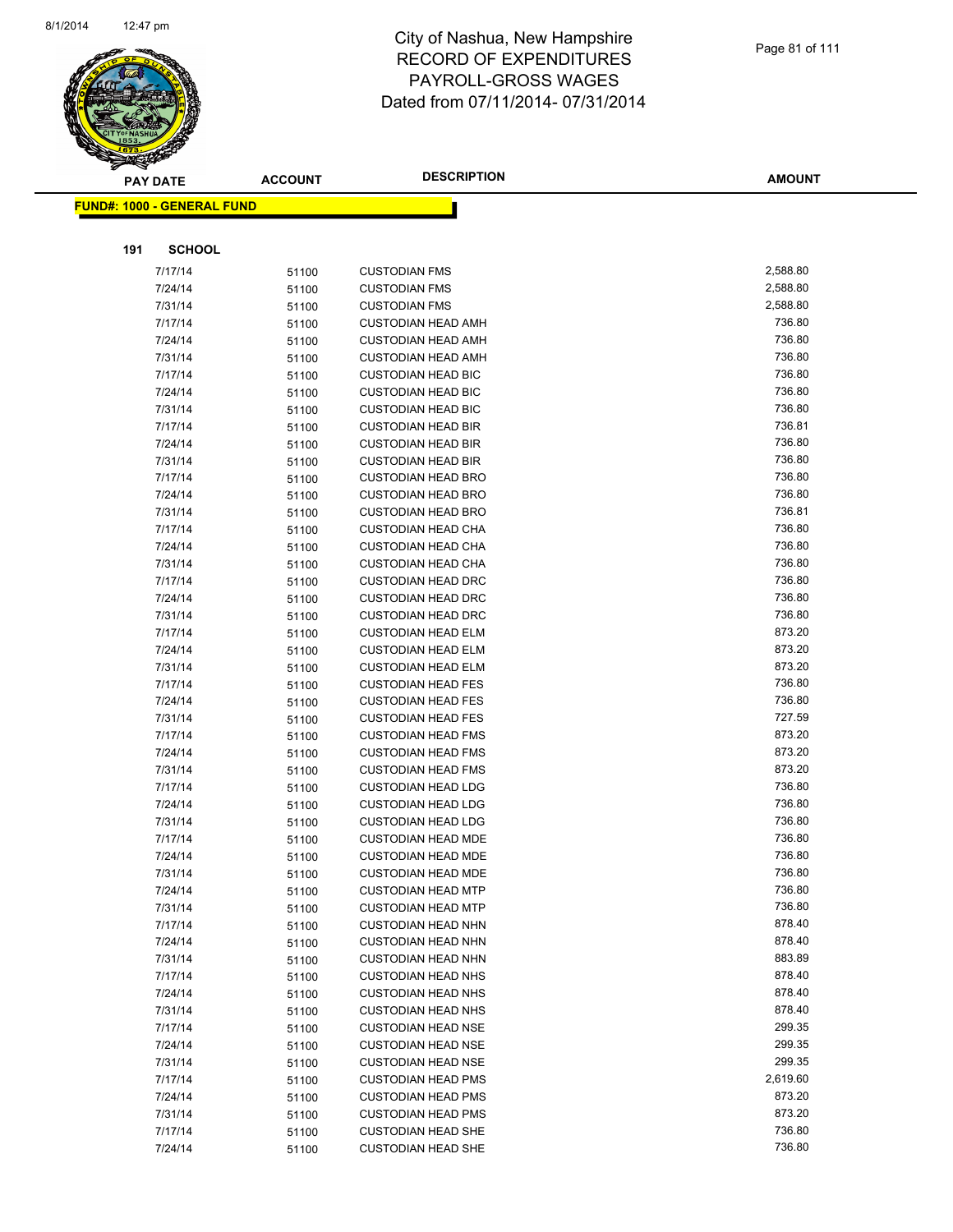

| <b>PAY DATE</b>                   | <b>ACCOUNT</b> | <b>DESCRIPTION</b>                           | <b>AMOUNT</b>        |
|-----------------------------------|----------------|----------------------------------------------|----------------------|
| <b>FUND#: 1000 - GENERAL FUND</b> |                |                                              |                      |
|                                   |                |                                              |                      |
|                                   |                |                                              |                      |
| 191<br><b>SCHOOL</b>              |                |                                              |                      |
| 7/31/14                           | 51100          | <b>CUSTODIAN HEAD SHE</b>                    | 736.80               |
| 7/17/14                           | 51100          | <b>CUSTODIAN LDG</b>                         | 1,941.60             |
| 7/24/14                           | 51100          | <b>CUSTODIAN LDG</b>                         | 1,941.60             |
| 7/31/14                           | 51100          | <b>CUSTODIAN LDG</b>                         | 1,941.60             |
| 7/17/14                           | 51100          | <b>CUSTODIAN MDE</b>                         | 1,294.40             |
| 7/24/14                           | 51100          | <b>CUSTODIAN MDE</b>                         | 1,286.31             |
| 7/31/14                           | 51100          | <b>CUSTODIAN MDE</b>                         | 1,294.40             |
| 7/17/14                           | 51100          | <b>CUSTODIAN MTP</b>                         | 1,294.40             |
| 7/24/14                           | 51100          | <b>CUSTODIAN MTP</b>                         | 1,294.40             |
| 7/31/14                           | 51100          | <b>CUSTODIAN MTP</b>                         | 1,294.40             |
| 7/17/14                           | 51100          | <b>CUSTODIAN NHN</b>                         | 10,378.82            |
| 7/24/14                           | 51100          | <b>CUSTODIAN NHN</b>                         | 10,362.43            |
| 7/31/14                           | 51100          | <b>CUSTODIAN NHN</b>                         | 10,374.78            |
| 7/17/14                           | 51100          | <b>CUSTODIAN NHS</b>                         | 9,124.80             |
| 7/24/14                           | 51100          | <b>CUSTODIAN NHS</b>                         | 9,018.33             |
| 7/31/14                           | 51100          | <b>CUSTODIAN NHS</b>                         | 10,354.41            |
| 7/17/14                           | 51100          | <b>CUSTODIAN NSE</b>                         | 1,384.00             |
| 7/24/14                           | 51100          | <b>CUSTODIAN NSE</b>                         | 1,384.00             |
| 7/31/14                           | 51100          | <b>CUSTODIAN NSE</b>                         | 1,379.96             |
| 7/17/14                           | 51100          | <b>CUSTODIAN PMS</b>                         | 1,949.60             |
| 7/24/14                           | 51100          | <b>CUSTODIAN PMS</b>                         | 1,941.60             |
| 7/31/14                           | 51100          | <b>CUSTODIAN PMS</b>                         | 1,941.60             |
| 7/17/14                           | 51100          | <b>CUSTODIAN SHE</b>                         | 1,294.40             |
| 7/24/14                           | 51100          | <b>CUSTODIAN SHE</b>                         | 1,294.40             |
| 7/31/14                           | 51100          | <b>CUSTODIAN SHE</b>                         | 1,557.35             |
| 7/17/14                           | 51100          | CUSTODIAN SUPERVISOR WPO                     | 1,985.70             |
| 7/31/14                           | 51100          | <b>CUSTODIAN SUPERVISOR WPO</b>              | 1,985.70             |
| 7/17/14                           | 51100          | <b>CUSTODIAN WID</b>                         | 1,290.36<br>1,286.32 |
| 7/24/14                           | 51100          | <b>CUSTODIAN WID</b><br><b>CUSTODIAN WID</b> | 1,221.60             |
| 7/31/14<br>7/17/14                | 51100          | DATA ANALYST                                 | 1,760.80             |
| 7/31/14                           | 51100          | DATA ANALYST                                 | 1,760.80             |
| 7/17/14                           | 51100          | DIRECTOR ADULT ED                            | 3,076.90             |
| 7/31/14                           | 51100<br>51100 | DIRECTOR ADULT ED                            | 3,076.90             |
| 7/17/14                           | 51100          | <b>DIRECTOR ATHLETICS</b>                    | 3,342.30             |
| 7/31/14                           | 51100          | DIRECTOR ATHLETICS                           | 3,464.62             |
| 7/17/14                           | 51100          | DIRECTOR COM GRANTS                          | 3,008.90             |
| 7/31/14                           | 51100          | DIRECTOR COM GRANTS                          | 3,008.90             |
| 7/17/14                           | 51100          | DIRECTOR GUIDANCE                            | 25,491.84            |
| 7/31/14                           | 51100          | DIRECTOR GUIDANCE                            | 6,192.30             |
| 7/17/14                           | 51100          | DIRECTOR HUMAN RESOURCES                     | 3,117.00             |
| 7/31/14                           | 51100          | DIRECTOR HUMAN RESOURCES                     | 3,117.00             |
| 7/17/14                           | 51100          | DIRECTOR PLANT OPS                           | 3,513.31             |
| 7/31/14                           | 51100          | DIRECTOR PLANT OPS                           | 3,513.30             |
| 7/17/14                           | 51100          | DIRECTOR PRE SCHOOL                          | 2,593.50             |
| 7/31/14                           | 51100          | DIRECTOR PRE SCHOOL                          | 2,593.50             |
| 7/17/14                           | 51100          | DIRECTOR SEC CURRICULUM & INST               | 3,369.90             |
| 7/31/14                           | 51100          | DIRECTOR SEC CURRICULUM & INST               | 3,369.90             |
| 7/17/14                           | 51100          | DIRECTOR SPECIAL ED                          | 3,656.40             |
| 7/31/14                           | 51100          | DIRECTOR SPECIAL ED                          | 3,656.40             |
| 7/17/14                           | 51100          | DIRECTOR STUDENT SERVICES                    | 3,137.30             |
| 7/31/14                           | 51100          | DIRECTOR STUDENT SERVICES                    | 3,137.29             |
|                                   |                |                                              |                      |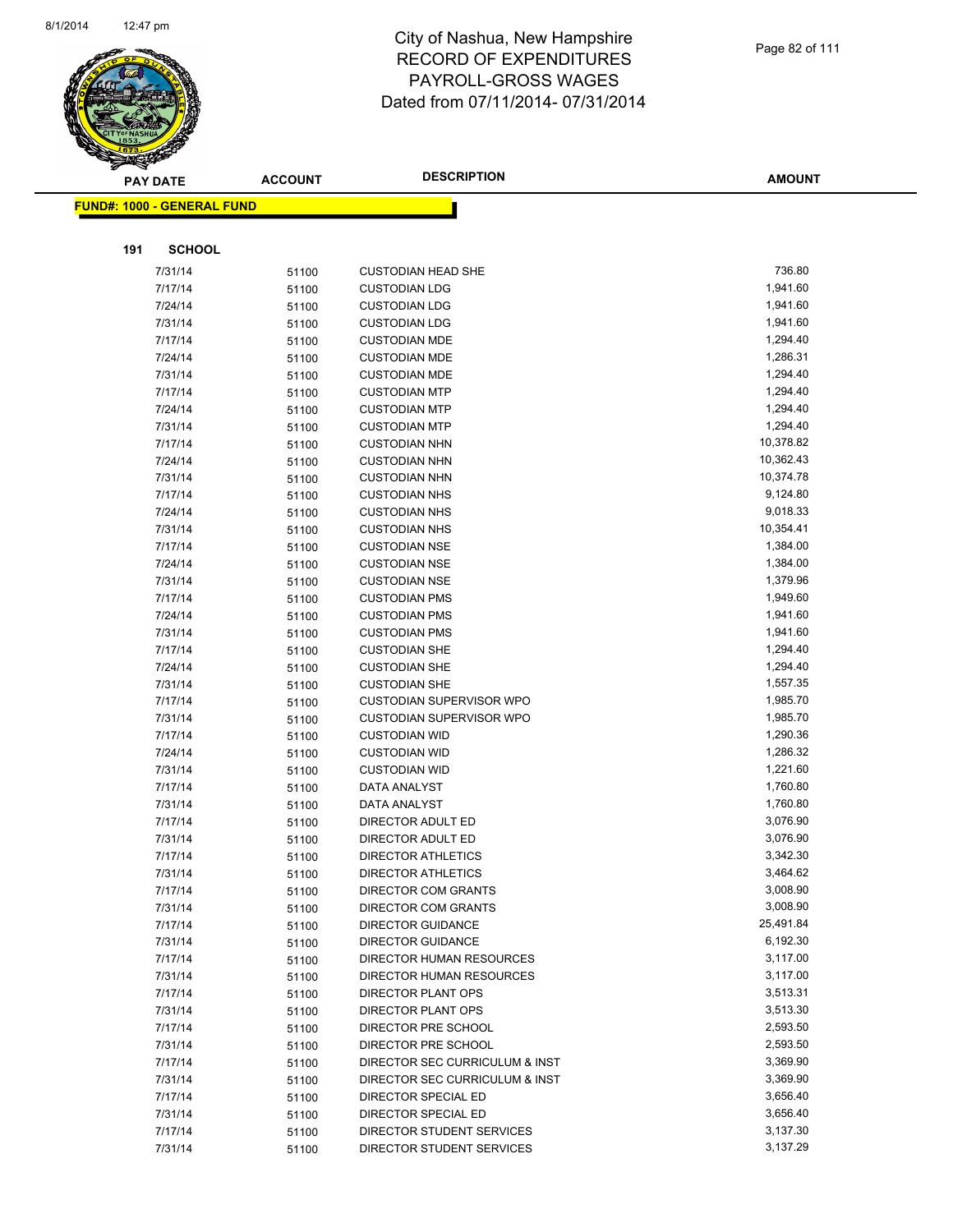

|     | <b>PAY DATE</b>                    | <b>ACCOUNT</b> | <b>DESCRIPTION</b>            | <b>AMOUNT</b> |
|-----|------------------------------------|----------------|-------------------------------|---------------|
|     | <u> FUND#: 1000 - GENERAL FUND</u> |                |                               |               |
|     |                                    |                |                               |               |
|     |                                    |                |                               |               |
| 191 | <b>SCHOOL</b>                      |                |                               |               |
|     | 7/17/14                            | 51100          | DIRECTOR TECHNOLOGY           | 3,951.60      |
|     | 7/31/14                            | 51100          | DIRECTOR TECHNOLOGY           | 3,951.60      |
|     | 7/17/14                            | 51100          | DIRECTOR TRANSPORTATION       | 2,986.50      |
|     | 7/31/14                            | 51100          | DIRECTOR TRANSPORTATION       | 2,986.50      |
|     | 7/17/14                            | 51100          | <b>DIRECTOR VOCATIONAL</b>    | 6,898.10      |
|     | 7/31/14                            | 51100          | DIRECTOR VOCATIONAL           | 6,898.10      |
|     | 7/17/14                            | 51100          | ELL OUTREACH WORKER           | 1,538.40      |
|     | 7/31/14                            | 51100          | ELL OUTREACH WORKER           | 1,538.40      |
|     | 7/17/14                            | 51100          | GUIDANCE COUNSELOR AMH        | 1,694.54      |
|     | 7/31/14                            | 51100          | GUIDANCE COUNSELOR AMH        | 1,694.54      |
|     | 7/17/14                            | 51100          | <b>GUIDANCE COUNSELOR BIC</b> | 1,497.71      |
|     | 7/31/14                            | 51100          | <b>GUIDANCE COUNSELOR BIC</b> | 1,497.71      |
|     | 7/17/14                            | 51100          | <b>GUIDANCE COUNSELOR BRO</b> | 1,650.69      |
|     | 7/31/14                            | 51100          | <b>GUIDANCE COUNSELOR BRO</b> | 1,650.69      |
|     | 7/17/14                            | 51100          | GUIDANCE COUNSELOR CHA        | 2,761.42      |
|     | 7/31/14                            | 51100          | <b>GUIDANCE COUNSELOR CHA</b> | 2,761.42      |
|     | 7/17/14                            | 51100          | <b>GUIDANCE COUNSELOR ELM</b> | 4,963.81      |
|     | 7/31/14                            | 51100          | GUIDANCE COUNSELOR ELM        | 4,963.81      |
|     | 7/17/14                            | 51100          | <b>GUIDANCE COUNSELOR FES</b> | 2,674.85      |
|     | 7/31/14                            | 51100          | GUIDANCE COUNSELOR FES        | 2,674.85      |
|     | 7/17/14                            | 51100          | <b>GUIDANCE COUNSELOR FMS</b> | 5,611.04      |
|     | 7/31/14                            | 51100          | <b>GUIDANCE COUNSELOR FMS</b> | 5,611.04      |
|     | 7/17/14                            | 51100          | GUIDANCE COUNSELOR LDG        | 2,540.23      |
|     | 7/31/14                            | 51100          | <b>GUIDANCE COUNSELOR LDG</b> | 2,540.23      |
|     | 7/17/14                            | 51100          | <b>GUIDANCE COUNSELOR MDE</b> | 2,119.31      |
|     | 7/31/14                            | 51100          | GUIDANCE COUNSELOR MDE        | 2,119.31      |
|     | 7/17/14                            | 51100          | <b>GUIDANCE COUNSELOR NHN</b> | 11,750.67     |
|     | 7/31/14                            | 51100          | GUIDANCE COUNSELOR NHN        | 11,750.67     |
|     | 7/17/14                            | 51100          | GUIDANCE COUNSELOR NHS        | 14,532.65     |
|     | 7/31/14                            | 51100          | GUIDANCE COUNSELOR NHS        | 14,532.65     |
|     | 7/17/14                            | 51100          | <b>GUIDANCE COUNSELOR NSE</b> | 2,674.85      |
|     | 7/31/14                            | 51100          | <b>GUIDANCE COUNSELOR NSE</b> | 2,674.85      |
|     | 7/17/14                            | 51100          | <b>GUIDANCE COUNSELOR PMS</b> | 3,091.07      |
|     | 7/31/14                            | 51100          | <b>GUIDANCE COUNSELOR PMS</b> | 3,091.07      |
|     | 7/17/14                            | 51100          | JOB DEVELOPER SPED NHN        | 2,761.42      |
|     | 7/31/14                            | 51100          | JOB DEVELOPER SPED NHN        | 2,761.42      |
|     | 7/17/14                            | 51100          | <b>LIBRARIAN AMH</b>          | 2,458.58      |
|     | 7/31/14                            | 51100          | <b>LIBRARIAN AMH</b>          | 2,458.58      |
|     | 7/17/14                            | 51100          | <b>LIBRARIAN BIC</b>          | 1,168.35      |
|     | 7/31/14                            | 51100          | <b>LIBRARIAN BIC</b>          | 1,168.35      |
|     | 7/17/14                            | 51100          | <b>LIBRARIAN ELM</b>          | 1,554.77      |
|     | 7/31/14                            | 51100          | <b>LIBRARIAN ELM</b>          | 1,554.77      |
|     | 7/17/14                            | 51100          | <b>LIBRARIAN LDG</b>          | 1,823.08      |
|     | 7/31/14                            | 51100          | <b>LIBRARIAN LDG</b>          | 1,823.08      |
|     | 7/17/14                            | 51100          | <b>LIBRARIAN MDE</b>          | 2,119.31      |
|     | 7/31/14                            | 51100          | <b>LIBRARIAN MDE</b>          | 2,119.31      |
|     | 7/17/14                            | 51100          | <b>LIBRARIAN MTP</b>          | 2,295.92      |
|     | 7/31/14                            | 51100          | <b>LIBRARIAN MTP</b>          | 2,295.92      |
|     | 7/17/14                            | 51100          | <b>LIBRARIAN NHN</b>          | 1,823.08      |
|     | 7/31/14                            | 51100          | <b>LIBRARIAN NHN</b>          | 1,823.08      |
|     | 7/17/14                            | 51100          | <b>LIBRARIAN NHS</b>          | 1,885.04      |
|     | 7/31/14                            | 51100          | <b>LIBRARIAN NHS</b>          | 1,885.04      |
|     |                                    |                |                               |               |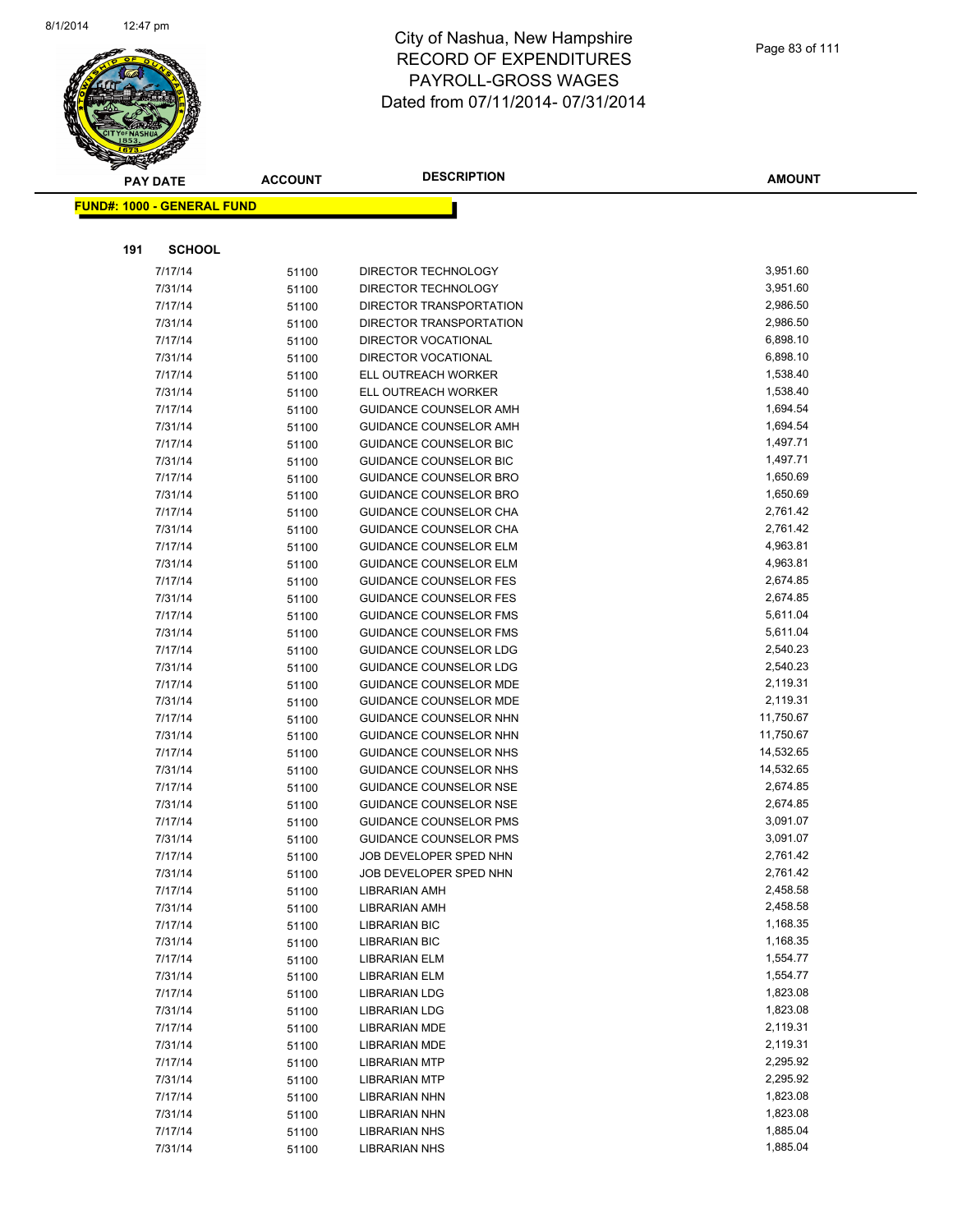

|     | <b>PAY DATE</b>                   | <b>ACCOUNT</b> | <b>DESCRIPTION</b>                                 | <b>AMOUNT</b>        |
|-----|-----------------------------------|----------------|----------------------------------------------------|----------------------|
|     | <b>FUND#: 1000 - GENERAL FUND</b> |                |                                                    |                      |
|     |                                   |                |                                                    |                      |
| 191 | <b>SCHOOL</b>                     |                |                                                    |                      |
|     | 7/17/14                           | 51100          | LIBRARIAN PMS                                      | 2,761.42             |
|     | 7/31/14                           | 51100          | LIBRARIAN PMS                                      | 2,761.42             |
|     | 7/17/14                           | 51100          | <b>LIBRARIAN SHE</b>                               | 2,674.85             |
|     | 7/31/14                           | 51100          | <b>LIBRARIAN SHE</b>                               | 2,674.85             |
|     | 7/17/14                           | 51100          | LICENSED PRACTICAL NURSE AMH                       | 1,126.33             |
|     | 7/31/14                           | 51100          | LICENSED PRACTICAL NURSE AMH                       | 1,126.33             |
|     | 7/17/14                           | 51100          | LICENSED PRACTICAL NURSE ELM                       | 1,437.17             |
|     | 7/31/14                           | 51100          | LICENSED PRACTICAL NURSE ELM                       | 1,437.17             |
|     | 7/17/14                           | 51100          | <b>MAINTENANCE ALARM WPO</b>                       | 930.40               |
|     | 7/24/14                           | 51100          | MAINTENANCE ALARM WPO                              | 930.40               |
|     | 7/31/14                           | 51100          | MAINTENANCE ALARM WPO                              | 930.40               |
|     | 7/17/14                           | 51100          | MAINTENANCE ASST GRDS WPO                          | 886.40               |
|     | 7/24/14                           | 51100          | MAINTENANCE ASST GRDS WPO                          | 886.40               |
|     | 7/31/14                           | 51100          | MAINTENANCE ASST GRDS WPO                          | 886.40               |
|     | 7/17/14                           | 51100          | MAINTENANCE CARPENTER WPO                          | 909.20               |
|     | 7/24/14                           | 51100          | MAINTENANCE CARPENTER WPO                          | 909.20               |
|     | 7/31/14                           | 51100          | MAINTENANCE CARPENTER WPO                          | 909.20               |
|     | 7/17/14                           | 51100          | <b>MAINTENANCE ELECTRICIAN WPO</b>                 | 3,721.60             |
|     | 7/24/14                           | 51100          | <b>MAINTENANCE ELECTRICIAN WPO</b>                 | 1,860.80             |
|     | 7/31/14                           | 51100          | MAINTENANCE ELECTRICIAN WPO                        | 1,860.80             |
|     | 7/17/14                           | 51100          | MAINTENANCE GRDS FORMEN WPO                        | 909.20               |
|     | 7/24/14                           | 51100          | MAINTENANCE GRDS FORMEN WPO                        | 909.21               |
|     | 7/31/14                           | 51100          | MAINTENANCE GRDS FORMEN WPO                        | 909.20               |
|     | 7/17/14                           | 51100          | MAINTENANCE GROUNDS WPO                            | 2,594.50             |
|     | 7/24/14                           | 51100          | MAINTENANCE GROUNDS WPO                            | 2,594.50             |
|     | 7/31/14                           | 51100          | MAINTENANCE GROUNDS WPO                            | 2,594.50             |
|     | 7/17/14                           | 51100          | MAINTENANCE HVAC WPO                               | 4,248.45             |
|     | 7/24/14                           | 51100          | MAINTENANCE HVAC WPO                               | 4,129.12             |
|     | 7/31/14                           | 51100          | <b>MAINTENANCE HVAC WPO</b>                        | 4,492.80             |
|     | 7/17/14                           | 51100          | <b>MAINTENANCE MESSENGER WPO</b>                   | 873.20               |
|     | 7/24/14                           | 51100          | MAINTENANCE MESSENGER WPO                          | 873.20               |
|     | 7/31/14                           | 51100          | MAINTENANCE MESSENGER WPO                          | 873.20               |
|     | 7/17/14                           | 51100          | MAINTENANCE PLUMBER WPO                            | 1,860.80<br>1,860.80 |
|     | 7/24/14<br>7/31/14                | 51100          | MAINTENANCE PLUMBER WPO<br>MAINTENANCE PLUMBER WPO | 1,860.80             |
|     | 7/17/14                           | 51100          | MAINTENANCE TRADES WPO                             | 2,711.60             |
|     | 7/24/14                           | 51100<br>51100 | MAINTENANCE TRADES WPO                             | 2,711.60             |
|     | 7/31/14                           | 51100          | <b>MAINTENANCE TRADES WPO</b>                      | 2,711.60             |
|     | 7/17/14                           | 51100          | <b>NURSE BIC</b>                                   | 1,090.56             |
|     | 7/31/14                           | 51100          | <b>NURSE BIC</b>                                   | 1,090.56             |
|     | 7/17/14                           | 51100          | <b>NURSE BIR</b>                                   | 1,565.01             |
|     | 7/31/14                           | 51100          | <b>NURSE BIR</b>                                   | 1,565.01             |
|     | 7/17/14                           | 51100          | <b>NURSE BRO</b>                                   | 2,027.31             |
|     | 7/31/14                           | 51100          | <b>NURSE BRO</b>                                   | 2,027.31             |
|     | 7/17/14                           | 51100          | <b>NURSE CHA</b>                                   | 2,376.77             |
|     | 7/31/14                           | 51100          | <b>NURSE CHA</b>                                   | 2,376.77             |
|     | 7/17/14                           | 51100          | <b>NURSE DRC</b>                                   | 2,376.77             |
|     | 7/31/14                           | 51100          | <b>NURSE DRC</b>                                   | 2,376.77             |
|     | 7/17/14                           | 51100          | <b>NURSE FMS</b>                                   | 2,376.77             |
|     | 7/31/14                           | 51100          | <b>NURSE FMS</b>                                   | 2,376.77             |
|     | 7/17/14                           | 51100          | <b>NURSE LDG</b>                                   | 1,873.50             |
|     | 7/31/14                           | 51100          | <b>NURSE LDG</b>                                   | 1,873.50             |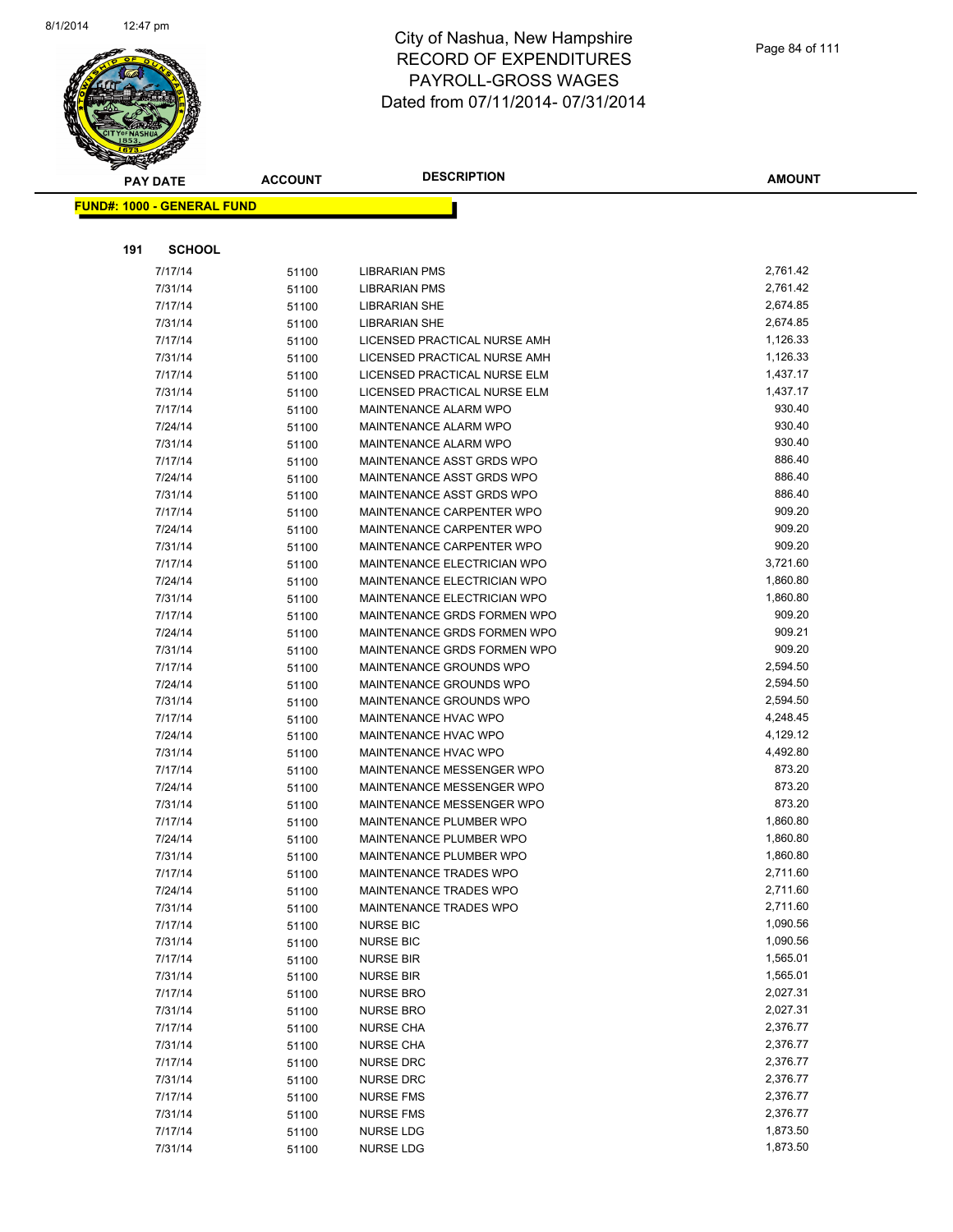

|     | <b>PAY DATE</b>                    | <b>ACCOUNT</b> | <b>DESCRIPTION</b>                          | <b>AMOUNT</b>        |
|-----|------------------------------------|----------------|---------------------------------------------|----------------------|
|     | <u> FUND#: 1000 - GENERAL FUND</u> |                |                                             |                      |
|     |                                    |                |                                             |                      |
| 191 | <b>SCHOOL</b>                      |                |                                             |                      |
|     |                                    |                |                                             |                      |
|     | 7/17/14                            | 51100          | <b>NURSE MDE</b>                            | 2,376.77             |
|     | 7/31/14                            | 51100          | <b>NURSE MDE</b>                            | 2,376.77             |
|     | 7/17/14                            | 51100          | <b>NURSE MTP</b>                            | 1,477.04             |
|     | 7/31/14                            | 51100          | <b>NURSE MTP</b>                            | 1,477.04             |
|     | 7/17/14                            | 51100          | <b>NURSE NHN</b>                            | 2,376.77             |
|     | 7/31/14                            | 51100          | <b>NURSE NHN</b>                            | 3,339.27             |
|     | 7/17/14                            | 51100          | <b>NURSE NHS</b>                            | 4,753.54<br>4,753.54 |
|     | 7/31/14                            | 51100          | <b>NURSE NHS</b>                            |                      |
|     | 7/17/14                            | 51100          | <b>NURSE NSE</b>                            | 2,181.12<br>2,181.12 |
|     | 7/31/14                            | 51100          | <b>NURSE NSE</b>                            |                      |
|     | 7/17/14                            | 51100          | <b>NURSE PMS</b>                            | 4,753.54<br>4,753.54 |
|     | 7/31/14<br>7/17/14                 | 51100          | <b>NURSE PMS</b><br>OFFICE MANAGER BUSINESS | 2,389.10             |
|     | 7/31/14                            | 51100          | OFFICE MANAGER BUSINESS                     | 2,389.10             |
|     | 7/17/14                            | 51100          | OFFICE MANAGER HUMAN RESOURCES              | 1,730.80             |
|     | 7/31/14                            | 51100          | OFFICE MANAGER HUMAN RESOURCES              | 1,730.80             |
|     | 7/17/14                            | 51100          | OFFICE MANAGER PLANT OPS                    | 1,865.90             |
|     | 7/31/14                            | 51100<br>51100 | OFFICE MANAGER PLANT OPS                    | 1,865.90             |
|     | 7/17/14                            | 51100          | OFFICE MANAGER SPED                         | 1,831.40             |
|     | 7/31/14                            | 51100          | OFFICE MANAGER SPED                         | 1,831.40             |
|     | 7/17/14                            | 51100          | <b>OUT DISTRICT COORDINATOR</b>             | 2,977.70             |
|     | 7/31/14                            | 51100          | OUT DISTRICT COORDINATOR                    | 2,977.70             |
|     | 7/24/14                            | 51100          | PARA DW SPEC ED NSE                         | 116.48               |
|     | 7/24/14                            | 51100          | <b>PARA INST BIC</b>                        | 326.42               |
|     | 7/17/14                            | 51100          | PEER COACH SCIENCE                          | 2,761.42             |
|     | 7/31/14                            | 51100          | PEER COACH SCIENCE                          | 2,761.42             |
|     | 7/17/14                            | 51100          | PRINCIPAL AMH                               | 3,426.00             |
|     | 7/31/14                            | 51100          | PRINCIPAL AMH                               | 3,426.00             |
|     | 7/17/14                            | 51100          | PRINCIPAL BIC                               | 3,791.50             |
|     | 7/31/14                            | 51100          | PRINCIPAL BIC                               | 3,791.50             |
|     | 7/17/14                            | 51100          | PRINCIPAL BIR                               | 3,531.70             |
|     | 7/31/14                            | 51100          | PRINCIPAL BIR                               | 3,531.70             |
|     | 7/17/14                            | 51100          | PRINCIPAL BRO                               | 3,572.60             |
|     | 7/31/14                            | 51100          | PRINCIPAL BRO                               | 3,572.60             |
|     | 7/17/14                            | 51100          | PRINCIPAL CHA                               | 3,474.90             |
|     | 7/31/14                            | 51100          | PRINCIPAL CHA                               | 3,474.90             |
|     | 7/17/14                            | 51100          | PRINCIPAL DRC                               | 3,084.62             |
|     | 7/31/14                            | 51100          | PRINCIPAL DRC                               | 3,084.62             |
|     | 7/17/14                            | 51100          | PRINCIPAL ELM                               | 3,630.60             |
|     | 7/31/14                            | 51100          | PRINCIPAL ELM                               | 3,630.60             |
|     | 7/17/14                            | 51100          | PRINCIPAL FES                               | 3,426.00             |
|     | 7/31/14                            | 51100          | PRINCIPAL FES                               | 3,426.00             |
|     | 7/17/14                            | 51100          | PRINCIPAL FMS                               | 3,980.20             |
|     | 7/31/14                            | 51100          | PRINCIPAL FMS                               | 3,980.20             |
|     | 7/17/14                            | 51100          | PRINCIPAL LDG                               | 3,795.10             |
|     | 7/31/14                            | 51100          | PRINCIPAL LDG                               | 3,795.10             |
|     | 7/17/14                            | 51100          | PRINCIPAL MDE                               | 3,474.90             |
|     | 7/31/14                            | 51100          | PRINCIPAL MDE                               | 3,474.90             |
|     | 7/17/14                            | 51100          | PRINCIPAL MTP                               | 3,572.60             |
|     | 7/31/14                            | 51100          | PRINCIPAL MTP                               | 3,572.60             |
|     | 7/17/14                            | 51100          | PRINCIPAL NHN                               | 4,021.50             |
|     | 7/31/14                            | 51100          | PRINCIPAL NHN                               | 4,021.50             |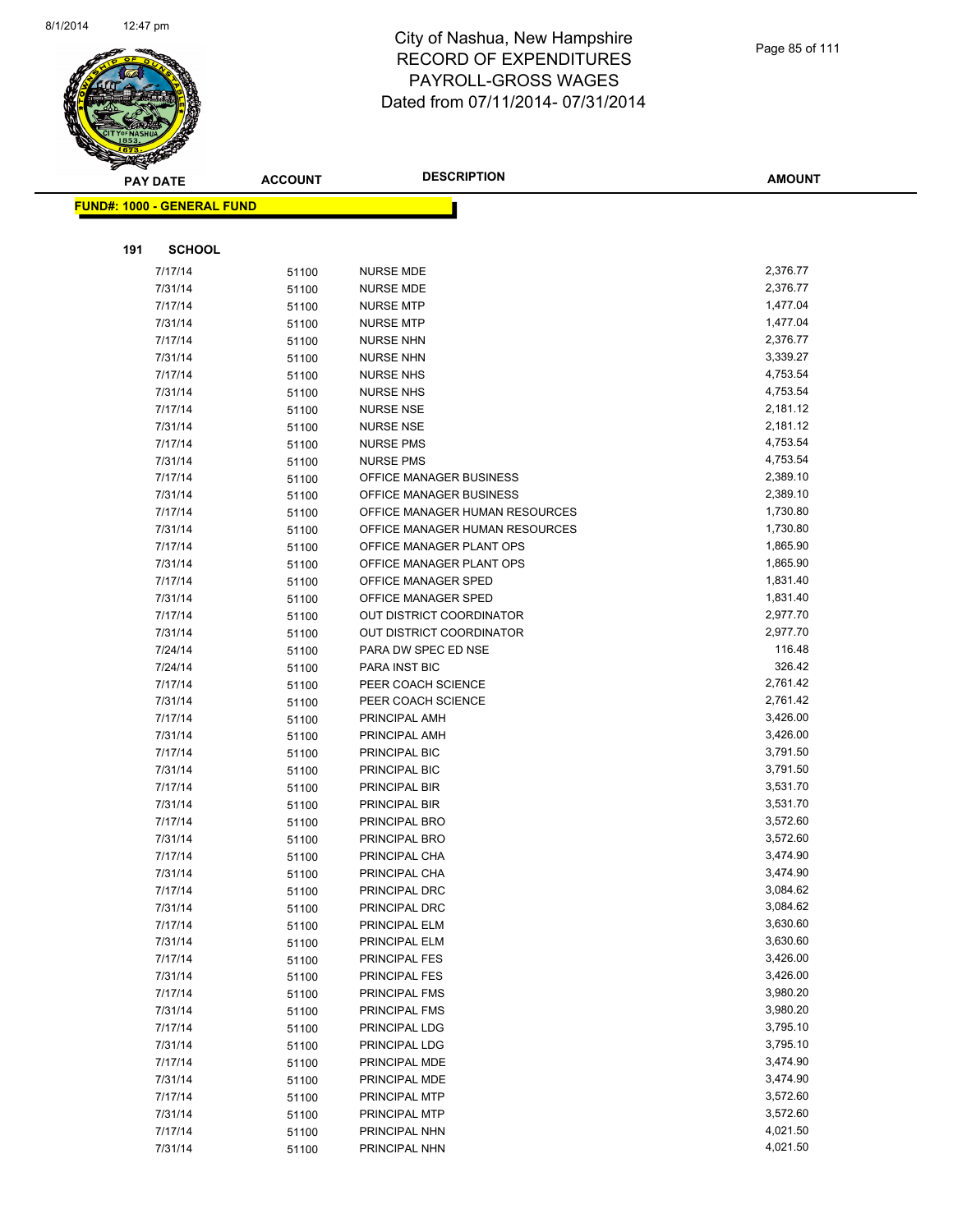

|     | <b>PAY DATE</b>                   | <b>ACCOUNT</b> | <b>DESCRIPTION</b>                               | AMOUNT               |
|-----|-----------------------------------|----------------|--------------------------------------------------|----------------------|
|     | <b>FUND#: 1000 - GENERAL FUND</b> |                |                                                  |                      |
|     |                                   |                |                                                  |                      |
|     |                                   |                |                                                  |                      |
| 191 | <b>SCHOOL</b>                     |                |                                                  |                      |
|     | 7/17/14                           | 51100          | PRINCIPAL NHS                                    | 4,032.80             |
|     | 7/31/14                           | 51100          | PRINCIPAL NHS                                    | 4,032.80             |
|     | 7/17/14                           | 51100          | PRINCIPAL NSE                                    | 3,531.70             |
|     | 7/31/14                           | 51100          | PRINCIPAL NSE                                    | 3,531.70             |
|     | 7/17/14                           | 51100          | PRINCIPAL PMS                                    | 3,680.50             |
|     | 7/31/14                           | 51100          | PRINCIPAL PMS                                    | 3,680.50             |
|     | 7/17/14                           | 51100          | PRINCIPAL SHE                                    | 3,841.80             |
|     | 7/31/14                           | 51100          | PRINCIPAL SHE                                    | 3,841.80             |
|     | 7/17/14                           | 51100          | SCHOOL PSYCHOLOGIST WID                          | 25,270.34            |
|     | 7/31/14                           | 51100          | SCHOOL PSYCHOLOGIST WID                          | 25,270.34            |
|     | 7/17/14                           | 51100          | SOCIAL WORKER ELM                                | 2,288.96<br>2,288.96 |
|     | 7/31/14                           | 51100          | SOCIAL WORKER ELM<br>SOCIAL WORKER FMS           | 475.00               |
|     | 7/31/14                           | 51100          | SPEECH LANG PATHOLOGIST WID                      | 28,323.27            |
|     | 7/17/14<br>7/31/14                | 51100          | SPEECH LANG PATHOLOGIST WID                      | 28,323.27            |
|     | 7/17/14                           | 51100          | STUDENT INFO COORDINATOR                         | 1,730.80             |
|     | 7/31/14                           | 51100          | STUDENT INFO COORDINATOR                         | 1,730.80             |
|     | 7/17/14                           | 51100<br>51100 | <b>SUPERINTENDENT</b>                            | 5,570.34             |
|     | 7/31/14                           |                | <b>SUPERINTENDENT</b>                            | 5,489.10             |
|     | 7/17/14                           | 51100<br>51100 | SYSTEMS ADMIN FULL YEAR                          | 14,435.36            |
|     | 7/31/14                           | 51100          | SYSTEMS ADMIN FULL YEAR                          | 13,150.50            |
|     | 7/31/14                           | 51100          | <b>TEACHER ART AMH</b>                           | 150.00               |
|     | 7/17/14                           | 51100          | <b>TEACHER ART BIC</b>                           | 1,823.08             |
|     | 7/31/14                           | 51100          | <b>TEACHER ART BIC</b>                           | 1,823.08             |
|     | 7/17/14                           | 51100          | <b>TEACHER ART ELM</b>                           | 2,674.85             |
|     | 7/31/14                           | 51100          | <b>TEACHER ART ELM</b>                           | 2,674.85             |
|     | 7/17/14                           | 51100          | <b>TEACHER ART FES</b>                           | 2,674.85             |
|     | 7/31/14                           | 51100          | <b>TEACHER ART FES</b>                           | 2,674.85             |
|     | 7/17/14                           | 51100          | <b>TEACHER ART FMS</b>                           | 2,134.00             |
|     | 7/31/14                           | 51100          | <b>TEACHER ART FMS</b>                           | 2,134.00             |
|     | 7/17/14                           | 51100          | <b>TEACHER ART MDE</b>                           | 1,762.12             |
|     | 7/31/14                           | 51100          | <b>TEACHER ART MDE</b>                           | 1,762.12             |
|     | 7/17/14                           | 51100          | TEACHER ART NHN                                  | 5,467.27             |
|     | 7/31/14                           | 51100          | <b>TEACHER ART NHN</b>                           | 5,467.27             |
|     | 7/17/14                           | 51100          | <b>TEACHER ART NHS</b>                           | 6,401.00             |
|     | 7/31/14                           | 51100          | <b>TEACHER ART NHS</b>                           | 6,401.00             |
|     | 7/17/14                           | 51100          | <b>TEACHER ART PMS</b>                           | 1,762.12             |
|     | 7/31/14                           | 51100          | <b>TEACHER ART PMS</b>                           | 1,762.12             |
|     | 7/17/14                           | 51100          | <b>TEACHER ART SHE</b>                           | 1,888.76             |
|     | 7/31/14                           | 51100          | <b>TEACHER ART SHE</b>                           | 1,888.76             |
|     | 7/17/14                           | 51100          | <b>TEACHER AUTO NHN</b>                          | 2,501.85             |
|     | 7/31/14                           | 51100          | <b>TEACHER AUTO NHN</b>                          | 2,501.85             |
|     | 7/17/14                           | 51100          | <b>TEACHER BEHAVIOR SPEC WID</b>                 | 5,349.70             |
|     | 7/31/14<br>7/17/14                | 51100          | TEACHER BEHAVIOR SPEC WID<br>TEACHER BIO TEC NHN | 5,349.70<br>2,091.19 |
|     |                                   | 51100          |                                                  | 2,091.19             |
|     | 7/31/14<br>7/17/14                | 51100          | TEACHER BIO TEC NHN<br>TEACHER BUILD CONST NHS   | 2,501.85             |
|     | 7/31/14                           | 51100<br>51100 | TEACHER BUILD CONST NHS                          | 2,501.85             |
|     | 7/3/14                            | 51100          | <b>TEACHER BUSINESS NHN</b>                      | (2,400.00)           |
|     | 7/17/14                           | 51100          | TEACHER BUSINESS NHN                             | 4,833.50             |
|     | 7/31/14                           | 51100          | TEACHER BUSINESS NHN                             | 5,121.00             |
|     | 7/17/14                           | 51100          | TEACHER BUSINESS NHS                             | 5,050.38             |
|     |                                   |                |                                                  |                      |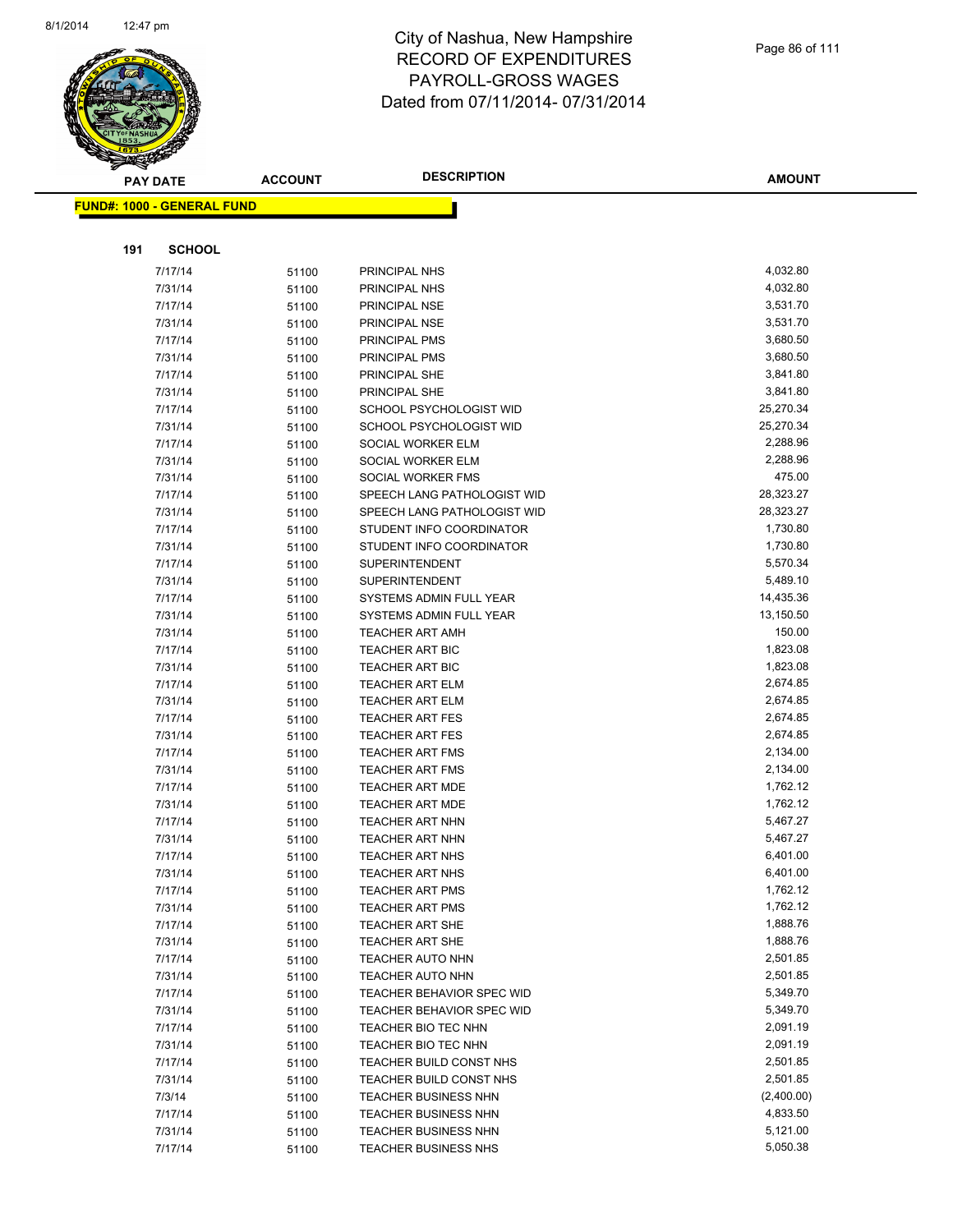

|     | <b>PAY DATE</b>                   | <b>ACCOUNT</b> | <b>DESCRIPTION</b>             | <b>AMOUNT</b> |
|-----|-----------------------------------|----------------|--------------------------------|---------------|
|     | <b>FUND#: 1000 - GENERAL FUND</b> |                |                                |               |
|     |                                   |                |                                |               |
|     |                                   |                |                                |               |
| 191 | <b>SCHOOL</b>                     |                |                                |               |
|     | 7/31/14                           | 51100          | <b>TEACHER BUSINESS NHS</b>    | 5,050.38      |
|     | 7/17/14                           | 51100          | <b>TEACHER COMPUTER ELM</b>    | 2,458.58      |
|     | 7/31/14                           | 51100          | TEACHER COMPUTER ELM           | 2,458.58      |
|     | 7/17/14                           | 51100          | <b>TEACHER COMPUTER FMS</b>    | 2,674.85      |
|     | 7/31/14                           | 51100          | <b>TEACHER COMPUTER FMS</b>    | 2,674.85      |
|     | 7/17/14                           | 51100          | TEACHER COMPUTER PMS           | 3,040.02      |
|     | 7/31/14                           | 51100          | <b>TEACHER COMPUTER PMS</b>    | 3,040.02      |
|     | 7/17/14                           | 51100          | <b>TEACHER COSMETOLOGY NHN</b> | 2,501.85      |
|     | 7/31/14                           | 51100          | TEACHER COSMETOLOGY NHN        | 2,501.85      |
|     | 7/17/14                           | 51100          | TEACHER CULINARY NHN           | 5,003.70      |
|     | 7/31/14                           | 51100          | <b>TEACHER CULINARY NHN</b>    | 5,003.70      |
|     | 7/17/14                           | 51100          | <b>TEACHER DEAF NSE</b>        | 4,229.62      |
|     | 7/31/14                           | 51100          | <b>TEACHER DEAF NSE</b>        | 4,229.62      |
|     | 7/17/14                           | 51100          | <b>TEACHER DEAF WID</b>        | 1,765.31      |
|     | 7/31/14                           | 51100          | TEACHER DEAF WID               | 1,765.31      |
|     | 7/17/14                           | 51100          | <b>TEACHER DWSE AMH</b>        | 6,827.97      |
|     | 7/31/14                           | 51100          | <b>TEACHER DWSE AMH</b>        | 6,827.97      |
|     | 7/17/14                           | 51100          | <b>TEACHER DWSE BIR</b>        | 2,295.92      |
|     | 7/31/14                           | 51100          | <b>TEACHER DWSE BIR</b>        | 2,295.92      |
|     | 7/17/14                           | 51100          | <b>TEACHER DWSE BRO</b>        | 5,349.97      |
|     | 7/31/14                           | 51100          | <b>TEACHER DWSE BRO</b>        | 5,349.97      |
|     | 7/17/14                           | 51100          | <b>TEACHER DWSE ELM</b>        | 5,436.27      |
|     | 7/31/14                           | 51100          | <b>TEACHER DWSE ELM</b>        | 5,436.27      |
|     | 7/17/14                           | 51100          | <b>TEACHER DWSE MDE</b>        | 1,972.09      |
|     | 7/31/14                           | 51100          | TEACHER DWSE MDE               | 1,972.09      |
|     | 7/17/14                           | 51100          | <b>TEACHER DWSE NSE</b>        | 1,823.08      |
|     | 7/31/14                           | 51100          | <b>TEACHER DWSE NSE</b>        | 1,823.08      |
|     | 7/17/14                           | 51100          | <b>TEACHER DWSE PMS</b>        | 4,214.11      |
|     | 7/31/14                           | 51100          | <b>TEACHER DWSE PMS</b>        | 4,214.11      |
|     | 7/17/14                           | 51100          | <b>TEACHER DWSE SHE</b>        | 4,109.27      |
|     | 7/31/14                           | 51100          | <b>TEACHER DWSE SHE</b>        | 4,109.27      |
|     | 7/17/14                           | 51100          | <b>TEACHER ECE NHS</b>         | 5,349.70      |
|     | 7/31/14                           | 51100          | TEACHER ECE NHS                | 5,349.70      |
|     | 7/17/14                           | 51100          | <b>TEACHER ELL BIR</b>         | 2,674.85      |
|     | 7/31/14                           | 51100          | <b>TEACHER ELL BIR</b>         | 2,674.85      |
|     | 7/17/14                           | 51100          | TEACHER ELL ELM                | 4,297.27      |
|     | 7/31/14                           | 51100          | TEACHER ELL ELM                | 4,297.27      |
|     | 7/17/14                           | 51100          | TEACHER ELL FES                | 7,194.42      |
|     | 7/31/14                           | 51100          | <b>TEACHER ELL FES</b>         | 7,194.42      |
|     | 7/17/14                           | 51100          | <b>TEACHER ELL FMS</b>         | 1,949.65      |
|     | 7/31/14                           | 51100          | <b>TEACHER ELL FMS</b>         | 1,949.65      |
|     | 7/17/14                           | 51100          | <b>TEACHER ELL MTP</b>         | 2,674.85      |
|     | 7/31/14                           | 51100          | <b>TEACHER ELL MTP</b>         | 2,674.85      |
|     | 7/17/14                           | 51100          | TEACHER ELL NHN                | 3,475.80      |
|     | 7/31/14                           | 51100          | <b>TEACHER ELL NHN</b>         | 3,475.80      |
|     | 7/17/14                           | 51100          | TEACHER ELL NHS                | 6,702.70      |
|     | 7/31/14                           | 51100          | TEACHER ELL NHS                | 6,702.70      |
|     | 7/17/14                           | 51100          | TEACHER ELL SHE                | 1,955.77      |
|     | 7/31/14                           | 51100          | TEACHER ELL SHE                | 1,955.77      |
|     | 7/17/14                           | 51100          | <b>TEACHER ENGINEER NHS</b>    | 2,193.69      |
|     | 7/31/14                           | 51100          | <b>TEACHER ENGINEER NHS</b>    | 2,193.69      |
|     | 7/17/14                           | 51100          | TEACHER ENGLISH ELM            | 11,402.62     |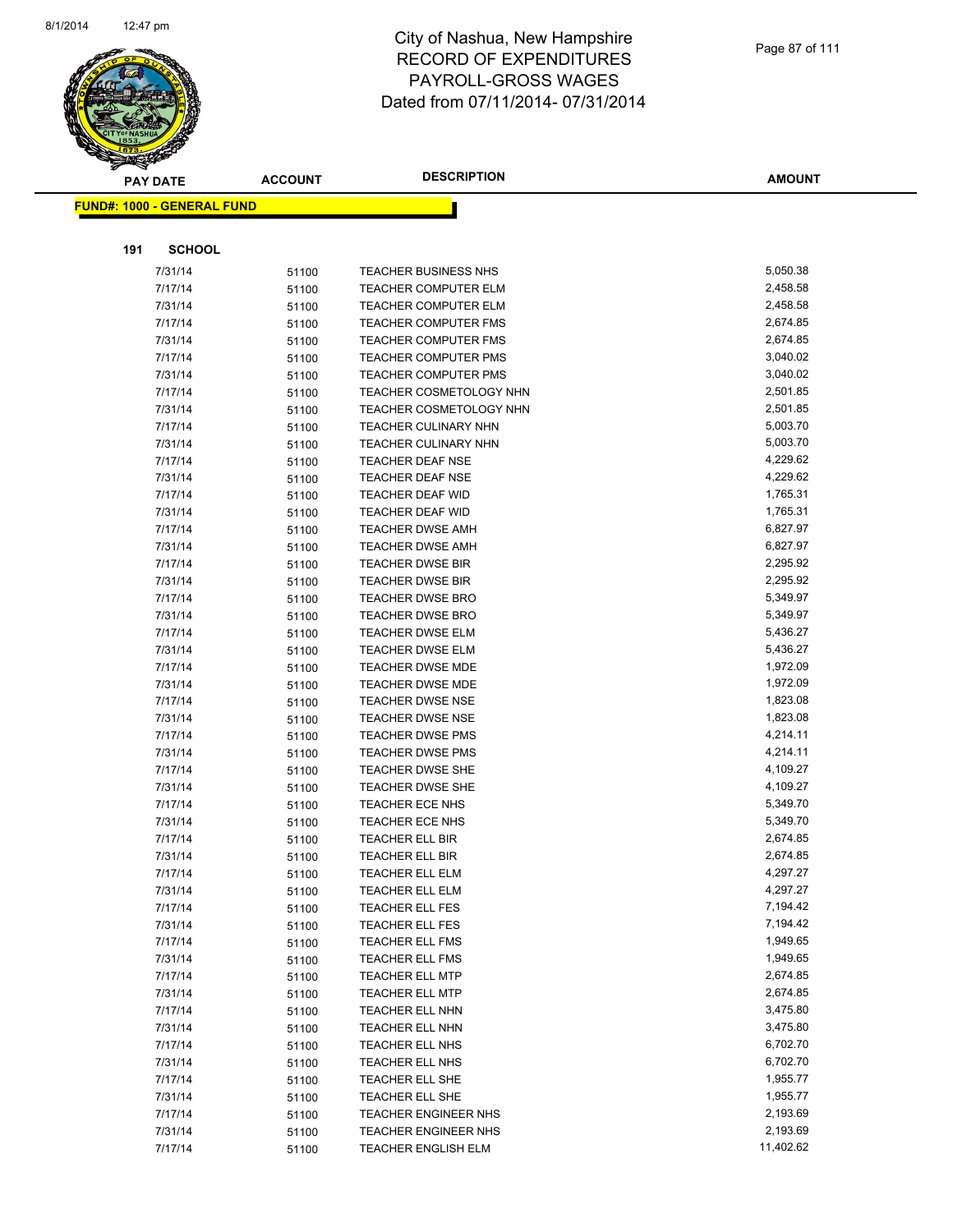

|     | <b>PAY DATE</b>                   | <b>ACCOUNT</b> | <b>DESCRIPTION</b>              | <b>AMOUNT</b> |
|-----|-----------------------------------|----------------|---------------------------------|---------------|
|     | <b>FUND#: 1000 - GENERAL FUND</b> |                |                                 |               |
|     |                                   |                |                                 |               |
|     |                                   |                |                                 |               |
| 191 | <b>SCHOOL</b>                     |                |                                 |               |
|     | 7/31/14                           | 51100          | TEACHER ENGLISH ELM             | 11,402.62     |
|     | 7/17/14                           | 51100          | TEACHER ENGLISH FMS             | 2,761.42      |
|     | 7/31/14                           | 51100          | TEACHER ENGLISH FMS             | 2,761.42      |
|     | 7/17/14                           | 51100          | <b>TEACHER ENGLISH NHN</b>      | 23,022.22     |
|     | 7/31/14                           | 51100          | TEACHER ENGLISH NHN             | 23,022.22     |
|     | 7/17/14                           | 51100          | TEACHER ENGLISH NHS             | 31,040.88     |
|     | 7/31/14                           | 51100          | TEACHER ENGLISH NHS             | 31,040.88     |
|     | 7/17/14                           | 51100          | <b>TEACHER ENGLISH PMS</b>      | 9,168.50      |
|     | 7/31/14                           | 51100          | <b>TEACHER ENGLISH PMS</b>      | 9,168.50      |
|     | 7/17/14                           | 51100          | <b>TEACHER FACS FMS</b>         | 3,838.81      |
|     | 7/31/14                           | 51100          | TEACHER FACS FMS                | 3,838.81      |
|     | 7/17/14                           | 51100          | TEACHER FACS NHN                | 5,643.96      |
|     | 7/31/14                           | 51100          | TEACHER FACS NHN                | 5,643.96      |
|     | 7/17/14                           | 51100          | <b>TEACHER FACS NHS</b>         | 6,454.77      |
|     | 7/31/14                           | 51100          | <b>TEACHER FACS NHS</b>         | 6,454.77      |
|     | 7/17/14                           | 51100          | <b>TEACHER FOREIGN LANG FMS</b> | 2,674.85      |
|     | 7/31/14                           | 51100          | TEACHER FOREIGN LANG FMS        | 2,674.85      |
|     | 7/17/14                           | 51100          | TEACHER FOREIGN LANG NHN        | 4,497.93      |
|     | 7/31/14                           | 51100          | TEACHER FOREIGN LANG NHN        | 4,497.93      |
|     | 7/17/14                           | 51100          | <b>TEACHER FOREIGN LANG NHS</b> | 9,892.27      |
|     | 7/31/14                           | 51100          | TEACHER FOREIGN LANG NHS        | 9,892.27      |
|     | 7/17/14                           | 51100          | TEACHER FOREIGN LANG PMS        | 2,501.85      |
|     | 7/31/14                           | 51100          | TEACHER FOREIGN LANG PMS        | 2,501.85      |
|     | 7/17/14                           | 51100          | TEACHER GR1 AMH                 | 4,875.88      |
|     | 7/31/14                           | 51100          | TEACHER GR1 AMH                 | 4,875.88      |
|     | 7/17/14                           | 51100          | TEACHER GR1 BIC                 | 6,903.70      |
|     | 7/31/14                           | 51100          | TEACHER GR1 BIC                 | 6,903.70      |
|     | 7/17/14                           | 51100          | <b>TEACHER GR1 BIR</b>          | 4,414.35      |
|     | 7/31/14                           | 51100          | <b>TEACHER GR1 BIR</b>          | 4,414.35      |
|     | 7/17/14                           | 51100          | <b>TEACHER GR1 CHA</b>          | 7,505.55      |
|     | 7/31/14                           | 51100          | <b>TEACHER GR1 CHA</b>          | 7,505.55      |
|     | 7/17/14                           | 51100          | <b>TEACHER GR1 DRC</b>          | 8,169.27      |
|     | 7/31/14                           | 51100          | <b>TEACHER GR1 DRC</b>          | 8,169.27      |
|     | 7/17/14                           | 51100          | <b>TEACHER GR1 FES</b>          | 9,905.70      |
|     | 7/31/14                           | 51100          | <b>TEACHER GR1 FES</b>          | 9,905.70      |
|     | 7/17/14                           | 51100          | <b>TEACHER GR1 LDG</b>          | 3,507.58      |
|     | 7/31/14                           | 51100          | <b>TEACHER GR1 LDG</b>          | 3,657.58      |
|     | 7/17/14                           | 51100          | <b>TEACHER GR1 MDE</b>          | 5,724.84      |
|     | 7/31/14                           | 51100          | <b>TEACHER GR1 MDE</b>          | 5,724.84      |
|     | 7/17/14                           | 51100          | <b>TEACHER GR1 MTP</b>          | 2,674.85      |
|     | 7/31/14                           | 51100          | <b>TEACHER GR1 MTP</b>          | 2,674.85      |
|     | 7/17/14                           | 51100          | <b>TEACHER GR1 NSE</b>          | 2,674.85      |
|     | 7/31/14                           | 51100          | <b>TEACHER GR1 NSE</b>          | 2,674.85      |
|     | 7/17/14                           | 51100          | <b>TEACHER GR1 SHE</b>          | 9,584.93      |
|     | 7/31/14                           | 51100          | <b>TEACHER GR1 SHE</b>          | 9,584.93      |
|     | 7/17/14                           | 51100          | <b>TEACHER GR2 AMH</b>          | 1,554.77      |
|     | 7/31/14                           | 51100          | <b>TEACHER GR2 AMH</b>          | 1,554.77      |
|     | 7/17/14                           | 51100          | <b>TEACHER GR2 BIC</b>          | 6,631.93      |
|     | 7/31/14                           | 51100          | <b>TEACHER GR2 BIC</b>          | 6,631.93      |
|     | 7/17/14                           | 51100          | <b>TEACHER GR2 BIR</b>          | 4,153.12      |
|     | 7/31/14                           | 51100          | <b>TEACHER GR2 BIR</b>          | 4,153.12      |
|     | 7/17/14                           | 51100          | <b>TEACHER GR2 BRO</b>          | 3,513.85      |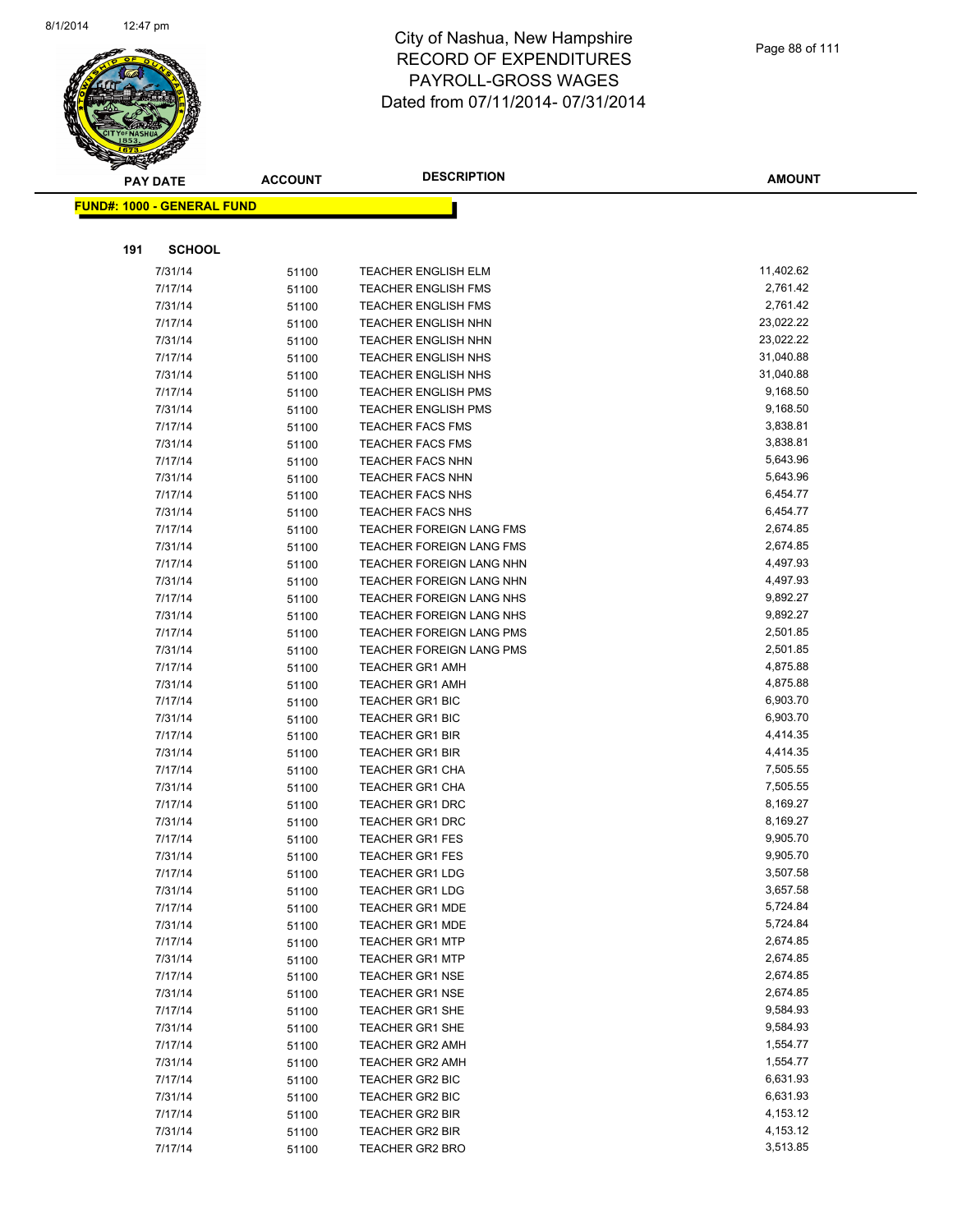

|     | <b>PAY DATE</b>                    | <b>ACCOUNT</b> | <b>DESCRIPTION</b>     | <b>AMOUNT</b> |
|-----|------------------------------------|----------------|------------------------|---------------|
|     | <u> FUND#: 1000 - GENERAL FUND</u> |                |                        |               |
|     |                                    |                |                        |               |
| 191 | <b>SCHOOL</b>                      |                |                        |               |
|     | 7/31/14                            | 51100          | <b>TEACHER GR2 BRO</b> | 3,513.85      |
|     | 7/17/14                            | 51100          | <b>TEACHER GR2 CHA</b> | 3,585.20      |
|     | 7/31/14                            | 51100          | <b>TEACHER GR2 CHA</b> | 3,585.20      |
|     | 7/17/14                            |                | <b>TEACHER GR2 DRC</b> | 5,963.04      |
|     | 7/31/14                            | 51100<br>51100 | TEACHER GR2 DRC        | 5,963.04      |
|     | 7/17/14                            |                | <b>TEACHER GR2 FES</b> | 4,784.12      |
|     | 7/31/14                            | 51100          | <b>TEACHER GR2 FES</b> | 4,784.12      |
|     | 7/17/14                            | 51100          | <b>TEACHER GR2 LDG</b> | 4,153.12      |
|     | 7/31/14                            | 51100<br>51100 | <b>TEACHER GR2 LDG</b> | 4,153.12      |
|     | 7/17/14                            | 51100          | <b>TEACHER GR2 MDE</b> | 6,004.31      |
|     | 7/31/14                            | 51100          | TEACHER GR2 MDE        | 6,004.31      |
|     | 7/17/14                            | 51100          | <b>TEACHER GR2 MTP</b> | 3,585.20      |
|     | 7/31/14                            | 51100          | <b>TEACHER GR2 MTP</b> | 3,585.20      |
|     | 7/17/14                            | 51100          | <b>TEACHER GR2 NSE</b> | 6,458.93      |
|     | 7/31/14                            | 51100          | <b>TEACHER GR2 NSE</b> | 6,458.93      |
|     | 7/17/14                            | 51100          | <b>TEACHER GR2 SHE</b> | 4,220.70      |
|     | 7/31/14                            | 51100          | <b>TEACHER GR2 SHE</b> | 4,220.70      |
|     | 7/17/14                            | 51100          | <b>TEACHER GR3 AMH</b> | 1,694.54      |
|     | 7/31/14                            | 51100          | <b>TEACHER GR3 AMH</b> | 1,694.54      |
|     | 7/17/14                            | 51100          | <b>TEACHER GR3 BIR</b> | 3,249.31      |
|     | 7/31/14                            | 51100          | <b>TEACHER GR3 BIR</b> | 3,249.31      |
|     | 7/17/14                            | 51100          | <b>TEACHER GR3 BRO</b> | 4,473.97      |
|     | 7/31/14                            | 51100          | <b>TEACHER GR3 BRO</b> | 4,473.97      |
|     | 7/17/14                            | 51100          | <b>TEACHER GR3 CHA</b> | 3,506.54      |
|     | 7/31/14                            | 51100          | <b>TEACHER GR3 CHA</b> | 3,506.54      |
|     | 7/17/14                            | 51100          | <b>TEACHER GR3 DRC</b> | 5,340.70      |
|     | 7/31/14                            | 51100          | <b>TEACHER GR3 DRC</b> | 5,340.70      |
|     | 7/17/14                            | 51100          | <b>TEACHER GR3 FES</b> | 8,455.27      |
|     | 7/31/14                            | 51100          | <b>TEACHER GR3 FES</b> | 8,455.27      |
|     | 7/17/14                            | 51100          | <b>TEACHER GR3 LDG</b> | 1,306.24      |
|     | 7/31/14                            | 51100          | <b>TEACHER GR3 LDG</b> | 1,306.24      |
|     | 7/17/14                            | 51100          | <b>TEACHER GR3 MDE</b> | 5,133.43      |
|     | 7/31/14                            | 51100          | <b>TEACHER GR3 MDE</b> | 5,133.43      |
|     | 7/17/14                            | 51100          | <b>TEACHER GR3 MTP</b> | 1,762.12      |
|     | 7/31/14                            | 51100          | <b>TEACHER GR3 MTP</b> | 1,762.12      |
|     | 7/17/14                            | 51100          | TEACHER GR3 NSE        | 3,957.08      |
|     | 7/31/14                            | 51100          | <b>TEACHER GR3 NSE</b> | 3,957.08      |
|     | 7/17/14                            | 51100          | TEACHER GR3 SHE        | 6,016.28      |
|     | 7/31/14                            | 51100          | <b>TEACHER GR3 SHE</b> | 6,016.28      |
|     | 7/17/14                            | 51100          | <b>TEACHER GR4 AMH</b> | 1,823.08      |
|     | 7/31/14                            | 51100          | <b>TEACHER GR4 AMH</b> | 1,823.08      |
|     | 7/17/14                            | 51100          | <b>TEACHER GR4 BIC</b> | 7,105.55      |
|     | 7/31/14                            | 51100          | <b>TEACHER GR4 BIC</b> | 7,105.55      |
|     | 7/17/14                            | 51100          | <b>TEACHER GR4 BIR</b> | 4,985.48      |
|     | 7/31/14                            | 51100          | <b>TEACHER GR4 BIR</b> | 4,985.48      |
|     | 7/17/14                            | 51100          | <b>TEACHER GR4 BRO</b> | 4,559.89      |
|     | 7/31/14                            | 51100          | <b>TEACHER GR4 BRO</b> | 4,559.89      |
|     | 7/17/14                            | 51100          | <b>TEACHER GR4 CHA</b> | 6,647.27      |
|     | 7/31/14                            | 51100          | <b>TEACHER GR4 CHA</b> | 6,647.27      |
|     | 7/17/14                            | 51100          | <b>TEACHER GR4 DRC</b> | 4,896.81      |
|     | 7/31/14                            | 51100          | <b>TEACHER GR4 DRC</b> | 4,896.81      |
|     | 7/17/14                            | 51100          | <b>TEACHER GR4 FES</b> | 5,775.54      |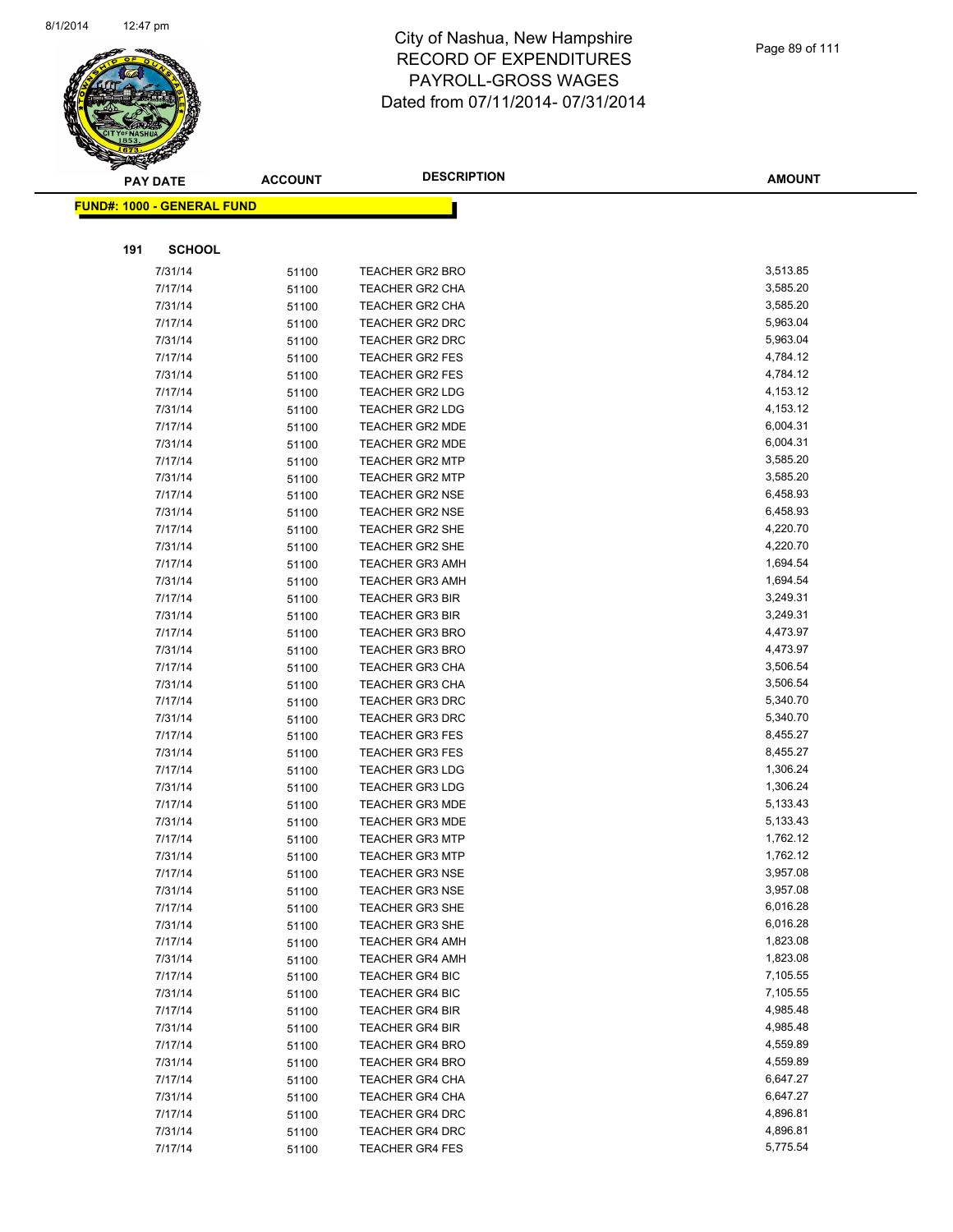

|     | <b>PAY DATE</b>                    | <b>ACCOUNT</b> | <b>DESCRIPTION</b>                        | <b>AMOUNT</b>        |
|-----|------------------------------------|----------------|-------------------------------------------|----------------------|
|     | <u> FUND#: 1000 - GENERAL FUND</u> |                |                                           |                      |
|     |                                    |                |                                           |                      |
|     |                                    |                |                                           |                      |
| 191 | <b>SCHOOL</b>                      |                |                                           |                      |
|     | 7/31/14                            | 51100          | <b>TEACHER GR4 FES</b>                    | 5,775.54             |
|     | 7/17/14                            | 51100          | <b>TEACHER GR4 MDE</b>                    | 5,913.55             |
|     | 7/31/14                            | 51100          | <b>TEACHER GR4 MDE</b>                    | 5,913.55             |
|     | 7/17/14                            | 51100          | <b>TEACHER GR4 MTP</b>                    | 2,119.31             |
|     | 7/31/14                            | 51100          | <b>TEACHER GR4 MTP</b>                    | 2,119.31             |
|     | 7/17/14                            | 51100          | <b>TEACHER GR4 NSE</b>                    | 2,288.96             |
|     | 7/31/14                            | 51100          | <b>TEACHER GR4 NSE</b>                    | 2,288.96             |
|     | 7/17/14                            | 51100          | <b>TEACHER GR4 SHE</b>                    | 5,735.81             |
|     | 7/31/14                            | 51100          | <b>TEACHER GR4 SHE</b>                    | 5,735.81             |
|     | 7/17/14                            | 51100          | <b>TEACHER GR5 AMH</b>                    | 5,176.70             |
|     | 7/31/14                            | 51100          | <b>TEACHER GR5 AMH</b>                    | 5,176.70             |
|     | 7/17/14                            | 51100          | <b>TEACHER GR5 BIC</b>                    | 5,349.70             |
|     | 7/31/14                            | 51100          | <b>TEACHER GR5 BIC</b>                    | 5,349.70             |
|     | 7/17/14                            | 51100          | <b>TEACHER GR5 BIR</b>                    | 4,513.73             |
|     | 7/31/14                            | 51100          | <b>TEACHER GR5 BIR</b>                    | 4,513.73             |
|     | 7/17/14                            | 51100          | <b>TEACHER GR5 BRO</b>                    | 5,041.81             |
|     | 7/31/14                            | 51100          | <b>TEACHER GR5 BRO</b>                    | 5,041.81             |
|     | 7/17/14                            | 51100          | <b>TEACHER GR5 CHA</b>                    | 2,295.92             |
|     | 7/31/14                            | 51100          | <b>TEACHER GR5 CHA</b>                    | 2,295.92             |
|     | 7/17/14                            | 51100          | <b>TEACHER GR5 DRC</b>                    | 1,694.54             |
|     | 7/31/14                            | 51100          | <b>TEACHER GR5 DRC</b>                    | 1,694.54             |
|     | 7/17/14                            | 51100          | <b>TEACHER GR5 FES</b>                    | 5,454.07             |
|     | 7/31/14                            | 51100          | <b>TEACHER GR5 FES</b>                    | 5,454.07             |
|     | 7/17/14                            | 51100          | <b>TEACHER GR5 LDG</b>                    | 7,083.08             |
|     | 7/31/14                            | 51100          | <b>TEACHER GR5 LDG</b>                    | 7,083.08             |
|     | 7/17/14                            | 51100          | <b>TEACHER GR5 MDE</b>                    | 7,462.28<br>7,462.28 |
|     | 7/31/14<br>7/17/14                 | 51100          | TEACHER GR5 MDE<br><b>TEACHER GR5 MTP</b> | 2,761.42             |
|     | 7/31/14                            | 51100<br>51100 | <b>TEACHER GR5 MTP</b>                    | 2,761.42             |
|     | 7/17/14                            | 51100          | <b>TEACHER GR5 NSE</b>                    | 5,263.20             |
|     | 7/31/14                            | 51100          | <b>TEACHER GR5 NSE</b>                    | 5,263.20             |
|     | 7/17/14                            | 51100          | <b>TEACHER GR5 SHE</b>                    | 2,119.31             |
|     | 7/31/14                            | 51100          | <b>TEACHER GR5 SHE</b>                    | 2,119.31             |
|     | 7/17/14                            | 51100          | <b>TEACHER GR6 ELM</b>                    | 19,281.58            |
|     | 7/31/14                            | 51100          | <b>TEACHER GR6 ELM</b>                    | 19,281.58            |
|     | 7/17/14                            | 51100          | TEACHER GR6 FMS                           | 19,522.78            |
|     | 7/31/14                            | 51100          | <b>TEACHER GR6 FMS</b>                    | 19,522.78            |
|     | 7/17/14                            | 51100          | <b>TEACHER GR6 PMS</b>                    | 18,944.91            |
|     | 7/31/14                            | 51100          | <b>TEACHER GR6 PMS</b>                    | 18,944.91            |
|     | 7/17/14                            | 51100          | <b>TEACHER GRAPH NHS</b>                  | 1,972.12             |
|     | 7/31/14                            | 51100          | <b>TEACHER GRAPH NHS</b>                  | 1,972.12             |
|     | 7/17/14                            | 51100          | <b>TEACHER GRAPHICS NHN</b>               | 2,501.85             |
|     | 7/31/14                            | 51100          | <b>TEACHER GRAPHICS NHN</b>               | 2,501.85             |
|     | 7/17/14                            | 51100          | <b>TEACHER HEALTH ELM</b>                 | 2,376.96             |
|     | 7/31/14                            | 51100          | <b>TEACHER HEALTH ELM</b>                 | 2,376.96             |
|     | 7/17/14                            | 51100          | <b>TEACHER HEALTH NHS</b>                 | 2,501.85             |
|     | 7/31/14                            | 51100          | <b>TEACHER HEALTH NHS</b>                 | 2,501.85             |
|     | 7/17/14                            | 51100          | TEACHER HEALTHOC NHS                      | 7,851.55             |
|     | 7/31/14                            | 51100          | TEACHER HEALTHOC NHS                      | 7,851.55             |
|     | 7/17/14                            | 51100          | TEACHER IN SCH SUSPENSION ELM             | 1,510.92             |
|     | 7/31/14                            | 51100          | TEACHER IN SCH SUSPENSION ELM             | 1,510.92             |
|     | 7/17/14                            | 51100          | TEACHER IN SCH SUSPENSION NHN             | 2,458.58             |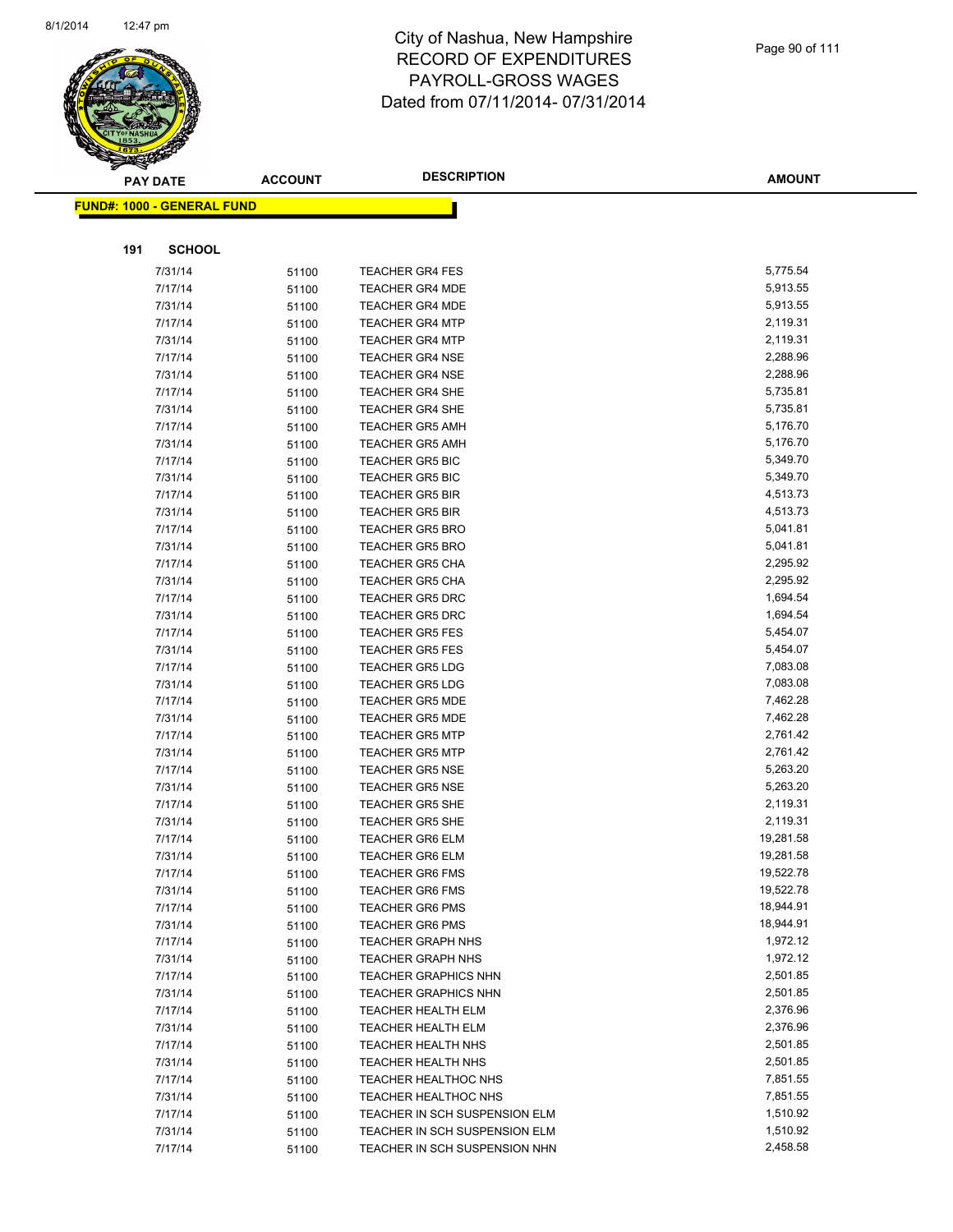

|     | <b>PAY DATE</b>                    | <b>ACCOUNT</b> | <b>DESCRIPTION</b>                                 | <b>AMOUNT</b>        |
|-----|------------------------------------|----------------|----------------------------------------------------|----------------------|
|     | <u> FUND#: 1000 - GENERAL FUND</u> |                |                                                    |                      |
|     |                                    |                |                                                    |                      |
|     |                                    |                |                                                    |                      |
| 191 | <b>SCHOOL</b>                      |                |                                                    |                      |
|     | 7/31/14                            | 51100          | TEACHER IN SCH SUSPENSION NHN                      | 2,458.58             |
|     | 7/17/14                            | 51100          | TEACHER INST SPED WID                              | 3,905.90             |
|     | 7/31/14                            | 51100          | <b>TEACHER INST SPED WID</b>                       | 3,905.90             |
|     | 7/17/14                            | 51100          | <b>TEACHER KIND AMH</b>                            | 2,288.96             |
|     | 7/31/14                            | 51100          | <b>TEACHER KIND AMH</b>                            | 2,288.96             |
|     | 7/17/14                            | 51100          | <b>TEACHER KIND BIC</b>                            | 1,250.92             |
|     | 7/31/14                            | 51100          | <b>TEACHER KIND BIC</b>                            | 1,250.92             |
|     | 7/17/14                            | 51100          | <b>TEACHER KIND BIR</b>                            | 2,288.96             |
|     | 7/31/14                            | 51100          | <b>TEACHER KIND BIR</b>                            | 2,288.96<br>4,325.54 |
|     | 7/17/14                            | 51100          | <b>TEACHER KIND CHA</b>                            | 4,325.54             |
|     | 7/31/14<br>7/17/14                 | 51100          | <b>TEACHER KIND CHA</b><br><b>TEACHER KIND DRC</b> | 7,843.16             |
|     | 7/31/14                            | 51100          | <b>TEACHER KIND DRC</b>                            | 7,843.16             |
|     | 7/17/14                            | 51100          | <b>TEACHER KIND FES</b>                            | 3,241.19             |
|     | 7/31/14                            | 51100          | <b>TEACHER KIND FES</b>                            | 3,241.19             |
|     | 7/17/14                            | 51100          | <b>TEACHER KIND LDG</b>                            | 6,860.16             |
|     | 7/31/14                            | 51100<br>51100 | <b>TEACHER KIND LDG</b>                            | 6,860.16             |
|     | 7/17/14                            | 51100          | <b>TEACHER KIND MDE</b>                            | 4,486.27             |
|     | 7/31/14                            | 51100          | <b>TEACHER KIND MDE</b>                            | 4,486.27             |
|     | 7/17/14                            | 51100          | <b>TEACHER KIND MTP</b>                            | 3,395.96             |
|     | 7/31/14                            | 51100          | <b>TEACHER KIND MTP</b>                            | 3,395.96             |
|     | 7/17/14                            | 51100          | <b>TEACHER KIND NSE</b>                            | 1,554.77             |
|     | 7/31/14                            | 51100          | <b>TEACHER KIND NSE</b>                            | 1,554.77             |
|     | 7/17/14                            | 51100          | <b>TEACHER KIND SHE</b>                            | 1,067.00             |
|     | 7/31/14                            | 51100          | <b>TEACHER KIND SHE</b>                            | 1,067.00             |
|     | 7/17/14                            | 51100          | <b>TEACHER MATH ELM</b>                            | 5,028.69             |
|     | 7/31/14                            | 51100          | <b>TEACHER MATH ELM</b>                            | 5,028.69             |
|     | 7/17/14                            | 51100          | <b>TEACHER MATH FMS</b>                            | 4,204.04             |
|     | 7/31/14                            | 51100          | <b>TEACHER MATH FMS</b>                            | 4,204.04             |
|     | 7/17/14                            | 51100          | <b>TEACHER MATH NHN</b>                            | 22,903.25            |
|     | 7/31/14                            | 51100          | <b>TEACHER MATH NHN</b>                            | 22,903.25            |
|     | 7/17/14                            | 51100          | <b>TEACHER MATH NHS</b>                            | 21,035.64            |
|     | 7/31/14                            | 51100          | <b>TEACHER MATH NHS</b>                            | 21,035.64            |
|     | 7/17/14                            | 51100          | <b>TEACHER MATH PMS</b>                            | 3,459.85             |
|     | 7/31/14                            | 51100          | <b>TEACHER MATH PMS</b>                            | 3,459.85             |
|     | 7/17/14                            | 51100          | <b>TEACHER MUSIC AMH</b>                           | 1,554.77             |
|     | 7/31/14                            | 51100          | <b>TEACHER MUSIC AMH</b>                           | 1,554.77             |
|     | 7/17/14                            | 51100          | <b>TEACHER MUSIC BRO</b>                           | 2,674.85             |
|     | 7/31/14                            | 51100          | <b>TEACHER MUSIC BRO</b>                           | 2,674.85             |
|     | 7/17/14                            | 51100          | <b>TEACHER MUSIC DRC</b>                           | 2,501.85             |
|     | 7/31/14                            | 51100          | <b>TEACHER MUSIC DRC</b>                           | 2,501.85             |
|     | 7/17/14                            | 51100          | <b>TEACHER MUSIC ELM</b>                           | 1,885.04             |
|     | 7/31/14                            | 51100          | <b>TEACHER MUSIC ELM</b>                           | 1,885.04             |
|     | 7/17/14                            | 51100          | <b>TEACHER MUSIC FES</b>                           | 2,501.85             |
|     | 7/31/14                            | 51100          | <b>TEACHER MUSIC FES</b>                           | 2,501.85             |
|     | 7/17/14                            | 51100          | <b>TEACHER MUSIC FMS</b>                           | 4,747.54             |
|     | 7/31/14                            | 51100          | <b>TEACHER MUSIC FMS</b>                           | 4,747.54             |
|     | 7/17/14                            | 51100          | TEACHER MUSIC LDG                                  | 2,540.23             |
|     | 7/31/14                            | 51100          | <b>TEACHER MUSIC LDG</b>                           | 2,540.23             |
|     | 7/17/14                            | 51100          | <b>TEACHER MUSIC MDE</b>                           | 1,823.08             |
|     | 7/31/14                            | 51100          | <b>TEACHER MUSIC MDE</b>                           | 1,823.08             |
|     | 7/17/14                            | 51100          | <b>TEACHER MUSIC NHN</b>                           | 2,674.85             |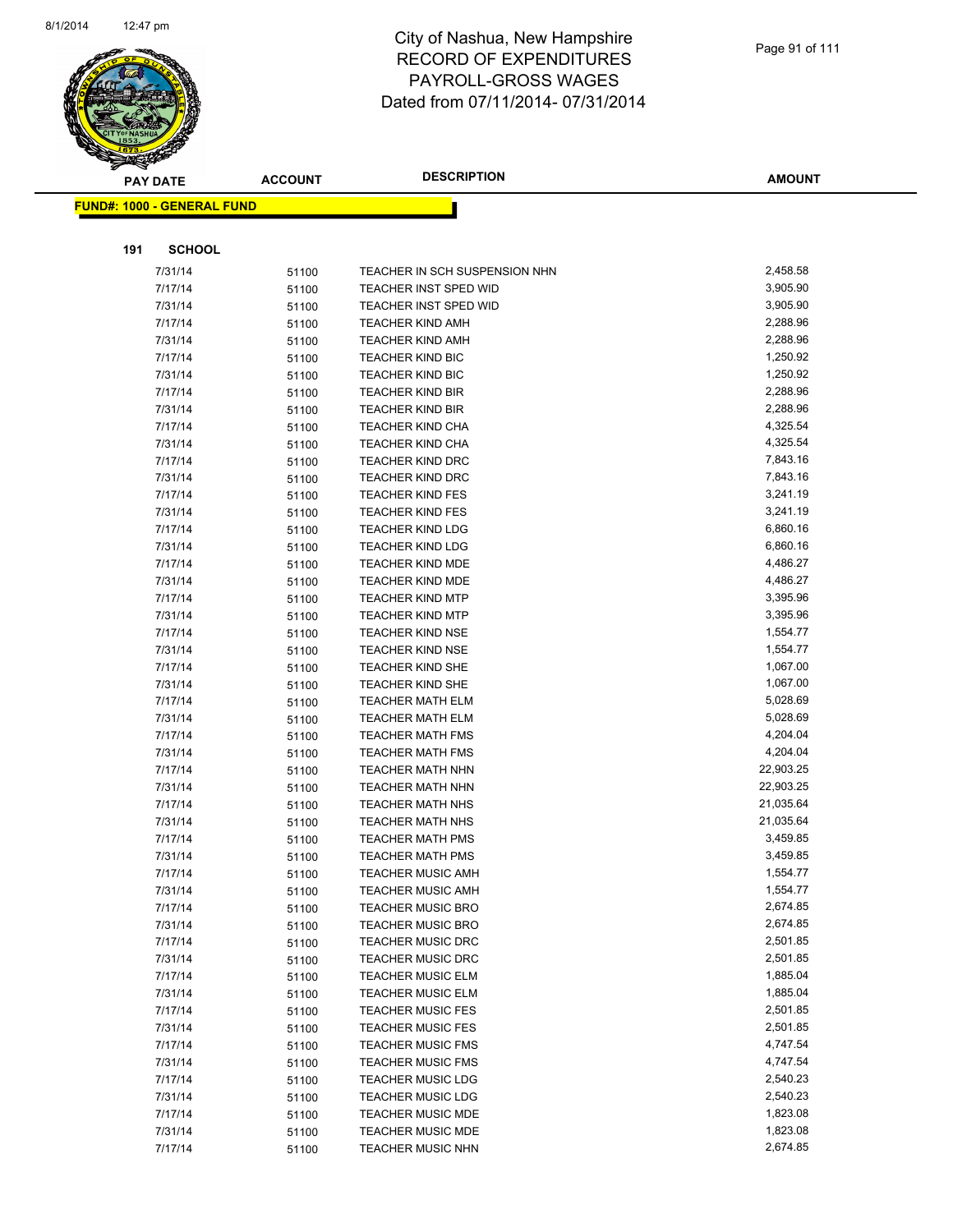

| $\tilde{\phantom{a}}$ | <b>PAY DATE</b>                   | <b>ACCOUNT</b> | <b>DESCRIPTION</b>           | <b>AMOUNT</b> |
|-----------------------|-----------------------------------|----------------|------------------------------|---------------|
|                       | <b>FUND#: 1000 - GENERAL FUND</b> |                |                              |               |
|                       |                                   |                |                              |               |
| 191                   | <b>SCHOOL</b>                     |                |                              |               |
|                       | 7/31/14                           | 51100          | <b>TEACHER MUSIC NHN</b>     | 2,674.85      |
|                       | 7/17/14                           | 51100          | <b>TEACHER MUSIC NHS</b>     | 2,295.92      |
|                       | 7/31/14                           | 51100          | <b>TEACHER MUSIC NHS</b>     | 2,295.92      |
|                       | 7/17/14                           | 51100          | <b>TEACHER MUSIC PMS</b>     | 4,125.62      |
|                       | 7/31/14                           | 51100          | <b>TEACHER MUSIC PMS</b>     | 4,125.62      |
|                       | 7/17/14                           | 51100          | TEACHER PE BIR               | 2,540.23      |
|                       | 7/31/14                           | 51100          | TEACHER PE BIR               | 2,540.23      |
|                       | 7/17/14                           | 51100          | <b>TEACHER PE BRO</b>        | 2,588.35      |
|                       | 7/31/14                           | 51100          | <b>TEACHER PE BRO</b>        | 2,588.35      |
|                       | 7/17/14                           | 51100          | TEACHER PE CHA               | 2,501.85      |
|                       | 7/31/14                           | 51100          | TEACHER PE CHA               | 2,501.85      |
|                       | 7/17/14                           | 51100          | TEACHER PE DRC               | 2,674.85      |
|                       | 7/31/14                           | 51100          | TEACHER PE DRC               | 2,674.85      |
|                       | 7/17/14                           | 51100          | TEACHER PE ELM               | 1,683.46      |
|                       | 7/31/14                           | 51100          | <b>TEACHER PE ELM</b>        | 1,683.46      |
|                       | 7/17/14                           | 51100          | <b>TEACHER PE FMS</b>        | 2,501.85      |
|                       | 7/31/14                           | 51100          | <b>TEACHER PE FMS</b>        | 2,501.85      |
|                       | 7/17/14                           | 51100          | TEACHER PE LDG               | 1,683.46      |
|                       | 7/31/14                           | 51100          | TEACHER PE LDG               | 1,683.46      |
|                       | 7/17/14                           | 51100          | <b>TEACHER PE MTP</b>        | 1,745.46      |
|                       | 7/31/14                           | 51100          | <b>TEACHER PE MTP</b>        | 1,870.46      |
|                       | 7/17/14                           | 51100          | TEACHER PE NHN               | 4,970.77      |
|                       | 7/31/14                           | 51100          | TEACHER PE NHN               | 4,970.77      |
|                       | 7/17/14                           | 51100          | TEACHER PE NHS               | 4,358.31      |
|                       | 7/31/14                           | 51100          | TEACHER PE NHS               | 4,358.31      |
|                       | 7/17/14                           | 51100          | TEACHER PE PMS               | 2,501.85      |
|                       | 7/31/14                           | 51100          | <b>TEACHER PE PMS</b>        | 2,501.85      |
|                       | 7/17/14                           | 51100          | TEACHER PE SHE               | 1,972.12      |
|                       | 7/31/14                           | 51100          | TEACHER PE SHE               | 1,972.12      |
|                       | 7/17/14                           | 51100          | TEACHER PRESCHOOL BIC        | 5,436.27      |
|                       | 7/31/14                           | 51100          | <b>TEACHER PRESCHOOL BIC</b> | 5,436.27      |
|                       | 7/17/14                           | 51100          | <b>TEACHER PRESCHOOL BRO</b> | 4,591.84      |
|                       | 7/31/14                           | 51100          | TEACHER PRESCHOOL BRO        | 4,591.84      |
|                       | 7/17/14                           | 51100          | <b>TEACHER PRESCHOOL DRC</b> | 2,501.85      |
|                       | 7/31/14                           | 51100          | <b>TEACHER PRESCHOOL DRC</b> | 2,501.85      |
|                       | 7/17/14                           | 51100          | <b>TEACHER PRESCHOOL MTP</b> | 4,358.31      |
|                       | 7/31/14                           | 51100          | <b>TEACHER PRESCHOOL MTP</b> | 4,358.31      |
|                       | 7/17/14                           | 51100          | <b>TEACHER PRESCHOOL NHS</b> | 883.65        |
|                       | 7/31/14                           | 51100          | TEACHER PRESCHOOL NHS        | 883.65        |
|                       | 7/17/14                           | 51100          | <b>TEACHER PRESCHOOL NSE</b> | 5,410.53      |
|                       | 7/31/14                           | 51100          | <b>TEACHER PRESCHOOL NSE</b> | 5,410.53      |
|                       | 7/17/14                           | 51100          | <b>TEACHER READ AMH</b>      | 2,761.42      |
|                       | 7/31/14                           | 51100          | <b>TEACHER READ AMH</b>      | 2,761.42      |
|                       | 7/17/14                           | 51100          | TEACHER READ BIC             | 2,288.96      |
|                       | 7/31/14                           | 51100          | <b>TEACHER READ BIC</b>      | 2,288.96      |
|                       | 7/17/14                           | 51100          | TEACHER READ BIR             | 2,674.85      |
|                       | 7/31/14                           | 51100          | TEACHER READ BIR             | 2,674.85      |
|                       | 7/17/14                           | 51100          | <b>TEACHER READ BRO</b>      | 1,823.08      |
|                       | 7/31/14                           | 51100          | <b>TEACHER READ BRO</b>      | 1,823.08      |
|                       | 7/17/14                           | 51100          | <b>TEACHER READ ELM</b>      | 2,761.42      |
|                       | 7/31/14                           | 51100          | <b>TEACHER READ ELM</b>      | 2,761.42      |
|                       | 7/17/14                           | 51100          | <b>TEACHER READ FES</b>      | 2,674.85      |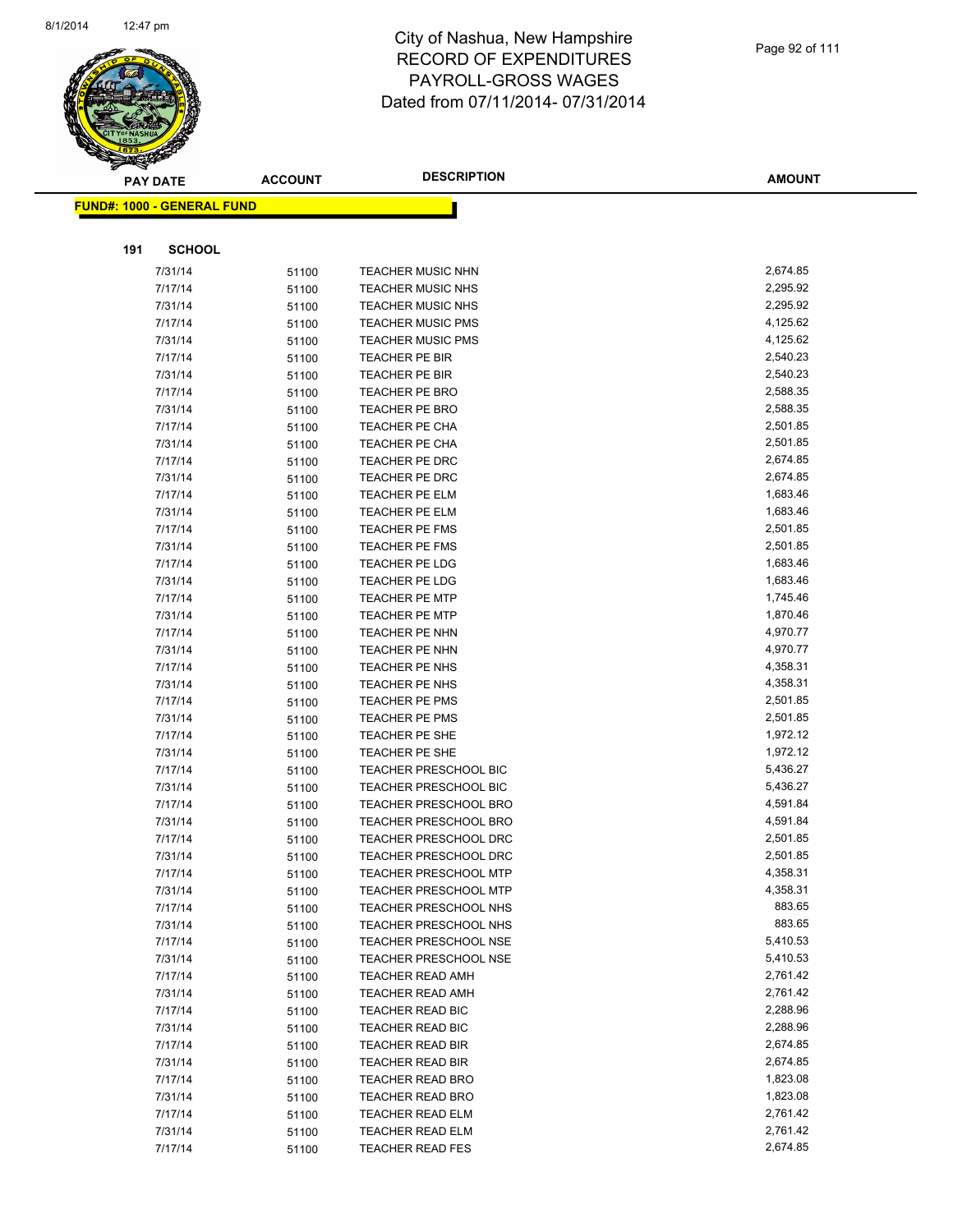

|     | <b>PAY DATE</b>            | <b>ACCOUNT</b> | <b>DESCRIPTION</b>                                       | <b>AMOUNT</b>        |
|-----|----------------------------|----------------|----------------------------------------------------------|----------------------|
|     | FUND#: 1000 - GENERAL FUND |                |                                                          |                      |
|     |                            |                |                                                          |                      |
|     |                            |                |                                                          |                      |
| 191 | <b>SCHOOL</b>              |                |                                                          |                      |
|     | 7/31/14                    | 51100          | <b>TEACHER READ FES</b>                                  | 2,674.85             |
|     | 7/17/14                    | 51100          | <b>TEACHER READ FMS</b>                                  | 2,458.58             |
|     | 7/31/14                    | 51100          | <b>TEACHER READ FMS</b>                                  | 2,458.58             |
|     | 7/17/14                    | 51100          | <b>TEACHER READ LDG</b>                                  | 2,288.96             |
|     | 7/31/14                    | 51100          | <b>TEACHER READ LDG</b>                                  | 2,288.96             |
|     | 7/17/14                    | 51100          | <b>TEACHER READ MDE</b>                                  | 2,674.85             |
|     | 7/31/14                    | 51100          | <b>TEACHER READ MDE</b>                                  | 2,674.85             |
|     | 7/17/14                    | 51100          | <b>TEACHER READ MTP</b>                                  | 1,893.85             |
|     | 7/31/14                    | 51100          | <b>TEACHER READ MTP</b>                                  | 1,893.85             |
|     | 7/17/14                    | 51100          | <b>TEACHER READ NHN</b>                                  | 1,618.84             |
|     | 7/31/14                    | 51100          | <b>TEACHER READ NHN</b>                                  | 1,618.84             |
|     | 7/17/14                    | 51100          | <b>TEACHER READ PMS</b>                                  | 4,220.70             |
|     | 7/31/14                    | 51100          | <b>TEACHER READ PMS</b>                                  | 4,220.70             |
|     | 7/17/14                    | 51100          | <b>TEACHER READ SHE</b>                                  | 2,458.58             |
|     | 7/31/14                    | 51100          | <b>TEACHER READ SHE</b>                                  | 2,458.58             |
|     | 7/17/14                    | 51100          | <b>TEACHER SCIENCE ELM</b>                               | 16,406.26            |
|     | 7/31/14                    | 51100          | <b>TEACHER SCIENCE ELM</b>                               | 16,406.26            |
|     | 7/17/14                    | 51100          | <b>TEACHER SCIENCE FMS</b>                               | 6,487.65             |
|     | 7/31/14                    | 51100          | <b>TEACHER SCIENCE FMS</b>                               | 6,487.65             |
|     | 7/17/14                    | 51100          | <b>TEACHER SCIENCE NHN</b>                               | 17,033.84            |
|     | 7/31/14                    | 51100          | <b>TEACHER SCIENCE NHN</b>                               | 17,033.84            |
|     | 7/17/14                    | 51100          | <b>TEACHER SCIENCE NHS</b>                               | 23,197.85            |
|     | 7/31/14                    | 51100          | <b>TEACHER SCIENCE NHS</b>                               | 23,197.85            |
|     | 7/17/14                    | 51100          | <b>TEACHER SCIENCE PMS</b>                               | 2,458.58             |
|     | 7/31/14                    | 51100          | <b>TEACHER SCIENCE PMS</b>                               | 2,458.58<br>5,965.12 |
|     | 7/17/14                    | 51100          | TEACHER SOCIAL STUDIES ELM<br>TEACHER SOCIAL STUDIES ELM | 5,965.12             |
|     | 7/31/14<br>7/17/14         | 51100          | TEACHER SOCIAL STUDIES NHN                               | 22,847.78            |
|     | 7/31/14                    | 51100<br>51100 | TEACHER SOCIAL STUDIES NHN                               | 23,072.78            |
|     | 7/17/14                    | 51100          | TEACHER SOCIAL STUDIES NHS                               | 20,842.10            |
|     | 7/31/14                    | 51100          | TEACHER SOCIAL STUDIES NHS                               | 20,842.10            |
|     | 7/17/14                    | 51100          | TEACHER SOCIAL STUDIES PMS                               | 4,455.96             |
|     | 7/31/14                    | 51100          | <b>TEACHER SOCIAL STUDIES PMS</b>                        | 4,455.96             |
|     | 7/17/14                    | 51100          | TEACHER SPED BIC                                         | 5,851.34             |
|     | 7/31/14                    | 51100          | <b>TEACHER SPED BIC</b>                                  | 5,851.34             |
|     | 7/17/14                    | 51100          | TEACHER SPED BIR                                         | 2,295.92             |
|     | 7/31/14                    | 51100          | <b>TEACHER SPED BIR</b>                                  | 2,295.92             |
|     | 7/17/14                    | 51100          | <b>TEACHER SPED BRO</b>                                  | 5,436.27             |
|     | 7/31/14                    | 51100          | <b>TEACHER SPED BRO</b>                                  | 5,436.27             |
|     | 7/17/14                    | 51100          | TEACHER SPED CHA                                         | 5,263.27             |
|     | 7/31/14                    | 51100          | TEACHER SPED CHA                                         | 5,263.27             |
|     | 7/17/14                    | 51100          | <b>TEACHER SPED DRC</b>                                  | 2,458.58             |
|     | 7/31/14                    | 51100          | <b>TEACHER SPED DRC</b>                                  | 2,458.58             |
|     | 7/17/14                    | 51100          | TEACHER SPED ELM                                         | 11,818.97            |
|     | 7/31/14                    | 51100          | TEACHER SPED ELM                                         | 11,818.97            |
|     | 7/17/14                    | 51100          | <b>TEACHER SPED FES</b>                                  | 1,510.92             |
|     | 7/31/14                    | 51100          | <b>TEACHER SPED FES</b>                                  | 1,510.92             |
|     | 7/17/14                    | 51100          | <b>TEACHER SPED FMS</b>                                  | 1,885.04             |
|     | 7/31/14                    | 51100          | <b>TEACHER SPED FMS</b>                                  | 1,885.04             |
|     | 7/17/14                    | 51100          | <b>TEACHER SPED LDG</b>                                  | 2,344.31             |
|     | 7/31/14                    | 51100          | <b>TEACHER SPED LDG</b>                                  | 2,119.31             |
|     | 7/17/14                    | 51100          | <b>TEACHER SPED MDE</b>                                  | 3,902.31             |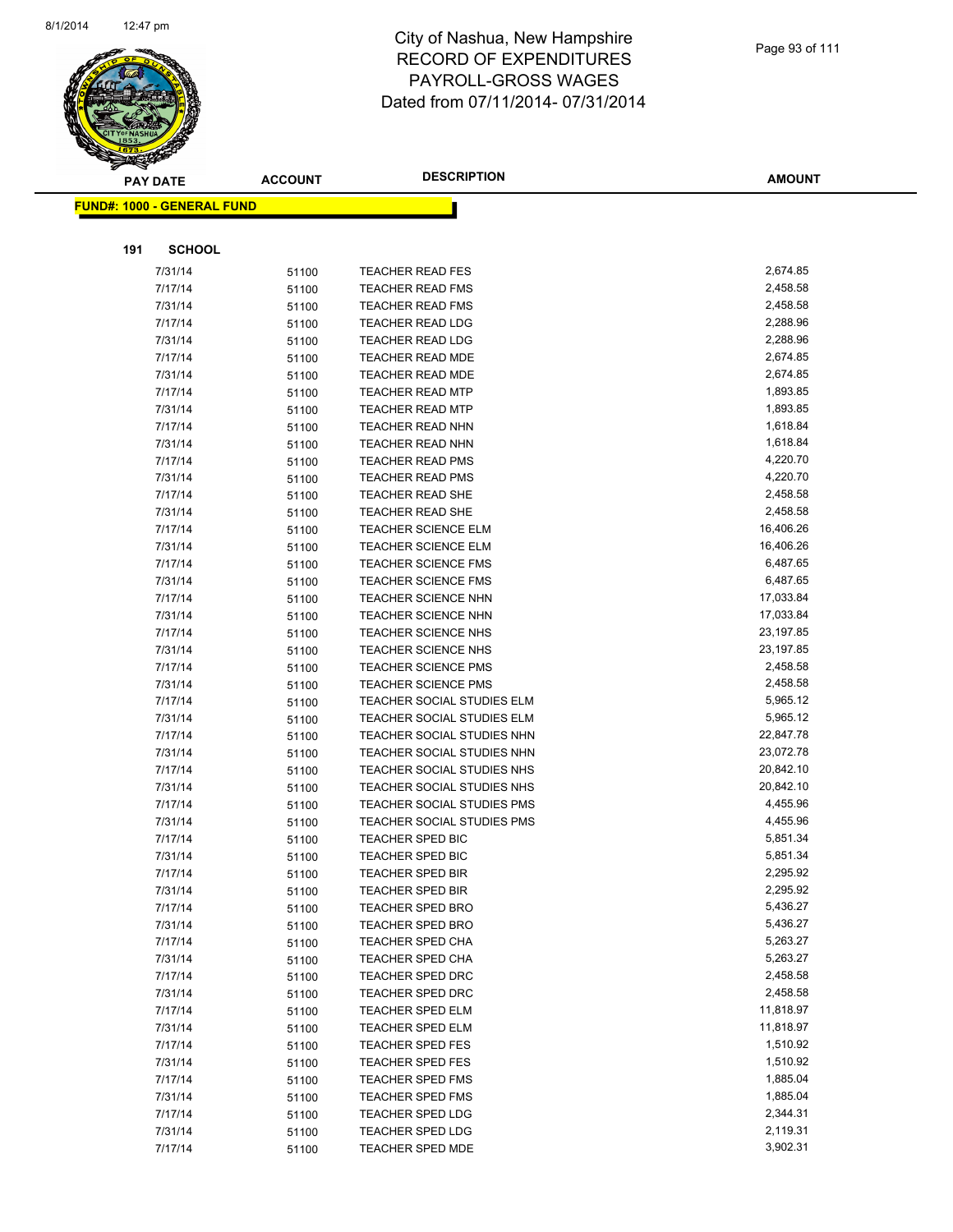

|     | <b>PAY DATE</b>                   | <b>ACCOUNT</b> | <b>DESCRIPTION</b>                          | <b>AMOUNT</b>   |
|-----|-----------------------------------|----------------|---------------------------------------------|-----------------|
|     | <b>FUND#: 1000 - GENERAL FUND</b> |                |                                             |                 |
|     |                                   |                |                                             |                 |
| 191 | <b>SCHOOL</b>                     |                |                                             |                 |
|     | 7/31/14                           | 51100          | <b>TEACHER SPED MDE</b>                     | 3,902.31        |
|     | 7/17/14                           | 51100          | <b>TEACHER SPED MTP</b>                     | 5,176.70        |
|     | 7/31/14                           | 51100          | <b>TEACHER SPED MTP</b>                     | 5,176.70        |
|     | 7/17/14                           | 51100          | <b>TEACHER SPED NHN</b>                     | 13,652.05       |
|     | 7/31/14                           | 51100          | <b>TEACHER SPED NHN</b>                     | 13,841.03       |
|     | 7/17/14                           | 51100          | <b>TEACHER SPED NHS</b>                     | 20,960.54       |
|     | 7/31/14                           | 51100          | TEACHER SPED NHS                            | 20,960.54       |
|     | 7/17/14                           | 51100          | <b>TEACHER SPED NSE</b>                     | 1,878.92        |
|     | 7/31/14                           | 51100          | <b>TEACHER SPED NSE</b>                     | 1,878.92        |
|     | 7/17/14                           | 51100          | <b>TEACHER SPED PMS</b>                     | 8,848.39        |
|     | 7/31/14                           | 51100          | <b>TEACHER SPED PMS</b>                     | 8,848.39        |
|     | 7/17/14                           | 51100          | <b>TEACHER SPED SHE</b>                     | 2,674.85        |
|     | 7/31/14                           | 51100          | <b>TEACHER SPED SHE</b>                     | 2,674.85        |
|     | 7/17/14                           | 51100          | <b>TEACHER TECHED ELM</b>                   | 4,889.24        |
|     | 7/31/14                           | 51100          | <b>TEACHER TECHED ELM</b>                   | 4,889.24        |
|     | 7/17/14                           | 51100          | <b>TEACHER TECHED NHN</b>                   | 2,761.42        |
|     | 7/31/14                           | 51100          | <b>TEACHER TECHED NHN</b>                   | 2,761.42        |
|     | 7/17/14                           | 51100          | <b>TEACHER TECHED NHS</b>                   | 7,678.55        |
|     | 7/31/14                           | 51100          | <b>TEACHER TECHED NHS</b>                   | 7,678.55        |
|     | 7/17/14                           | 51100          | <b>TEACHER TECHED PMS</b>                   | 5,349.70        |
|     | 7/31/14                           | 51100          | <b>TEACHER TECHED PMS</b>                   | 5,349.70        |
|     | 7/17/14                           | 51100          | TEACHER TV PROD NHS                         | 2,458.58        |
|     | 7/31/14                           | 51100          | TEACHER TV PROD NHS                         | 2,458.58        |
|     | 7/17/14                           | 51100          | TECH INTERGRATION ASST NSE                  | 255.08          |
|     | 7/24/14                           | 51100          | TECH INTERGRATION ASST NSE                  | 304.11          |
|     | 7/31/14                           | 51100          | TECH INTERGRATION ASST NSE                  | 304.11          |
|     | 7/17/14                           | 51200          | ASSISTANT PRINCIPAL BIR                     | 1,543.73        |
|     | 7/31/14                           | 51200          | ASSISTANT PRINCIPAL BIR                     | 1,543.73        |
|     | 7/17/14                           | 51200          | <b>CUSTODIAN CHA</b>                        | 323.60          |
|     | 7/24/14                           | 51200          | <b>CUSTODIAN CHA</b>                        | 323.60          |
|     | 7/31/14                           | 51200          | <b>CUSTODIAN CHA</b>                        | 323.60          |
|     | 7/31/14                           | 51200          | LACROSSE VARSITY BOYS NHS                   | 144.00          |
|     | 7/17/14                           | 51200          | PARA DW SPEC ED NHN                         | 100.00          |
|     | 7/24/14                           | 51200          | PARA DW SPEC ED NHN                         | 75.00<br>375.00 |
|     | 7/31/14                           | 51200          | PARA DW SPEC ED NHN<br>PARA DW SPEC ED NHS  | 325.00          |
|     | 7/24/14                           | 51200          |                                             | 59.45           |
|     | 7/17/14<br>7/24/14                | 51200          | PARA INST SHE<br><b>SCHOOL ADMIN INTERN</b> | 228.00          |
|     | 7/31/14                           | 51200          | <b>SCHOOL ADMIN INTERN</b>                  | 444.00          |
|     | 7/17/14                           | 51200          | SCHOOL PSYCHOLOGIST WID                     | 6,569.12        |
|     | 7/31/14                           | 51200<br>51200 | SCHOOL PSYCHOLOGIST WID                     | 6,993.30        |
|     | 7/17/14                           | 51200          | SPEECH LANG PATHOLOGIST WID                 | 4,504.90        |
|     | 7/31/14                           | 51200          | SPEECH LANG PATHOLOGIST WID                 | 4,504.90        |
|     | 7/17/14                           | 51200          | <b>SUB CLERICAL</b>                         | 353.41          |
|     | 7/24/14                           | 51200          | <b>SUB CLERICAL</b>                         | 353.41          |
|     | 7/31/14                           | 51200          | <b>SUB CLERICAL</b>                         | 281.53          |
|     | 7/17/14                           | 51200          | SUMMER SCH TCH 9-12                         | 25.00           |
|     | 7/17/14                           | 51200          | <b>TEACHER DWSE SHE</b>                     | 200.00          |
|     | 7/31/14                           | 51200          | <b>TEACHER DWSE SHE</b>                     | 275.00          |
|     | 7/17/14                           | 51200          | <b>TEACHER ENGLISH NHN</b>                  | 300.00          |
|     | 7/17/14                           | 51200          | TEACHER FOREIGN LANG FMS                    | 918.37          |
|     | 7/31/14                           | 51200          | TEACHER FOREIGN LANG FMS                    | 918.37          |
|     |                                   |                |                                             |                 |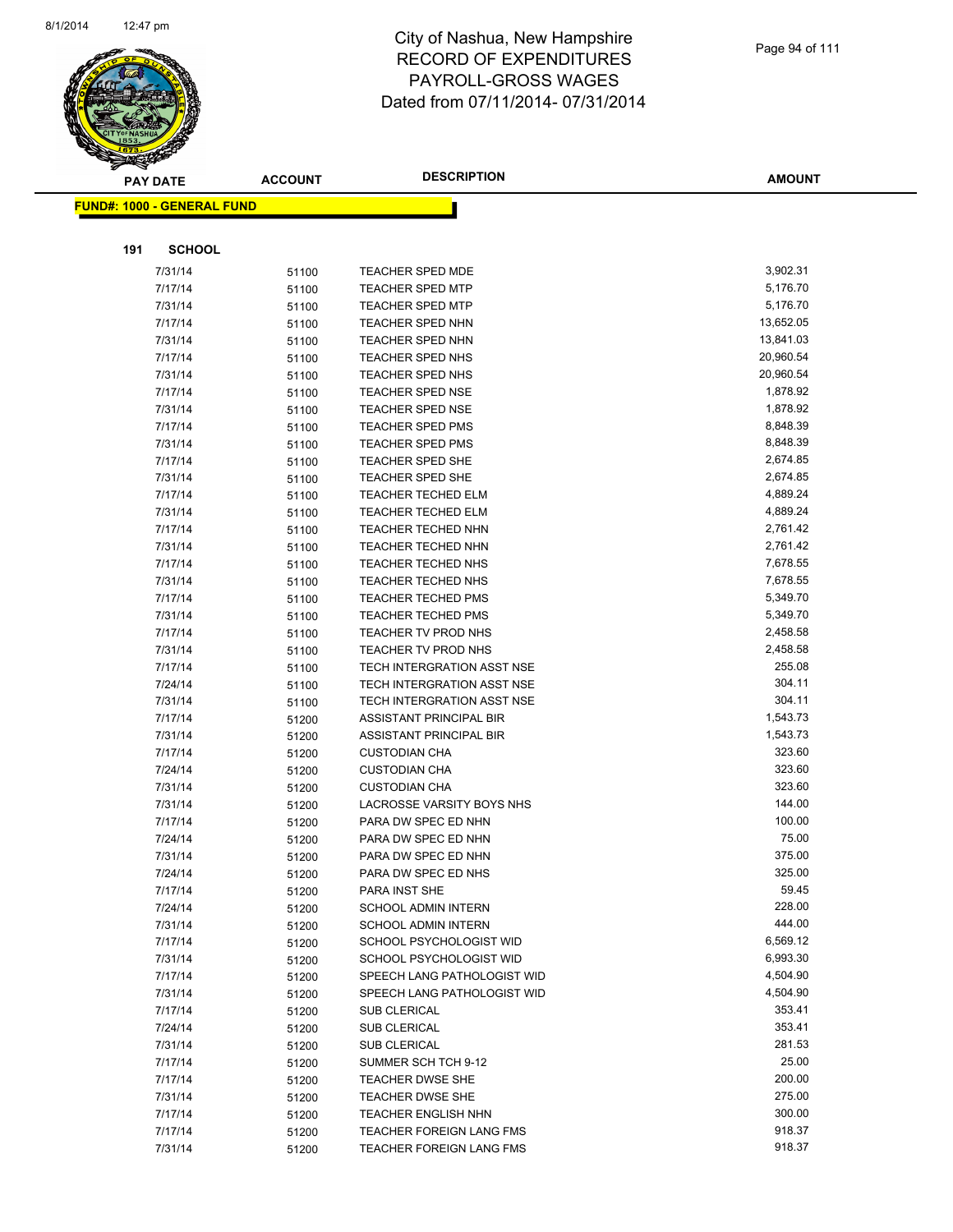

| <b>PAY DATE</b>                   | <b>ACCOUNT</b> | <b>DESCRIPTION</b>                     | <b>AMOUNT</b> |
|-----------------------------------|----------------|----------------------------------------|---------------|
| <b>FUND#: 1000 - GENERAL FUND</b> |                |                                        |               |
|                                   |                |                                        |               |
| 191<br><b>SCHOOL</b>              |                |                                        |               |
| 7/17/14                           | 51200          | TEACHER HVAC NHS                       | 1,188.48      |
| 7/31/14                           | 51200          | <b>TEACHER HVAC NHS</b>                | 1,188.48      |
| 7/17/14                           | 51200          | <b>TEACHER KIND LDG</b>                | 200.00        |
| 7/31/14                           | 51200          | <b>TEACHER KIND LDG</b>                | 150.00        |
| 7/31/14                           | 51200          | <b>TEACHER MATH NHN</b>                | 125.00        |
| 7/17/14                           | 51200          | <b>TEACHER MUSIC ELM</b>               | 932.86        |
| 7/31/14                           | 51200          | <b>TEACHER MUSIC ELM</b>               | 932.86        |
| 7/31/14                           | 51200          | TEACHER PE NHS                         | 984.00        |
| 7/31/14                           | 51200          | TEACHER SCIENCE ELM                    | 200.00        |
| 7/17/14                           | 51200          | TEACHER SCIENCE NHS                    | 100.00        |
| 7/31/14                           | 51200          | TEACHER SCIENCE NHS                    | 100.00        |
| 7/17/14                           | 51200          | TEACHER SOCIAL STUDIES NHN             | 500.00        |
| 7/31/14                           | 51200          | TEACHER SOCIAL STUDIES NHN             | 775.00        |
| 7/17/14                           | 51200          | <b>TEACHER SPED NHN</b>                | 200.00        |
| 7/31/14                           | 51200          | <b>TEACHER SPED NHN</b>                | 100.00        |
| 7/17/14                           | 51200          | <b>TEACHER TTIDRC</b>                  | 1,262.76      |
| 7/31/14                           | 51200          | <b>TEACHER TTIDRC</b>                  | 1,262.76      |
| 7/17/14                           | 51200          | <b>TECHNOLOGY SUMMER HELP</b>          | 2,197.50      |
| 7/24/14                           | 51200          | TECHNOLOGY SUMMER HELP                 | 2,112.75      |
| 7/31/14                           | 51200          | <b>TECHNOLOGY SUMMER HELP</b>          | 1,925.00      |
| 7/17/14                           | 51200          | TRACK ASST VS OUTDR GRLS NHN           | 1,379.00      |
| 7/17/14                           | 51300          | OVERTIME-REGULAR                       | 4,219.34      |
| 7/24/14                           | 51300          | OVERTIME-REGULAR                       | 3,888.00      |
| 7/31/14                           | 51300          | OVERTIME-REGULAR                       | 4,282.95      |
| 7/17/14                           | 51400          | <b>WAGES TEMP-SEASONAL</b>             | 1,759.93      |
| 7/24/14                           | 51400          | <b>WAGES TEMP-SEASONAL</b>             | 2,558.51      |
| 7/31/14                           | 51400          | <b>WAGES TEMP-SEASONAL</b>             | 2,695.13      |
| 7/17/14                           | 51412          | <b>WAGES PER DIEM</b>                  | 4,413.96      |
| 7/24/14                           | 51412          | <b>WAGES PER DIEM</b>                  | 3,407.91      |
| 7/31/14                           | 51412          | <b>WAGES PER DIEM</b>                  | 4,953.23      |
| 7/17/14                           | 51650          | ADDITIONAL HOURS                       | 70,519.65     |
| 7/24/14                           | 51650          | ADDITIONAL HOURS                       | 48,151.15     |
| 7/31/14                           | 51650          | ADDITIONAL HOURS                       | 149,071.70    |
| 7/17/14                           | 51700          | <b>STIPENDS</b>                        | 1,331.80      |
| 7/24/14                           | 51700          | <b>STIPENDS</b>                        | 2,007.00      |
| 7/31/14                           | 51700          | <b>STIPENDS</b>                        | 24,925.55     |
| 7/17/14                           | 51750          | <b>RETIREMENT &amp; SEPARATION PAY</b> | 1,323.60      |
| 7/31/14                           | 52800          | EDUCATIONAL ASSISTANCE                 | 535.60        |
| 7/31/14                           | 55118          | TELEPHONE-CELLULAR                     | 2,560.00      |
|                                   |                |                                        |               |

#### **TOTAL 191 - SCHOOL \$3,758,417.76**

#### **TOTAL FUND 1000 - GENERAL FUND \$6,529,106.43**

#### **FUND#: 1001 - GF-CAPITAL IMPROVEMENTS**

**161 STREETS-CAP IMP**

7/3/14 51300 OVERTIME-REGULAR (195.99)

## 

 $\Box$  .

 $\sim$   $\sim$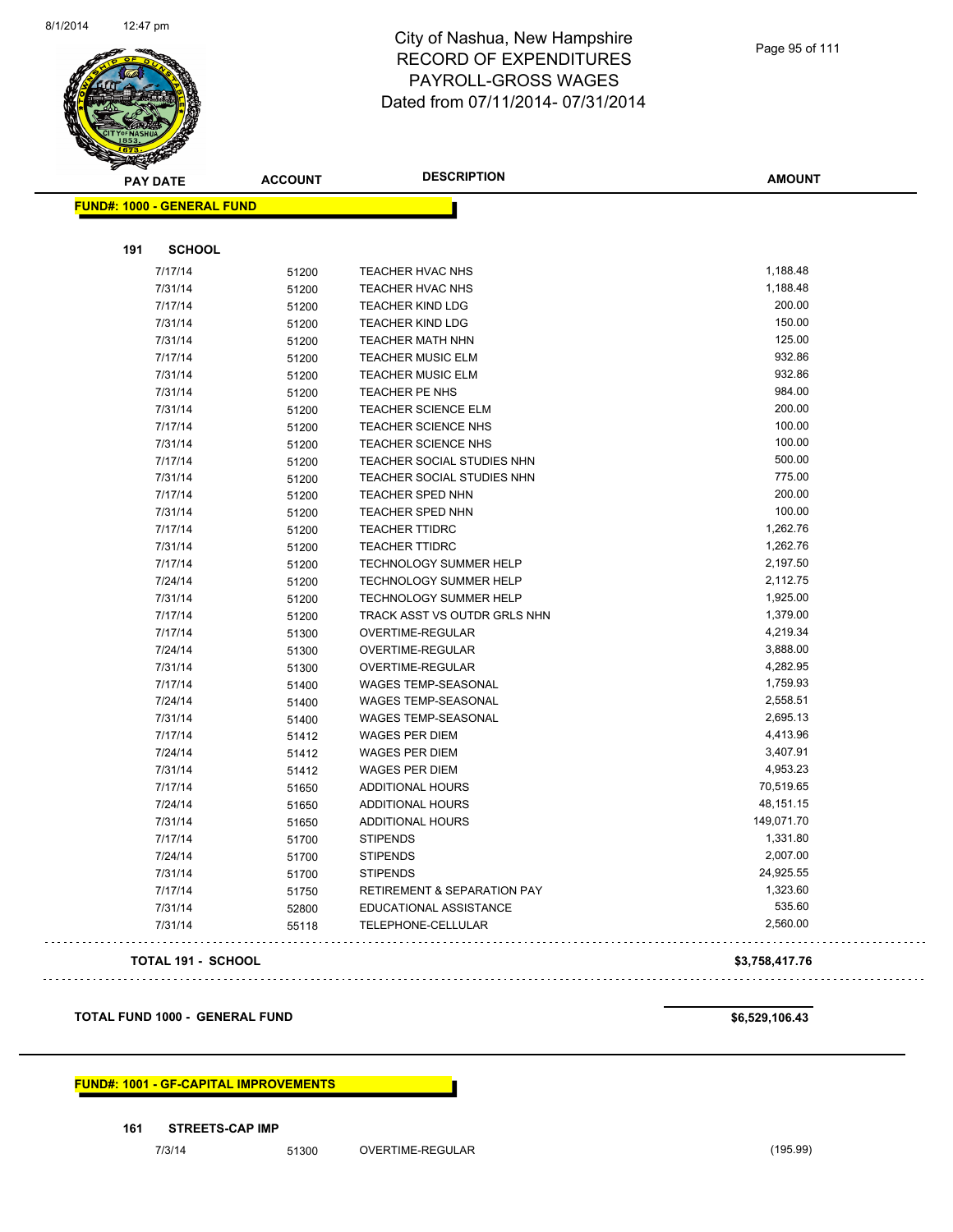

Page 96 of 111

| $\mathscr{D} \mathscr{A}$<br><b>PAY DATE</b> |                                              | <b>ACCOUNT</b> | <b>DESCRIPTION</b>          | <b>AMOUNT</b> |
|----------------------------------------------|----------------------------------------------|----------------|-----------------------------|---------------|
|                                              | <b>FUND#: 1001 - GF-CAPITAL IMPROVEMENTS</b> |                |                             |               |
| 161                                          | <b>STREETS-CAP IMP</b>                       |                |                             |               |
|                                              | 7/10/14                                      | 51300          | OVERTIME-REGULAR            | (7,300.31)    |
|                                              | 7/17/14                                      | 51300          | <b>OVERTIME-REGULAR</b>     | (7.87)        |
|                                              | 7/24/14                                      | 51300          | OVERTIME-REGULAR            | 7.87          |
|                                              | 7/31/14                                      | 51300          | <b>OVERTIME-REGULAR</b>     | 3,206.03      |
|                                              | 7/3/14                                       | 81100          | <b>CAPITAL IMPROVEMENTS</b> | 195.99        |
|                                              | 7/10/14                                      | 81100          | CAPITAL IMPROVEMENTS        | 7,300.90      |
|                                              | 7/17/14                                      | 81100          | CAPITAL IMPROVEMENTS        | 4,299.70      |
|                                              | 7/24/14                                      | 81100          | <b>CAPITAL IMPROVEMENTS</b> | 7.87          |
|                                              | <b>TOTAL 161 - STREETS-CAP IMP</b>           |                |                             | \$7,514.19    |

**TOTAL FUND 1001 - GF-CAPITAL IMPROVEMENTS \$7,514.19** 

#### **FUND#: 2100 - FOOD SERVICES FUND**

| 7/17/14 | 51100 | CLERICAL FOOD SERVICE NHS              | 692.65   |
|---------|-------|----------------------------------------|----------|
| 7/24/14 | 51100 | CLERICAL FOOD SERVICE NHS              | 692.65   |
| 7/31/14 | 51100 | CLERICAL FOOD SERVICE NHS              | 692.65   |
| 7/17/14 | 51100 | DIRECTOR FOOD SERVICE                  | 2.853.80 |
| 7/31/14 | 51100 | DIRECTOR FOOD SERVICE                  | 2,853.80 |
| 7/17/14 | 51100 | FOOD SERVICE BUSINESS MANAGER          | 2.030.50 |
| 7/31/14 | 51100 | FOOD SERVICE BUSINESS MANAGER          | 2,030.50 |
| 7/31/14 | 51200 | FOOD SERVICE ASST PT DRC               | 16.70    |
| 7/17/14 | 51750 | <b>RETIREMENT &amp; SEPARATION PAY</b> | 4.607.06 |
| 7/31/14 | 55118 | TELEPHONE-CELLULAR                     | 80.00    |
|         |       |                                        |          |

#### **TOTAL FUND 2100 - FOOD SERVICES FUND \$16,550.31**

#### **FUND#: 2120 - SUMMER FEEDING PROGRAM FUND**

| 7/17/14 | 51100 | FOOD SERVICE COOK AMH        | 368.62 |
|---------|-------|------------------------------|--------|
| 7/24/14 | 51100 | FOOD SERVICE COOK AMH        | 299.72 |
| 7/31/14 | 51100 | FOOD SERVICE COOK AMH        | 282.49 |
| 7/17/14 | 51100 | FOOD SERVICE COOK BIC        | 227.37 |
| 7/24/14 | 51100 | FOOD SERVICE COOK BIC        | 303.16 |
| 7/31/14 | 51100 | FOOD SERVICE COOK BIC        | 303.16 |
| 7/17/14 | 51100 | FOOD SERVICE COOK FES        | 260.38 |
| 7/24/14 | 51100 | <b>FOOD SERVICE COOK FES</b> | 266.44 |
| 7/31/14 | 51100 | FOOD SERVICE COOK FES        | 266.44 |
| 7/17/14 | 51100 | FOOD SERVICE COOK FMS        | 309.56 |
| 7/24/14 | 51100 | FOOD SERVICE COOK FMS        | 309.56 |
| 7/31/14 | 51100 | FOOD SERVICE COOK FMS        | 309.56 |
| 7/17/14 | 51100 | <b>FOOD SERVICE COOK LDG</b> | 351.92 |
| 7/24/14 | 51100 | FOOD SERVICE COOK LDG        | 351.92 |
| 7/31/14 | 51100 | FOOD SERVICE COOK LDG        | 351.92 |
| 7/17/14 | 51100 | FOOD SERVICE COOK NHS        | 384.48 |
| 7/24/14 | 51100 | FOOD SERVICE COOK NHS        | 374.37 |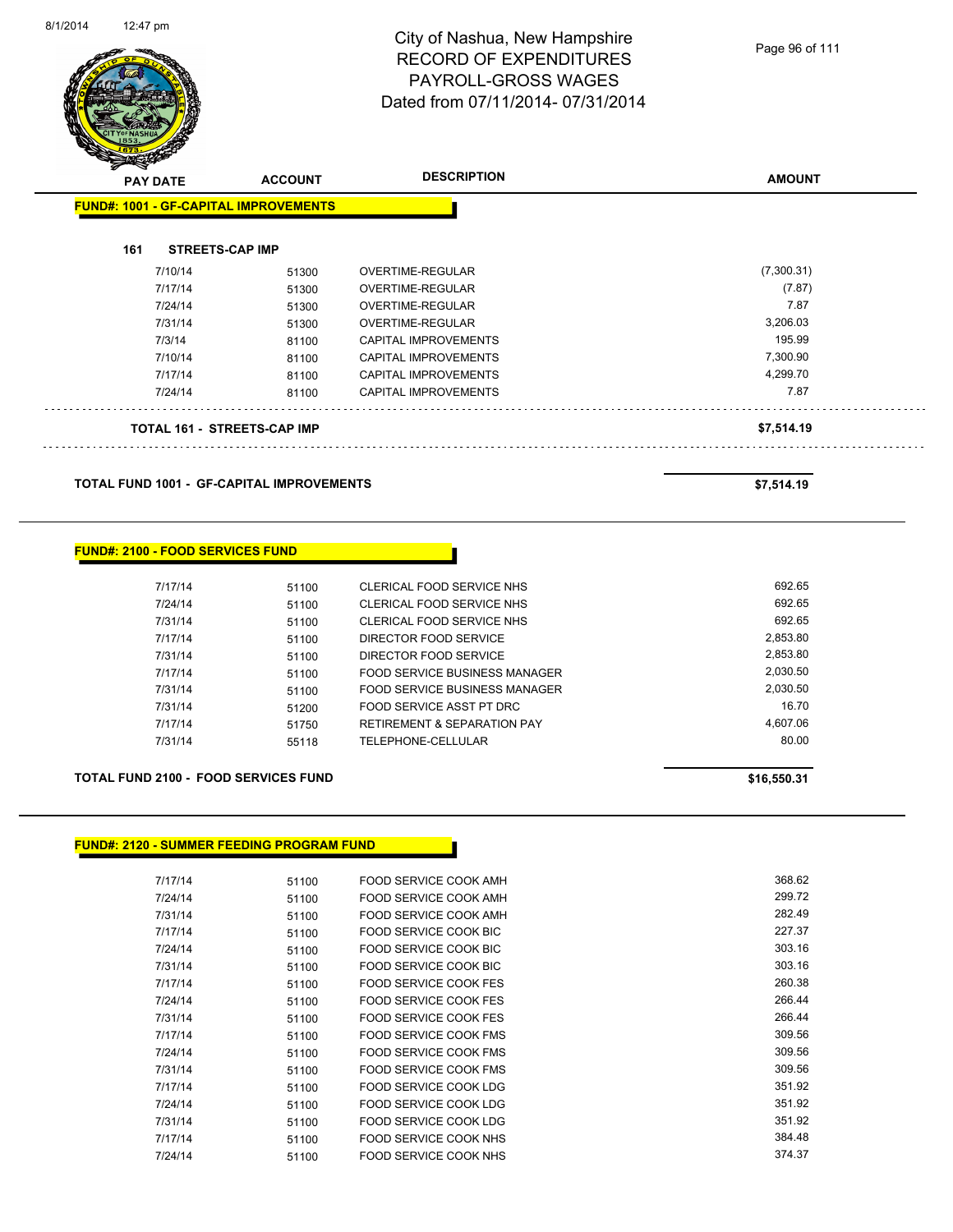

| <b>PAY DATE</b>                           | <b>ACCOUNT</b> | <b>DESCRIPTION</b>              | <b>AMOUNT</b> |
|-------------------------------------------|----------------|---------------------------------|---------------|
| FUND#: 2120 - SUMMER FEEDING PROGRAM FUND |                |                                 |               |
|                                           |                |                                 |               |
| 7/31/14                                   | 51100          | <b>FOOD SERVICE COOK NHS</b>    | 374.37        |
| 7/17/14                                   | 51100          | <b>FOOD SERVICE COOK NSE</b>    | 290.20        |
| 7/24/14                                   | 51100          | <b>FOOD SERVICE COOK NSE</b>    | 211.05        |
| 7/31/14                                   | 51100          | <b>FOOD SERVICE COOK NSE</b>    | 290.20        |
| 7/17/14                                   | 51100          | <b>FOOD SERVICE SITE CORD</b>   | 1,737.50      |
| 7/31/14                                   | 51100          | <b>FOOD SERVICE SITE CORD</b>   | 2,925.00      |
| 7/17/14                                   | 51200          | FOOD SERVICE ASST PT BIC        | 148.23        |
| 7/24/14                                   | 51200          | <b>FOOD SERVICE ASST PT BIC</b> | 145.20        |
| 7/31/14                                   | 51200          | FOOD SERVICE ASST PT BIC        | 108.90        |
| 7/17/14                                   | 51200          | FOOD SERVICE ASST PT ELM        | 229.90        |
| 7/24/14                                   | 51200          | <b>FOOD SERVICE ASST PT ELM</b> | 242.00        |
| 7/31/14                                   | 51200          | <b>FOOD SERVICE ASST PT ELM</b> | 242.00        |
| 7/24/14                                   | 51200          | FOOD SERVICE ASST PT FMS        | 56.70         |
| 7/17/14                                   | 51200          | <b>FOOD SERVICE ASST PT LDG</b> | 232.00        |
| 7/24/14                                   | 51200          | FOOD SERVICE ASST PT LDG        | 237.80        |
| 7/31/14                                   | 51200          | FOOD SERVICE ASST PT LDG        | 237.80        |
| 7/17/14                                   | 51200          | FOOD SERVICE ASST PT NHN        | 728.23        |
| 7/24/14                                   | 51200          | FOOD SERVICE ASST PT NHN        | 773.60        |
| 7/31/14                                   | 51200          | FOOD SERVICE ASST PT NHN        | 765.37        |
| 7/17/14                                   | 51200          | FOOD SERVICE ASST PT NHS        | 634.82        |
| 7/24/14                                   | 51200          | <b>FOOD SERVICE ASST PT NHS</b> | 640.71        |
| 7/31/14                                   | 51200          | FOOD SERVICE ASST PT NHS        | 623.76        |
| 7/17/14                                   | 51200          | <b>FOOD SERVICE ASST PT PMS</b> | 133.56        |
| 7/24/14                                   | 51200          | FOOD SERVICE ASST PT PMS        | 133.56        |
| 7/31/14                                   | 51200          | FOOD SERVICE ASST PT PMS        | 189.22        |
| 7/17/14                                   | 51200          | FOOD SERVICE ASST PT SHE        | 102.06        |
| 7/24/14                                   | 51200          | <b>FOOD SERVICE ASST PT SHE</b> | 136.08        |
| 7/31/14                                   | 51200          | <b>FOOD SERVICE ASST PT SHE</b> | 136.08        |

**TOTAL FUND 2120 - SUMMER FEEDING PROGRAM FUND \$18,026.97** 

**FUND#: 2201 - DRIVERS EDUCATION FUND** 7/17/14 51200 ADULT ED DIPOLMA INST 375.00 7/31/14 51200 ADULT ED DIPOLMA INST 550.00 7/17/14 51200 DRIVER INSTRUCTOR 850.00 7/24/14 51200 DRIVER INSTRUCTOR 825.00 7/31/14 51200 DRIVER INSTRUCTOR 950.00 7/17/14 51200 ELL OUTREACH WORKER HOURLY 50.00 7/24/14 51200 ELL OUTREACH WORKER HOURLY 75.00 7/17/14 51200 TEACHER TECHED ELM 500.00 7/31/14 51200 TEACHER TECHED ELM 600.00 7/17/14 51200 TEACHER TECHED FMS 600.00 7/31/14 51200 TEACHER TECHED FMS 675.00

**TOTAL FUND 2201 - DRIVERS EDUCATION FUND \$6,050.00 \$6,050.00** 

#### **FUND#: 2207 - ADULT ED/CONTINUING ED**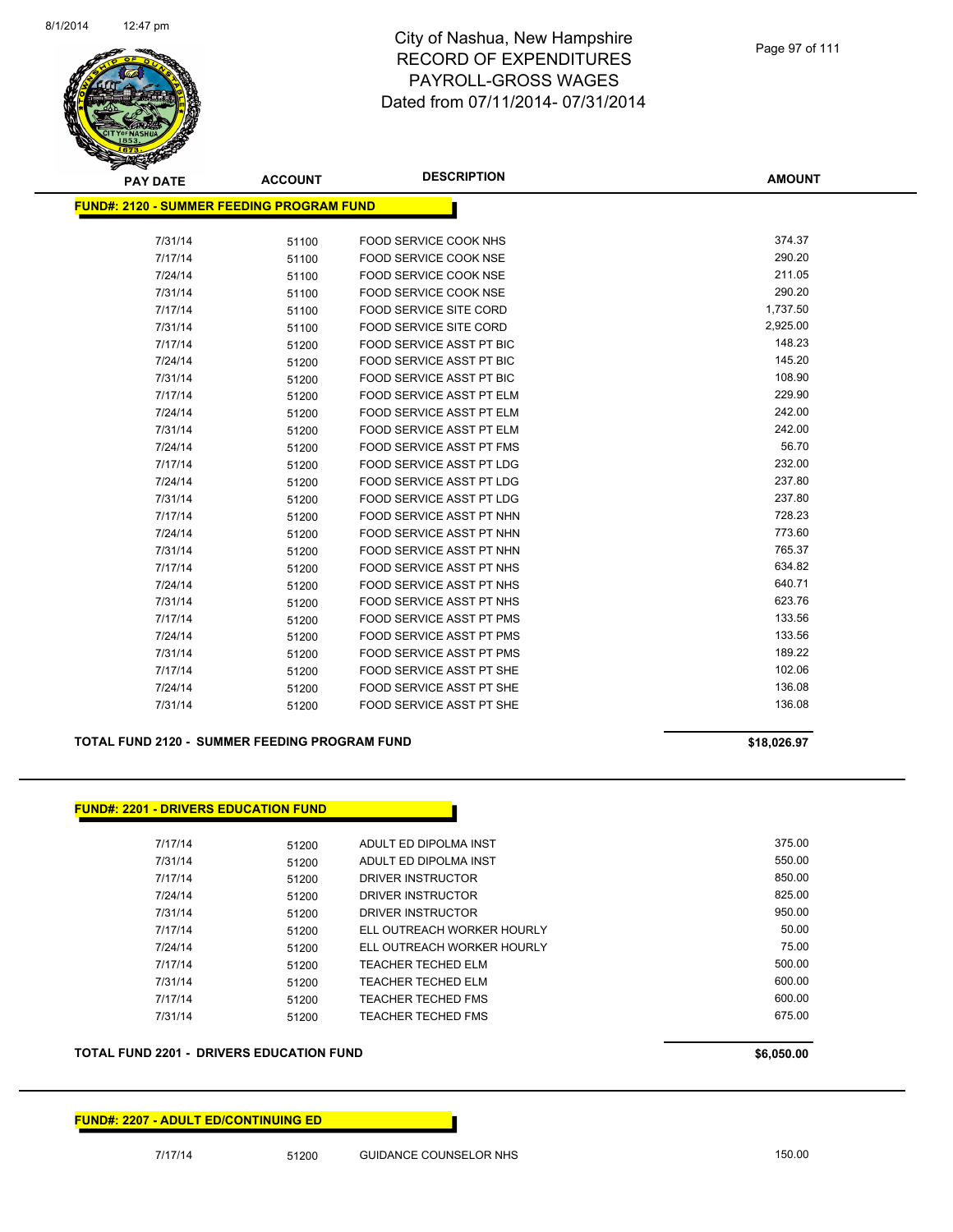

| <u> FUND#: 2222 - AFTER SCHOOL PROGRAM</u> |       |                                |            |
|--------------------------------------------|-------|--------------------------------|------------|
| 7/17/14                                    | 51100 | <b>DIRECTOR 21 CENTURY</b>     | 2,196.70   |
| 7/31/14                                    | 51100 | DIRECTOR 21 CENTURY            | 2,196.70   |
| 6/26/14                                    | 51200 | <b>21ST CENTURY INSTRUCTOR</b> | 9,157.75   |
| 6/30/14                                    | 51200 | 21ST CENTURY INSTRUCTOR        | (1,913.14) |
| 6/26/14                                    | 51200 | <b>CLERICAL 21 CENTURY</b>     | 1,454.30   |
| 6/26/14                                    | 51200 | <b>LIBRARIAN FMS</b>           | (393.35)   |
| 6/30/14                                    | 51200 | <b>LUNCH MONITOR DRC</b>       | (96.79)    |
| 6/30/14                                    | 51200 | LUNCH MONITOR SHE              | (106.80)   |
| 6/30/14                                    | 51200 | PARA DW SPEC ED AMH            | (577.04)   |
| 6/26/14                                    | 51200 | PARA DW SPEC ED PMS            | (513.45)   |
| 6/30/14                                    | 51200 | PARA INST DRC                  | (478.63)   |
| 6/30/14                                    | 51200 | PARA INST FES                  | (205.13)   |
| 6/26/14                                    | 51200 | PARA INST FMS                  | (328.35)   |
| 6/30/14                                    | 51200 | <b>PARA INST LDG</b>           | (783.88)   |
| 6/26/14                                    | 51200 | <b>PARA INST PMS</b>           | (795.26)   |
| 6/30/14                                    | 51200 | PARA KIND AMH                  | (106.80)   |
| 6/30/14                                    | 51200 | PARA PRE SCH MTP               | (245.11)   |
| 6/26/14                                    | 51200 | <b>SOCIAL WORKER FMS</b>       | (481.25)   |
| 6/26/14                                    | 51200 | <b>TEACHER ENGLISH FMS</b>     | (821.30)   |
| 6/26/14                                    | 51200 | <b>TEACHER GR6 ELM</b>         | (1,337.50) |
| 6/26/14                                    | 51200 | <b>TEACHER GR6 FMS</b>         | (544.27)   |
| 6/26/14                                    | 51200 | <b>TEACHER GR6 PMS</b>         | (483.51)   |
| 6/26/14                                    | 51200 | <b>TEACHER KIND DRC</b>        | 52.50      |
| 6/26/14                                    | 51200 | <b>TEACHER MATH ELM</b>        | (287.50)   |
| 6/26/14                                    | 51200 | <b>TEACHER SCIENCE PMS</b>     | (491.78)   |
| 6/26/14                                    | 51200 | <b>TEACHER SPED FMS</b>        | (315.85)   |

#### **TOTAL FUND 2222 - AFTER SCHOOL PROGRAM \$3,751.26**



7/31/14 51100 SIGN LANGUAGE INTERPRETER 400.00 7/17/14 51100 SUB PARA PROFESSIONAL 170.56 7/24/14 51100 SUB PARA PROFESSIONAL 232.88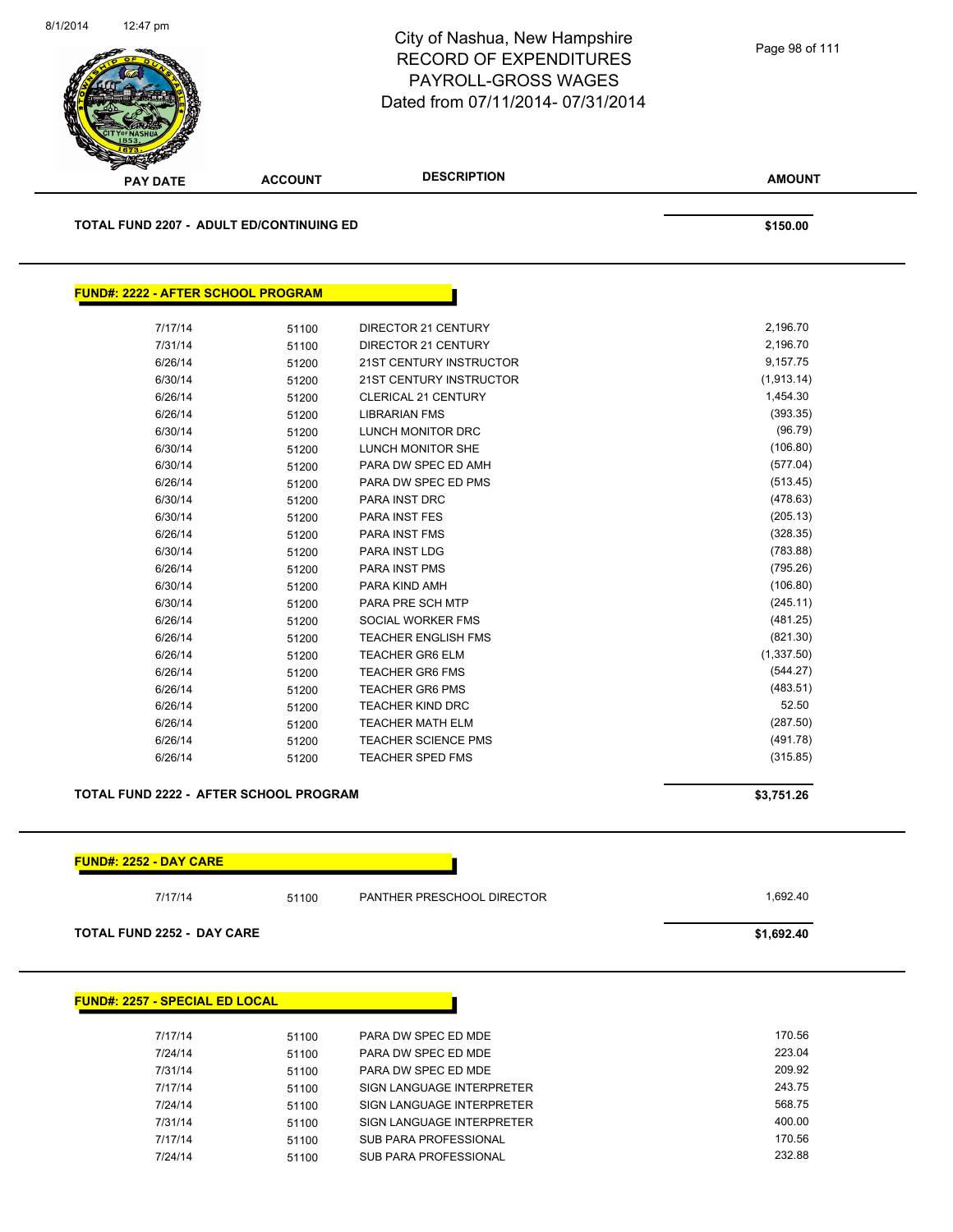|                                                                                                           |                                  | Dated from 07/11/2014-07/31/2014                                                                                       |                                              |
|-----------------------------------------------------------------------------------------------------------|----------------------------------|------------------------------------------------------------------------------------------------------------------------|----------------------------------------------|
| <b>PAY DATE</b>                                                                                           | <b>ACCOUNT</b>                   | <b>DESCRIPTION</b>                                                                                                     | <b>AMOUNT</b>                                |
| FUND#: 2257 - SPECIAL ED LOCAL                                                                            |                                  |                                                                                                                        |                                              |
| 7/31/14                                                                                                   | 51100                            | <b>SUB PARA PROFESSIONAL</b>                                                                                           | 209.92                                       |
| TOTAL FUND 2257 - SPECIAL ED LOCAL                                                                        |                                  |                                                                                                                        | \$2,429.38                                   |
| <b>FUND#: 2503 - PARKS &amp; REC PROGRAMS FUND</b>                                                        |                                  |                                                                                                                        |                                              |
| 7/17/14                                                                                                   | 51100                            | PROGRAM COORDINATOR                                                                                                    | 347.90                                       |
| 7/24/14                                                                                                   | 51100                            | PROGRAM COORDINATOR                                                                                                    | 347.90                                       |
| 7/31/14                                                                                                   | 51100                            | PROGRAM COORDINATOR                                                                                                    | 347.90                                       |
| 7/24/14                                                                                                   | 51400                            | WAGES TEMP-SEASONAL                                                                                                    | 375.00                                       |
| 7/31/14                                                                                                   | 51400                            | <b>WAGES TEMP-SEASONAL</b>                                                                                             | 3,750.00                                     |
| <b>TOTAL FUND 2503 - PARKS &amp; REC PROGRAMS FUND</b>                                                    |                                  |                                                                                                                        | \$5,168.70                                   |
| 7/17/14<br>7/24/14<br>7/31/14                                                                             | 51100<br>51100<br>51100<br>51100 | ECHANNEL ACCESS ADMINISTRATOR<br>ECHANNEL ACCESS ADMINISTRATOR<br>ECHANNEL ACCESS ADMINISTRATOR<br>PEG PROGRAM MANAGER | 1,044.70<br>1,044.70<br>1,044.70<br>1,173.50 |
| 7/17/14<br>7/24/14<br>7/31/14<br>7/31/14<br><b>TOTAL FUND 2505 - GOVT &amp; EDUCATION CHANNELS FUND</b>   | 51100<br>51100<br>55118          | PEG PROGRAM MANAGER<br>PEG PROGRAM MANAGER<br>TELEPHONE-CELLULAR                                                       | 1,173.50<br>1,173.50<br>100.00<br>\$6,754.60 |
| <b>FUND#: 3030 - EMERGENCY MGMT GRANTS FUND</b>                                                           |                                  |                                                                                                                        |                                              |
| 7/17/14                                                                                                   | 51300                            | OVERTIME-REGULAR                                                                                                       | 3,136.40                                     |
|                                                                                                           |                                  |                                                                                                                        | \$3,136.40                                   |
|                                                                                                           |                                  |                                                                                                                        |                                              |
|                                                                                                           |                                  |                                                                                                                        |                                              |
| 7/17/14                                                                                                   | 51100                            | DOMESTIC VIOLENCE ADVOCATE                                                                                             | 807.60                                       |
| 7/24/14                                                                                                   | 51100                            | DOMESTIC VIOLENCE ADVOCATE                                                                                             | 807.60                                       |
| 7/31/14                                                                                                   | 51100                            | DOMESTIC VIOLENCE ADVOCATE                                                                                             | 807.60                                       |
| 7/17/14<br>7/24/14                                                                                        | 51100                            | PATROLMAN ALL RANKS<br>PATROLMAN ALL RANKS                                                                             | 1,173.90<br>1,173.90                         |
| 7/31/14                                                                                                   | 51100                            | PATROLMAN ALL RANKS                                                                                                    | 1,173.90                                     |
| <b>TOTAL FUND 3030 - EMERGENCY MGMT GRANTS FUND</b><br><b>FUND#: 3050 - POLICE GRANTS FUND</b><br>7/17/14 | 51100<br>51300                   | OVERTIME-REGULAR                                                                                                       | 495.35                                       |
| 7/24/14                                                                                                   | 51300                            | OVERTIME-REGULAR                                                                                                       | 747.80                                       |

8/1/2014 12:47 pm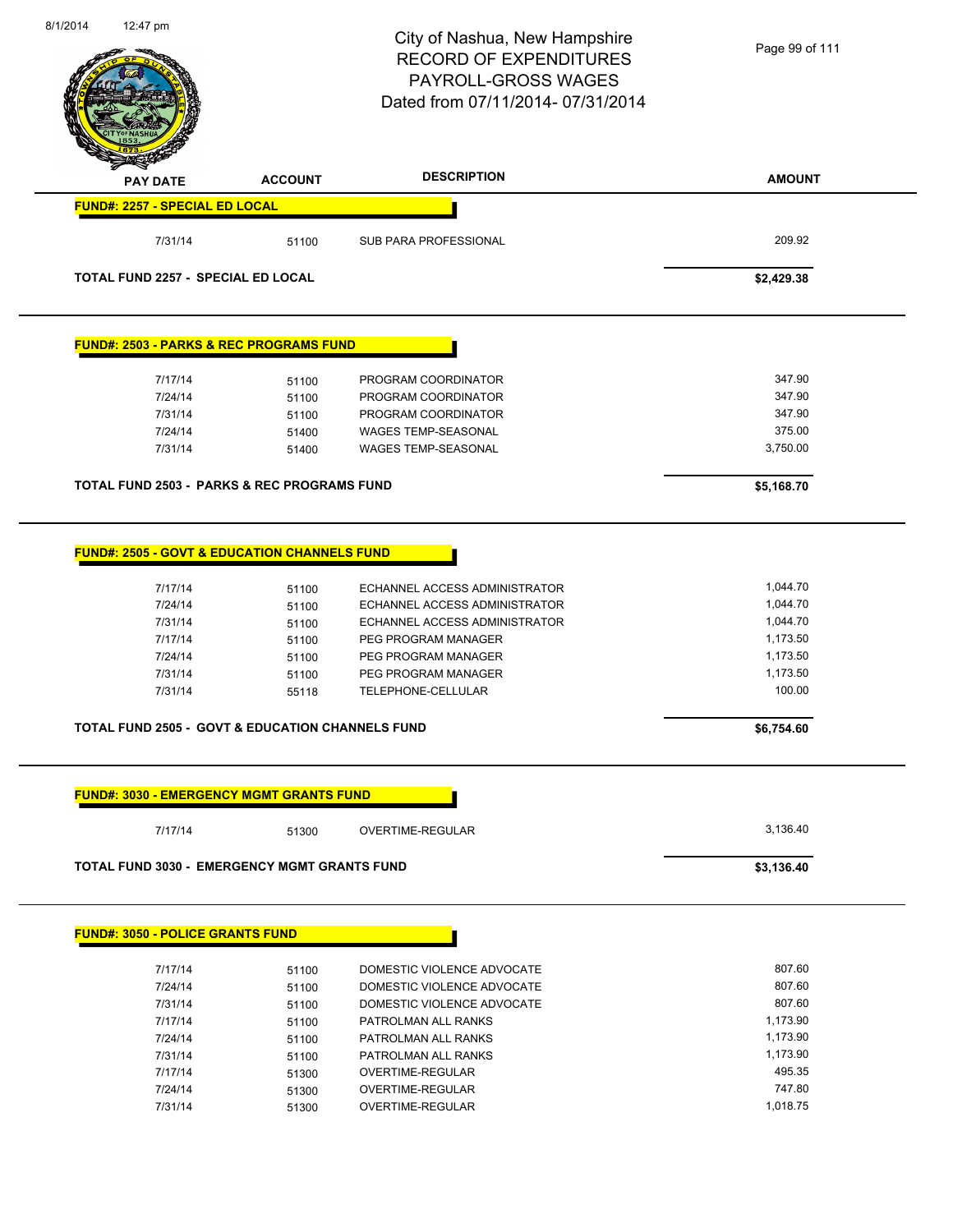| 12:47 pm                              |                                                         | City of Nashua, New Hampshire<br><b>RECORD OF EXPENDITURES</b><br><b>PAYROLL-GROSS WAGES</b><br>Dated from 07/11/2014-07/31/2014 | Page 100 of 111 |
|---------------------------------------|---------------------------------------------------------|----------------------------------------------------------------------------------------------------------------------------------|-----------------|
| <b>PAY DATE</b>                       | <b>ACCOUNT</b>                                          | <b>DESCRIPTION</b>                                                                                                               | <b>AMOUNT</b>   |
|                                       | <b>TOTAL FUND 3050 - POLICE GRANTS FUND</b>             |                                                                                                                                  | \$8,206.40      |
| <b>FUND#: 3060 - FIRE GRANTS FUND</b> |                                                         |                                                                                                                                  |                 |
| 7/24/14                               | 51100                                                   | FIRE LIEUTENANT                                                                                                                  | 251.44          |
| 7/31/14                               | 51100                                                   | FIRE LIEUTENANT                                                                                                                  | (502.88)        |
| 7/24/14                               | 51100                                                   | FIREFIGHTERS ALL RANKS                                                                                                           | 1,051.38        |
| 7/31/14                               | 51100                                                   | <b>FIREFIGHTERS ALL RANKS</b>                                                                                                    | (2, 102.76)     |
| 7/31/14                               | 51300                                                   | OVERTIME-REGULAR                                                                                                                 | 1,954.28        |
|                                       |                                                         |                                                                                                                                  |                 |
|                                       | <b>TOTAL FUND 3060 - FIRE GRANTS FUND</b>               |                                                                                                                                  | \$651.46        |
|                                       | <b>FUND#: 3068 - COMMUNITY SERVICES GRANTS FUND</b>     |                                                                                                                                  |                 |
| 7/17/14                               | 51100                                                   | <b>EPIDEMIOLOGIST</b>                                                                                                            | 1,351.05        |
| 7/24/14                               | 51100                                                   | <b>EPIDEMIOLOGIST</b>                                                                                                            | 1,351.05        |
| 7/31/14                               | 51100                                                   | <b>EPIDEMIOLOGIST</b>                                                                                                            | 1,351.04        |
| 7/17/14                               | 51100                                                   | INTAKE SPECIALIST PROGRAM ASST                                                                                                   | 366.50          |
| 7/24/14                               | 51100                                                   | INTAKE SPECIALIST PROGRAM ASST                                                                                                   | 366.50          |
| 7/31/14                               | 51100                                                   | INTAKE SPECIALIST PROGRAM ASST                                                                                                   | 366.50          |
| 7/17/14                               | 51100                                                   | PROGRAM ASSISTANT                                                                                                                | 435.30          |
| 7/24/14                               | 51100                                                   | PROGRAM ASSISTANT                                                                                                                | 435.30          |
| 7/31/14                               | 51100                                                   | PROGRAM ASSISTANT                                                                                                                | 435.30          |
| 7/17/14                               | 51100                                                   | PUB HEALTH NURSE                                                                                                                 | 136.20          |
| 7/24/14                               | 51100                                                   | PUB HEALTH NURSE                                                                                                                 | 136.20          |
| 7/31/14                               | 51100                                                   | PUB HEALTH NURSE                                                                                                                 | 136.19          |
| 7/17/14                               | 51100                                                   | PUB HEALTH PREPAREDNESS COORD                                                                                                    | 1,150.50        |
| 7/24/14                               | 51100                                                   | PUB HEALTH PREPAREDNESS COORD                                                                                                    | 1,150.50        |
| 7/31/14                               | 51100                                                   | PUB HEALTH PREPAREDNESS COORD                                                                                                    | 1,150.50        |
| 7/17/14                               | 51100                                                   | SMP PROGRAM COORDINATOR                                                                                                          | 852.15          |
| 7/24/14                               | 51100                                                   | SMP PROGRAM COORDINATOR                                                                                                          | 852.15          |
| 7/31/14                               | 51100                                                   | SMP PROGRAM COORDINATOR                                                                                                          | 852.15          |
|                                       | <b>TOTAL FUND 3068 - COMMUNITY SERVICES GRANTS FUND</b> |                                                                                                                                  | \$12,875.08     |
|                                       |                                                         |                                                                                                                                  |                 |
|                                       | <b>FUND#: 3070 - COMMUNITY HEALTH GRANTS FUND</b>       |                                                                                                                                  |                 |
| 7/17/14                               | 51100                                                   | NURSE PRACTITIONER PT                                                                                                            | 123.50          |
| 7/24/14                               | 51100                                                   | NURSE PRACTITIONER PT                                                                                                            | 123.50          |
| 7/31/14                               | 51100                                                   | NURSE PRACTITIONER PT                                                                                                            | 171.00          |
| 7/17/14                               | 51100                                                   | PUB HEALTH NURSE                                                                                                                 | 911.30          |
|                                       | 51100                                                   | PUB HEALTH NURSE                                                                                                                 | 911.30          |
| 7/24/14                               |                                                         |                                                                                                                                  |                 |
| 7/31/14                               | 51100                                                   | PUB HEALTH NURSE                                                                                                                 | 911.31          |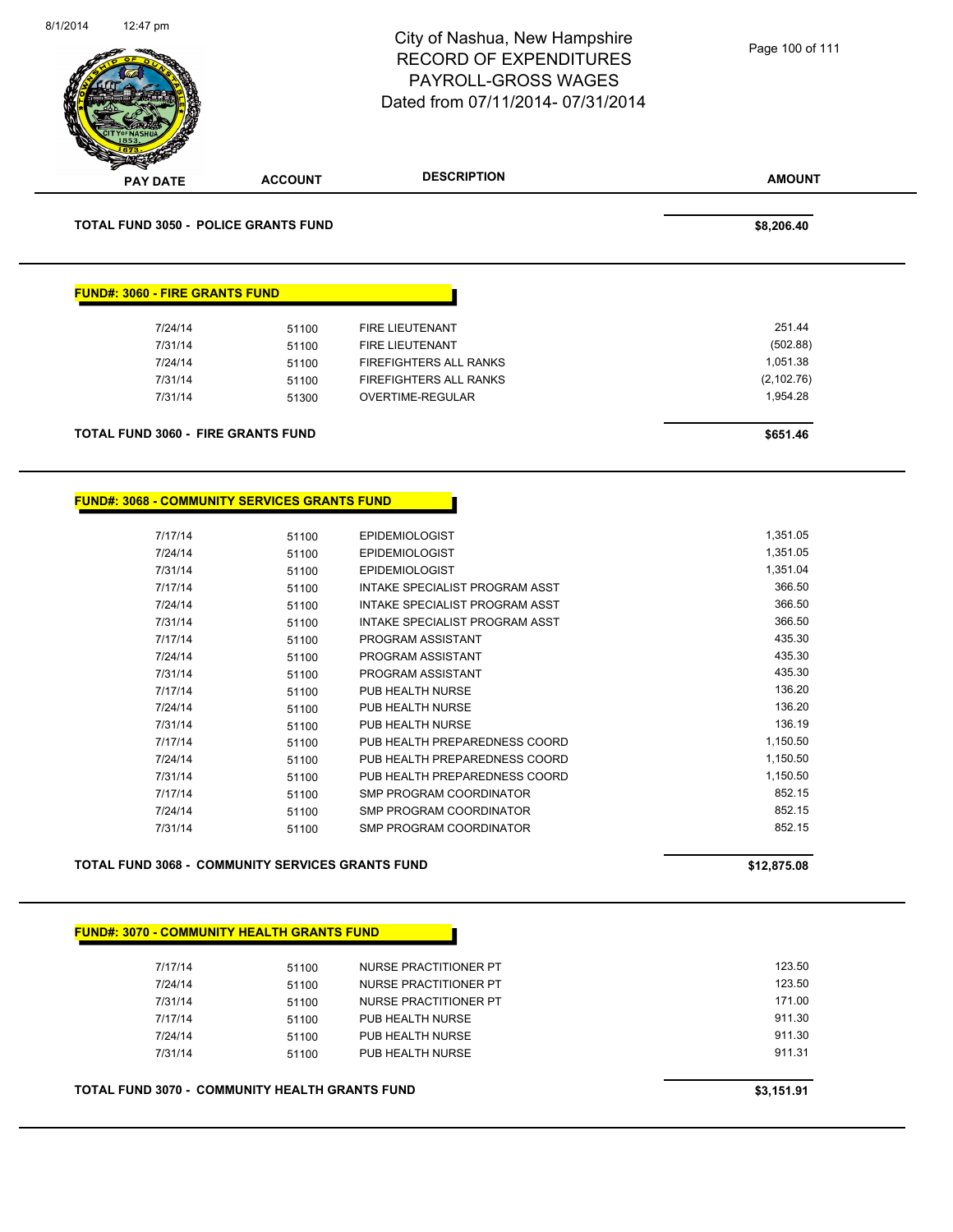

| s<br>$\tilde{\phantom{a}}$<br><b>PAY DATE</b>         | <b>ACCOUNT</b> | <b>DESCRIPTION</b>                     | <b>AMOUNT</b> |
|-------------------------------------------------------|----------------|----------------------------------------|---------------|
| <b>FUND#: 3080 - COMMUNITY DEVELOPMENT GRANTS</b>     |                |                                        |               |
| 7/17/14                                               | 51100          | OED PROGRAM COORDINATOR                | 159.65        |
| 7/24/14                                               | 51100          | OED PROGRAM COORDINATOR                | 159.65        |
| 7/31/14                                               | 51100          | OED PROGRAM COORDINATOR                | 159.65        |
| 7/31/14                                               | 51750          | <b>RETIREMENT &amp; SEPARATION PAY</b> | 81.83         |
| <b>TOTAL FUND 3080 - COMMUNITY DEVELOPMENT GRANTS</b> |                |                                        | \$560.78      |

#### **FUND#: 3090 - URBAN PROGRAM GRANTS FUND**

| 7/17/14 | 51100 | <b>GRANT MGMT SPECIALIST</b>       | 961.60   |
|---------|-------|------------------------------------|----------|
| 7/24/14 | 51100 | <b>GRANT MGMT SPECIALIST</b>       | 961.60   |
| 7/31/14 | 51100 | <b>GRANT MGMT SPECIALIST</b>       | 961.60   |
| 7/17/14 | 51100 | INTAKE SPECIALIST PROGRAM ASST     | 549.70   |
| 7/24/14 | 51100 | INTAKE SPECIALIST PROGRAM ASST     | 549.70   |
| 7/31/14 | 51100 | INTAKE SPECIALIST PROGRAM ASST     | 549.70   |
| 7/17/14 | 51100 | <b>MANAGER URBAN PROGRAMS</b>      | 1,450.00 |
| 7/24/14 | 51100 | <b>MANAGER URBAN PROGRAMS</b>      | 1,450.00 |
| 7/31/14 | 51100 | <b>MANAGER URBAN PROGRAMS</b>      | 1,450.00 |
| 7/17/14 | 51100 | PROGRAM COORDINATOR LP&HH          | 1,073.90 |
| 7/24/14 | 51100 | PROGRAM COORDINATOR LP&HH          | 1,073.90 |
| 7/31/14 | 51100 | PROGRAM COORDINATOR LP&HH          | 1,073.90 |
| 7/17/14 | 51100 | PROJECT ADMINISTRATOR              | 1,162.45 |
| 7/24/14 | 51100 | PROJECT ADMINISTRATOR              | 1,162.45 |
| 7/31/14 | 51100 | PROJECT ADMINISTRATOR              | 1,162.45 |
| 7/17/14 | 51100 | PROJECT ADMINISTRATOR LP&HH        | 1,000.40 |
| 7/24/14 | 51100 | PROJECT ADMINISTRATOR LP&HH        | 1,000.40 |
| 7/31/14 | 51100 | PROJECT ADMINISTRATOR LP&HH        | 1,000.40 |
| 7/17/14 | 51200 | CODE ENFORCEMENT OFFICER II        | 559.68   |
| 7/24/14 | 51200 | CODE ENFORCEMENT OFFICER II        | 542.19   |
| 7/31/14 | 51200 | <b>CODE ENFORCEMENT OFFICER II</b> | 559.68   |

#### **TOTAL FUND 3090 - URBAN PROGRAM GRANTS FUND \$20,255.70** \$20,255.70

#### **FUND#: 3120 - TRANSIT GRANTS FUND**

| 7/17/14 | 51100 | TRANSIT FINANCE COORDINATOR          | 1,139.65 |
|---------|-------|--------------------------------------|----------|
| 7/24/14 | 51100 | TRANSIT FINANCE COORDINATOR          | 1.139.65 |
| 7/31/14 | 51100 | TRANSIT FINANCE COORDINATOR          | 1,139.65 |
| 7/17/14 | 51100 | TRANSIT FLEET FACILITIES SUPV        | 961.60   |
| 7/24/14 | 51100 | TRANSIT FLEET FACILITIES SUPV        | 961.60   |
| 7/31/14 | 51100 | <b>TRANSIT FLEET FACILITIES SUPV</b> | 961.60   |
| 7/17/14 | 51100 | TRANSIT MECHANICS                    | 1.744.00 |
| 7/24/14 | 51100 | TRANSIT MECHANICS                    | 1,744.00 |
| 7/31/14 | 51100 | <b>TRANSIT MECHANICS</b>             | 1,744.00 |
| 7/17/14 | 51100 | TRANSIT OPER MKTG SUPV               | 1,014.26 |
| 7/24/14 | 51100 | <b>TRANSIT OPER MKTG SUPV</b>        | 1,014.25 |
| 7/31/14 | 51100 | <b>TRANSIT OPER MKTG SUPV</b>        | 1.014.25 |
| 7/17/14 | 51100 | TRANSIT OPERATIONS COORDINATOR       | 863.35   |
| 7/24/14 | 51100 | TRANSIT OPERATIONS COORDINATOR       | 863.35   |
| 7/31/14 | 51100 | TRANSIT OPERATIONS COORDINATOR       | 863.35   |
|         |       |                                      |          |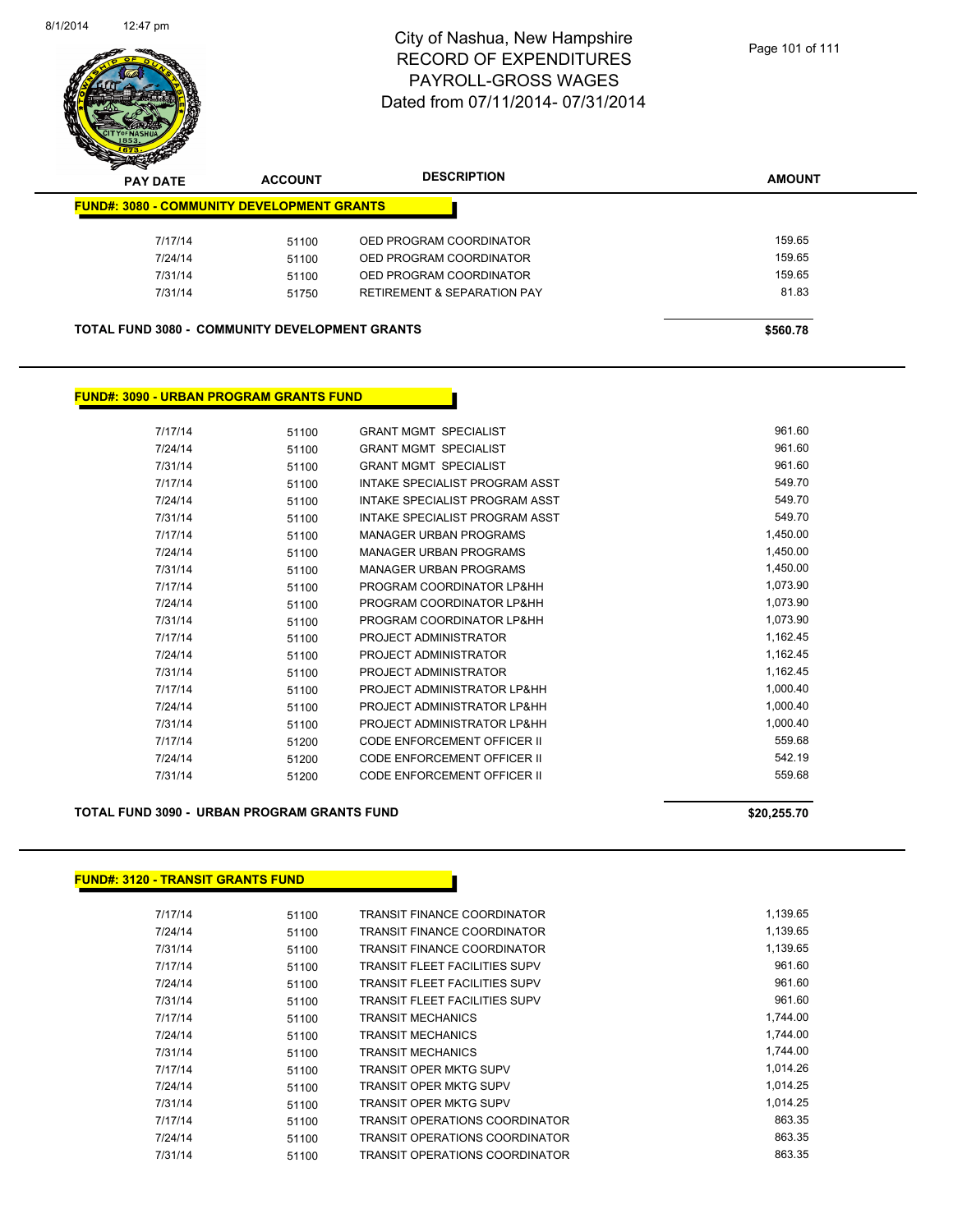

| z<br>$\tilde{\phantom{a}}$<br><b>PAY DATE</b> | <b>ACCOUNT</b> | <b>DESCRIPTION</b>                    | <b>AMOUNT</b> |
|-----------------------------------------------|----------------|---------------------------------------|---------------|
| <b>FUND#: 3120 - TRANSIT GRANTS FUND</b>      |                |                                       |               |
| 7/17/14                                       | 51100          | <b>TRANSIT UTILITY SERVICE WORKER</b> | 643.65        |
| 7/24/14                                       | 51100          | TRANSIT UTILITY SERVICE WORKER        | 643.65        |
| 7/31/14                                       | 51100          | <b>TRANSIT UTILITY SERVICE WORKER</b> | 643.65        |
| <b>TOTAL FUND 3120 - TRANSIT GRANTS FUND</b>  |                |                                       | \$19,099.51   |

### **FUND#: 3800 - SCHOOL GRANTS FUND**

| 7/17/14 | 51100 | 21 CENTURY ELEM MFAM RES COORD | 5,590.06   |
|---------|-------|--------------------------------|------------|
| 7/31/14 | 51100 | 21 CENTURY ELEM MFAM RES COORD | 5,590.03   |
| 7/17/14 | 51100 | ASSISTANT PRINCIPAL AMH        | 1,406.18   |
| 7/31/14 | 51100 | ASSISTANT PRINCIPAL AMH        | 1,406.17   |
| 7/17/14 | 51100 | ASSISTANT PRINCIPAL BRO        | 1,403.85   |
| 7/31/14 | 51100 | ASSISTANT PRINCIPAL BRO        | 1,403.85   |
| 7/17/14 | 51100 | ASSISTANT PRINCIPAL MDE        | 1,406.18   |
| 7/31/14 | 51100 | ASSISTANT PRINCIPAL MDE        | 1,406.17   |
| 7/17/14 | 51100 | AYP FACILITATOR FES            | 1,955.77   |
| 7/31/14 | 51100 | AYP FACILITATOR FES            | 1,955.77   |
| 6/26/14 | 51100 | CLERICAL 21 CENTURY            | (1,454.30) |
| 7/17/14 | 51100 | CLERICAL 21 CENTURY            | 441.14     |
| 7/24/14 | 51100 | CLERICAL 21 CENTURY            | 460.52     |
| 7/31/14 | 51100 | CLERICAL 21 CENTURY            | 552.64     |
| 7/17/14 | 51100 | <b>DIRECTOR TITLE 1</b>        | 3,153.80   |
| 7/31/14 | 51100 | <b>DIRECTOR TITLE 1</b>        | 3,153.80   |
| 7/17/14 | 51100 | JOB DEVELOPER SPED NHS         | 1,955.77   |
| 7/31/14 | 51100 | JOB DEVELOPER SPED NHS         | 1,955.77   |
| 7/17/14 | 51100 | OFFICE MANAGER TITLE 1         | 1,442.40   |
| 7/31/14 | 51100 | OFFICE MANAGER TITLE 1         | 1,442.40   |
| 7/31/14 | 51100 | PARA INST FES                  | 200.76     |
| 7/17/14 | 51100 | PARA KIND FES                  | 92.47      |
| 7/24/14 | 51100 | PARA KIND FES                  | 146.37     |
| 7/31/14 | 51100 | PARA KIND FES                  | 178.34     |
| 7/17/14 | 51100 | PARA TTI AMH                   | 354.80     |
| 7/24/14 | 51100 | PARA TTI AMH                   | 354.80     |
| 7/31/14 | 51100 | PARA TTI AMH                   | 354.80     |
| 7/17/14 | 51100 | PARA TTI NURSERY               | 382.68     |
| 7/24/14 | 51100 | PARA TTI NURSERY               | 515.39     |
| 7/31/14 | 51100 | PARA TTI NURSERY               | 569.08     |
| 7/31/14 | 51100 | <b>SUB TEACHER</b>             | 100.00     |
| 7/17/14 | 51100 | <b>TEACHER DWSE BRO</b>        | 1,832.89   |
| 7/31/14 | 51100 | <b>TEACHER DWSE BRO</b>        | 1,832.89   |
| 7/17/14 | 51100 | <b>TEACHER DWSE CHA</b>        | 1,858.09   |
| 7/31/14 | 51100 | <b>TEACHER DWSE CHA</b>        | 1,858.09   |
| 7/17/14 | 51100 | <b>TEACHER DWSE MDE</b>        | 1,762.12   |
| 7/31/14 | 51100 | <b>TEACHER DWSE MDE</b>        | 1,762.12   |
| 7/31/14 | 51100 | <b>TEACHER GR1 AMH</b>         | 100.00     |
| 7/31/14 | 51100 | <b>TEACHER GR1 DRC</b>         | 100.00     |
| 7/17/14 | 51100 | <b>TEACHER GR3 BIC</b>         | 3,249.31   |
| 7/31/14 | 51100 | <b>TEACHER GR3 BIC</b>         | 3,249.31   |
| 7/31/14 | 51100 | <b>TEACHER GR3 FES</b>         | 100.00     |
| 7/17/14 | 51100 | <b>TEACHER KIND FES</b>        | 1,686.42   |
| 7/31/14 | 51100 | <b>TEACHER KIND FES</b>        | 1,686.42   |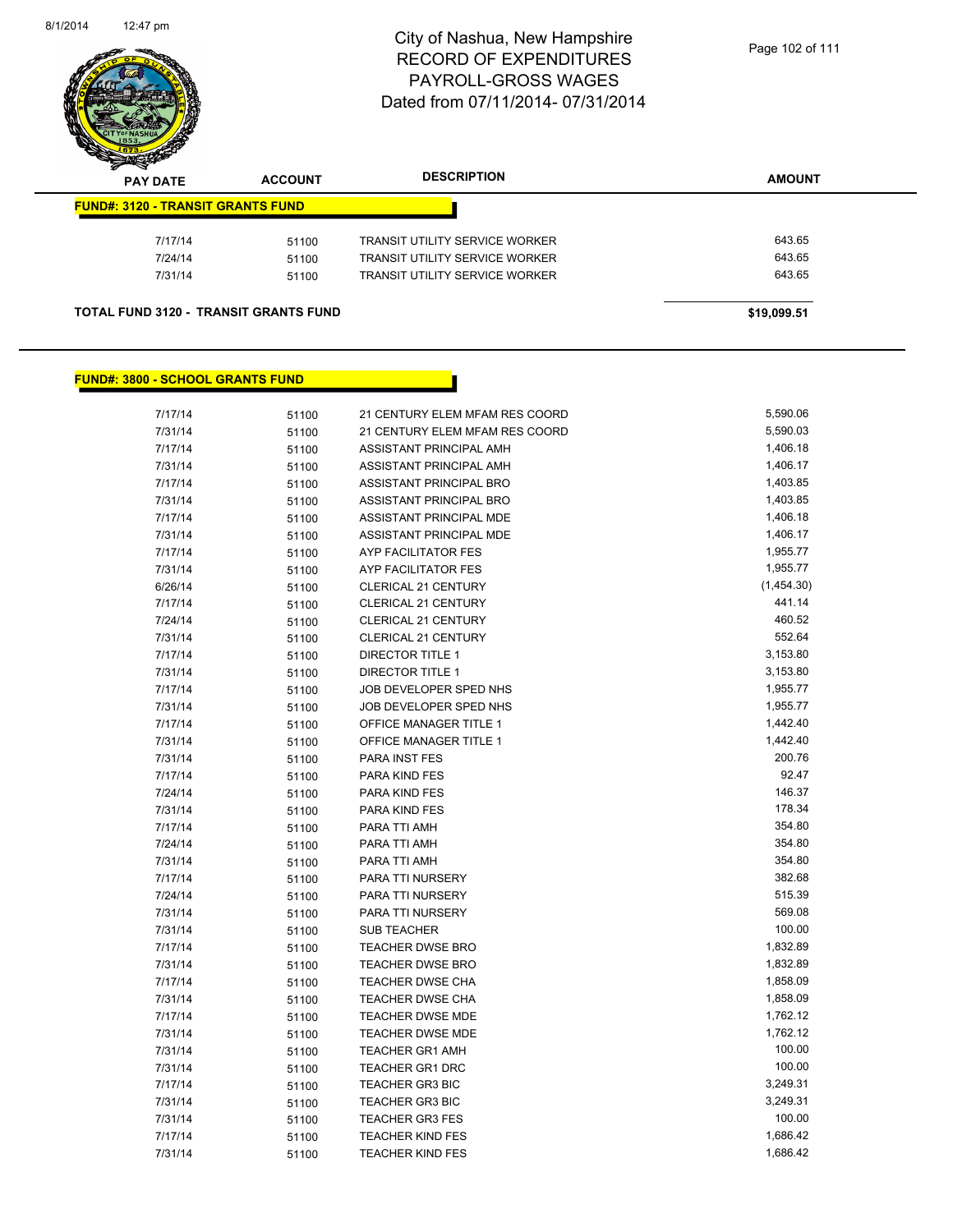

**AMOUNT**

| <b>FUND#: 3800 - SCHOOL GRANTS FUND</b> |       |                                      |             |
|-----------------------------------------|-------|--------------------------------------|-------------|
| 7/17/14                                 | 51100 | <b>TEACHER PRESCHOOL NHS</b>         | 1,877.77    |
| 7/31/14                                 | 51100 | <b>TEACHER PRESCHOOL NHS</b>         | 1,877.77    |
| 7/17/14                                 | 51100 | <b>TEACHER SPED AMH</b>              | 3,377.85    |
| 7/31/14                                 | 51100 | <b>TEACHER SPED AMH</b>              | 3,377.85    |
| 7/17/14                                 | 51100 | <b>TEACHER SPED DRC</b>              | 1,683.46    |
| 7/31/14                                 | 51100 | <b>TEACHER SPED DRC</b>              | 1,683.46    |
| 7/17/14                                 | 51100 | <b>TEACHER SPED ELM</b>              | 1,554.77    |
| 7/31/14                                 | 51100 | <b>TEACHER SPED ELM</b>              | 1,554.77    |
| 7/17/14                                 | 51100 | <b>TEACHER SPED FES</b>              | 2,295.92    |
| 7/31/14                                 | 51100 | <b>TEACHER SPED FES</b>              | 2,395.92    |
| 7/17/14                                 | 51100 | <b>TEACHER SPED FMS</b>              | 3,575.39    |
| 7/31/14                                 | 51100 | <b>TEACHER SPED FMS</b>              | 3,575.39    |
| 7/17/14                                 | 51100 | <b>TEACHER SPED LDG</b>              | 3,506.54    |
| 7/31/14                                 | 51100 | <b>TEACHER SPED LDG</b>              | 3,506.54    |
| 7/17/14                                 | 51100 | TEACHER SPED MDE                     | 1,554.77    |
| 7/31/14                                 | 51100 | <b>TEACHER SPED MDE</b>              | 1,554.77    |
| 7/17/14                                 | 51100 | <b>TEACHER SPED NHN</b>              | 6,694.89    |
| 7/31/14                                 | 51100 | <b>TEACHER SPED NHN</b>              | 6,940.59    |
| 7/17/14                                 | 51100 | <b>TEACHER SPED NHS</b>              | 4,302.58    |
| 7/31/14                                 | 51100 | <b>TEACHER SPED NHS</b>              | 3,389.08    |
| 7/17/14                                 | 51100 | <b>TEACHER SPED NSE</b>              | 1,622.42    |
| 7/31/14                                 | 51100 | <b>TEACHER SPED NSE</b>              | 1,622.42    |
| 7/17/14                                 | 51100 | <b>TEACHER SPED SHE</b>              | 1,823.08    |
| 7/31/14                                 | 51100 | <b>TEACHER SPED SHE</b>              | 1,823.08    |
| 7/17/14                                 | 51100 | TEACHER TEAM FACILITATOR AMH         | 2,501.85    |
| 7/31/14                                 | 51100 | TEACHER TEAM FACILITATOR AMH         | 2,501.85    |
| 7/17/14                                 | 51100 | <b>TEACHER TEAM FACILITATOR MTP</b>  | 1,459.87    |
| 7/31/14                                 | 51100 | <b>TEACHER TEAM FACILITATOR MTP</b>  | 1,459.87    |
| 7/31/14                                 | 51100 | <b>TEACHER TTI NURSERY</b>           | 100.00      |
| 7/17/14                                 | 51200 | 21 CENTURY ELEM MFAM RES COORD       | 120.15      |
| 7/31/14                                 | 51200 | 21 CENTURY ELEM MFAM RES COORD       | 240.30      |
| 6/26/14                                 | 51200 | 21ST CENTURY INSTRUCTOR              | (9, 157.75) |
| 6/30/14                                 | 51200 | 21ST CENTURY INSTRUCTOR              | 1,913.14    |
| 7/17/14                                 | 51200 | 21ST CENTURY INSTRUCTOR              | 1,925.34    |
| 7/24/14                                 | 51200 | 21ST CENTURY INSTRUCTOR              | 1,045.45    |
| 7/31/14                                 | 51200 | 21ST CENTURY INSTRUCTOR              | 1,987.33    |
| 7/17/14                                 | 51200 | ELL OUTREACH WORKER                  | 462.50      |
| 7/24/14                                 | 51200 | ELL OUTREACH WORKER                  | 550.00      |
| 7/17/14                                 | 51200 | <b>FOCUS MONITORING DATA ANALYST</b> | 1,721.30    |
| 7/31/14                                 | 51200 | FOCUS MONITORING DATA ANALYST        | 1,721.30    |
| 7/24/14                                 | 51200 | HOME SCHOOL CORD TTI                 | 150.00      |
| 7/17/14                                 | 51200 | <b>INTERPRETER</b>                   | 881.25      |
| 7/24/14                                 | 51200 | <b>INTERPRETER</b>                   | 400.00      |
| 6/26/14                                 | 51200 | <b>LIBRARIAN FMS</b>                 | 393.35      |
| 6/30/14                                 | 51200 | LUNCH MONITOR DRC                    | 96.79       |
| 6/30/14                                 | 51200 | LUNCH MONITOR SHE                    | 106.80      |
| 7/17/14                                 | 51200 | LUNCH MONITOR SHE                    | 270.34      |
| 7/24/14                                 | 51200 | LUNCH MONITOR SHE                    | 300.38      |
| 7/31/14                                 | 51200 | LUNCH MONITOR SHE                    | 300.38      |
| 6/30/14                                 | 51200 | PARA DW SPEC ED AMH                  | 577.04      |
| 6/26/14                                 | 51200 | PARA DW SPEC ED PMS                  | 513.45      |
| 6/30/14                                 | 51200 | PARA INST DRC                        | 478.63      |
| 6/30/14                                 | 51200 | PARA INST FES                        | 205.13      |
| 7/17/14                                 | 51200 | PARA INST FES                        | 803.04      |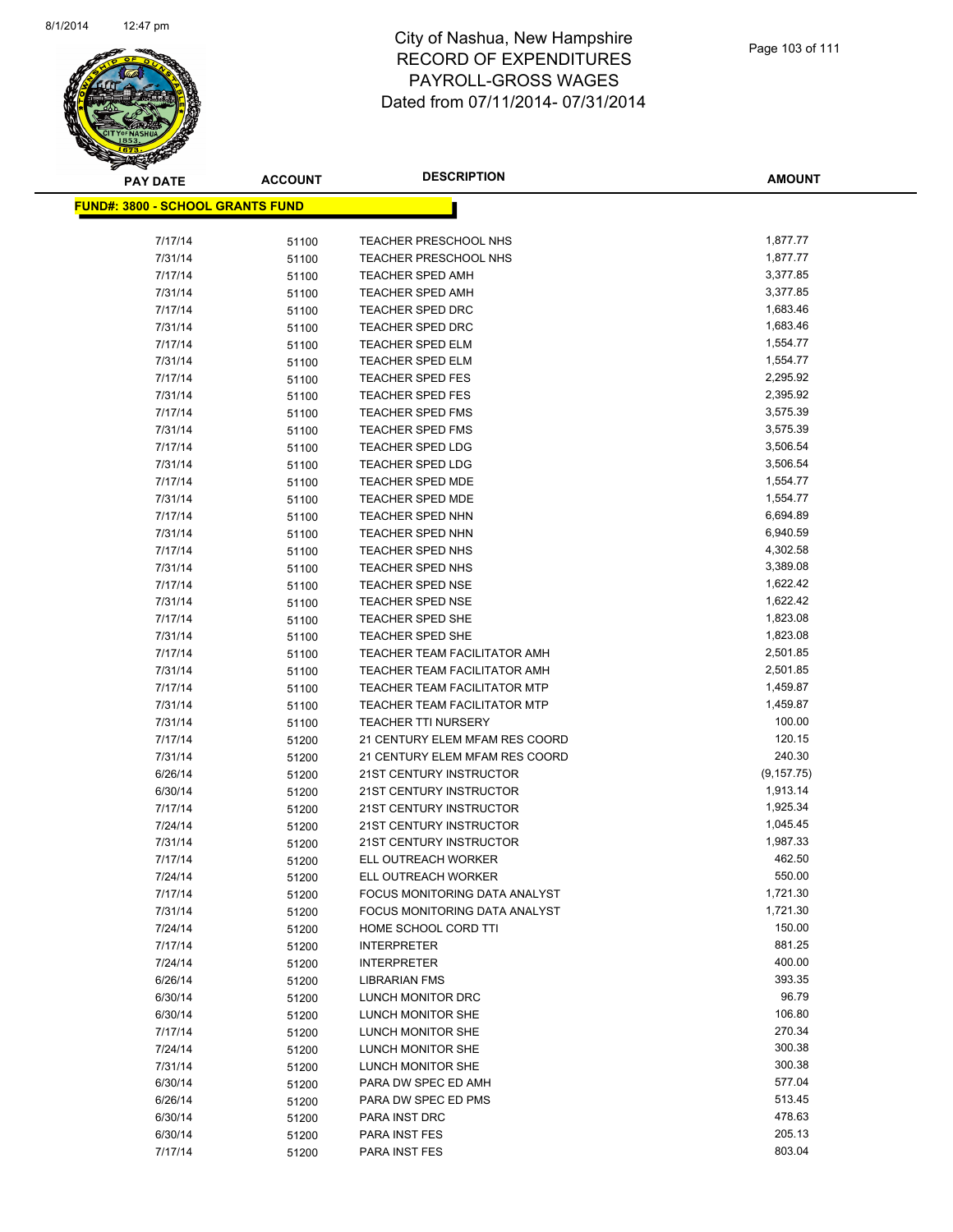

**AMOUNT**

| <b>FUND#: 3800 - SCHOOL GRANTS FUND</b> |                |                                           |                  |
|-----------------------------------------|----------------|-------------------------------------------|------------------|
|                                         |                |                                           |                  |
| 7/24/14                                 | 51200          | PARA INST FES                             | 863.12           |
| 7/31/14                                 | 51200          | PARA INST FES                             | 803.04           |
| 6/26/14                                 | 51200          | PARA INST FMS                             | 328.35           |
| 6/30/14                                 | 51200          | PARA INST LDG                             | 783.88           |
| 6/26/14                                 | 51200          | <b>PARA INST PMS</b>                      | 795.26           |
| 6/30/14                                 | 51200          | PARA KIND AMH                             | 106.80           |
| 7/17/14                                 | 51200          | PARA KIND AMH                             | 655.18           |
| 7/24/14                                 | 51200          | PARA KIND AMH                             | 655.18           |
| 7/31/14                                 | 51200          | PARA KIND AMH                             | 675.20           |
| 7/17/14                                 | 51200          | PARA KIND FES                             | 211.36           |
| 7/24/14                                 | 51200          | PARA KIND FES                             | 211.36           |
| 7/31/14                                 | 51200          | PARA KIND FES                             | 211.36           |
| 6/30/14                                 | 51200          | PARA PRE SCH MTP                          | 245.11           |
| 7/17/14                                 | 51200          | PARA PRE SCH MTP                          | 313.73           |
| 7/24/14                                 | 51200          | PARA PRE SCH MTP                          | 290.36           |
| 7/31/14                                 | 51200          | PARA PRE SCH MTP                          | 293.70           |
| 7/17/14                                 | 51200          | PARA TTI DRC                              | 393.83           |
| 7/24/14                                 | 51200          | PARA TTI DRC                              | 360.45           |
| 7/31/14                                 | 51200          | PARA TTI DRC                              | 293.70           |
| 6/26/14                                 | 51200          | SOCIAL WORKER FMS                         | 481.25           |
| 7/24/14                                 | 51200          | SUMMER SCH STUD MENT K-5                  | 200.00           |
| 7/31/14                                 | 51200          | SUMMER SCH STUD MENT K-5                  | 400.00           |
| 7/17/14                                 | 51200          | SUMMER SCHOOL PARA                        | 300.38           |
| 7/24/14                                 | 51200          | SUMMER SCHOOL PARA                        | 293.70           |
| 7/31/14                                 | 51200          | SUMMER SCHOOL PARA                        | 360.45           |
| 7/17/14                                 | 51200          | SUMMER SCHOOL SCIENCE                     | 200.00           |
| 7/24/14                                 | 51200          | SUMMER SCHOOL SCIENCE                     | 200.00<br>200.00 |
| 7/31/14                                 | 51200          | SUMMER SCHOOL SCIENCE                     | 500.00           |
| 7/17/14                                 | 51200          | <b>TEACHER ELL BIR</b>                    | 400.00           |
| 7/31/14<br>7/17/14                      | 51200          | TEACHER ELL BIR<br><b>TEACHER ELL LDG</b> | 1,000.00         |
| 7/31/14                                 | 51200          | <b>TEACHER ELL LDG</b>                    | 800.00           |
| 6/26/14                                 | 51200          | <b>TEACHER ENGLISH FMS</b>                | 821.30           |
| 7/17/14                                 | 51200<br>51200 | <b>TEACHER GR2 CHA</b>                    | 500.00           |
| 7/31/14                                 | 51200          | <b>TEACHER GR2 CHA</b>                    | 400.00           |
| 7/17/14                                 | 51200          | <b>TEACHER GR3 BIC</b>                    | 500.00           |
| 7/31/14                                 | 51200          | <b>TEACHER GR3 BIC</b>                    | 400.00           |
| 7/17/14                                 | 51200          | <b>TEACHER GR3 SHE</b>                    | 500.00           |
| 7/31/14                                 | 51200          | <b>TEACHER GR3 SHE</b>                    | 400.00           |
| 7/17/14                                 | 51200          | <b>TEACHER GR4 BIR</b>                    | 500.00           |
| 7/31/14                                 | 51200          | <b>TEACHER GR4 BIR</b>                    | 400.00           |
| 6/26/14                                 | 51200          | <b>TEACHER GR6 ELM</b>                    | 1,337.50         |
| 6/26/14                                 | 51200          | <b>TEACHER GR6 FMS</b>                    | 544.27           |
| 6/26/14                                 | 51200          | <b>TEACHER GR6 PMS</b>                    | 483.51           |
| 7/31/14                                 | 51200          | <b>TEACHER KIND BIR</b>                   | 400.00           |
| 6/26/14                                 | 51200          | <b>TEACHER KIND DRC</b>                   | (52.50)          |
| 7/17/14                                 | 51200          | <b>TEACHER KIND LDG</b>                   | 1,000.00         |
| 7/31/14                                 | 51200          | <b>TEACHER KIND LDG</b>                   | 800.00           |
| 6/26/14                                 | 51200          | <b>TEACHER MATH ELM</b>                   | 287.50           |
| 7/17/14                                 | 51200          | <b>TEACHER READ BIR</b>                   | 500.00           |
| 7/31/14                                 | 51200          | TEACHER READ BIR                          | 400.00           |
| 6/26/14                                 | 51200          | <b>TEACHER SCIENCE PMS</b>                | 491.78           |
| 6/26/14                                 | 51200          | TEACHER SPED FMS                          | 315.85           |
| 7/17/14                                 | 51200          | TEACHER TTI AMH                           | 5,374.94         |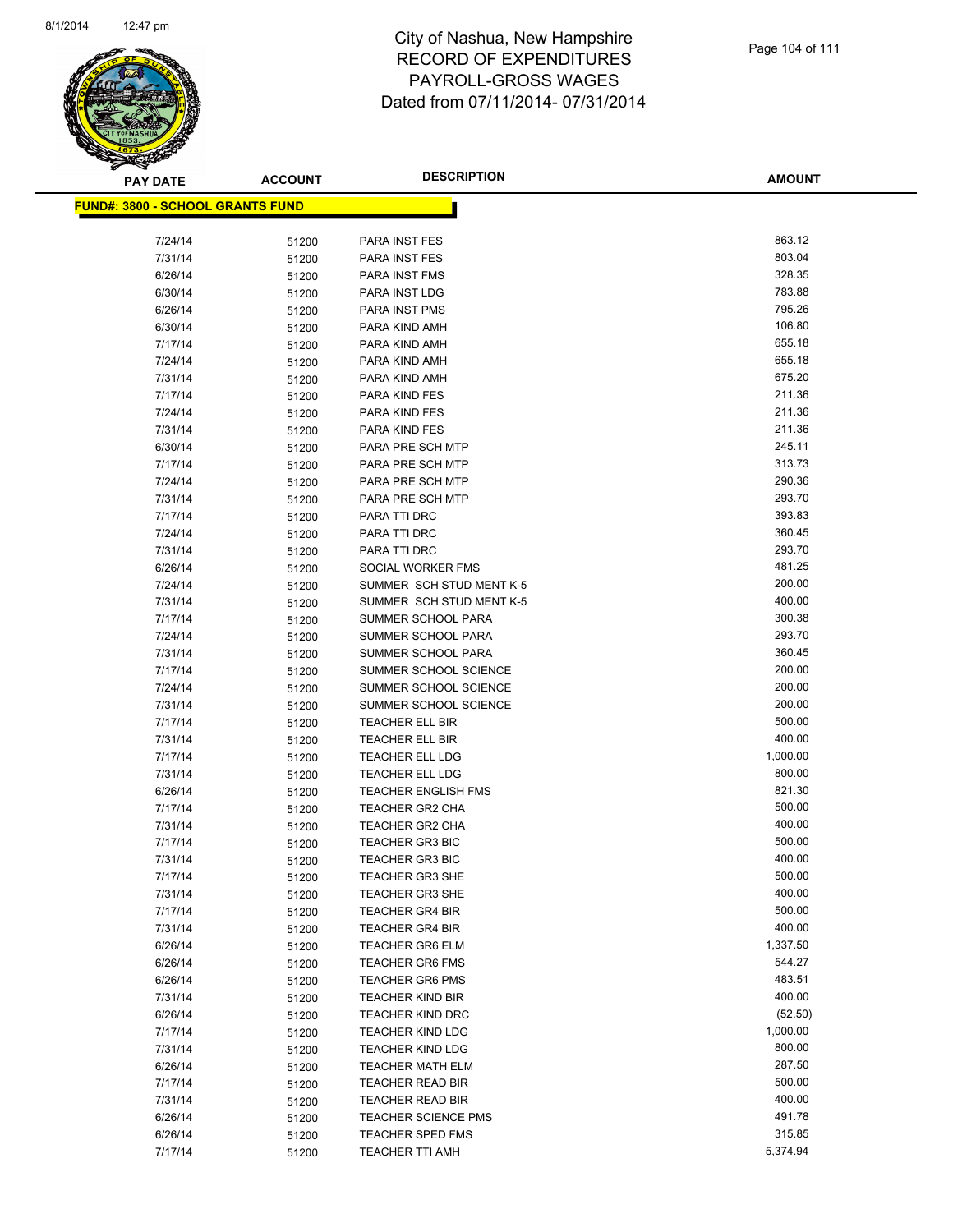

| <b>PAY DATE</b>                   | <b>ACCOUNT</b> | <b>DESCRIPTION</b>                     | <b>AMOUNT</b> |
|-----------------------------------|----------------|----------------------------------------|---------------|
| FUND#: 3800 - SCHOOL GRANTS FUND_ |                |                                        |               |
| 7/31/14                           | 51200          | TEACHER TTI AMH                        | 5,374.94      |
| 7/17/14                           | 51200          | <b>TEACHER TTI FES</b>                 | 2,089.79      |
| 7/31/14                           |                | <b>TEACHER TTI FES</b>                 | 2,089.79      |
| 7/17/14                           | 51200          | <b>TEACHER TTI LDG</b>                 | 1,262.77      |
| 7/31/14                           | 51200          | <b>TEACHER TTI LDG</b>                 | 1,262.77      |
|                                   | 51200          |                                        |               |
| 7/17/14                           | 51200          | <b>TEACHER TTI MTP</b>                 | 4,348.82      |
| 7/31/14                           | 51200          | <b>TEACHER TTI MTP</b>                 | 4,348.82      |
| 7/17/14                           | 51200          | <b>TEACHER TTI NURSERY</b>             | 2,584.05      |
| 7/31/14                           | 51200          | <b>TEACHER TTI NURSERY</b>             | 2,584.05      |
| 7/17/14                           | 51200          | <b>TEACHER TTIDRC</b>                  | 2,273.62      |
| 7/31/14                           | 51200          | <b>TEACHER TTIDRC</b>                  | 2,673.62      |
| 7/3/14                            | 51650          | ADDITIONAL HOURS                       | 650.00        |
| 7/17/14                           | 51650          | ADDITIONAL HOURS                       | 34,637.50     |
| 7/31/14                           | 51650          | <b>ADDITIONAL HOURS</b>                | 33,525.00     |
| 7/3/14                            | 51700          | <b>STIPENDS</b>                        | 1,750.00      |
| 7/17/14                           | 51700          | <b>STIPENDS</b>                        | 1,225.00      |
| 7/17/14                           | 51750          | <b>RETIREMENT &amp; SEPARATION PAY</b> | 4,276.24      |
|                                   |                |                                        |               |

#### **TOTAL FUND 3800 - SCHOOL GRANTS FUND \$281,242.96**

#### **FUND#: 4005 - TRAFFIC VIOLATIONS FUND**

| 7/17/14 | 51100 | PARKING ENFORCEMENT SPEC          | 3,132.00 |
|---------|-------|-----------------------------------|----------|
| 7/24/14 | 51100 | PARKING ENFORCEMENT SPEC          | 3,132.01 |
| 7/31/14 | 51100 | PARKING ENFORCEMENT SPEC          | 3,132.00 |
| 7/17/14 | 51100 | RESOURCE COORDINATOR              | 117.00   |
| 7/24/14 | 51100 | RESOURCE COORDINATOR              | 117.00   |
| 7/31/14 | 51100 | RESOURCE COORDINATOR              | 117.00   |
| 7/17/14 | 51100 | <b>VEHICLE REGISTRATION CLERK</b> | 787.40   |
| 7/24/14 | 51100 | <b>VEHICLE REGISTRATION CLERK</b> | 787.40   |
| 7/31/14 | 51100 | <b>VEHICLE REGISTRATION CLERK</b> | 787.40   |
| 7/17/14 | 51300 | OVERTIME-REGULAR                  | 14.67    |
| 7/24/14 | 51300 | OVERTIME-REGULAR                  | 12.39    |
| 7/31/14 | 51300 | OVERTIME-REGULAR                  | 2.50     |
| 7/17/14 | 51390 | <b>OVERTIME-OTHER</b>             | 433.64   |
| 7/24/14 | 51390 | OVERTIME-OTHER                    | 943.63   |
| 7/31/14 | 51390 | OVERTIME-OTHER                    | 422.44   |

#### **TOTAL FUND 4005 - TRAFFIC VIOLATIONS FUND \$13,938.48**

#### **FUND#: 4010 - MOTOR VEHICLE ADMIN FUND**

| 7/17/14 | 51100 | <b>VEHICLE REGISTRATION CLERK</b> | 787.40 |
|---------|-------|-----------------------------------|--------|
| 7/24/14 | 51100 | <b>VEHICLE REGISTRATION CLERK</b> | 787.40 |
| 7/31/14 | 51100 | <b>VEHICLE REGISTRATION CLERK</b> | 787.40 |
| 7/17/14 | 51300 | OVERTIME-REGULAR                  | 4.89   |
| 7/24/14 | 51300 | OVERTIME-REGULAR                  | 7.47   |
| 7/31/14 | 51300 | OVERTIME-REGULAR                  | 2.49   |
|         |       |                                   |        |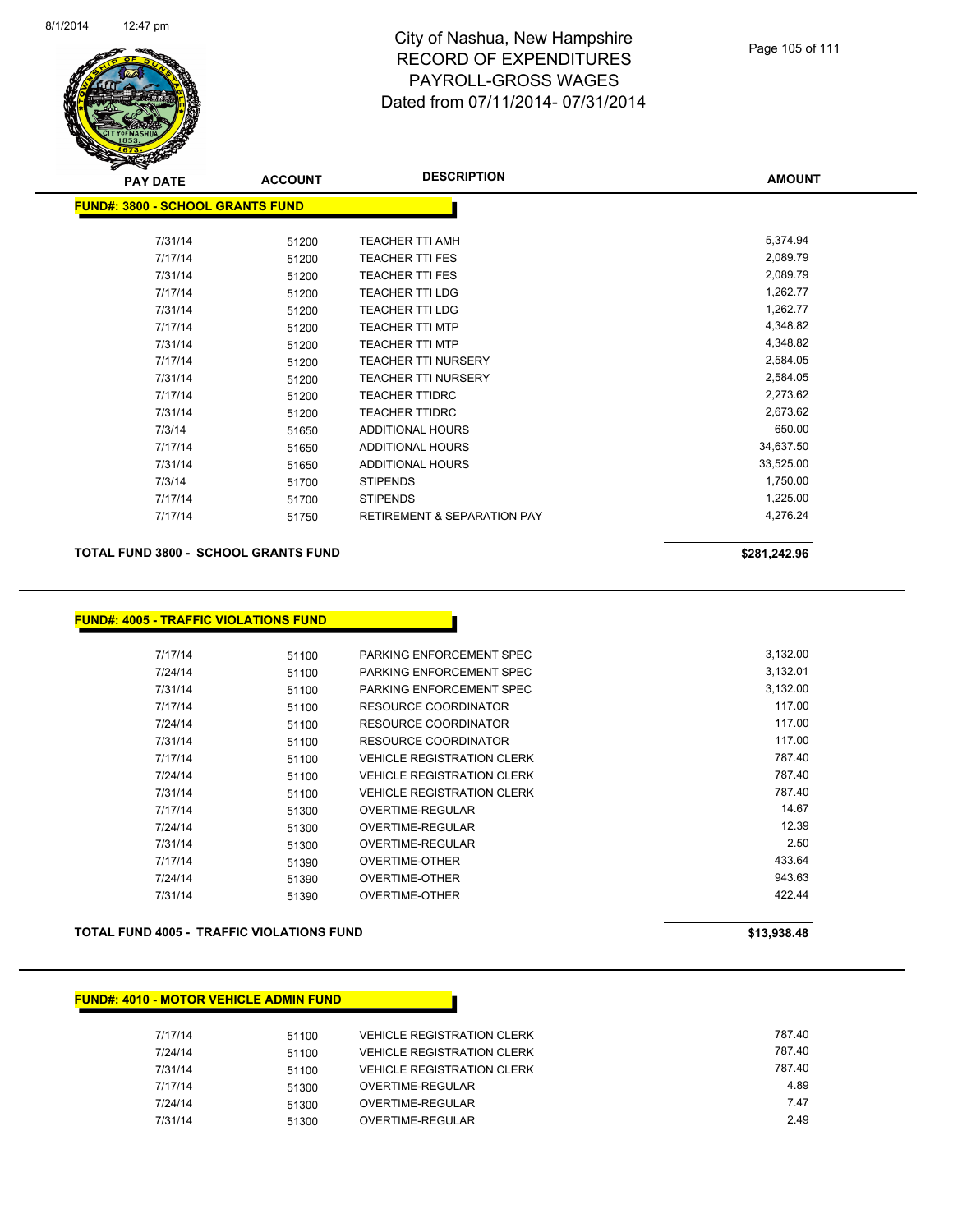|                                                                                                                                                                                                                                |                | City of Nashua, New Hampshire<br><b>RECORD OF EXPENDITURES</b><br>PAYROLL-GROSS WAGES<br>Dated from 07/11/2014-07/31/2014 | Page 106 of 111  |
|--------------------------------------------------------------------------------------------------------------------------------------------------------------------------------------------------------------------------------|----------------|---------------------------------------------------------------------------------------------------------------------------|------------------|
| <b>PAY DATE</b>                                                                                                                                                                                                                | <b>ACCOUNT</b> | <b>DESCRIPTION</b>                                                                                                        | <b>AMOUNT</b>    |
| TOTAL FUND 4010 - MOTOR VEHICLE ADMIN FUND                                                                                                                                                                                     |                |                                                                                                                           | \$2,377.05       |
| FUND#: 4030 - POLICE SPECIAL DETAILS FUND                                                                                                                                                                                      |                |                                                                                                                           |                  |
| 7/17/14                                                                                                                                                                                                                        | 51200          | <b>OUTSIDE DETAIL SPEC PT</b>                                                                                             | 588.28           |
| 7/24/14                                                                                                                                                                                                                        | 51200          | OUTSIDE DETAIL SPEC PT                                                                                                    | 588.28           |
| 7/31/14                                                                                                                                                                                                                        | 51200          | <b>OUTSIDE DETAIL SPEC PT</b>                                                                                             | 588.28           |
| 7/17/14                                                                                                                                                                                                                        | 51712          | SPECIAL DETAIL                                                                                                            | 7,273.54         |
| 7/24/14                                                                                                                                                                                                                        | 51712          | <b>SPECIAL DETAIL</b>                                                                                                     | 8,552.27         |
| 7/31/14                                                                                                                                                                                                                        | 51712          | SPECIAL DETAIL                                                                                                            | 10,570.32        |
| TOTAL FUND 4030 - POLICE SPECIAL DETAILS FUND                                                                                                                                                                                  |                |                                                                                                                           | \$28,160.97      |
| 7/17/14<br>7/31/14                                                                                                                                                                                                             | 51300<br>51300 | OVERTIME-REGULAR<br>OVERTIME-REGULAR                                                                                      | 548.78<br>399.12 |
|                                                                                                                                                                                                                                |                |                                                                                                                           | \$947.90         |
|                                                                                                                                                                                                                                |                |                                                                                                                           |                  |
| TOTAL FUND 4035 - POLICE OVERTIME BILLING FUND<br><b>FUND#: 4065 - FIRE WATCHGUARDS FUND</b><br>7/24/14                                                                                                                        | 51712          | SPECIAL DETAIL                                                                                                            | 521.51           |
|                                                                                                                                                                                                                                |                |                                                                                                                           | \$521.51         |
|                                                                                                                                                                                                                                |                |                                                                                                                           |                  |
| 7/17/14                                                                                                                                                                                                                        | 51100          | OED PROGRAM COORDINATOR                                                                                                   | 79.85            |
| 7/24/14                                                                                                                                                                                                                        | 51100          | OED PROGRAM COORDINATOR                                                                                                   | 79.85            |
| 7/31/14<br>7/31/14                                                                                                                                                                                                             | 51100<br>51750 | OED PROGRAM COORDINATOR<br>RETIREMENT & SEPARATION PAY                                                                    | 79.85<br>40.91   |
|                                                                                                                                                                                                                                |                |                                                                                                                           | \$280.46         |
|                                                                                                                                                                                                                                |                |                                                                                                                           |                  |
|                                                                                                                                                                                                                                |                |                                                                                                                           |                  |
| TOTAL FUND 4065 - FIRE WATCHGUARDS FUND<br><b>FUND#: 4600 - ECON DEV-GREATER NASHUA RLF</b><br><b>TOTAL FUND 4600 - ECON DEV-GREATER NASHUA RLF</b><br><b>FUND#: 5010 - CAP PROJECTS-INFO TECHNOLOGY</b><br>7/24/14<br>7/31/14 | 51300<br>51300 | OVERTIME-REGULAR<br>OVERTIME-REGULAR                                                                                      | 313.28<br>29.37  |
| <b>TOTAL FUND 5010 - CAP PROJECTS-INFO TECHNOLOGY</b>                                                                                                                                                                          |                |                                                                                                                           |                  |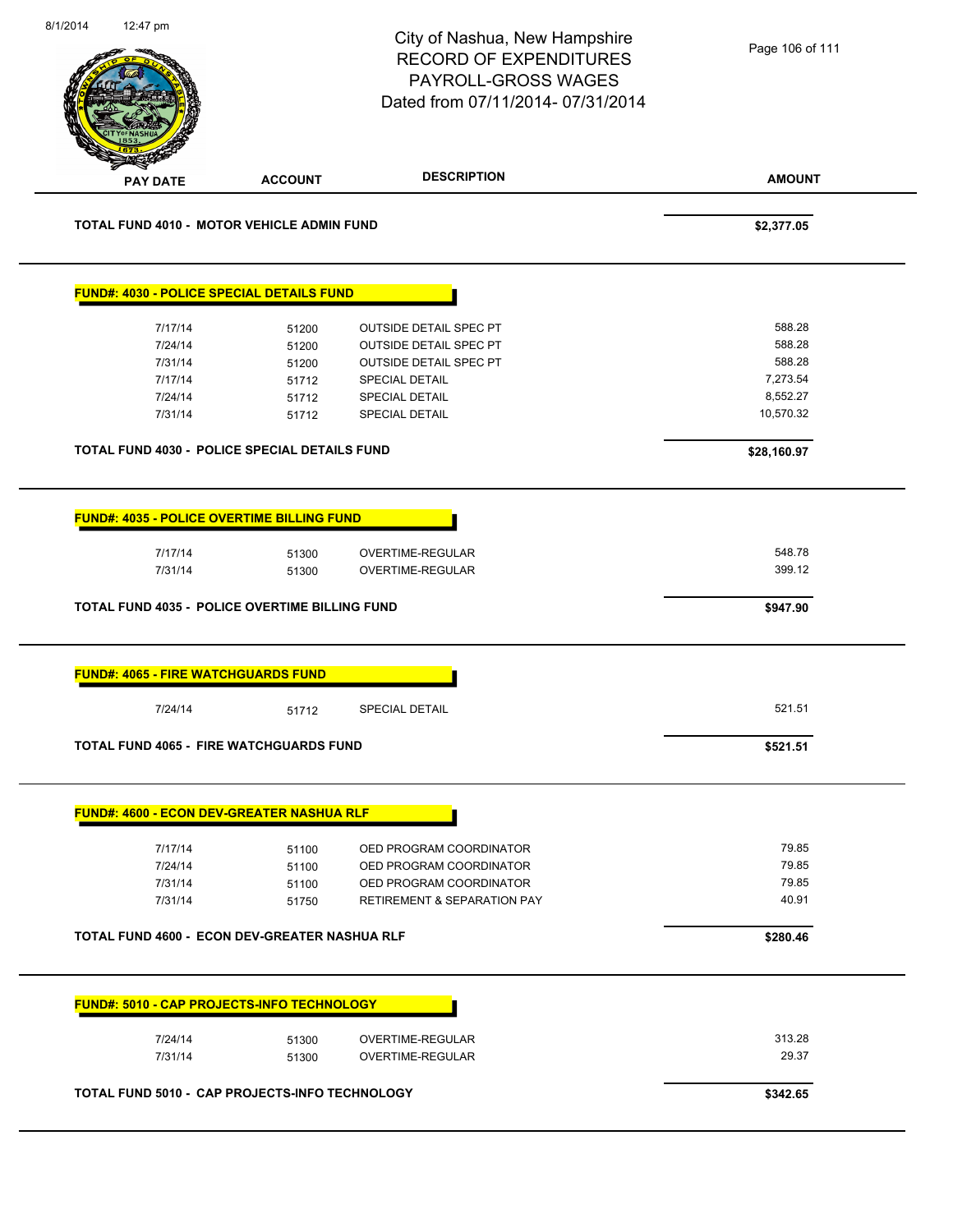

#### **FUND#: 6000 - SOLID WASTE FUND**

| 7/17/14 | 51100 | ACCOUNTING COMPLIANCE MGR            | 157.95   |
|---------|-------|--------------------------------------|----------|
| 7/24/14 | 51100 | <b>ACCOUNTING COMPLIANCE MGR</b>     | 157.95   |
| 7/31/14 | 51100 | ACCOUNTING COMPLIANCE MGR            | 157.95   |
| 7/24/14 | 51100 | <b>ADMINISTRATIVE ASSISTANT I</b>    | 632.00   |
| 7/31/14 | 51100 | ADMINISTRATIVE ASSISTANT I           | 632.00   |
| 7/17/14 | 51100 | ADMINISTRATIVE ASSISTANT II          | 665.60   |
| 7/24/14 | 51100 | ADMINISTRATIVE ASSISTANT II          | 665.60   |
| 7/31/14 | 51100 | ADMINISTRATIVE ASSISTANT II          | 665.60   |
| 7/17/14 | 51100 | AUTOMATIC COLLECTION EQUIP OPR       | 4,546.00 |
| 7/24/14 | 51100 | AUTOMATIC COLLECTION EQUIP OPR       | 3,636.80 |
| 7/31/14 | 51100 | AUTOMATIC COLLECTION EQUIP OPR       | 4,000.48 |
| 7/17/14 | 51100 | <b>CITY ENGINEER</b>                 | 304.25   |
| 7/24/14 | 51100 | <b>CITY ENGINEER</b>                 | 304.25   |
| 7/31/14 | 51100 | <b>CITY ENGINEER</b>                 | 304.25   |
| 7/17/14 | 51100 | <b>COLLECTION EQUIP OPR</b>          | 8,619.68 |
| 7/24/14 | 51100 | <b>COLLECTION EQUIP OPR</b>          | 8,698.40 |
| 7/31/14 | 51100 | <b>COLLECTION EQUIP OPR</b>          | 8,629.78 |
| 7/17/14 | 51100 | <b>COLLECTION EQUIP OPR LANDFILL</b> | 900.80   |
| 7/24/14 | 51100 | <b>COLLECTION EQUIP OPR LANDFILL</b> | 900.80   |
| 7/31/14 | 51100 | COLLECTION EQUIP OPR LANDFILL        | 900.80   |
| 7/17/14 | 51100 | DEP TREASURER TAX COLLECTOR          | 235.45   |
| 7/24/14 | 51100 | DEP TREASURER TAX COLLECTOR          | 235.45   |
| 7/31/14 | 51100 | DEP TREASURER TAX COLLECTOR          | 235.45   |
| 7/17/14 | 51100 | <b>DEPUTY MANAGER OF ENGINEERING</b> | 76.70    |
| 7/24/14 | 51100 | DEPUTY MANAGER OF ENGINEERING        | 76.70    |
| 7/31/14 | 51100 | DEPUTY MANAGER OF ENGINEERING        | 76.68    |
| 7/17/14 | 51100 | <b>DIRECTOR PUBLIC WORKS</b>         | 212.10   |
| 7/24/14 | 51100 | <b>DIRECTOR PUBLIC WORKS</b>         | 212.10   |
| 7/31/14 | 51100 | <b>DIRECTOR PUBLIC WORKS</b>         | 212.10   |
| 7/17/14 | 51100 | DIVISION OPERATIONS MANAGER          | 176.70   |
| 7/24/14 | 51100 | <b>DIVISION OPERATIONS MANAGER</b>   | 176.70   |
| 7/31/14 | 51100 | <b>DIVISION OPERATIONS MANAGER</b>   | 176.70   |
| 7/17/14 | 51100 | DPW BILLING ACCOUNTANT               | 438.30   |
| 7/24/14 | 51100 | DPW BILLING ACCOUNTANT               | 438.30   |
| 7/31/14 | 51100 | DPW BILLING ACCOUNTANT               | 438.30   |
| 7/17/14 | 51100 | DPW COLLECTIONS SPEC III             | 364.60   |
| 7/24/14 | 51100 | DPW COLLECTIONS SPEC III             | 364.60   |
| 7/31/14 | 51100 | DPW COLLECTIONS SPEC III             | 364.60   |
| 7/17/14 | 51100 | DPW CONTRACT ADMINISTRATOR           | 108.35   |
| 7/24/14 | 51100 | DPW CONTRACT ADMINISTRATOR           | 108.35   |
| 7/31/14 | 51100 | DPW CONTRACT ADMINISTRATOR           | 108.35   |
| 7/17/14 | 51100 | <b>ENVIRONMENTAL ENGINEER</b>        | 1,293.10 |
| 7/24/14 | 51100 | <b>ENVIRONMENTAL ENGINEER</b>        | 1,293.10 |
| 7/31/14 | 51100 | <b>ENVIRONMENTAL ENGINEER</b>        | 1,293.10 |
| 7/17/14 | 51100 | <b>EQUIPMENT OPR LANDFILL</b>        | 6,392.40 |
| 7/24/14 | 51100 | <b>EQUIPMENT OPR LANDFILL</b>        | 6,392.40 |
|         |       |                                      |          |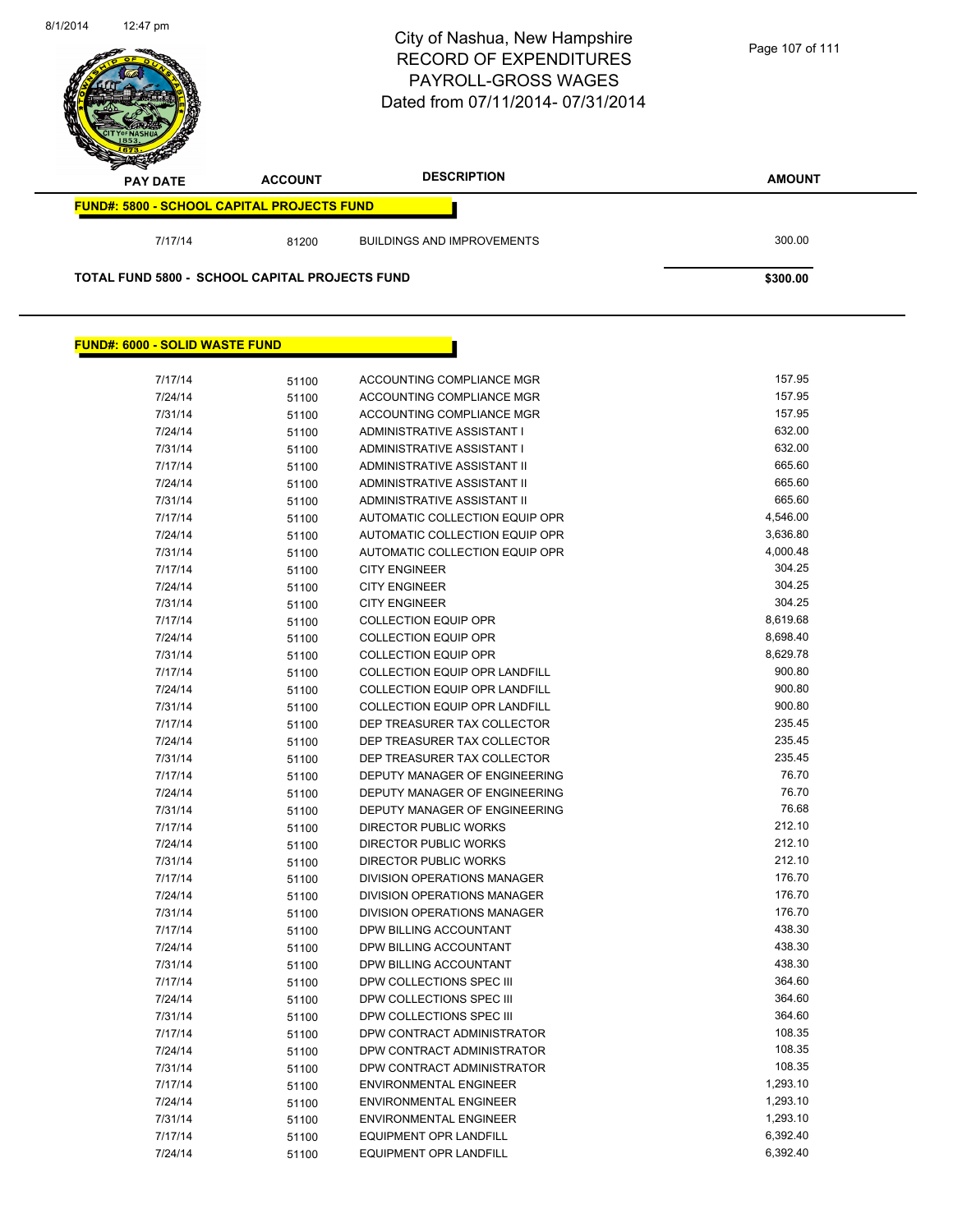

| <b>PAY DATE</b>                       | <b>ACCOUNT</b> | <b>DESCRIPTION</b>                     | <b>AMOUNT</b> |
|---------------------------------------|----------------|----------------------------------------|---------------|
| <b>FUND#: 6000 - SOLID WASTE FUND</b> |                |                                        |               |
| 7/31/14                               | 51100          | <b>EQUIPMENT OPR LANDFILL</b>          | 6,392.40      |
| 7/17/14                               | 51100          | FINANCE AND ADMIN MANAGER              | 383.40        |
| 7/24/14                               | 51100          | FINANCE AND ADMIN MANAGER              | 383.40        |
| 7/31/14                               | 51100          | FINANCE AND ADMIN MANAGER              | 383.40        |
| 7/17/14                               | 51100          | LICENSED SCALE OPERATOR                | 680.10        |
| 7/24/14                               | 51100          | LICENSED SCALE OPERATOR                | 680.10        |
| 7/31/14                               | 51100          | LICENSED SCALE OPERATOR                | 790.64        |
| 7/17/14                               | 51100          | <b>RECYCLING COORDINATOR</b>           | 1,061.70      |
| 7/24/14                               | 51100          | RECYCLING COORDINATOR                  | 1,061.70      |
| 7/31/14                               | 51100          | RECYCLING COORDINATOR                  | 1,061.70      |
| 7/17/14                               | 51100          | <b>SOLID WASTE FOREMAN</b>             | 2,301.08      |
| 7/24/14                               | 51100          | <b>SOLID WASTE FOREMAN</b>             | 2,308.30      |
| 7/31/14                               | 51100          | <b>SOLID WASTE FOREMAN</b>             | 2,308.30      |
| 7/17/14                               | 51100          | SUPERINTENDENT OF SOLID WASTE          | 1,575.30      |
| 7/24/14                               | 51100          | SUPERINTENDENT OF SOLID WASTE          | 1,575.30      |
| 7/31/14                               | 51100          | SUPERINTENDENT OF SOLID WASTE          | 1,575.30      |
| 7/17/14                               | 51300          | <b>OVERTIME-REGULAR</b>                | 2,604.79      |
| 7/24/14                               | 51300          | <b>OVERTIME-REGULAR</b>                | 2,676.98      |
| 7/31/14                               | 51300          | <b>OVERTIME-REGULAR</b>                | 1,610.39      |
| 7/17/14                               | 51400          | <b>WAGES TEMP-SEASONAL</b>             | 3,900.00      |
| 7/24/14                               | 51400          | <b>WAGES TEMP-SEASONAL</b>             | 3,919.50      |
| 7/31/14                               | 51400          | <b>WAGES TEMP-SEASONAL</b>             | 4,150.25      |
| 7/31/14                               | 51750          | <b>RETIREMENT &amp; SEPARATION PAY</b> | 129.81        |
| 7/31/14                               | 55118          | TELEPHONE-CELLULAR                     | 101.00        |
| 7/17/14                               | 61107          | <b>CLOTHING &amp; UNIFORMS</b>         | 110.00        |
|                                       |                |                                        |               |

### **TOTAL FUND 6000 - SOLID WASTE FUND \$110,706.46**

## **FUND#: 6200 - WASTEWATER FUND**

| 7/17/14 | 51100 | ACCOUNTING COMPLIANCE MGR            | 315.80   |
|---------|-------|--------------------------------------|----------|
| 7/24/14 | 51100 | ACCOUNTING COMPLIANCE MGR            | 315.80   |
| 7/31/14 | 51100 | ACCOUNTING COMPLIANCE MGR            | 315.80   |
| 7/17/14 | 51100 | ADMINISTRATIVE ASSISTANT II          | 811.25   |
| 7/24/14 | 51100 | ADMINISTRATIVE ASSISTANT II          | 811.25   |
| 7/31/14 | 51100 | ADMINISTRATIVE ASSISTANT II          | 811.25   |
| 7/17/14 | 51100 | <b>ANALYTICAL CHEMIST</b>            | 912.18   |
| 7/31/14 | 51100 | <b>ANALYTICAL CHEMIST</b>            | 853.69   |
| 7/17/14 | 51100 | <b>CITY ENGINEER</b>                 | 709.95   |
| 7/24/14 | 51100 | <b>CITY ENGINEER</b>                 | 709.95   |
| 7/31/14 | 51100 | <b>CITY ENGINEER</b>                 | 709.95   |
| 7/17/14 | 51100 | <b>COLLECTION SYSTEM FOREMAN</b>     | 1,087.55 |
| 7/24/14 | 51100 | <b>COLLECTION SYSTEM FOREMAN</b>     | 1,087.55 |
| 7/31/14 | 51100 | <b>COLLECTION SYSTEM FOREMAN</b>     | 1,110.25 |
| 7/17/14 | 51100 | <b>COLLECTION SYSTEMS OPERATOR</b>   | 2,727.60 |
| 7/24/14 | 51100 | <b>COLLECTION SYSTEMS OPERATOR</b>   | 2,727.61 |
| 7/31/14 | 51100 | <b>COLLECTION SYSTEMS OPERATOR</b>   | 2,727.60 |
| 7/17/14 | 51100 | COLLECTION SYSTEMS TECHNICIAN        | 1,952.00 |
| 7/24/14 | 51100 | <b>COLLECTION SYSTEMS TECHNICIAN</b> | 1,952.00 |
| 7/31/14 | 51100 | COLLECTION SYSTEMS TECHNICIAN        | 1,952.00 |
| 7/17/14 | 51100 | <b>COLLECTIONS SPEC II</b>           | 791.45   |
| 7/24/14 | 51100 | <b>COLLECTIONS SPEC II</b>           | 791.45   |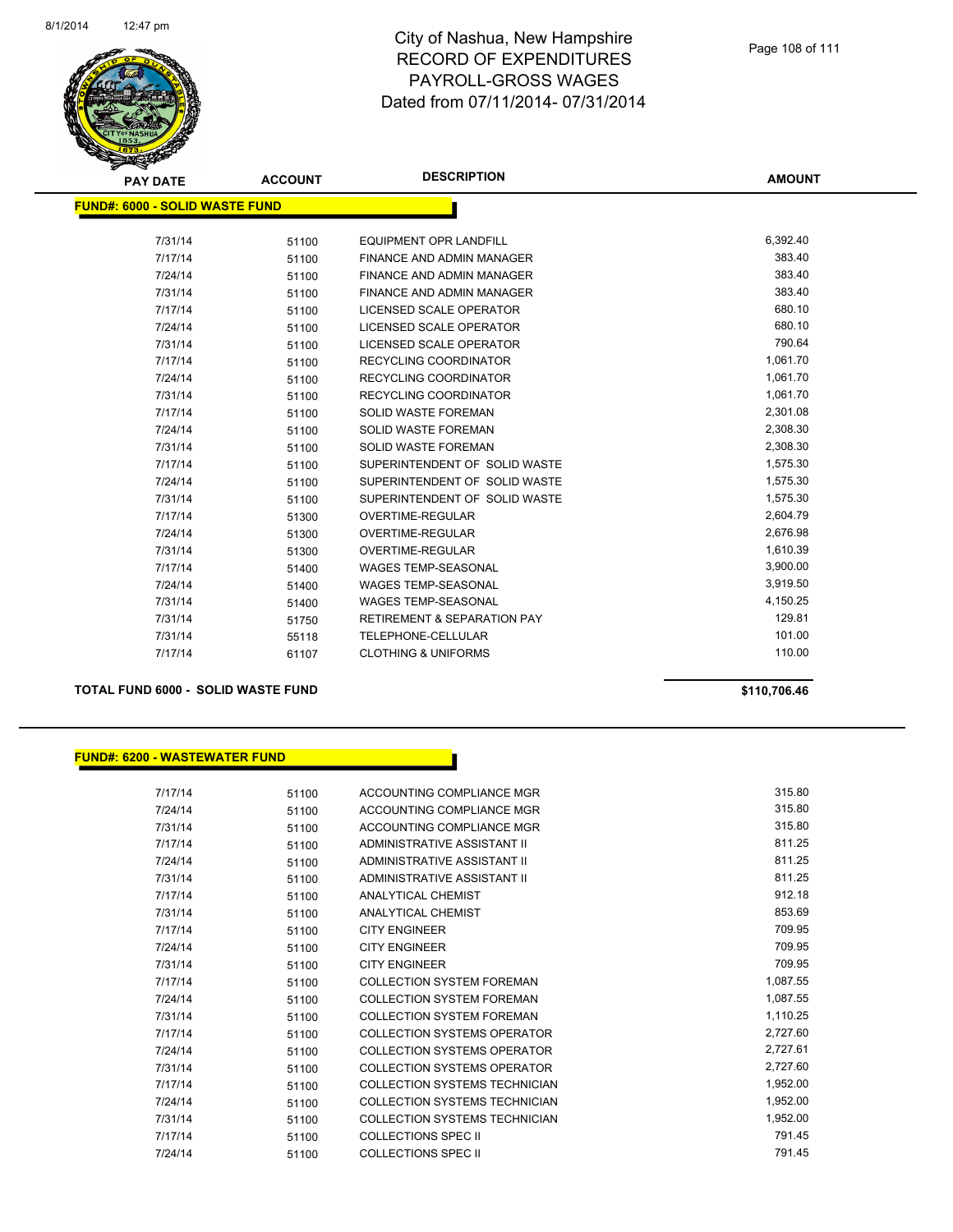

## City of Nashua, New Hampshire RECORD OF EXPENDITURES PAYROLL-GROSS WAGES Dated from 07/11/2014- 07/31/2014

| <b>PAY DATE</b>                      | <b>ACCOUNT</b> | <b>DESCRIPTION</b>                                         | <b>AMOUNT</b>    |
|--------------------------------------|----------------|------------------------------------------------------------|------------------|
| <b>FUND#: 6200 - WASTEWATER FUND</b> |                |                                                            |                  |
|                                      |                |                                                            |                  |
| 7/31/14                              | 51100          | <b>COLLECTIONS SPEC II</b>                                 | 791.45           |
| 7/17/14                              | 51100          | <b>CSO STORM WATER ENGINEER</b>                            | 1,225.70         |
| 7/24/14                              | 51100          | <b>CSO STORM WATER ENGINEER</b>                            | 1,225.70         |
| 7/31/14                              | 51100          | <b>CSO STORM WATER ENGINEER</b>                            | 1,225.70         |
| 7/17/14                              | 51100          | <b>CSO TECHNICIAN INSPECTOR</b>                            | 993.75           |
| 7/24/14                              | 51100          | CSO TECHNICIAN INSPECTOR                                   | 993.75           |
| 7/31/14                              | 51100          | CSO TECHNICIAN INSPECTOR                                   | 993.75           |
| 7/17/14                              | 51100          | DEP TREASURER TAX COLLECTOR                                | 235.45           |
| 7/24/14                              | 51100          | DEP TREASURER TAX COLLECTOR                                | 235.45           |
| 7/31/14                              | 51100          | DEP TREASURER TAX COLLECTOR                                | 235.45           |
| 7/17/14                              | 51100          | DEPUTY MANAGER OF ENGINEERING                              | 766.80           |
| 7/24/14                              | 51100          | DEPUTY MANAGER OF ENGINEERING                              | 766.80           |
| 7/31/14                              | 51100          | DEPUTY MANAGER OF ENGINEERING                              | 766.81           |
| 7/17/14                              | 51100          | DIRECTOR PUBLIC WORKS                                      | 424.10           |
| 7/24/14                              | 51100          | DIRECTOR PUBLIC WORKS                                      | 424.10           |
| 7/31/14                              | 51100          | <b>DIRECTOR PUBLIC WORKS</b>                               | 424.10           |
| 7/17/14                              | 51100          | <b>DIVISION OPERATIONS MANAGER</b>                         | 176.65           |
| 7/24/14                              | 51100          | DIVISION OPERATIONS MANAGER                                | 176.65           |
| 7/31/14                              | 51100          | DIVISION OPERATIONS MANAGER                                | 176.65           |
| 7/17/14                              | 51100          | DPW BILLING ACCOUNTANT                                     | 438.25           |
| 7/24/14                              | 51100          | DPW BILLING ACCOUNTANT                                     | 438.25           |
| 7/31/14                              | 51100          | DPW BILLING ACCOUNTANT                                     | 438.25           |
| 7/17/14                              | 51100          | DPW COLLECTIONS SPEC III                                   | 364.60<br>364.60 |
| 7/24/14                              | 51100          | DPW COLLECTIONS SPEC III                                   |                  |
| 7/31/14                              | 51100          | DPW COLLECTIONS SPEC III                                   | 364.60<br>649.70 |
| 7/17/14                              | 51100          | DPW CONTRACT ADMINISTRATOR                                 |                  |
| 7/24/14                              | 51100          | DPW CONTRACT ADMINISTRATOR                                 | 649.70<br>649.70 |
| 7/31/14<br>7/17/14                   | 51100          | DPW CONTRACT ADMINISTRATOR<br>ELECTRICAL DIAGNOSTIC TECH I | 1,039.60         |
| 7/24/14                              | 51100<br>51100 | ELECTRICAL DIAGNOSTIC TECH I                               | 1,039.60         |
| 7/31/14                              |                | ELECTRICAL DIAGNOSTIC TECH I                               | 1,039.60         |
| 7/17/14                              | 51100<br>51100 | FINANCE AND ADMIN MANAGER                                  | 383.40           |
| 7/24/14                              | 51100          | FINANCE AND ADMIN MANAGER                                  | 383.40           |
| 7/31/14                              | 51100          | <b>FINANCE AND ADMIN MANAGER</b>                           | 383.40           |
| 7/17/14                              | 51100          | FLEET MANAGER STREET DEPT                                  | 362.50           |
| 7/24/14                              | 51100          | FLEET MANAGER STREET DEPT                                  | 362.49           |
| 7/31/14                              | 51100          | FLEET MANAGER STREET DEPT                                  | 362.50           |
| 7/17/14                              | 51100          | INDUSTRIAL PRETREATMENT COORD                              | 1,154.10         |
| 7/24/14                              | 51100          | INDUSTRIAL PRETREATMENT COORD                              | 1,154.10         |
| 7/31/14                              | 51100          | INDUSTRIAL PRETREATMENT COORD                              | 1,154.10         |
| 7/17/14                              | 51100          | MECHANIC WWTP 1ST CLASS                                    | 4,004.80         |
| 7/24/14                              | 51100          | MECHANIC WWTP 1ST CLASS                                    | 4,004.80         |
| 7/31/14                              | 51100          | MECHANIC WWTP 1ST CLASS                                    | 3,917.21         |
| 7/17/14                              | 51100          | OPERATOR II WWTP                                           | 3,976.81         |
| 7/24/14                              | 51100          | OPERATOR II WWTP                                           | 3,976.80         |
| 7/31/14                              | 51100          | OPERATOR II WWTP                                           | 3,976.80         |
| 7/17/14                              | 51100          | OPERATOR II WWTP 2nd                                       | 1,009.20         |
| 7/24/14                              | 51100          | OPERATOR II WWTP 2nd                                       | 1,009.20         |
| 7/31/14                              | 51100          | OPERATOR II WWTP 2nd                                       | 1,009.20         |
| 7/17/14                              | 51100          | OPERATOR II WWTP 3rd                                       | 2,159.35         |
| 7/24/14                              | 51100          | OPERATOR II WWTP 3rd                                       | 2,129.56         |
| 7/31/14                              | 51100          | OPERATOR II WWTP 3rd                                       | 2,099.77         |
| 7/17/14                              | 51100          | OPERATOR III WWTP                                          | 3,147.21         |
| 7/24/14                              | 51100          | OPERATOR III WWTP                                          | 3,147.10         |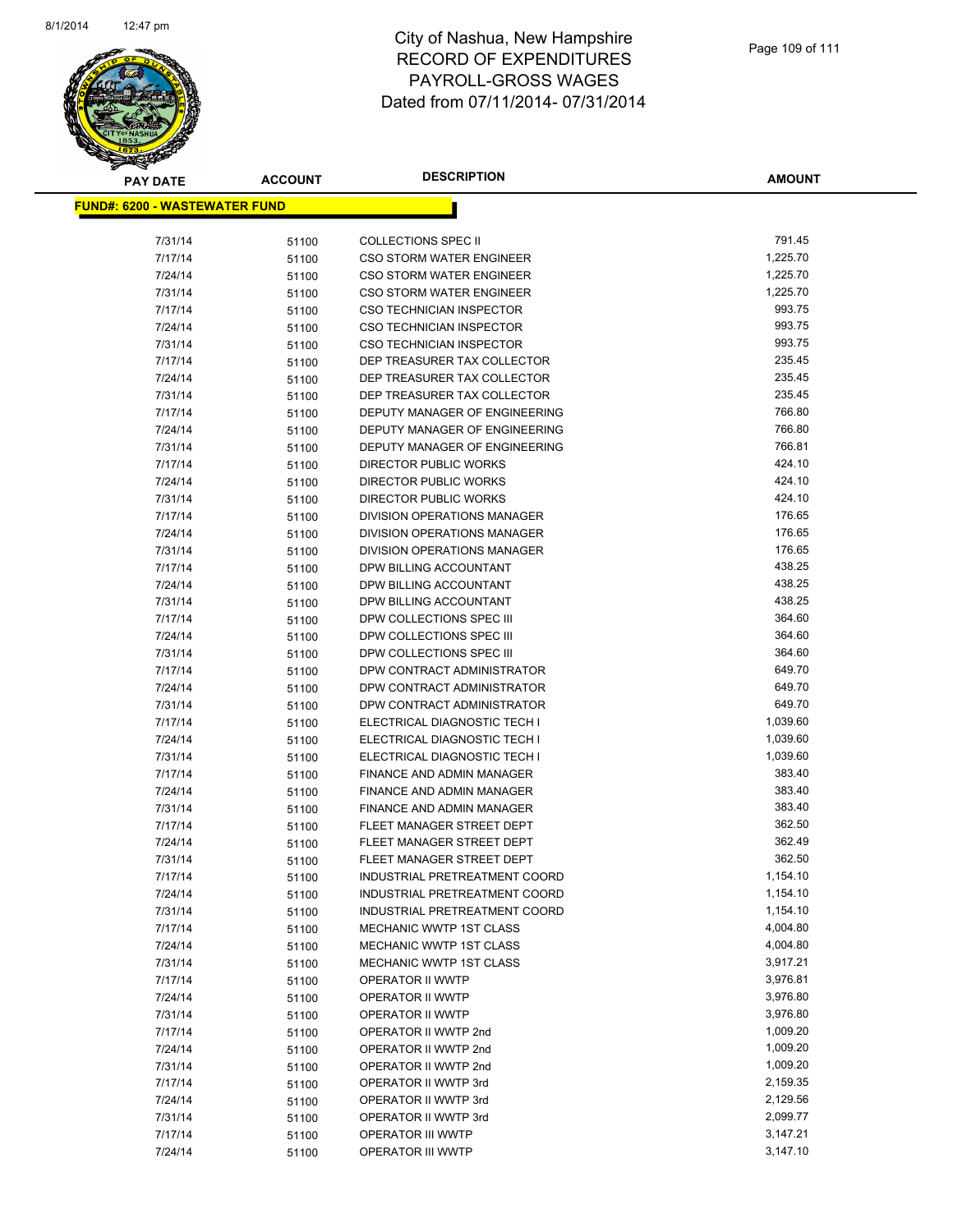

## City of Nashua, New Hampshire RECORD OF EXPENDITURES PAYROLL-GROSS WAGES Dated from 07/11/2014- 07/31/2014

| <b>PAY DATE</b>                      | <b>ACCOUNT</b> | <b>DESCRIPTION</b>                     | <b>AMOUNT</b> |
|--------------------------------------|----------------|----------------------------------------|---------------|
| <b>FUND#: 6200 - WASTEWATER FUND</b> |                |                                        |               |
|                                      |                |                                        |               |
| 7/31/14                              | 51100          | <b>OPERATOR III WWTP</b>               | 3,321.50      |
| 7/17/14                              | 51100          | PLANT OPERATIONS SUPERVISOR            | 1,405.05      |
| 7/24/14                              | 51100          | PLANT OPERATIONS SUPERVISOR            | 1,405.05      |
| 7/31/14                              | 51100          | PLANT OPERATIONS SUPERVISOR            | 1,405.05      |
| 7/17/14                              | 51100          | PROCESS CHEMIST                        | 1,073.90      |
| 7/24/14                              | 51100          | PROCESS CHEMIST                        | 1,303.12      |
| 7/31/14                              | 51100          | PROCESS CHEMIST                        | 859.12        |
| 7/17/14                              | 51100          | <b>RETIREE DPW</b>                     | 1,033.10      |
| 7/24/14                              | 51100          | <b>RETIREE DPW</b>                     | 1,039.60      |
| 7/31/14                              | 51100          | <b>RETIREE DPW</b>                     | 1,039.60      |
| 7/17/14                              | 51100          | SUPERINTENDENT OF WASTEWATER           | 1,720.00      |
| 7/24/14                              | 51100          | SUPERINTENDENT OF WASTEWATER           | 1,720.00      |
| 7/31/14                              | 51100          | SUPERINTENDENT OF WASTEWATER           | 1,720.00      |
| 7/17/14                              | 51100          | <b>SUPV LABORATORY</b>                 | 1,154.10      |
| 7/24/14                              | 51100          | <b>SUPV LABORATORY</b>                 | 1,154.10      |
| 7/31/14                              | 51100          | <b>SUPV LABORATORY</b>                 | 1,154.10      |
| 7/17/14                              | 51100          | TRUCK DRIVER STREET REPAIR             | 854.00        |
| 7/24/14                              | 51100          | TRUCK DRIVER STREET REPAIR             | 854.00        |
| 7/31/14                              | 51100          | <b>TRUCK DRIVER STREET REPAIR</b>      | 1,014.22      |
| 7/17/14                              | 51100          | WASTEWATER PROJECT ENGINEER            | 1,331.45      |
| 7/24/14                              | 51100          | <b>WASTEWATER PROJECT ENGINEER</b>     | 1,331.45      |
| 7/31/14                              | 51100          | <b>WASTEWATER PROJECT ENGINEER</b>     | 1,331.45      |
| 7/17/14                              | 51300          | <b>OVERTIME-REGULAR</b>                | 3,473.99      |
| 7/24/14                              | 51300          | OVERTIME-REGULAR                       | 4,056.84      |
| 7/31/14                              | 51300          | OVERTIME-REGULAR                       | 3,371.65      |
| 7/17/14                              | 51400          | <b>WAGES TEMP-SEASONAL</b>             | 3,254.00      |
| 7/24/14                              | 51400          | <b>WAGES TEMP-SEASONAL</b>             | 3,329.00      |
| 7/31/14                              | 51400          | <b>WAGES TEMP-SEASONAL</b>             | 3,149.00      |
| 7/31/14                              | 51600          | <b>LONGEVITY</b>                       | 133.36        |
| 7/31/14                              | 51750          | <b>RETIREMENT &amp; SEPARATION PAY</b> | 8,185.94      |
| 7/31/14                              | 55118          | TELEPHONE-CELLULAR                     | 51.00         |
|                                      |                |                                        |               |

## **TOTAL FUND 6200 - WASTEWATER FUND \$149,415.73**

## **FUND#: 6500 - PROPERTY & CASUALTY FUND**

| 7/17/14 | 51100 | <b>PROGRAM SUPV</b>                | 1,177.20 |
|---------|-------|------------------------------------|----------|
| 7/24/14 | 51100 | <b>PROGRAM SUPV</b>                | 1,177.20 |
| 7/31/14 | 51100 | PROGRAM SUPV                       | 1,177.20 |
| 7/17/14 | 51100 | PROPERTY AND CASUALTY ADJUSTER     | 2,027.40 |
| 7/24/14 | 51100 | PROPERTY AND CASUALTY ADJUSTER     | 2,027.41 |
| 7/31/14 | 51100 | PROPERTY AND CASUALTY ADJUSTER     | 2,027.40 |
| 7/17/14 | 51100 | <b>RISK MANAGER</b>                | 1,579.20 |
| 7/24/14 | 51100 | <b>RISK MANAGER</b>                | 1,579.20 |
| 7/31/14 | 51100 | <b>RISK MANAGER</b>                | 1,579.20 |
| 7/17/14 | 51100 | SAFETY LOSS PREVENTION SPEC        | 1,011.35 |
| 7/24/14 | 51100 | SAFETY LOSS PREVENTION SPEC        | 1,011.35 |
| 7/31/14 | 51100 | SAFETY LOSS PREVENTION SPEC        | 1,011.35 |
| 7/17/14 | 59207 | <b>WORKERS COMPENSATION CLAIMS</b> | 4,938.93 |
| 7/24/14 | 59207 | WORKERS COMPENSATION CLAIMS        | 3,948.66 |
| 7/31/14 | 59207 | <b>WORKERS COMPENSATION CLAIMS</b> | 4,844.23 |
| 7/17/14 | 59290 | LONG TERM DISABILITY CLAIMS        | 4,839.74 |